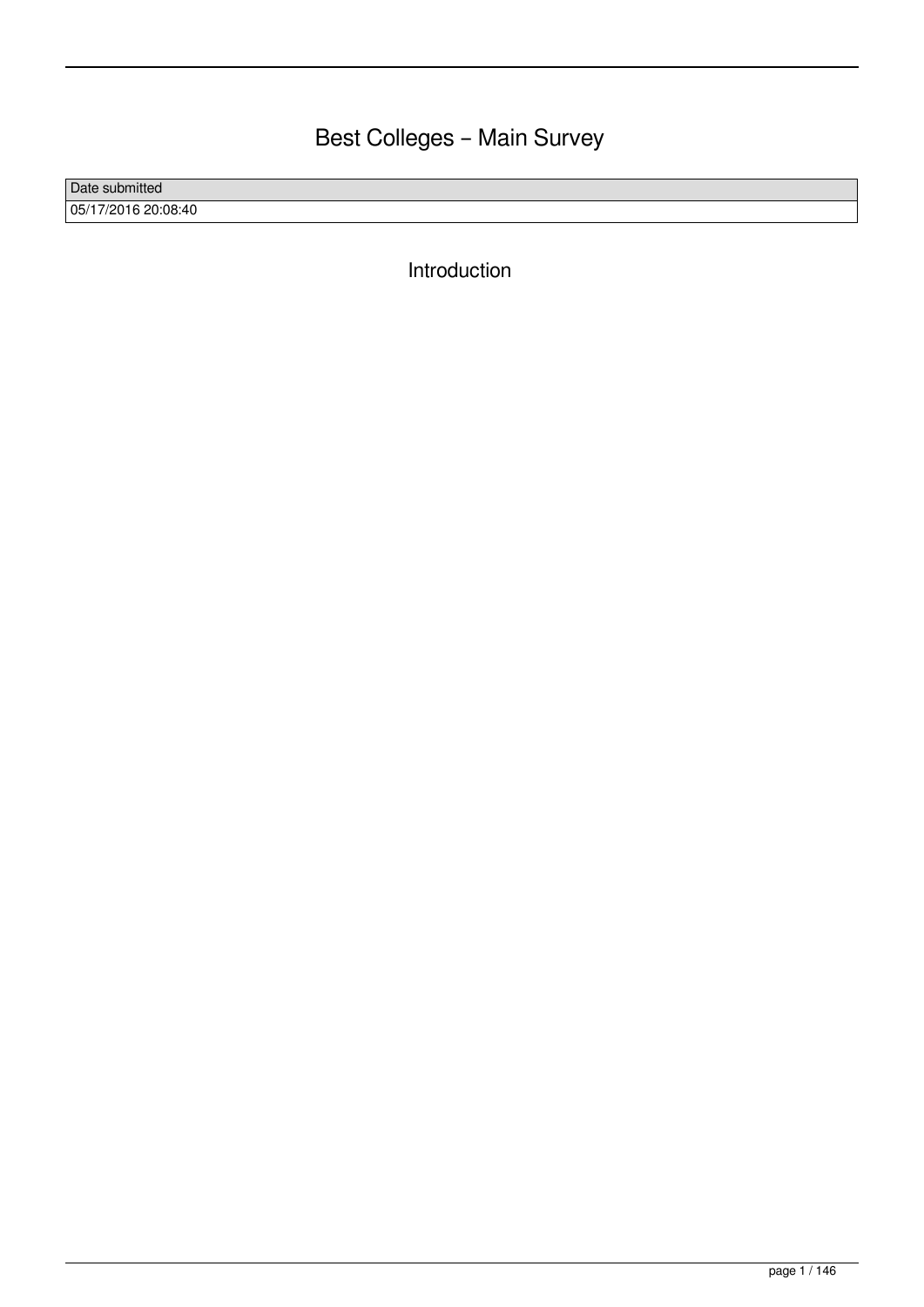#### BEST COLLEGES Data Collection

U.S. News has begun collecting data for the 2017 edition of Best Colleges. The U.S. News surveys ask about many aspects of your institution that are important to potential college applicants across the country, other educational intuitions, and the public at large.

U.S. News's statistical data collection system has been redesigned. As a result of this redesign, the surveys themselves now have significantly more validation built-in as part of the initial data entry process. This validation is intended to make the entering of incorrect or incomplete data more difficult. Also, new this year, U.S. News has changed the way we do the assessment and verification stage. The assessment and verification processes are now incorporated as separate steps in the data collection process and will no longer be done via paper. U.S. News hopes these improvements will make the data collection process shorter and easier.

There are 3 steps in the U.S. News data collection process:

**Step 1: Data -** Fill in as much of the survey as possible.

**Step 2: Assessment -** After filling in your data, navigate to the 'Main Survey Assessment' section. The assessment runs a comparison between your current data and the data submitted last year. The assessment will identify potential errors between the two years of data. For more information please go to the main assessment section.

**Step 3: Verification -** After reviewing the assessment and fixing any remaining errors, navigate to the section titled 'Verification'. This is where the survey submission takes place. Please take some time to review your survey data one last time. When you are ready, please select the check box, fill out the identification information and hit the red 'Submit Survey' button.

# **Important Icons**

 \* The red asterisk located next to a few question numbers indicated that the question is mandatory. If they question is not answered you will be unable to submit the survey. All assessment flags are mandatory and must be addressed.

The red x indicates that you have not filled out the question correctly. There will be a line of text that accompanies the icon letting you know what the exact problem is. Once the issue is corrected, the x will disappear. All failed validations must be fixed before they survey can be submitted.

The gold shield indicates that the question is used in the Best Colleges rankings calculation.

The question mark indicates a tip on how to answer that particular question.

The checkbox indicates the assessment section of the survey.

The upward arrow indicates the verification section of the survey. This is where the submission button is located.

# **Entering Data**

To move between fields, you may either click on the field you wish to move to or press the Tab key until you reach that field. To move between individual pages of the survey, click on the "Next" or "Previous" links at the bottom of the page. You may also click on the section links listed in the index on the right-hand side of the screen and go to any page in the survey.

# **Saving Data**

Saving data happens when a few actions are taken. One, you select the 'Next' button at the bottom of the page. Two, you select and navigate to another section in the question index. Three, you hit the 'Save' button at the bottom of a page. If you plan on leaving the survey before completion, please hit the save button before exiting the survey.

# **Getting Help**

If you have questions or encounter problems while you are completing the survey, click the "Help" button on the top right-hand side of the screen. This will direct you to the data collector assigned to your institution.

#### **The Common Data Set**

U.S. News is again using questions from the Common Data Set (CDS). The CDS initiative is a collaborative effort among data providers in the higher education community and publishers as represented by the College Board, Thomson Peterson's, and U.S. News & World Report. We hope that this effort to standardize data definitions makes it easier to complete our questionnaire.

For easy reference, all CDS items are noted throughout the Main and Financial Aid surveys. The CDS does not cover any of the questions on the Finance survey. Please note that some of the questions used in the Best Colleges rankings are unique to the U.S. News survey and are not included on the CDS. After you have submitted your CDS, you will have an opportunity to submit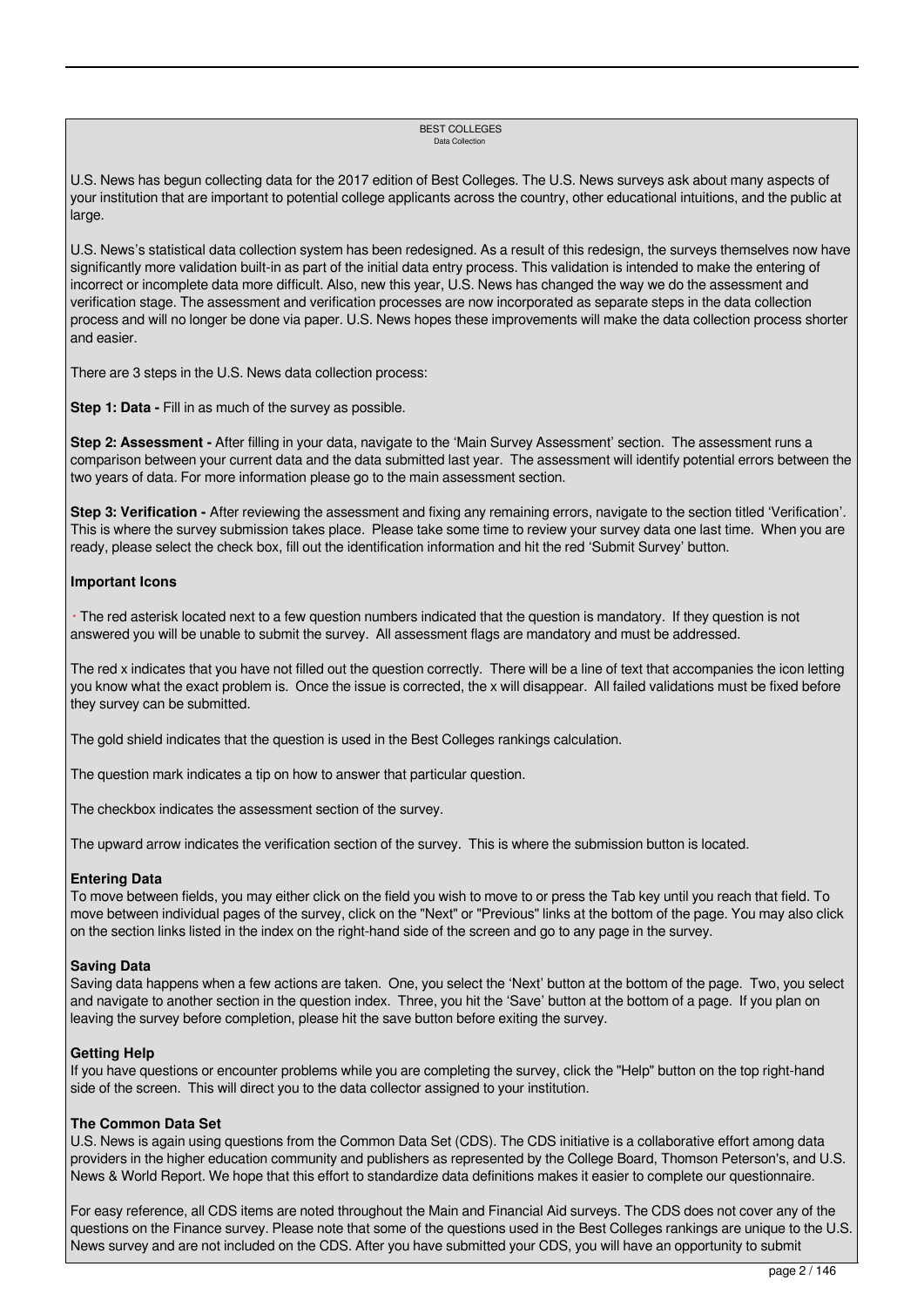# information for these questions.

*All CDS submissions must be received by April 29, 2016 in order to allow enough time for data entry and processing in-house.* Please contact your data collector for more information.

# **New Questions:**

### **Main**

- 63: SAT essay policies
- 132: Transfer students with associates degrees or community college credits

# **Financial Aid**

24: Full grid for students borrowing from federal, non-federal, and any loan sources.

# **Questions Used in the Best Colleges Ranking**

The questions or question areas listed below are the data points that are used in the U.S. News Best Colleges ranking calculations. More details on the U.S. News Best Colleges rankings can be found here: http://www.usnews.com/education/bestcolleges/articles/2014/09/08/best-colleges-2015-about-the-rankings-methodology

Please note: The primary factor used to determine whether a school will be eligible to be ranked in the 2017 edition of the U.S. News Best Colleges rankings is question 60: Does your institution make use of SAT, ACT, or SAT Subject Test scores in admission decisions for first-time, first-year, degree-seeking applicants?

The answer to this question must be "Yes" in order for a school to be ranked in the 2017 edition of the U.S. News Best Colleges rankings. A school that answers "No" will not be included in the rankings and will be listed as an "Unranked School." Test optional schools should answer question 60 as Yes. Only schools that don't use SAT or ACT test at all in admission should answer as No.

If you have questions on the Best Colleges ranking methodology, which schools qualify to be ranked or unranked, U.S. News publications or how these statistical surveys are used in the rankings, contact Bob Morse, Chief Data Strategist, at rmorse@usnews.com.

# **Main Statistical Survey**

- 2015 Fall enrollment: 29-32
- 2014 Fall enrollment: 33-36
- 6-Year Graduation rates: 39, 40, 45
- Freshman retention rates: 46 & 47
- Freshman applications and acceptances: 49
- SAT and ACT scores and testing polices: 60, 61, 69-73, 75
- SAT/ACT score reporting inclusion for all students: 80
- High school class standing: 82
- Undergraduate alumni giving: 150-152
- Faculty salaries: 153
- Total number of instructional faculty (current year): 155 all three columns
- Total number with doctorate or other terminal degree (current year): 155 full-time column
- Total number of instructional faculty (last year): 156 all three columns.
- Total number with doctorate or other terminal degree (last year): 156 full-time column
- Student to faculty ratio: 157-158
- Class sections: 159

*Note: Not all last year's ranking indicators listed above are used in the calculation. Some are used only when current year data is not provided.*

# **Finance Survey**

All expenditure questions from both years. This information is used to compute the financial resources per student variable in the Best Colleges rankings.

# **Diversity Rankings**

Uses column labeled "Degree-Seeking Undergraduates" in question 37, Enrollment by Racial & Ethnic Category) from the Main statistical survey.

# **Best Values Rankings**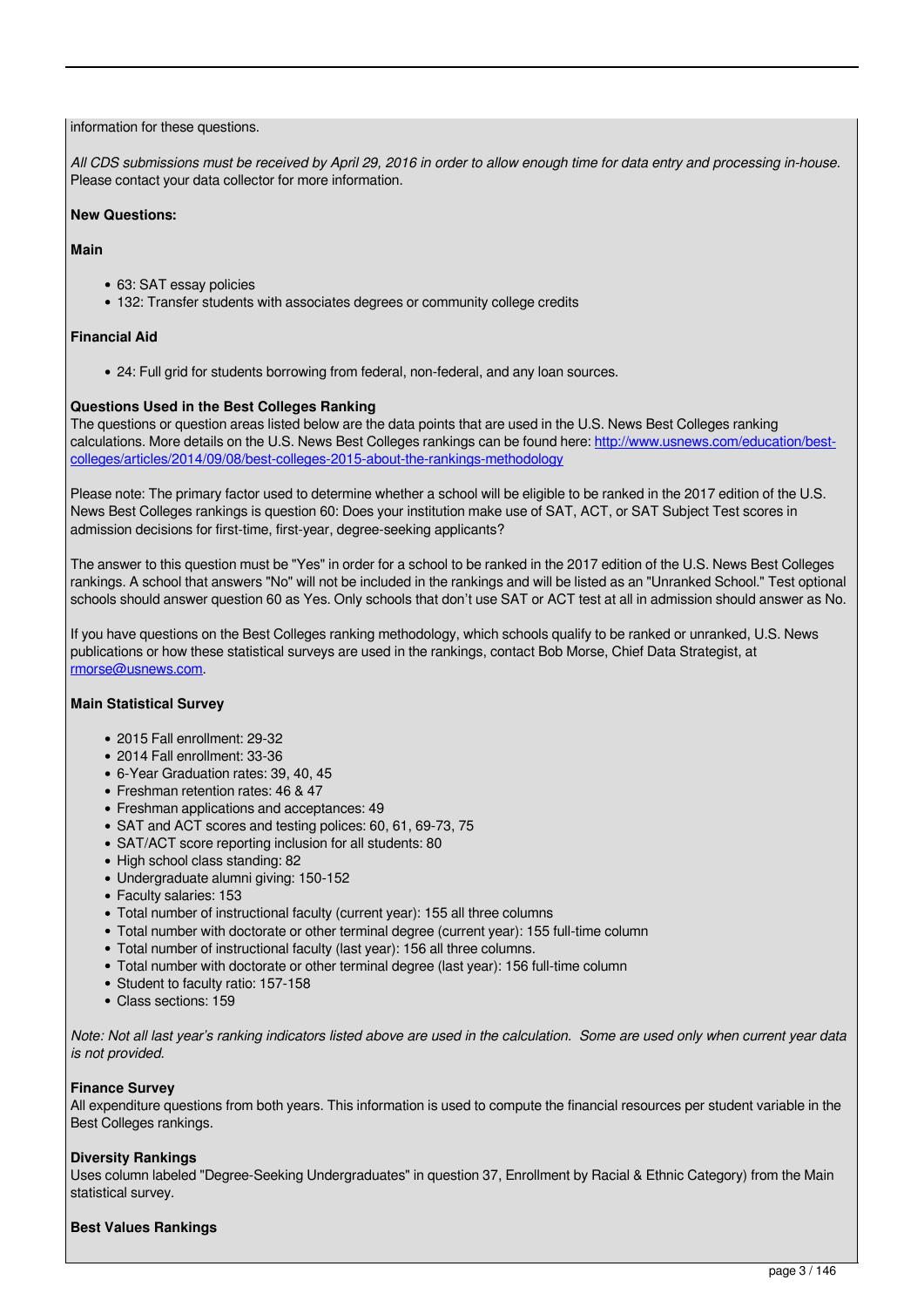- Estimated expenses for a typical full-time undergraduate students: question 10 (both residents columns)
- Need-Based Aid for full-time undergraduate students: question 14 only current year actual or estimated is accepted In state/Out-of-state student aid awarded: question 43-45 (public institutions only)

Important Notice: U.S. News in its discretion will attempt to do cross-checking of data from what information schools have submitted on their Fall 2015 IPEDS Institutional Characteristics survey that appears on the U.S. Department of Education's College Navigator web site http://nces.ed.gov/collegenavigator/ or can be downloaded from the IPEDS website, provided that the schools are ultimately responsible for the accuracy of the data that they submit. If you need more details on how the crosschecking or missing data fill-ins will work, contact Bob Morse at rmorse@usnews.com.

On behalf of the data collectors, reporters, and editors here at U.S. News and our many appreciative readers, thank you for your time and effort.

**Matthew Mason, Data Collection Manager Robert J. Morse, Chief Data Strategist U.S. News & World Report** 

# General Information

If any of the general information is incorrect, please enter the correct information. Note that crossreferences to Common Data Set items appear in parentheses as (CDS xx), next to our questions.

For any assistance, please contact your data collector by clicking the 'Help' icon at the top of the survey.

| Survey Contact #1 [Name:]                           |  |
|-----------------------------------------------------|--|
| <b>Tracie Sapp</b>                                  |  |
| Survey Contact #1 [Job Title:]                      |  |
| Senior Associate Director of Institutional Research |  |
| Survey Contact #1 [Email:]                          |  |
| tsapp@uga.edu                                       |  |
| Survey Contact #1 [Phone:]                          |  |
| 7064253183                                          |  |
| Survey Contact #2 [Name:]                           |  |
|                                                     |  |
| Survey Contact #2 [Job Title:]                      |  |
|                                                     |  |
| Survey Contact #2 [Email:]                          |  |
|                                                     |  |
| Survey Contact #2 [Phone:]                          |  |
|                                                     |  |
| Survey Contact #3 [Name:]                           |  |
|                                                     |  |
| Survey Contact #3 [Job Title:]                      |  |
|                                                     |  |
| Survey Contact #3 [Email:]                          |  |
|                                                     |  |
| Survey Contact #3 [Phone:]                          |  |
|                                                     |  |
| Name of college or university:                      |  |
| University of Georgia<br>$p_{0}q_{0}A/1AC$          |  |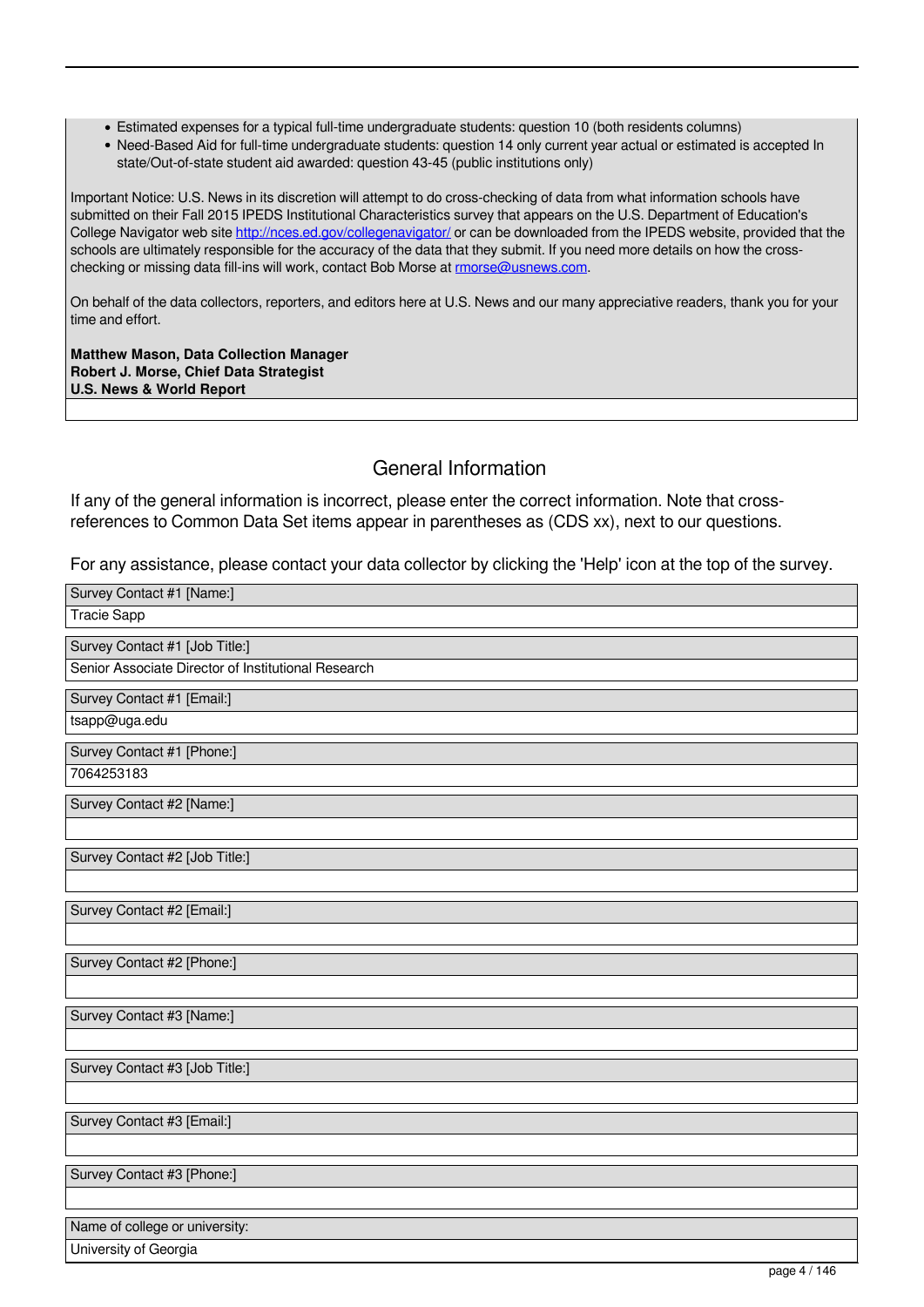| Mailing address:                                                                             |
|----------------------------------------------------------------------------------------------|
| <b>Administration Building</b>                                                               |
| City:                                                                                        |
| Athens                                                                                       |
| State:                                                                                       |
| Georgia                                                                                      |
|                                                                                              |
| Zip:<br>30602                                                                                |
|                                                                                              |
| International Postal Code (If applicable):                                                   |
|                                                                                              |
| Main phone:                                                                                  |
| 7065423000                                                                                   |
| International Phone (If applicable):                                                         |
|                                                                                              |
|                                                                                              |
| Source of institutional control:                                                             |
| Public [Pub]                                                                                 |
| In what year was your institution founded?                                                   |
| 1785                                                                                         |
| Religious Affiliation:                                                                       |
|                                                                                              |
|                                                                                              |
| Which of the following best describes the campus setting of your institution?<br>City [City] |
|                                                                                              |
| Classify your undergraduate institution:                                                     |
| Coeducational college [Coed]                                                                 |
| Academic Year Calendar:                                                                      |
| Semester [Sem]                                                                               |
| Academic Year Calendar: [Comment]                                                            |
|                                                                                              |
|                                                                                              |
| Degrees Offered by your Institution: [Certificate]                                           |
| Yes [Y]                                                                                      |
| Degrees Offered by your Institution: [Diploma ]                                              |
|                                                                                              |
| Degrees Offered by your Institution: [Associate ]                                            |
|                                                                                              |
| Degrees Offered by your Institution: [Transfer]                                              |
|                                                                                              |
|                                                                                              |
| Degrees Offered by your Institution: [Terminal]                                              |
|                                                                                              |
| Degrees Offered by your Institution: [Bachelor's ]                                           |
| Yes[Y]                                                                                       |
| Degrees Offered by your Institution: [Post-bachelor's certificate]                           |
|                                                                                              |
| Yes [Y]                                                                                      |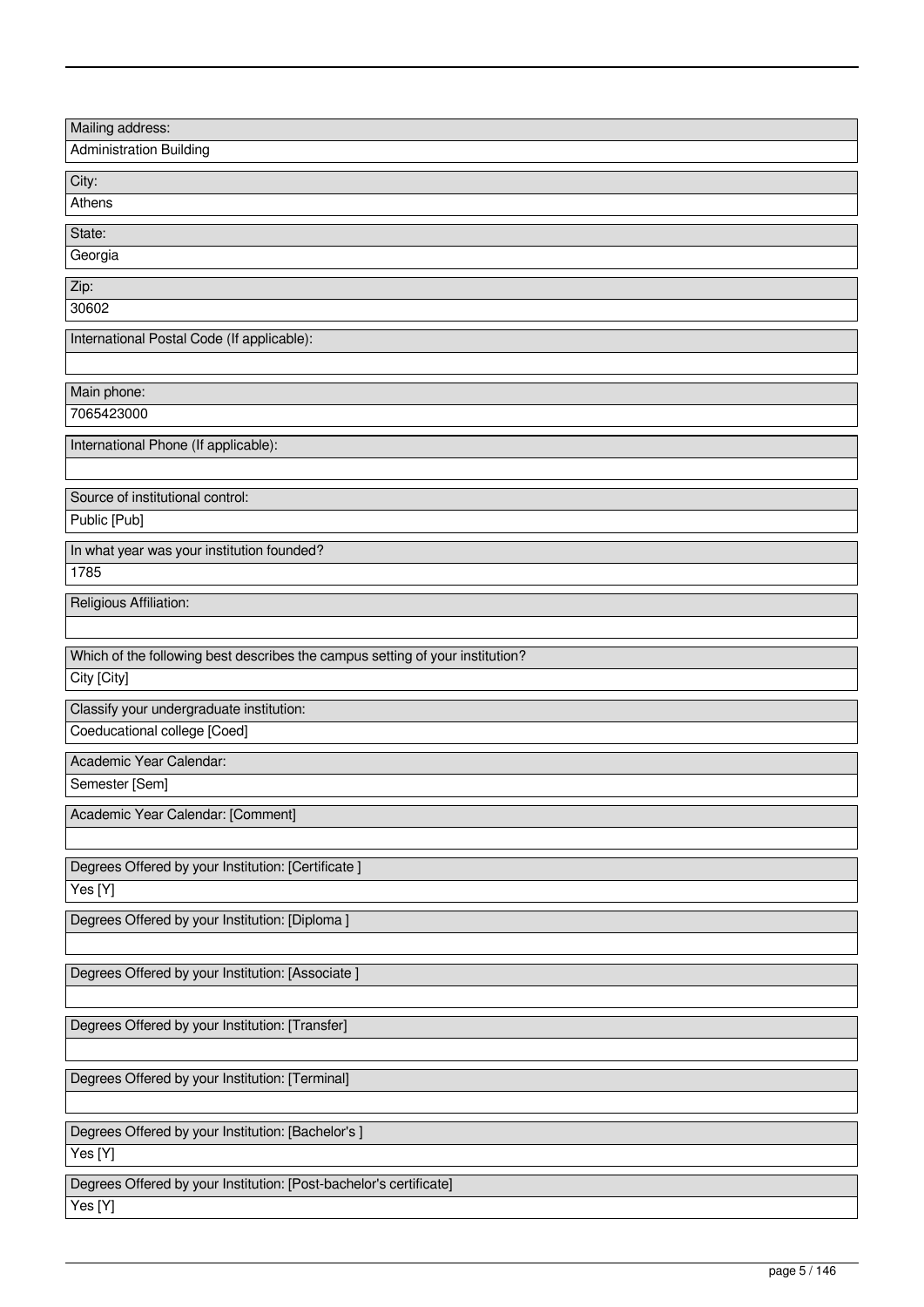Degrees Offered by your Institution: [Master's]

Yes [Y]

Degrees Offered by your Institution: [Post-master's certificate]

Yes [Y]

Degrees Offered by your Institution: [Doctoral degree - research/scholarship ]

Yes [Y]

Degrees Offered by your Institution: [Doctoral degree - professional practice ]

Yes [Y]

Degrees Offered by your Institution: [Doctoral degree - other ]

President's Contact Info: [Name:]

Jere W. Morehead

President's Contact Info: [Phone:]

7065421214

President's Contact Info: [Email: ]

president@uga.edu

Public Relations Contacts:

These contacts will receive the embargoed ranking information prior to the official rankings release. Please do not list the survey contacts here. The survey contacts will also receive the embargoed information prior to the official release. [Contact 1 - Name:] Jan Gleason

Public Relations Contacts:

These contacts will receive the embargoed ranking information prior to the official rankings release. Please do not list the survey contacts here. The survey contacts will also receive the embargoed information prior to the official release. [Contact 1 - Email:] jgleason@uga.edu

Public Relations Contacts:

These contacts will receive the embargoed ranking information prior to the official rankings release. Please do not list the survey contacts here. The survey contacts will also receive the embargoed information prior to the official release. [Contact 1 - Phone:] 706-542-8083

Public Relations Contacts:

These contacts will receive the embargoed ranking information prior to the official rankings release. Please do not list the survey contacts here. The survey contacts will also receive the embargoed information prior to the official release. [Contact 2 - Name:] Karri Hobson-Pape

Public Relations Contacts:

These contacts will receive the embargoed ranking information prior to the official rankings release. Please do not list the survey contacts here. The survey contacts will also receive the embargoed information prior to the official release. [Contact 2 - Email:] karri@uga.edu

Public Relations Contacts:

These contacts will receive the embargoed ranking information prior to the official rankings release. Please do not list the survey contacts here. The survey contacts will also receive the embargoed information prior to the official release. [Contact 2 - Phone:] 706-542-8090

Respondent information. Who is completing this survey? [Name:]

Mary Moore

Respondent information. Who is completing this survey? [Title:]

Institutional Research Analyst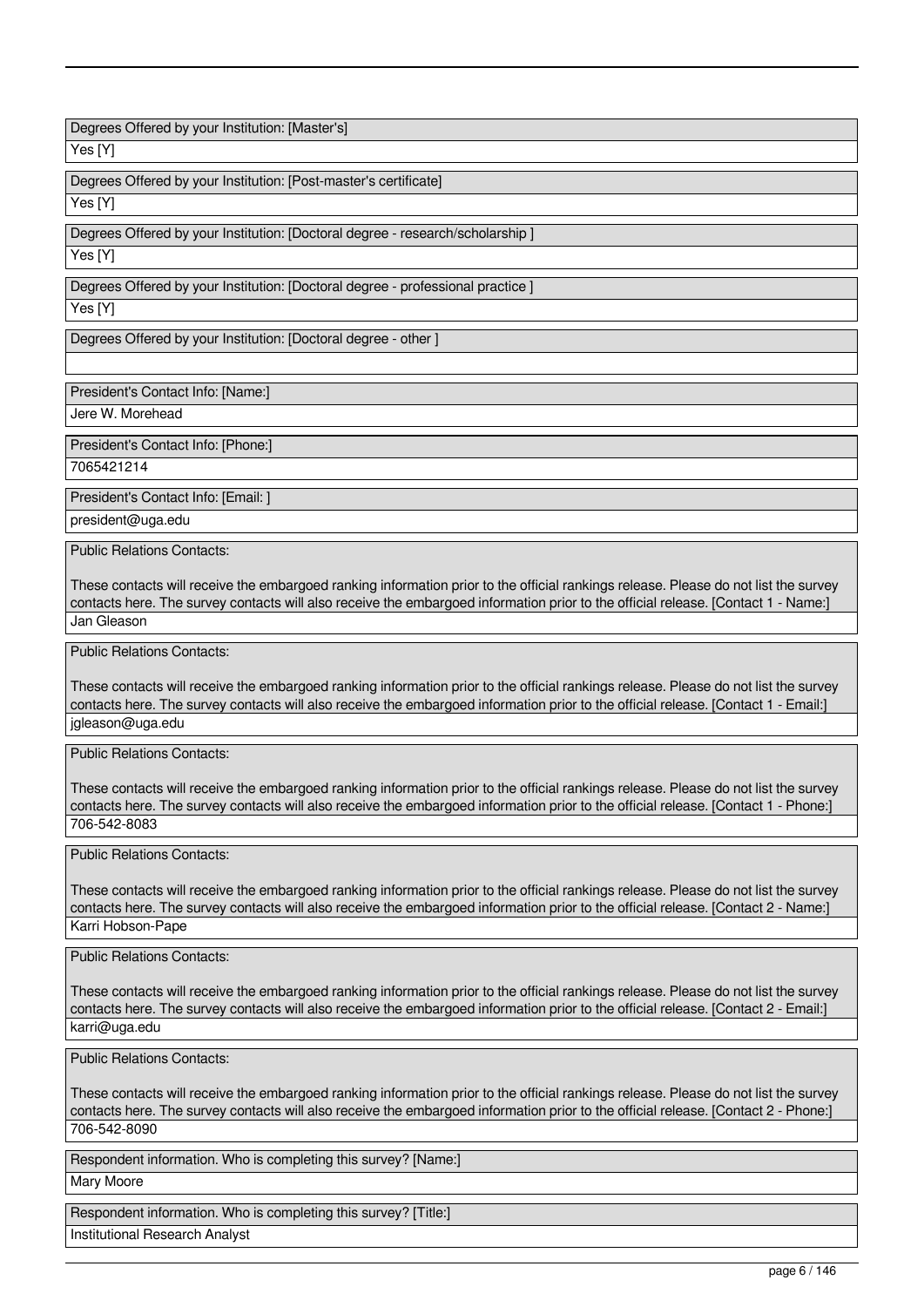| Respondent information. Who is completing this survey? [Email:]                  |
|----------------------------------------------------------------------------------|
| mmoore10@uga.edu                                                                 |
| Respondent information. Who is completing this survey? [ Phone:]                 |
| 706-425-3183                                                                     |
| Admissions office mailing address:                                               |
| <b>Terrell Hall</b>                                                              |
| City:                                                                            |
| Athens                                                                           |
| State:                                                                           |
| Georgia [GA]                                                                     |
| Zip:                                                                             |
| 30602                                                                            |
| Admissions phone number:                                                         |
| 7065428776                                                                       |
| Admissions Email address:                                                        |
| adm-info@uga.edu                                                                 |
| WWW home page address:                                                           |
| http://www.admissions.uga.edu                                                    |
| Is there a separate URL application site on the Internet? If so, please specify: |
| http://www.admissions.uga.edu/article/apply-now.html                             |
| Do you accept the Common Application?                                            |
| No [N]                                                                           |

# 2015 Enrollment

**Institutional Enrollment:** Provide numbers of students for each of the following categories as of the institution's official fall reporting date or as of October 15, 2015 Note: Report students formerly designated as "first professional" in the graduate cells. Last year's enrollment grid is included for your reference

| 2015 Enrollment [Degree-seeking, first-time freshmen][Full-Time: Men]   |
|-------------------------------------------------------------------------|
| 2122                                                                    |
| 2015 Enrollment [Degree-seeking, first-time freshmen][Full-Time: Women] |
| 3126                                                                    |
| 2015 Enrollment [Degree-seeking, first-time freshmen][Part-Time: Men]   |
| 12                                                                      |
| 2015 Enrollment [Degree-seeking, first-time freshmen][Part-Time: Women] |
| 14                                                                      |
| 2015 Enrollment [Other first-year, degree-seeking ][Full-Time: Men]     |
| 238                                                                     |
| 2015 Enrollment [Other first-year, degree-seeking ][Full-Time: Women]   |
| 282                                                                     |
| 2015 Enrollment [Other first-year, degree-seeking ][Part-Time: Men]     |
| 23                                                                      |
| 2015 Enrollment [Other first-year, degree-seeking ][Part-Time: Women]   |
| 38                                                                      |
|                                                                         |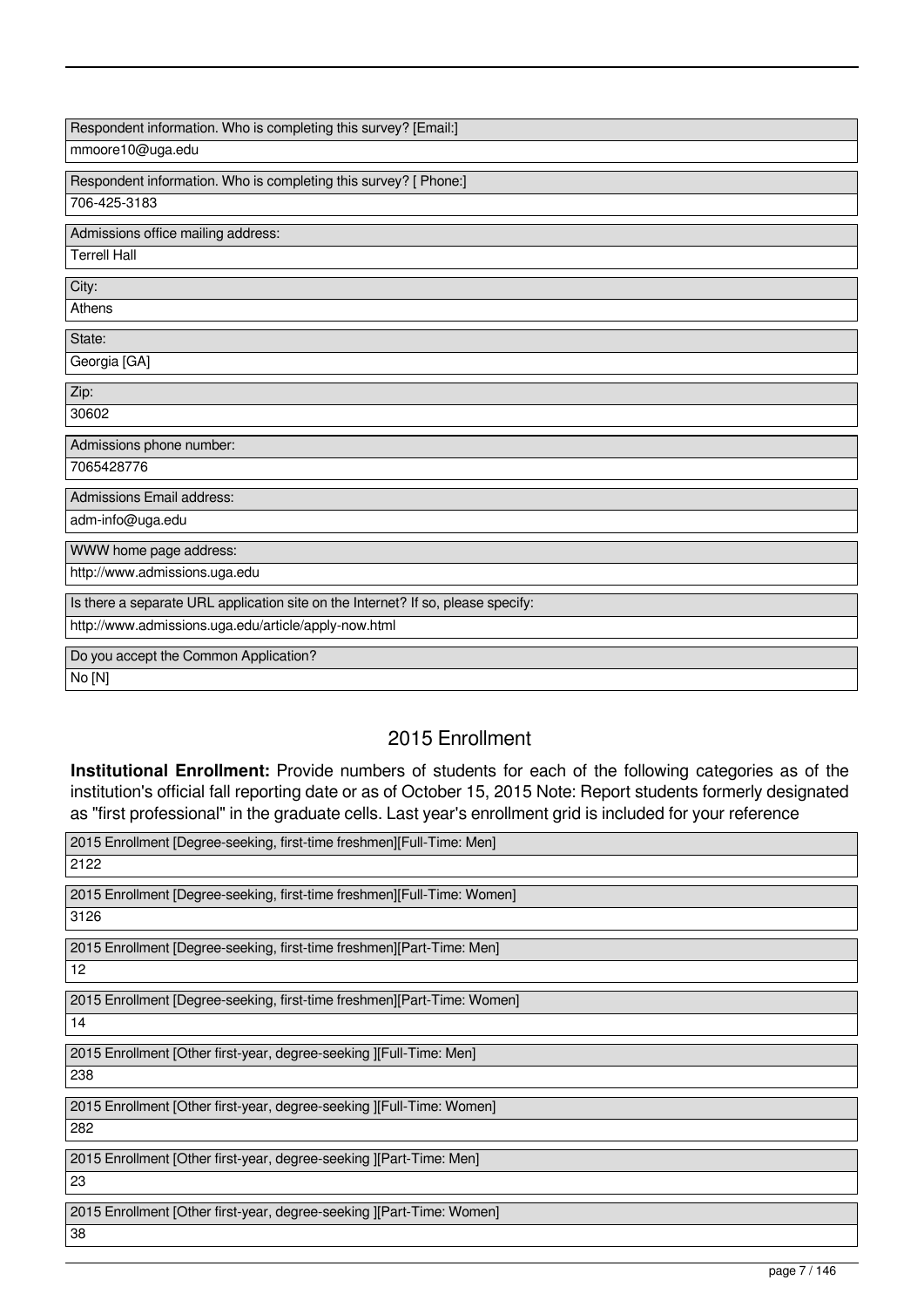| 2015 Enrollment [All other degree- seeking ][Full-Time: Men]                           |
|----------------------------------------------------------------------------------------|
| 8586                                                                                   |
| 2015 Enrollment [All other degree- seeking ][Full-Time: Women]                         |
| 11380                                                                                  |
| 2015 Enrollment [All other degree- seeking ][Part-Time: Men]                           |
| 794                                                                                    |
| 2015 Enrollment [All other degree- seeking ][Part-Time: Women]                         |
| 713                                                                                    |
| 2015 Enrollment [Total degree-seeking][Full-Time: Men]                                 |
| 10946                                                                                  |
|                                                                                        |
| 2015 Enrollment [Total degree-seeking][Full-Time: Women]<br>14788                      |
|                                                                                        |
| 2015 Enrollment [Total degree-seeking][Part-Time: Men]                                 |
| 829                                                                                    |
| 2015 Enrollment [Total degree-seeking][Part-Time: Women]                               |
| 765                                                                                    |
| 2015 Enrollment [All other undergraduates enrolled in credit course][Full-Time: Men]   |
| 71                                                                                     |
| 2015 Enrollment [All other undergraduates enrolled in credit course][Full-Time: Women] |
| 101                                                                                    |
| 2015 Enrollment [All other undergraduates enrolled in credit course][Part-Time: Men]   |
| 18                                                                                     |
| 2015 Enrollment [All other undergraduates enrolled in credit course][Part-Time: Women] |
| 29                                                                                     |
|                                                                                        |
| 2015 Enrollment [Total undergraduates][Full-Time: Men]<br>11017                        |
|                                                                                        |
| 2015 Enrollment [Total undergraduates][Full-Time: Women]                               |
| 14889                                                                                  |
| 2015 Enrollment [Total undergraduates][Part-Time: Men]                                 |
| 847                                                                                    |
| 2015 Enrollment [Total undergraduates][Part-Time: Women]                               |
| 794                                                                                    |
| 2015 Enrollment [Graduate degree seeking, first-time][Full-Time: Men]                  |
| 865                                                                                    |
| 2015 Enrollment [Graduate degree seeking, first-time][Full-Time: Women]                |
| 1377                                                                                   |
| 2015 Enrollment [Graduate degree seeking, first-time][Part-Time: Men]                  |
| 211                                                                                    |
|                                                                                        |
| 2015 Enrollment [Graduate degree seeking, first-time][Part-Time: Women]<br>256         |
|                                                                                        |
| 2015 Enrollment [All other graduate degree seeking][Full-Time: Men]                    |
| 1831                                                                                   |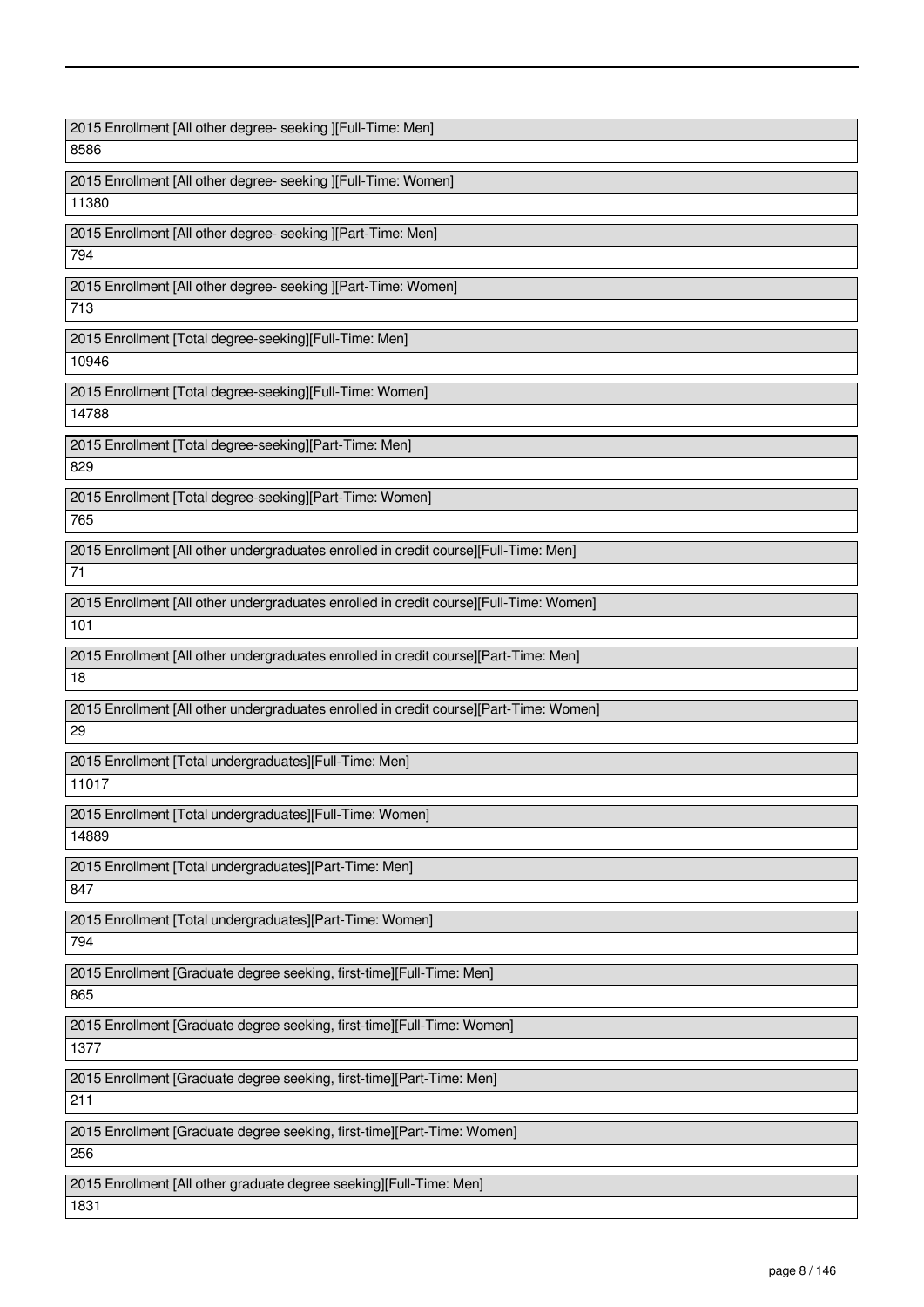2015 Enrollment [All other graduate degree seeking][Full-Time: Women] 2526 2015 Enrollment [All other graduate degree seeking][Part-Time: Men] 520 2015 Enrollment [All other graduate degree seeking][Part-Time: Women] 831 2015 Enrollment [All other graduates enrolled in credit courses][Full-Time: Men] 11 2015 Enrollment [All other graduates enrolled in credit courses][Full-Time: Women] 30 2015 Enrollment [All other graduates enrolled in credit courses][Part-Time: Men] 36 2015 Enrollment [All other graduates enrolled in credit courses][Part-Time: Women] 89 2015 Enrollment [Total graduates][Full-Time: Men] 2707 2015 Enrollment [Total graduates][Full-Time: Women] 3933 2015 Enrollment [Total graduates][Part-Time: Men] 767 2015 Enrollment [Total graduates][Part-Time: Women] 1176 Total 2015 enrollment, all undergraduates: 27547 Total 2015 enrollment, all graduates: 8583 GRAND TOTAL - 2015 Enrollment: 36130

# 2014 Enrollment

| Undergraduate - 2014 Enrollment [Degree-seeking, first-time freshmen ][Full-Time: Men]   |
|------------------------------------------------------------------------------------------|
| 2007                                                                                     |
|                                                                                          |
| Undergraduate - 2014 Enrollment [Degree-seeking, first-time freshmen ][Full-Time: Women] |
| 3233                                                                                     |
|                                                                                          |
| Undergraduate - 2014 Enrollment [Degree-seeking, first-time freshmen ][Part-Tme: Men]    |
| $\overline{7}$                                                                           |
|                                                                                          |
| Undergraduate - 2014 Enrollment [Degree-seeking, first-time freshmen ][Part-Time: Women] |
| 14                                                                                       |
|                                                                                          |
| Undergraduate - 2014 Enrollment [Other first-year, degree-seeking ][Full-Time: Men]      |
| 242                                                                                      |
|                                                                                          |
| Undergraduate - 2014 Enrollment [Other first-year, degree-seeking ][Full-Time: Women]    |
| 323                                                                                      |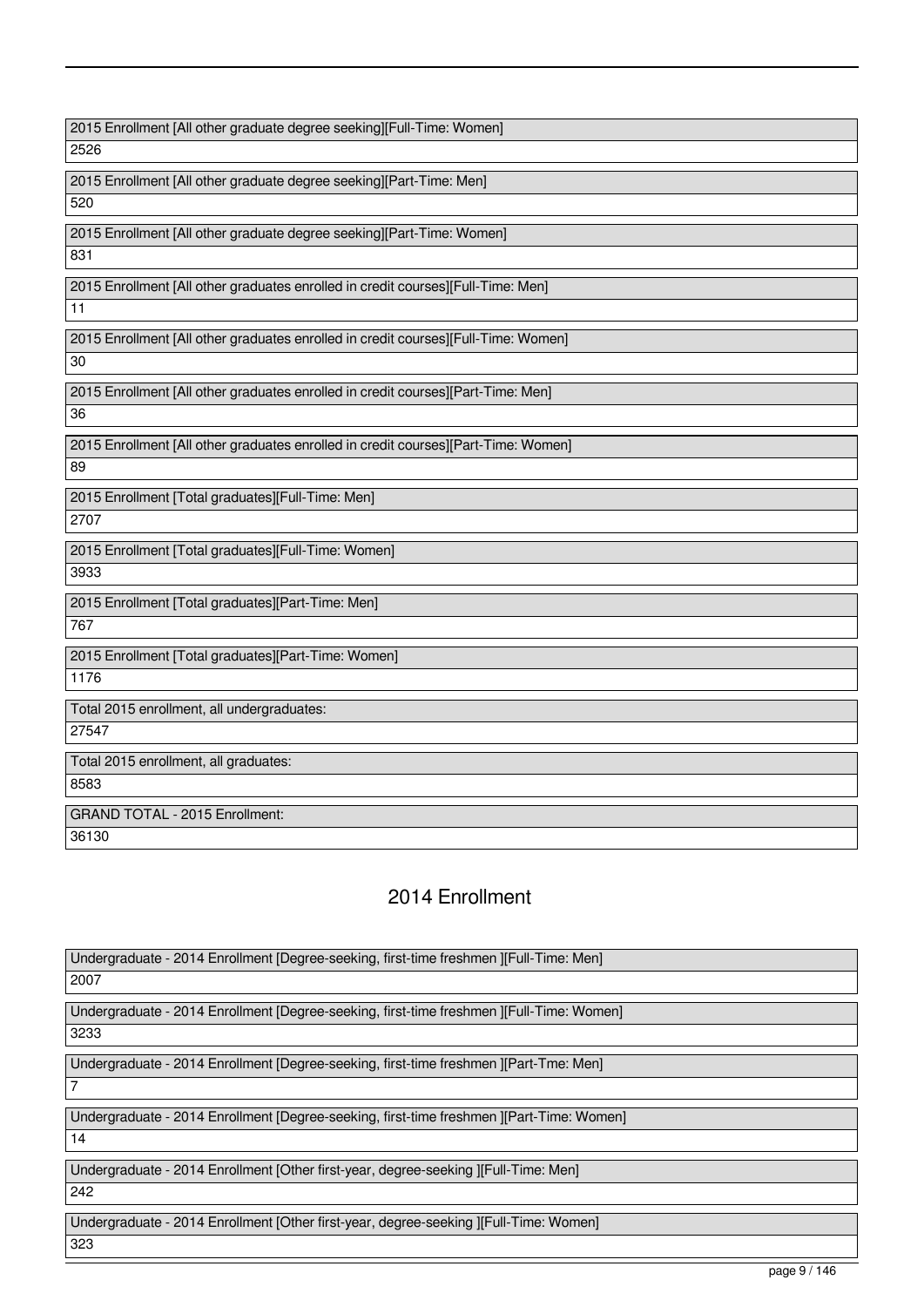Undergraduate - 2014 Enrollment [Other first-year, degree-seeking ][Part-Tme: Men]

16

Undergraduate - 2014 Enrollment [Other first-year, degree-seeking ][Part-Time: Women] 13

Undergraduate - 2014 Enrollment [All other degree- seeking][Full-Time: Men]

8415

Undergraduate - 2014 Enrollment [All other degree- seeking][Full-Time: Women]

11039

Undergraduate - 2014 Enrollment [All other degree- seeking][Part-Tme: Men]

768

Undergraduate - 2014 Enrollment [All other degree- seeking][Part-Time: Women] 661

Undergraduate - 2014 Enrollment [Total degree-seeking][Full-Time: Men] 10664

Undergraduate - 2014 Enrollment [Total degree-seeking][Full-Time: Women] 14595

Undergraduate - 2014 Enrollment [Total degree-seeking][Part-Tme: Men]

791

Undergraduate - 2014 Enrollment [Total degree-seeking][Part-Time: Women] 688

Undergraduate - 2014 Enrollment [All other undergraduates enrolled in credit courses][Full-Time: Men]

42

Undergraduate - 2014 Enrollment [All other undergraduates enrolled in credit courses][Full-Time: Women] 70

Undergraduate - 2014 Enrollment [All other undergraduates enrolled in credit courses][Part-Tme: Men]

18

Undergraduate - 2014 Enrollment [All other undergraduates enrolled in credit courses][Part-Time: Women]

14

Undergraduate - 2014 Enrollment [Total undergraduates][Full-Time: Men]

10706

Undergraduate - 2014 Enrollment [Total undergraduates][Full-Time: Women]

14665

Undergraduate - 2014 Enrollment [Total undergraduates][Part-Tme: Men]

809

Undergraduate - 2014 Enrollment [Total undergraduates][Part-Time: Women]

702

Undergraduate - 2014 Enrollment [Graduate degree-seeking, first-time][Full-Time: Men]

841

Undergraduate - 2014 Enrollment [Graduate degree-seeking, first-time][Full-Time: Women]

1292

Undergraduate - 2014 Enrollment [Graduate degree-seeking, first-time][Part-Tme: Men] 207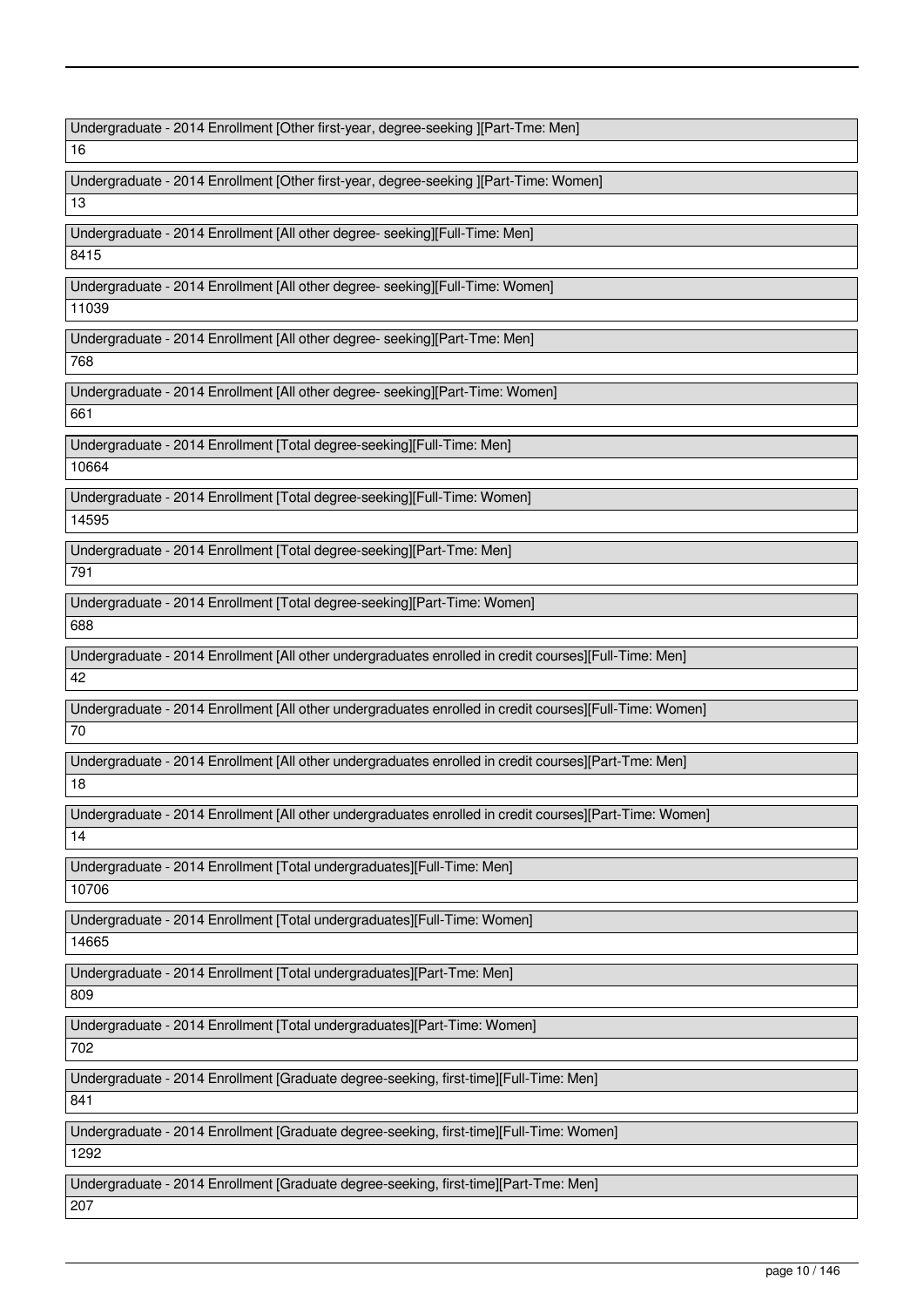| Undergraduate - 2014 Enrollment [Graduate degree-seeking, first-time][Part-Time: Women] |  |  |
|-----------------------------------------------------------------------------------------|--|--|
|-----------------------------------------------------------------------------------------|--|--|

358

Undergraduate - 2014 Enrollment [All other graduate degree-seeking][Full-Time: Men] 1884

Undergraduate - 2014 Enrollment [All other graduate degree-seeking][Full-Time: Women] 2480

Undergraduate - 2014 Enrollment [All other graduate degree-seeking][Part-Tme: Men]

474

Undergraduate - 2014 Enrollment [All other graduate degree-seeking][Part-Time: Women]

779

Undergraduate - 2014 Enrollment [All other graduates enrolled in credit courses][Full-Time: Men]

 $\Omega$ 

 $\Omega$ 

 $\overline{0}$ 

Undergraduate - 2014 Enrollment [All other graduates enrolled in credit courses][Full-Time: Women]

Undergraduate - 2014 Enrollment [All other graduates enrolled in credit courses][Part-Tme: Men]  $\overline{0}$ 

Undergraduate - 2014 Enrollment [All other graduates enrolled in credit courses][Part-Time: Women]

Undergraduate - 2014 Enrollment [Total graduates][Full-Time: Men] 2725

Undergraduate - 2014 Enrollment [Total graduates][Full-Time: Women] 3772

Undergraduate - 2014 Enrollment [Total graduates][Part-Tme: Men] 681

Undergraduate - 2014 Enrollment [Total graduates][Part-Time: Women] 1137

Total 2014 enrollment, all undergraduates:

26882

8315

Total 2014 enrollment, all graduates:

GRAND TOTAL - 2014 Enrollment: 35197

# Ethnicity Enrollment and Degrees Awarded

**Enrollment by Racial & Ethnic Category** *:* Provide numbers of undergraduates for each of the following categories as of the institution's official fall reporting date or as of October 15, 2015. Include international students only in the category "Nonresident aliens." Report as your institution reports to IPEDS: persons who are Hispanic should be reported only on the Hispanic line, not under any race, and persons who are non-Hispanic multi-racial should be reported only under "Two or more races."

# Notes:

- Degree seeking undergraduates (2nd column) should include the degree seeking, first-time, first year students in column one.
- If there are no students in a category, enter zero.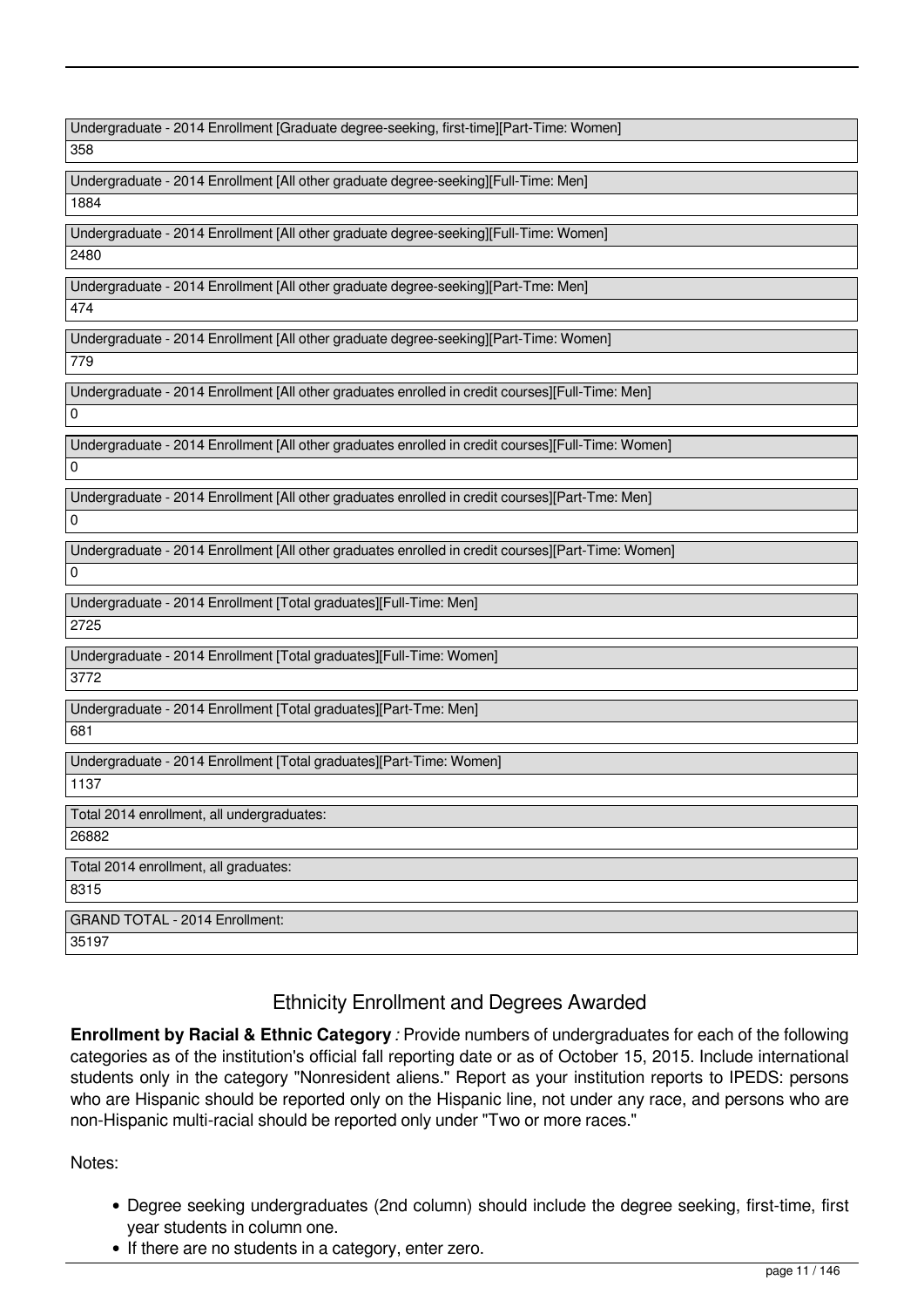Ethnicity Grid: [Non-resident aliens][Degree-seeking first-time, first year students]

89

Ethnicity Grid: [Non-resident aliens][Degree-seeking Undergraduates]

449

Ethnicity Grid: [Hispanic][Degree-seeking first-time, first year students]

299

Ethnicity Grid: [Hispanic][Degree-seeking Undergraduates]

1489

Ethnicity Grid: [Black or African American, non-Hispanic][Degree-seeking first-time, first year students]

396

Ethnicity Grid: [Black or African American, non-Hispanic][Degree-seeking Undergraduates]

2046

Ethnicity Grid: [White, non-Hispanic ][Degree-seeking first-time, first year students] 3638

Ethnicity Grid: [White, non-Hispanic ][Degree-seeking Undergraduates]

19447

Ethnicity Grid: [American Indian or Alaskan Native, non-Hispanic][Degree-seeking first-time, first year students]

6

Ethnicity Grid: [American Indian or Alaskan Native, non-Hispanic][Degree-seeking Undergraduates]

 $24$ 

Ethnicity Grid: [Asian, non-Hispanic][Degree-seeking first-time, first year students]

573

Ethnicity Grid: [Asian, non-Hispanic][Degree-seeking Undergraduates]

2608

Ethnicity Grid: [Native Hawaiian or other Pacific Islander, non-Hispanic][Degree-seeking first-time, first year students] 6

Ethnicity Grid: [Native Hawaiian or other Pacific Islander, non-Hispanic][Degree-seeking Undergraduates]

31

Ethnicity Grid: [Two or more races, non-Hispanic][Degree-seeking first-time, first year students]

215

Ethnicity Grid: [Two or more races, non-Hispanic][Degree-seeking Undergraduates]

1011

Ethnicity Grid: [Race/ethnicity unknown ][Degree-seeking first-time, first year students]

52

Ethnicity Grid: [Race/ethnicity unknown ][Degree-seeking Undergraduates]

223

Ethnicity Grid: [Total][Degree-seeking first-time, first year students]

5274

Ethnicity Grid: [Total][Degree-seeking Undergraduates]

27328

Number of degrees awarded by your institution from July 1, 2014 to June 30, 2015*:* [Certificate/diploma] 308.0000000000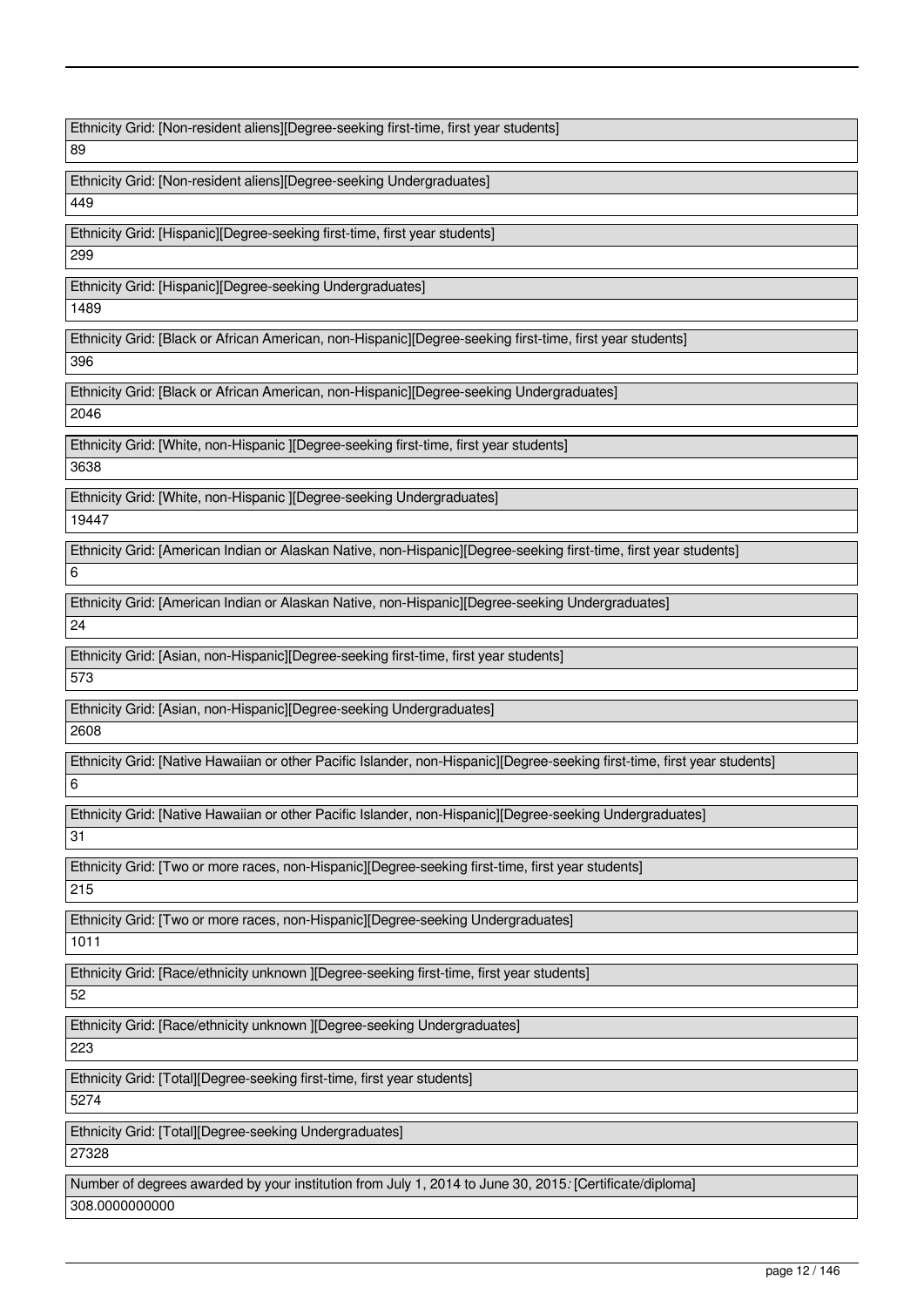Number of degrees awarded by your institution from July 1, 2014 to June 30, 2015*:* [Associate degrees ] 0.0000000000

Number of degrees awarded by your institution from July 1, 2014 to June 30, 2015*:* [Bachelor's degrees] 6935.0000000000

Number of degrees awarded by your institution from July 1, 2014 to June 30, 2015*:* [Post-bachelor's certificates] 84.0000000000

Number of degrees awarded by your institution from July 1, 2014 to June 30, 2015*:* [Master's degrees ]

1598.0000000000

Number of degrees awarded by your institution from July 1, 2014 to June 30, 2015*:* [Post-master's certificates ]

60.0000000000

Number of degrees awarded by your institution from July 1, 2014 to June 30, 2015*:* [Doctoral degrees - research/scholarship] 467.0000000000

Number of degrees awarded by your institution from July 1, 2014 to June 30, 2015*:* [Doctoral degrees - professional practice] 425.0000000000

Number of degrees awarded by your institution from July 1, 2014 to June 30, 2015*:* [Doctoral degrees - other] 0.0000000000

# Grad and Retention Rates

**Six-Year Graduation Rate for the 2009 Entering Class** . The following questions ask for information needed to calculate the six-year graduation rate for the cohort of full-time, first-time, bachelor's (or equivalent) degree-seeking undergraduate students who entered your institution in the Fall of 2009. This number INCLUDES students who entered your institution during the Summer term preceding Fall of 2009.

Fall 2009 Cohort: [A - (CDS B4): Initial 2009 cohort of first-time, full-time, bachelor's (or equivalent) degree-seeking undergraduate students ]

4675.0000000000

Fall 2009 Cohort: [B - (CDS B5): Of the initial 2009 cohort, how many did not persist and did not graduate for the following reasons: deceased, permanently disabled, armed forces, foreign aid service of the federal government, or official church missions; Total allowable exclusions]

0.0000000000

Fall 2009 Cohort: [C - (CDS B6): Final 2009 cohort, after subtracting the number of students under allowable exclusions] 4675.0000000000

Fall 2009 Cohort: [D - (CDS B7): Of the initial 2009 initial cohort, how many completed the program in four years or less (by Aug. 31, 2013)]

2924.0000000000

Fall 2009 Cohort: [E - (CDS B8): Of the initial 2009 cohort, how many completed the program in more than four years but in five years or less (after Aug. 31, 2013 and by Aug. 31, 2014)]

950.0000000000

Fall 2009 Cohort: [F - (CDS B9): Of the initial 2009 cohort, how many completed the program in more than five years but in six years or less (after Aug. 31, 2014 and by Aug. 31, 2015)]

112.0000000000

Fall 2009 Cohort: [G - (CDS B10): Total graduating within six years (sum of CDS questions B7, B8, and B9) ]

3986.0000000000

Fall 2009 Cohort: [H - (CDS B11): Six-year graduation rate for 2009 cohort (Equal to CDS B10/ CDS B6) ]

85.0000000000

Fall 2008 Cohort: [A - (CDS B4): Initial 2008 cohort of first-time, full-time, bachelor's (or equivalent) degree-seeking undergraduate students]

4778.0000000000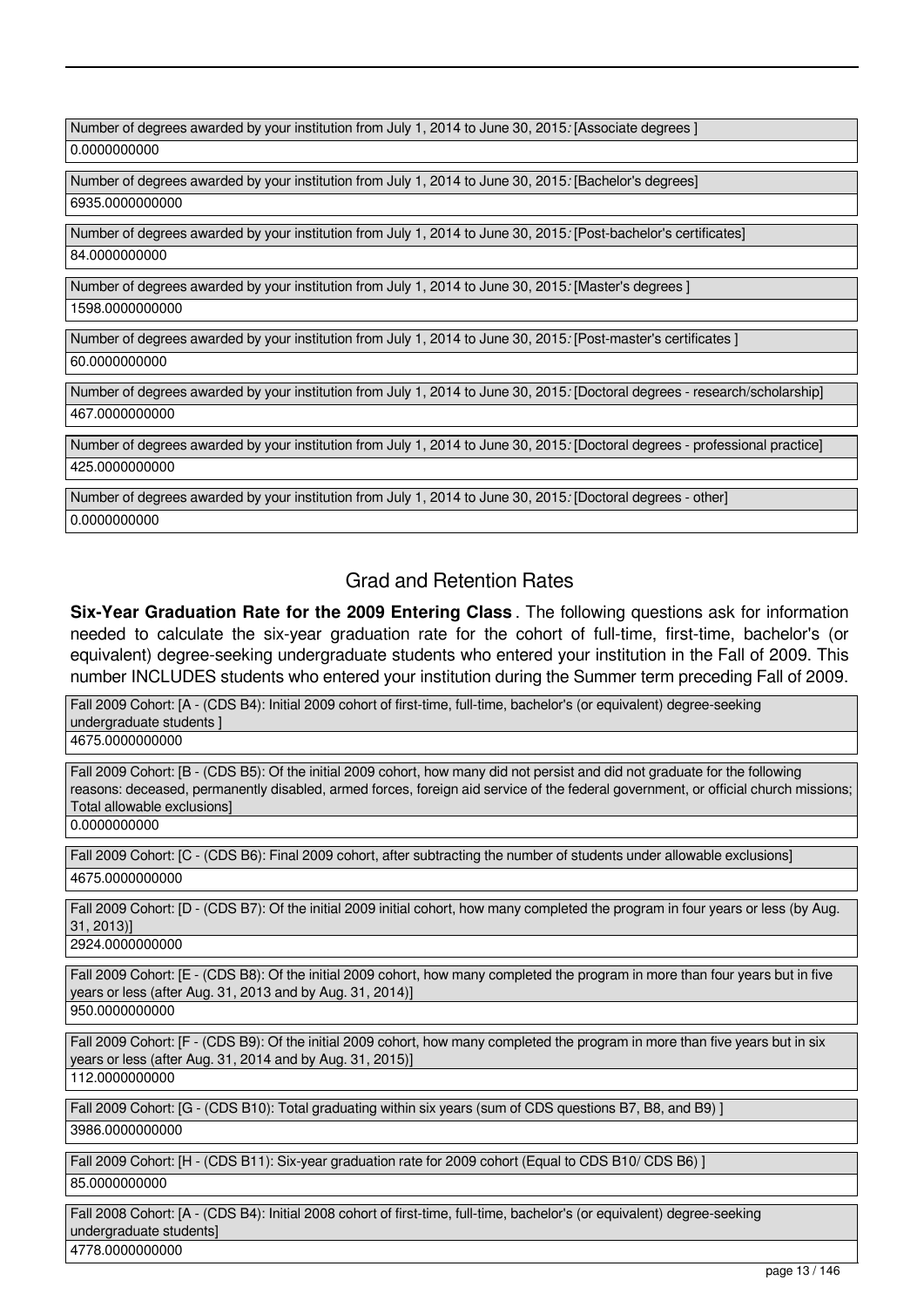Fall 2008 Cohort: [B - (CDS B5): Of the initial 2008 cohort, how many did not persist and did not graduate for the following reasons: deceased, permanently disabled, armed forces, foreign aid service of the federal government, or official church missions; Total allowable exclusions ]

0.0000000000

Fall 2008 Cohort: [C - (CDS B6): Final 2008 cohort, after subtracting the number of students under allowable exclusions] 4778.0000000000

Fall 2008 Cohort: [D - (CDS B7): Of the initial 2008 initial cohort, how many completed the program in four years or less (by Aug. 31, 2012)]

2903.0000000000

Fall 2008 Cohort: [E - (CDS B8): Of the initial 2008 cohort, how many completed the program in more than four years but in five years or less (after Aug. 31, 2012 and by Aug. 31, 2013)]

1020.0000000000

Fall 2008 Cohort: [F - (CDS B9): Of the initial 2008 cohort, how many completed the program in more than five years but in six years or less (after Aug. 31, 2013 and by Aug. 31, 2014)]

121.0000000000

Fall 2008 Cohort: [G - (CDS B10): Total graduating within six years (sum of CDS questions B7, B8, and B9)] 4044.0000000000

Fall 2008 Cohort: [H - (CDS B11): Six-year graduation rate for 2008 cohort (Equal to CDS B10/ CDS B6)] 85.0000000000

Of the students reported in question 39, line C, the number of nonresident alien (international) students: 45

Of the students reported in question 39, line G, the number of nonresident alien (international) students:

34

Six-year graduation rate for 2009 cohort of first-time, full-time, bachelor's (or equivalent) degree-seeking undergraduate nonresident alien (international) students: 76

# **Income-based Graduation rates**

In the following section, please disaggregate the fall 2009 cohort into three groups:

- Students who received a Federal Pell Grant
- Recipients of a subsidized Stafford Loan who did not receive a Pell Grant
- Students who did not receive either a Pell Grant or a subsidized Stafford Loan

Students who received both a Pell Grant and a subsidized Stafford Loan should be reported in the "Recipients of a Federal Pell Grant" column.

For the two graduation rate grids, the sum of the three columns in each line of the income-based grid (Question A-G) should equal the figure in the corresponding Fall 2009 Cohort grid above (Question A-G).

[A - Initial 2009 cohort of first-time, full-time, bachelor's (or equivalent) degree-seeking undergraduate students ][Recipients of a Federal Pell Grant]

830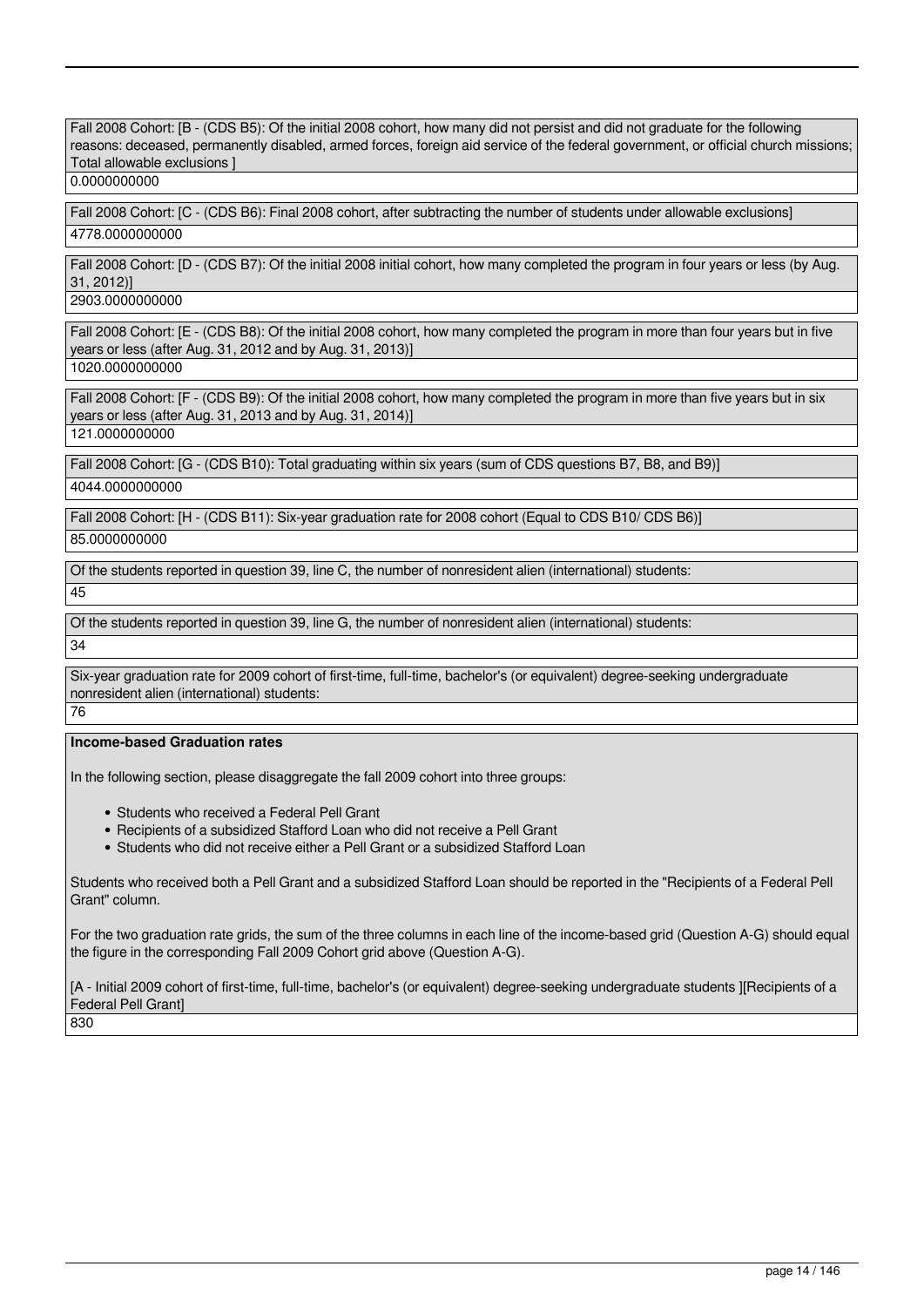In the following section, please disaggregate the fall 2009 cohort into three groups:

- Students who received a Federal Pell Grant
- Recipients of a subsidized Stafford Loan who did not receive a Pell Grant
- Students who did not receive either a Pell Grant or a subsidized Stafford Loan

Students who received both a Pell Grant and a subsidized Stafford Loan should be reported in the "Recipients of a Federal Pell Grant" column.

For the two graduation rate grids, the sum of the three columns in each line of the income-based grid (Question A-G) should equal the figure in the corresponding Fall 2009 Cohort grid above (Question A-G).

[A - Initial 2009 cohort of first-time, full-time, bachelor's (or equivalent) degree-seeking undergraduate students IIRecipients of a subsidized Stafford Loan who did not receive a Pell Grant ] 279

# **Income-based Graduation rates**

In the following section, please disaggregate the fall 2009 cohort into three groups:

- Students who received a Federal Pell Grant
- Recipients of a subsidized Stafford Loan who did not receive a Pell Grant
- Students who did not receive either a Pell Grant or a subsidized Stafford Loan

Students who received both a Pell Grant and a subsidized Stafford Loan should be reported in the "Recipients of a Federal Pell Grant" column.

For the two graduation rate grids, the sum of the three columns in each line of the income-based grid (Question A-G) should equal the figure in the corresponding Fall 2009 Cohort grid above (Question A-G).

[A - Initial 2009 cohort of first-time, full-time, bachelor's (or equivalent) degree-seeking undergraduate students ][Students who did not receive either a Pell Grant or a subsidized Stafford Loan ] 3566

#### **Income-based Graduation rates**

In the following section, please disaggregate the fall 2009 cohort into three groups:

- Students who received a Federal Pell Grant
- Recipients of a subsidized Stafford Loan who did not receive a Pell Grant
- Students who did not receive either a Pell Grant or a subsidized Stafford Loan

Students who received both a Pell Grant and a subsidized Stafford Loan should be reported in the "Recipients of a Federal Pell Grant" column.

For the two graduation rate grids, the sum of the three columns in each line of the income-based grid (Question A-G) should equal the figure in the corresponding Fall 2009 Cohort grid above (Question A-G).

[B - Of the initial 2009 cohort, how many did not persist and did not graduate for the following reasons: deceased, permanently disabled, armed forces, foreign aid service of the federal government, or official church missions; total allowable exclusions][Recipients of a Federal Pell Grant] 0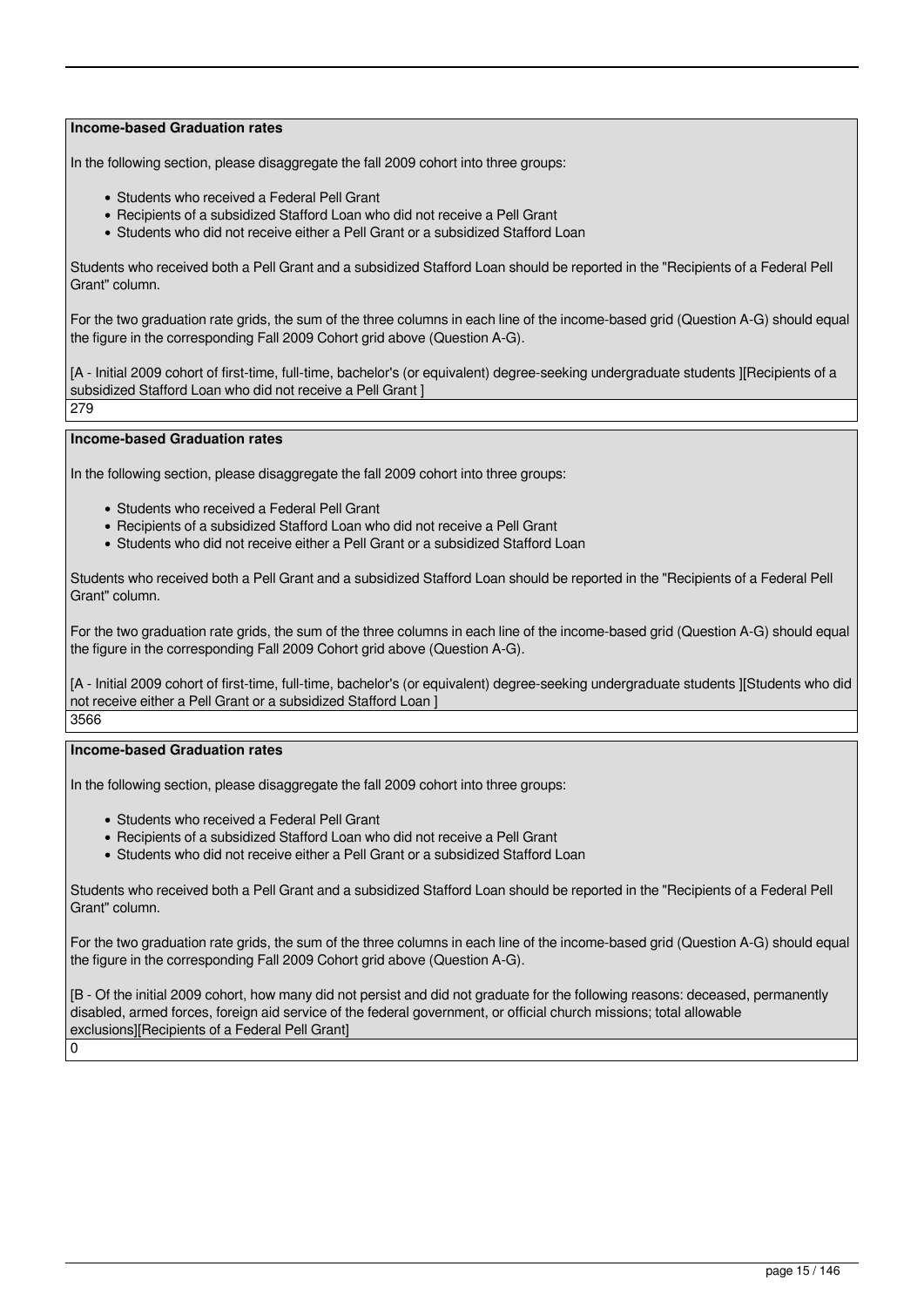In the following section, please disaggregate the fall 2009 cohort into three groups:

- Students who received a Federal Pell Grant
- Recipients of a subsidized Stafford Loan who did not receive a Pell Grant
- Students who did not receive either a Pell Grant or a subsidized Stafford Loan

Students who received both a Pell Grant and a subsidized Stafford Loan should be reported in the "Recipients of a Federal Pell Grant" column.

For the two graduation rate grids, the sum of the three columns in each line of the income-based grid (Question A-G) should equal the figure in the corresponding Fall 2009 Cohort grid above (Question A-G).

[B - Of the initial 2009 cohort, how many did not persist and did not graduate for the following reasons: deceased, permanently disabled, armed forces, foreign aid service of the federal government, or official church missions; total allowable exclusions][Recipients of a subsidized Stafford Loan who did not receive a Pell Grant ]

 $\Omega$ 

#### **Income-based Graduation rates**

In the following section, please disaggregate the fall 2009 cohort into three groups:

- Students who received a Federal Pell Grant
- Recipients of a subsidized Stafford Loan who did not receive a Pell Grant
- Students who did not receive either a Pell Grant or a subsidized Stafford Loan

Students who received both a Pell Grant and a subsidized Stafford Loan should be reported in the "Recipients of a Federal Pell Grant" column.

For the two graduation rate grids, the sum of the three columns in each line of the income-based grid (Question A-G) should equal the figure in the corresponding Fall 2009 Cohort grid above (Question A-G).

[B - Of the initial 2009 cohort, how many did not persist and did not graduate for the following reasons: deceased, permanently disabled, armed forces, foreign aid service of the federal government, or official church missions; total allowable exclusions][Students who did not receive either a Pell Grant or a subsidized Stafford Loan ]

# $\overline{0}$

# **Income-based Graduation rates**

In the following section, please disaggregate the fall 2009 cohort into three groups:

- Students who received a Federal Pell Grant
- Recipients of a subsidized Stafford Loan who did not receive a Pell Grant
- Students who did not receive either a Pell Grant or a subsidized Stafford Loan

Students who received both a Pell Grant and a subsidized Stafford Loan should be reported in the "Recipients of a Federal Pell Grant" column.

For the two graduation rate grids, the sum of the three columns in each line of the income-based grid (Question A-G) should equal the figure in the corresponding Fall 2009 Cohort grid above (Question A-G).

[C - Final 2009 cohort, after adjusting for allowable exclusions ][Recipients of a Federal Pell Grant]

830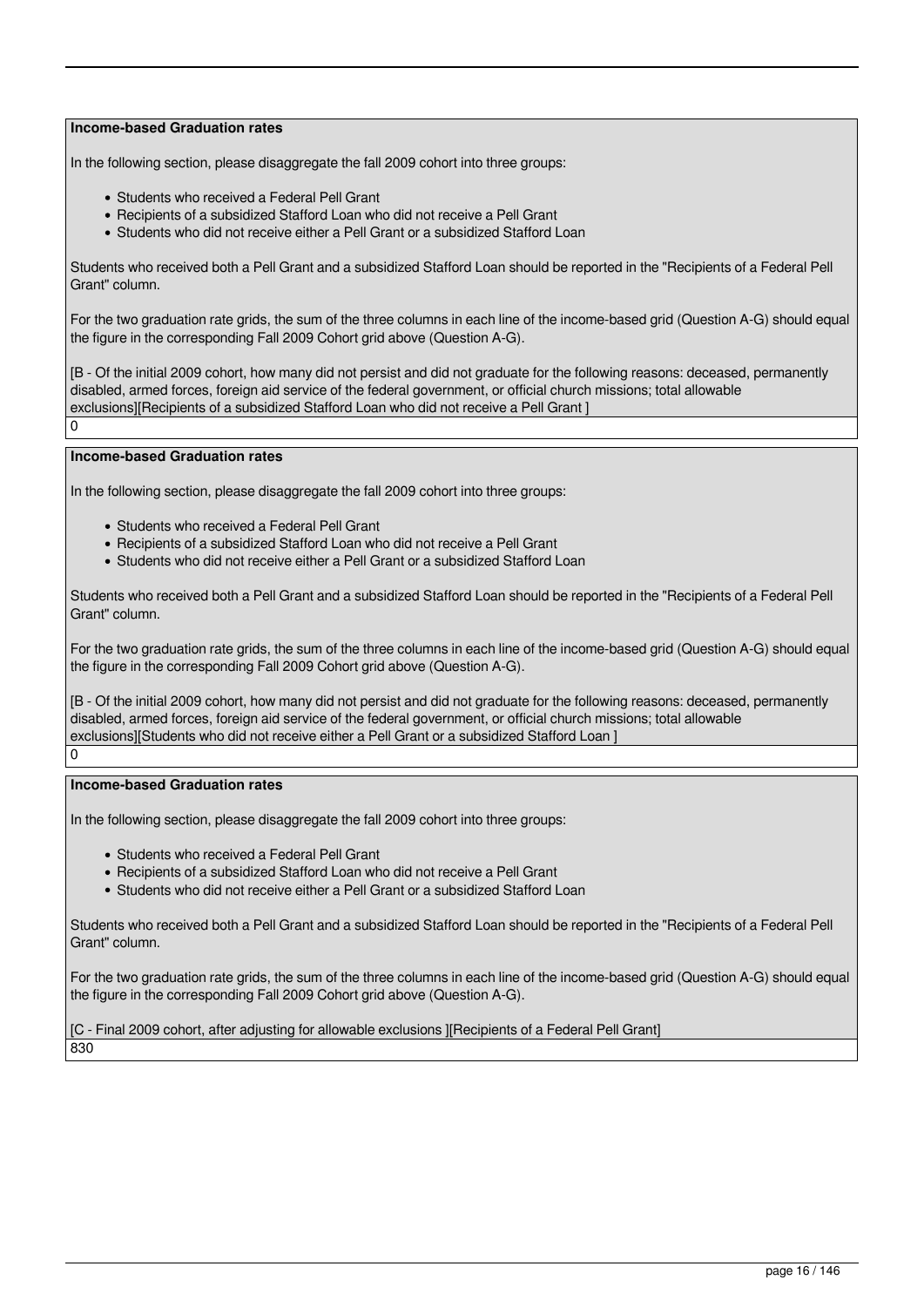In the following section, please disaggregate the fall 2009 cohort into three groups:

- Students who received a Federal Pell Grant
- Recipients of a subsidized Stafford Loan who did not receive a Pell Grant
- Students who did not receive either a Pell Grant or a subsidized Stafford Loan

Students who received both a Pell Grant and a subsidized Stafford Loan should be reported in the "Recipients of a Federal Pell Grant" column.

For the two graduation rate grids, the sum of the three columns in each line of the income-based grid (Question A-G) should equal the figure in the corresponding Fall 2009 Cohort grid above (Question A-G).

[C - Final 2009 cohort, after adjusting for allowable exclusions ][Recipients of a subsidized Stafford Loan who did not receive a Pell Grant 1

279

#### **Income-based Graduation rates**

In the following section, please disaggregate the fall 2009 cohort into three groups:

- Students who received a Federal Pell Grant
- Recipients of a subsidized Stafford Loan who did not receive a Pell Grant
- Students who did not receive either a Pell Grant or a subsidized Stafford Loan

Students who received both a Pell Grant and a subsidized Stafford Loan should be reported in the "Recipients of a Federal Pell Grant" column.

For the two graduation rate grids, the sum of the three columns in each line of the income-based grid (Question A-G) should equal the figure in the corresponding Fall 2009 Cohort grid above (Question A-G).

[C - Final 2009 cohort, after adjusting for allowable exclusions ][Students who did not receive either a Pell Grant or a subsidized Stafford Loan ]

3566

# **Income-based Graduation rates**

In the following section, please disaggregate the fall 2009 cohort into three groups:

- Students who received a Federal Pell Grant
- Recipients of a subsidized Stafford Loan who did not receive a Pell Grant
- Students who did not receive either a Pell Grant or a subsidized Stafford Loan

Students who received both a Pell Grant and a subsidized Stafford Loan should be reported in the "Recipients of a Federal Pell Grant" column.

For the two graduation rate grids, the sum of the three columns in each line of the income-based grid (Question A-G) should equal the figure in the corresponding Fall 2009 Cohort grid above (Question A-G).

[D - Of the initial 2009 cohort, how many completed the program in four years or less (by Aug. 31, 2013)][Recipients of a Federal Pell Grant] 451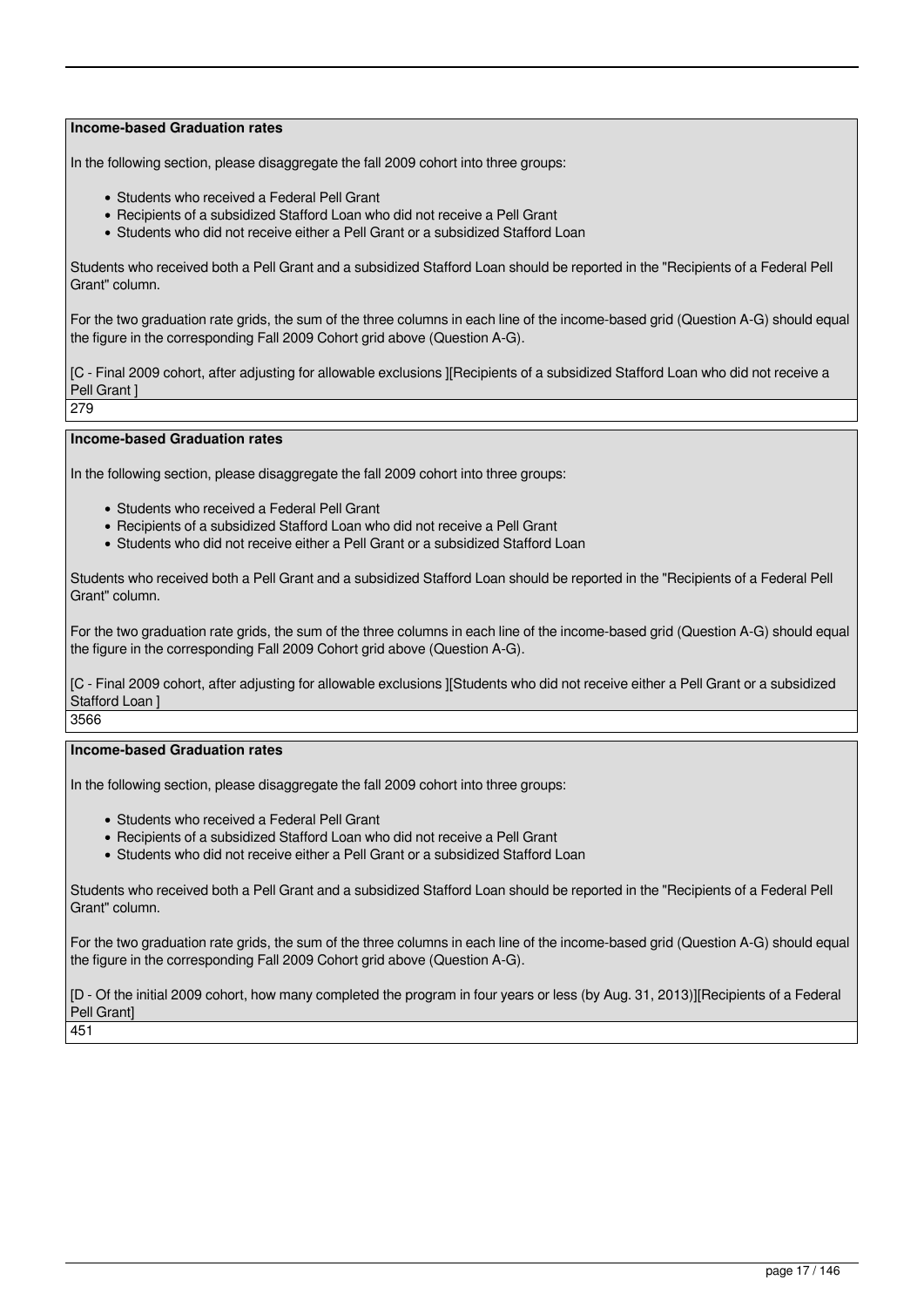In the following section, please disaggregate the fall 2009 cohort into three groups:

- Students who received a Federal Pell Grant
- Recipients of a subsidized Stafford Loan who did not receive a Pell Grant
- Students who did not receive either a Pell Grant or a subsidized Stafford Loan

Students who received both a Pell Grant and a subsidized Stafford Loan should be reported in the "Recipients of a Federal Pell Grant" column.

For the two graduation rate grids, the sum of the three columns in each line of the income-based grid (Question A-G) should equal the figure in the corresponding Fall 2009 Cohort grid above (Question A-G).

[D - Of the initial 2009 cohort, how many completed the program in four years or less (by Aug. 31, 2013)][Recipients of a subsidized Stafford Loan who did not receive a Pell Grant ] 162

**Income-based Graduation rates**

In the following section, please disaggregate the fall 2009 cohort into three groups:

- Students who received a Federal Pell Grant
- Recipients of a subsidized Stafford Loan who did not receive a Pell Grant
- Students who did not receive either a Pell Grant or a subsidized Stafford Loan

Students who received both a Pell Grant and a subsidized Stafford Loan should be reported in the "Recipients of a Federal Pell Grant" column.

For the two graduation rate grids, the sum of the three columns in each line of the income-based grid (Question A-G) should equal the figure in the corresponding Fall 2009 Cohort grid above (Question A-G).

[D - Of the initial 2009 cohort, how many completed the program in four years or less (by Aug. 31, 2013)][Students who did not receive either a Pell Grant or a subsidized Stafford Loan ]

2311

# **Income-based Graduation rates**

In the following section, please disaggregate the fall 2009 cohort into three groups:

- Students who received a Federal Pell Grant
- Recipients of a subsidized Stafford Loan who did not receive a Pell Grant
- Students who did not receive either a Pell Grant or a subsidized Stafford Loan

Students who received both a Pell Grant and a subsidized Stafford Loan should be reported in the "Recipients of a Federal Pell Grant" column.

For the two graduation rate grids, the sum of the three columns in each line of the income-based grid (Question A-G) should equal the figure in the corresponding Fall 2009 Cohort grid above (Question A-G).

[E - Of the initial 2009 cohort, how many completed the program in more than four years but in five years or less (after Aug. 31, 2013 and by Aug. 31, 2014) ][Recipients of a Federal Pell Grant] 181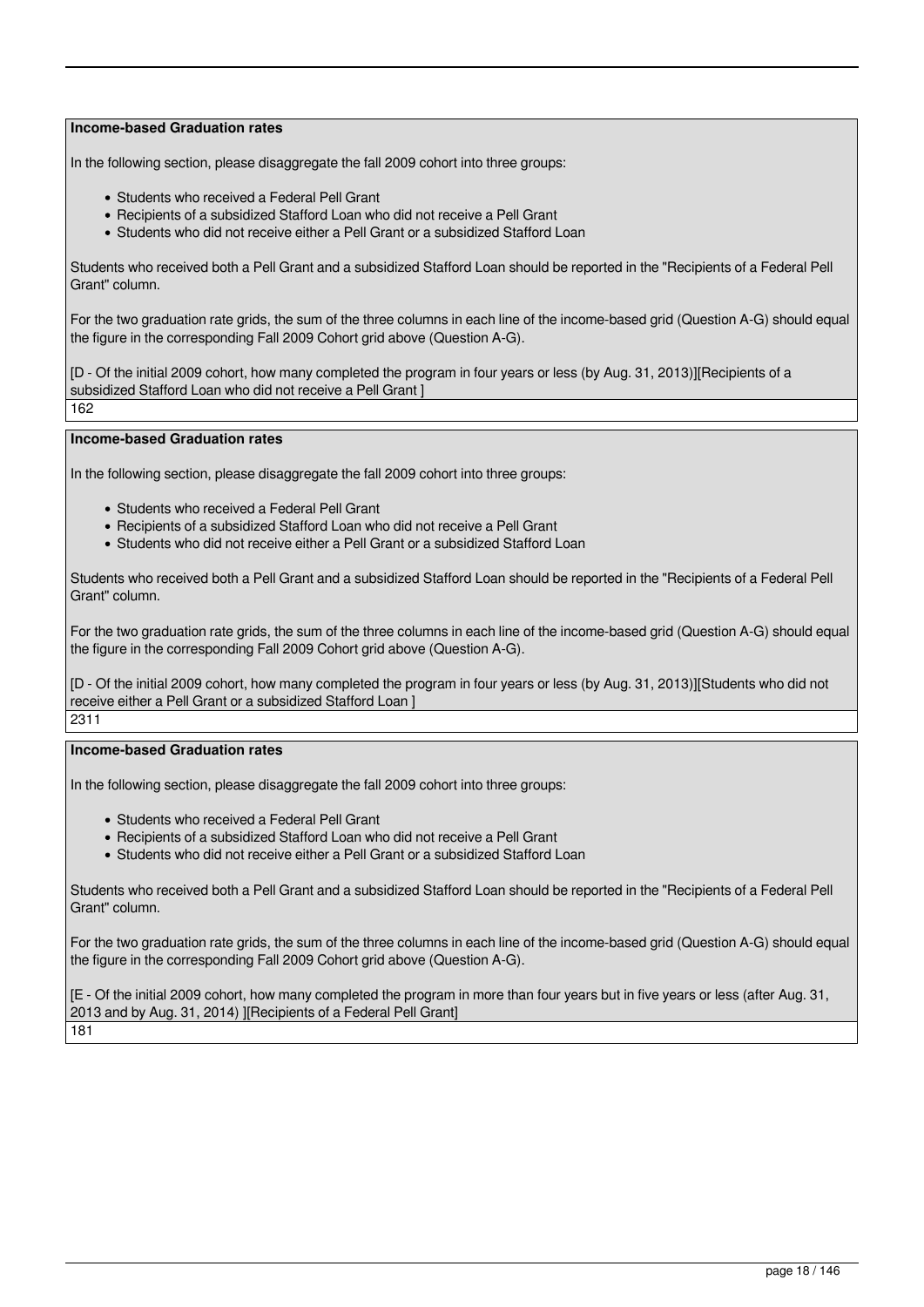In the following section, please disaggregate the fall 2009 cohort into three groups:

- Students who received a Federal Pell Grant
- Recipients of a subsidized Stafford Loan who did not receive a Pell Grant
- Students who did not receive either a Pell Grant or a subsidized Stafford Loan

Students who received both a Pell Grant and a subsidized Stafford Loan should be reported in the "Recipients of a Federal Pell Grant" column.

For the two graduation rate grids, the sum of the three columns in each line of the income-based grid (Question A-G) should equal the figure in the corresponding Fall 2009 Cohort grid above (Question A-G).

[E - Of the initial 2009 cohort, how many completed the program in more than four years but in five years or less (after Aug. 31, 2013 and by Aug. 31, 2014) ][Recipients of a subsidized Stafford Loan who did not receive a Pell Grant ] 52

# **Income-based Graduation rates**

In the following section, please disaggregate the fall 2009 cohort into three groups:

- Students who received a Federal Pell Grant
- Recipients of a subsidized Stafford Loan who did not receive a Pell Grant
- Students who did not receive either a Pell Grant or a subsidized Stafford Loan

Students who received both a Pell Grant and a subsidized Stafford Loan should be reported in the "Recipients of a Federal Pell Grant" column.

For the two graduation rate grids, the sum of the three columns in each line of the income-based grid (Question A-G) should equal the figure in the corresponding Fall 2009 Cohort grid above (Question A-G).

[E - Of the initial 2009 cohort, how many completed the program in more than four years but in five years or less (after Aug. 31, 2013 and by Aug. 31, 2014) ][Students who did not receive either a Pell Grant or a subsidized Stafford Loan ] 717

### **Income-based Graduation rates**

In the following section, please disaggregate the fall 2009 cohort into three groups:

- Students who received a Federal Pell Grant
- Recipients of a subsidized Stafford Loan who did not receive a Pell Grant
- Students who did not receive either a Pell Grant or a subsidized Stafford Loan

Students who received both a Pell Grant and a subsidized Stafford Loan should be reported in the "Recipients of a Federal Pell Grant" column.

For the two graduation rate grids, the sum of the three columns in each line of the income-based grid (Question A-G) should equal the figure in the corresponding Fall 2009 Cohort grid above (Question A-G).

[F - Of the initial 2009 cohort, how many completed the program in more than five years but in six years or less (after Aug. 31, 2014 and by Aug. 31, 2015)][Recipients of a Federal Pell Grant] 32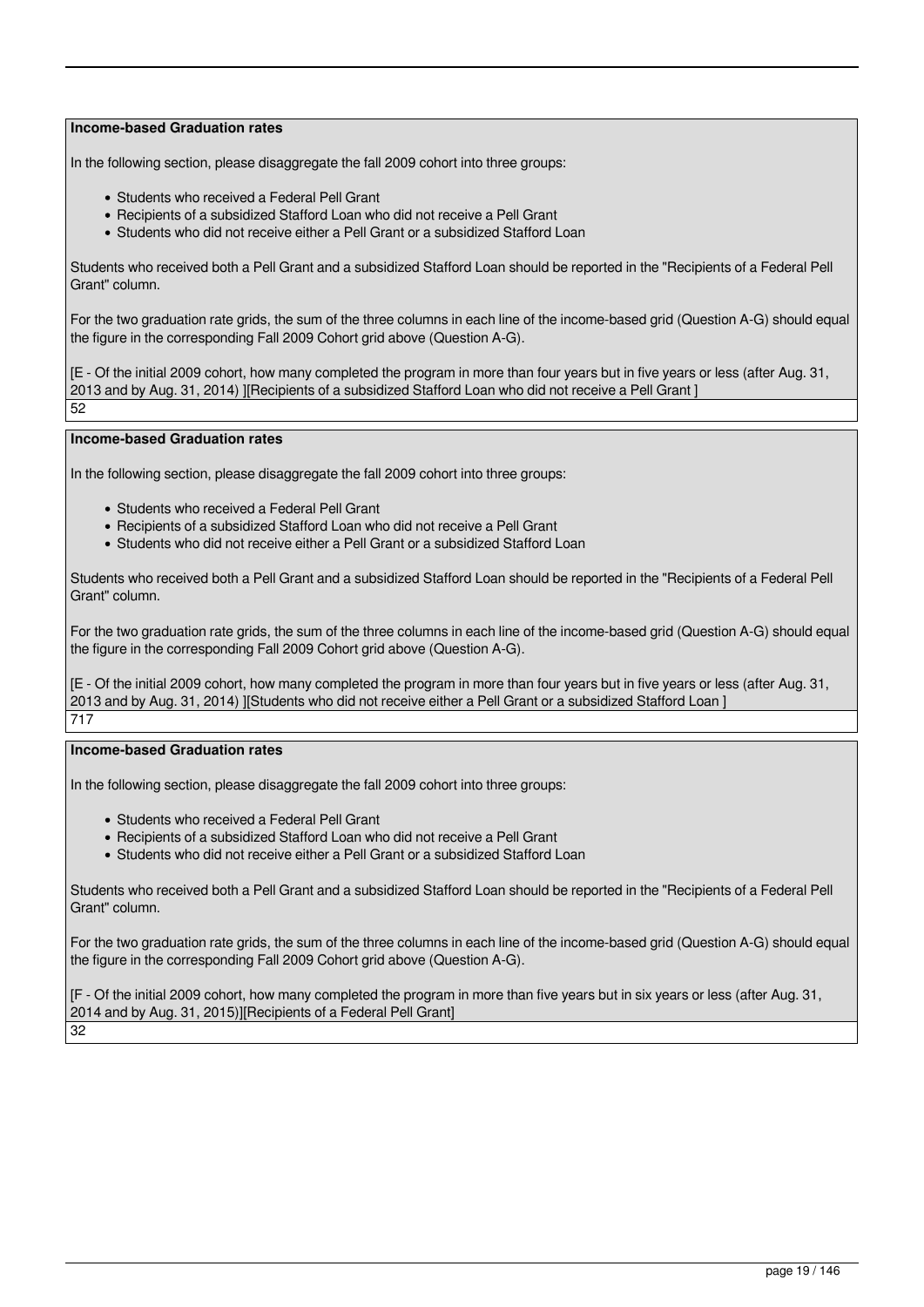In the following section, please disaggregate the fall 2009 cohort into three groups:

- Students who received a Federal Pell Grant
- Recipients of a subsidized Stafford Loan who did not receive a Pell Grant
- Students who did not receive either a Pell Grant or a subsidized Stafford Loan

Students who received both a Pell Grant and a subsidized Stafford Loan should be reported in the "Recipients of a Federal Pell Grant" column.

For the two graduation rate grids, the sum of the three columns in each line of the income-based grid (Question A-G) should equal the figure in the corresponding Fall 2009 Cohort grid above (Question A-G).

[F - Of the initial 2009 cohort, how many completed the program in more than five years but in six years or less (after Aug. 31, 2014 and by Aug. 31, 2015)][Recipients of a subsidized Stafford Loan who did not receive a Pell Grant ] 3

#### **Income-based Graduation rates**

In the following section, please disaggregate the fall 2009 cohort into three groups:

- Students who received a Federal Pell Grant
- Recipients of a subsidized Stafford Loan who did not receive a Pell Grant
- Students who did not receive either a Pell Grant or a subsidized Stafford Loan

Students who received both a Pell Grant and a subsidized Stafford Loan should be reported in the "Recipients of a Federal Pell Grant" column.

For the two graduation rate grids, the sum of the three columns in each line of the income-based grid (Question A-G) should equal the figure in the corresponding Fall 2009 Cohort grid above (Question A-G).

[F - Of the initial 2009 cohort, how many completed the program in more than five years but in six years or less (after Aug. 31, 2014 and by Aug. 31, 2015)][Students who did not receive either a Pell Grant or a subsidized Stafford Loan ] 77

### **Income-based Graduation rates**

In the following section, please disaggregate the fall 2009 cohort into three groups:

- Students who received a Federal Pell Grant
- Recipients of a subsidized Stafford Loan who did not receive a Pell Grant
- Students who did not receive either a Pell Grant or a subsidized Stafford Loan

Students who received both a Pell Grant and a subsidized Stafford Loan should be reported in the "Recipients of a Federal Pell Grant" column.

For the two graduation rate grids, the sum of the three columns in each line of the income-based grid (Question A-G) should equal the figure in the corresponding Fall 2009 Cohort grid above (Question A-G).

[G - Total graduating within six years (sum of lines D, E, and F) ][Recipients of a Federal Pell Grant] 664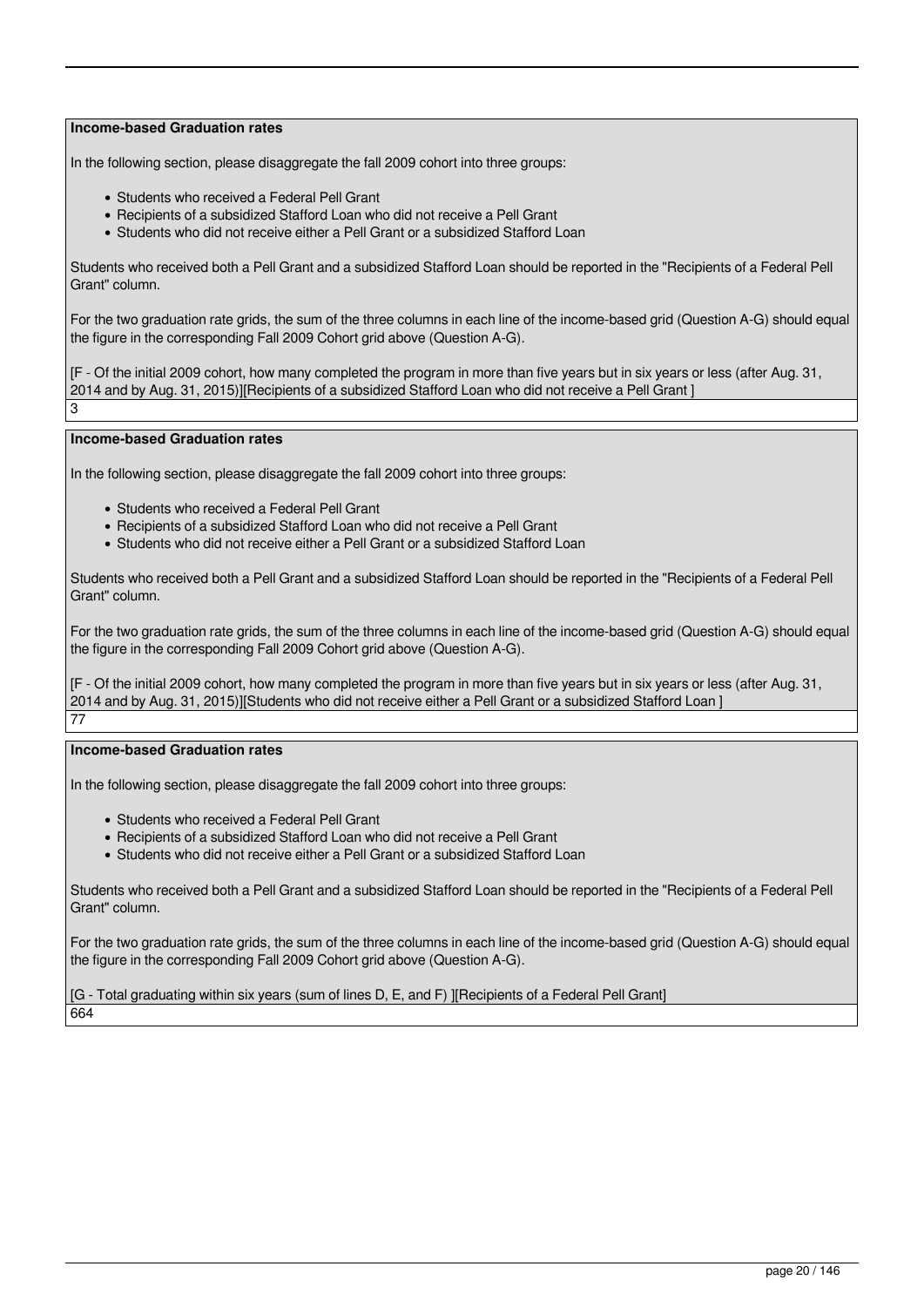In the following section, please disaggregate the fall 2009 cohort into three groups:

- Students who received a Federal Pell Grant
- Recipients of a subsidized Stafford Loan who did not receive a Pell Grant
- Students who did not receive either a Pell Grant or a subsidized Stafford Loan

Students who received both a Pell Grant and a subsidized Stafford Loan should be reported in the "Recipients of a Federal Pell Grant" column.

For the two graduation rate grids, the sum of the three columns in each line of the income-based grid (Question A-G) should equal the figure in the corresponding Fall 2009 Cohort grid above (Question A-G).

[G - Total graduating within six years (sum of lines D, E, and F) I[Recipients of a subsidized Stafford Loan who did not receive a Pell Grant ]

217

#### **Income-based Graduation rates**

In the following section, please disaggregate the fall 2009 cohort into three groups:

- Students who received a Federal Pell Grant
- Recipients of a subsidized Stafford Loan who did not receive a Pell Grant
- Students who did not receive either a Pell Grant or a subsidized Stafford Loan

Students who received both a Pell Grant and a subsidized Stafford Loan should be reported in the "Recipients of a Federal Pell Grant" column.

For the two graduation rate grids, the sum of the three columns in each line of the income-based grid (Question A-G) should equal the figure in the corresponding Fall 2009 Cohort grid above (Question A-G).

[G - Total graduating within six years (sum of lines D, E, and F) ][Students who did not receive either a Pell Grant or a subsidized Stafford Loan ]

3105

# **Income-based Graduation rates**

In the following section, please disaggregate the fall 2009 cohort into three groups:

- Students who received a Federal Pell Grant
- Recipients of a subsidized Stafford Loan who did not receive a Pell Grant
- Students who did not receive either a Pell Grant or a subsidized Stafford Loan

Students who received both a Pell Grant and a subsidized Stafford Loan should be reported in the "Recipients of a Federal Pell Grant" column.

For the two graduation rate grids, the sum of the three columns in each line of the income-based grid (Question A-G) should equal the figure in the corresponding Fall 2009 Cohort grid above (Question A-G).

[H - Six-year graduation rate for 2009 cohort (percent)][Recipients of a Federal Pell Grant] 80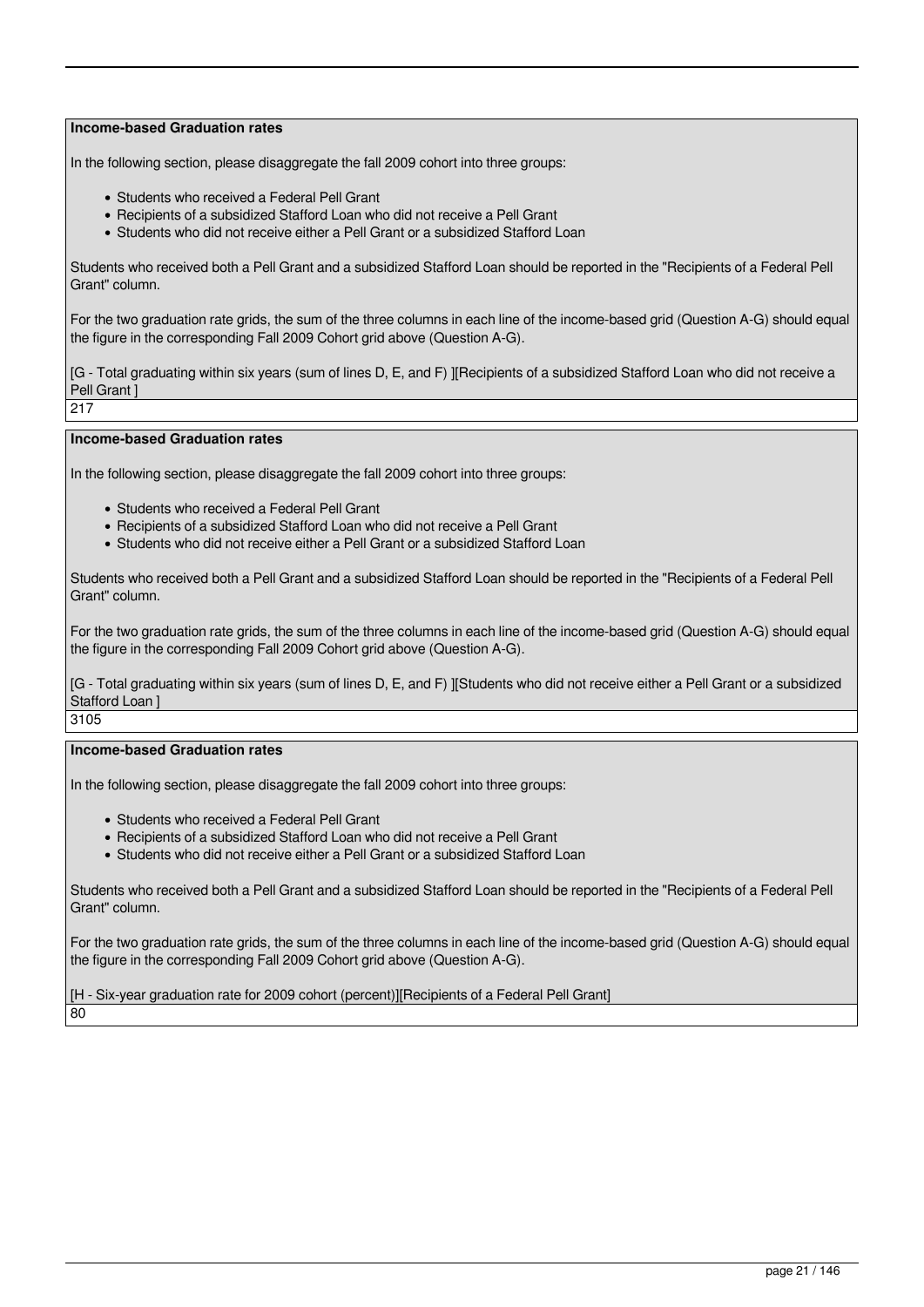In the following section, please disaggregate the fall 2009 cohort into three groups:

- Students who received a Federal Pell Grant
- Recipients of a subsidized Stafford Loan who did not receive a Pell Grant
- Students who did not receive either a Pell Grant or a subsidized Stafford Loan

Students who received both a Pell Grant and a subsidized Stafford Loan should be reported in the "Recipients of a Federal Pell Grant" column.

For the two graduation rate grids, the sum of the three columns in each line of the income-based grid (Question A-G) should equal the figure in the corresponding Fall 2009 Cohort grid above (Question A-G).

[H - Six-year graduation rate for 2009 cohort (percent)][Recipients of a subsidized Stafford Loan who did not receive a Pell Grant ] 78

# **Income-based Graduation rates**

In the following section, please disaggregate the fall 2009 cohort into three groups:

- Students who received a Federal Pell Grant
- Recipients of a subsidized Stafford Loan who did not receive a Pell Grant
- Students who did not receive either a Pell Grant or a subsidized Stafford Loan

Students who received both a Pell Grant and a subsidized Stafford Loan should be reported in the "Recipients of a Federal Pell Grant" column.

For the two graduation rate grids, the sum of the three columns in each line of the income-based grid (Question A-G) should equal the figure in the corresponding Fall 2009 Cohort grid above (Question A-G).

[H - Six-year graduation rate for 2009 cohort (percent)][Students who did not receive either a Pell Grant or a subsidized Stafford Loan ] 87

Historical six-year graduation rates: Please verify the percent of first-time, full-time, degree-seeking freshmen who entered in: [Fall 2007 and completed a bachelor's degree from your school before fall 2013 (percent)] 83.0000000000

Historical six-year graduation rates: Please verify the percent of first-time, full-time, degree-seeking freshmen who entered in: [Fall 2006 and completed a bachelor's degree from your school before fall 2012 (percent)] 82.0000000000

Freshman retention rate: For the cohort of all first-time, full-time, bachelor's degree-seeking undergraduate students who entered your institution in fall 2014 (or the preceding summer term), what percentage was enrolled at your institution in fall 2015 (i.e. enrolled on the date your institution calculates its official enrollment for fall 2015)? 95

Historical retention rates: Please confirm the following historical freshman retention rates (calculated as above). The percentage of first-time, full-time, degree-seeking freshman who entered in: [Fall of 2013 and returned to your institution in fall 2014 (percent)] 94.0000000000

Historical retention rates: Please confirm the following historical freshman retention rates (calculated as above). The percentage of first-time, full-time, degree-seeking freshman who entered in: [Fall of 2012 and returned to your institution in fall 2013 (percent)] 94.0000000000

Historical retention rates: Please confirm the following historical freshman retention rates (calculated as above). The percentage of first-time, full-time, degree-seeking freshman who entered in: [Fall of 2011 and returned to your institution in fall 2012 (percent)] 94.0000000000

International student retention rate: For the cohort of first-time, full-time, bachelor's degree-seeking nonresident alien (international) students who entered your institution in fall 2014 (or the preceding summer term), what percentage was enrolled at your institution in fall 2015 (i.e., enrolled on the date your institute calculates its official enrollment for fall 2015)? 94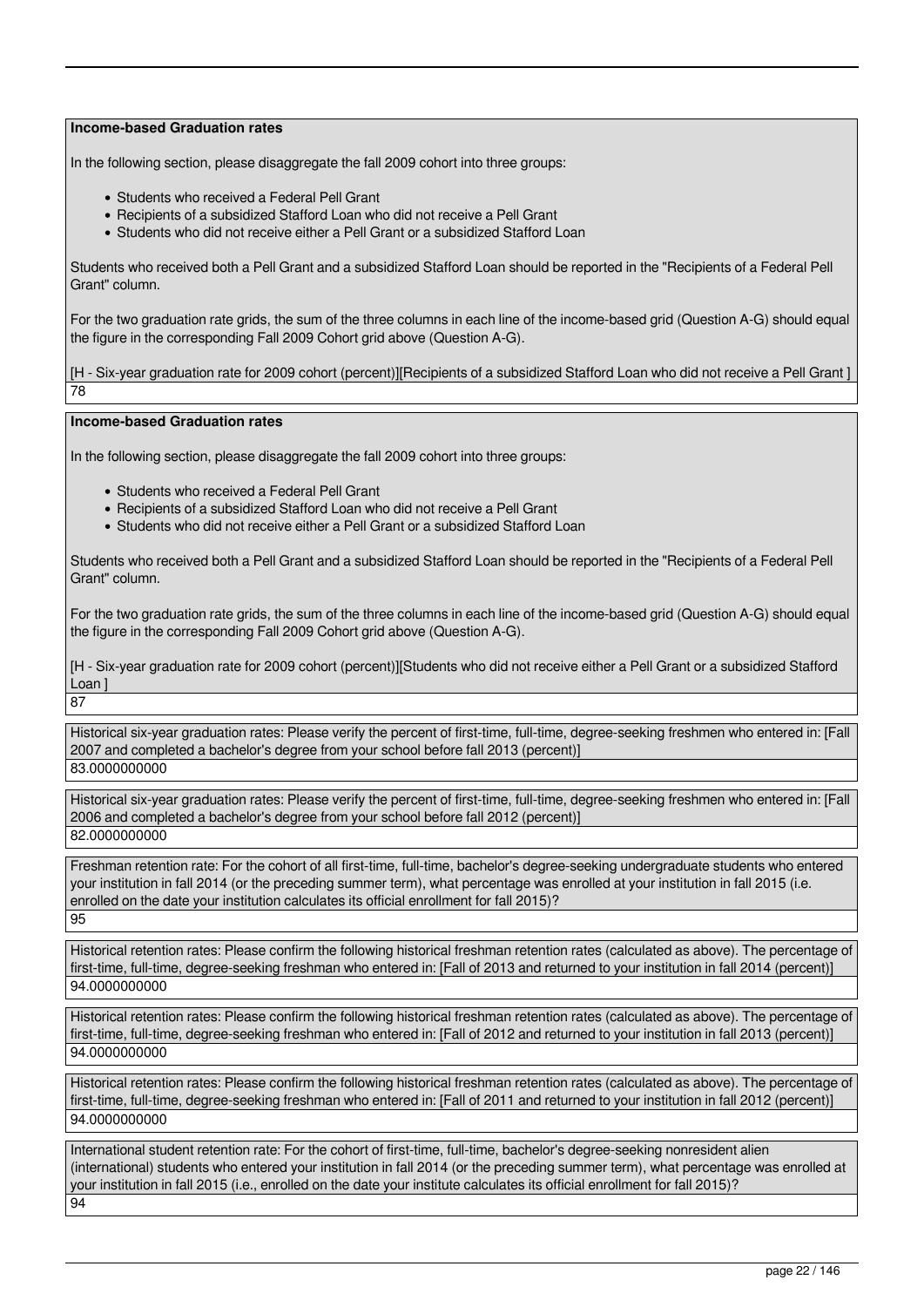# Admission

First-time, first-year (freshman) students. Provide the number of degree-seeking, first-time, first-year students who applied, were admitted, and enrolled (full- or part-time) in fall 2015. Include early decision, early action, and students who began studies during summer in this cohort. Applicants should include only those students who fulfilled the requirements for consideration for admission (i.e., who completed actionable applications) and who have been notified of one of the following actions: admission, nonadmission, placement on waiting list, or application withdrawn (by applicant or institution). Admitted applicants should include waitlisted students who were subsequently offered admission. Fall 2014 data is included for your reference. [Total men applied][Fall 2015]

9012

First-time, first-year (freshman) students. Provide the number of degree-seeking, first-time, first-year students who applied, were admitted, and enrolled (full- or part-time) in fall 2015. Include early decision, early action, and students who began studies during summer in this cohort. Applicants should include only those students who fulfilled the requirements for consideration for admission (i.e., who completed actionable applications) and who have been notified of one of the following actions: admission, nonadmission, placement on waiting list, or application withdrawn (by applicant or institution). Admitted applicants should include waitlisted students who were subsequently offered admission. Fall 2014 data is included for your reference. [Total men applied][Fall 2014] 8415

First-time, first-year (freshman) students. Provide the number of degree-seeking, first-time, first-year students who applied, were admitted, and enrolled (full- or part-time) in fall 2015. Include early decision, early action, and students who began studies during summer in this cohort. Applicants should include only those students who fulfilled the requirements for consideration for admission (i.e., who completed actionable applications) and who have been notified of one of the following actions: admission, nonadmission, placement on waiting list, or application withdrawn (by applicant or institution). Admitted applicants should include waitlisted students who were subsequently offered admission. Fall 2014 data is included for your reference. [Total women applied][Fall 2015]

12933

First-time, first-year (freshman) students. Provide the number of degree-seeking, first-time, first-year students who applied, were admitted, and enrolled (full- or part-time) in fall 2015. Include early decision, early action, and students who began studies during summer in this cohort. Applicants should include only those students who fulfilled the requirements for consideration for admission (i.e., who completed actionable applications) and who have been notified of one of the following actions: admission, nonadmission, placement on waiting list, or application withdrawn (by applicant or institution). Admitted applicants should include waitlisted students who were subsequently offered admission. Fall 2014 data is included for your reference. [Total women applied][Fall 2014]

12462

First-time, first-year (freshman) students. Provide the number of degree-seeking, first-time, first-year students who applied, were admitted, and enrolled (full- or part-time) in fall 2015. Include early decision, early action, and students who began studies during summer in this cohort. Applicants should include only those students who fulfilled the requirements for consideration for admission (i.e., who completed actionable applications) and who have been notified of one of the following actions: admission, nonadmission, placement on waiting list, or application withdrawn (by applicant or institution). Admitted applicants should include waitlisted students who were subsequently offered admission. Fall 2014 data is included for your reference. [**Total applications**][Fall 2015] 21945

First-time, first-year (freshman) students. Provide the number of degree-seeking, first-time, first-year students who applied, were admitted, and enrolled (full- or part-time) in fall 2015. Include early decision, early action, and students who began studies during summer in this cohort. Applicants should include only those students who fulfilled the requirements for consideration for admission (i.e., who completed actionable applications) and who have been notified of one of the following actions: admission, nonadmission, placement on waiting list, or application withdrawn (by applicant or institution). Admitted applicants should include waitlisted students who were subsequently offered admission. Fall 2014 data is included for your reference. [**Total applications**][Fall 2014] 20877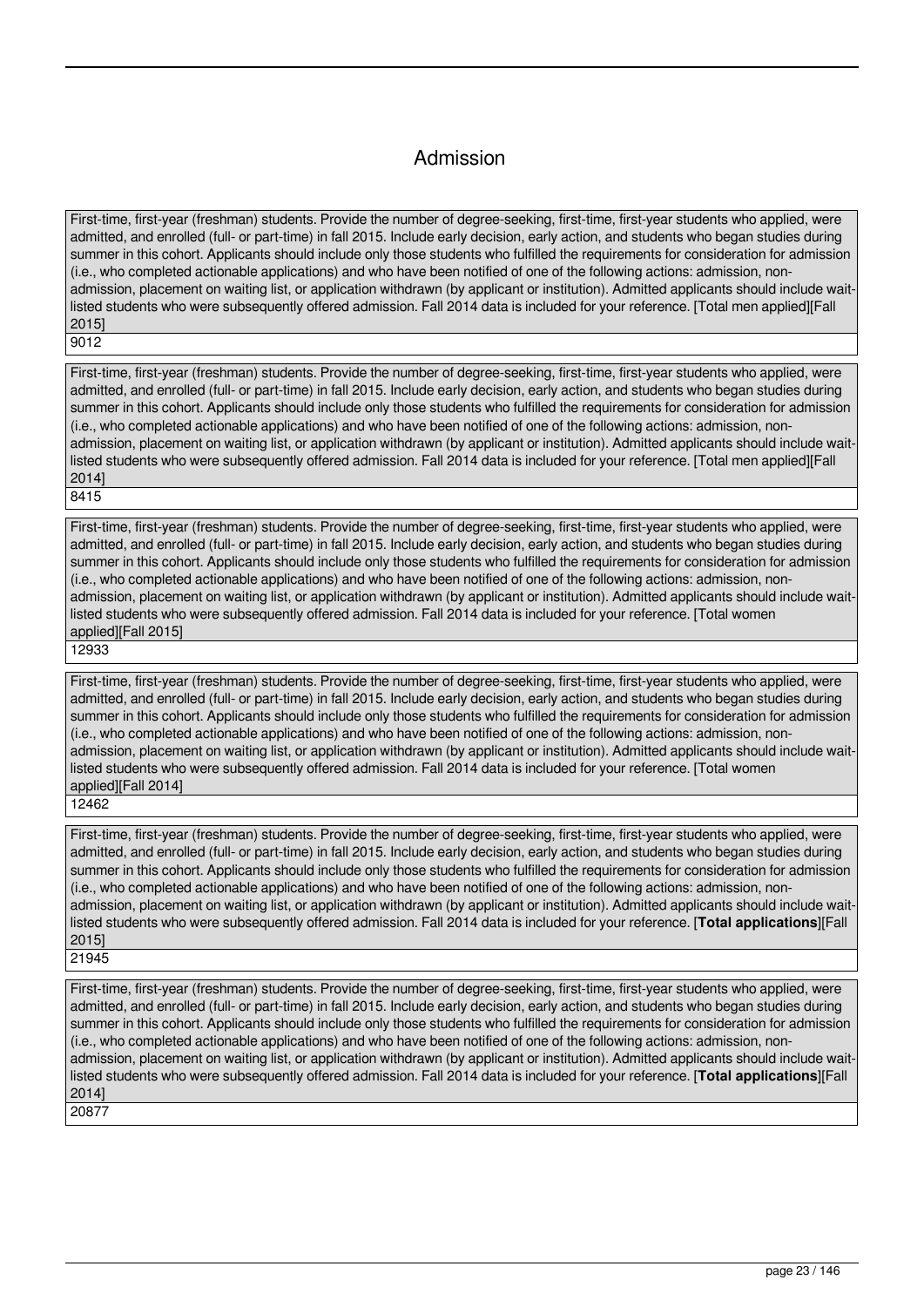First-time, first-year (freshman) students. Provide the number of degree-seeking, first-time, first-year students who applied, were admitted, and enrolled (full- or part-time) in fall 2015. Include early decision, early action, and students who began studies during summer in this cohort. Applicants should include only those students who fulfilled the requirements for consideration for admission (i.e., who completed actionable applications) and who have been notified of one of the following actions: admission, nonadmission, placement on waiting list, or application withdrawn (by applicant or institution). Admitted applicants should include waitlisted students who were subsequently offered admission. Fall 2014 data is included for your reference. [Total men admitted][Fall 2015] 4443

First-time, first-year (freshman) students. Provide the number of degree-seeking, first-time, first-year students who applied, were admitted, and enrolled (full- or part-time) in fall 2015. Include early decision, early action, and students who began studies during summer in this cohort. Applicants should include only those students who fulfilled the requirements for consideration for admission (i.e., who completed actionable applications) and who have been notified of one of the following actions: admission, nonadmission, placement on waiting list, or application withdrawn (by applicant or institution). Admitted applicants should include waitlisted students who were subsequently offered admission. Fall 2014 data is included for your reference. [Total men admitted][Fall 2014] 4486

First-time, first-year (freshman) students. Provide the number of degree-seeking, first-time, first-year students who applied, were admitted, and enrolled (full- or part-time) in fall 2015. Include early decision, early action, and students who began studies during summer in this cohort. Applicants should include only those students who fulfilled the requirements for consideration for admission (i.e., who completed actionable applications) and who have been notified of one of the following actions: admission, nonadmission, placement on waiting list, or application withdrawn (by applicant or institution). Admitted applicants should include waitlisted students who were subsequently offered admission. Fall 2014 data is included for your reference. [Total women admitted][Fall 2015]

7161

First-time, first-year (freshman) students. Provide the number of degree-seeking, first-time, first-year students who applied, were admitted, and enrolled (full- or part-time) in fall 2015. Include early decision, early action, and students who began studies during summer in this cohort. Applicants should include only those students who fulfilled the requirements for consideration for admission (i.e., who completed actionable applications) and who have been notified of one of the following actions: admission, nonadmission, placement on waiting list, or application withdrawn (by applicant or institution). Admitted applicants should include waitlisted students who were subsequently offered admission. Fall 2014 data is included for your reference. [Total women admitted][Fall 2014]

7158

First-time, first-year (freshman) students. Provide the number of degree-seeking, first-time, first-year students who applied, were admitted, and enrolled (full- or part-time) in fall 2015. Include early decision, early action, and students who began studies during summer in this cohort. Applicants should include only those students who fulfilled the requirements for consideration for admission (i.e., who completed actionable applications) and who have been notified of one of the following actions: admission, nonadmission, placement on waiting list, or application withdrawn (by applicant or institution). Admitted applicants should include waitlisted students who were subsequently offered admission. Fall 2014 data is included for your reference. [**Total admitted**][Fall 2015] 11604

First-time, first-year (freshman) students. Provide the number of degree-seeking, first-time, first-year students who applied, were admitted, and enrolled (full- or part-time) in fall 2015. Include early decision, early action, and students who began studies during summer in this cohort. Applicants should include only those students who fulfilled the requirements for consideration for admission (i.e., who completed actionable applications) and who have been notified of one of the following actions: admission, nonadmission, placement on waiting list, or application withdrawn (by applicant or institution). Admitted applicants should include waitlisted students who were subsequently offered admission. Fall 2014 data is included for your reference. [**Total admitted**][Fall 2014]

11644

First-time, first-year (freshman) students. Provide the number of degree-seeking, first-time, first-year students who applied, were admitted, and enrolled (full- or part-time) in fall 2015. Include early decision, early action, and students who began studies during summer in this cohort. Applicants should include only those students who fulfilled the requirements for consideration for admission (i.e., who completed actionable applications) and who have been notified of one of the following actions: admission, nonadmission, placement on waiting list, or application withdrawn (by applicant or institution). Admitted applicants should include waitlisted students who were subsequently offered admission. Fall 2014 data is included for your reference. [Total full-time, first-time, first-year (freshman) men enrolled][Fall 2015]

2122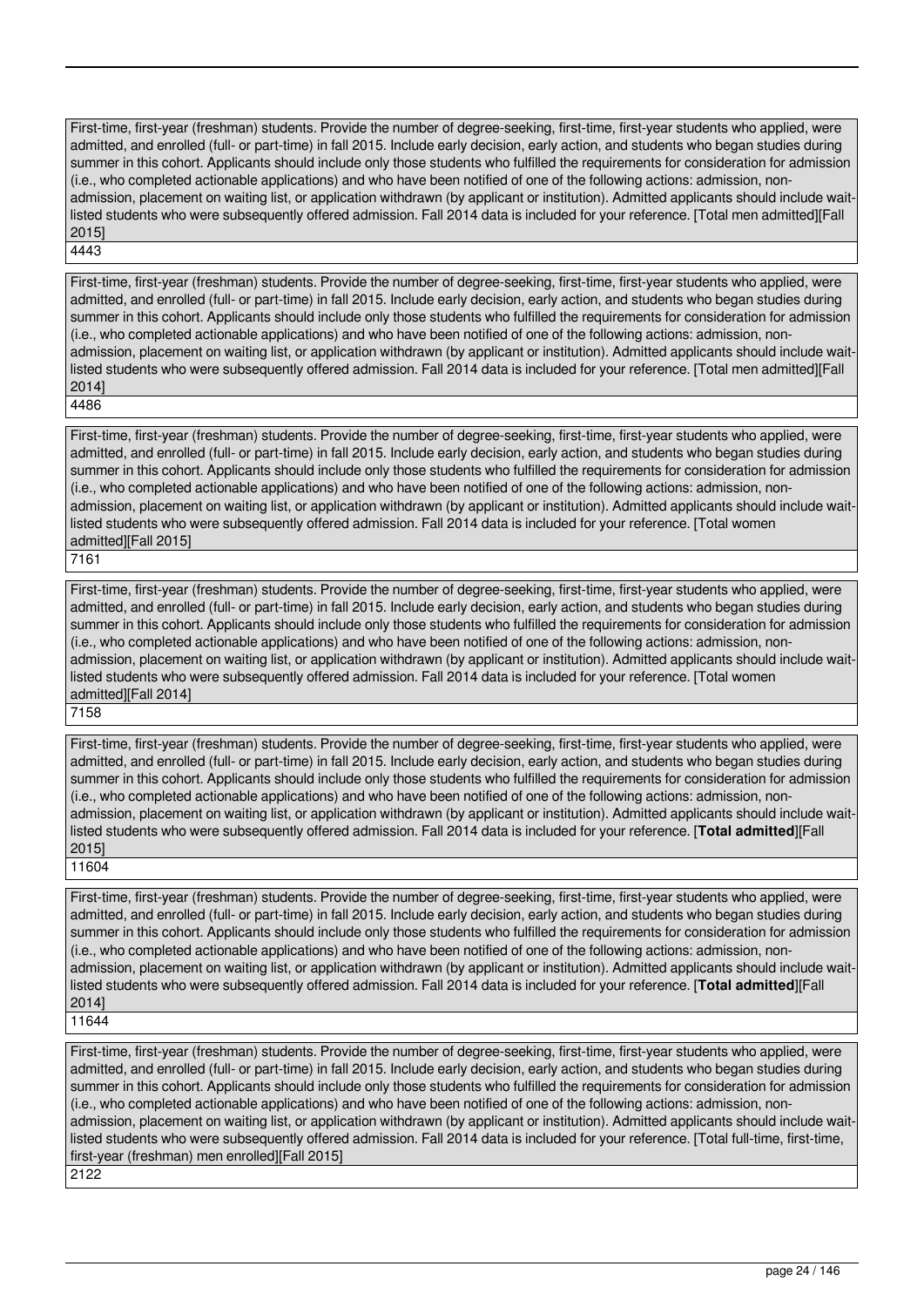First-time, first-year (freshman) students. Provide the number of degree-seeking, first-time, first-year students who applied, were admitted, and enrolled (full- or part-time) in fall 2015. Include early decision, early action, and students who began studies during summer in this cohort. Applicants should include only those students who fulfilled the requirements for consideration for admission (i.e., who completed actionable applications) and who have been notified of one of the following actions: admission, nonadmission, placement on waiting list, or application withdrawn (by applicant or institution). Admitted applicants should include waitlisted students who were subsequently offered admission. Fall 2014 data is included for your reference. [Total full-time, first-time, first-year (freshman) men enrolled][Fall 2014] 2007

First-time, first-year (freshman) students. Provide the number of degree-seeking, first-time, first-year students who applied, were admitted, and enrolled (full- or part-time) in fall 2015. Include early decision, early action, and students who began studies during summer in this cohort. Applicants should include only those students who fulfilled the requirements for consideration for admission (i.e., who completed actionable applications) and who have been notified of one of the following actions: admission, nonadmission, placement on waiting list, or application withdrawn (by applicant or institution). Admitted applicants should include waitlisted students who were subsequently offered admission. Fall 2014 data is included for your reference. [Total part-time, first-time, first-year (freshman) men enrolled][Fall 2015] 12

First-time, first-year (freshman) students. Provide the number of degree-seeking, first-time, first-year students who applied, were admitted, and enrolled (full- or part-time) in fall 2015. Include early decision, early action, and students who began studies during summer in this cohort. Applicants should include only those students who fulfilled the requirements for consideration for admission (i.e., who completed actionable applications) and who have been notified of one of the following actions: admission, nonadmission, placement on waiting list, or application withdrawn (by applicant or institution). Admitted applicants should include waitlisted students who were subsequently offered admission. Fall 2014 data is included for your reference. [Total part-time, first-time, first-year (freshman) men enrolled][Fall 2014]

First-time, first-year (freshman) students. Provide the number of degree-seeking, first-time, first-year students who applied, were admitted, and enrolled (full- or part-time) in fall 2015. Include early decision, early action, and students who began studies during summer in this cohort. Applicants should include only those students who fulfilled the requirements for consideration for admission (i.e., who completed actionable applications) and who have been notified of one of the following actions: admission, nonadmission, placement on waiting list, or application withdrawn (by applicant or institution). Admitted applicants should include waitlisted students who were subsequently offered admission. Fall 2014 data is included for your reference. [Total full-time, first-time, first-year (freshman) women enrolled][Fall 2015] 3126

First-time, first-year (freshman) students. Provide the number of degree-seeking, first-time, first-year students who applied, were admitted, and enrolled (full- or part-time) in fall 2015. Include early decision, early action, and students who began studies during summer in this cohort. Applicants should include only those students who fulfilled the requirements for consideration for admission (i.e., who completed actionable applications) and who have been notified of one of the following actions: admission, nonadmission, placement on waiting list, or application withdrawn (by applicant or institution). Admitted applicants should include waitlisted students who were subsequently offered admission. Fall 2014 data is included for your reference. [Total full-time, first-time, first-year (freshman) women enrolled][Fall 2014] 3233

First-time, first-year (freshman) students. Provide the number of degree-seeking, first-time, first-year students who applied, were admitted, and enrolled (full- or part-time) in fall 2015. Include early decision, early action, and students who began studies during summer in this cohort. Applicants should include only those students who fulfilled the requirements for consideration for admission (i.e., who completed actionable applications) and who have been notified of one of the following actions: admission, nonadmission, placement on waiting list, or application withdrawn (by applicant or institution). Admitted applicants should include waitlisted students who were subsequently offered admission. Fall 2014 data is included for your reference. [Total part-time, first-time, first-year (freshman) women enrolled][Fall 2015]

14

7

First-time, first-year (freshman) students. Provide the number of degree-seeking, first-time, first-year students who applied, were admitted, and enrolled (full- or part-time) in fall 2015. Include early decision, early action, and students who began studies during summer in this cohort. Applicants should include only those students who fulfilled the requirements for consideration for admission (i.e., who completed actionable applications) and who have been notified of one of the following actions: admission, nonadmission, placement on waiting list, or application withdrawn (by applicant or institution). Admitted applicants should include waitlisted students who were subsequently offered admission. Fall 2014 data is included for your reference. [Total part-time, first-time, first-year (freshman) women enrolled][Fall 2014]

14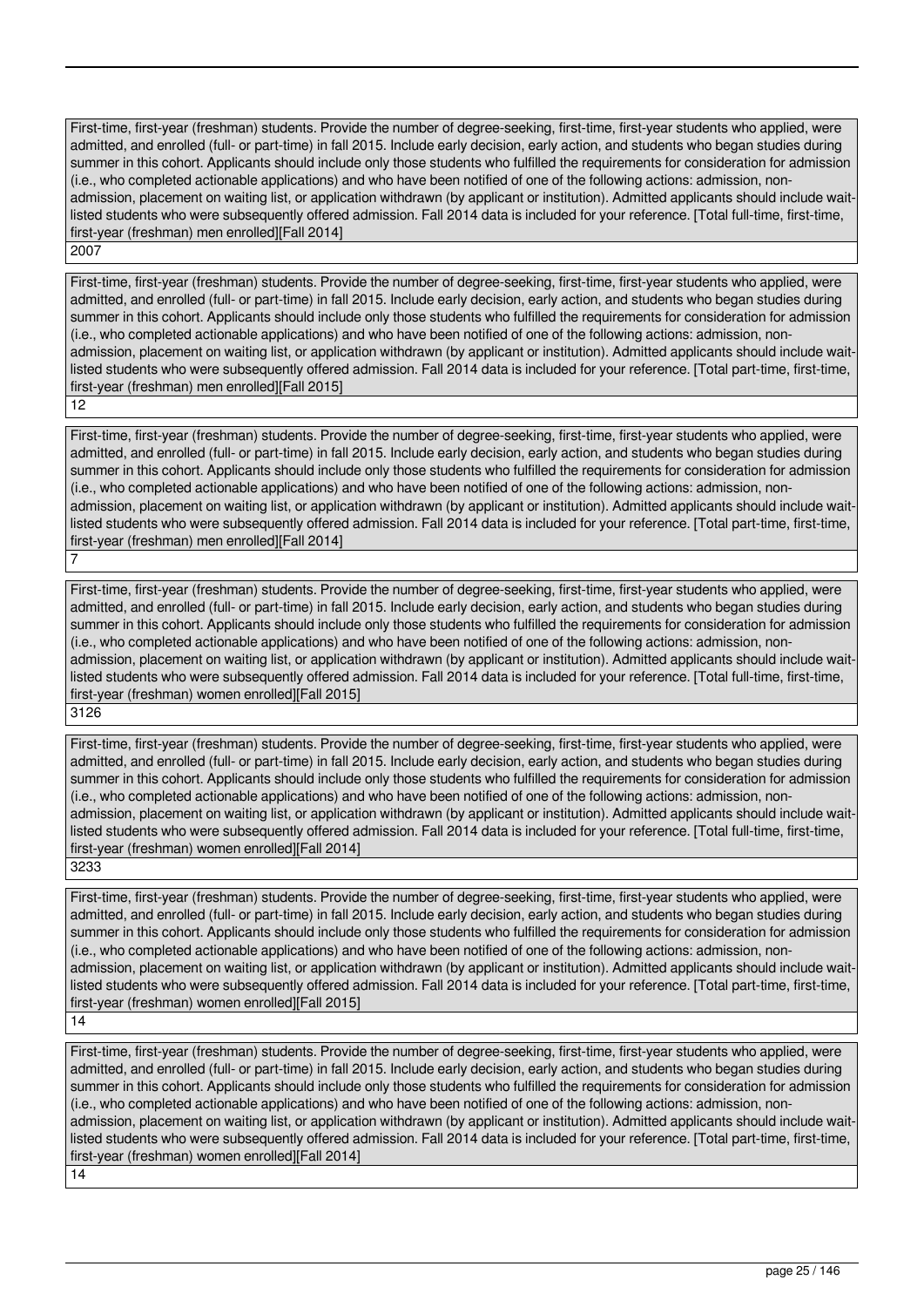First-time, first-year (freshman) students. Provide the number of degree-seeking, first-time, first-year students who applied, were admitted, and enrolled (full- or part-time) in fall 2015. Include early decision, early action, and students who began studies during summer in this cohort. Applicants should include only those students who fulfilled the requirements for consideration for admission (i.e., who completed actionable applications) and who have been notified of one of the following actions: admission, nonadmission, placement on waiting list, or application withdrawn (by applicant or institution). Admitted applicants should include waitlisted students who were subsequently offered admission. Fall 2014 data is included for your reference. [**Total first-time, firstyear enrolled, men and women, full- and part-time**][Fall 2015] 5274

First-time, first-year (freshman) students. Provide the number of degree-seeking, first-time, first-year students who applied, were admitted, and enrolled (full- or part-time) in fall 2015. Include early decision, early action, and students who began studies during summer in this cohort. Applicants should include only those students who fulfilled the requirements for consideration for admission (i.e., who completed actionable applications) and who have been notified of one of the following actions: admission, nonadmission, placement on waiting list, or application withdrawn (by applicant or institution). Admitted applicants should include waitlisted students who were subsequently offered admission. Fall 2014 data is included for your reference. [**Total first-time, firstyear enrolled, men and women, full- and part-time**][Fall 2014]

5261

Freshman wait-listed students (students who met admission requirements but whose final admission was contingent on space availability) Do you have a policy of placing students on a waiting list?

Yes [Y]

Please answer the questions below for fall 2015 admissions: [Number of qualified applicants offered a place on waiting list:] 954.0000000000

Please answer the questions below for fall 2015 admissions: [Number accepting a place on the waiting list:]

585.0000000000

Please answer the questions below for fall 2015 admissions: [Number of wait-listed students admitted:]

34.0000000000

# Admission Requirements

Check the appropriate box to identify your high school completion requirement for degree-seeking entering students. High school diploma is required and GED is accepted [HsGed]

Does your institution require or recommend a general college-preparatory program for degree-seeking students?

Require [Req]

Distribution of high school units required and/or recommended. (CDS C5) Specify the distribution of academic high school course units required and/or recommended of all or most degree-seeking students using Carnegie units (one unit equals one year of study or its equivalent). If you use a different system for calculating units, please convert. [English][Units Required] 4

Distribution of high school units required and/or recommended. (CDS C5) Specify the distribution of academic high school course units required and/or recommended of all or most degree-seeking students using Carnegie units (one unit equals one year of study or its equivalent). If you use a different system for calculating units, please convert. [English][Units Recommended] 4

Distribution of high school units required and/or recommended. (CDS C5) Specify the distribution of academic high school course units required and/or recommended of all or most degree-seeking students using Carnegie units (one unit equals one year of study or its equivalent). If you use a different system for calculating units, please convert. [Mathematics ][Units Required] 4

Distribution of high school units required and/or recommended. (CDS C5) Specify the distribution of academic high school course units required and/or recommended of all or most degree-seeking students using Carnegie units (one unit equals one year of study or its equivalent). If you use a different system for calculating units, please convert. [Mathematics ][Units Recommended] 4

Distribution of high school units required and/or recommended. (CDS C5) Specify the distribution of academic high school course units required and/or recommended of all or most degree-seeking students using Carnegie units (one unit equals one year of study or its equivalent). If you use a different system for calculating units, please convert. [Science][Units Required] 4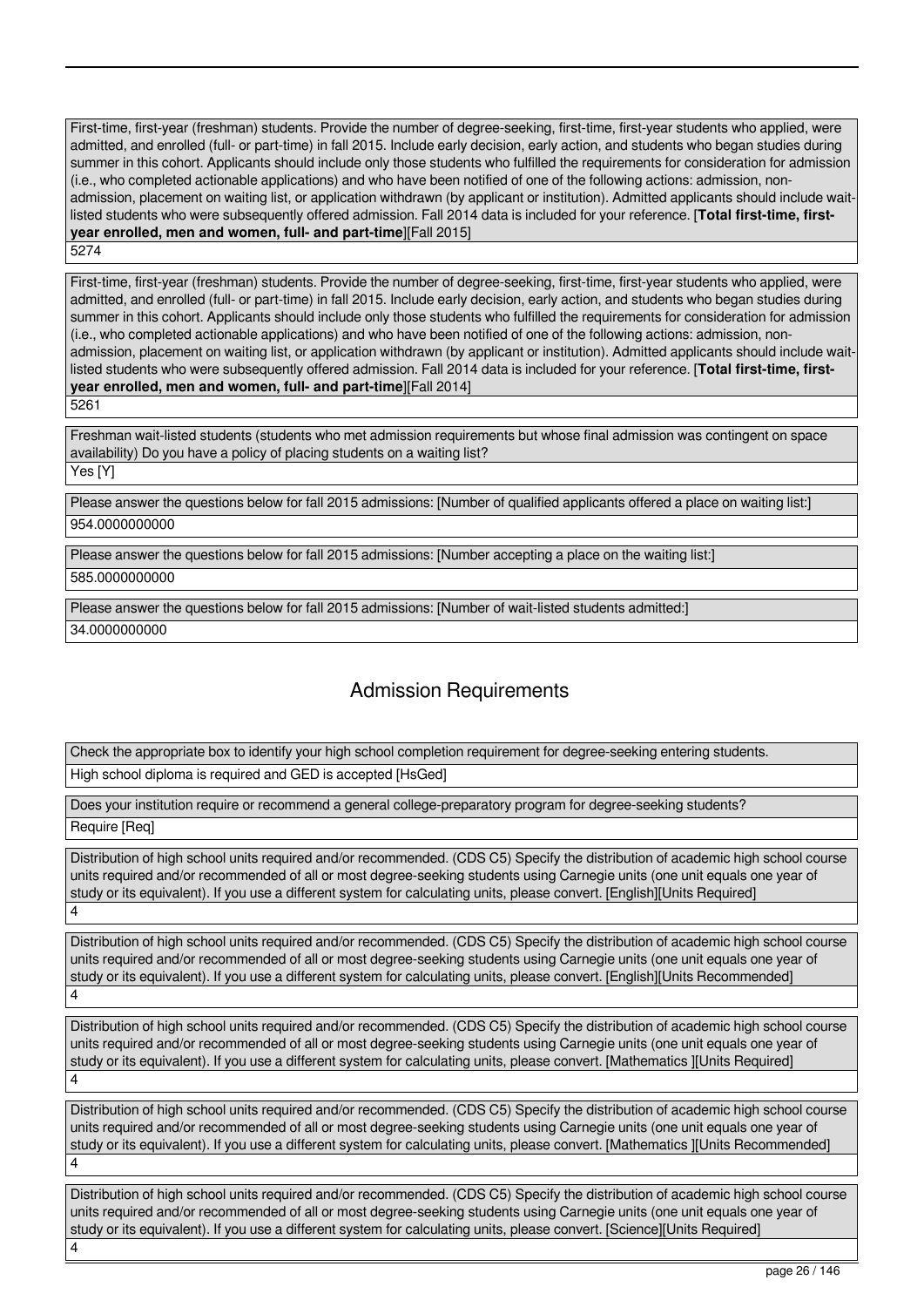Distribution of high school units required and/or recommended. (CDS C5) Specify the distribution of academic high school course units required and/or recommended of all or most degree-seeking students using Carnegie units (one unit equals one year of study or its equivalent). If you use a different system for calculating units, please convert. [Science][Units Recommended] 4

Distribution of high school units required and/or recommended. (CDS C5) Specify the distribution of academic high school course units required and/or recommended of all or most degree-seeking students using Carnegie units (one unit equals one year of study or its equivalent). If you use a different system for calculating units, please convert. [Of these, units that must be lab ][Units Required]

2

3

1

Distribution of high school units required and/or recommended. (CDS C5) Specify the distribution of academic high school course units required and/or recommended of all or most degree-seeking students using Carnegie units (one unit equals one year of study or its equivalent). If you use a different system for calculating units, please convert. [Of these, units that must be lab ][Units Recommended] 2

Distribution of high school units required and/or recommended. (CDS C5) Specify the distribution of academic high school course units required and/or recommended of all or most degree-seeking students using Carnegie units (one unit equals one year of study or its equivalent). If you use a different system for calculating units, please convert. [Foreign language][Units Required] 2

Distribution of high school units required and/or recommended. (CDS C5) Specify the distribution of academic high school course units required and/or recommended of all or most degree-seeking students using Carnegie units (one unit equals one year of study or its equivalent). If you use a different system for calculating units, please convert. [Foreign language][Units Recommended]

Distribution of high school units required and/or recommended. (CDS C5) Specify the distribution of academic high school course units required and/or recommended of all or most degree-seeking students using Carnegie units (one unit equals one year of study or its equivalent). If you use a different system for calculating units, please convert. [Social studies ][Units Required] 3

Distribution of high school units required and/or recommended. (CDS C5) Specify the distribution of academic high school course units required and/or recommended of all or most degree-seeking students using Carnegie units (one unit equals one year of study or its equivalent). If you use a different system for calculating units, please convert. [Social studies ][Units Recommended] 3

Distribution of high school units required and/or recommended. (CDS C5) Specify the distribution of academic high school course units required and/or recommended of all or most degree-seeking students using Carnegie units (one unit equals one year of study or its equivalent). If you use a different system for calculating units, please convert. [History][Units Required]

Distribution of high school units required and/or recommended. (CDS C5) Specify the distribution of academic high school course units required and/or recommended of all or most degree-seeking students using Carnegie units (one unit equals one year of study or its equivalent). If you use a different system for calculating units, please convert. [History][Units Recommended]

Distribution of high school units required and/or recommended. (CDS C5) Specify the distribution of academic high school course units required and/or recommended of all or most degree-seeking students using Carnegie units (one unit equals one year of study or its equivalent). If you use a different system for calculating units, please convert. [Academic electives][Units Required]

Distribution of high school units required and/or recommended. (CDS C5) Specify the distribution of academic high school course units required and/or recommended of all or most degree-seeking students using Carnegie units (one unit equals one year of study or its equivalent). If you use a different system for calculating units, please convert. [Academic electives][Units Recommended]

Distribution of high school units required and/or recommended. (CDS C5) Specify the distribution of academic high school course units required and/or recommended of all or most degree-seeking students using Carnegie units (one unit equals one year of study or its equivalent). If you use a different system for calculating units, please convert. [Computer Science ][Units Required]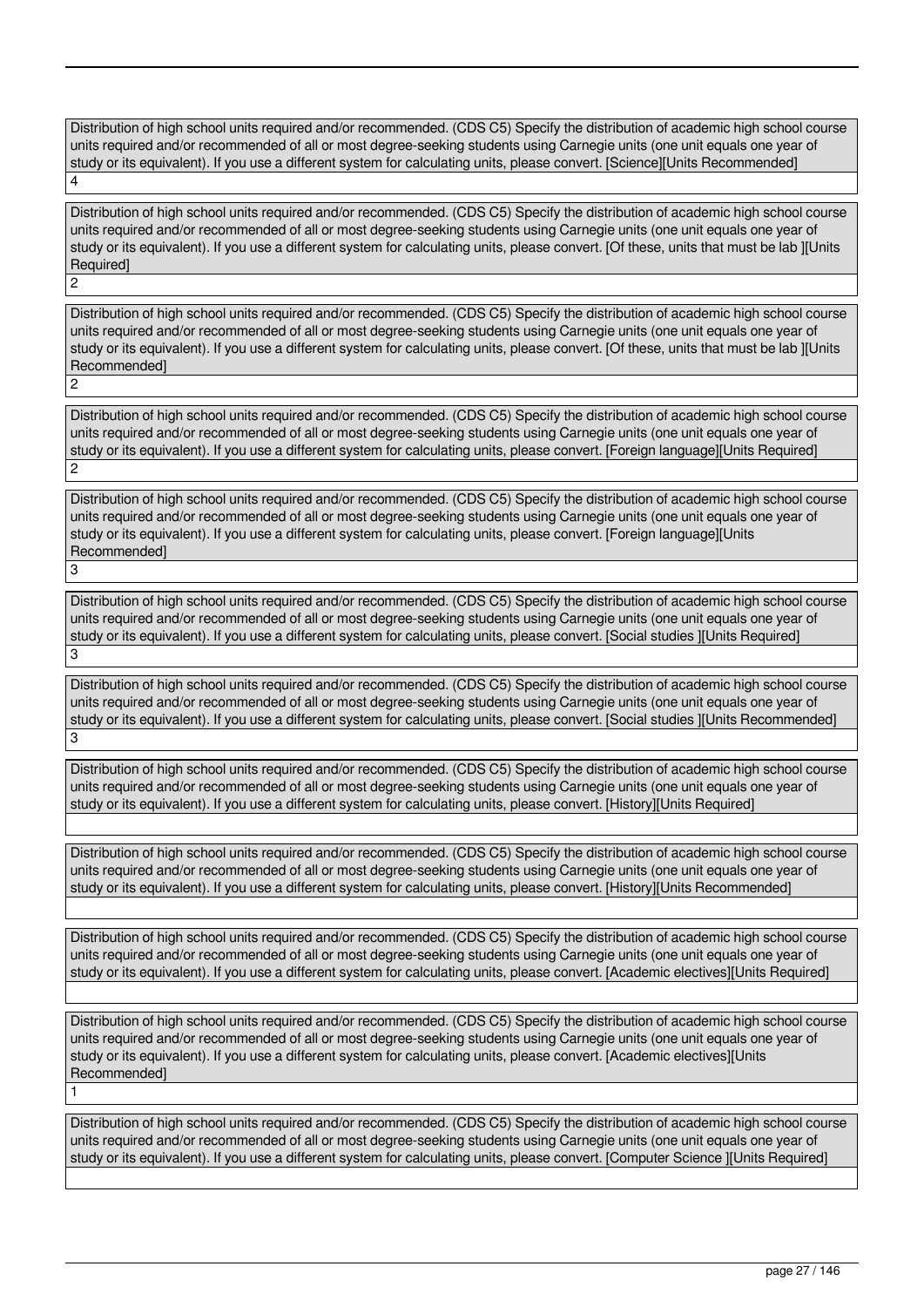Distribution of high school units required and/or recommended. (CDS C5) Specify the distribution of academic high school course units required and/or recommended of all or most degree-seeking students using Carnegie units (one unit equals one year of study or its equivalent). If you use a different system for calculating units, please convert. [Computer Science ][Units Recommended]

Distribution of high school units required and/or recommended. (CDS C5) Specify the distribution of academic high school course units required and/or recommended of all or most degree-seeking students using Carnegie units (one unit equals one year of study or its equivalent). If you use a different system for calculating units, please convert. [Visual / Performing Arts ][Units Required<sup>1</sup>

Distribution of high school units required and/or recommended. (CDS C5) Specify the distribution of academic high school course units required and/or recommended of all or most degree-seeking students using Carnegie units (one unit equals one year of study or its equivalent). If you use a different system for calculating units, please convert. [Visual / Performing Arts ][Units Recommended]

Distribution of high school units required and/or recommended. (CDS C5) Specify the distribution of academic high school course units required and/or recommended of all or most degree-seeking students using Carnegie units (one unit equals one year of study or its equivalent). If you use a different system for calculating units, please convert. [Other][Units Required]

Distribution of high school units required and/or recommended. (CDS C5) Specify the distribution of academic high school course units required and/or recommended of all or most degree-seeking students using Carnegie units (one unit equals one year of study or its equivalent). If you use a different system for calculating units, please convert. [Other][Units Recommended]

Distribution of high school units required and/or recommended. (CDS C5) Specify the distribution of academic high school course units required and/or recommended of all or most degree-seeking students using Carnegie units (one unit equals one year of study or its equivalent). If you use a different system for calculating units, please convert. [Total][Units Required] 17

Distribution of high school units required and/or recommended. (CDS C5) Specify the distribution of academic high school course units required and/or recommended of all or most degree-seeking students using Carnegie units (one unit equals one year of study or its equivalent). If you use a different system for calculating units, please convert. [Total][Units Recommended] 19

Do you have an open admission policy, under which virtually all secondary school graduates or students with GED equivalency diplomas are admitted without regard to academic record, test scores, or other qualifications?

Relative importance of each of the following academic and nonacademic factors in your first-time, first-year, degree-seeking (freshman) admission decisions. Please mark one column from each row.

# **Academic:**

[Rigor of secondary school record ] Very Important [VImpt]

Relative importance of each of the following academic and nonacademic factors in your first-time, first-year, degree-seeking (freshman) admission decisions. Please mark one column from each row.

**Academic:**

[Class rank ] Not Considered [No]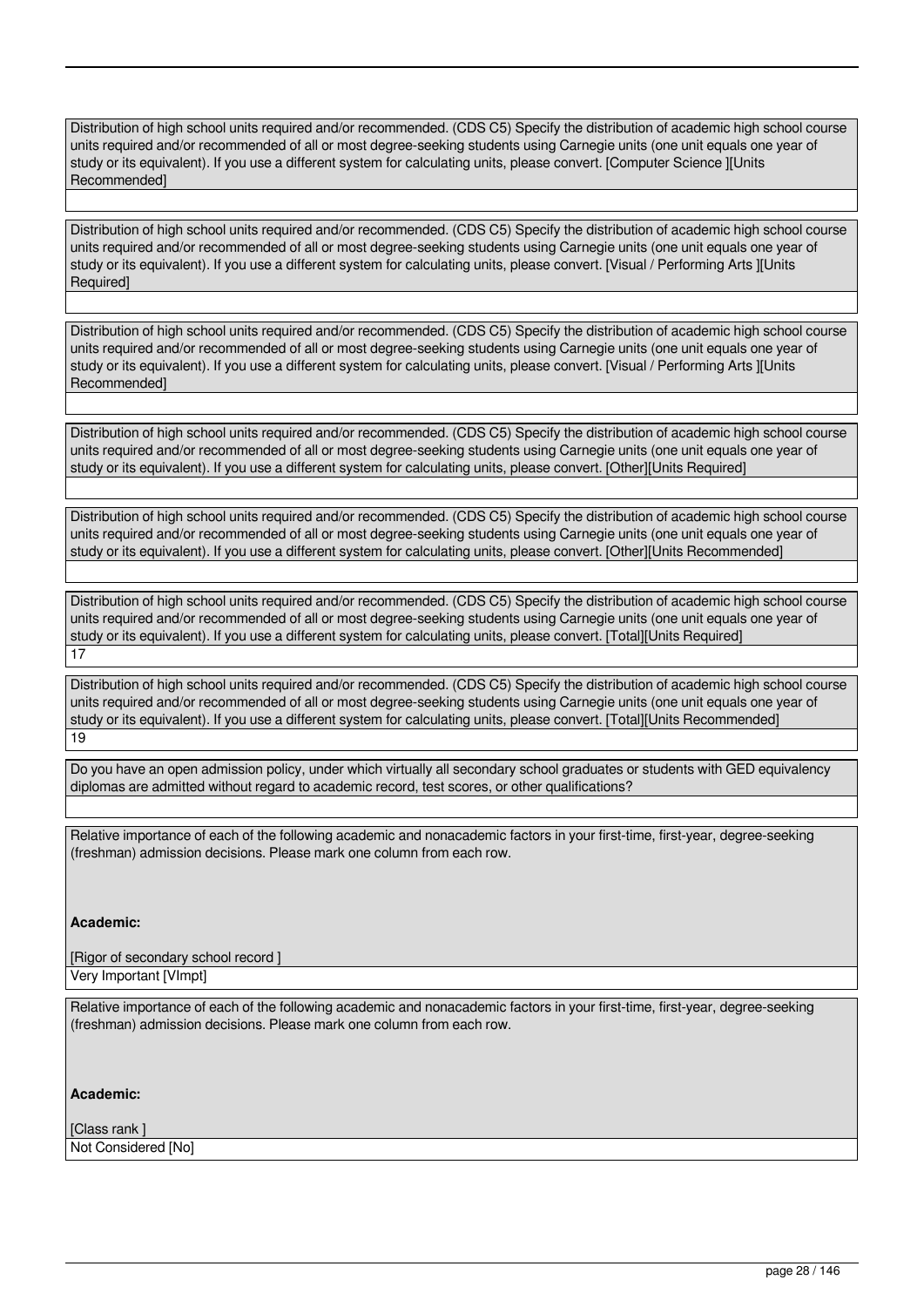| Relative importance of each of the following academic and nonacademic factors in your first-time, first-year, degree-seeking<br>(freshman) admission decisions. Please mark one column from each row. |
|-------------------------------------------------------------------------------------------------------------------------------------------------------------------------------------------------------|
| Academic:                                                                                                                                                                                             |
| [Academic GPA]                                                                                                                                                                                        |
| Very Important [VImpt]                                                                                                                                                                                |
| Relative importance of each of the following academic and nonacademic factors in your first-time, first-year, degree-seeking<br>(freshman) admission decisions. Please mark one column from each row. |
| Academic:                                                                                                                                                                                             |
| [Recommendation(s)]                                                                                                                                                                                   |
| Considered [Cnsdr]                                                                                                                                                                                    |
| Relative importance of each of the following academic and nonacademic factors in your first-time, first-year, degree-seeking<br>(freshman) admission decisions. Please mark one column from each row. |
| Academic:                                                                                                                                                                                             |
| [Standardized test scores]                                                                                                                                                                            |
| Important [Impt]                                                                                                                                                                                      |
| Relative importance of each of the following academic and nonacademic factors in your first-time, first-year, degree-seeking<br>(freshman) admission decisions. Please mark one column from each row. |
|                                                                                                                                                                                                       |
| Academic:                                                                                                                                                                                             |
| [Application essay]                                                                                                                                                                                   |
| Considered [Cnsdr]                                                                                                                                                                                    |
| Nonacademic: [Interview]                                                                                                                                                                              |
| Not Considered [No]                                                                                                                                                                                   |
|                                                                                                                                                                                                       |
| Nonacademic: [Extracurricular activities]<br>Considered [Cnsdr]                                                                                                                                       |
|                                                                                                                                                                                                       |
| Nonacademic: [Talent/ability]<br>Considered [Cnsdr]                                                                                                                                                   |
|                                                                                                                                                                                                       |
| Nonacademic: [Character/personal qualities]<br>Considered [Cnsdr]                                                                                                                                     |
| Nonacademic: [First generation]                                                                                                                                                                       |
| Considered [Cnsdr]                                                                                                                                                                                    |
| Nonacademic: [Alumni/ae relation]                                                                                                                                                                     |
| Not Considered [No]                                                                                                                                                                                   |
|                                                                                                                                                                                                       |
| Nonacademic: [Georgraphical residence]<br>Not Considered [No]                                                                                                                                         |
|                                                                                                                                                                                                       |
| Nonacademic: [State residency]<br>Not Considered [No]                                                                                                                                                 |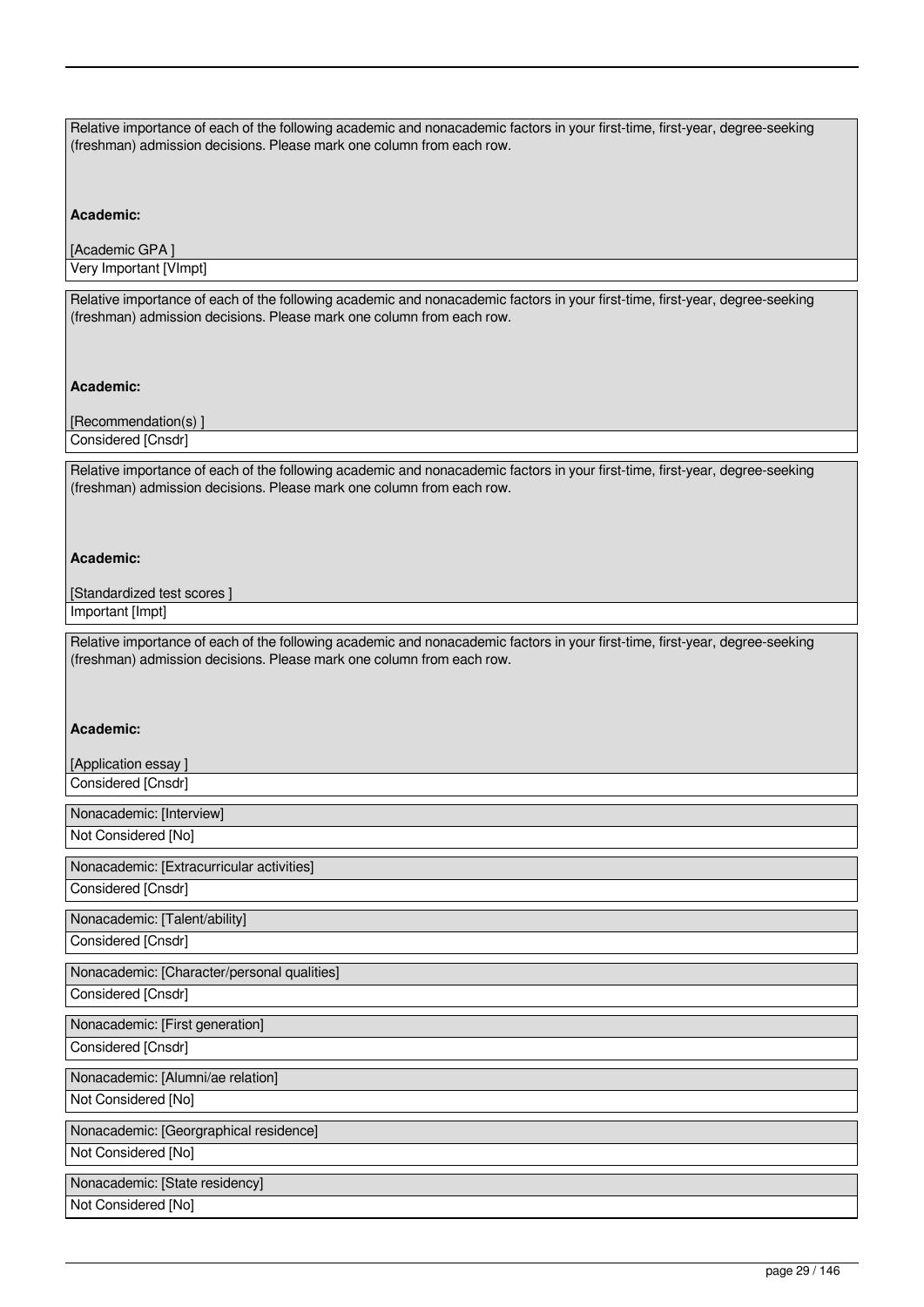Nonacademic: [Religious affiliation/commitment]

Not Considered [No]

Nonacademic: [Racial/ethnic status]

Not Considered [No]

Nonacademic: [Volunteer Work]

Considered [Cnsdr]

Nonacademic: [Work experience]

Considered [Cnsdr]

Nonacademic: [Level of applicant's interest]

Not Considered [No]

# SAT and ACT Policies

Does your institution make use of SAT, ACT, or SAT Subject Test scores in admission decisions for first-time, first-year, degreeseeking applicants?

**(Important Note: Schools that answer "no" to this question will not be ranked in the next edition of Best Colleges. Test-optional schools should answer "yes.")** Yes [Y]

Select the appropriate boxes to reflect your institution's policies for use in admission for Fall 2015. [SAT or ACT] Required [Reqrd]

Select the appropriate boxes to reflect your institution's policies for use in admission for Fall 2015. [ACT Only] Row not applicable [Na]

Select the appropriate boxes to reflect your institution's policies for use in admission for Fall 2015. [SAT Only] Row not applicable [Na]

Select the appropriate boxes to reflect your institution's policies for use in admission for Fall 2015. [SAT and SAT Subject Tests or ACT]

Row not applicable [Na]

Select the appropriate boxes to reflect your institution's policies for use in admission for Fall 2015. [SAT Subject Tests] Considered if submitted [Cnsrd]

If your institution will make use of the ACT in admission decisions for first-time, first-year, degree-seeking applicants for Fall 2017, please indicate which ONE of the following applies (regardless of whether the writing score will be used in the admissions process):

ACT with or without Writing accepted [WrtNo]

If your institution will make use of the SAT in admission decisions for first-time, first-year, degree-seeking applicants for Fall 2017, please indicate which ONE of the following applies (regardless of whether the writing score will be used in the admissions process):

SAT with or without Essay component accepted [WrtNo]

Please indicate how your institution will use the SAT or ACT essay component. Check all that apply: [For admission][SAT essay]

Please indicate how your institution will use the SAT or ACT essay component. Check all that apply: [For admission][ACT essay]

Please indicate how your institution will use the SAT or ACT essay component. Check all that apply: [For placement][SAT essay]

Please indicate how your institution will use the SAT or ACT essay component. Check all that apply: [For placement][ACT essay]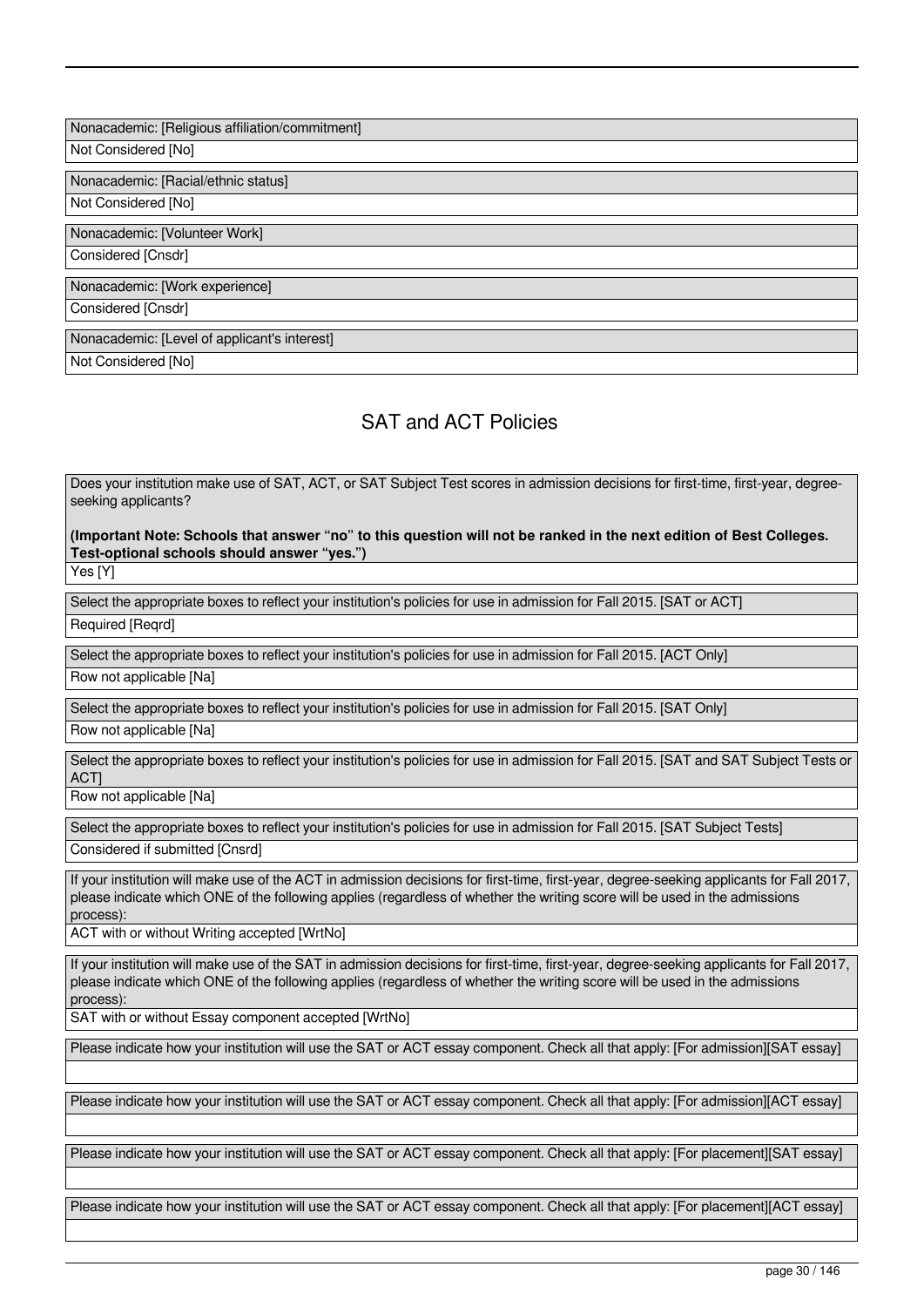Please indicate how your institution will use the SAT or ACT essay component. Check all that apply: [For advising][SAT essay]

Please indicate how your institution will use the SAT or ACT essay component. Check all that apply: [For advising][ACT essay]

Please indicate how your institution will use the SAT or ACT essay component. Check all that apply: [In place of an application essay][SAT essay]

Please indicate how your institution will use the SAT or ACT essay component. Check all that apply: [In place of an application essay][ACT essay]

Please indicate how your institution will use the SAT or ACT essay component. Check all that apply: [As a validity check on the application essay][SAT essay]

Please indicate how your institution will use the SAT or ACT essay component. Check all that apply: [As a validity check on the application essay][ACT essay]

Please indicate how your institution will use the SAT or ACT essay component. Check all that apply: [No college policy as of now][SAT essay]

Please indicate how your institution will use the SAT or ACT essay component. Check all that apply: [No college policy as of now][ACT essay]

Please indicate how your institution will use the SAT or ACT essay component. Check all that apply: [Not using essay component][SAT essay]

Please indicate how your institution will use the SAT or ACT essay component. Check all that apply: [Not using essay component][ACT essay]

Does your institution use applicants' test scores for academic advising?

Yes [Y]

1

1

Latest date by which SAT or ACT scores must be received for fall-term admission: 01/24/2017

Latest date by which SAT Subject Tests scores must be received for fall-term admission: 01/24/2017

If necessary, use this space to clarify your test policies (e.g., if tests are recommended for some students, or if tests are not required of some students). Do not include bullets, paragraph breaks, special characters, or other special formatting: Test scores from the January sitting will be considered provided the student applied by our deadline of January 15th. Test Scores must be sent directly AND electronically from testing agencies.

Test Score Submission: In the following questions, please provide the percent and number of first-time, first-year students enrolled in fall 2015 who submitted national standardized (SAT/ACT) test scores. Include information for ALL *enrolled*, first-time, first-year (freshman) degree-seeking students -- full, or part-time-- who submitted test scores, including students who began studies during summer, international students / nonresident aliens, and students admitted under special arrangements. Do not include partial test scores (e.g., mathematics scores but not critical reading for a category of students) or combine other standardized test results (such as TOEFL) in these items. Do not convert SAT scores to ACT scores and vice versa.

How many first-time, first-year (freshman) degree-seeking students who enrolled submitted SAT scores? [Fall 2015:] 4083.0000000000

How many first-time, first-year (freshman) degree-seeking students who enrolled submitted SAT scores? [Fall 2014:] 4331.0000000000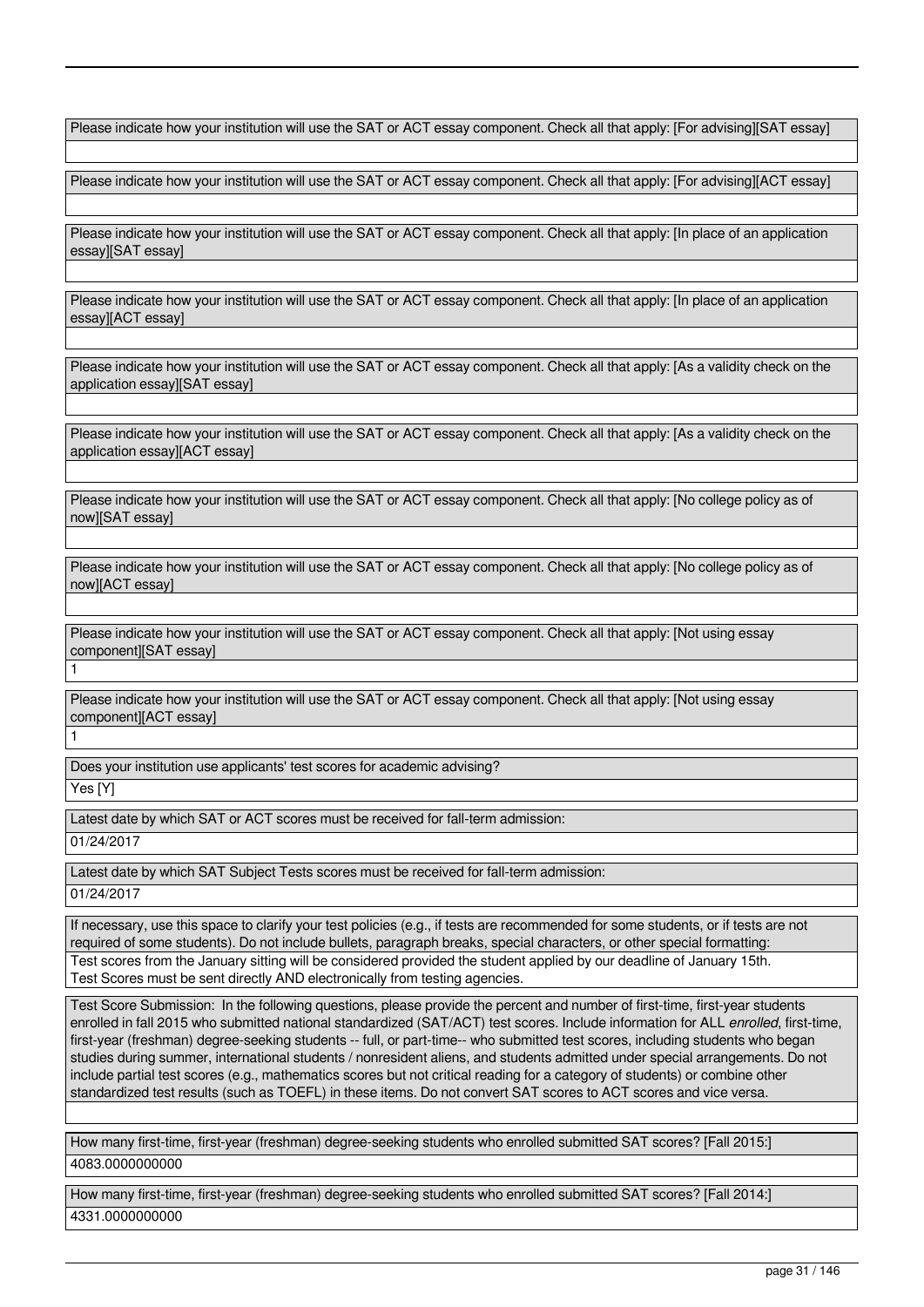What percent of first-time, first-year (freshman) degree-seeking students who enrolled submitted SAT scores? [Fall 2015:] 77.0000000000 What percent of first-time, first-year (freshman) degree-seeking students who enrolled submitted SAT scores? [Fall 2014:] 83.0000000000 How many first-time, first-year (freshman) degree-seeking students who enrolled submitted ACT scores? [Fall 2015:] 3648.0000000000 How many first-time, first-year (freshman) degree-seeking students who enrolled submitted ACT scores? [Fall 2014:] 3423.0000000000 What percent of first-time, first-year (freshman) degree-seeking students who enrolled submitted ACT scores? [Fall 2015:] 69.0000000000 What percent of first-time, first-year (freshman) degree-seeking students who enrolled submitted ACT scores? [Fall 2014:] 65.0000000000 SAT Percentiles: Critical Reading & Math [SAT Critical Reading][2015 - 25th Percentile] 570 SAT Percentiles: Critical Reading & Math [SAT Critical Reading][2015 - 75th Percentile] 660 SAT Percentiles: Critical Reading & Math [SAT Critical Reading][2014 - 25th Percentile] 570 SAT Percentiles: Critical Reading & Math [SAT Critical Reading][2014 - 75th Percentile] 660 SAT Percentiles: Critical Reading & Math [SAT Math][2015 - 25th Percentile] 580 SAT Percentiles: Critical Reading & Math [SAT Math][2015 - 75th Percentile] 670 SAT Percentiles: Critical Reading & Math [SAT Math][2014 - 25th Percentile] 570 SAT Percentiles: Critical Reading & Math [SAT Math][2014 - 75th Percentile] 670 SAT Percentiles: Writing & Essay [SAT Writing][2015 - 25th Percentile] 560 SAT Percentiles: Writing & Essay [SAT Writing][2015 - 75th Percentile] 660 SAT Percentiles: Writing & Essay [SAT Writing][2014 - 25th Percentile] 570 SAT Percentiles: Writing & Essay [SAT Writing][2014 - 75th Percentile] 660 SAT Percentiles: Writing & Essay [SAT Essay][2015 - 25th Percentile] 6 SAT Percentiles: Writing & Essay [SAT Essay][2015 - 75th Percentile] 8 SAT Percentiles: Writing & Essay [SAT Essay][2014 - 25th Percentile] 8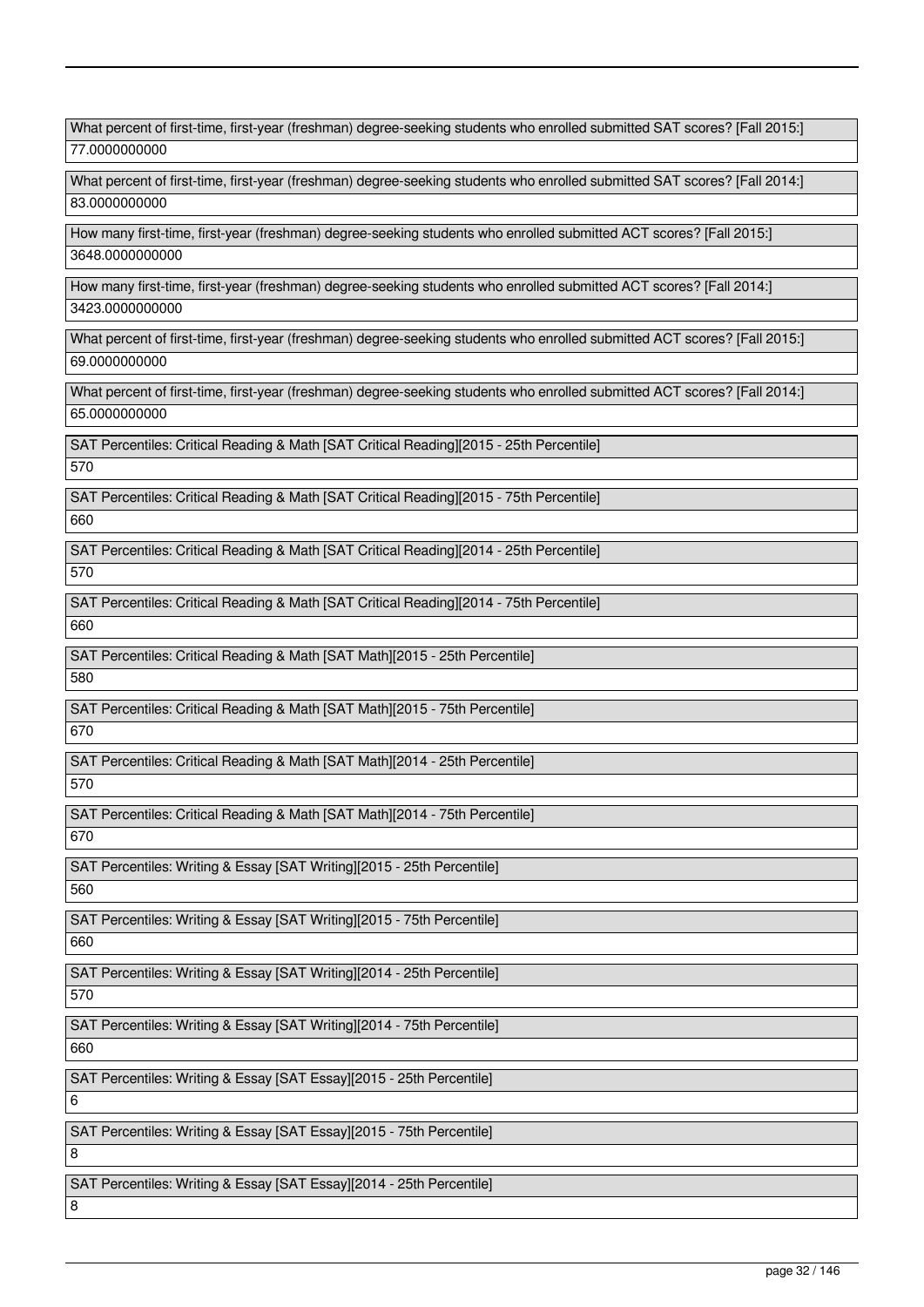SAT Percentiles: Writing & Essay [SAT Essay][2014 - 75th Percentile]

9

ACT Percentiles: Composite Score [ACT Composite Score][2015 - 25th Percentile] 26

ACT Percentiles: Composite Score [ACT Composite Score][2015 - 75th Percentile] 31

ACT Percentiles: Composite Score [ACT Composite Score][2014 - 25th Percentile]

26

ACT Percentiles: Composite Score [ACT Composite Score][2014 - 75th Percentile]

30

Act Percentiles [ACT English][2015 - 25th Percentile] 26

Act Percentiles [ACT English][2015 - 75th Percentile] 33

Act Percentiles [ACT English][2014 - 25th Percentile] 26

Act Percentiles [ACT English][2014 - 75th Percentile] 32

Act Percentiles [ACT Math][2015 - 25th Percentile] 25

Act Percentiles [ACT Math][2015 - 75th Percentile] 30

Act Percentiles [ACT Math][2014 - 25th Percentile] 25

Act Percentiles [ACT Math][2014 - 75th Percentile] 29

Act Percentiles [ACT Writing][2015 - 25th Percentile] 6

Act Percentiles [ACT Writing][2015 - 75th Percentile] 8

Act Percentiles [ACT Writing][2014 - 25th Percentile]

Act Percentiles [ACT Writing][2014 - 75th Percentile]

8

7

Act Percentiles [ACT Reading][2015 - 25th Percentile]

Act Percentiles [ACT Reading][2015 - 75th Percentile]

Act Percentiles [ACT Reading][2014 - 25th Percentile]

Act Percentiles [ACT Reading][2014 - 75th Percentile]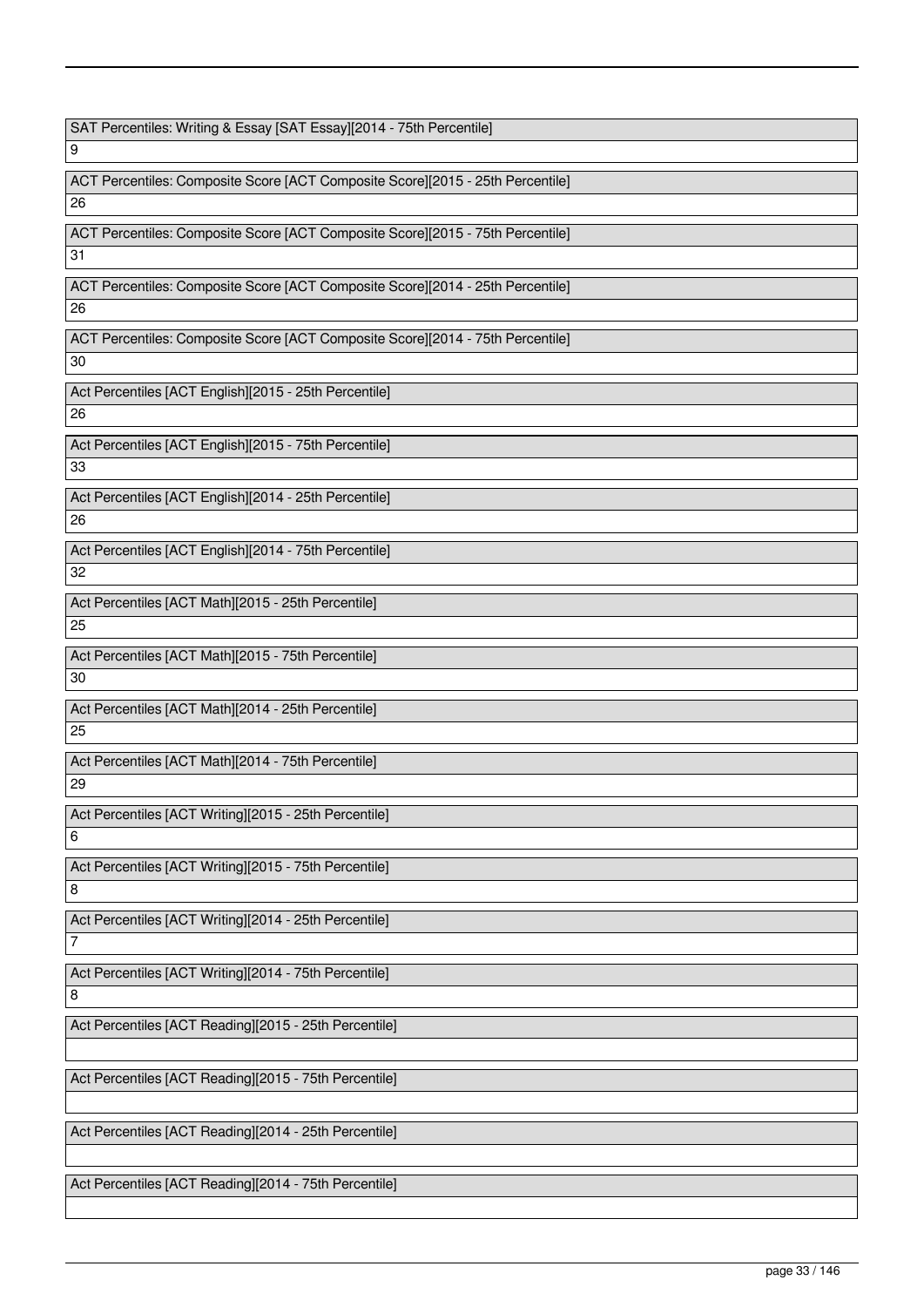Act Percentiles [ACT Science][2015 - 25th Percentile]

Act Percentiles [ACT Science][2015 - 75th Percentile]

Act Percentiles [ACT Science][2014 - 25th Percentile]

Act Percentiles [ACT Science][2014 - 75th Percentile]

Percent of first-time, first-year (freshman) students enrolled in fall 2015 with SAT scores in each range: [700-800][SAT Critical Reading]

14

Percent of first-time, first-year (freshman) students enrolled in fall 2015 with SAT scores in each range: [700-800][SAT Math] 15

Percent of first-time, first-year (freshman) students enrolled in fall 2015 with SAT scores in each range: [700-800][SAT Writing] 13

Percent of first-time, first-year (freshman) students enrolled in fall 2015 with SAT scores in each range: [600-699][SAT Critical Reading] 49

Percent of first-time, first-year (freshman) students enrolled in fall 2015 with SAT scores in each range: [600-699][SAT Math] 52

Percent of first-time, first-year (freshman) students enrolled in fall 2015 with SAT scores in each range: [600-699][SAT Writing] 49

Percent of first-time, first-year (freshman) students enrolled in fall 2015 with SAT scores in each range: [500-599][SAT Critical Reading]

33

Percent of first-time, first-year (freshman) students enrolled in fall 2015 with SAT scores in each range: [500-599][SAT Math] 29

Percent of first-time, first-year (freshman) students enrolled in fall 2015 with SAT scores in each range: [500-599][SAT Writing] 32

Percent of first-time, first-year (freshman) students enrolled in fall 2015 with SAT scores in each range: [400-499][SAT Critical Reading]  $\lambda$ 

Percent of first-time, first-year (freshman) students enrolled in fall 2015 with SAT scores in each range: [400-499][SAT Math] 4

Percent of first-time, first-year (freshman) students enrolled in fall 2015 with SAT scores in each range: [400-499][SAT Writing] 6

Percent of first-time, first-year (freshman) students enrolled in fall 2015 with SAT scores in each range: [300-399][SAT Critical Reading]  $\overline{0}$ 

Percent of first-time, first-year (freshman) students enrolled in fall 2015 with SAT scores in each range: [300-399][SAT Math]  $\Omega$ 

Percent of first-time, first-year (freshman) students enrolled in fall 2015 with SAT scores in each range: [300-399][SAT Writing] 0

Percent of first-time, first-year (freshman) students enrolled in fall 2015 with SAT scores in each range: [200-299][SAT Critical Reading]  $\overline{0}$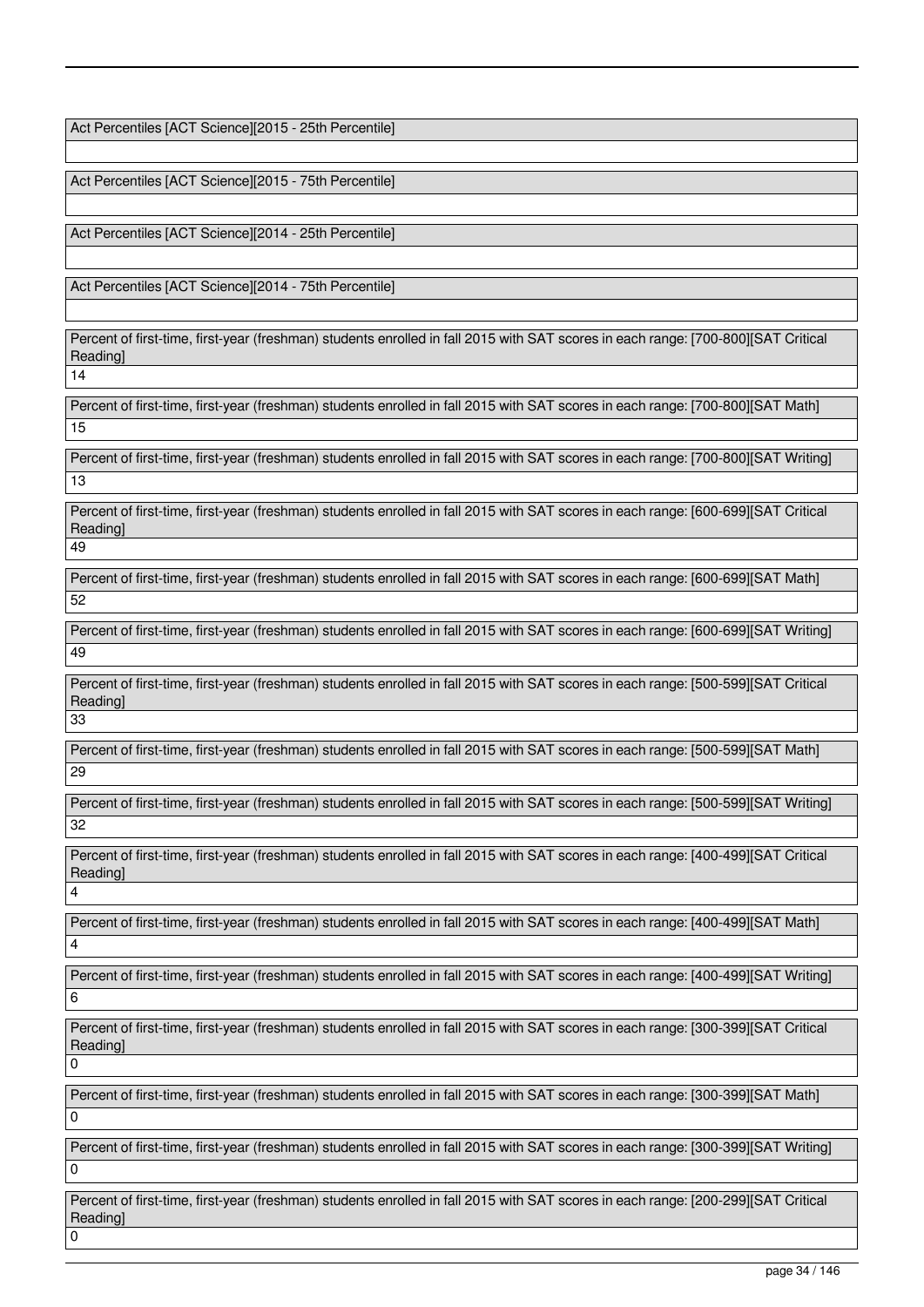Percent of first-time, first-year (freshman) students enrolled in fall 2015 with SAT scores in each range: [200-299][SAT Math] 0

Percent of first-time, first-year (freshman) students enrolled in fall 2015 with SAT scores in each range: [200-299][SAT Writing] 0

Percent of first-time, first-year (freshman) students enrolled in fall 2015 with ACT scores in each range: [30-36][ACT Composite] 33

Percent of first-time, first-year (freshman) students enrolled in fall 2015 with ACT scores in each range: [30-36][ACT English] 49

Percent of first-time, first-year (freshman) students enrolled in fall 2015 with ACT scores in each range: [30-36][ACT Math] 26

Percent of first-time, first-year (freshman) students enrolled in fall 2015 with ACT scores in each range: [30-36][ACT Reading]

Percent of first-time, first-year (freshman) students enrolled in fall 2015 with ACT scores in each range: [30-36][ACT Science]

Percent of first-time, first-year (freshman) students enrolled in fall 2015 with ACT scores in each range: [24-29][ACT Composite] 58

Percent of first-time, first-year (freshman) students enrolled in fall 2015 with ACT scores in each range: [24-29][ACT English] 41

Percent of first-time, first-year (freshman) students enrolled in fall 2015 with ACT scores in each range: [24-29][ACT Math] 62

Percent of first-time, first-year (freshman) students enrolled in fall 2015 with ACT scores in each range: [24-29][ACT Reading]

Percent of first-time, first-year (freshman) students enrolled in fall 2015 with ACT scores in each range: [24-29][ACT Science]

Percent of first-time, first-year (freshman) students enrolled in fall 2015 with ACT scores in each range: [18-23][ACT Composite] 8

Percent of first-time, first-year (freshman) students enrolled in fall 2015 with ACT scores in each range: [18-23][ACT English] 9

Percent of first-time, first-year (freshman) students enrolled in fall 2015 with ACT scores in each range: [18-23][ACT Math] 11

Percent of first-time, first-year (freshman) students enrolled in fall 2015 with ACT scores in each range: [18-23][ACT Reading]

Percent of first-time, first-year (freshman) students enrolled in fall 2015 with ACT scores in each range: [18-23][ACT Science]

Percent of first-time, first-year (freshman) students enrolled in fall 2015 with ACT scores in each range: [12-17][ACT Composite]

Percent of first-time, first-year (freshman) students enrolled in fall 2015 with ACT scores in each range: [12-17][ACT English]

1

1

1

Percent of first-time, first-year (freshman) students enrolled in fall 2015 with ACT scores in each range: [12-17][ACT Math]

Percent of first-time, first-year (freshman) students enrolled in fall 2015 with ACT scores in each range: [12-17][ACT Reading]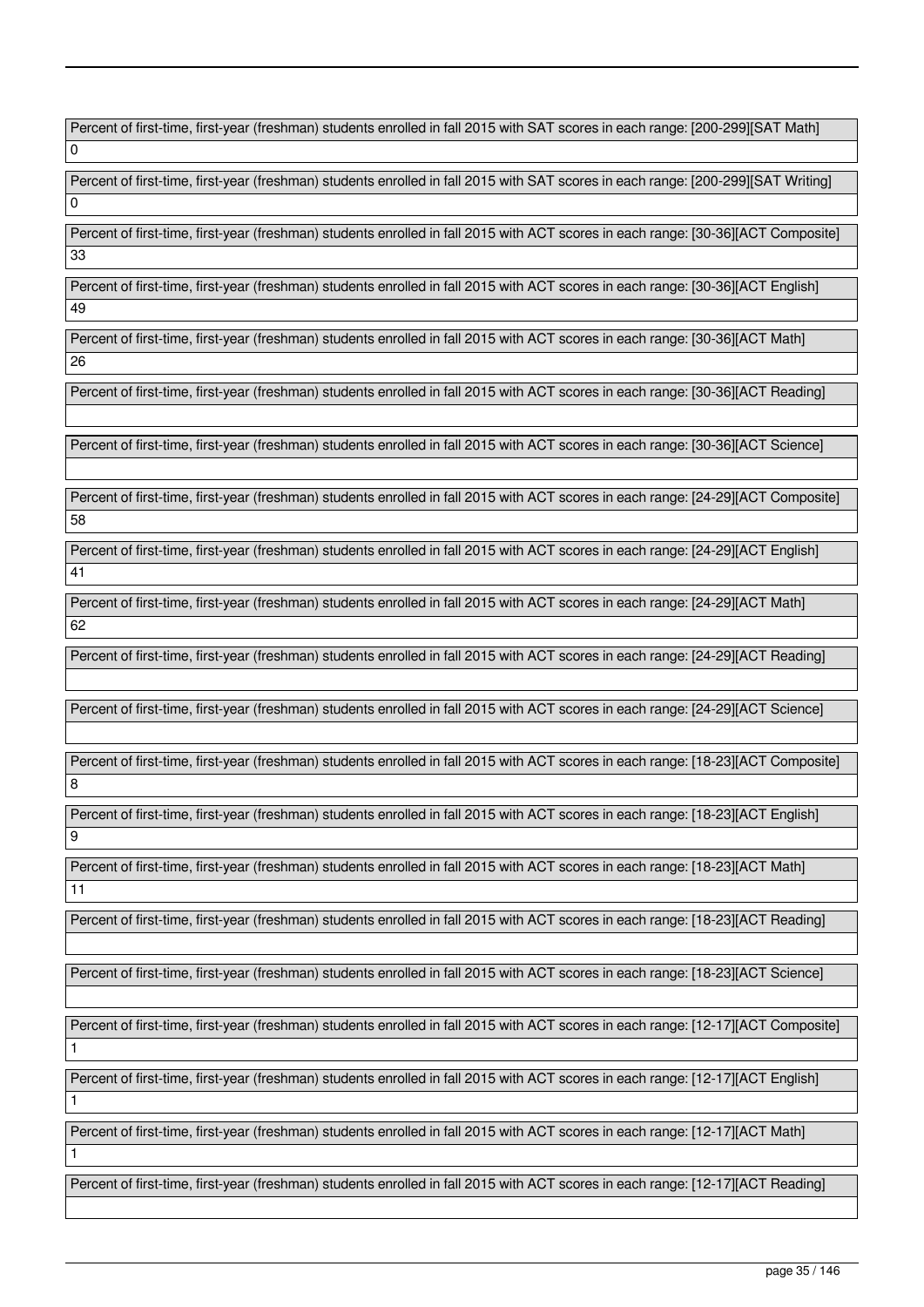Percent of first-time, first-year (freshman) students enrolled in fall 2015 with ACT scores in each range: [12-17][ACT Science]

Percent of first-time, first-year (freshman) students enrolled in fall 2015 with ACT scores in each range: [6-11][ACT Composite] 0

Percent of first-time, first-year (freshman) students enrolled in fall 2015 with ACT scores in each range: [6-11][ACT English]

Percent of first-time, first-year (freshman) students enrolled in fall 2015 with ACT scores in each range: [6-11][ACT Math] 0

Percent of first-time, first-year (freshman) students enrolled in fall 2015 with ACT scores in each range: [6-11][ACT Reading]

Percent of first-time, first-year (freshman) students enrolled in fall 2015 with ACT scores in each range: [6-11][ACT Science]

Percent of first-time, first-year (freshman) students enrolled in fall 2015 with ACT scores in each range: [Below 6][ACT Composite]  $\Omega$ 

Percent of first-time, first-year (freshman) students enrolled in fall 2015 with ACT scores in each range: [Below 6][ACT English]  $\overline{0}$ 

Percent of first-time, first-year (freshman) students enrolled in fall 2015 with ACT scores in each range: [Below 6][ACT Math]  $\overline{0}$ 

Percent of first-time, first-year (freshman) students enrolled in fall 2015 with ACT scores in each range: [Below 6][ACT Reading]

Percent of first-time, first-year (freshman) students enrolled in fall 2015 with ACT scores in each range: [Below 6][ACT Science]

Average Test Scores: Please enter average test scores for all full- and part-time, first-time, first-year (freshman) students enrolling in the fall of 2015, including students who began studies during the summer, international students / nonresident aliens, and students admitted under special arrangements. Last year's data is provided for your reference. [2015 enrolled freshman][SAT Critical reading]

625

 $\Omega$ 

Average Test Scores: Please enter average test scores for all full- and part-time, first-time, first-year (freshman) students enrolling in the fall of 2015, including students who began studies during the summer, international students / nonresident aliens, and students admitted under special arrangements. Last year's data is provided for your reference. [2015 enrolled freshman][SAT **Mathl** 633

Average Test Scores: Please enter average test scores for all full- and part-time, first-time, first-year (freshman) students enrolling in the fall of 2015, including students who began studies during the summer, international students / nonresident aliens, and students admitted under special arrangements. Last year's data is provided for your reference. [2015 enrolled freshman][SAT **Writingl** 

621

29

Average Test Scores: Please enter average test scores for all full- and part-time, first-time, first-year (freshman) students enrolling in the fall of 2015, including students who began studies during the summer, international students / nonresident aliens, and students admitted under special arrangements. Last year's data is provided for your reference. [2015 enrolled freshman][ACT Composite]

Average Test Scores: Please enter average test scores for all full- and part-time, first-time, first-year (freshman) students enrolling in the fall of 2015, including students who began studies during the summer, international students / nonresident aliens, and students admitted under special arrangements. Last year's data is provided for your reference. [2014 enrolled freshman][SAT Critical reading] 622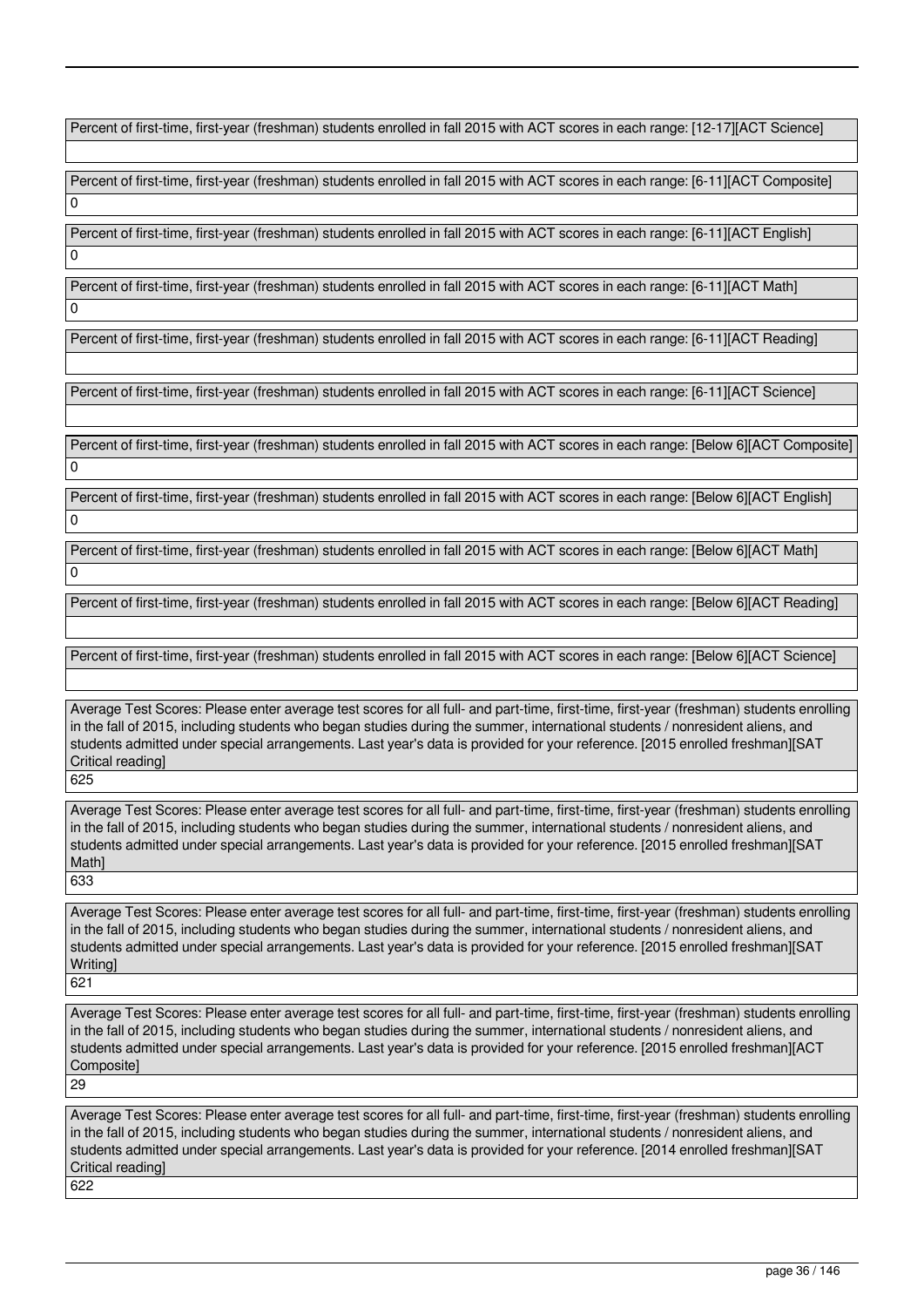Average Test Scores: Please enter average test scores for all full- and part-time, first-time, first-year (freshman) students enrolling in the fall of 2015, including students who began studies during the summer, international students / nonresident aliens, and students admitted under special arrangements. Last year's data is provided for your reference. [2014 enrolled freshman][SAT Math] 630

Average Test Scores: Please enter average test scores for all full- and part-time, first-time, first-year (freshman) students enrolling in the fall of 2015, including students who began studies during the summer, international students / nonresident aliens, and students admitted under special arrangements. Last year's data is provided for your reference. [2014 enrolled freshman][SAT **Writing** 

621

Average Test Scores: Please enter average test scores for all full- and part-time, first-time, first-year (freshman) students enrolling in the fall of 2015, including students who began studies during the summer, international students / nonresident aliens, and students admitted under special arrangements. Last year's data is provided for your reference. [2014 enrolled freshman][ACT Composite]

29

Were test scores of the following groups of students who provided test score information included in the calculation of SAT and ACT scores for first-time, first-year (freshman) degree-seeking students who enrolled in fall of 2015? [All international students] Yes [Yes]

Were test scores of the following groups of students who provided test score information included in the calculation of SAT and ACT scores for first-time, first-year (freshman) degree-seeking students who enrolled in fall of 2015? [All minority students] Yes [Yes]

Were test scores of the following groups of students who provided test score information included in the calculation of SAT and ACT scores for first-time, first-year (freshman) degree-seeking students who enrolled in fall of 2015? [All student athletes] Yes [Yes]

Were test scores of the following groups of students who provided test score information included in the calculation of SAT and ACT scores for first-time, first-year (freshman) degree-seeking students who enrolled in fall of 2015? [All legacy/children of alumni admits] Yes [Yes]

Were test scores of the following groups of students who provided test score information included in the calculation of SAT and ACT scores for first-time, first-year (freshman) degree-seeking students who enrolled in fall of 2015? [All special admission arrangements]

Yes [Yes]

Were test scores of the following groups of students who provided test score information included in the calculation of SAT and ACT scores for first-time, first-year (freshman) degree-seeking students who enrolled in fall of 2015? [All students who began studies in summer 2015]

Yes [Yes]

Were test scores of the following groups of students who provided test score information included in the calculation of SAT and ACT scores for first-time, first-year (freshman) degree-seeking students who enrolled in fall of 2014? [All international students] Yes [Yes]

Were test scores of the following groups of students who provided test score information included in the calculation of SAT and ACT scores for first-time, first-year (freshman) degree-seeking students who enrolled in fall of 2014? [All minority students] Yes [Yes]

Were test scores of the following groups of students who provided test score information included in the calculation of SAT and ACT scores for first-time, first-year (freshman) degree-seeking students who enrolled in fall of 2014? [All student athletes] Yes [Yes]

Were test scores of the following groups of students who provided test score information included in the calculation of SAT and ACT scores for first-time, first-year (freshman) degree-seeking students who enrolled in fall of 2014? [All legacy/children of alumni admits]

Yes [Yes]

Were test scores of the following groups of students who provided test score information included in the calculation of SAT and ACT scores for first-time, first-year (freshman) degree-seeking students who enrolled in fall of 2014? [All special admission arrangements] Yes [Yes]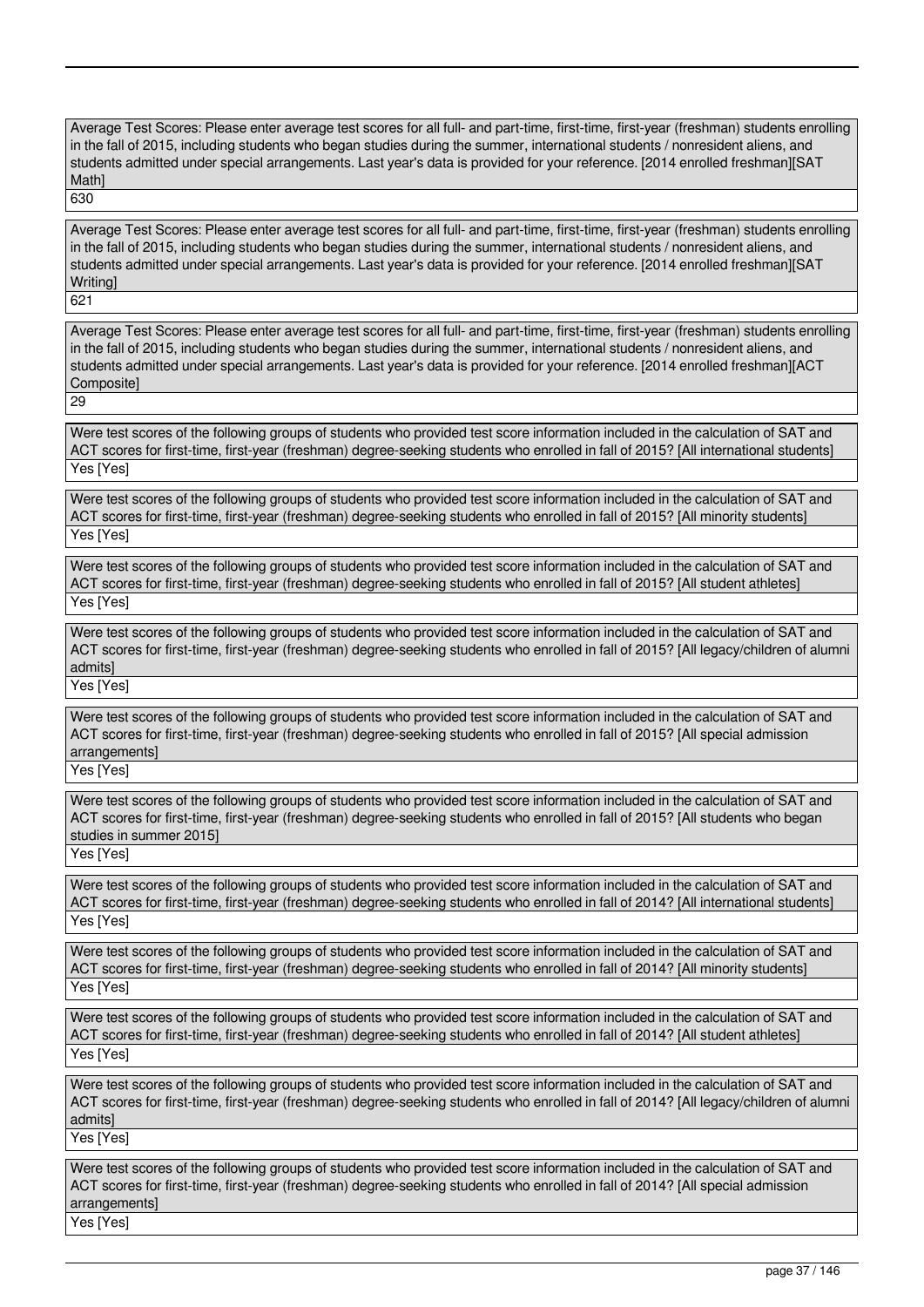Were test scores of the following groups of students who provided test score information included in the calculation of SAT and ACT scores for first-time, first-year (freshman) degree-seeking students who enrolled in fall of 2014? [All students who began studies in summer 2014]

Yes [Yes]

1

# HS Standing and GPA

High School Class Standing: Please enter the percent of all degree-seeking, first-time, first-year (freshman) students who had high school class rank within each of the following ranges. *"Freshman" includes all full- and part-time, first-time, first-year students who enrolled in fall of 2015, including students who began studies during the summer, international students / nonresident aliens, and students admitted under special arrangements.* We have provided the data that was submitted last year for your reference. [% in top tenth of high school graduating class][Fall 2015] 53

High School Class Standing: Please enter the percent of all degree-seeking, first-time, first-year (freshman) students who had high school class rank within each of the following ranges. *"Freshman" includes all full- and part-time, first-time, first-year students who enrolled in fall of 2015, including students who began studies during the summer, international students / nonresident aliens, and students admitted under special arrangements.* We have provided the data that was submitted last year for your reference. [% in top tenth of high school graduating class][Fall 2014] 52

High School Class Standing: Please enter the percent of all degree-seeking, first-time, first-year (freshman) students who had high school class rank within each of the following ranges. *"Freshman" includes all full- and part-time, first-time, first-year students who enrolled in fall of 2015, including students who began studies during the summer, international students / nonresident aliens, and students admitted under special arrangements.* We have provided the data that was submitted last year for your reference. [% in top quarter of high school graduating class][Fall 2015] 93

High School Class Standing: Please enter the percent of all degree-seeking, first-time, first-year (freshman) students who had high school class rank within each of the following ranges. *"Freshman" includes all full- and part-time, first-time, first-year students who enrolled in fall of 2015, including students who began studies during the summer, international students / nonresident aliens, and students admitted under special arrangements.* We have provided the data that was submitted last year for your reference. [% in top quarter of high school graduating class][Fall 2014] 92

High School Class Standing: Please enter the percent of all degree-seeking, first-time, first-year (freshman) students who had high school class rank within each of the following ranges. *"Freshman" includes all full- and part-time, first-time, first-year students who enrolled in fall of 2015, including students who began studies during the summer, international students / nonresident aliens, and students admitted under special arrangements.* We have provided the data that was submitted last year for your reference. [% in top half of high school graduating class][Fall 2015] 99

High School Class Standing: Please enter the percent of all degree-seeking, first-time, first-year (freshman) students who had high school class rank within each of the following ranges. *"Freshman" includes all full- and part-time, first-time, first-year students who enrolled in fall of 2015, including students who began studies during the summer, international students / nonresident aliens, and students admitted under special arrangements.* We have provided the data that was submitted last year for your reference. [% in top half of high school graduating class][Fall 2014] 99

High School Class Standing: Please enter the percent of all degree-seeking, first-time, first-year (freshman) students who had high school class rank within each of the following ranges. *"Freshman" includes all full- and part-time, first-time, first-year students who enrolled in fall of 2015, including students who began studies during the summer, international students / nonresident aliens, and students admitted under special arrangements.* We have provided the data that was submitted last year for your reference. [% in bottom half of high school graduating class][Fall 2015] 1

High School Class Standing: Please enter the percent of all degree-seeking, first-time, first-year (freshman) students who had high school class rank within each of the following ranges. *"Freshman" includes all full- and part-time, first-time, first-year students who enrolled in fall of 2015, including students who began studies during the summer, international students / nonresident aliens, and students admitted under special arrangements.* We have provided the data that was submitted last year for your reference. [% in bottom half of high school graduating class][Fall 2014]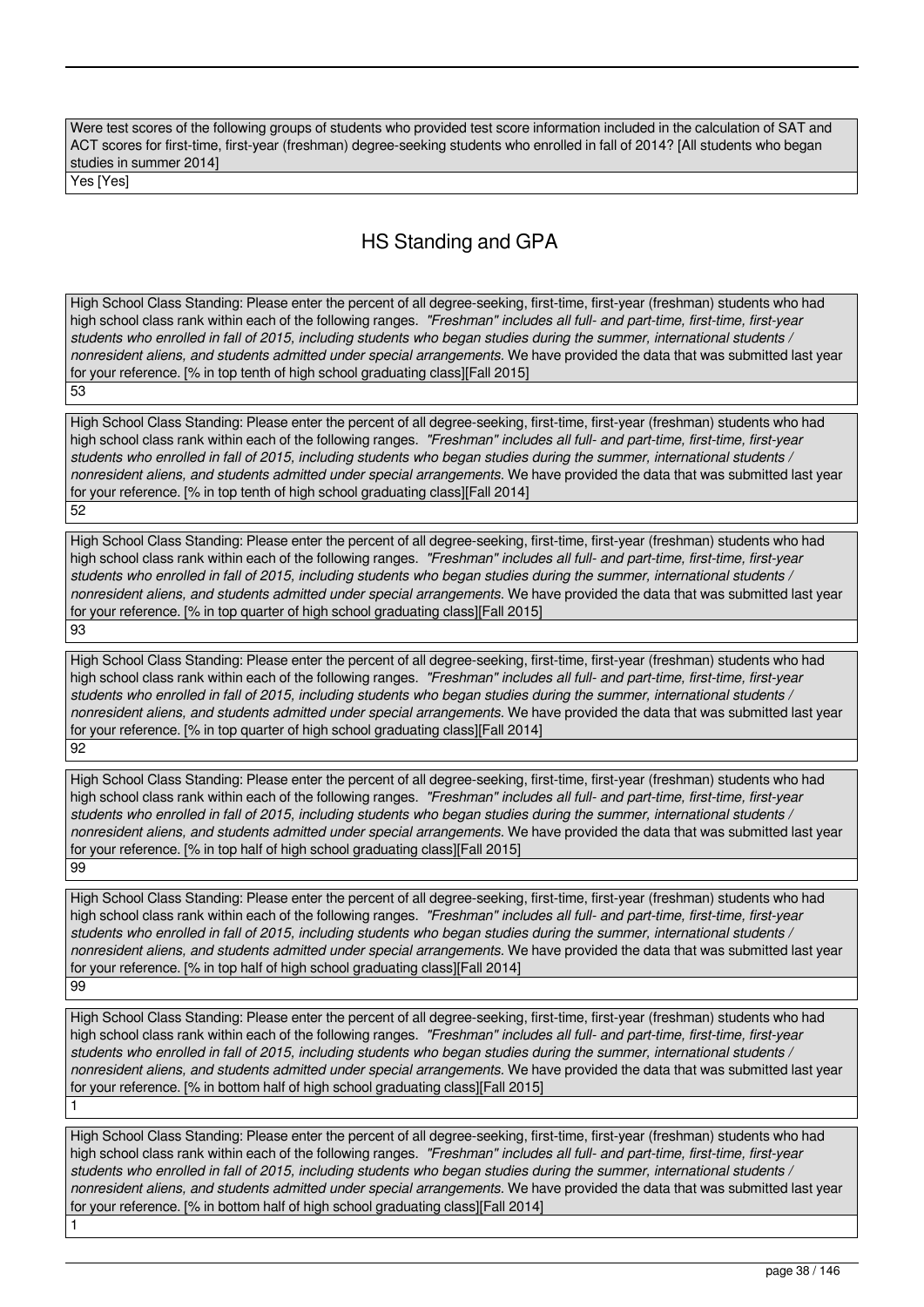High School Class Standing: Please enter the percent of all degree-seeking, first-time, first-year (freshman) students who had high school class rank within each of the following ranges. *"Freshman" includes all full- and part-time, first-time, first-year students who enrolled in fall of 2015, including students who began studies during the summer, international students / nonresident aliens, and students admitted under special arrangements.* We have provided the data that was submitted last year for your reference. [% in bottom quarter of high school graduating class][Fall 2015]

High School Class Standing: Please enter the percent of all degree-seeking, first-time, first-year (freshman) students who had high school class rank within each of the following ranges. *"Freshman" includes all full- and part-time, first-time, first-year students who enrolled in fall of 2015, including students who began studies during the summer, international students / nonresident aliens, and students admitted under special arrangements.* We have provided the data that was submitted last year for your reference. [% in bottom quarter of high school graduating class][Fall 2014]  $\Omega$ 

High School Class Standing: Please enter the percent of all degree-seeking, first-time, first-year (freshman) students who had high school class rank within each of the following ranges. *"Freshman" includes all full- and part-time, first-time, first-year students who enrolled in fall of 2015, including students who began studies during the summer, international students / nonresident aliens, and students admitted under special arrangements.* We have provided the data that was submitted last year for your reference. [% of total first-time, first-year (freshman) students who submitted high school class rank][Fall 2015] 70

High School Class Standing: Please enter the percent of all degree-seeking, first-time, first-year (freshman) students who had high school class rank within each of the following ranges. *"Freshman" includes all full- and part-time, first-time, first-year students who enrolled in fall of 2015, including students who began studies during the summer, international students / nonresident aliens, and students admitted under special arrangements.* We have provided the data that was submitted last year for your reference. [% of total first-time, first-year (freshman) students who submitted high school class rank][Fall 2014] 70

Percentage of all enrolled, degree-seeking, first-time, first-year (freshman) students who had high school grade-point averages within each of the following ranges (using 4.0 scale). Report information only for those students from whom you collected high school GPA. [Percent who had GPA of 3.75 and higher ]

82.0000000000

 $\overline{0}$ 

Percentage of all enrolled, degree-seeking, first-time, first-year (freshman) students who had high school grade-point averages within each of the following ranges (using 4.0 scale). Report information only for those students from whom you collected high school GPA. [Percent who had GPA between 3.50 and 3.74]

14.0000000000

Percentage of all enrolled, degree-seeking, first-time, first-year (freshman) students who had high school grade-point averages within each of the following ranges (using 4.0 scale). Report information only for those students from whom you collected high school GPA. [Percent who had GPA between 3.25 and 3.49 ] 3.0000000000

Percentage of all enrolled, degree-seeking, first-time, first-year (freshman) students who had high school grade-point averages within each of the following ranges (using 4.0 scale). Report information only for those students from whom you collected high school GPA. [Percent who had GPA between 3.00 and 3.24 ] 1.0000000000

Percentage of all enrolled, degree-seeking, first-time, first-year (freshman) students who had high school grade-point averages within each of the following ranges (using 4.0 scale). Report information only for those students from whom you collected high school GPA. [Percent who had GPA between 2.50 and 2.99] 0.0000000000

Percentage of all enrolled, degree-seeking, first-time, first-year (freshman) students who had high school grade-point averages within each of the following ranges (using 4.0 scale). Report information only for those students from whom you collected high school GPA. [Percent who had GPA between 2.00 and 2.49] 0.0000000000

Percentage of all enrolled, degree-seeking, first-time, first-year (freshman) students who had high school grade-point averages within each of the following ranges (using 4.0 scale). Report information only for those students from whom you collected high school GPA. [Percent who had GPA between 1.00 and 1.99 ] 0.0000000000

Percentage of all enrolled, degree-seeking, first-time, first-year (freshman) students who had high school grade-point averages within each of the following ranges (using 4.0 scale). Report information only for those students from whom you collected high school GPA. [Percent who had GPA below 1.00 ] 0.0000000000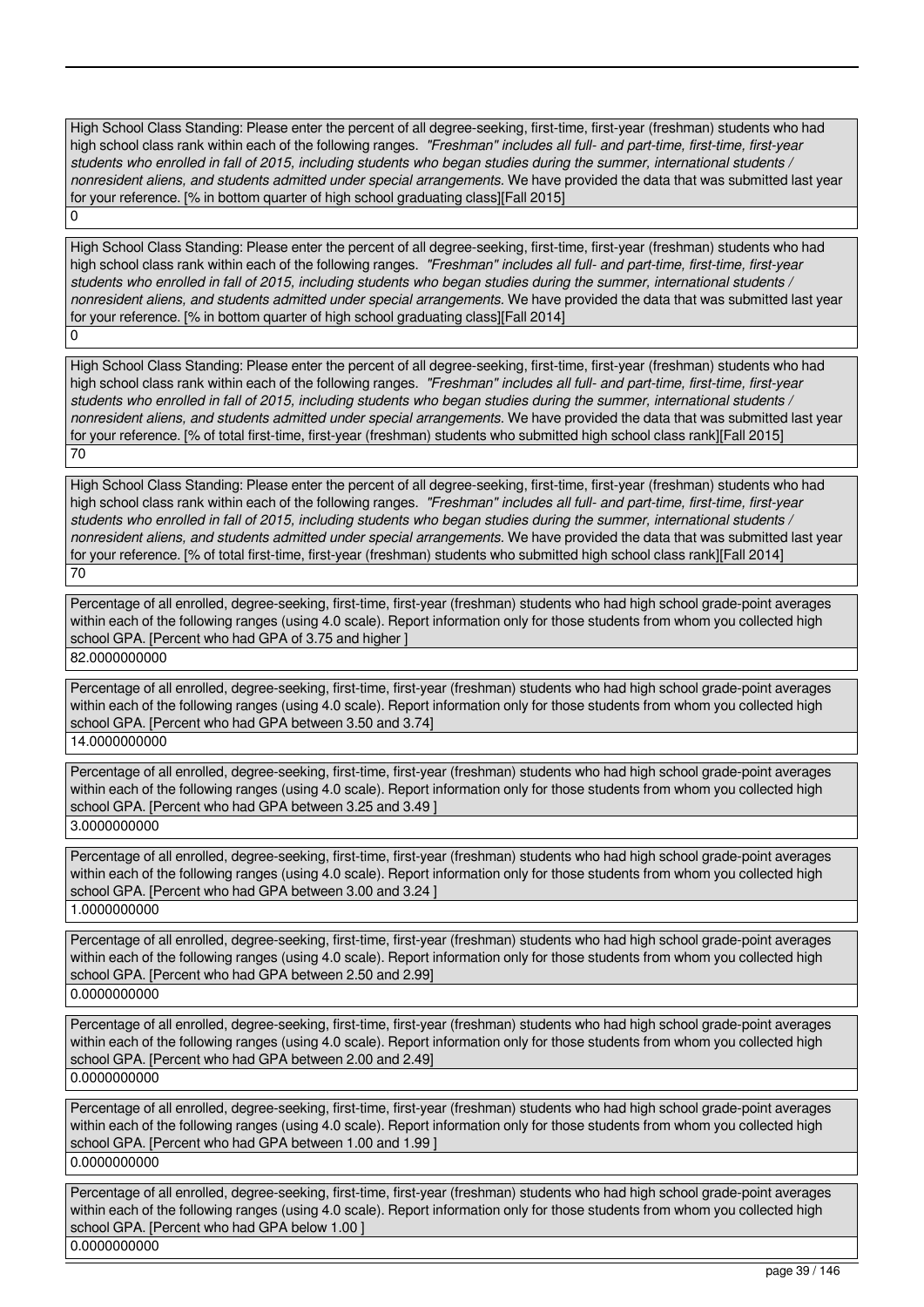What *percent* of total, first-time, first-year (freshman) students who enrolled in the fall of 2015 submitted high school GPA? 100

What was the *average* high school GPA of all first-time, first-year (freshman) students who enrolled in the fall of 2015 and submitted GPA? 3.9

What was the GPA of first-time, first-year fall 2015 students at the 25th and 75th percentile? [GPA][25th] 3.8

What was the GPA of first-time, first-year fall 2015 students at the 25th and 75th percentile? [GPA][75th] 4.0

How many first-time, first-year, degree-seeking enrolled students received college credit for at least one Advanced Placement (AP) exam score? 4160

How many first-time, first-year, degree-seeking enrolled students received college credit for at least one International Baccalaureate (IB) exam score? 287

# Applications

| Does your institution have an application fee?                                                                      |
|---------------------------------------------------------------------------------------------------------------------|
| Yes [Y]                                                                                                             |
| Amount of application fee:                                                                                          |
| 60                                                                                                                  |
| If you have an application fee and online application option, please indicate policy for students who apply online. |
| Same fee [Same]                                                                                                     |
| Can the fee be waived for applicants with financial need?                                                           |
| Yes [Y]                                                                                                             |
| Is the application fee refundable:                                                                                  |
| No [N]                                                                                                              |
| Does your institution have an application closing date?                                                             |
| Yes [Y]                                                                                                             |
| Application closing date (Fall)                                                                                     |
| 01/15/2017                                                                                                          |
| Application priority date:                                                                                          |
| 10/15/2016                                                                                                          |
| Are first-time, first-year students accepted for terms other than the fall?                                         |
| Yes [Y]                                                                                                             |
| Notification to Applicants of Admission Decision Sent: [On a rolling basis beginning:]                              |
|                                                                                                                     |
| Notification to Applicants of Admission Decision Sent: [Comment]                                                    |
|                                                                                                                     |
| Notification to Applicants of Admission Decision Sent: [By:]                                                        |
|                                                                                                                     |
| Notification to Applicants of Admission Decision Sent: [Comment]                                                    |
|                                                                                                                     |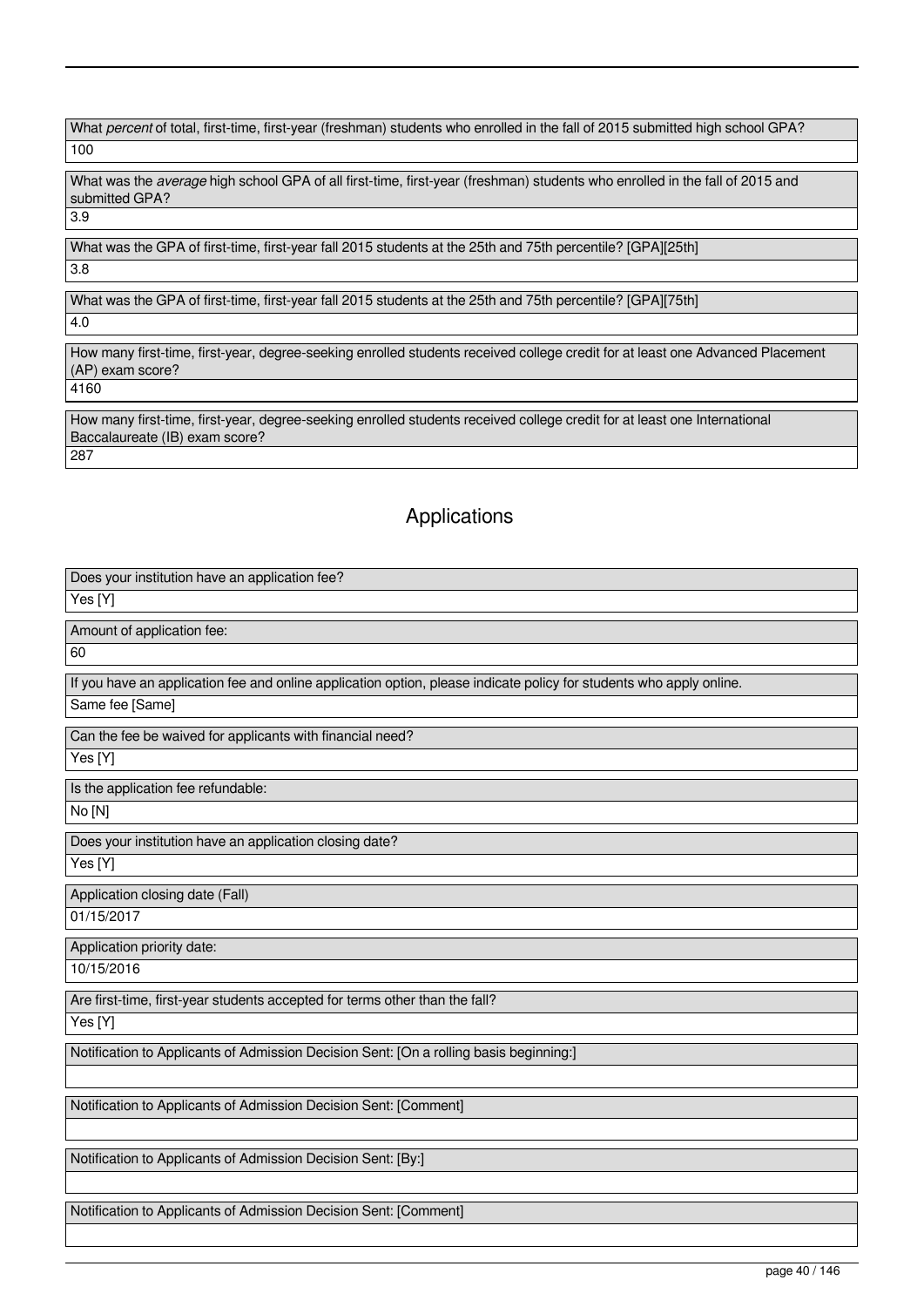Notification to Applicants of Admission Decision Sent: [Other:]

Yes [Y]

Notification to Applicants of Admission Decision Sent: [Comment] 12/1 Early Action: 4/1 Regular

Reply policy for admitted applicants [Must reply by:]

Reply policy for admitted applicants [Comment]

Reply policy for admitted applicants [No set date (do not leave comment)]

Reply policy for admitted applicants [Comment]

Reply policy for admitted applicants [Must reply by May 1 or within (X) weeks if notified thereafter ]

Yes [Y]

Reply policy for admitted applicants [Comment]

2 weeks

Reply policy for admitted applicants [Other:]

Reply policy for admitted applicants [Comment]

Deferred admission: Does your institution allow students to postpone enrollment after admission?

Yes [Y]

Maximum period of postponement:

one academic year

Early admission of high school students: Does your institution allow high school students to enroll as full-time, first-time, first-year (freshman) students one year or more before high school graduation?

Yes [Y]

Early Decision Admissions: Does your institution offer an early decision plan for first-time, first-year (freshman) applicants for fall enrollment?

No [N]

Early Action Admissions. Do you have a nonbinding early action plan whereby students are notified of an admission decision well in advance of the regular notification date but do not have to commit to attending your college? Yes [Y]

Early Action Dates and Applicants [Early action plan closing date:]

10/15/2016

Early Action Dates and Applicants [Early action plan notification date:]

12/01/2016

Early Action Dates and Applicants [Number of early action applications received by your institution for fall 2015 entering class? ] 13290

Early Action Dates and Applicants [Number of applicants admitted under early action plan for fall 2015 entering class?] 8749

Early Action Dates and Applicants [Number of applicants enrolled under early action plan for fall 2015 entering class?] 3989

Is your early action plan a "restrictive" plan under which you limit students from applying to other early plans? No [N]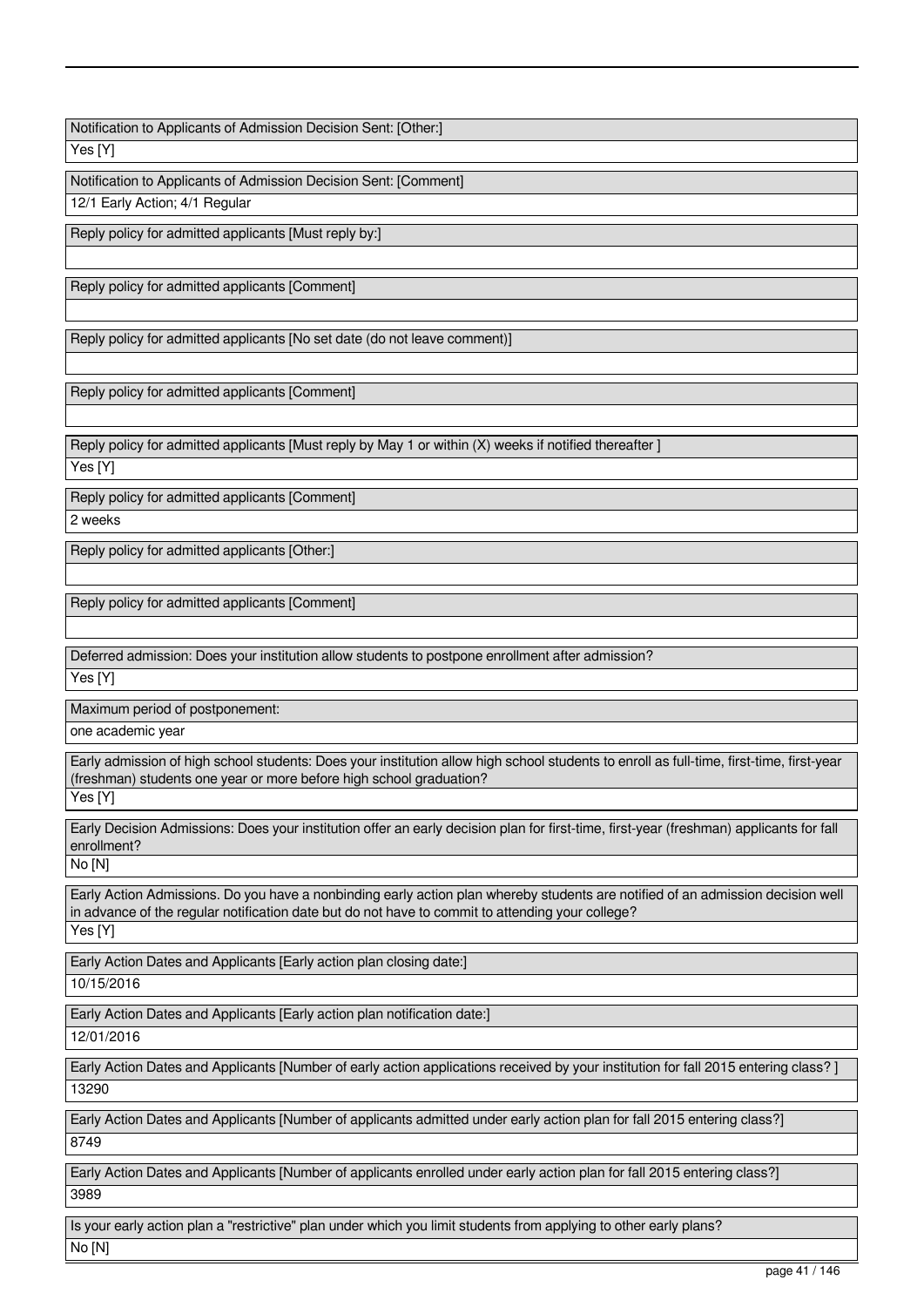# Applications, Part 2

Check special requirements for admission to specific programs: [Portfolio required of art program applicants]

Check special requirements for admission to specific programs: [Audition required of music program applicants] Yes [Y]

Check special requirements for admission to specific programs: [Audition required of dance program applicants] Yes [Y]

Check special requirements for admission to specific programs: [Audition required of theatre program applicants]

Check special requirements for admission to specific programs: [R.N. required of nursing program applicants]

Institution has a partnership with college access organizations: [Posse]

Institution has a partnership with college access organizations: [Questbridge]

Institution has a partnership with college access organizations: [Talent Search]

Yes [Y]

Institution has a partnership with college access organizations: [Upward Bound]

Yes [Y]

Institution has a partnership with college access organizations: [Other]

List special programs or policies for applicants who are not normally admissible due to academic deficiencies and/or economic disadvantages: [Higher Education Opportunity Program (HEOP)]

List special programs or policies for applicants who are not normally admissible due to academic deficiencies and/or economic disadvantages: [Educational Opportunity Program (EOP)]

List special programs or policies for applicants who are not normally admissible due to academic deficiencies and/or economic disadvantages: [Conditional admission]

Campus visit is:

Recommended [Rec]

Admission interview is:

Neither required/recommended [Null]

Off-Campus admissions interviews:

Are not available [Na]

Tuition deposit amount:

300

Tuition deposit is:

Nonrefundable [No]

Amount for housing deposit: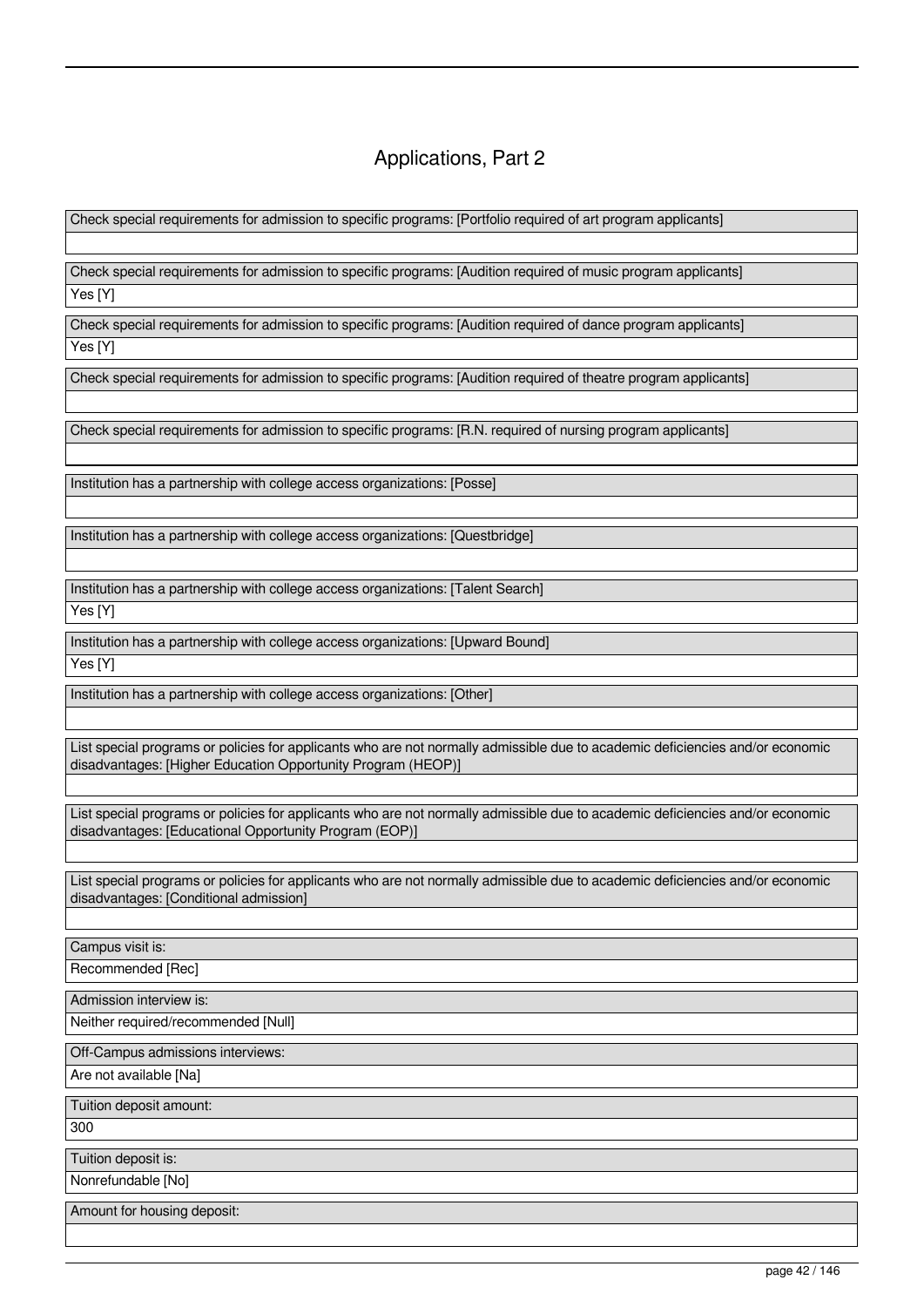Deadline for housing deposit:

Is housing deposit refundable if student does not enroll?

# Veterans and Military

Does your institution participate in the Yellow Ribbon Program?

Yes [Y]

Is your institution is certified for the G.I. Bill? Yes [Y]

ROTC programs offered in cooperation with the Reserve Officers' Training Corps during the 2015- 2016 academic year.

**Army ROTC:** 

Offered on campus [On]

Navy ROTC:

Not offered [No]

Air Force ROTC:

Offered on campus [On]

# **Transfers**

| Does your institution enroll transfer students?                                                                                                             |
|-------------------------------------------------------------------------------------------------------------------------------------------------------------|
| Yes [Y]                                                                                                                                                     |
| May transfer students earn advanced standing credit by transferring credits earned from course work completed at other<br>colleges/universities?<br>Yes [Y] |
| Provide the number of students who applied, were admitted, and enrolled as degree-seeking transfer students in fall 2015.<br>[Men][Applicants]<br>1276      |
| Provide the number of students who applied, were admitted, and enrolled as degree-seeking transfer students in fall 2015.<br>[Men][Admitted]<br>822         |
| Provide the number of students who applied, were admitted, and enrolled as degree-seeking transfer students in fall 2015.<br>[Men][Enrolled]<br>621         |
| Provide the number of students who applied, were admitted, and enrolled as degree-seeking transfer students in fall 2015.<br>[Women][Applicants]<br>1366    |
| Provide the number of students who applied, were admitted, and enrolled as degree-seeking transfer students in fall 2015.<br>[Women][Admitted]<br>906       |
| Provide the number of students who applied, were admitted, and enrolled as degree-seeking transfer students in fall 2015.<br>[Women][Enrolled]<br>672       |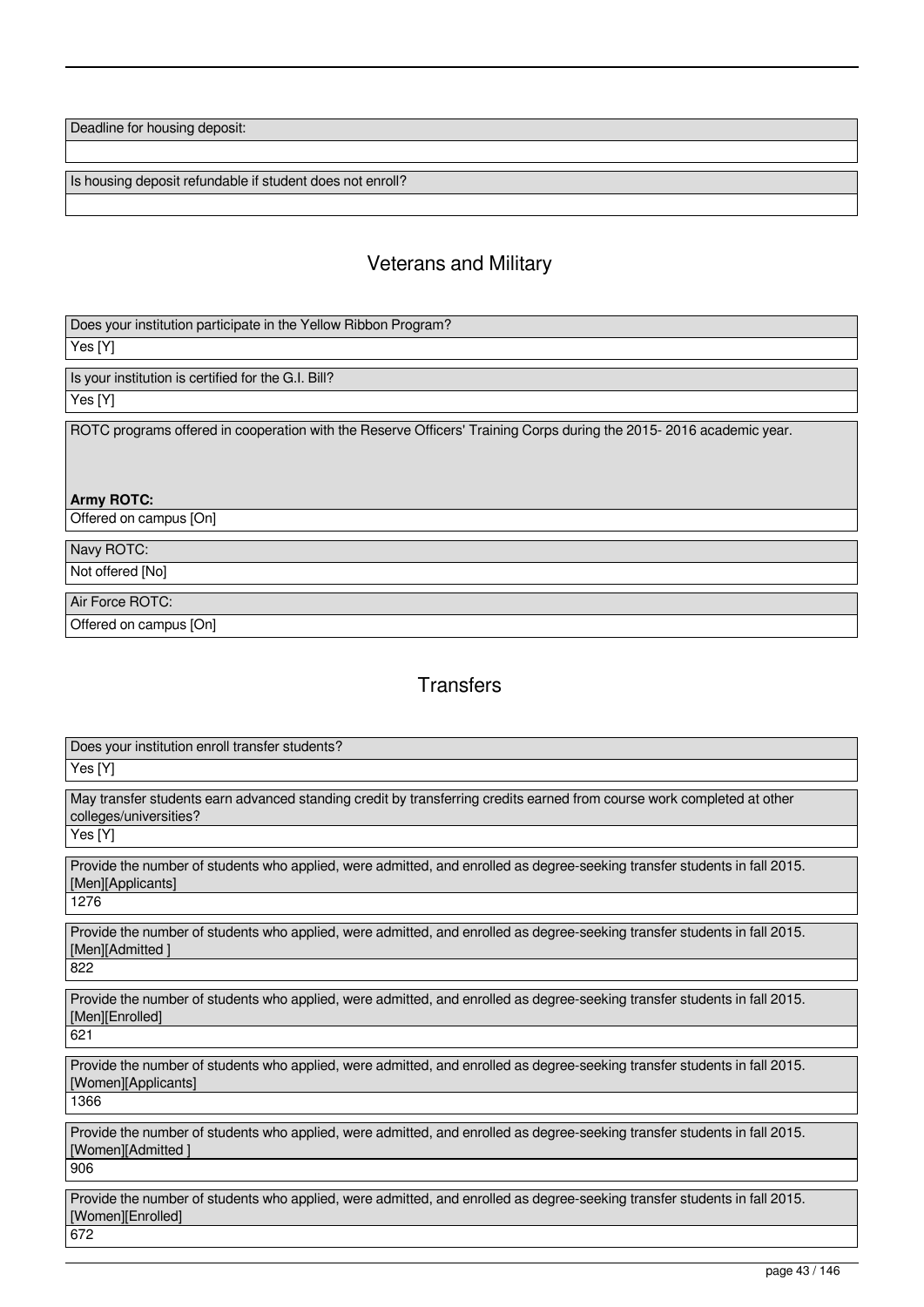Provide the number of students who applied, were admitted, and enrolled as degree-seeking transfer students in fall 2015. [Total][Applicants]

2642

Provide the number of students who applied, were admitted, and enrolled as degree-seeking transfer students in fall 2015. [Total][Admitted ]

1728

Provide the number of students who applied, were admitted, and enrolled as degree-seeking transfer students in fall 2015. [Total][Enrolled]

1293

Of the newly enrolled degree-seeking transfer students reported in the grid above, how many: [Entered with credits granted by a community college?]

Of the newly enrolled degree-seeking transfer students reported in the grid above, how many: [Had an associate degree granted by another institution?]

Indicate terms for which transfers may enroll: [Fall] Yes [Y]

Indicate terms for which transfers may enroll: [Winter]

Indicate terms for which transfers may enroll: [Spring]

Yes [Y]

Indicate terms for which transfers may enroll: [Summer]

Yes [Y]

Must a transfer applicant have a minimum number of credits completed or else must apply as an entering freshman?

Yes [Y]

What is the minimum number of credits?

30

Indicate all items required of transfer students to apply for admission: [High school transcript]

Not required [Not]

Indicate all items required of transfer students to apply for admission: [College transcript(s)]

Required of All [ReqAl]

Indicate all items required of transfer students to apply for admission: [Essay or personal statement]

Not required [Not]

Indicate all items required of transfer students to apply for admission: [Interview]

Not required [Not]

Indicate all items required of transfer students to apply for admission: [Standardized test scores]

Required of Some [ReqSo]

Indicate all items required of transfer students to apply for admission: [Statement of good standing from prior institution(s)] Required of Some [ReqSo]

If a minimum high school grade point average is required of transfer applicants, specify (on a 4.0 scale):

If a minimum college grade point average is required of transfer applicants, specify (on a 4.0 scale): 2.8

List application priority, closing, notification, and candidate reply dates for transfer students. If applications are reviewed on a continuous or rolling basis, place a capital case "X" in the "Rolling Admission" column. [Fall][Priority Date]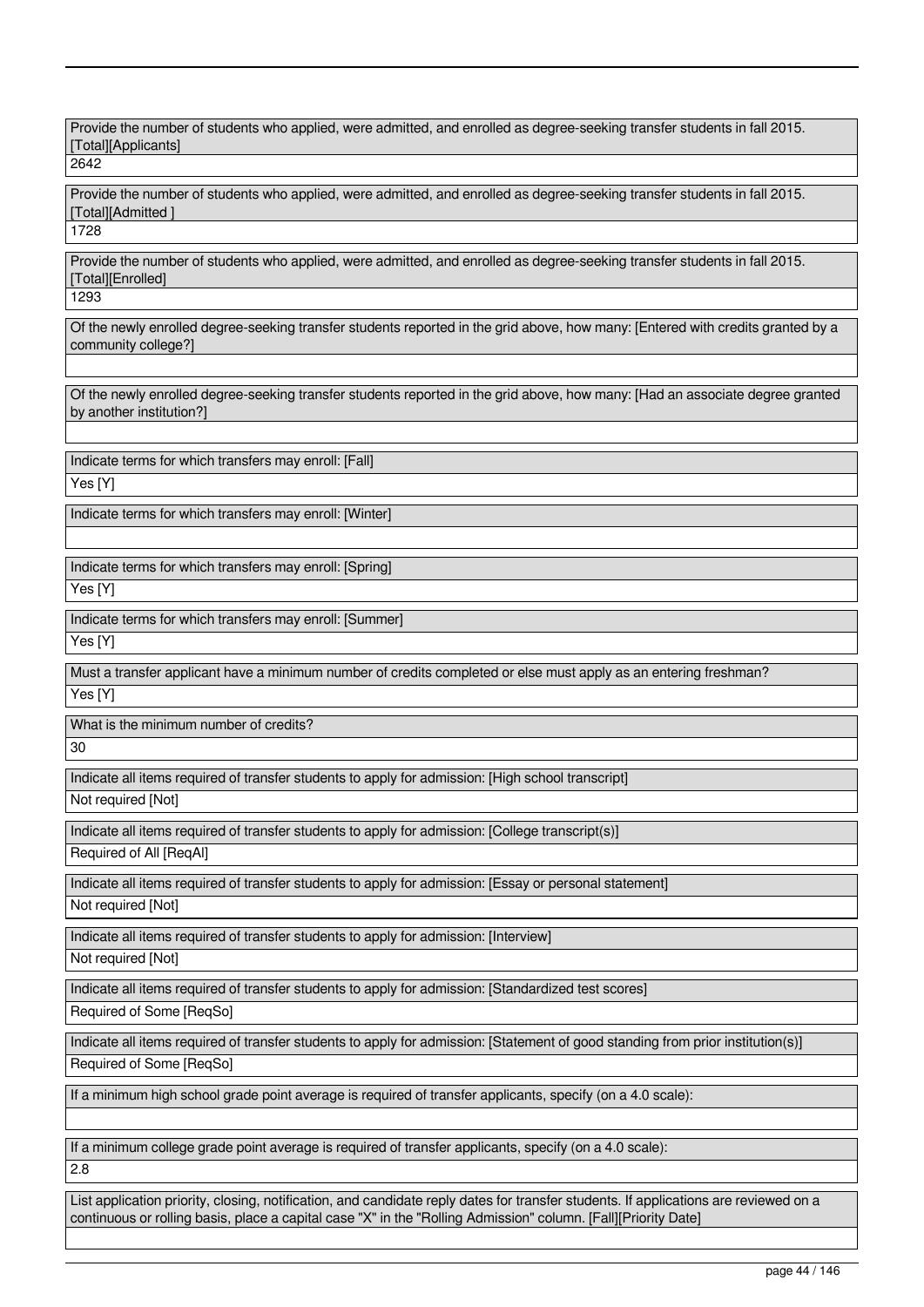List application priority, closing, notification, and candidate reply dates for transfer students. If applications are reviewed on a continuous or rolling basis, place a capital case "X" in the "Rolling Admission" column. [Fall][Closing Date] 04/01/2016

List application priority, closing, notification, and candidate reply dates for transfer students. If applications are reviewed on a continuous or rolling basis, place a capital case "X" in the "Rolling Admission" column. [Fall][Notification Date]

List application priority, closing, notification, and candidate reply dates for transfer students. If applications are reviewed on a continuous or rolling basis, place a capital case "X" in the "Rolling Admission" column. [Fall][Reply Date]

List application priority, closing, notification, and candidate reply dates for transfer students. If applications are reviewed on a continuous or rolling basis, place a capital case "X" in the "Rolling Admission" column. [Fall][Rolling Admission] X

List application priority, closing, notification, and candidate reply dates for transfer students. If applications are reviewed on a continuous or rolling basis, place a capital case "X" in the "Rolling Admission" column. [Winter][Priority Date]

List application priority, closing, notification, and candidate reply dates for transfer students. If applications are reviewed on a continuous or rolling basis, place a capital case "X" in the "Rolling Admission" column. [Winter][Closing Date]

List application priority, closing, notification, and candidate reply dates for transfer students. If applications are reviewed on a continuous or rolling basis, place a capital case "X" in the "Rolling Admission" column. [Winter][Notification Date]

List application priority, closing, notification, and candidate reply dates for transfer students. If applications are reviewed on a continuous or rolling basis, place a capital case "X" in the "Rolling Admission" column. [Winter][Reply Date]

List application priority, closing, notification, and candidate reply dates for transfer students. If applications are reviewed on a continuous or rolling basis, place a capital case "X" in the "Rolling Admission" column. [Winter][Rolling Admission]

List application priority, closing, notification, and candidate reply dates for transfer students. If applications are reviewed on a continuous or rolling basis, place a capital case "X" in the "Rolling Admission" column. [Spring][Priority Date]

List application priority, closing, notification, and candidate reply dates for transfer students. If applications are reviewed on a continuous or rolling basis, place a capital case "X" in the "Rolling Admission" column. [Spring][Closing Date] 09/01/2016

List application priority, closing, notification, and candidate reply dates for transfer students. If applications are reviewed on a continuous or rolling basis, place a capital case "X" in the "Rolling Admission" column. [Spring][Notification Date]

List application priority, closing, notification, and candidate reply dates for transfer students. If applications are reviewed on a continuous or rolling basis, place a capital case "X" in the "Rolling Admission" column. [Spring][Reply Date]

List application priority, closing, notification, and candidate reply dates for transfer students. If applications are reviewed on a continuous or rolling basis, place a capital case "X" in the "Rolling Admission" column. [Spring][Rolling Admission] X

List application priority, closing, notification, and candidate reply dates for transfer students. If applications are reviewed on a continuous or rolling basis, place a capital case "X" in the "Rolling Admission" column. [Summer][Priority Date]

List application priority, closing, notification, and candidate reply dates for transfer students. If applications are reviewed on a continuous or rolling basis, place a capital case "X" in the "Rolling Admission" column. [Summer][Closing Date] 03/01/2016

List application priority, closing, notification, and candidate reply dates for transfer students. If applications are reviewed on a continuous or rolling basis, place a capital case "X" in the "Rolling Admission" column. [Summer][Notification Date]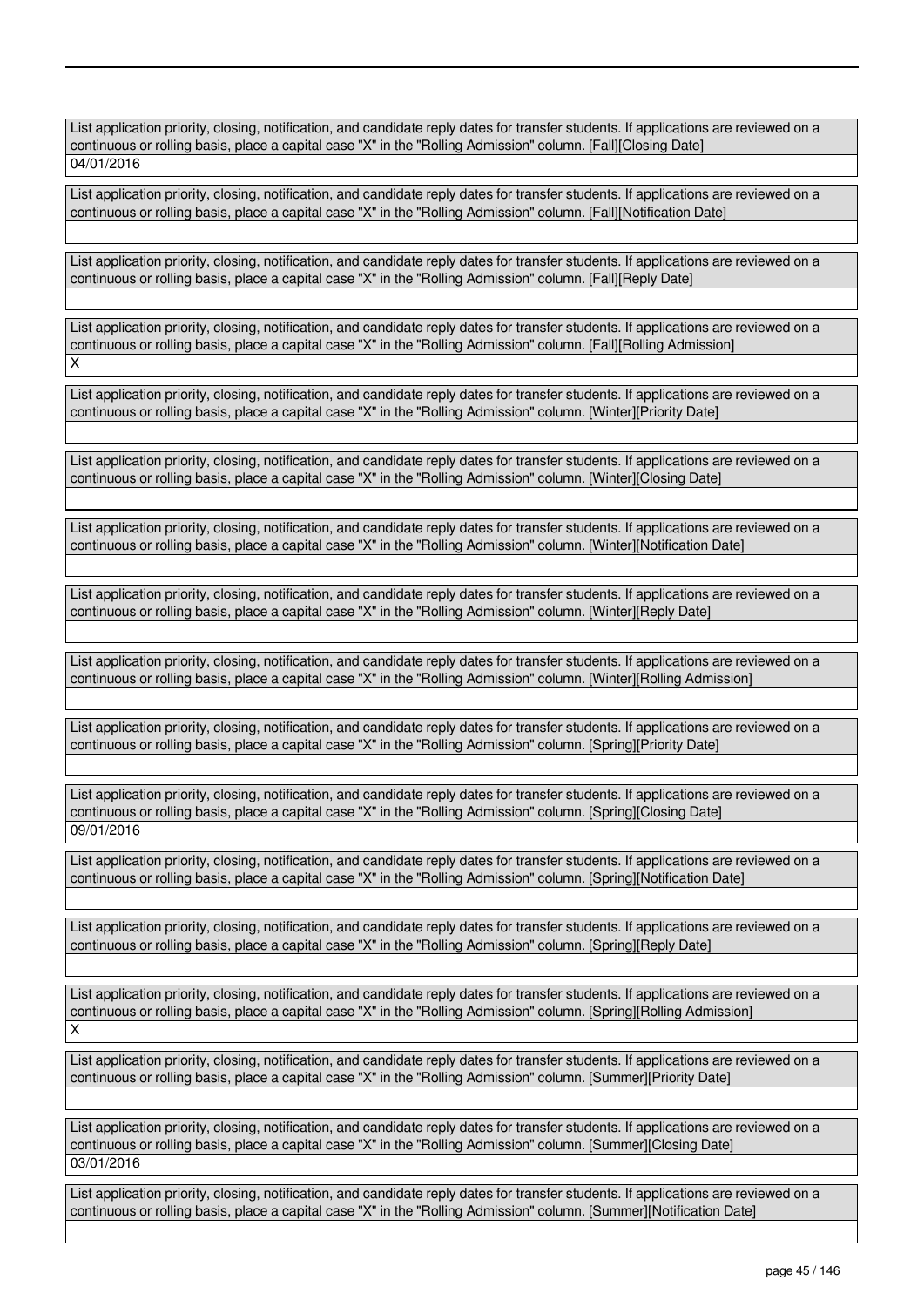List application priority, closing, notification, and candidate reply dates for transfer students. If applications are reviewed on a continuous or rolling basis, place a capital case "X" in the "Rolling Admission" column. [Summer][Reply Date]

List application priority, closing, notification, and candidate reply dates for transfer students. If applications are reviewed on a continuous or rolling basis, place a capital case "X" in the "Rolling Admission" column. [Summer][Rolling Admission] X

Does an open admission policy, if reported, apply to transfer students?

No [N]

Report the lowest grade earned for any course that may be transferred for credit*:*

65

Maximum number of credits or courses that may be transferred from a two-year institution:

Maximum number of credits or courses that may be transferred from a four-year institution:

Minimum number of credits that transfers must complete at your institution to earn an... [Associate degree:]

Minimum number of credits that transfers must complete at your institution to earn an... [Bachelor's degree:] 45

Does your institution have a guaranteed admission agreement with at least one other college/university? No [N]

# Alumni Giving

Undergraduate Alumni Giving: Please enter information on undergraduate alumni giving, as defined below. As noted, *exclude* former students who earned only graduate degrees and undergraduates who didn't graduate from your institution. Additionally, exclude all student giving (e.g., senior class gift) unless you count the entire senior student body in the alumni of record total.

Please follow the standards set by the Council for Aid to Education (CAE) and the Council for Advancement and Support of Education (CASE), and used for reporting to CAE for the Voluntary Support of Education Survey when answering these questions.

What was the number of undergraduate alumni of record at your institution? *(Alumni of record are former full- or part-time students with an undergraduate degree from your institution and for whom you believe you have a valid address or other way to make contact (telephone, email, etc.))*

*Note: The alumni giving data reported to U.S. News should be the same as what was reported to the Council for Aid to Education for undergraduate alumni in its annual Voluntary Support of Education Survey. If you do not break down undergraduate-only giving for the CAE survey, you must still do so for this report.*

What was the number of undergraduate alumni of record at your institution? [2014-2015] 218243.0000000000 What was the number of undergraduate alumni of record at your institution? [2013-2014] 213696.0000000000 What was the number of undergraduate alumni solicited at least once during the year? [2014-2015] 217559.0000000000 What was the number of *undergraduate* alumni solicited at least once during the year? [2013-2014] 208634.0000000000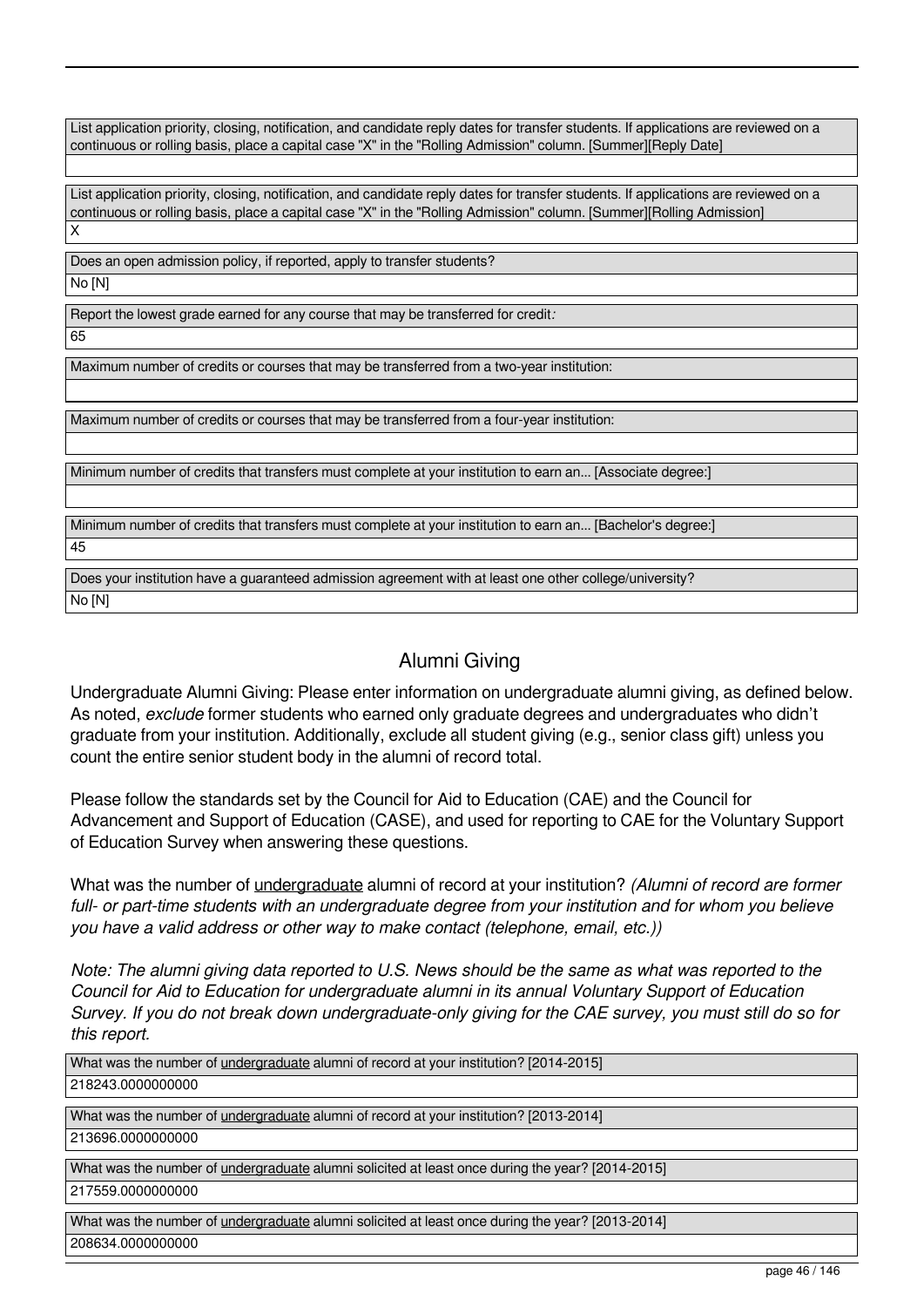What was the number of *undergraduate alumni donors for your institution in the following years*? [2014-2015] 25239.0000000000

What was the number of undergraduate alumni donors for your institution in the following years? [2013-2014] 24048.0000000000

# **Faculty**

**Faculty Salaries 2015 - 2016 Academic Year:** 

Please report salaries for full-time instructional faculty, defined as full time faculty whose regular assignment is instruction.

Please use the AAUP's set of instructions here to determine which faculty to include or exclude.

[Professor, 9-month (contract length)][Number of Faculty (Form 2, Sec. 1-3, Cols 1 & 6)]

518

**Faculty Salaries 2015 - 2016 Academic Year:** 

Please report salaries for full-time instructional faculty, defined as full time faculty whose regular assignment is instruction.

Please use the AAUP's set of instructions here to determine which faculty to include or exclude.

[Professor, 9-month (contract length)][Salary Expenditures (Form 2, Sec. 1-3, Cols 2 & 7)] 65645821

**Faculty Salaries 2015 - 2016 Academic Year:** 

Please report salaries for full-time instructional faculty, defined as full time faculty whose regular assignment is instruction.

Please use the AAUP's set of instructions here to determine which faculty to include or exclude.

[Professor, 9-month (contract length)][Fringe Benefit Expenditures (Form 3, Sec 1&2 Line 12, Cols 1, 3, & 6)]

16244112

### **Faculty Salaries 2015 - 2016 Academic Year:**

Please report salaries for full-time instructional faculty, defined as full time faculty whose regular assignment is instruction.

Please use the AAUP's set of instructions here to determine which faculty to include or exclude.

[Professor, 9-month (contract length)][Total Expenditures (Salary and Fringe Benefits)] 81889933

**Faculty Salaries 2015 - 2016 Academic Year:** 

Please report salaries for full-time instructional faculty, defined as full time faculty whose regular assignment is instruction.

Please use the AAUP's set of instructions here to determine which faculty to include or exclude.

[Associate professor, 9-month (contract length)][Number of Faculty (Form 2, Sec. 1-3, Cols 1 & 6)]

434

**Faculty Salaries 2015 - 2016 Academic Year:** 

Please report salaries for full-time instructional faculty, defined as full time faculty whose regular assignment is instruction.

Please use the AAUP's set of instructions here to determine which faculty to include or exclude.

[Associate professor, 9-month (contract length)][Salary Expenditures (Form 2, Sec. 1-3, Cols 2 & 7)] 39511625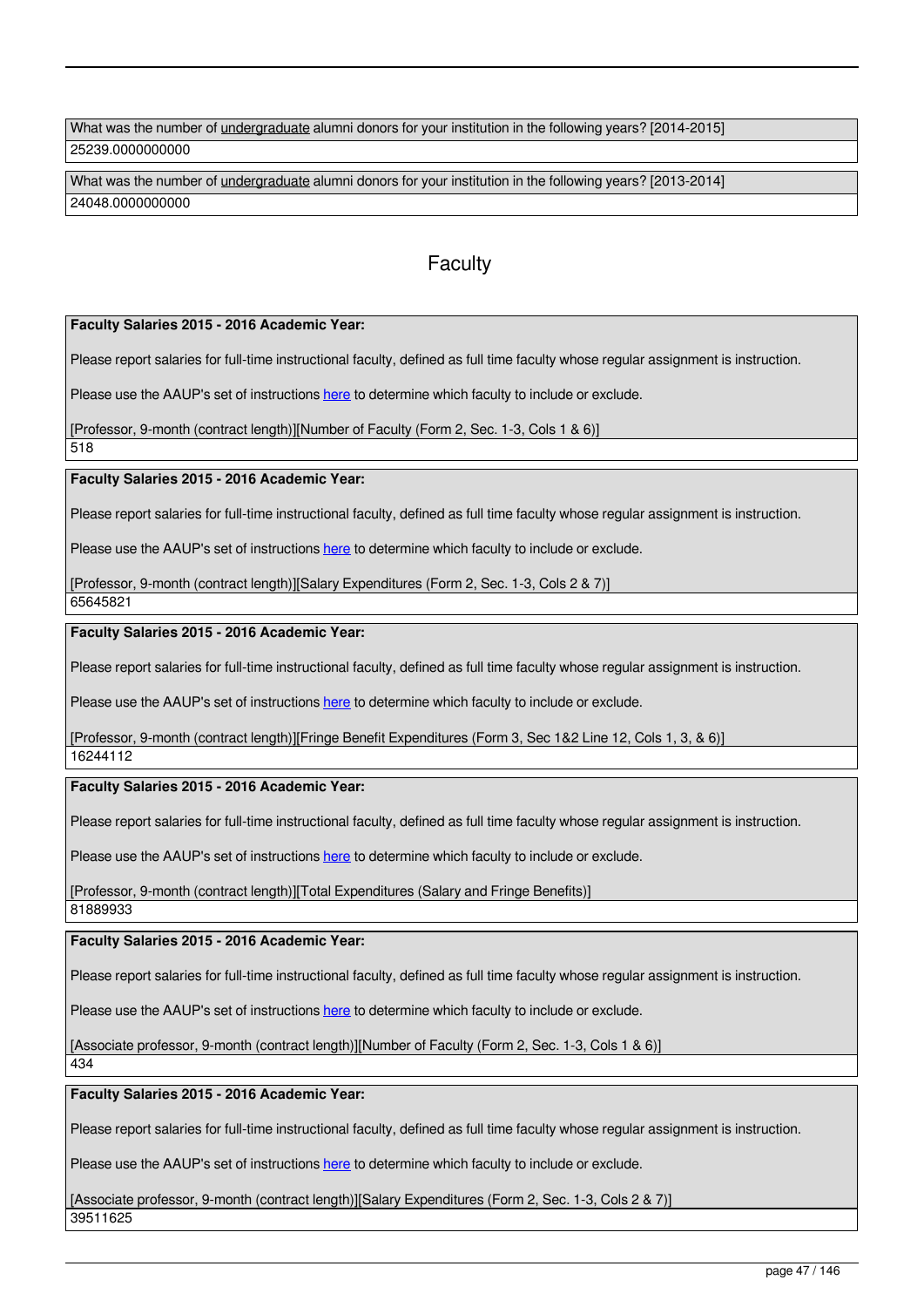**Faculty Salaries 2015 - 2016 Academic Year:** 

Please report salaries for full-time instructional faculty, defined as full time faculty whose regular assignment is instruction.

Please use the AAUP's set of instructions here to determine which faculty to include or exclude.

[Associate professor, 9-month (contract length)][Fringe Benefit Expenditures (Form 3, Sec 1&2 Line 12, Cols 1, 3, & 6)] 11242961

### **Faculty Salaries 2015 - 2016 Academic Year:**

Please report salaries for full-time instructional faculty, defined as full time faculty whose regular assignment is instruction.

Please use the AAUP's set of instructions here to determine which faculty to include or exclude.

[Associate professor, 9-month (contract length)][Total Expenditures (Salary and Fringe Benefits)]

50754586

### **Faculty Salaries 2015 - 2016 Academic Year:**

Please report salaries for full-time instructional faculty, defined as full time faculty whose regular assignment is instruction.

Please use the AAUP's set of instructions here to determine which faculty to include or exclude.

[Assistant professor, 9-month (contract length)][Number of Faculty (Form 2, Sec. 1-3, Cols 1 & 6)]

# **Faculty Salaries 2015 - 2016 Academic Year:**

Please report salaries for full-time instructional faculty, defined as full time faculty whose regular assignment is instruction.

Please use the AAUP's set of instructions here to determine which faculty to include or exclude.

[Assistant professor, 9-month (contract length)][Salary Expenditures (Form 2, Sec. 1-3, Cols 2 & 7)]

29515192

344

### **Faculty Salaries 2015 - 2016 Academic Year:**

Please report salaries for full-time instructional faculty, defined as full time faculty whose regular assignment is instruction.

Please use the AAUP's set of instructions here to determine which faculty to include or exclude.

[Assistant professor, 9-month (contract length)][Fringe Benefit Expenditures (Form 3, Sec 1&2 Line 12, Cols 1, 3, & 6)] 8619048

#### **Faculty Salaries 2015 - 2016 Academic Year:**

Please report salaries for full-time instructional faculty, defined as full time faculty whose regular assignment is instruction.

Please use the AAUP's set of instructions here to determine which faculty to include or exclude.

[Assistant professor, 9-month (contract length)][Total Expenditures (Salary and Fringe Benefits)]

38134240

## **Faculty Salaries 2015 - 2016 Academic Year:**

Please report salaries for full-time instructional faculty, defined as full time faculty whose regular assignment is instruction.

Please use the AAUP's set of instructions here to determine which faculty to include or exclude.

[Professor, 12-month (contract length)][Number of Faculty (Form 2, Sec. 1-3, Cols 1 & 6)]

197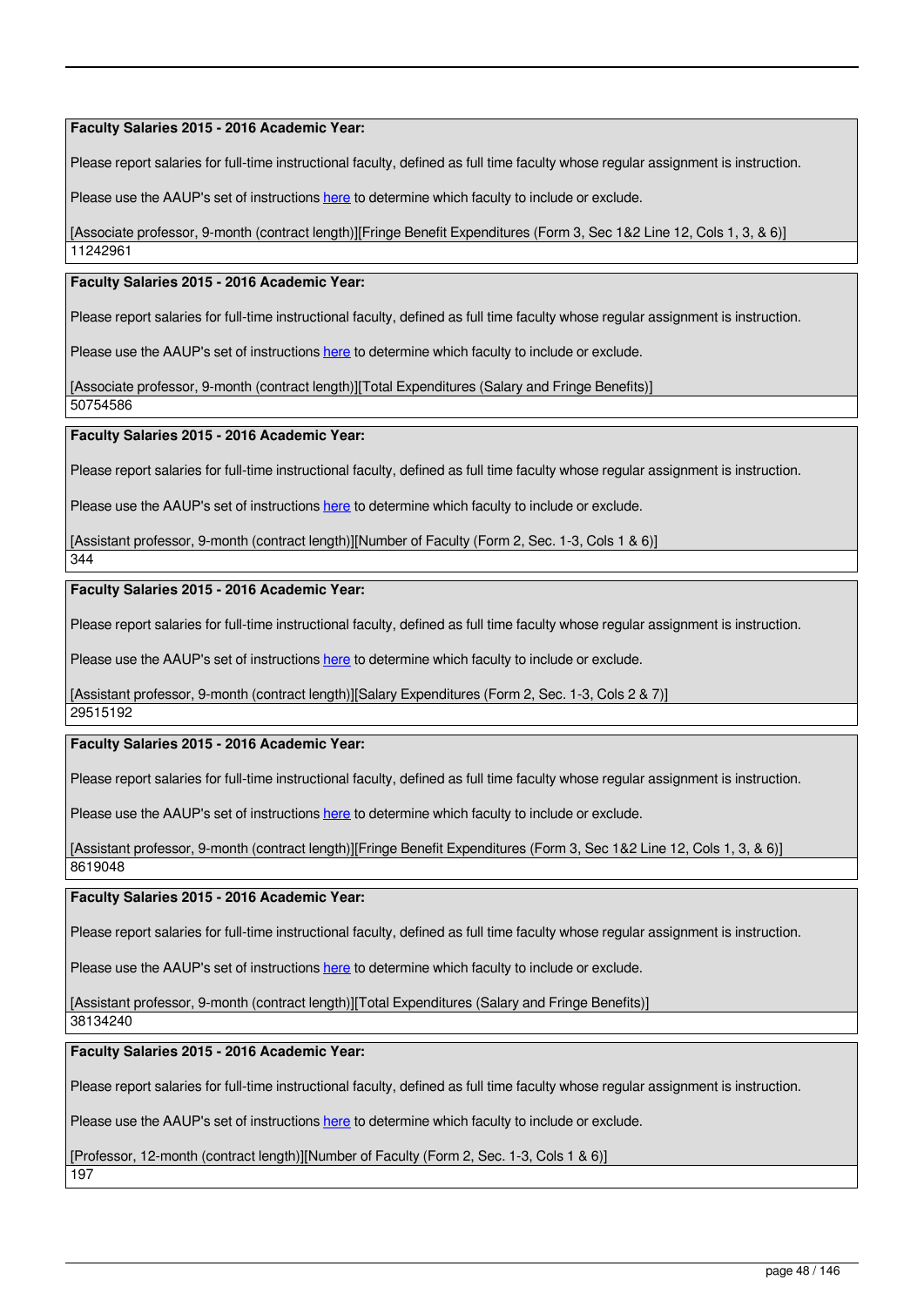#### **Faculty Salaries 2015 - 2016 Academic Year:**

Please report salaries for full-time instructional faculty, defined as full time faculty whose regular assignment is instruction.

Please use the AAUP's set of instructions here to determine which faculty to include or exclude.

[Professor, 12-month (contract length)][Salary Expenditures (Form 2, Sec. 1-3, Cols 2 & 7)]

27082971

### **Faculty Salaries 2015 - 2016 Academic Year:**

Please report salaries for full-time instructional faculty, defined as full time faculty whose regular assignment is instruction.

Please use the AAUP's set of instructions here to determine which faculty to include or exclude.

[Professor, 12-month (contract length)][Fringe Benefit Expenditures (Form 3, Sec 1&2 Line 12, Cols 1, 3, & 6)] 6784716

#### **Faculty Salaries 2015 - 2016 Academic Year:**

Please report salaries for full-time instructional faculty, defined as full time faculty whose regular assignment is instruction.

Please use the AAUP's set of instructions here to determine which faculty to include or exclude.

[Professor, 12-month (contract length)][Total Expenditures (Salary and Fringe Benefits)]

33867687

### **Faculty Salaries 2015 - 2016 Academic Year:**

Please report salaries for full-time instructional faculty, defined as full time faculty whose regular assignment is instruction.

Please use the AAUP's set of instructions here to determine which faculty to include or exclude.

[Associate professor, 12-month (contract length)][Number of Faculty (Form 2, Sec. 1-3, Cols 1 & 6)]

121

### **Faculty Salaries 2015 - 2016 Academic Year:**

Please report salaries for full-time instructional faculty, defined as full time faculty whose regular assignment is instruction.

Please use the AAUP's set of instructions here to determine which faculty to include or exclude.

[Associate professor, 12-month (contract length)][Salary Expenditures (Form 2, Sec. 1-3, Cols 2 & 7)]

12739993

#### **Faculty Salaries 2015 - 2016 Academic Year:**

Please report salaries for full-time instructional faculty, defined as full time faculty whose regular assignment is instruction.

Please use the AAUP's set of instructions here to determine which faculty to include or exclude.

[Associate professor, 12-month (contract length)][Fringe Benefit Expenditures (Form 3, Sec 1&2 Line 12, Cols 1, 3, & 6)] 3605988

**Faculty Salaries 2015 - 2016 Academic Year:** 

Please report salaries for full-time instructional faculty, defined as full time faculty whose regular assignment is instruction.

Please use the AAUP's set of instructions here to determine which faculty to include or exclude.

[Associate professor, 12-month (contract length)][Total Expenditures (Salary and Fringe Benefits)] 16345981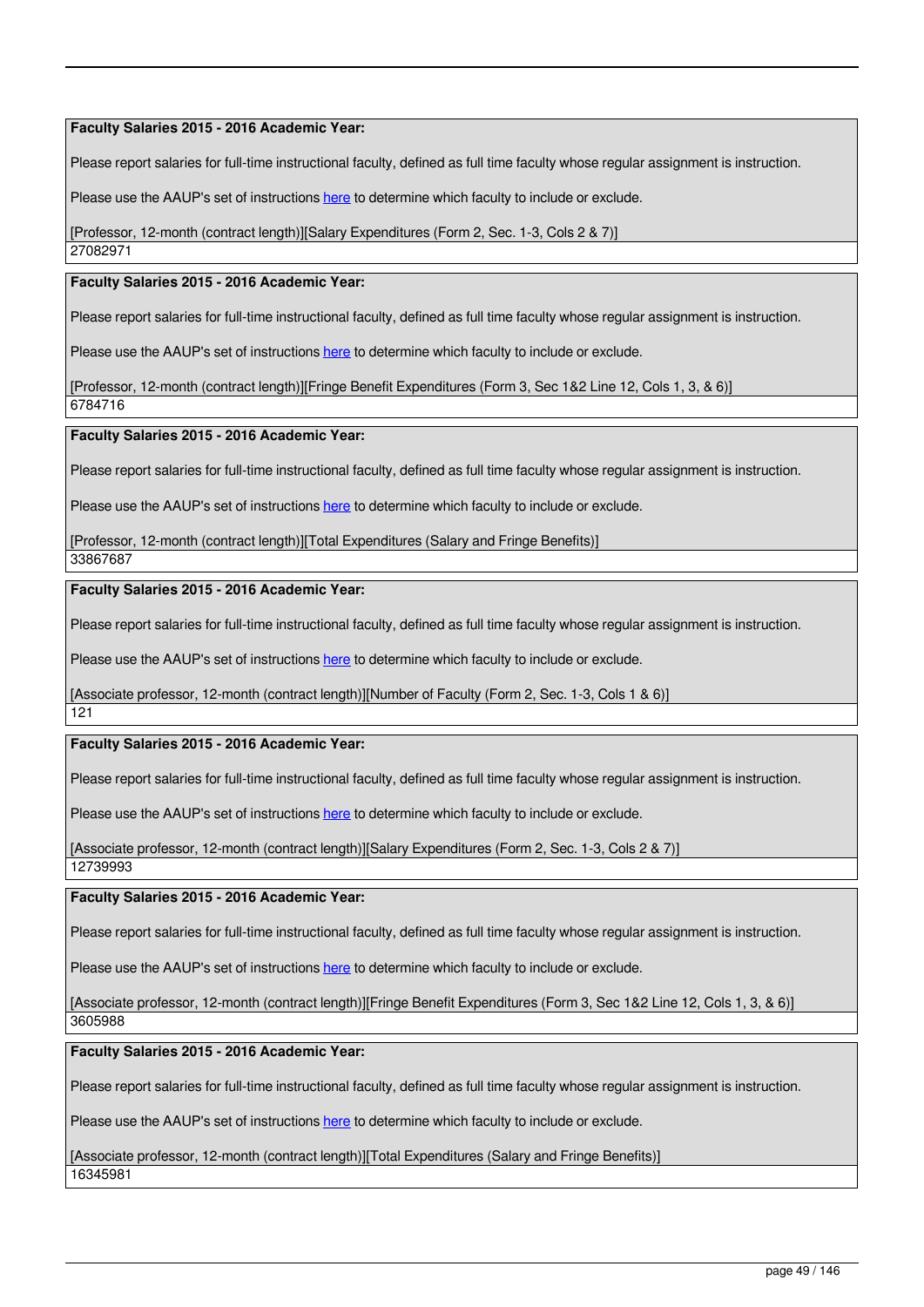**Faculty Salaries 2015 - 2016 Academic Year:** 

Please report salaries for full-time instructional faculty, defined as full time faculty whose regular assignment is instruction.

Please use the AAUP's set of instructions here to determine which faculty to include or exclude.

[Assistant professor, 12-month (contract length)][Number of Faculty (Form 2, Sec. 1-3, Cols 1 & 6)]

82

### **Faculty Salaries 2015 - 2016 Academic Year:**

Please report salaries for full-time instructional faculty, defined as full time faculty whose regular assignment is instruction.

Please use the AAUP's set of instructions here to determine which faculty to include or exclude.

[Assistant professor, 12-month (contract length)][Salary Expenditures (Form 2, Sec. 1-3, Cols 2 & 7)]

8315373

#### **Faculty Salaries 2015 - 2016 Academic Year:**

Please report salaries for full-time instructional faculty, defined as full time faculty whose regular assignment is instruction.

Please use the AAUP's set of instructions here to determine which faculty to include or exclude.

[Assistant professor, 12-month (contract length)][Fringe Benefit Expenditures (Form 3, Sec 1&2 Line 12, Cols 1, 3, & 6)]

2381781

### **Faculty Salaries 2015 - 2016 Academic Year:**

Please report salaries for full-time instructional faculty, defined as full time faculty whose regular assignment is instruction.

Please use the AAUP's set of instructions here to determine which faculty to include or exclude.

[Assistant professor, 12-month (contract length)][Total Expenditures (Salary and Fringe Benefits)] 10697154

**Faculty Salaries 2014 - 2015 Academic Year:** [Professor, 9-month (contract length) ][Number of Faculty (Form 2, Sec. 1-3, Cols 1 & 6)]

514

**Faculty Salaries 2014 - 2015 Academic Year:** [Professor, 9-month (contract length) ][Salary Expenditures (Form 2, Sec. 1-3, Cols 2 & 7)] 61756448

**Faculty Salaries 2014 - 2015 Academic Year:** [Professor, 9-month (contract length) ][Fringe Benefit Expenditures (Form 3, Sec 1&2 Line 12, Cols 1, 3, & 6)] 15371295

**Faculty Salaries 2014 - 2015 Academic Year:** [Professor, 9-month (contract length) ][Total Expenditures (Salary and Fringe Benefits)] 77127743

**Faculty Salaries 2014 - 2015 Academic Year:** [Associate professor, 9-month (contract length) ][Number of Faculty (Form 2, Sec. 1-3, Cols 1 & 6)<sup></sup>

432

**Faculty Salaries 2014 - 2015 Academic Year:** [Associate professor, 9-month (contract length) ][Salary Expenditures (Form 2, Sec. 1-3, Cols 2 & 7)] 37397970

**Faculty Salaries 2014 - 2015 Academic Year:** [Associate professor, 9-month (contract length) ][Fringe Benefit Expenditures (Form 3, Sec 1&2 Line 12, Cols 1, 3, & 6)] 10481366

**Faculty Salaries 2014 - 2015 Academic Year:** [Associate professor, 9-month (contract length) ][Total Expenditures (Salary and Fringe Benefits)] 47879336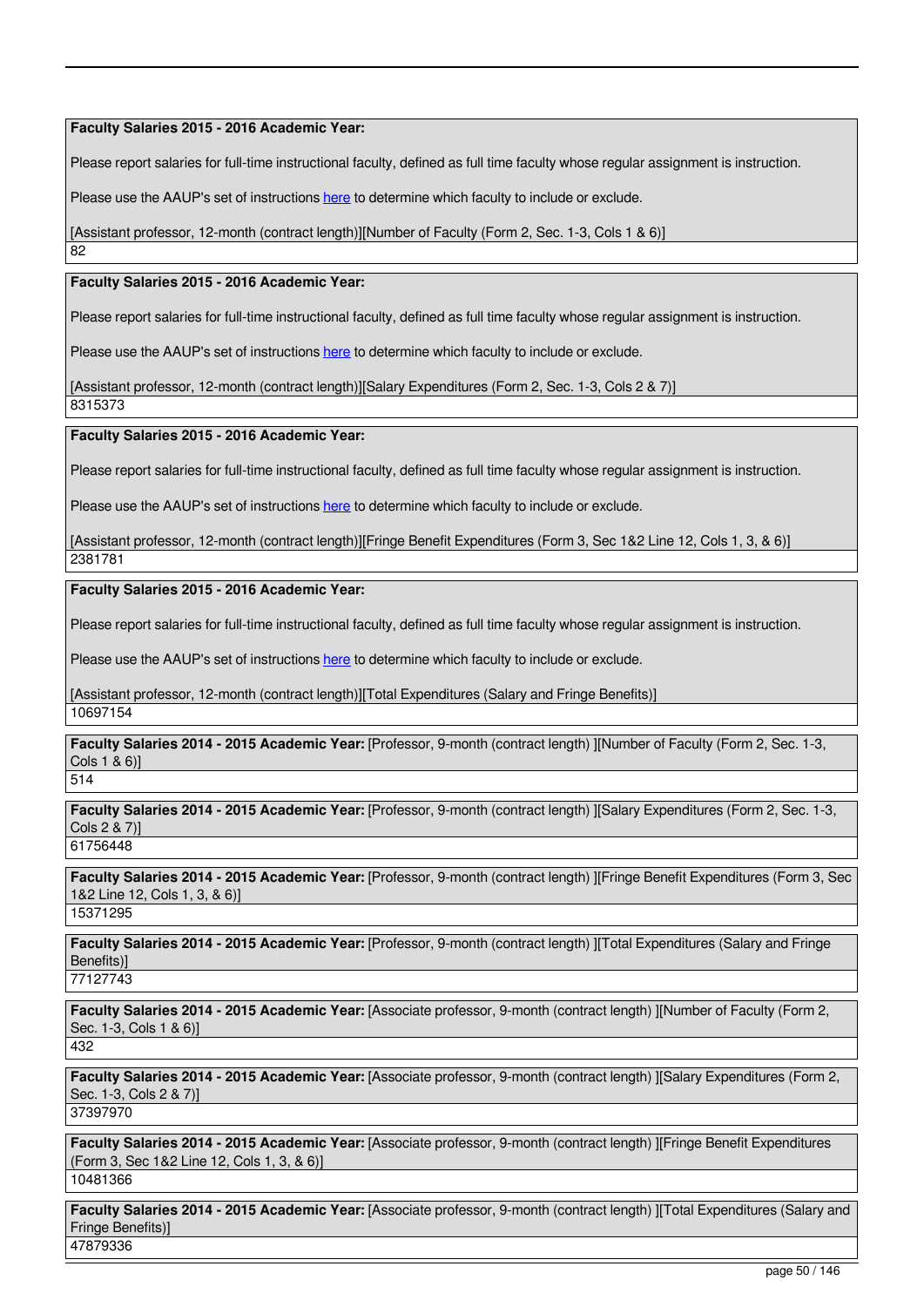**Faculty Salaries 2014 - 2015 Academic Year:** [Assistant professor, 9-month (contract length) ][Number of Faculty (Form 2, Sec. 1-3, Cols 1 & 6)]

335

**Faculty Salaries 2014 - 2015 Academic Year:** [Assistant professor, 9-month (contract length) ][Salary Expenditures (Form 2, Sec. 1-3, Cols 2 & 7)]

27657862

**Faculty Salaries 2014 - 2015 Academic Year:** [Assistant professor, 9-month (contract length) ][Fringe Benefit Expenditures (Form 3, Sec 1&2 Line 12, Cols 1, 3, & 6)] 7662781

**Faculty Salaries 2014 - 2015 Academic Year:** [Assistant professor, 9-month (contract length) ][Total Expenditures (Salary and Fringe Benefits)]

35320643

**Faculty Salaries 2014 - 2015 Academic Year:** [Professor, 12-month (contract length)][Number of Faculty (Form 2, Sec. 1-3, Cols 1 & 6)]

209

**Faculty Salaries 2014 - 2015 Academic Year:** [Professor, 12-month (contract length)][Salary Expenditures (Form 2, Sec. 1-3, Cols 2 & 7)]

27341195

**Faculty Salaries 2014 - 2015 Academic Year:** [Professor, 12-month (contract length)][Fringe Benefit Expenditures (Form 3, Sec 1&2 Line 12, Cols 1, 3, & 6)] 6656585

**Faculty Salaries 2014 - 2015 Academic Year:** [Professor, 12-month (contract length)][Total Expenditures (Salary and Fringe Benefits)] 33997780

**Faculty Salaries 2014 - 2015 Academic Year:** [Associate professor, 12-month (contract length) ][Number of Faculty (Form 2, Sec. 1-3, Cols 1 & 6)] 124

**Faculty Salaries 2014 - 2015 Academic Year:** [Associate professor, 12-month (contract length) ][Salary Expenditures (Form 2, Sec. 1-3, Cols 2 & 7)]

12414663

**Faculty Salaries 2014 - 2015 Academic Year:** [Associate professor, 12-month (contract length) ][Fringe Benefit Expenditures (Form 3, Sec 1&2 Line 12, Cols 1, 3, & 6)]

3448792

**Faculty Salaries 2014 - 2015 Academic Year:** [Associate professor, 12-month (contract length) ][Total Expenditures (Salary and Fringe Benefits)] 15863455

**Faculty Salaries 2014 - 2015 Academic Year:** [Assistant professor, 12-month (contract length) ][Number of Faculty (Form 2, Sec. 1-3, Cols 1 & 6)]

84

**Faculty Salaries 2014 - 2015 Academic Year:** [Assistant professor, 12-month (contract length) ][Salary Expenditures (Form 2, Sec. 1-3, Cols 2 & 7)]

7990688

**Faculty Salaries 2014 - 2015 Academic Year:** [Assistant professor, 12-month (contract length) ][Fringe Benefit Expenditures (Form 3, Sec 1&2 Line 12, Cols 1, 3, & 6)] 2210710

**Faculty Salaries 2014 - 2015 Academic Year:** [Assistant professor, 12-month (contract length) ][Total Expenditures (Salary and Fringe Benefits)] 10201398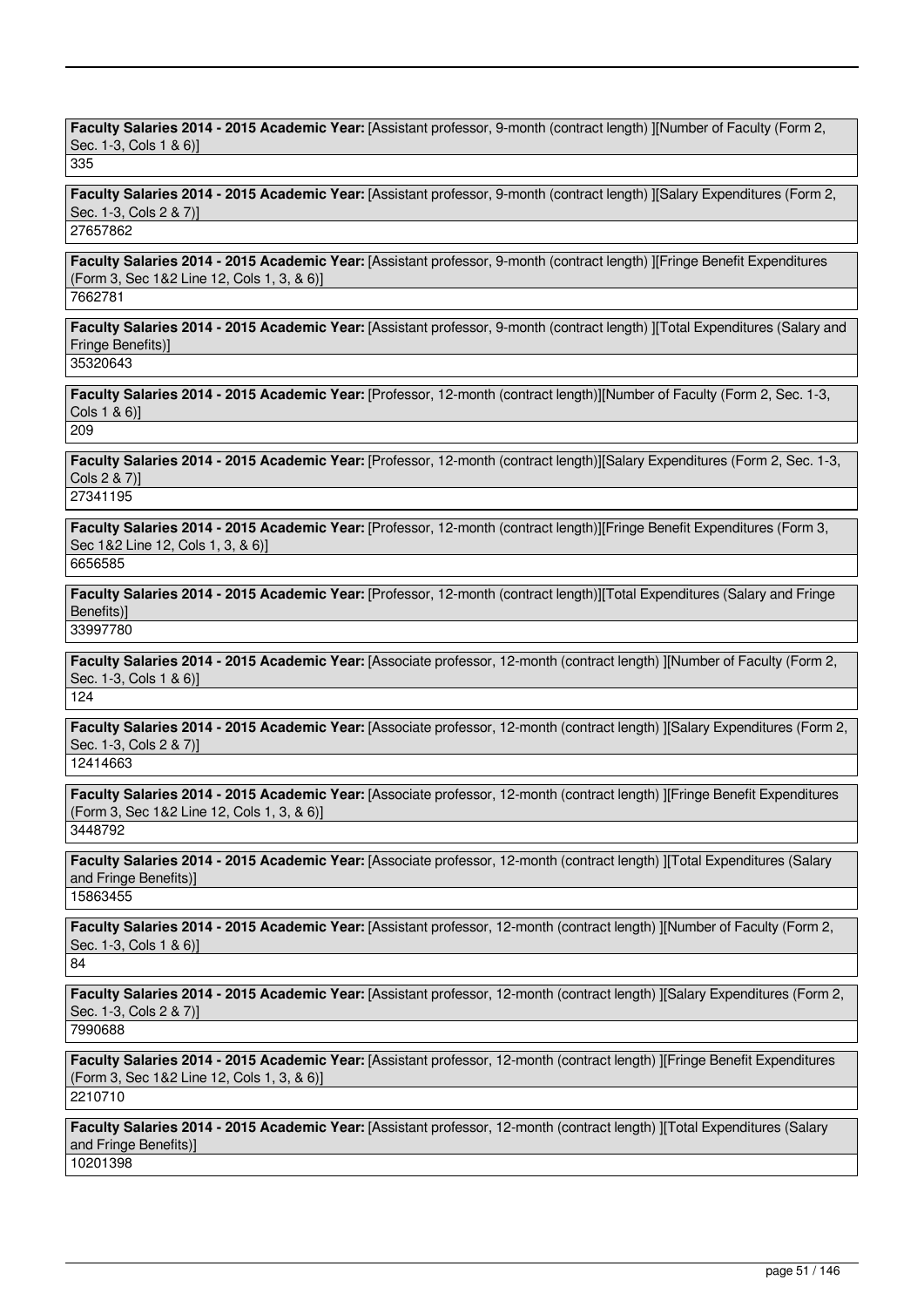(CDS I-1). Please report number of instructional faculty members in each category for Fall 2015. Include faculty who are on your institution's payroll on the census date your institution uses for IPEDS/AAUP. Fall 2014 data is provided for your reference.

The following definition of full-time instructional faculty is used by the American Association of University Professors (AAUP) in its annual Faculty Compensation Survey (the part-time definitions are not used by AAUP). Instructional faculty is defined as those members of the instructional-research staff whose major regular assignment is instruction, including those with released time for research. Use the chart below to determine inclusions and exclusions:

| (a) instructional faculty in preclinical and clinical medicine,<br>faculty who are not paid (e.g., those who donate their services or<br>are in the military), or research-only faculty, post-doctoral<br>fellows, or pre-doctoral fellows | Full-time<br>Exclude | Part-time<br>Include only if they teach one or more<br>non-clinical credit courses |
|--------------------------------------------------------------------------------------------------------------------------------------------------------------------------------------------------------------------------------------------|----------------------|------------------------------------------------------------------------------------|
| (b) administrative officers with titles such as dean of students,<br>librarian, registrar, coach, and the like, even though they may<br>devote part of their time to classroom instruction and may have<br>faculty status                  | Exclude              | Include if they teach one or more non-<br>clinical credit courses                  |
| (c) other administrators/staff who teach one or more non-clinical Exclude<br>credit courses even though they do not have faculty status                                                                                                    |                      | Include                                                                            |
| (d) undergraduate or graduate students who assist in the<br>instruction of courses, but have titles such as teaching assistant,<br>teaching fellow, and the like                                                                           | Exclude              | <b>Exclude</b>                                                                     |
| (e) faculty on sabbatical or leave with pay                                                                                                                                                                                                | Include              | Exclude                                                                            |
| (f) faculty on leave without pay                                                                                                                                                                                                           | Exclude              | Exclude                                                                            |
| (g) replacement faculty for faculty on sabbatical leave or leave<br>with pay                                                                                                                                                               | Exclude              | Include                                                                            |

*Full-time instructional faculty:* employed on a full-time basis for instruction (including those with released time for research)

*Part-time instructional faculty***:** Adjuncts and other instructors being paid solely for part-time classroom instruction. Also includes full-time faculty teaching less than two semesters, three quarters, two trimesters, or two four-month sessions. Employees who are not considered full-time instructional faculty but who teach one or more non-clinical credit courses may be counted as parttime faculty.

*Minority faculty***:** includes faculty who designate themselves as Black or African American; American Indian or Alaska Native; Asian; Native Hawaiian or other Pacific Islander; Two or more races; or Hispanic.

*Doctorate***:** includes such degrees as Doctor of Education, Doctor of Juridical Science, Doctor of Public Health, and Doctor of Philosophy in any field such as arts, services, education, engineering, business, or public administration. Also includes terminal degrees formerly designated as "first-professional," including dentistry (DDS or DMD), medicine (MD), optometry (OD), osteopathic medicine (DO), pharmacy (DPharm or BPharm), podiatric medicine (DPM), veterinary medicine (DVM), chiropractic (DC or DCM), law (JD).

**Terminal Master's degree**: a master's degree that is considered the highest degree in a field: example, M. Arch (architecture) and MFA (master of fine arts in art or theatre).

2015 Instructional Faculty Members [Total number of instructional faculty][Full time]

1918

2015 Instructional Faculty Members [Total number of instructional faculty][Part time]

319

2015 Instructional Faculty Members [Total number of instructional faculty][Total]

2237

2015 Instructional Faculty Members [Total number who are members of minority groups][Full time]

386

2015 Instructional Faculty Members [Total number who are members of minority groups][Part time] 46

2015 Instructional Faculty Members [Total number who are members of minority groups][Total] 432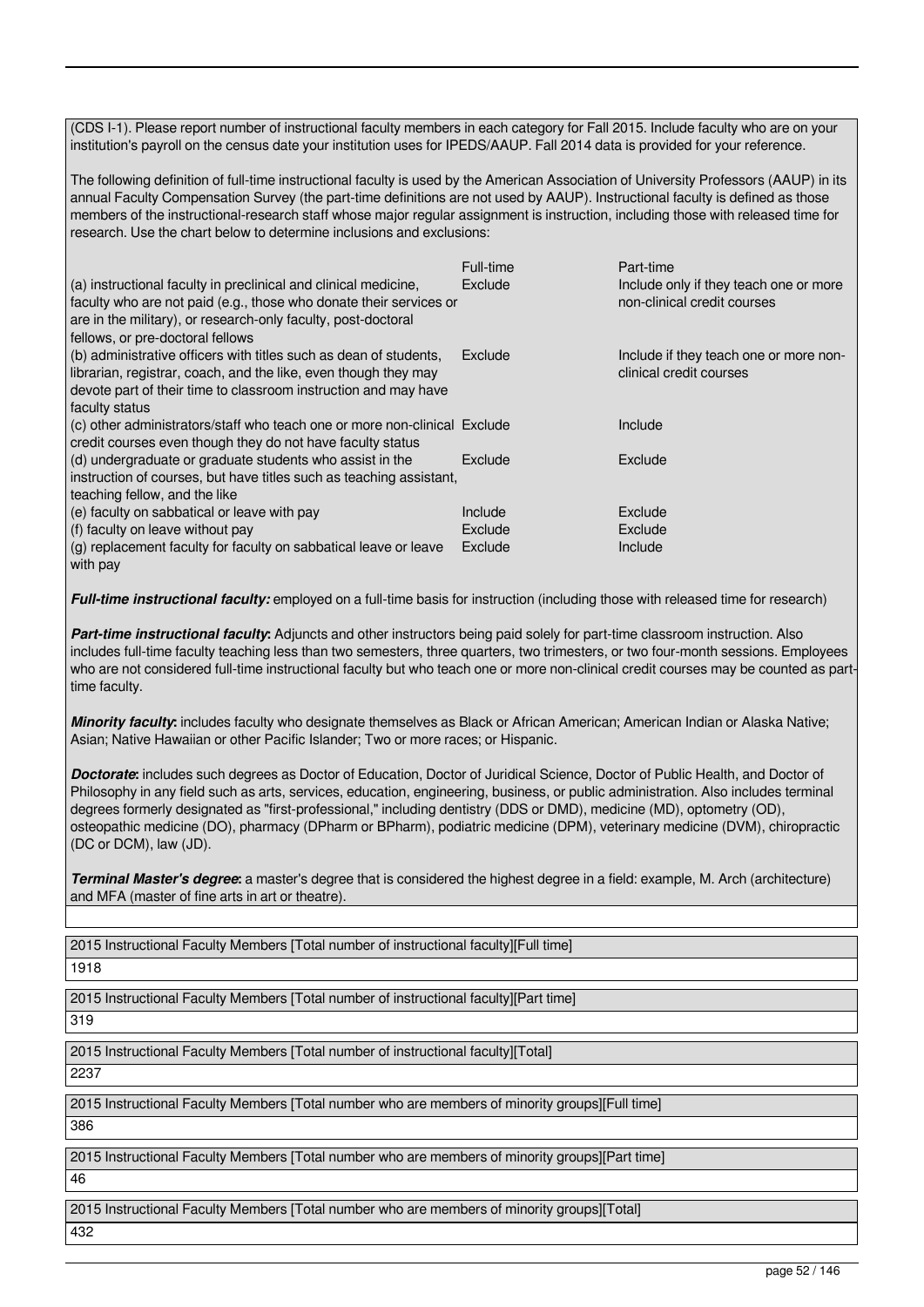2015 Instructional Faculty Members [Total number who are women][Full time]

731

2015 Instructional Faculty Members [Total number who are women][Part time] 151

2015 Instructional Faculty Members [Total number who are women][Total] 882

2015 Instructional Faculty Members [Total number who are men][Full time]

1187

2015 Instructional Faculty Members [Total number who are men][Part time]

168

2015 Instructional Faculty Members [Total number who are men][Total]

1355

2015 Instructional Faculty Members [Total number who are non-resident aliens (international)][Full time] 304

2015 Instructional Faculty Members [Total number who are non-resident aliens (international)][Part time] 20

2015 Instructional Faculty Members [Total number who are non-resident aliens (international)][Total]

324

2015 Instructional Faculty Members [Total number with doctorate or other terminal degree][Full time] 1824

2015 Instructional Faculty Members [Total number with doctorate or other terminal degree][Part time] 206

2015 Instructional Faculty Members [Total number with doctorate or other terminal degree][Total] 2030

2015 Instructional Faculty Members [Total number whose highest degree is a master's but not a terminal master's][Full time] 87

2015 Instructional Faculty Members [Total number whose highest degree is a master's but not a terminal master's][Part time] 93

2015 Instructional Faculty Members [Total number whose highest degree is a master's but not a terminal master's][Total] 180

2015 Instructional Faculty Members [Total number whose highest degree is a bachelor's][Full time]

2015 Instructional Faculty Members [Total number whose highest degree is a bachelor's][Part time]

20

7

2015 Instructional Faculty Members [Total number whose highest degree is a bachelor's][Total]

27

2015 Instructional Faculty Members [Total number whose highest degree is unknown or other][Full time]

 $\Omega$ 

2015 Instructional Faculty Members [Total number whose highest degree is unknown or other][Part time]

 $\Omega$ 

0

2015 Instructional Faculty Members [Total number whose highest degree is unknown or other][Total]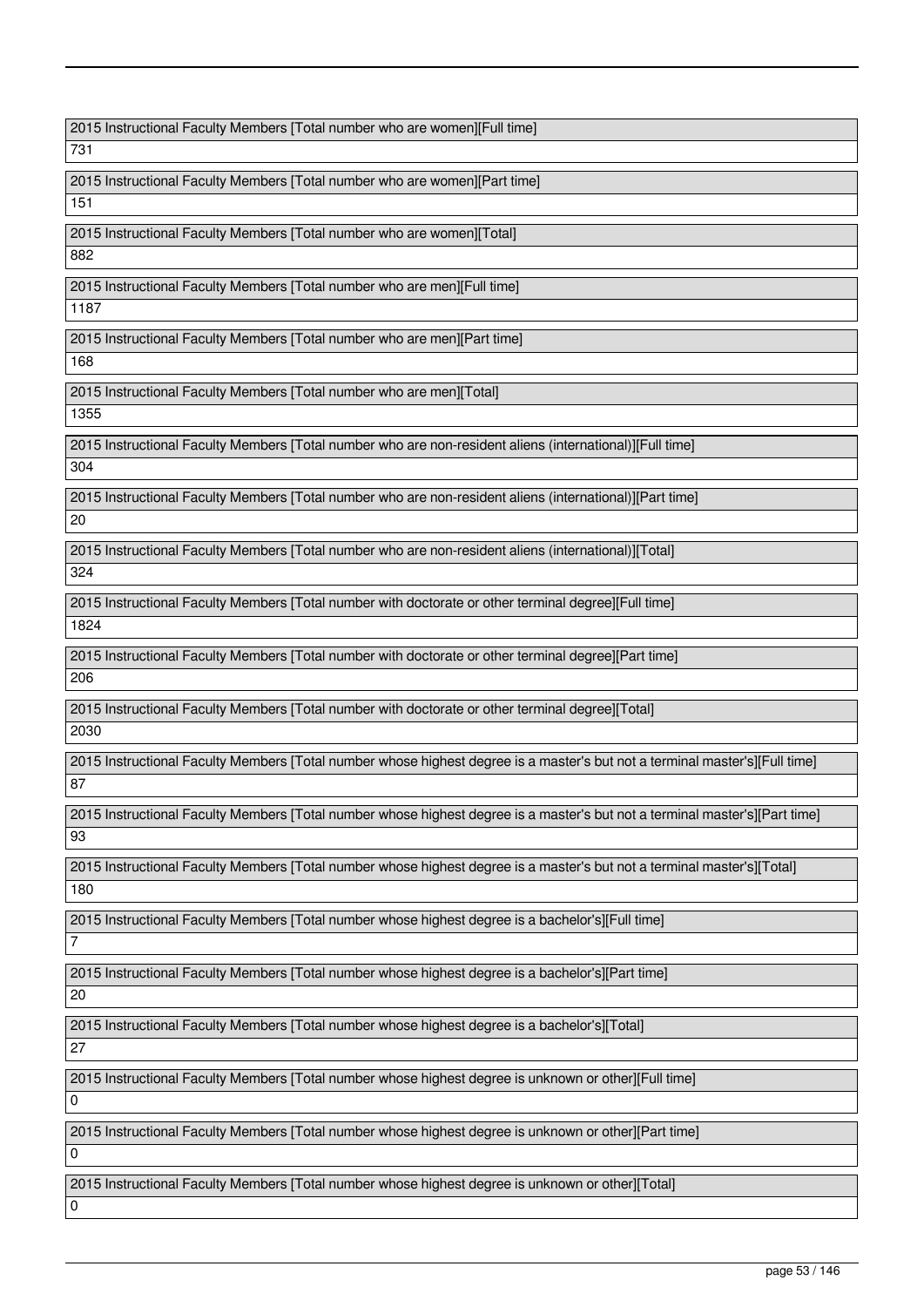2015 Instructional Faculty Members [Total number in stand-alone graduate professional programs in which faculty teach virtually only graduate-level students][Full time] 233 2015 Instructional Faculty Members [Total number in stand-alone graduate professional programs in which faculty teach virtually only graduate-level students][Part time] 22 2015 Instructional Faculty Members [Total number in stand-alone graduate professional programs in which faculty teach virtually only graduate-level students][Total] 255 2015 Instructional Faculty Members [Total number whose highest degree is a Doctorate][Full time] 1635 2015 Instructional Faculty Members [Total number whose highest degree is a Doctorate][Part time] 148 2015 Instructional Faculty Members [Total number whose highest degree is a Doctorate][Total] 1783 2014 Instructional Faculty Members [Total number of instructional faculty][Full time] 1908 2014 Instructional Faculty Members [Total number of instructional faculty][Part time] 309 2014 Instructional Faculty Members [Total number of instructional faculty][Total] 2217 2014 Instructional Faculty Members [Total number who are members of minority groups][Full time] 392 2014 Instructional Faculty Members [Total number who are members of minority groups][Part time]  $\overline{38}$ 2014 Instructional Faculty Members [Total number who are members of minority groups][Total] 430 2014 Instructional Faculty Members [Total number who are women][Full time] 727 2014 Instructional Faculty Members [Total number who are women][Part time] 145 2014 Instructional Faculty Members [Total number who are women][Total] 872 2014 Instructional Faculty Members [Total number who are men][Full time] 1181 2014 Instructional Faculty Members [Total number who are men][Part time] 164 2014 Instructional Faculty Members [Total number who are men][Total] 1345 2014 Instructional Faculty Members [Total number who are non-resident aliens (international)][Full time] 326 2014 Instructional Faculty Members [Total number who are non-resident aliens (international)][Part time] 14 2014 Instructional Faculty Members [Total number who are non-resident aliens (international)][Total] 340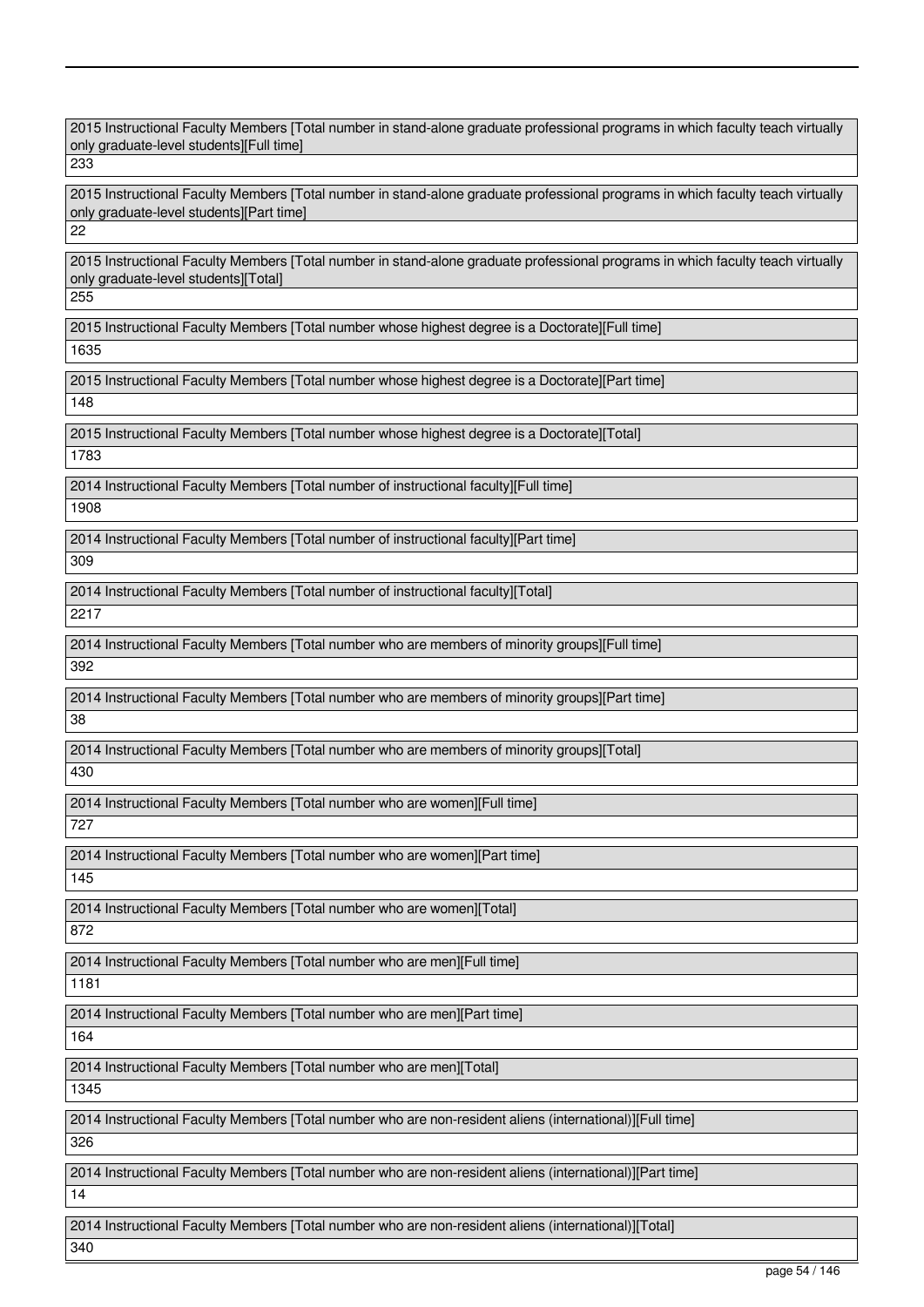2014 Instructional Faculty Members [Total number with doctorate or other terminal degree][Full time]

1786

2014 Instructional Faculty Members [Total number with doctorate or other terminal degree][Part time] 204

2014 Instructional Faculty Members [Total number with doctorate or other terminal degree][Total]

1990

2014 Instructional Faculty Members [Total number whose highest degree is a master's but not a terminal master's][Full time] 116

2014 Instructional Faculty Members [Total number whose highest degree is a master's but not a terminal master's][Part time] 90

2014 Instructional Faculty Members [Total number whose highest degree is a master's but not a terminal master's][Total] 206

2014 Instructional Faculty Members [Total number whose highest degree is a bachelor's][Full time]

5

2014 Instructional Faculty Members [Total number whose highest degree is a bachelor's][Part time]

15

2014 Instructional Faculty Members [Total number whose highest degree is a bachelor's][Total]

20

2014 Instructional Faculty Members [Total number whose highest degree is unknown or other][Full time]

2014 Instructional Faculty Members [Total number whose highest degree is unknown or other][Part time]

0

1

1

2014 Instructional Faculty Members [Total number whose highest degree is unknown or other][Total]

2014 Instructional Faculty Members [Total number in stand-alone graduate professional programs in which faculty teach virtually only graduate-level students][Full time]

233

2014 Instructional Faculty Members [Total number in stand-alone graduate professional programs in which faculty teach virtually only graduate-level students][Part time]

19

2014 Instructional Faculty Members [Total number in stand-alone graduate professional programs in which faculty teach virtually only graduate-level students][Total]

252

2014 Instructional Faculty Members [Total number whose highest degree is a Doctorate][Full time]

1629

2014 Instructional Faculty Members [Total number whose highest degree is a Doctorate][Part time]

150

2014 Instructional Faculty Members [Total number whose highest degree is a Doctorate][Total]

1779

2015 Student Faculty Ratio [X number of students to 1 faculty] 18.0000000000

2015 Student Faculty Ratio [Based on X number of students] 32139.0000000000

2015 Student Faculty Ratio [Based on Y number of faculty] 1784.0000000000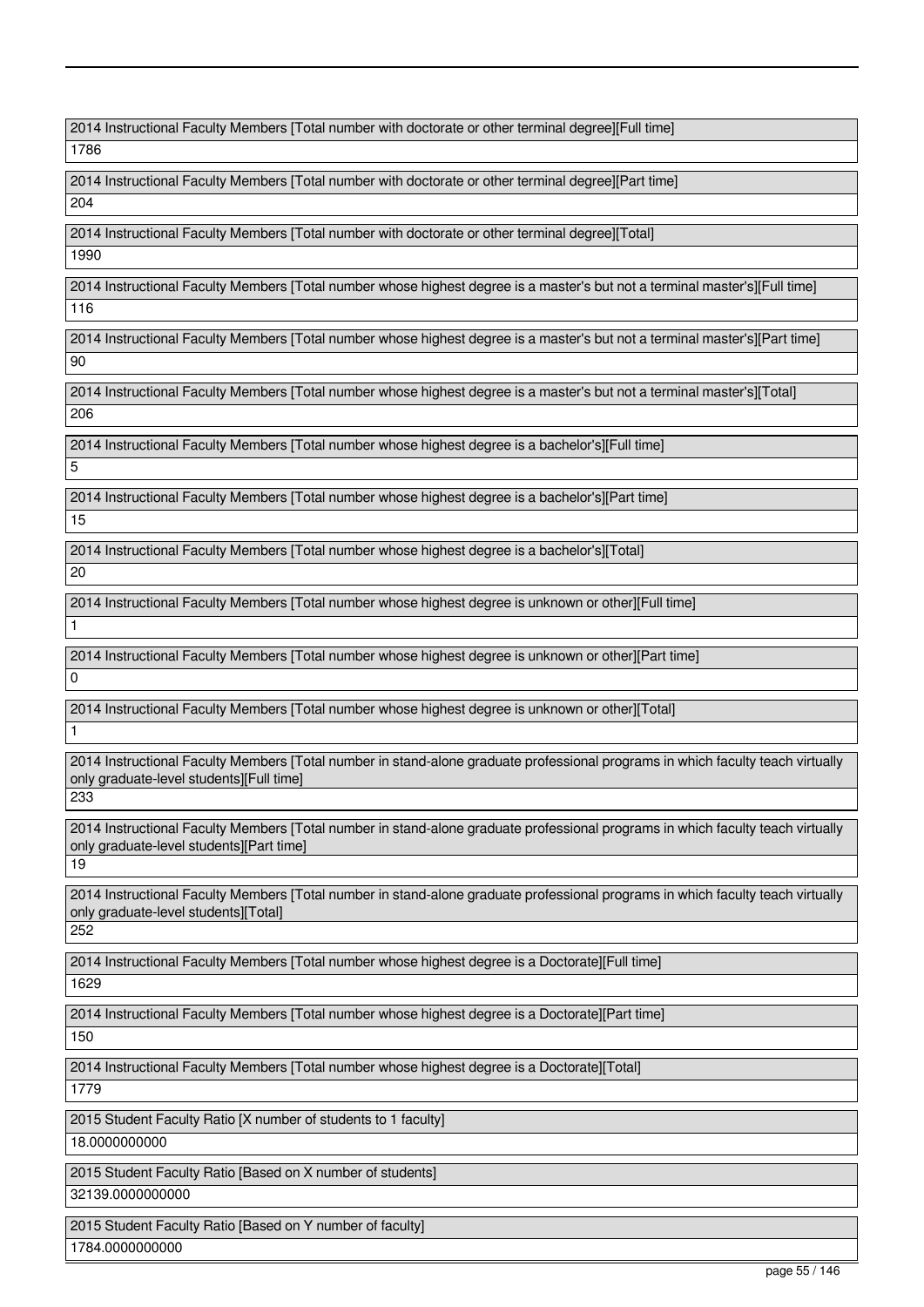| Fall 2014 student to faculty ratio (provided for your reference, based on X students to 1 faculty) |  |
|----------------------------------------------------------------------------------------------------|--|
| 18                                                                                                 |  |

# Class Sections

Undergraduate Class Size: In the table below, please use the following definitions to report information about the size of class sections offered in the Fall 2015 term. Fall 2014 data provided for your reference.

Class Sections: A class section is an organized course offered for credit, identified by discipline and number, meeting at a stated time or times in a classroom or similar setting, and not a subsection such as a laboratory or discussion session. Undergraduate class sections are defined as any sections in which at least one degree-seeking undergraduate student is enrolled for credit. Exclude distance learning classes and noncredit classes and individual instruction such as dissertation or thesis research, music instruction, or one-to-one readings. Exclude students in independent study, co-operative programs, internships, foreign language taped tutor sessions, practicums, and all students in one-on-one classes. Each class section should be counted only once and should not be duplicated because of course catalog cross-listings. [2-9][2015 Undergraduate Class Sections] 270

Undergraduate Class Size: In the table below, please use the following definitions to report information about the size of class sections offered in the Fall 2015 term. Fall 2014 data provided for your reference.

Class Sections: A class section is an organized course offered for credit, identified by discipline and number, meeting at a stated time or times in a classroom or similar setting, and not a subsection such as a laboratory or discussion session. Undergraduate class sections are defined as any sections in which at least one degree-seeking undergraduate student is enrolled for credit. Exclude distance learning classes and noncredit classes and individual instruction such as dissertation or thesis research, music instruction, or one-to-one readings. Exclude students in independent study, co-operative programs, internships, foreign language taped tutor sessions, practicums, and all students in one-on-one classes. Each class section should be counted only once and should not be duplicated because of course catalog cross-listings. [2-9][2014 Undergraduate Class Sections] 227

Undergraduate Class Size: In the table below, please use the following definitions to report information about the size of class sections offered in the Fall 2015 term. Fall 2014 data provided for your reference.

Class Sections: A class section is an organized course offered for credit, identified by discipline and number, meeting at a stated time or times in a classroom or similar setting, and not a subsection such as a laboratory or discussion session. Undergraduate class sections are defined as any sections in which at least one degree-seeking undergraduate student is enrolled for credit. Exclude distance learning classes and noncredit classes and individual instruction such as dissertation or thesis research, music instruction, or one-to-one readings. Exclude students in independent study, co-operative programs, internships, foreign language taped tutor sessions, practicums, and all students in one-on-one classes. Each class section should be counted only once and should not be duplicated because of course catalog cross-listings. [10-19][2015 Undergraduate Class Sections] 1365

Undergraduate Class Size: In the table below, please use the following definitions to report information about the size of class sections offered in the Fall 2015 term. Fall 2014 data provided for your reference.

Class Sections: A class section is an organized course offered for credit, identified by discipline and number, meeting at a stated time or times in a classroom or similar setting, and not a subsection such as a laboratory or discussion session. Undergraduate class sections are defined as any sections in which at least one degree-seeking undergraduate student is enrolled for credit. Exclude distance learning classes and noncredit classes and individual instruction such as dissertation or thesis research, music instruction, or one-to-one readings. Exclude students in independent study, co-operative programs, internships, foreign language taped tutor sessions, practicums, and all students in one-on-one classes. Each class section should be counted only once and should not be duplicated because of course catalog cross-listings. [10-19][2014 Undergraduate Class Sections] 1248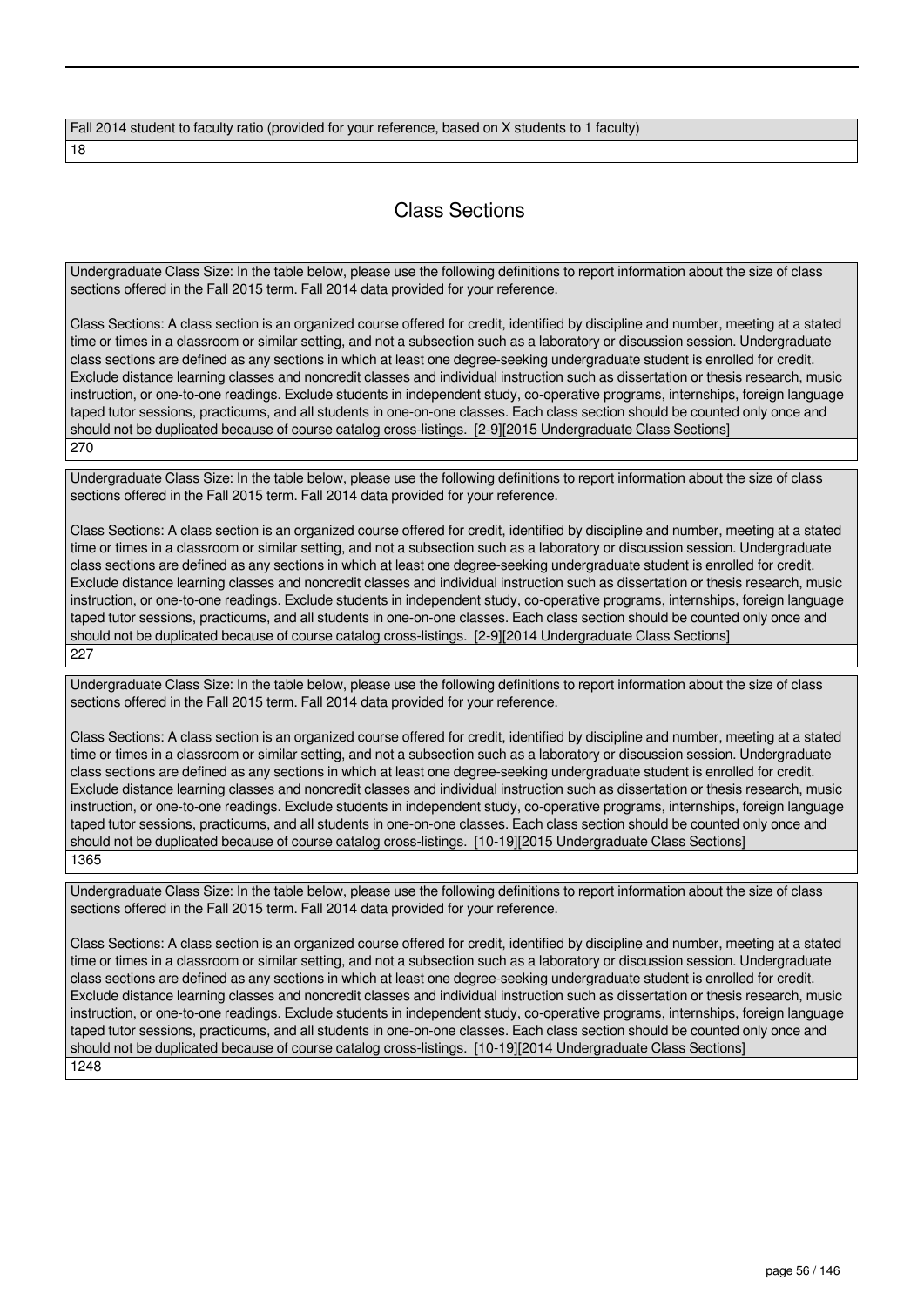Undergraduate Class Size: In the table below, please use the following definitions to report information about the size of class sections offered in the Fall 2015 term. Fall 2014 data provided for your reference.

Class Sections: A class section is an organized course offered for credit, identified by discipline and number, meeting at a stated time or times in a classroom or similar setting, and not a subsection such as a laboratory or discussion session. Undergraduate class sections are defined as any sections in which at least one degree-seeking undergraduate student is enrolled for credit. Exclude distance learning classes and noncredit classes and individual instruction such as dissertation or thesis research, music instruction, or one-to-one readings. Exclude students in independent study, co-operative programs, internships, foreign language taped tutor sessions, practicums, and all students in one-on-one classes. Each class section should be counted only once and should not be duplicated because of course catalog cross-listings. [20-29][2015 Undergraduate Class Sections] 992

Undergraduate Class Size: In the table below, please use the following definitions to report information about the size of class sections offered in the Fall 2015 term. Fall 2014 data provided for your reference.

Class Sections: A class section is an organized course offered for credit, identified by discipline and number, meeting at a stated time or times in a classroom or similar setting, and not a subsection such as a laboratory or discussion session. Undergraduate class sections are defined as any sections in which at least one degree-seeking undergraduate student is enrolled for credit. Exclude distance learning classes and noncredit classes and individual instruction such as dissertation or thesis research, music instruction, or one-to-one readings. Exclude students in independent study, co-operative programs, internships, foreign language taped tutor sessions, practicums, and all students in one-on-one classes. Each class section should be counted only once and should not be duplicated because of course catalog cross-listings. [20-29][2014 Undergraduate Class Sections] 1089

Undergraduate Class Size: In the table below, please use the following definitions to report information about the size of class sections offered in the Fall 2015 term. Fall 2014 data provided for your reference.

Class Sections: A class section is an organized course offered for credit, identified by discipline and number, meeting at a stated time or times in a classroom or similar setting, and not a subsection such as a laboratory or discussion session. Undergraduate class sections are defined as any sections in which at least one degree-seeking undergraduate student is enrolled for credit. Exclude distance learning classes and noncredit classes and individual instruction such as dissertation or thesis research, music instruction, or one-to-one readings. Exclude students in independent study, co-operative programs, internships, foreign language taped tutor sessions, practicums, and all students in one-on-one classes. Each class section should be counted only once and should not be duplicated because of course catalog cross-listings. [30-39][2015 Undergraduate Class Sections] 474

Undergraduate Class Size: In the table below, please use the following definitions to report information about the size of class sections offered in the Fall 2015 term. Fall 2014 data provided for your reference.

Class Sections: A class section is an organized course offered for credit, identified by discipline and number, meeting at a stated time or times in a classroom or similar setting, and not a subsection such as a laboratory or discussion session. Undergraduate class sections are defined as any sections in which at least one degree-seeking undergraduate student is enrolled for credit. Exclude distance learning classes and noncredit classes and individual instruction such as dissertation or thesis research, music instruction, or one-to-one readings. Exclude students in independent study, co-operative programs, internships, foreign language taped tutor sessions, practicums, and all students in one-on-one classes. Each class section should be counted only once and should not be duplicated because of course catalog cross-listings. [30-39][2014 Undergraduate Class Sections] 514

Undergraduate Class Size: In the table below, please use the following definitions to report information about the size of class sections offered in the Fall 2015 term. Fall 2014 data provided for your reference.

Class Sections: A class section is an organized course offered for credit, identified by discipline and number, meeting at a stated time or times in a classroom or similar setting, and not a subsection such as a laboratory or discussion session. Undergraduate class sections are defined as any sections in which at least one degree-seeking undergraduate student is enrolled for credit. Exclude distance learning classes and noncredit classes and individual instruction such as dissertation or thesis research, music instruction, or one-to-one readings. Exclude students in independent study, co-operative programs, internships, foreign language taped tutor sessions, practicums, and all students in one-on-one classes. Each class section should be counted only once and should not be duplicated because of course catalog cross-listings. [40-49][2015 Undergraduate Class Sections] 321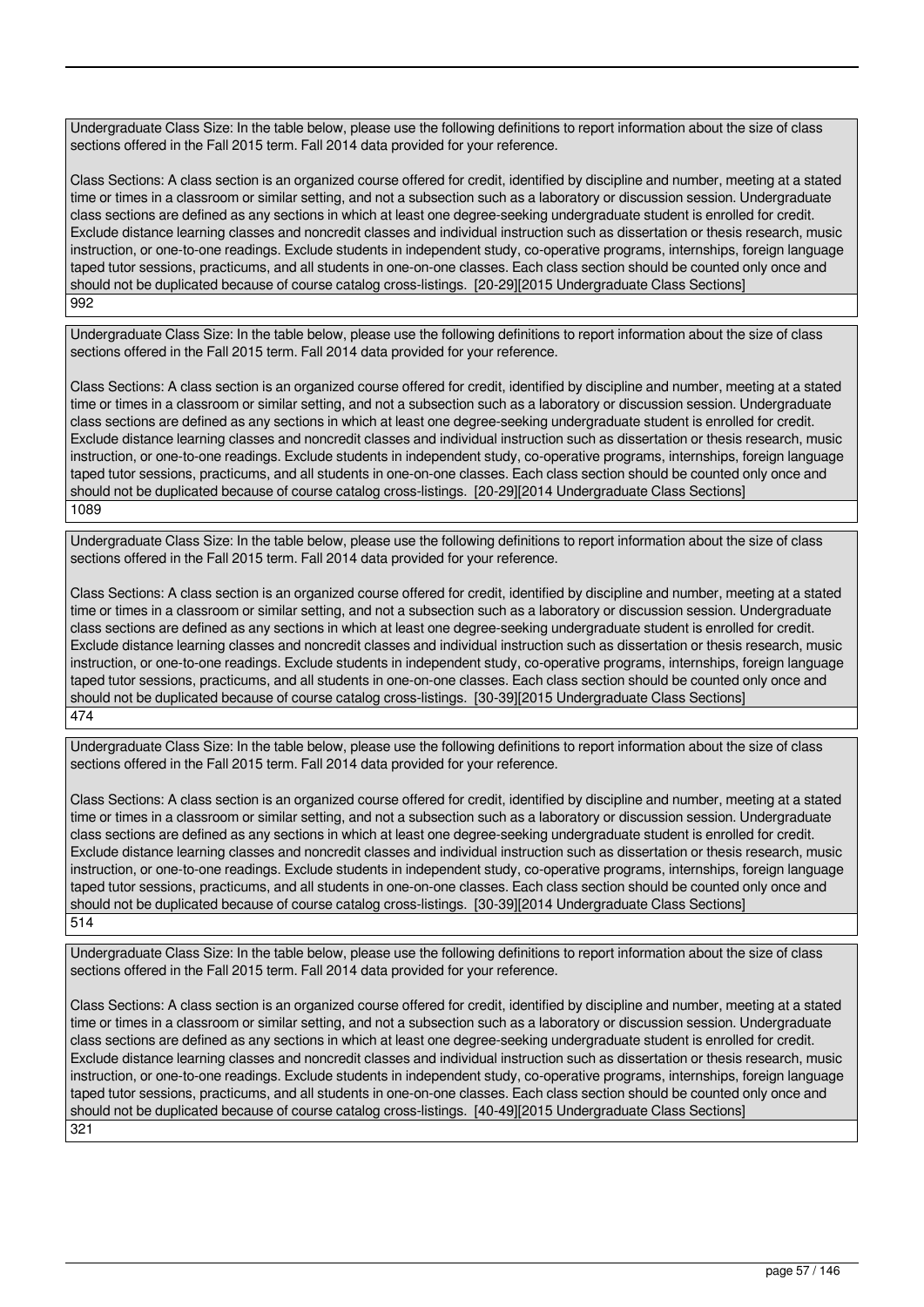Undergraduate Class Size: In the table below, please use the following definitions to report information about the size of class sections offered in the Fall 2015 term. Fall 2014 data provided for your reference.

Class Sections: A class section is an organized course offered for credit, identified by discipline and number, meeting at a stated time or times in a classroom or similar setting, and not a subsection such as a laboratory or discussion session. Undergraduate class sections are defined as any sections in which at least one degree-seeking undergraduate student is enrolled for credit. Exclude distance learning classes and noncredit classes and individual instruction such as dissertation or thesis research, music instruction, or one-to-one readings. Exclude students in independent study, co-operative programs, internships, foreign language taped tutor sessions, practicums, and all students in one-on-one classes. Each class section should be counted only once and should not be duplicated because of course catalog cross-listings. [40-49][2014 Undergraduate Class Sections] 273

Undergraduate Class Size: In the table below, please use the following definitions to report information about the size of class sections offered in the Fall 2015 term. Fall 2014 data provided for your reference.

Class Sections: A class section is an organized course offered for credit, identified by discipline and number, meeting at a stated time or times in a classroom or similar setting, and not a subsection such as a laboratory or discussion session. Undergraduate class sections are defined as any sections in which at least one degree-seeking undergraduate student is enrolled for credit. Exclude distance learning classes and noncredit classes and individual instruction such as dissertation or thesis research, music instruction, or one-to-one readings. Exclude students in independent study, co-operative programs, internships, foreign language taped tutor sessions, practicums, and all students in one-on-one classes. Each class section should be counted only once and should not be duplicated because of course catalog cross-listings. [50-99][2015 Undergraduate Class Sections] 260

Undergraduate Class Size: In the table below, please use the following definitions to report information about the size of class sections offered in the Fall 2015 term. Fall 2014 data provided for your reference.

Class Sections: A class section is an organized course offered for credit, identified by discipline and number, meeting at a stated time or times in a classroom or similar setting, and not a subsection such as a laboratory or discussion session. Undergraduate class sections are defined as any sections in which at least one degree-seeking undergraduate student is enrolled for credit. Exclude distance learning classes and noncredit classes and individual instruction such as dissertation or thesis research, music instruction, or one-to-one readings. Exclude students in independent study, co-operative programs, internships, foreign language taped tutor sessions, practicums, and all students in one-on-one classes. Each class section should be counted only once and should not be duplicated because of course catalog cross-listings. [50-99][2014 Undergraduate Class Sections] 234

Undergraduate Class Size: In the table below, please use the following definitions to report information about the size of class sections offered in the Fall 2015 term. Fall 2014 data provided for your reference.

Class Sections: A class section is an organized course offered for credit, identified by discipline and number, meeting at a stated time or times in a classroom or similar setting, and not a subsection such as a laboratory or discussion session. Undergraduate class sections are defined as any sections in which at least one degree-seeking undergraduate student is enrolled for credit. Exclude distance learning classes and noncredit classes and individual instruction such as dissertation or thesis research, music instruction, or one-to-one readings. Exclude students in independent study, co-operative programs, internships, foreign language taped tutor sessions, practicums, and all students in one-on-one classes. Each class section should be counted only once and should not be duplicated because of course catalog cross-listings. [100+][2015 Undergraduate Class Sections] 227

Undergraduate Class Size: In the table below, please use the following definitions to report information about the size of class sections offered in the Fall 2015 term. Fall 2014 data provided for your reference.

Class Sections: A class section is an organized course offered for credit, identified by discipline and number, meeting at a stated time or times in a classroom or similar setting, and not a subsection such as a laboratory or discussion session. Undergraduate class sections are defined as any sections in which at least one degree-seeking undergraduate student is enrolled for credit. Exclude distance learning classes and noncredit classes and individual instruction such as dissertation or thesis research, music instruction, or one-to-one readings. Exclude students in independent study, co-operative programs, internships, foreign language taped tutor sessions, practicums, and all students in one-on-one classes. Each class section should be counted only once and should not be duplicated because of course catalog cross-listings. [100+][2014 Undergraduate Class Sections] 215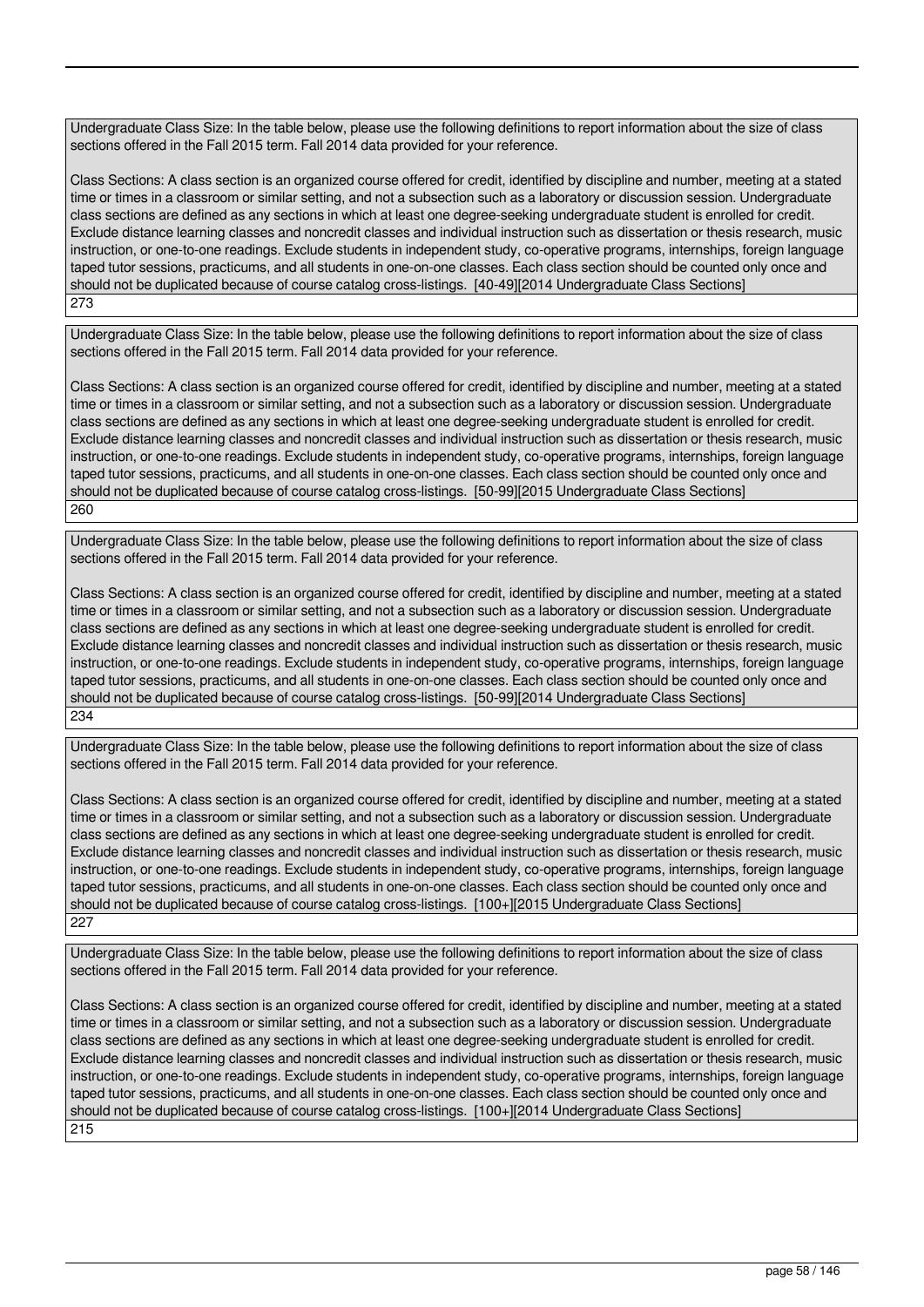Undergraduate Class Size: In the table below, please use the following definitions to report information about the size of class sections offered in the Fall 2015 term. Fall 2014 data provided for your reference.

Class Sections: A class section is an organized course offered for credit, identified by discipline and number, meeting at a stated time or times in a classroom or similar setting, and not a subsection such as a laboratory or discussion session. Undergraduate class sections are defined as any sections in which at least one degree-seeking undergraduate student is enrolled for credit. Exclude distance learning classes and noncredit classes and individual instruction such as dissertation or thesis research, music instruction, or one-to-one readings. Exclude students in independent study, co-operative programs, internships, foreign language taped tutor sessions, practicums, and all students in one-on-one classes. Each class section should be counted only once and should not be duplicated because of course catalog cross-listings. [Total][2015 Undergraduate Class Sections] 3909

Undergraduate Class Size: In the table below, please use the following definitions to report information about the size of class sections offered in the Fall 2015 term. Fall 2014 data provided for your reference.

Class Sections: A class section is an organized course offered for credit, identified by discipline and number, meeting at a stated time or times in a classroom or similar setting, and not a subsection such as a laboratory or discussion session. Undergraduate class sections are defined as any sections in which at least one degree-seeking undergraduate student is enrolled for credit. Exclude distance learning classes and noncredit classes and individual instruction such as dissertation or thesis research, music instruction, or one-to-one readings. Exclude students in independent study, co-operative programs, internships, foreign language taped tutor sessions, practicums, and all students in one-on-one classes. Each class section should be counted only once and should not be duplicated because of course catalog cross-listings. [Total][2014 Undergraduate Class Sections] 3800

# Graduate Assistants

Of the "undergraduate class sections" entered above for fall 2015, how many officially list a graduate teaching assistant as the primary instructor?

943

If you can't provide the number of assistants, please indicate why:

Degrees/Majors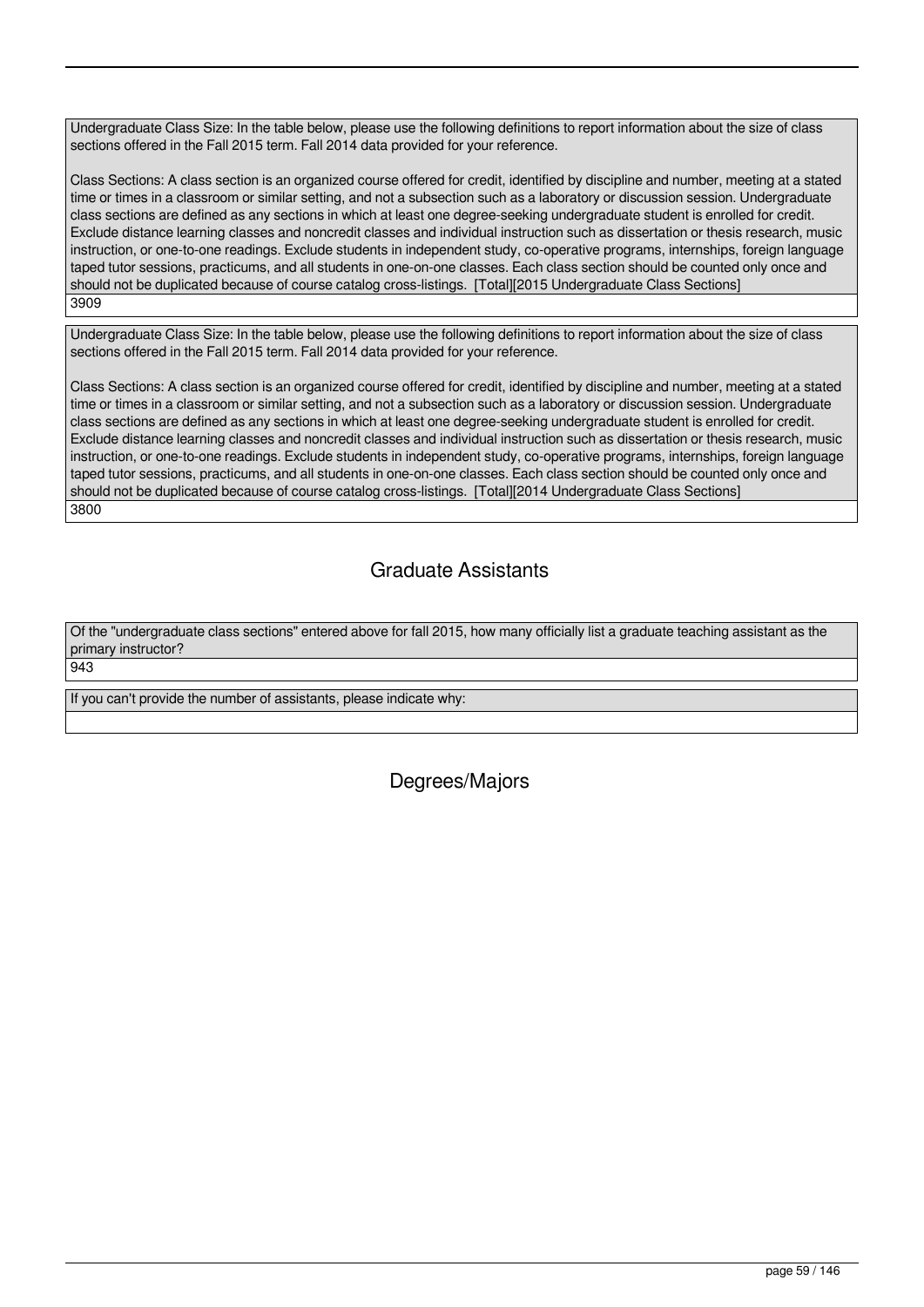### **Unique Qualities during the 2015-2016 academic year.**

As part of each entry in a directory of colleges and universities, U.S. News would like to feature a brief description of the school's mission and unique qualities. Please provide a summary of what makes your school special. What are its strengths and attributes? *Maximum number of allowable characters is 4000.* Please do not include bullets, paragraph breaks, special characters, or other special formatting.

Established by a charter adopted by the Georgia Legislature in 1785, the University of Georgia is the first university in America to be chartered by a state government. The principles embodied in its charter 'that education is the foundation of a democratic society and a right of all citizens, and that providing education is the responsibility of government' helped give rise to the American system of public higher education. UGA's picturesque 762-acre campus, in the Appalachian foothills about 70 miles northeast of Atlanta, is adorned with many 19th century buildings including Old College (1806), and the University Chapel (1832). North Campus, featuring quads with century-old trees and scenic green spaces, is listed on the National Register of Historic Places. Other notable campus features include bike paths, quiet gardens, one of the nation's largest student recreation/fitness centers and one of the oldest cemeteries on an American university campus (dating to 1814). The University of Georgia is Georgia's most popular college (approximately 23,000 applications for the 2016 freshman class) and has one of the nation's largest and oldest Honors Programs, attracting superior students from across the country. UGA will soon become the nation's largest public university to ensure that each of its students engages in hands-on experiences--such as an internship, study abroad, servicelearning or research--that enhance learning and position them for success after graduation. The Experiential Learning requirement goes into effect in fall 2016 for all incoming and transfer undergraduate students. UGA is a national leader among public universities in the number of major scholarships earned by its students. Students have earned 23 Rhodes Scholarships, 51 Goldwater Scholarships, 20 Truman Scholarships, 14 Udall Scholarships, 36 Boren Scholarships and 7 Marshall Scholarships. Since 2001, 111 UGA students have earned Fulbright Scholarships. In 2015, Georgia was among only 7 universities nationwide with recipients of all three major national undergraduate scholarships: the Goldwater, Truman, and Udall. The student satisfaction rate is high with 95 percent of freshmen returning as sophomores, and Georgia's HOPE Scholarship keeps in-state student costs among the lowest at major public universities. Long a research leader in such fields as agriculture, biology and biotechnology, UGA is rapidly building strength in human and animal health and biomedicine with its College of Public Health, Biomedical and Health Sciences Institute and Cancer Center. A physician education program developed jointly with Augusta University began in 2010 to offset a severe shortage of doctors in Georgia. A 56-acre Health Sciences Campus houses the Medical Partnership, College of Public Health and other health-related programs. The Eugene P. Odum School of Ecology, opened in 2007, is the world's first stand-alone school devoted to ecological studies and research. UGA's Grady College of Journalism and Mass Communication is home to the prestigious Peabody Awards, the world's oldest prize in electronic media. In addition, the Peabody Archives in the Richard B. Russell Special Collections Libraries contain some of the best radio, television and cable programs ever produced. The University is home to Georgia's official state botanical garden, state art museum and state museum of natural history, as well as the Georgia Writers Hall of Fame.

**POPULAR MAJORS** Using CIP 2010 codes, please identify the five majors with the largest percent of bachelor's degrees awarded by your institution between July 1, 2014 and June 30, 2015. Only five majors can be entered. For more information on CIP 2010, visit http://nces.ed.gov/ipeds/cipcode/Default.aspx?y=55. Last year's information (2014 graduates) is included for your reference.

### **2015 Graduates**

[Popular Major #1][CIP Code Number] 42.0101

**POPULAR MAJORS** Using CIP 2010 codes, please identify the five majors with the largest percent of bachelor's degrees awarded by your institution between July 1, 2014 and June 30, 2015. Only five majors can be entered. For more information on CIP 2010, visit http://nces.ed.gov/ipeds/cipcode/Default.aspx?y=55. Last year's information (2014 graduates) is included for your reference.

### **2015 Graduates**

[Popular Major #1][Percent of Graduates] 6.34

**POPULAR MAJORS** Using CIP 2010 codes, please identify the five majors with the largest percent of bachelor's degrees awarded by your institution between July 1, 2014 and June 30, 2015. Only five majors can be entered. For more information on CIP 2010, visit http://nces.ed.gov/ipeds/cipcode/Default.aspx?y=55. Last year's information (2014 graduates) is included for your reference.

### **2015 Graduates**

[Popular Major #2][CIP Code Number] 52.0801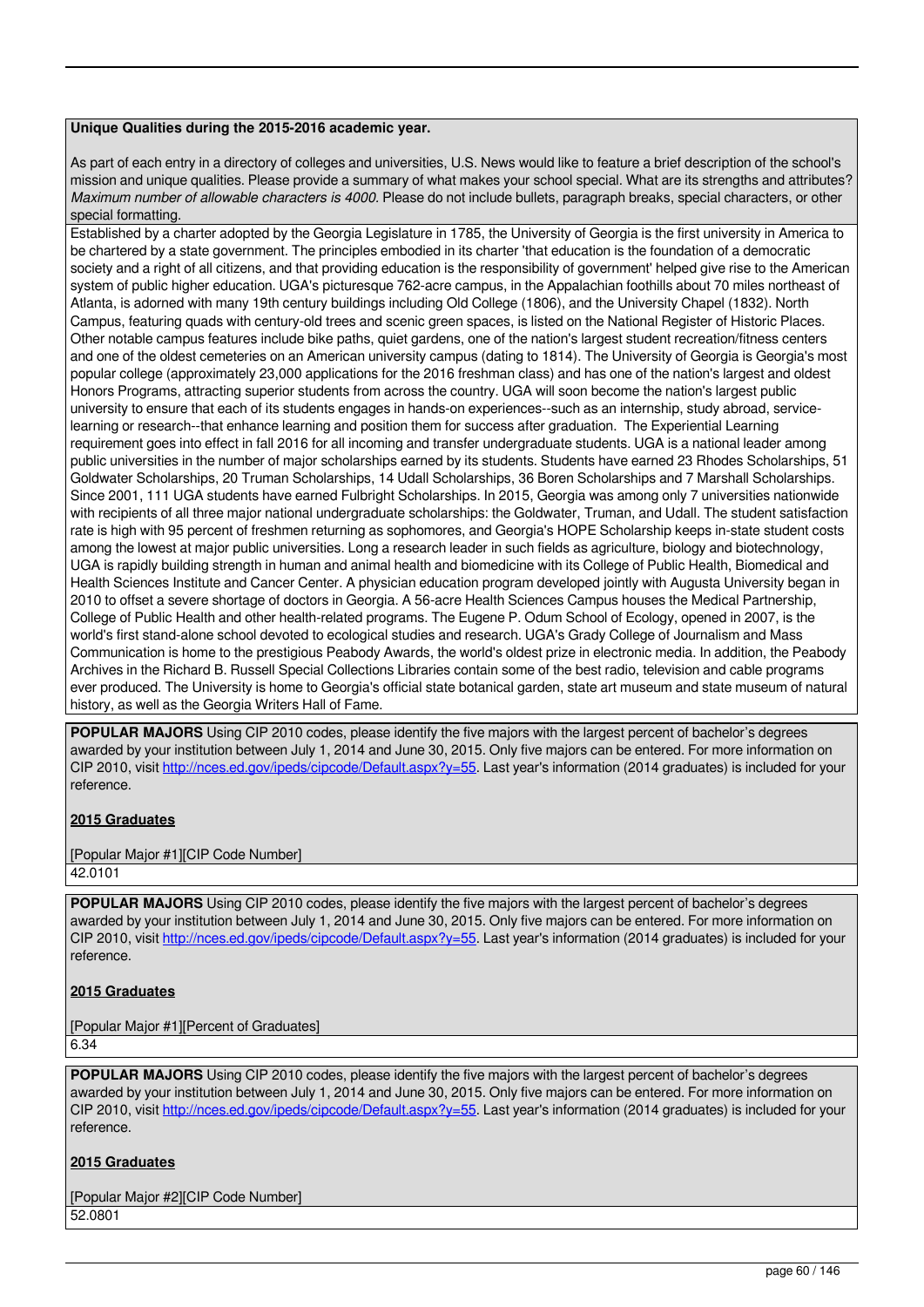**POPULAR MAJORS** Using CIP 2010 codes, please identify the five majors with the largest percent of bachelor's degrees awarded by your institution between July 1, 2014 and June 30, 2015. Only five majors can be entered. For more information on CIP 2010, visit http://nces.ed.gov/ipeds/cipcode/Default.aspx?y=55. Last year's information (2014 graduates) is included for your reference.

### **2015 Graduates**

[Popular Major #2][Percent of Graduates] 5.87

**POPULAR MAJORS** Using CIP 2010 codes, please identify the five majors with the largest percent of bachelor's degrees awarded by your institution between July 1, 2014 and June 30, 2015. Only five majors can be entered. For more information on CIP 2010, visit http://nces.ed.gov/ipeds/cipcode/Default.aspx?y=55. Last year's information (2014 graduates) is included for your reference.

### **2015 Graduates**

[Popular Major #3][CIP Code Number] 26.0101

**POPULAR MAJORS** Using CIP 2010 codes, please identify the five majors with the largest percent of bachelor's degrees awarded by your institution between July 1, 2014 and June 30, 2015. Only five majors can be entered. For more information on CIP 2010, visit http://nces.ed.gov/ipeds/cipcode/Default.aspx?y=55. Last year's information (2014 graduates) is included for your reference.

### **2015 Graduates**

[Popular Major #3][Percent of Graduates]

5.67

**POPULAR MAJORS** Using CIP 2010 codes, please identify the five majors with the largest percent of bachelor's degrees awarded by your institution between July 1, 2014 and June 30, 2015. Only five majors can be entered. For more information on CIP 2010, visit http://nces.ed.gov/ipeds/cipcode/Default.aspx?y=55. Last year's information (2014 graduates) is included for your reference.

### **2015 Graduates**

[Popular Major #4][CIP Code Number]

52.1401

**POPULAR MAJORS** Using CIP 2010 codes, please identify the five majors with the largest percent of bachelor's degrees awarded by your institution between July 1, 2014 and June 30, 2015. Only five majors can be entered. For more information on CIP 2010, visit http://nces.ed.gov/ipeds/cipcode/Default.aspx?y=55. Last year's information (2014 graduates) is included for your reference.

### **2015 Graduates**

[Popular Major #4][Percent of Graduates] 4.08

**POPULAR MAJORS** Using CIP 2010 codes, please identify the five majors with the largest percent of bachelor's degrees awarded by your institution between July 1, 2014 and June 30, 2015. Only five majors can be entered. For more information on CIP 2010, visit http://nces.ed.gov/ipeds/cipcode/Default.aspx?y=55. Last year's information (2014 graduates) is included for your reference.

### **2015 Graduates**

[Popular Major #5][CIP Code Number] 52.0301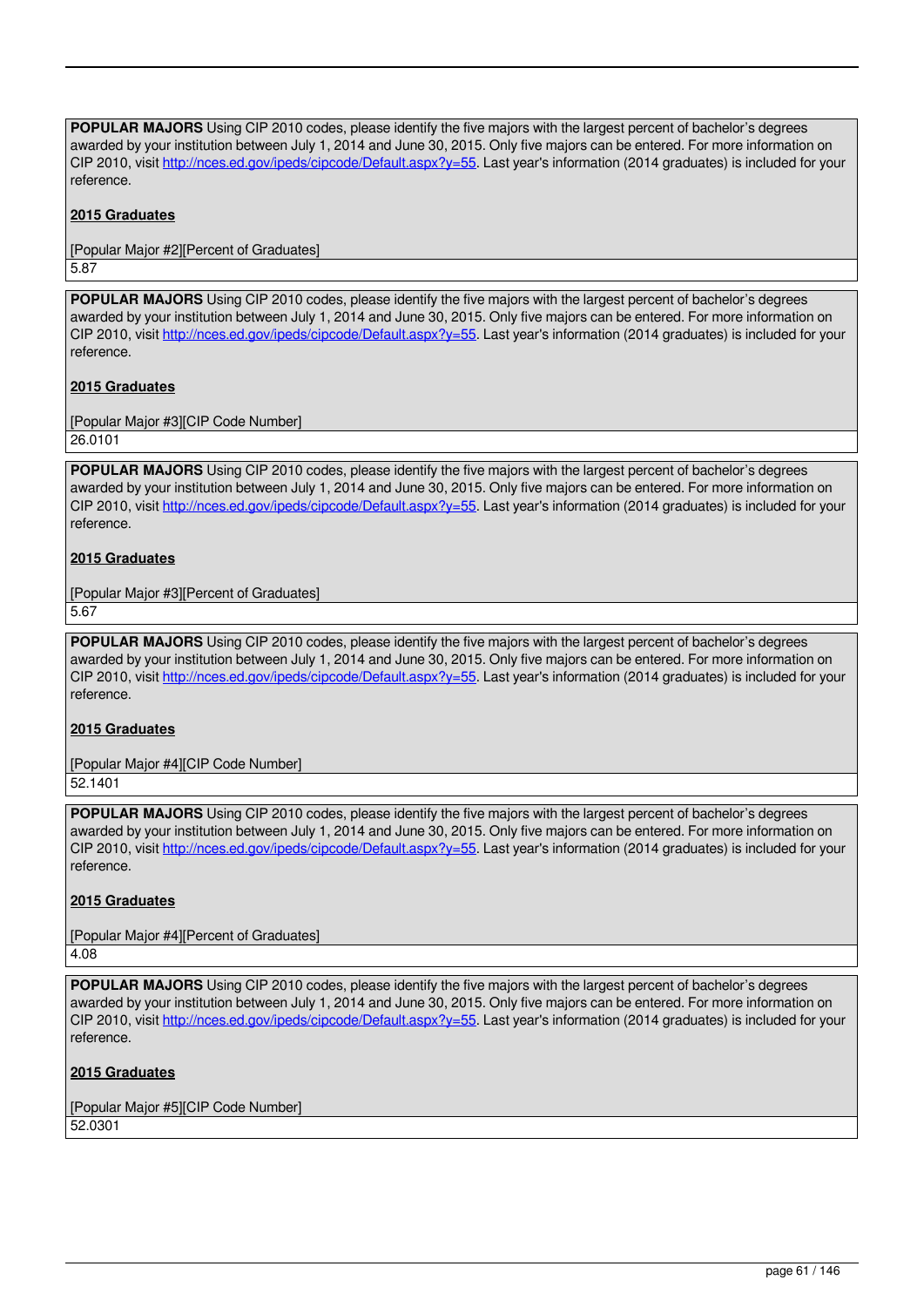**POPULAR MAJORS** Using CIP 2010 codes, please identify the five majors with the largest percent of bachelor's degrees awarded by your institution between July 1, 2014 and June 30, 2015. Only five majors can be entered. For more information on CIP 2010, visit http://nces.ed.gov/ipeds/cipcode/Default.aspx?y=55. Last year's information (2014 graduates) is included for your reference.

### **2015 Graduates**

[Popular Major #5][Percent of Graduates] 3.00

**2014 Graduates** [Popular Major #1][CIP Code Number] 42.0101

**2014 Graduates** [Popular Major #1][Percent of Graduates]

7

**2014 Graduates** [Popular Major #2][CIP Code Number] 26.0101

**2014 Graduates** [Popular Major #2][Percent of Graduates] 6

**2014 Graduates** [Popular Major #3][CIP Code Number]

52.0801

**2014 Graduates** [Popular Major #3][Percent of Graduates]

5

**2014 Graduates** [Popular Major #4][CIP Code Number]

52.1401

**2014 Graduates** [Popular Major #4][Percent of Graduates]

4

**2014 Graduates** [Popular Major #5][CIP Code Number]

45.0901

**2014 Graduates** [Popular Major #5][Percent of Graduates]

3

### **Majors Offered**

Note: Please use CIP 2010 codes in answering the questions below. When reporting majors,, please do not list majors in conjunction with a concentration, emphasis, minor, or subject area. Concentrations, etc., may be reported in the minors question.

### Select majors leading to a bachelors degree:

1.0102,1.0103,1.0607,1.0802,1.0901,1.0903,1.0905,1.0907,1.1001,1.1103,1.1201,11.0701,13.1001,13.1203,13.121,13.1301,1 3.1305,13.1306,13.1308,13.1311,13.1312,13.1316,13.1318,14.0301,14.0801,14.0901,14.1001,14.1401,14.1901,14.4301,14.45 01,16.0102,16.0104,16.0301,16.0302,16.0402,16.0501,16.0901,16.0902,16.0905,16.1101,19.0202,19.0401,19.0402,19.0501,1 9.0601,19.0701,23.0101,24.0101,24.0102,26.0101,26.021,26.0301,26.0401,26.0502,26.0702,26.0801,26.1201,26.1301,27.010 1,27.0501,3.0104,3.0207,3.0501,3.0601,30.0101,30.1901,30.2202,30.2501,31.0501,31.0504,31.0505,38.0101,38.0201,4.0601, 40.0201,40.0501,40.0509,40.0601,40.0801,42.0101,43.0103,44.0701,45.0201,45.0601,45.0701,45.0901,45.1001,45.1101,5.01 34,5.0201,5.0207,50.0301,50.0501,50.0601,50.0701,50.0702,50.0703,50.0901,50.0903,50.0904,51.0201,51.0913,51.201,51.2 202,51.2207,51.2305,51.3101,52.0101,52.0201,52.0301,52.0601,52.0801,52.1101,52.1201,52.1401,52.1501,52.1701,52.1902, 54.0101,9.0101,9.0401,9.0702,9.0902,9.0903,16.09,16.12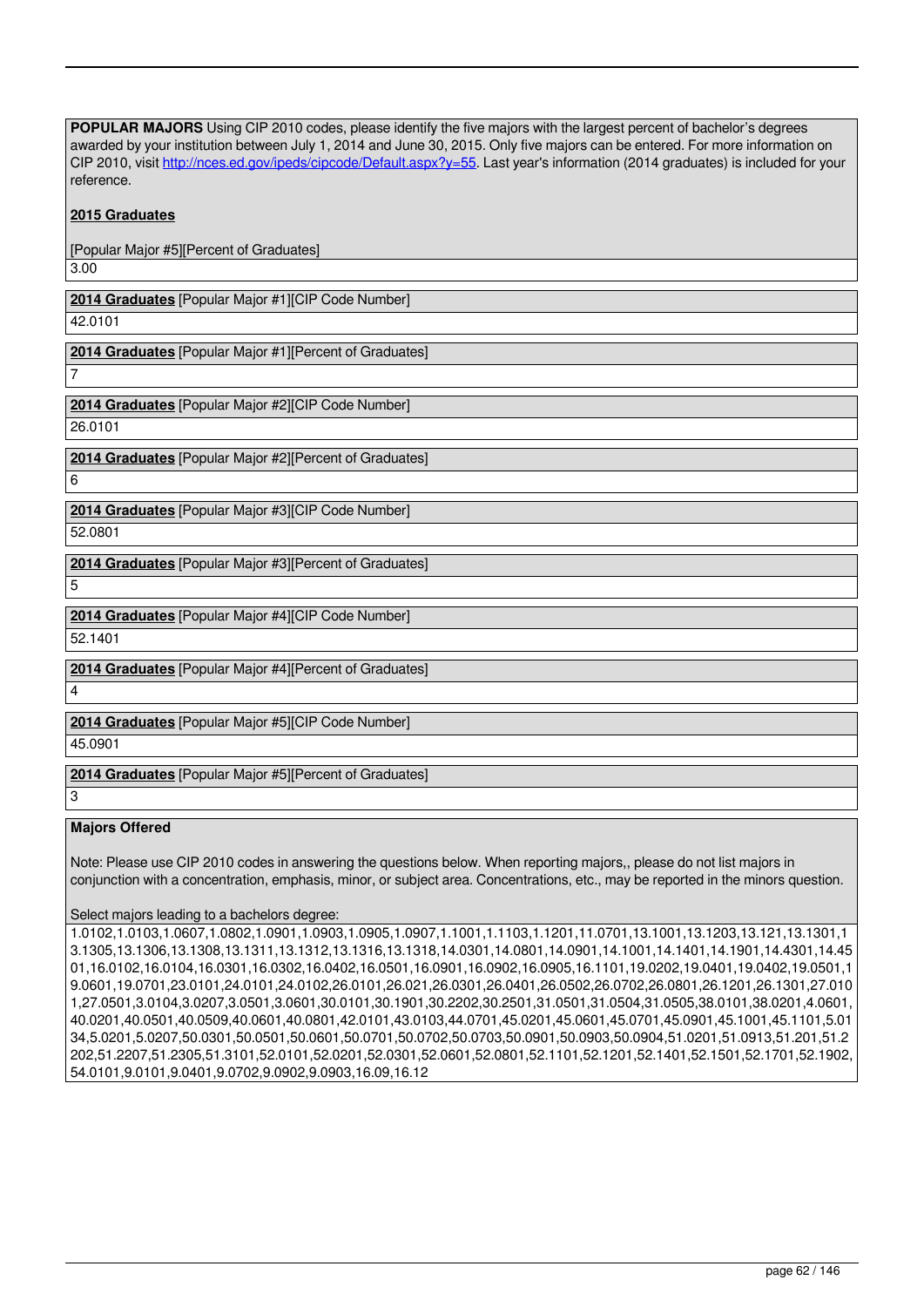### Minors Offered

### Select minors and other miscellaneous programs offered for undergraduates:

1.0102,1.0103,1.0601,1.0607,1.0901,1.0905,1.0907,1.1001,1.1102,1.1103,1.1201,11.0701,13.1401,16.0102,16.0104,16.0201, 16.03,16.0301,16.0302,16.0303,16.0402,16.0501,16.0901,16.0902,16.0904,16.0905,16.1101,16.1202,16.1203,19.0402,19.050 1,19.0601,19.0701,23.0101,26.0101,26.021,26.0301,26.0305,26.0401,26.0502,26.0702,26.0801,26.1201,26.1301,27.0101,27. 0501,28.0199,28.0399,3.0103,3.0204,30.1901,30.2202,30.2501,31.0505,38.0101,38.0201,40.0201,40.0501,40.0601,40.0801,4 5.0201,45.0701,45.1001,45.1101,5.0101,5.0124,5.0134,5.0201,5.0207,50.0301,50.0501,50.0601,50.0702,50.0703,50.091,51.2 01,51.2201,51.2202,51.221,52.1902,54.0101,54.0103,9.0101,13.1102,31.0504,44,44.0401,1,3.0601,9.0401,13.1001,13.1203,1 3.1306,13.1308,13.1316,13.1318,14.0301,14.4501,16.09,16.12,30.0101,42.0101,50.0701,51.2207,52.0201,52.0301,52.0601,5 2.1401,1.0308,1.0701,1.0801,1.1105,3.0205,3.0501,5.0103,5.0121,5.0125,5.0202,5.021,9.0702,9.0906,11.0101,13.0501,14.09 01,14.1201,14.1301,14.2401,22,23.1301,24.0103,30.1201,30.1301,30.2001,30.3301,40.0401,43.0303,45.0301,45.0702,50.100 3,51.2099,52.0213,52.0701,52.1304,11.0102,51.0913

# Programs Offered

#### **Academic Offerings and Policies**

Special Study Options*:* For the following questions, please check each program offered. Then report the percent of *2015 graduating seniors* who have participated in these programs during their undergraduate years.

*Note: Definitions of these programs can be found here:* www.commondataset.org.

#### [Accelerated program]

#### **Academic Offerings and Policies**

Special Study Options*:* For the following questions, please check each program offered. Then report the percent of *2015 graduating seniors* who have participated in these programs during their undergraduate years.

*Note: Definitions of these programs can be found here:* www.commondataset.org.

[Comment]

### **Academic Offerings and Policies**

Special Study Options*:* For the following questions, please check each program offered. Then report the percent of *2015 graduating seniors* who have participated in these programs during their undergraduate years.

*Note: Definitions of these programs can be found here:* www.commondataset.org.

[Cooperative education program]

### **Academic Offerings and Policies**

Special Study Options*:* For the following questions, please check each program offered. Then report the percent of *2015 graduating seniors* who have participated in these programs during their undergraduate years.

*Note: Definitions of these programs can be found here: www.commondataset.org.*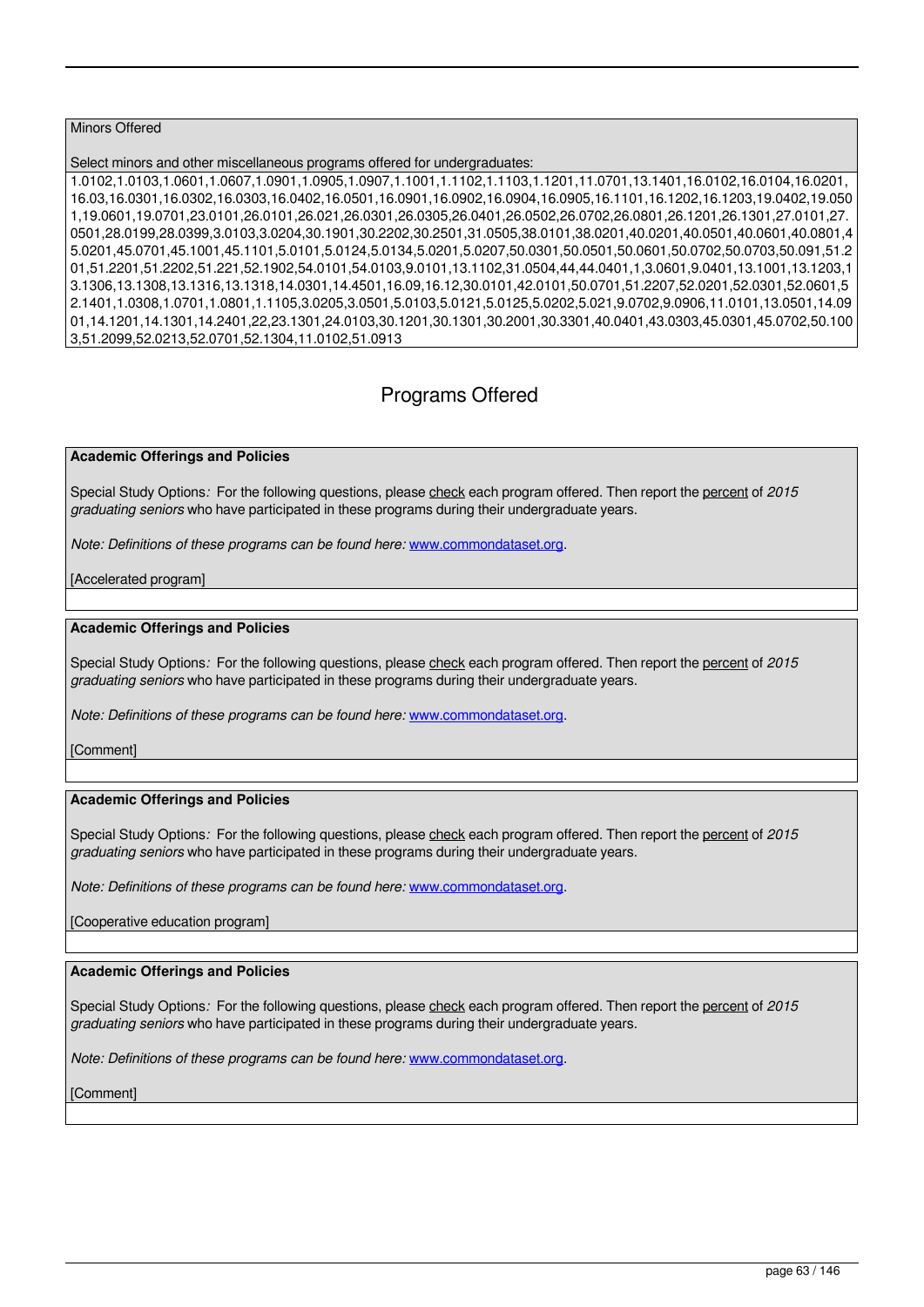Special Study Options: For the following questions, please check each program offered. Then report the percent of 2015 *graduating seniors* who have participated in these programs during their undergraduate years.

*Note: Definitions of these programs can be found here:* www.commondataset.org.

#### [Cross-registration]

#### **Academic Offerings and Policies**

Special Study Options*:* For the following questions, please check each program offered. Then report the percent of *2015 graduating seniors* who have participated in these programs during their undergraduate years.

*Note: Definitions of these programs can be found here:* www.commondataset.org.

[Comment]

#### **Academic Offerings and Policies**

Special Study Options: For the following questions, please check each program offered. Then report the percent of 2015 *graduating seniors* who have participated in these programs during their undergraduate years.

*Note: Definitions of these programs can be found here:* www.commondataset.org.

[Distance learning]

Yes [Y]

### **Academic Offerings and Policies**

Special Study Options*:* For the following questions, please check each program offered. Then report the percent of *2015 graduating seniors* who have participated in these programs during their undergraduate years.

*Note: Definitions of these programs can be found here:* www.commondataset.org.

[Comment] 8

#### **Academic Offerings and Policies**

Special Study Options*:* For the following questions, please check each program offered. Then report the percent of *2015 graduating seniors* who have participated in these programs during their undergraduate years.

*Note: Definitions of these programs can be found here:* www.commondataset.org.

[Double major]

# Yes [Y]

### **Academic Offerings and Policies**

Special Study Options*:* For the following questions, please check each program offered. Then report the percent of *2015 graduating seniors* who have participated in these programs during their undergraduate years.

*Note: Definitions of these programs can be found here:* www.commondataset.org.

[Comment]

15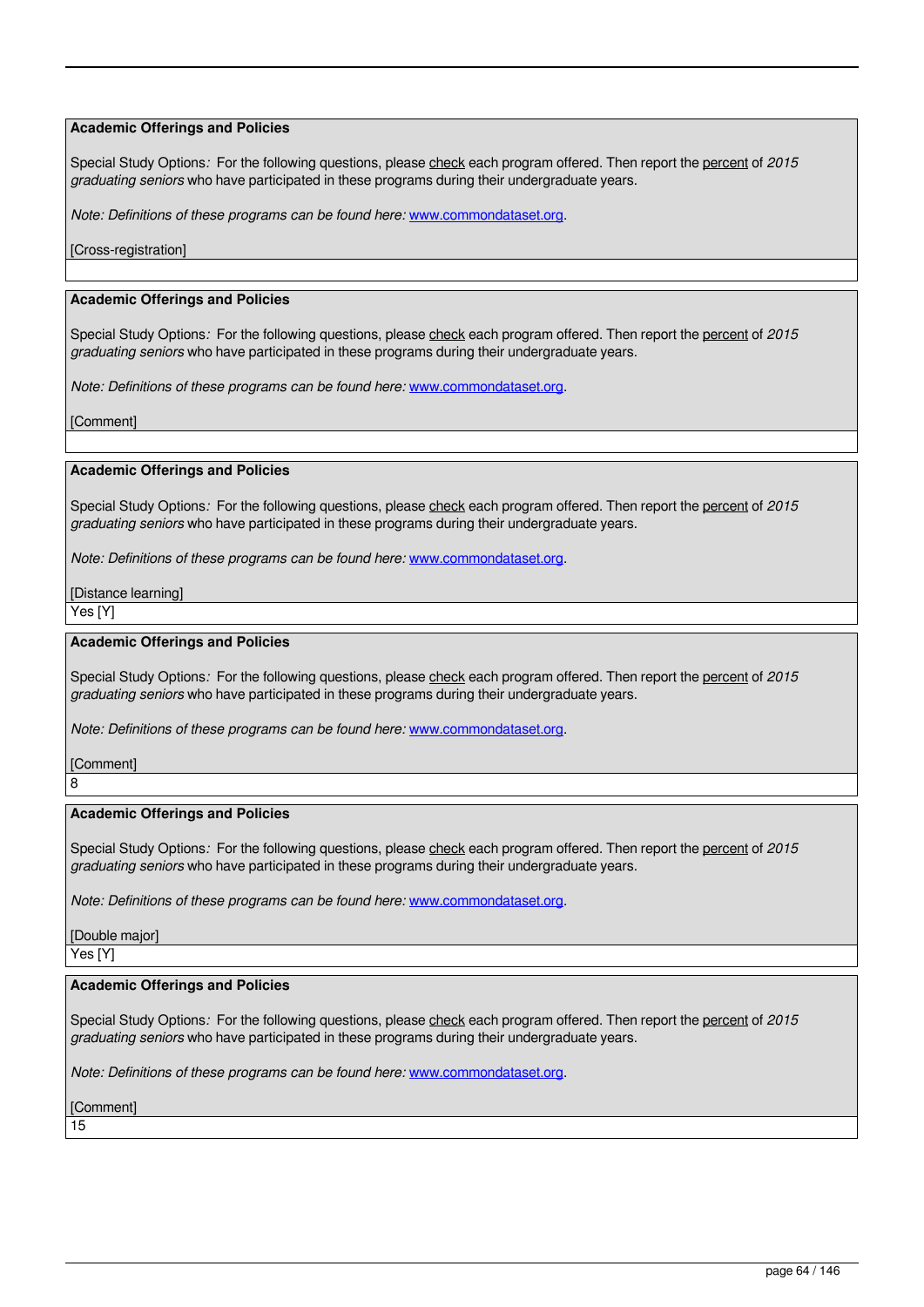Special Study Options*:* For the following questions, please check each program offered. Then report the percent of *2015 graduating seniors* who have participated in these programs during their undergraduate years.

*Note: Definitions of these programs can be found here:* www.commondataset.org.

[Dual enrollment] Yes [Y]

### **Academic Offerings and Policies**

Special Study Options*:* For the following questions, please check each program offered. Then report the percent of *2015 graduating seniors* who have participated in these programs during their undergraduate years.

*Note: Definitions of these programs can be found here:* www.commondataset.org.

[Comment]

#### **Academic Offerings and Policies**

Special Study Options: For the following questions, please check each program offered. Then report the percent of 2015 *graduating seniors* who have participated in these programs during their undergraduate years.

*Note: Definitions of these programs can be found here:* www.commondataset.org.

[English as a second language (ESL)]

#### **Academic Offerings and Policies**

Special Study Options*:* For the following questions, please check each program offered. Then report the percent of *2015 graduating seniors* who have participated in these programs during their undergraduate years.

*Note: Definitions of these programs can be found here:* www.commondataset.org.

**[Comment]** 

#### **Academic Offerings and Policies**

Special Study Options*:* For the following questions, please check each program offered. Then report the percent of *2015 graduating seniors* who have participated in these programs during their undergraduate years.

*Note: Definitions of these programs can be found here: www.commondataset.org.* 

[Exchange student program (domestic)] Yes [Y]

#### **Academic Offerings and Policies**

Special Study Options*:* For the following questions, please check each program offered. Then report the percent of *2015 graduating seniors* who have participated in these programs during their undergraduate years.

*Note: Definitions of these programs can be found here:* www.commondataset.org.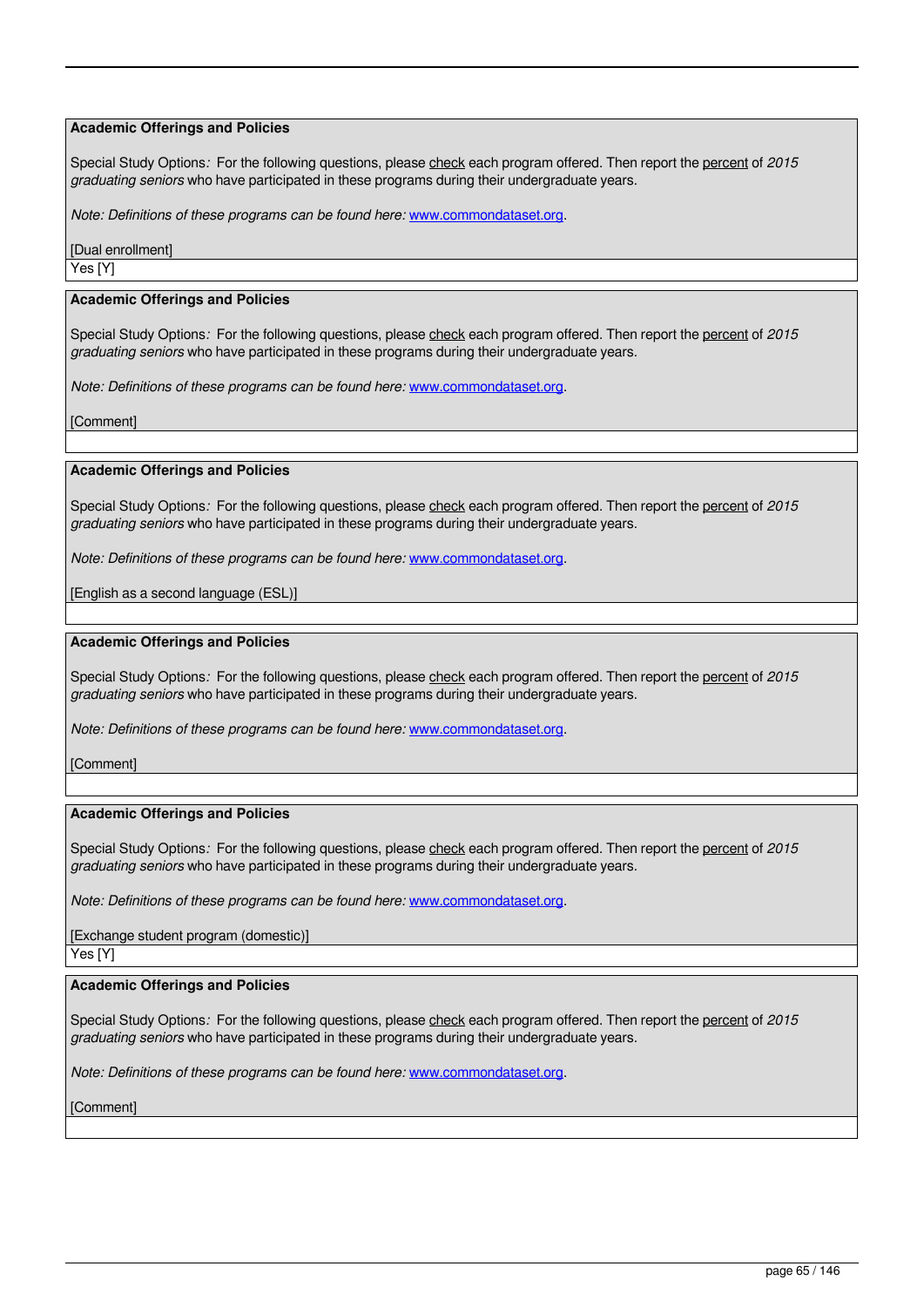Special Study Options: For the following questions, please check each program offered. Then report the percent of 2015 *graduating seniors* who have participated in these programs during their undergraduate years.

*Note: Definitions of these programs can be found here:* www.commondataset.org.

[External degree program]

### **Academic Offerings and Policies**

Special Study Options*:* For the following questions, please check each program offered. Then report the percent of *2015 graduating seniors* who have participated in these programs during their undergraduate years.

*Note: Definitions of these programs can be found here:* www.commondataset.org.

[Comment]

#### **Academic Offerings and Policies**

Special Study Options: For the following questions, please check each program offered. Then report the percent of 2015 *graduating seniors* who have participated in these programs during their undergraduate years.

*Note: Definitions of these programs can be found here:* www.commondataset.org.

[Honors program]

Yes [Y]

### **Academic Offerings and Policies**

Special Study Options*:* For the following questions, please check each program offered. Then report the percent of *2015 graduating seniors* who have participated in these programs during their undergraduate years.

*Note: Definitions of these programs can be found here:* www.commondataset.org.

[Comment] 10

#### **Academic Offerings and Policies**

Special Study Options*:* For the following questions, please check each program offered. Then report the percent of *2015 graduating seniors* who have participated in these programs during their undergraduate years.

*Note: Definitions of these programs can be found here:* www.commondataset.org.

[Independent study] Yes [Y]

# **Academic Offerings and Policies**

Special Study Options*:* For the following questions, please check each program offered. Then report the percent of *2015 graduating seniors* who have participated in these programs during their undergraduate years.

*Note: Definitions of these programs can be found here:* www.commondataset.org.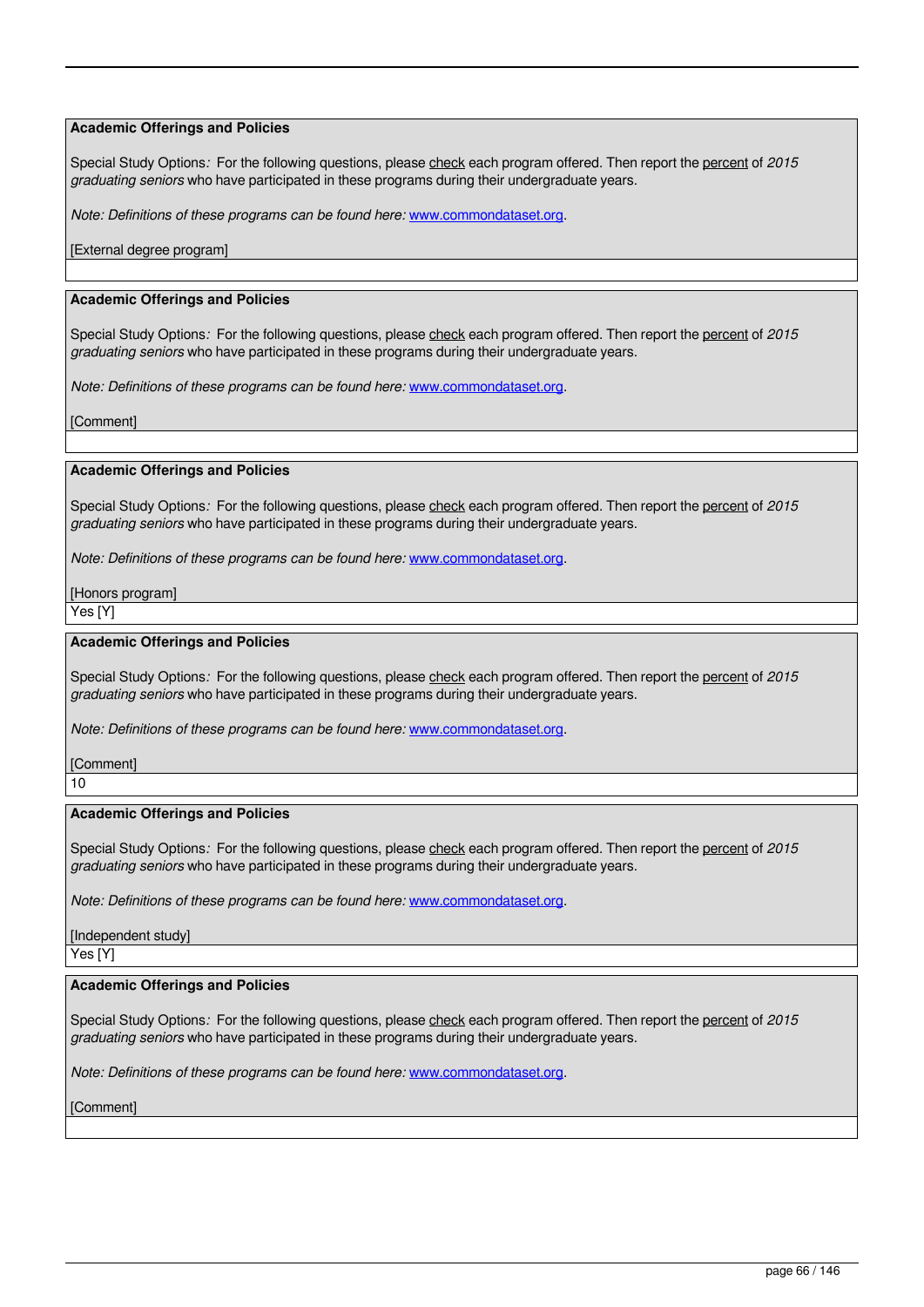Special Study Options*:* For the following questions, please check each program offered. Then report the percent of *2015 graduating seniors* who have participated in these programs during their undergraduate years.

*Note: Definitions of these programs can be found here:* www.commondataset.org.

[Internships] Yes [Y]

#### **Academic Offerings and Policies**

Special Study Options*:* For the following questions, please check each program offered. Then report the percent of *2015 graduating seniors* who have participated in these programs during their undergraduate years.

*Note: Definitions of these programs can be found here:* www.commondataset.org.

[Comment]

26

#### **Academic Offerings and Policies**

Special Study Options: For the following questions, please check each program offered. Then report the percent of 2015 *graduating seniors* who have participated in these programs during their undergraduate years.

*Note: Definitions of these programs can be found here:* www.commondataset.org.

[Liberal arts/career combination]

#### **Academic Offerings and Policies**

Special Study Options*:* For the following questions, please check each program offered. Then report the percent of *2015 graduating seniors* who have participated in these programs during their undergraduate years.

*Note: Definitions of these programs can be found here:* www.commondataset.org.

**[Comment]** 

#### **Academic Offerings and Policies**

Special Study Options*:* For the following questions, please check each program offered. Then report the percent of *2015 graduating seniors* who have participated in these programs during their undergraduate years.

*Note: Definitions of these programs can be found here:* www.commondataset.org.

[Student-designed major] Yes [Y]

### **Academic Offerings and Policies**

Special Study Options*:* For the following questions, please check each program offered. Then report the percent of *2015 graduating seniors* who have participated in these programs during their undergraduate years.

*Note: Definitions of these programs can be found here:* www.commondataset.org.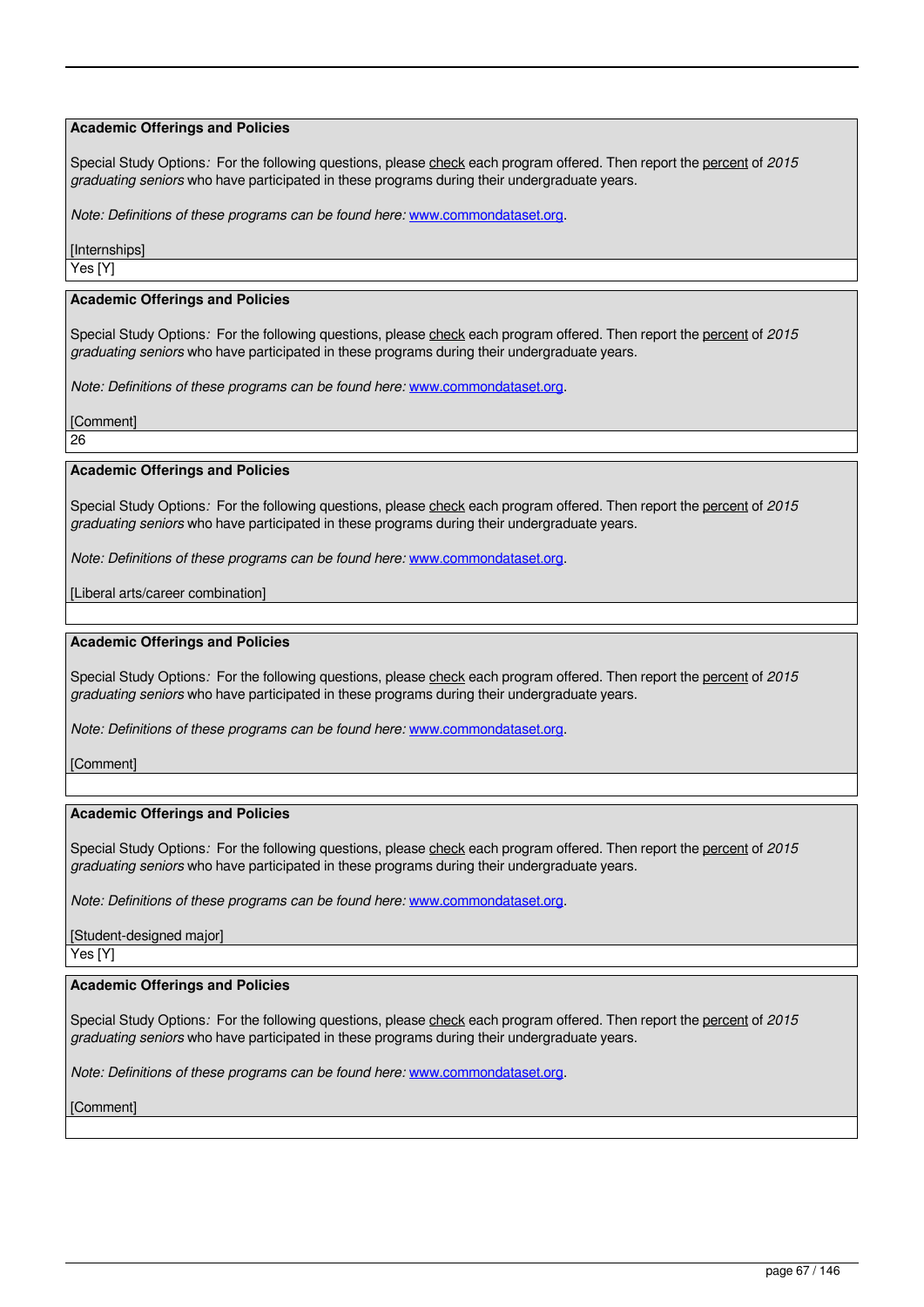Special Study Options: For the following questions, please check each program offered. Then report the percent of 2015 *graduating seniors* who have participated in these programs during their undergraduate years.

*Note: Definitions of these programs can be found here:* www.commondataset.org.

[Study abroad] Yes [Y]

#### **Academic Offerings and Policies**

Special Study Options*:* For the following questions, please check each program offered. Then report the percent of *2015 graduating seniors* who have participated in these programs during their undergraduate years.

*Note: Definitions of these programs can be found here:* www.commondataset.org.

[Comment]

20

#### **Academic Offerings and Policies**

Special Study Options*:* For the following questions, please check each program offered. Then report the percent of *2015 graduating seniors* who have participated in these programs during their undergraduate years.

*Note: Definitions of these programs can be found here:* www.commondataset.org.

[Teacher certificate program]

Yes [Y]

#### **Academic Offerings and Policies**

Special Study Options: For the following questions, please check each program offered. Then report the percent of 2015 *graduating seniors* who have participated in these programs during their undergraduate years.

*Note: Definitions of these programs can be found here: www.commondataset.org.* 

[Comment] 9

#### **Academic Offerings and Policies**

Special Study Options*:* For the following questions, please check each program offered. Then report the percent of *2015 graduating seniors* who have participated in these programs during their undergraduate years.

*Note: Definitions of these programs can be found here: www.commondataset.org.* 

[Weekend college]

#### **Academic Offerings and Policies**

Special Study Options*:* For the following questions, please check each program offered. Then report the percent of *2015 graduating seniors* who have participated in these programs during their undergraduate years.

*Note: Definitions of these programs can be found here:* www.commondataset.org.

**[Comment]** 

Percentage of nonresident alien students in the 2015 graduating class who participated in an off-campus internship during their undergraduate years.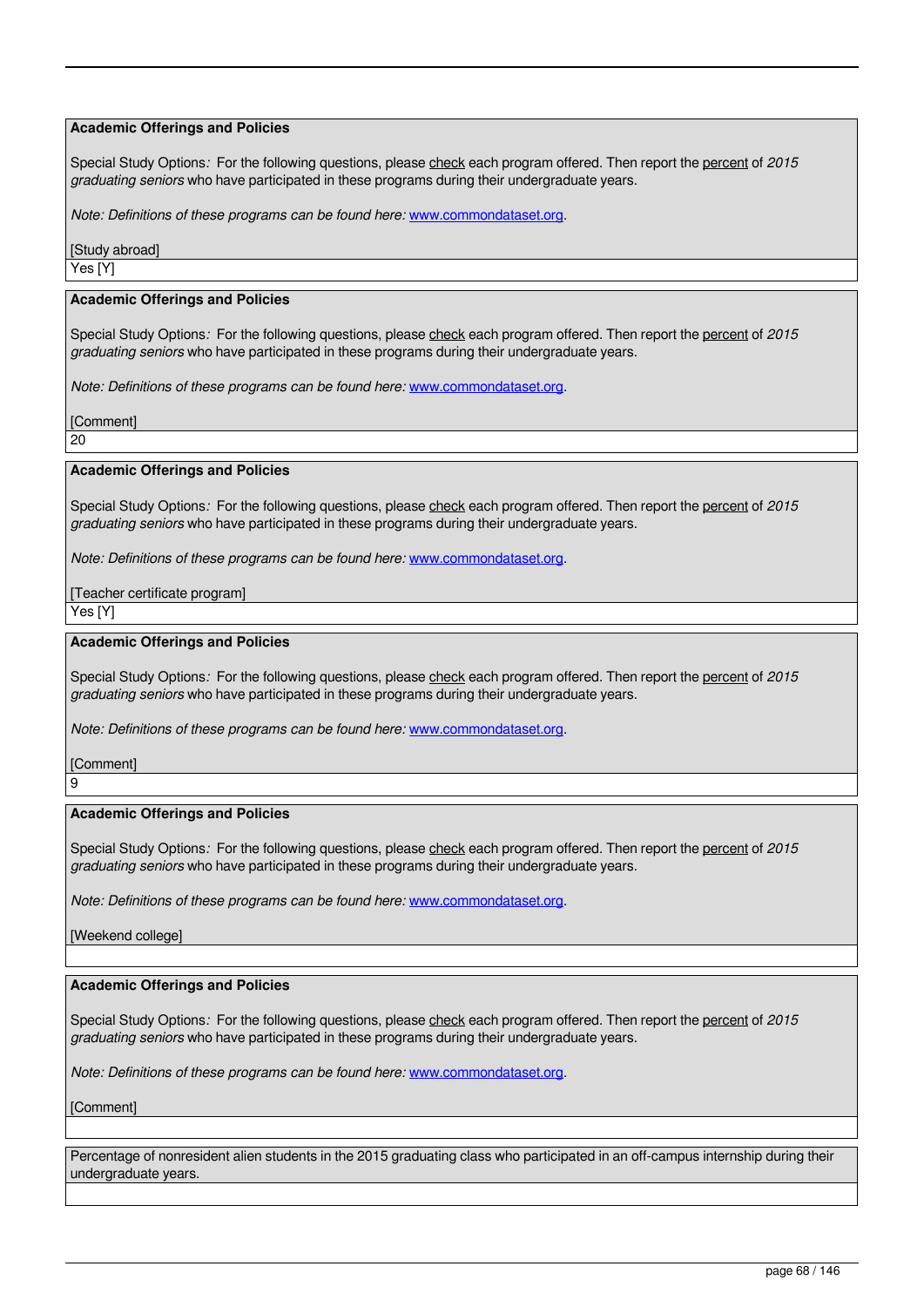### Undergraduate Academic Programs of Study

Please check each academic program offered and report the percent of 2015 graduating seniors who have participated in these programs during their undergraduate years. To view a list of definitions for this section click here

[First-year Experiences]

Yes [Y]

Undergraduate Academic Programs of Study

Please check each academic program offered and report the percent of 2015 graduating seniors who have participated in these programs during their undergraduate years. To view a list of definitions for this section click here

**[Comment]** 

58

Undergraduate Academic Programs of Study

Please check each academic program offered and report the percent of 2015 graduating seniors who have participated in these programs during their undergraduate years. To view a list of definitions for this section click here

**[Service Learning]** 

Yes [Y]

Undergraduate Academic Programs of Study

Please check each academic program offered and report the percent of 2015 graduating seniors who have participated in these programs during their undergraduate years. To view a list of definitions for this section click here

[Comment]

14

Undergraduate Academic Programs of Study

Please check each academic program offered and report the percent of 2015 graduating seniors who have participated in these programs during their undergraduate years. To view a list of definitions for this section click here

[Senior Capstone or Culminating Academic Experiences]

Yes [Y]

Undergraduate Academic Programs of Study

Please check each academic program offered and report the percent of 2015 graduating seniors who have participated in these programs during their undergraduate years. To view a list of definitions for this section click here

[Comment]

7

Undergraduate Academic Programs of Study

Please check each academic program offered and report the percent of 2015 graduating seniors who have participated in these programs during their undergraduate years. To view a list of definitions for this section click here

[Writing in the Disciplines]

Yes [Y]

Undergraduate Academic Programs of Study

Please check each academic program offered and report the percent of 2015 graduating seniors who have participated in these programs during their undergraduate years. To view a list of definitions for this section click here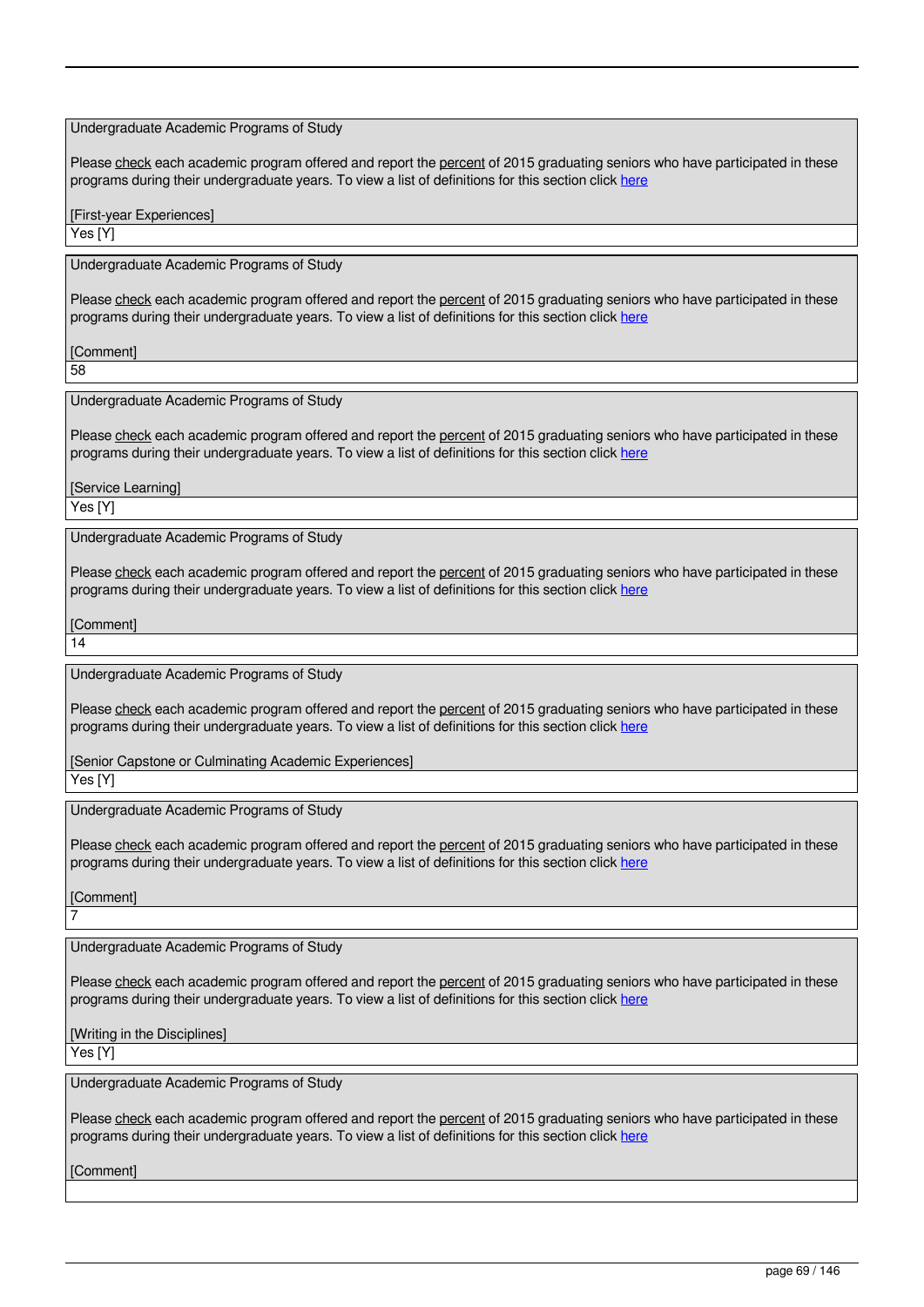Undergraduate Academic Programs of Study

Please check each academic program offered and report the percent of 2015 graduating seniors who have participated in these programs during their undergraduate years. To view a list of definitions for this section click here

[Undergraduate Research/Creative Projects]

Yes [Y]

Undergraduate Academic Programs of Study

Please check each academic program offered and report the percent of 2015 graduating seniors who have participated in these programs during their undergraduate years. To view a list of definitions for this section click here

**[Comment]** 

Undergraduate Academic Programs of Study

Please check each academic program offered and report the percent of 2015 graduating seniors who have participated in these programs during their undergraduate years. To view a list of definitions for this section click here

[Learning Communities]

 $\overline{\mathsf{Y}}$ es [Y]

Undergraduate Academic Programs of Study

Please check each academic program offered and report the percent of 2015 graduating seniors who have participated in these programs during their undergraduate years. To view a list of definitions for this section click here

[Comment] 2

Areas in which all or most students are required to complete some course work prior to graduation: (check as many as apply) [Arts/fine arts]

Yes [Y]

Areas in which all or most students are required to complete some course work prior to graduation: (check as many as apply) [Computer literacy]

Yes [Y]

Areas in which all or most students are required to complete some course work prior to graduation: (check as many as apply) [English (including composition) ]

Yes [Y]

Areas in which all or most students are required to complete some course work prior to graduation: (check as many as apply) [Foreign languages]

Areas in which all or most students are required to complete some course work prior to graduation: (check as many as apply) [History]

Yes [Y]

Areas in which all or most students are required to complete some course work prior to graduation: (check as many as apply) [Humanities]

Yes [Y]

Areas in which all or most students are required to complete some course work prior to graduation: (check as many as apply) [Mathematics]

Yes [Y]

Areas in which all or most students are required to complete some course work prior to graduation: (check as many as apply) [Philosophy]

Areas in which all or most students are required to complete some course work prior to graduation: (check as many as apply) [Sciences (biological or physical)]

Yes [Y]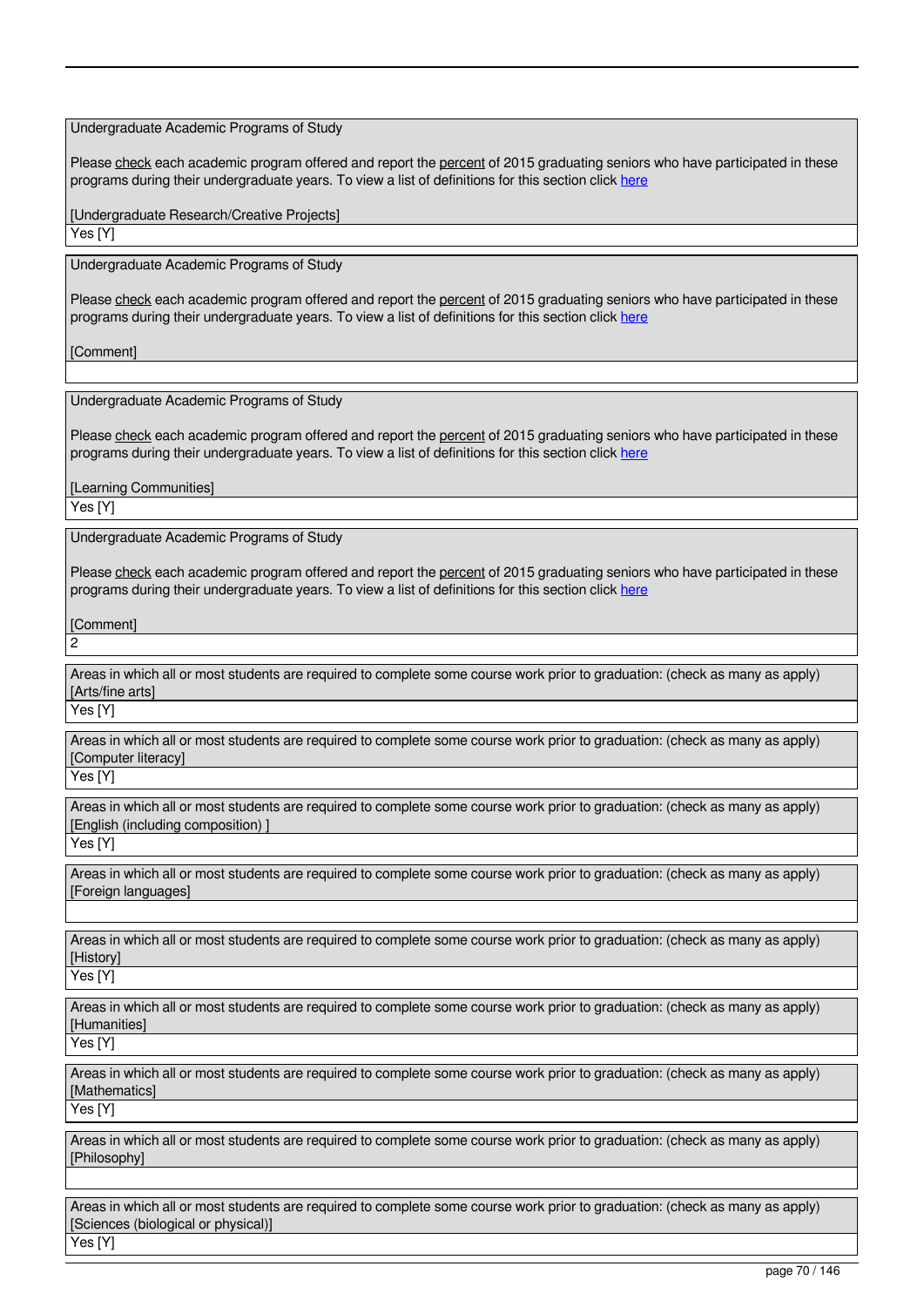Areas in which all or most students are required to complete some course work prior to graduation: (check as many as apply) [Social science]

Yes [Y]

Minor requirements:

Minor is not required for graduation [Not]

General education/core curriculum is required:

Yes [Y]

Cooperative education programs offered (check as many as apply) [Agriculture]

Cooperative education programs offered (check as many as apply) [Art]

Cooperative education programs offered (check as many as apply) [Business]

Cooperative education programs offered (check as many as apply) [Computer Science]

Cooperative education programs offered (check as many as apply) [Education]

Cooperative education programs offered (check as many as apply) [Engineering]

Yes [Y]

Cooperative education programs offered (check as many as apply) [Health Professions]

Cooperative education programs offered (check as many as apply) [Home Economics]

Cooperative education programs offered (check as many as apply) [Humanities]

Cooperative education programs offered (check as many as apply) [Natural Science]

Cooperative education programs offered (check as many as apply) [Social/Behavioral Science]

Cooperative education programs offered (check as many as apply) [Technologies]

Cooperative education programs offered (check as many as apply) [Vocational Arts]

Cooperative education programs offered (check as many as apply) [Other]

Teacher certifications offered (check as many as apply) [Early childhood] Yes [Y]

Teacher certifications offered (check as many as apply) [Elementary] Yes [Y]

Teacher certifications offered (check as many as apply) [Middle/Junior High ] Yes [Y]

Teacher certifications offered (check as many as apply) [Secondary] Yes [Y]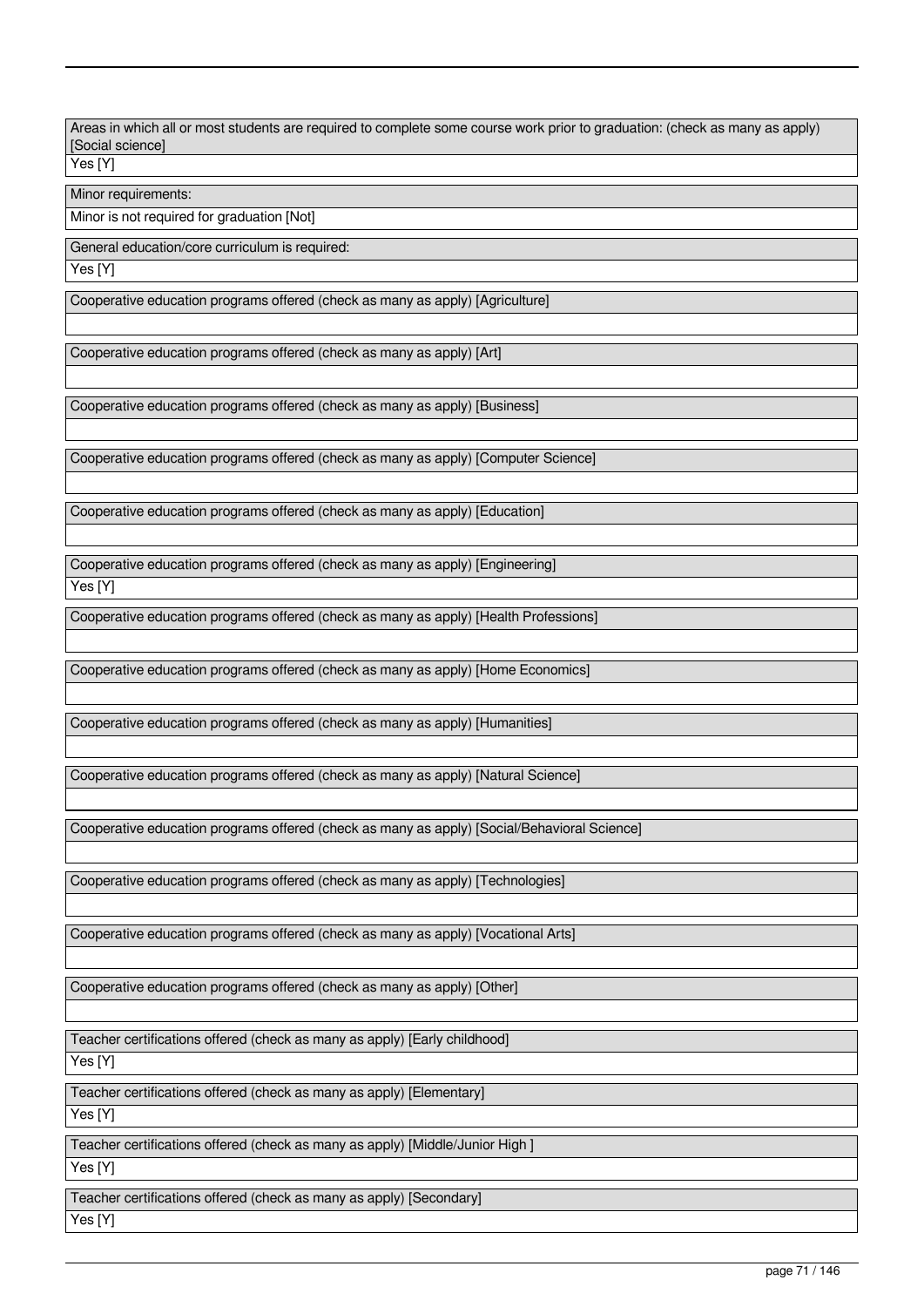Teacher certifications offered (check as many as apply) [Special Education]

Yes [Y]

Teacher certifications offered (check as many as apply) [Vo-tech]

Yes [Y]

Teacher certifications offered (check as many as apply) [Adult Education]

Teacher certifications offered (check as many as apply) [Bilingual/bicultural]

Yes [Y]

Specify number of specific subject areas in which you offer education certification:

41

Qualified undergraduate students may take graduate-level classes at your school:

Yes [Y]

Check pre-professional programs that are designed specifically as preparation for graduate study (check as many as offered): [Pre-law]

Yes [Y]

Check pre-professional programs that are designed specifically as preparation for graduate study (check as many as offered): [Pre-dentistry]

Yes [Y]

Check pre-professional programs that are designed specifically as preparation for graduate study (check as many as offered): [Pre-medicine]

Yes [Y]

Check pre-professional programs that are designed specifically as preparation for graduate study (check as many as offered): [Pre-theology]

Check pre-professional programs that are designed specifically as preparation for graduate study (check as many as offered): [Pre-veterinary science]

Yes [Y]

Check pre-professional programs that are designed specifically as preparation for graduate study (check as many as offered): [Pre-optometry]

Yes [Y]

Check pre-professional programs that are designed specifically as preparation for graduate study (check as many as offered): [Pre-pharmacy]

Yes [Y]

Check pre-professional programs that are designed specifically as preparation for graduate study (check as many as offered): [Other]

Describe Other. Please do not include bullets, paragraph breaks, special characters, or other special formatting. *Maximum number of allowable characters is 500.*

UGA does not have pre-professional majors, but the Premedical Studies Program (for students planning to enroll in medical, dental or optometry professional programs following graduation) and the Pre-Law Program (for those planning to attend law school) offer interested students assistance in testing, school selection, application, and the admissions process in order to maximize students' chances for admission into the professional school of their choice.

Check domestic off-campus semester-away (or term-away) study programs (check as many as offered): [Washington Semester (American University)]

Check domestic off-campus semester-away (or term-away) study programs (check as many as offered): [UN Semester]

Check domestic off-campus semester-away (or term-away) study programs (check as many as offered): [SEA Semester]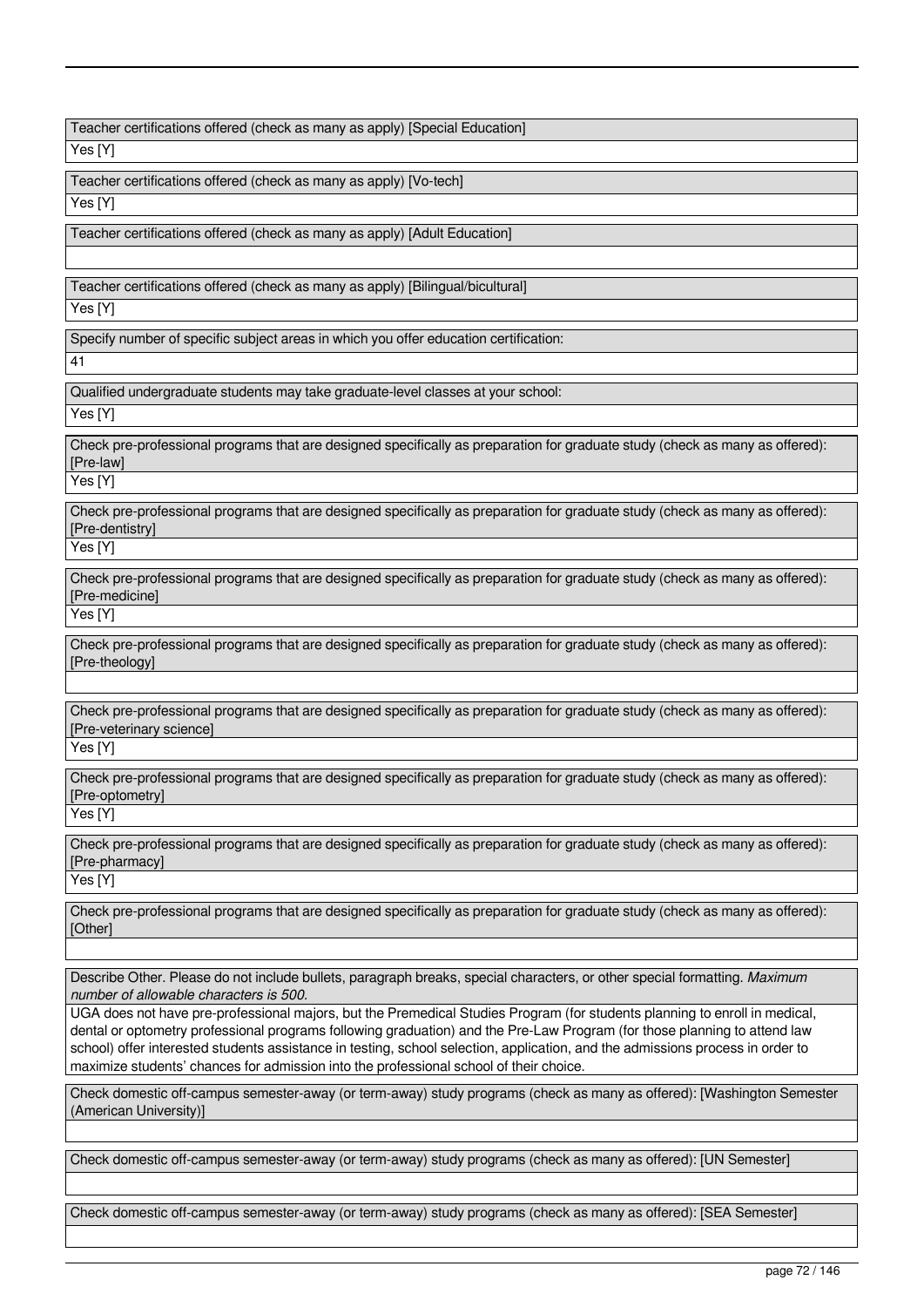Check domestic off-campus semester-away (or term-away) study programs (check as many as offered): [American Studies Program (Washington, D.C.)]

Check domestic off-campus semester-away (or term-away) study programs (check as many as offered): [Los Angeles Film Studies Center ]

Check domestic off-campus semester-away (or term-away) study programs (check as many as offered): [Oak Ridge Science Semester (TN)]

Yes [Y]

Check domestic off-campus semester-away (or term-away) study programs (check as many as offered): [Washington Center Program]

Check domestic off-campus semester-away (or term-away) study programs (check as many as offered): [AuSable Institute of Environmental Studies Program (MI)]

Check domestic off-campus semester-away (or term-away) study programs (check as many as offered): [Newberry Library Program (IL)]

Check domestic off-campus semester-away (or term-away) study programs (check as many as offered): [New York Arts Program]

Check domestic off-campus semester-away (or term-away) study programs (check as many as offered): [New York Studio Program (AICAD)]

Check domestic off-campus semester-away (or term-away) study programs (check as many as offered): [Other] National Student Exchange; UGA Washington Semester Program; UGA Honors in Washington Program

Select schools with which domestic exchange programs are offered

1002,1005,10115,10300,10313,1050,1051,1063,1082,1083,1090,1140,1144,1146,11462,1147,1153,1156,1349,1448,1610,16 16,1626,1692,1869,1890,1950,1977,1989,1999,2006,2010,2015,2026,2033,2062,2095,2099,2103,2221,2222,2292,2423,244 0,2519,2536,2551,2568,2569,2589,2590,2625,2642,2654,2657,2689,29013,29020,2923,2950,2972,2981,2984,3005,3018,30 32,3170,3210,3219,3223,3328,3407,3414,3428,3446,3456,3487,3509,3522,3529,3530,3675,3688,3735,3754,3764,3800,381 5,3827,3899,3915,3917,3919,3923,3924,3925,3926,3932,3935,3938,3944,3954,3955,3969,9344,9630,9635

Select countries in which study abroad is offered.

10,110,112,113,116,118,119,122,126,133,14,15,166,173,176,192,195,196,200,201,212,221,223,231,233,235,24,243,250,251 ,255,267,27,28,31,33,41,43,48,49,59,61,64,65,70,8,80,82,90,91,94

College Credit and placement options offered during the 2015- 2016 academic year. [College Entrance Examination Board (CEEB) Advanced Placement]

Credit and/or placement [Both]

College Credit and placement options offered during the 2015- 2016 academic year. [International Baccalaureate]

Credit and/or placement [Both]

Credit/placement offered for Advanced Placement (AP) scores of: (check all that apply) [2]

Credit/placement offered for Advanced Placement (AP) scores of: (check all that apply) [3]

Yes [Y]

Credit/placement offered for Advanced Placement (AP) scores of: (check all that apply) [4]

Yes IY

Credit/placement offered for Advanced Placement (AP) scores of: (check all that apply) [5]

Yes [Y]

Credit/placement offered for International Baccalaureate (IB) scores of (check all that apply): [2][Standard Level (SL)]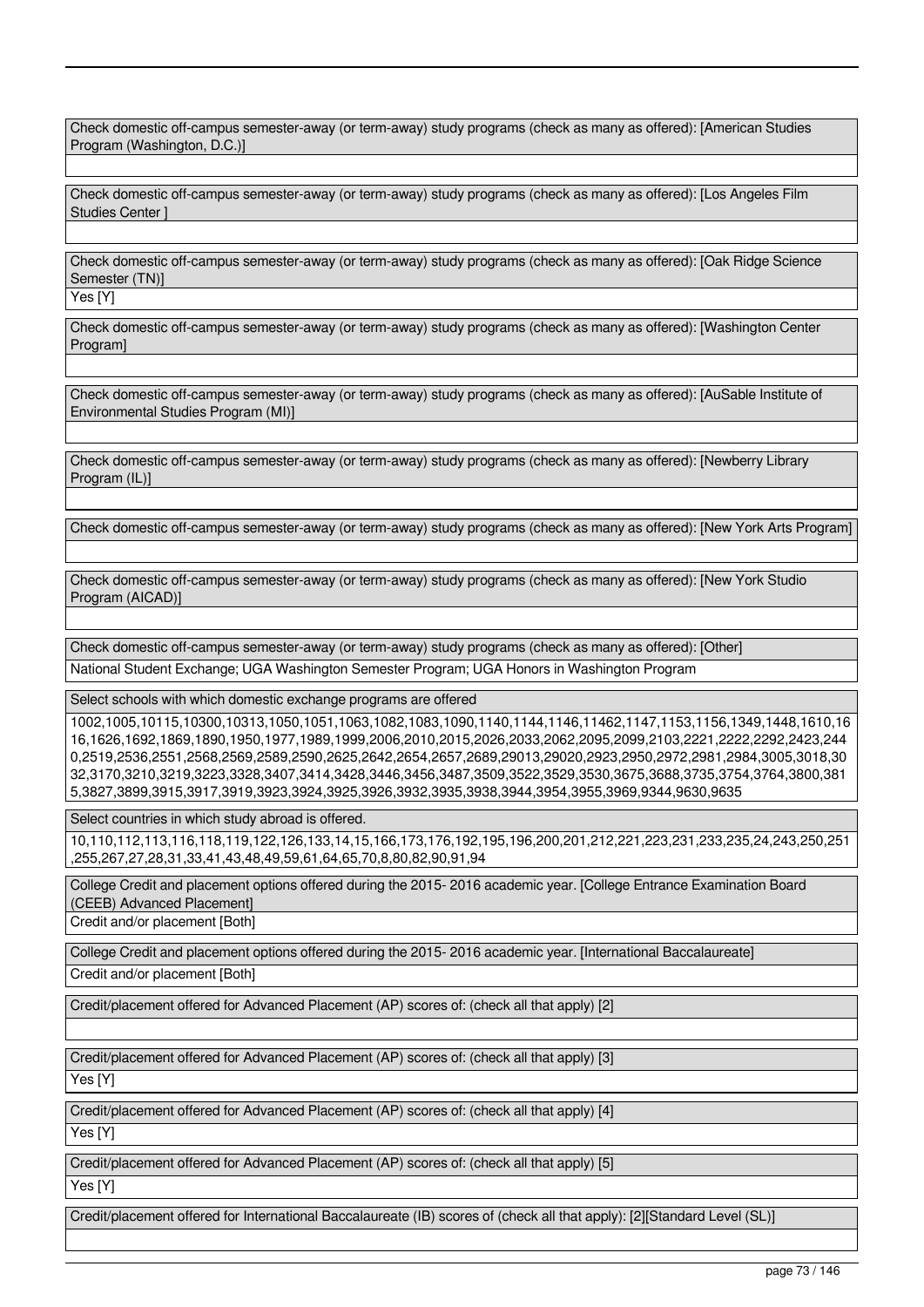| Credit/placement offered for International Baccalaureate (IB) scores of (check all that apply): [2][Higher Level (HL)]   |
|--------------------------------------------------------------------------------------------------------------------------|
|                                                                                                                          |
| Credit/placement offered for International Baccalaureate (IB) scores of (check all that apply): [3][Standard Level (SL)] |
|                                                                                                                          |
| Credit/placement offered for International Baccalaureate (IB) scores of (check all that apply): [3][Higher Level (HL)]   |
|                                                                                                                          |
| Credit/placement offered for International Baccalaureate (IB) scores of (check all that apply): [4][Standard Level (SL)] |
|                                                                                                                          |
| Credit/placement offered for International Baccalaureate (IB) scores of (check all that apply): [4][Higher Level (HL)]   |
| $\mathbf{1}$                                                                                                             |
| Credit/placement offered for International Baccalaureate (IB) scores of (check all that apply): [5][Standard Level (SL)] |
| $\mathbf{1}$                                                                                                             |
| Credit/placement offered for International Baccalaureate (IB) scores of (check all that apply): [5][Higher Level (HL)]   |
| $\mathbf{1}$                                                                                                             |
| Credit/placement offered for International Baccalaureate (IB) scores of (check all that apply): [6][Standard Level (SL)] |
| $\mathbf{1}$                                                                                                             |
| Credit/placement offered for International Baccalaureate (IB) scores of (check all that apply): [6][Higher Level (HL)]   |
| $\mathbf{1}$                                                                                                             |
| Credit/placement offered for International Baccalaureate (IB) scores of (check all that apply): [7][Standard Level (SL)] |
| $\mathbf{1}$                                                                                                             |
| Credit/placement offered for International Baccalaureate (IB) scores of (check all that apply): [7][Higher Level (HL)]   |
| $\mathbf{1}$                                                                                                             |
|                                                                                                                          |

# Combined Degree Programs

List names of combined-degree programs:

{"BBA / MACC","AB / MA (Honors Program only)","BS / MS (Honors Program only)","BBA / MBA (Honors Program only)","BSA / DVM (Veterinary Medicine)","AB (English) / BSEd (English Education)","BSES (Biol. Engineering) / BSEH (Env. Health Sci.)","BS (Biology) / BSEd (Science Education)","BSFR (Forestry) / MFR (Forest Resources)","BSAE (Agricultural Engineering) / AB (German)","BSBE (Biological Engineering) / AB (German)","AB (French) / BSEd (World Language Education)","AB (German) / BSEd (World Language Education)","AB (Latin) / BSEd (World Language Education)","AB (Spanish) / BSEd (World Language Education)","AB (History) / BSEd (Social Science Education)","JD / MBA","DVM / MPH","PharmD / MPH","MSW / MPH","MBA / MPH","BSCE (Civil Engineering) / AB (German)","DVM / PhD","JD / MPA","JD / MSW","MAT (World Language Education) / MA (German","BS (Math) / BSEd (Math Education)","LLM / MBA","BSCSE (Computer Systems Engineering) / AB (German)","BSEE (Electrical & Electronic Engineering) / AB (German)","BSME (Mechanical Engineering) / AB (German)","BS (Pharmaceutical Sciences) / MS (Pharmacy)"}

# **Consortiums**

List names of consortia:

{"Southern Regional Education Board Consortium (SREB)","Academic Common Market","Oak Ridge Associated Universities","Georgia Library Learning Online (GALILEO)","University Corporation for Atmospheric Research","Atlanta Regional Council on Higher Education (ARCHE)"}

# Student Activities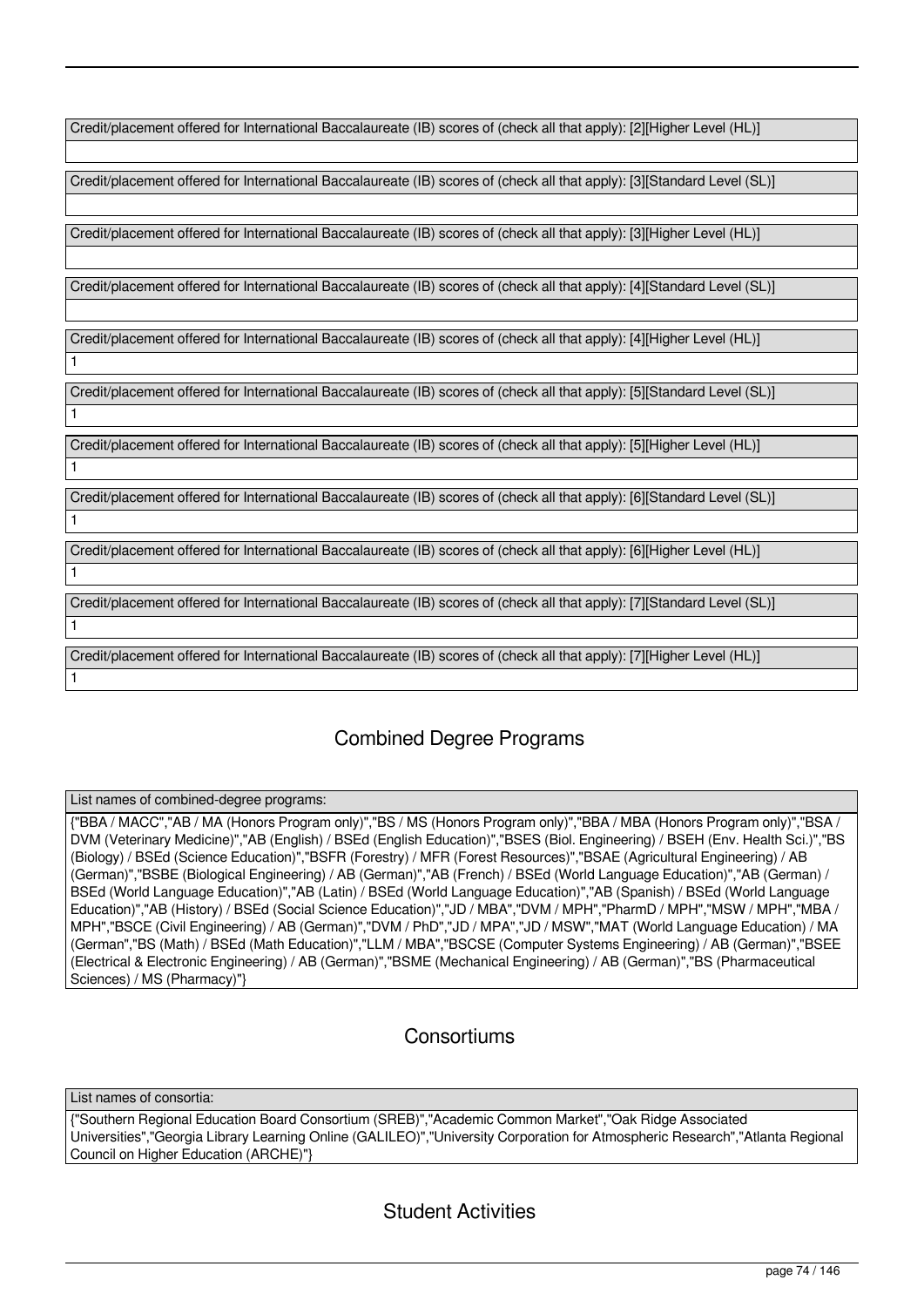Fraternities / Sororities [Number of social fraternities on campus:]

35.0000000000

Fraternities / Sororities [Number of fraternities with chapter houses:]

26.00000000000

Fraternities / Sororities [Number of social sororities on campus:]

27.0000000000

Fraternities / Sororities [Number of sororities with chapter houses:]

17.0000000000

Other Student Characteristics: Please provide the percentages of first-time, first-year (freshman) degree-seeking students and all degree-seeking undergraduates enrolled in Fall 2015 who fit the following categories. [% who are from out of state (exclude international/nonresident aliens)][First-time, First-year Students (Freshman), Fall 2015] 11

Other Student Characteristics: Please provide the percentages of first-time, first-year (freshman) degree-seeking students and all degree-seeking undergraduates enrolled in Fall 2015 who fit the following categories. [% who are from out of state (exclude international/nonresident aliens)][Undergraduates Fall 2015] 8

Other Student Characteristics: Please provide the percentages of first-time, first-year (freshman) degree-seeking students and all degree-seeking undergraduates enrolled in Fall 2015 who fit the following categories. [% of men who join fraternities][First-time, First-year Students (Freshman), Fall 2015]

Other Student Characteristics: Please provide the percentages of first-time, first-year (freshman) degree-seeking students and all degree-seeking undergraduates enrolled in Fall 2015 who fit the following categories. [% of men who join fraternities][Undergraduates Fall 2015] 22

Other Student Characteristics: Please provide the percentages of first-time, first-year (freshman) degree-seeking students and all degree-seeking undergraduates enrolled in Fall 2015 who fit the following categories. [% of women who join sororities][First-time, First-year Students (Freshman), Fall 2015]

Other Student Characteristics: Please provide the percentages of first-time, first-year (freshman) degree-seeking students and all degree-seeking undergraduates enrolled in Fall 2015 who fit the following categories. [% of women who join sororities][Undergraduates Fall 2015]

31

Other Student Characteristics: Please provide the percentages of first-time, first-year (freshman) degree-seeking students and all degree-seeking undergraduates enrolled in Fall 2015 who fit the following categories. [% who live in college-owned, operated or affiliated housing][First-time, First-year Students (Freshman), Fall 2015] 98

Other Student Characteristics: Please provide the percentages of first-time, first-year (freshman) degree-seeking students and all degree-seeking undergraduates enrolled in Fall 2015 who fit the following categories. [% who live in college-owned, operated or affiliated housing][Undergraduates Fall 2015]

33

Other Student Characteristics: Please provide the percentages of first-time, first-year (freshman) degree-seeking students and all degree-seeking undergraduates enrolled in Fall 2015 who fit the following categories. [% who live off campus or commute][Firsttime, First-year Students (Freshman), Fall 2015]  $\overline{2}$ 

Other Student Characteristics: Please provide the percentages of first-time, first-year (freshman) degree-seeking students and all degree-seeking undergraduates enrolled in Fall 2015 who fit the following categories. [% who live off campus or commute][Undergraduates Fall 2015] 67

Other Student Characteristics: Please provide the percentages of first-time, first-year (freshman) degree-seeking students and all degree-seeking undergraduates enrolled in Fall 2015 who fit the following categories. [% of students age 25 and older][First-time, First-year Students (Freshman), Fall 2015] 0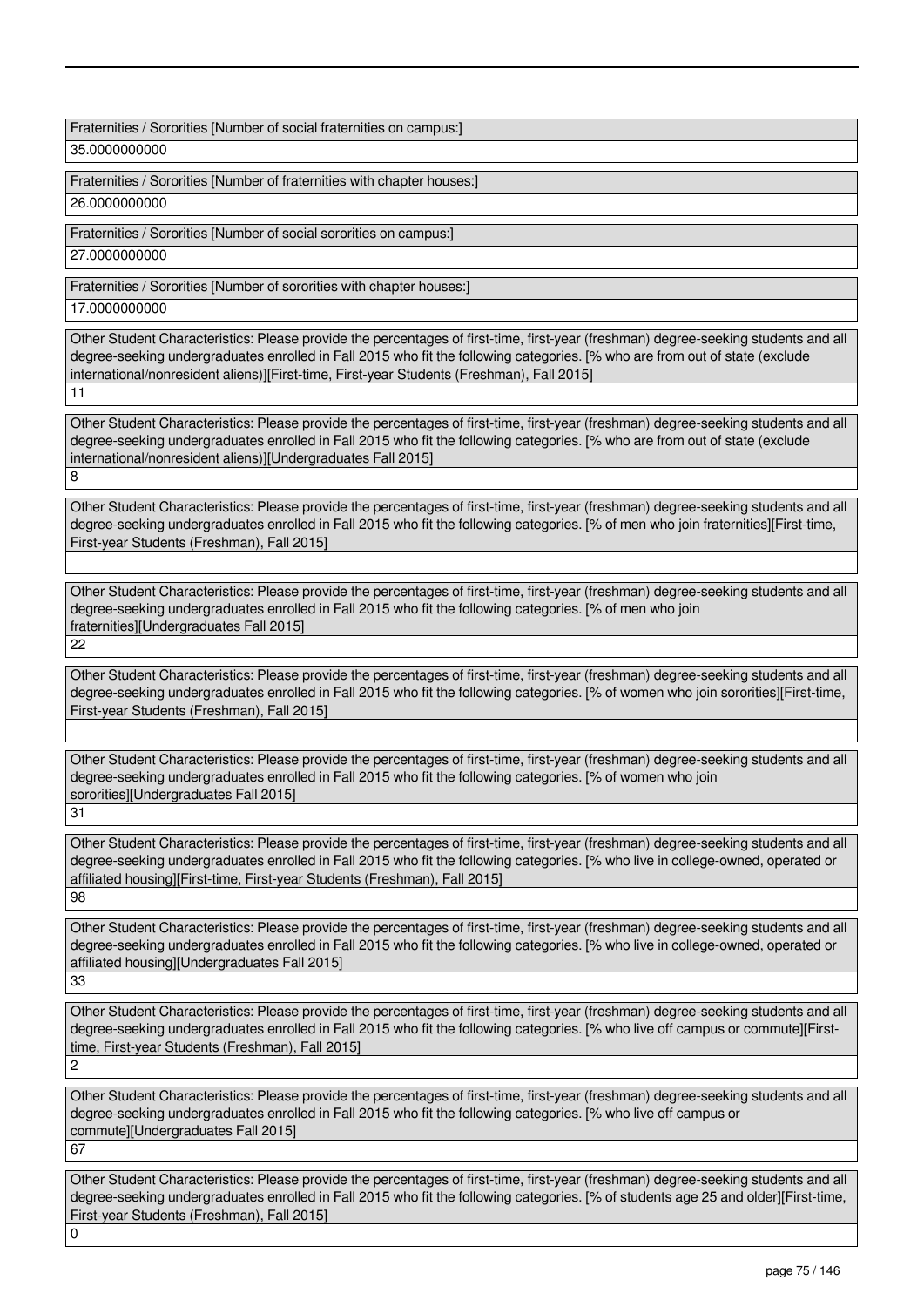Other Student Characteristics: Please provide the percentages of first-time, first-year (freshman) degree-seeking students and all degree-seeking undergraduates enrolled in Fall 2015 who fit the following categories. [% of students age 25 and older][Undergraduates Fall 2015] 3

Other Student Characteristics: Please provide the percentages of first-time, first-year (freshman) degree-seeking students and all degree-seeking undergraduates enrolled in Fall 2015 who fit the following categories. [Average age of full-time students][Firsttime, First-year Students (Freshman), Fall 2015]

18

Other Student Characteristics: Please provide the percentages of first-time, first-year (freshman) degree-seeking students and all degree-seeking undergraduates enrolled in Fall 2015 who fit the following categories. [Average age of full-time students][Undergraduates Fall 2015]

 $\overline{21}$ 

Other Student Characteristics: Please provide the percentages of first-time, first-year (freshman) degree-seeking students and all degree-seeking undergraduates enrolled in Fall 2015 who fit the following categories. [Average age of students (full- and parttime)][First-time, First-year Students (Freshman), Fall 2015] 18

Other Student Characteristics: Please provide the percentages of first-time, first-year (freshman) degree-seeking students and all degree-seeking undergraduates enrolled in Fall 2015 who fit the following categories. [Average age of students (full- and parttime)][Undergraduates Fall 2015]

21

Activities Offered: Identify the programs available at your institution by checking the box next to each program name. [Campus **Ministries1** 

Yes [Y]

Activities Offered: Identify the programs available at your institution by checking the box next to each program name. [Choral groups]

Yes [Y]

Activities Offered: Identify the programs available at your institution by checking the box next to each program name. [Concert band]

Yes [Y]

Activities Offered: Identify the programs available at your institution by checking the box next to each program name. [Dance] Yes [Y]

Activities Offered: Identify the programs available at your institution by checking the box next to each program name. [Drama/theater]

Yes [Y]

Activities Offered: Identify the programs available at your institution by checking the box next to each program name. [International Student Organization]

Yes [Y]

Activities Offered: Identify the programs available at your institution by checking the box next to each program name. [Jazz band] Yes [Y]

Activities Offered: Identify the programs available at your institution by checking the box next to each program name. [Literary magazine]

Yes [Y]

Activities Offered: Identify the programs available at your institution by checking the box next to each program name. [Marching band]

Yes [Y]

Activities Offered: Identify the programs available at your institution by checking the box next to each program name. [Model UN] Yes [Y]

Activities Offered: Identify the programs available at your institution by checking the box next to each program name. [Music ensembles] Yes [Y]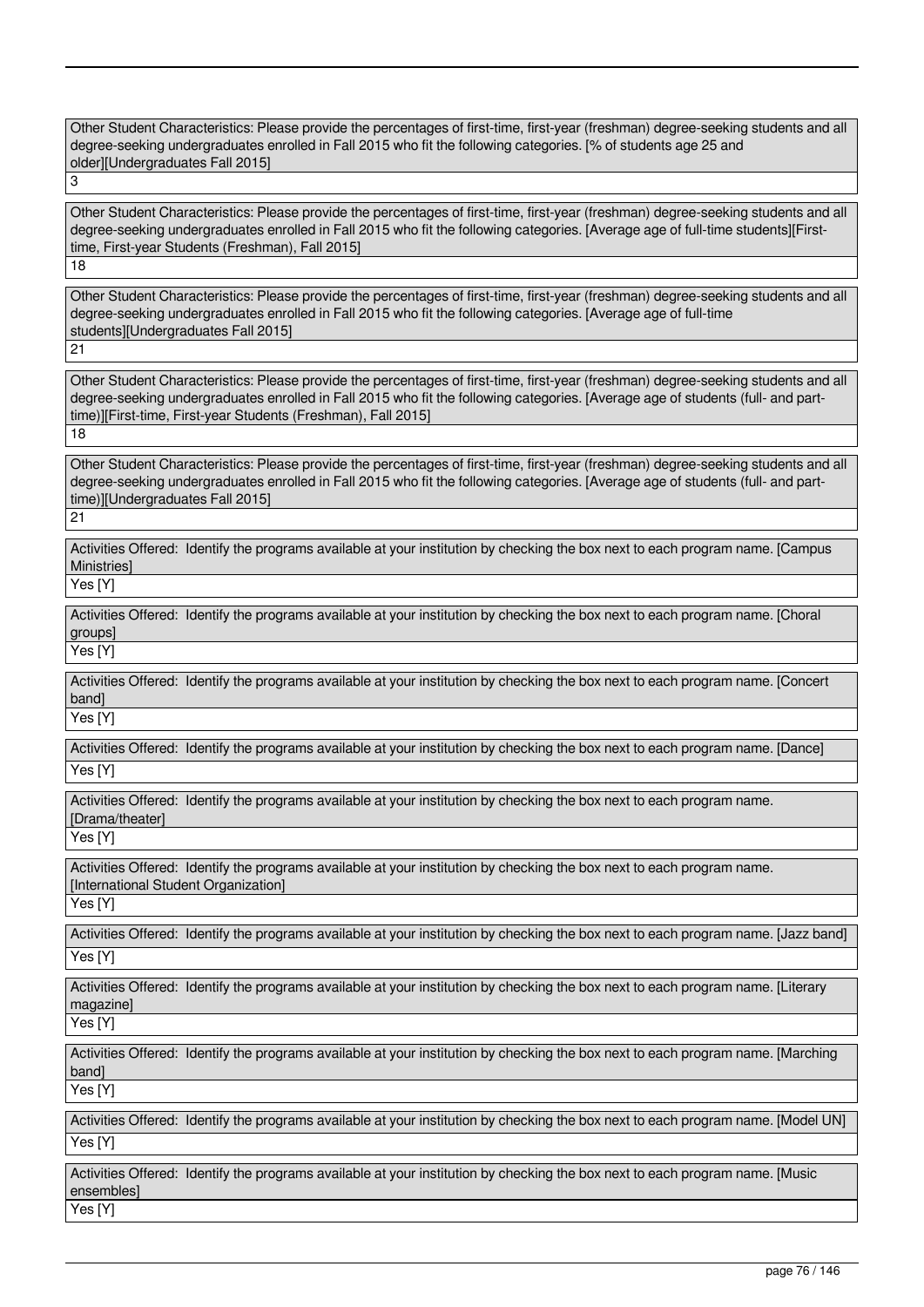| Activities Offered: Identify the programs available at your institution by checking the box next to each program name. [Musical<br>theaterl          |
|------------------------------------------------------------------------------------------------------------------------------------------------------|
| Yes [Y]                                                                                                                                              |
| Activities Offered: Identify the programs available at your institution by checking the box next to each program name. [Opera]                       |
| Yes [Y]                                                                                                                                              |
| Activities Offered: Identify the programs available at your institution by checking the box next to each program name. [Pep band]<br>Yes [Y]         |
|                                                                                                                                                      |
| Activities Offered: Identify the programs available at your institution by checking the box next to each program name. [Radio<br>station]            |
| Yes [Y]                                                                                                                                              |
| Activities Offered: Identify the programs available at your institution by checking the box next to each program name. [Student<br>government]       |
| Yes [Y]                                                                                                                                              |
| Activities Offered: Identify the programs available at your institution by checking the box next to each program name. [Student<br>newspaper]        |
| Yes [Y]                                                                                                                                              |
| Activities Offered: Identify the programs available at your institution by checking the box next to each program name. [Student-run<br>film society] |
| Yes [Y]                                                                                                                                              |
| Activities Offered: Identify the programs available at your institution by checking the box next to each program name. [Symphony<br>orchestra]       |
| Yes [Y]                                                                                                                                              |
| Activities Offered: Identify the programs available at your institution by checking the box next to each program name. [Television<br>station]       |
|                                                                                                                                                      |
| Activities Offered: Identify the programs available at your institution by checking the box next to each program name. [Yearbook]                    |
| Yes [Y]                                                                                                                                              |
| Total number of registered organizations:                                                                                                            |
| 806                                                                                                                                                  |

# Student Papers

| List names of student newspapers: |  |
|-----------------------------------|--|
| {"Red and Black"}                 |  |

# **Athletics**

| Sports Information Director and Department website [Athletic Department Web address:] |
|---------------------------------------------------------------------------------------|
| http://www.georgiadogs.com                                                            |
|                                                                                       |
| Sports Information Director and Department website [Athletic Director name:]          |
| Greg McGarity                                                                         |
|                                                                                       |
| Sports Information Director and Department website [Athletic Director phone:]         |
| 7065429036                                                                            |
|                                                                                       |
| Sports Information Director and Department website [Athletic Director email:]         |
| ad@sports.uga.edu                                                                     |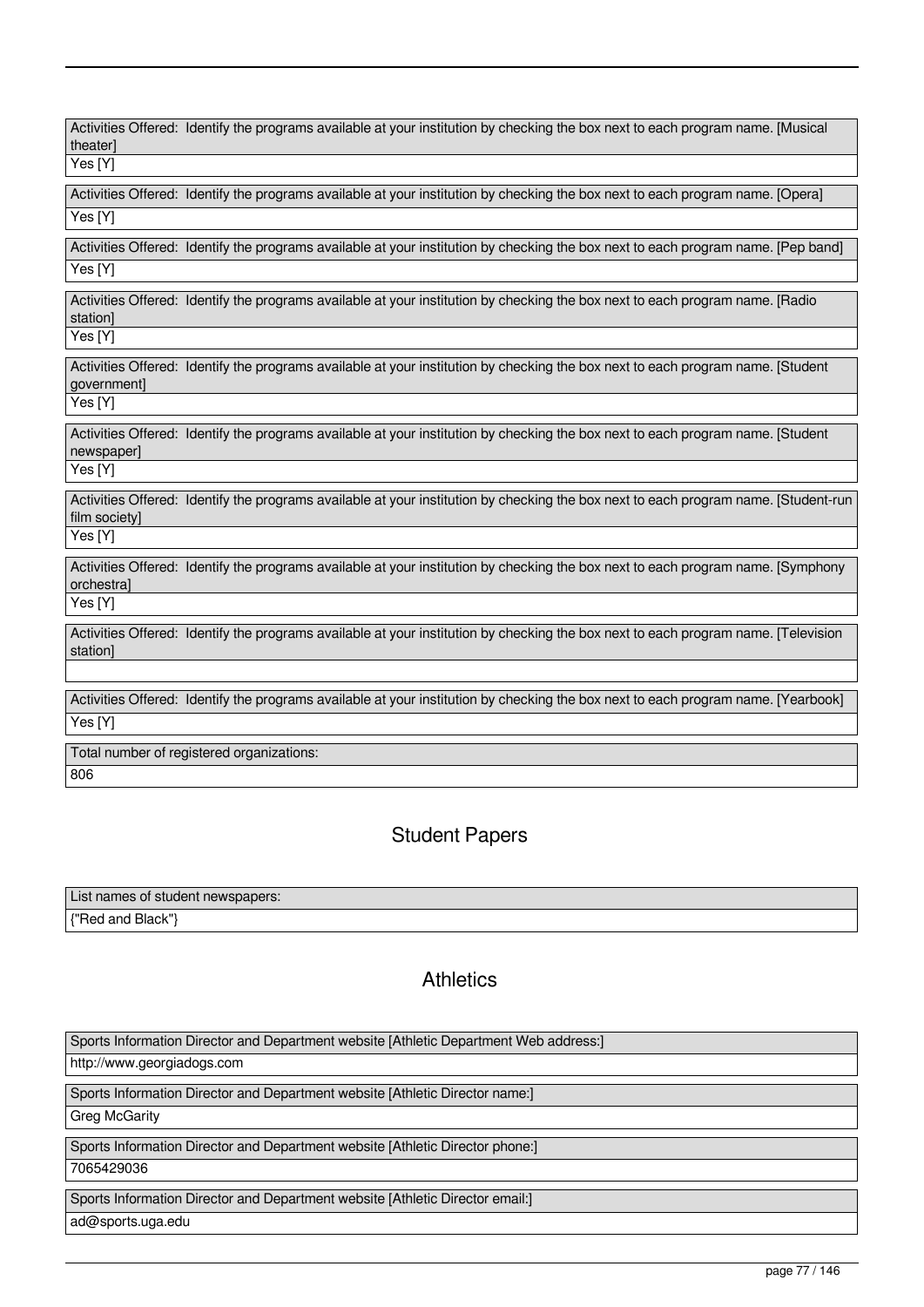#### Collegiate athletic association that your school belongs to during the 2015–2016 academic year.

NCAA I [NCAA1]

# FOR THIS GRID:

- Intercollegiate sports are those recognized by either the NCAA or NAIA. Athletic scholarships are only available to NCAA Division I and II and NAIA sports.
- Intramural sports are competitive sports played at your institution among other students at your institution.
- Club sports are not governed by the NCAA or NAIA, may have separate championships, and/or may have intercollegiate contests. For this survey, athletic scholarships may not be reported for club sports.

Men's Sports and Scholarships

[Archery][Intercollegiate NCAA or NAIA]

FOR THIS GRID:

- Intercollegiate sports are those recognized by either the NCAA or NAIA. Athletic scholarships are only available to NCAA Division I and II and NAIA sports.
- Intramural sports are competitive sports played at your institution among other students at your institution.
- Club sports are not governed by the NCAA or NAIA, may have separate championships, and/or may have intercollegiate contests. For this survey, athletic scholarships may not be reported for club sports.

Men's Sports and Scholarships

[Archery][Scholarships Available?]

FOR THIS GRID:

- Intercollegiate sports are those recognized by either the NCAA or NAIA. Athletic scholarships are only available to NCAA Division I and II and NAIA sports.
- Intramural sports are competitive sports played at your institution among other students at your institution.
- Club sports are not governed by the NCAA or NAIA, may have separate championships, and/or may have intercollegiate contests. For this survey, athletic scholarships may not be reported for club sports.

Men's Sports and Scholarships

[Archery][Intramural]

#### FOR THIS GRID:

- Intercollegiate sports are those recognized by either the NCAA or NAIA. Athletic scholarships are only available to NCAA Division I and II and NAIA sports.
- Intramural sports are competitive sports played at your institution among other students at your institution.
- Club sports are not governed by the NCAA or NAIA, may have separate championships, and/or may have intercollegiate contests. For this survey, athletic scholarships may not be reported for club sports.

Men's Sports and Scholarships

[Archery][Club (intercollegiate)]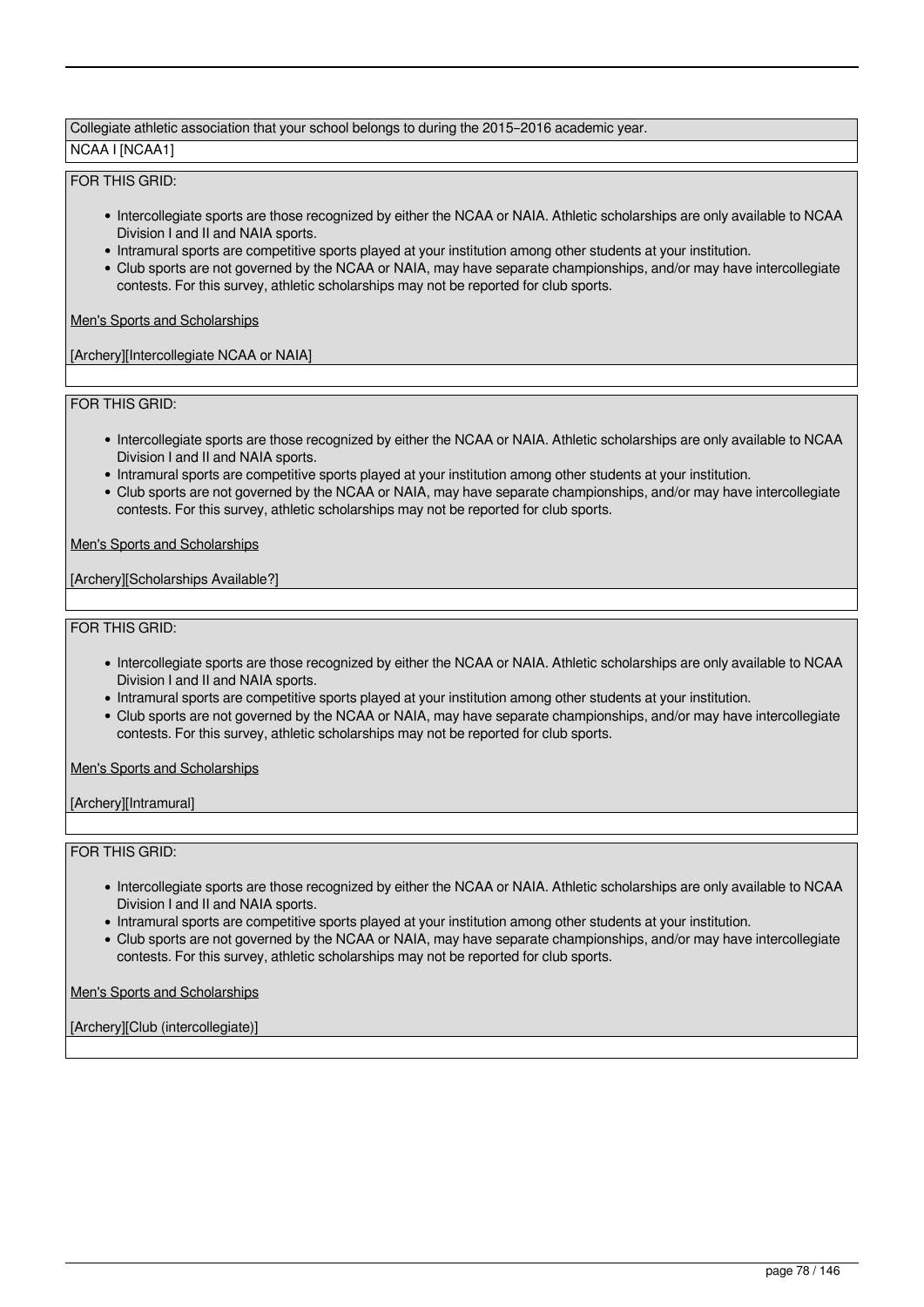- Intercollegiate sports are those recognized by either the NCAA or NAIA. Athletic scholarships are only available to NCAA Division I and II and NAIA sports.
- Intramural sports are competitive sports played at your institution among other students at your institution.
- Club sports are not governed by the NCAA or NAIA, may have separate championships, and/or may have intercollegiate contests. For this survey, athletic scholarships may not be reported for club sports.

### Men's Sports and Scholarships

[Badminton][Intercollegiate NCAA or NAIA]

# FOR THIS GRID:

- Intercollegiate sports are those recognized by either the NCAA or NAIA. Athletic scholarships are only available to NCAA Division I and II and NAIA sports.
- Intramural sports are competitive sports played at your institution among other students at your institution.
- Club sports are not governed by the NCAA or NAIA, may have separate championships, and/or may have intercollegiate contests. For this survey, athletic scholarships may not be reported for club sports.

#### Men's Sports and Scholarships

[Badminton][Scholarships Available?]

#### FOR THIS GRID:

- Intercollegiate sports are those recognized by either the NCAA or NAIA. Athletic scholarships are only available to NCAA Division I and II and NAIA sports.
- Intramural sports are competitive sports played at your institution among other students at your institution.
- Club sports are not governed by the NCAA or NAIA, may have separate championships, and/or may have intercollegiate contests. For this survey, athletic scholarships may not be reported for club sports.

#### Men's Sports and Scholarships

[Badminton][Intramural] 1

### FOR THIS GRID:

- Intercollegiate sports are those recognized by either the NCAA or NAIA. Athletic scholarships are only available to NCAA Division I and II and NAIA sports.
- Intramural sports are competitive sports played at your institution among other students at your institution.
- Club sports are not governed by the NCAA or NAIA, may have separate championships, and/or may have intercollegiate contests. For this survey, athletic scholarships may not be reported for club sports.

# Men's Sports and Scholarships

# [Badminton][Club (intercollegiate)]

# FOR THIS GRID:

1

1

- Intercollegiate sports are those recognized by either the NCAA or NAIA. Athletic scholarships are only available to NCAA Division I and II and NAIA sports.
- Intramural sports are competitive sports played at your institution among other students at your institution.
- Club sports are not governed by the NCAA or NAIA, may have separate championships, and/or may have intercollegiate contests. For this survey, athletic scholarships may not be reported for club sports.

# Men's Sports and Scholarships

[Baseball][Intercollegiate NCAA or NAIA]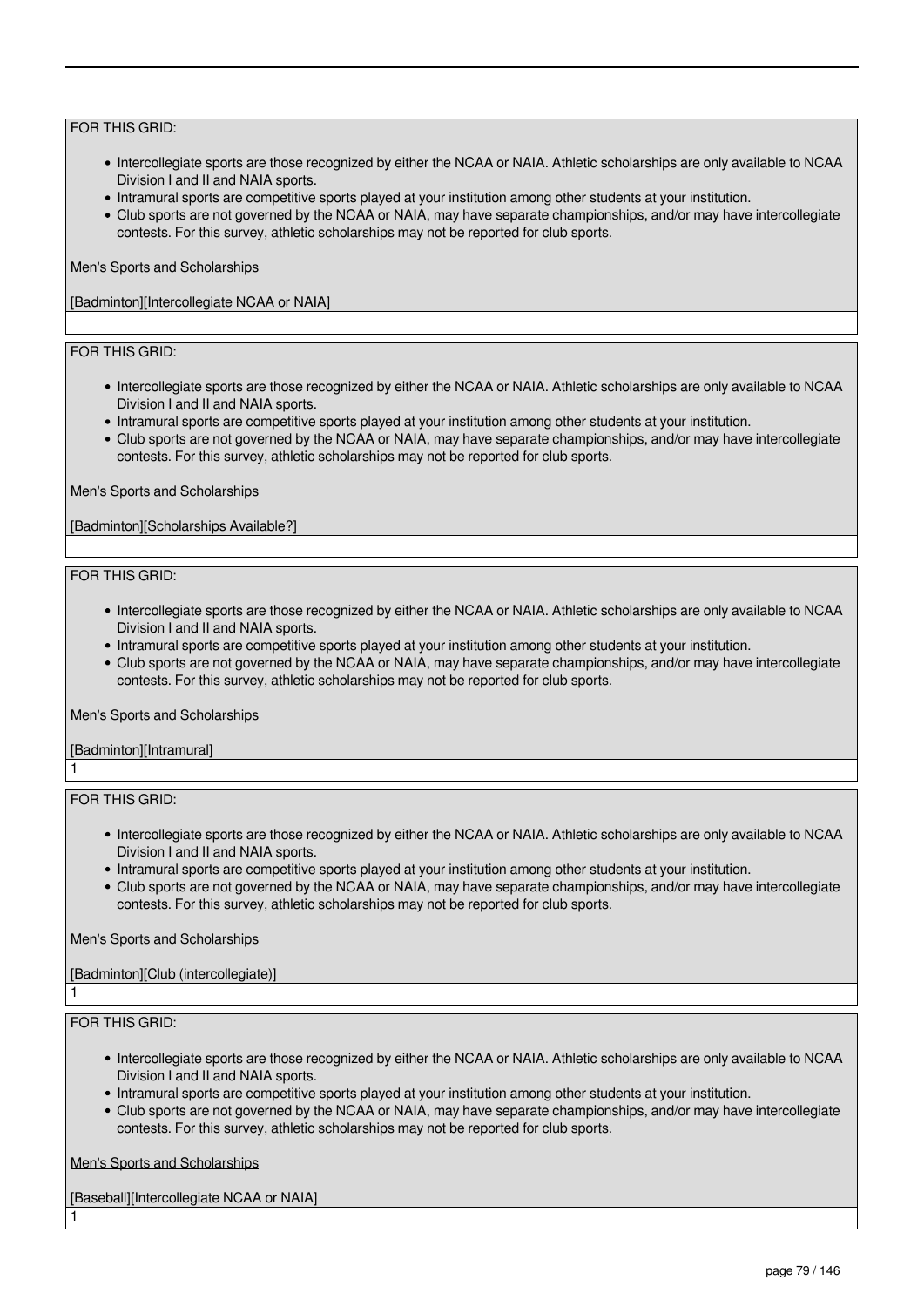- Intercollegiate sports are those recognized by either the NCAA or NAIA. Athletic scholarships are only available to NCAA Division I and II and NAIA sports.
- Intramural sports are competitive sports played at your institution among other students at your institution.
- Club sports are not governed by the NCAA or NAIA, may have separate championships, and/or may have intercollegiate contests. For this survey, athletic scholarships may not be reported for club sports.

#### Men's Sports and Scholarships

### [Baseball][Scholarships Available?]

# FOR THIS GRID:

1

- Intercollegiate sports are those recognized by either the NCAA or NAIA. Athletic scholarships are only available to NCAA Division I and II and NAIA sports.
- Intramural sports are competitive sports played at your institution among other students at your institution.
- Club sports are not governed by the NCAA or NAIA, may have separate championships, and/or may have intercollegiate contests. For this survey, athletic scholarships may not be reported for club sports.

#### Men's Sports and Scholarships

[Baseball][Intramural]

#### FOR THIS GRID:

- Intercollegiate sports are those recognized by either the NCAA or NAIA. Athletic scholarships are only available to NCAA Division I and II and NAIA sports.
- Intramural sports are competitive sports played at your institution among other students at your institution.
- Club sports are not governed by the NCAA or NAIA, may have separate championships, and/or may have intercollegiate contests. For this survey, athletic scholarships may not be reported for club sports.

#### Men's Sports and Scholarships

# [Baseball][Club (intercollegiate)]

FOR THIS GRID:

1

1

1

- Intercollegiate sports are those recognized by either the NCAA or NAIA. Athletic scholarships are only available to NCAA Division I and II and NAIA sports.
- Intramural sports are competitive sports played at your institution among other students at your institution.
- Club sports are not governed by the NCAA or NAIA, may have separate championships, and/or may have intercollegiate contests. For this survey, athletic scholarships may not be reported for club sports.

# Men's Sports and Scholarships

[Basketball][Intercollegiate NCAA or NAIA]

# FOR THIS GRID:

- Intercollegiate sports are those recognized by either the NCAA or NAIA. Athletic scholarships are only available to NCAA Division I and II and NAIA sports.
- Intramural sports are competitive sports played at your institution among other students at your institution.
- Club sports are not governed by the NCAA or NAIA, may have separate championships, and/or may have intercollegiate contests. For this survey, athletic scholarships may not be reported for club sports.

Men's Sports and Scholarships

[Basketball][Scholarships Available?]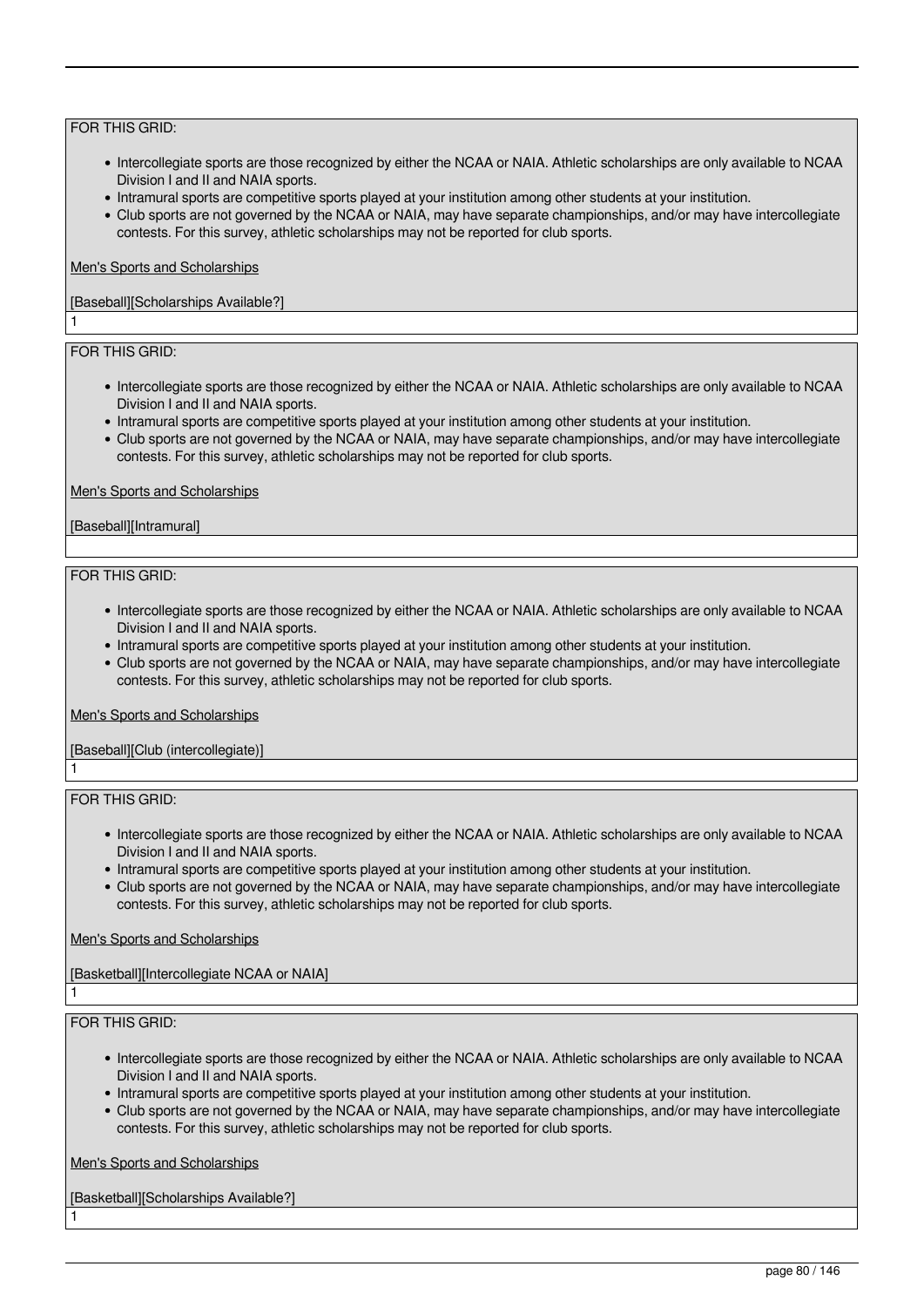- Intercollegiate sports are those recognized by either the NCAA or NAIA. Athletic scholarships are only available to NCAA Division I and II and NAIA sports.
- Intramural sports are competitive sports played at your institution among other students at your institution.
- Club sports are not governed by the NCAA or NAIA, may have separate championships, and/or may have intercollegiate contests. For this survey, athletic scholarships may not be reported for club sports.

# Men's Sports and Scholarships

# [Basketball][Intramural]

# FOR THIS GRID:

1

- Intercollegiate sports are those recognized by either the NCAA or NAIA. Athletic scholarships are only available to NCAA Division I and II and NAIA sports.
- Intramural sports are competitive sports played at your institution among other students at your institution.
- Club sports are not governed by the NCAA or NAIA, may have separate championships, and/or may have intercollegiate contests. For this survey, athletic scholarships may not be reported for club sports.

#### Men's Sports and Scholarships

### [Basketball][Club (intercollegiate)]

#### FOR THIS GRID:

- Intercollegiate sports are those recognized by either the NCAA or NAIA. Athletic scholarships are only available to NCAA Division I and II and NAIA sports.
- Intramural sports are competitive sports played at your institution among other students at your institution.
- Club sports are not governed by the NCAA or NAIA, may have separate championships, and/or may have intercollegiate contests. For this survey, athletic scholarships may not be reported for club sports.

#### Men's Sports and Scholarships

[Bowling][Intercollegiate NCAA or NAIA]

# FOR THIS GRID:

- Intercollegiate sports are those recognized by either the NCAA or NAIA. Athletic scholarships are only available to NCAA Division I and II and NAIA sports.
- Intramural sports are competitive sports played at your institution among other students at your institution.
- Club sports are not governed by the NCAA or NAIA, may have separate championships, and/or may have intercollegiate contests. For this survey, athletic scholarships may not be reported for club sports.

# Men's Sports and Scholarships

# [Bowling][Scholarships Available?]

# FOR THIS GRID:

- Intercollegiate sports are those recognized by either the NCAA or NAIA. Athletic scholarships are only available to NCAA Division I and II and NAIA sports.
- Intramural sports are competitive sports played at your institution among other students at your institution.
- Club sports are not governed by the NCAA or NAIA, may have separate championships, and/or may have intercollegiate contests. For this survey, athletic scholarships may not be reported for club sports.

Men's Sports and Scholarships

[Bowling][Intramural]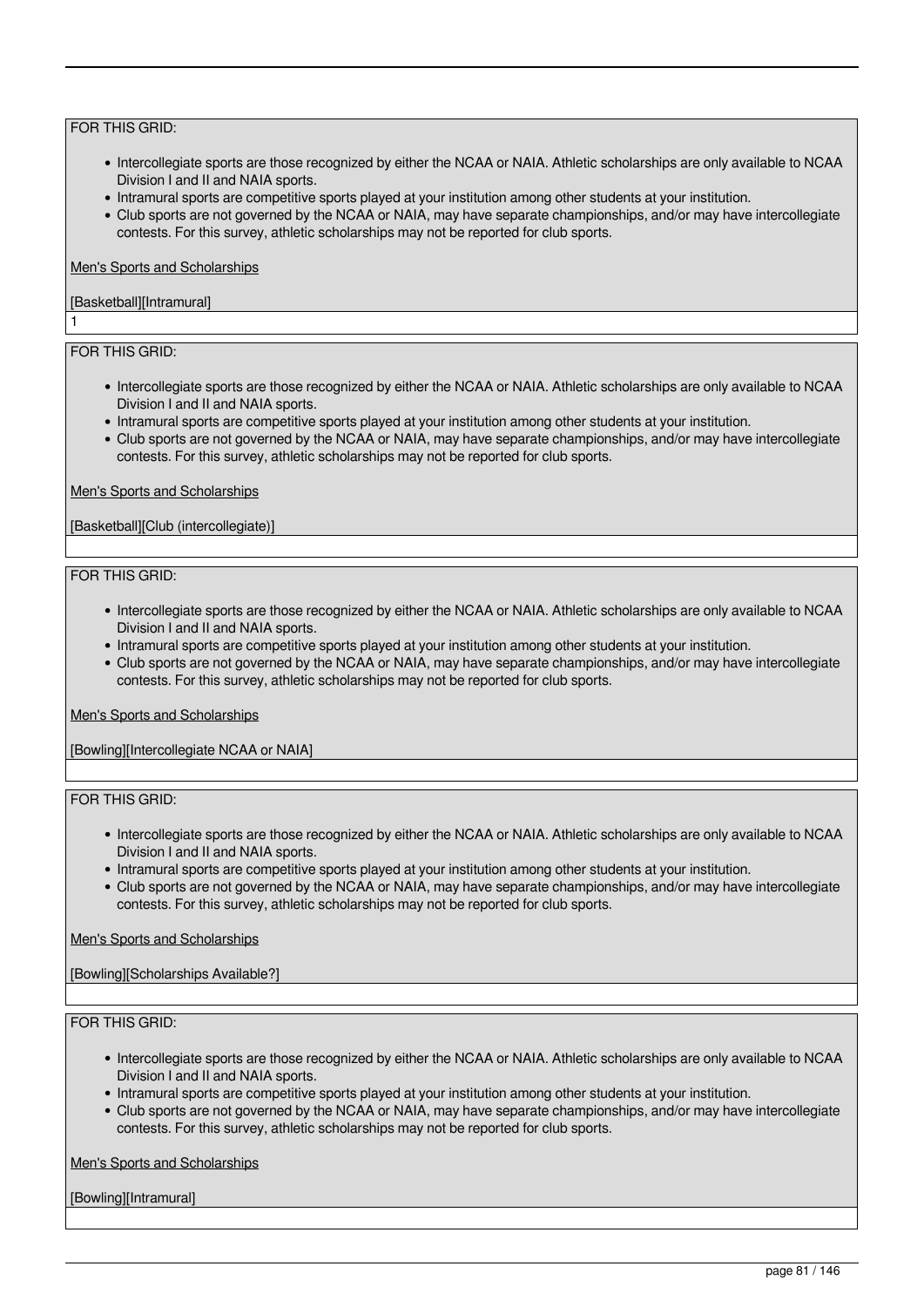- Intercollegiate sports are those recognized by either the NCAA or NAIA. Athletic scholarships are only available to NCAA Division I and II and NAIA sports.
- Intramural sports are competitive sports played at your institution among other students at your institution.
- Club sports are not governed by the NCAA or NAIA, may have separate championships, and/or may have intercollegiate contests. For this survey, athletic scholarships may not be reported for club sports.

#### Men's Sports and Scholarships

### [Bowling][Club (intercollegiate)]

# FOR THIS GRID:

- Intercollegiate sports are those recognized by either the NCAA or NAIA. Athletic scholarships are only available to NCAA Division I and II and NAIA sports.
- Intramural sports are competitive sports played at your institution among other students at your institution.
- Club sports are not governed by the NCAA or NAIA, may have separate championships, and/or may have intercollegiate contests. For this survey, athletic scholarships may not be reported for club sports.

#### Men's Sports and Scholarships

[Cheerleading][Intercollegiate NCAA or NAIA]

#### FOR THIS GRID:

- Intercollegiate sports are those recognized by either the NCAA or NAIA. Athletic scholarships are only available to NCAA Division I and II and NAIA sports.
- Intramural sports are competitive sports played at your institution among other students at your institution.
- Club sports are not governed by the NCAA or NAIA, may have separate championships, and/or may have intercollegiate contests. For this survey, athletic scholarships may not be reported for club sports.

#### Men's Sports and Scholarships

[Cheerleading][Scholarships Available?]

# FOR THIS GRID:

- Intercollegiate sports are those recognized by either the NCAA or NAIA. Athletic scholarships are only available to NCAA Division I and II and NAIA sports.
- Intramural sports are competitive sports played at your institution among other students at your institution.
- Club sports are not governed by the NCAA or NAIA, may have separate championships, and/or may have intercollegiate contests. For this survey, athletic scholarships may not be reported for club sports.

# Men's Sports and Scholarships

# [Cheerleading][Intramural]

# FOR THIS GRID:

1

- Intercollegiate sports are those recognized by either the NCAA or NAIA. Athletic scholarships are only available to NCAA Division I and II and NAIA sports.
- Intramural sports are competitive sports played at your institution among other students at your institution.
- Club sports are not governed by the NCAA or NAIA, may have separate championships, and/or may have intercollegiate contests. For this survey, athletic scholarships may not be reported for club sports.

Men's Sports and Scholarships

[Cheerleading][Club (intercollegiate)]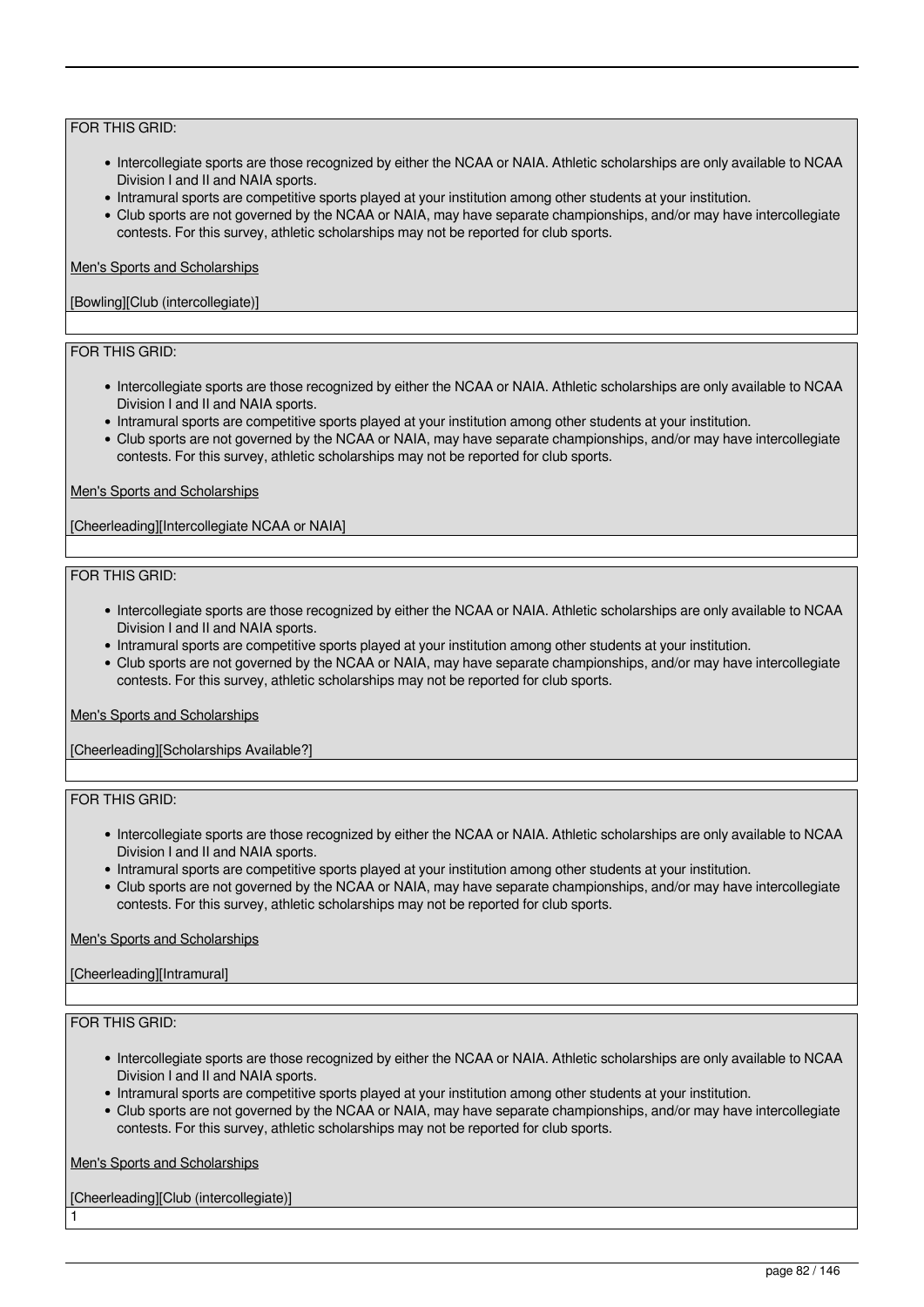- Intercollegiate sports are those recognized by either the NCAA or NAIA. Athletic scholarships are only available to NCAA Division I and II and NAIA sports.
- Intramural sports are competitive sports played at your institution among other students at your institution.
- Club sports are not governed by the NCAA or NAIA, may have separate championships, and/or may have intercollegiate contests. For this survey, athletic scholarships may not be reported for club sports.

### Men's Sports and Scholarships

[Crew (Rowing) Heavyweight][Intercollegiate NCAA or NAIA]

# FOR THIS GRID:

- Intercollegiate sports are those recognized by either the NCAA or NAIA. Athletic scholarships are only available to NCAA Division I and II and NAIA sports.
- Intramural sports are competitive sports played at your institution among other students at your institution.
- Club sports are not governed by the NCAA or NAIA, may have separate championships, and/or may have intercollegiate contests. For this survey, athletic scholarships may not be reported for club sports.

#### Men's Sports and Scholarships

[Crew (Rowing) Heavyweight][Scholarships Available?]

#### FOR THIS GRID:

- Intercollegiate sports are those recognized by either the NCAA or NAIA. Athletic scholarships are only available to NCAA Division I and II and NAIA sports.
- Intramural sports are competitive sports played at your institution among other students at your institution.
- Club sports are not governed by the NCAA or NAIA, may have separate championships, and/or may have intercollegiate contests. For this survey, athletic scholarships may not be reported for club sports.

#### Men's Sports and Scholarships

[Crew (Rowing) Heavyweight][Intramural]

# FOR THIS GRID:

- Intercollegiate sports are those recognized by either the NCAA or NAIA. Athletic scholarships are only available to NCAA Division I and II and NAIA sports.
- Intramural sports are competitive sports played at your institution among other students at your institution.
- Club sports are not governed by the NCAA or NAIA, may have separate championships, and/or may have intercollegiate contests. For this survey, athletic scholarships may not be reported for club sports.

#### Men's Sports and Scholarships

[Crew (Rowing) Heavyweight][Club (intercollegiate)]

# FOR THIS GRID:

1

- Intercollegiate sports are those recognized by either the NCAA or NAIA. Athletic scholarships are only available to NCAA Division I and II and NAIA sports.
- Intramural sports are competitive sports played at your institution among other students at your institution.
- Club sports are not governed by the NCAA or NAIA, may have separate championships, and/or may have intercollegiate contests. For this survey, athletic scholarships may not be reported for club sports.

Men's Sports and Scholarships

[Crew (Rowing) Lightweight][Intercollegiate NCAA or NAIA]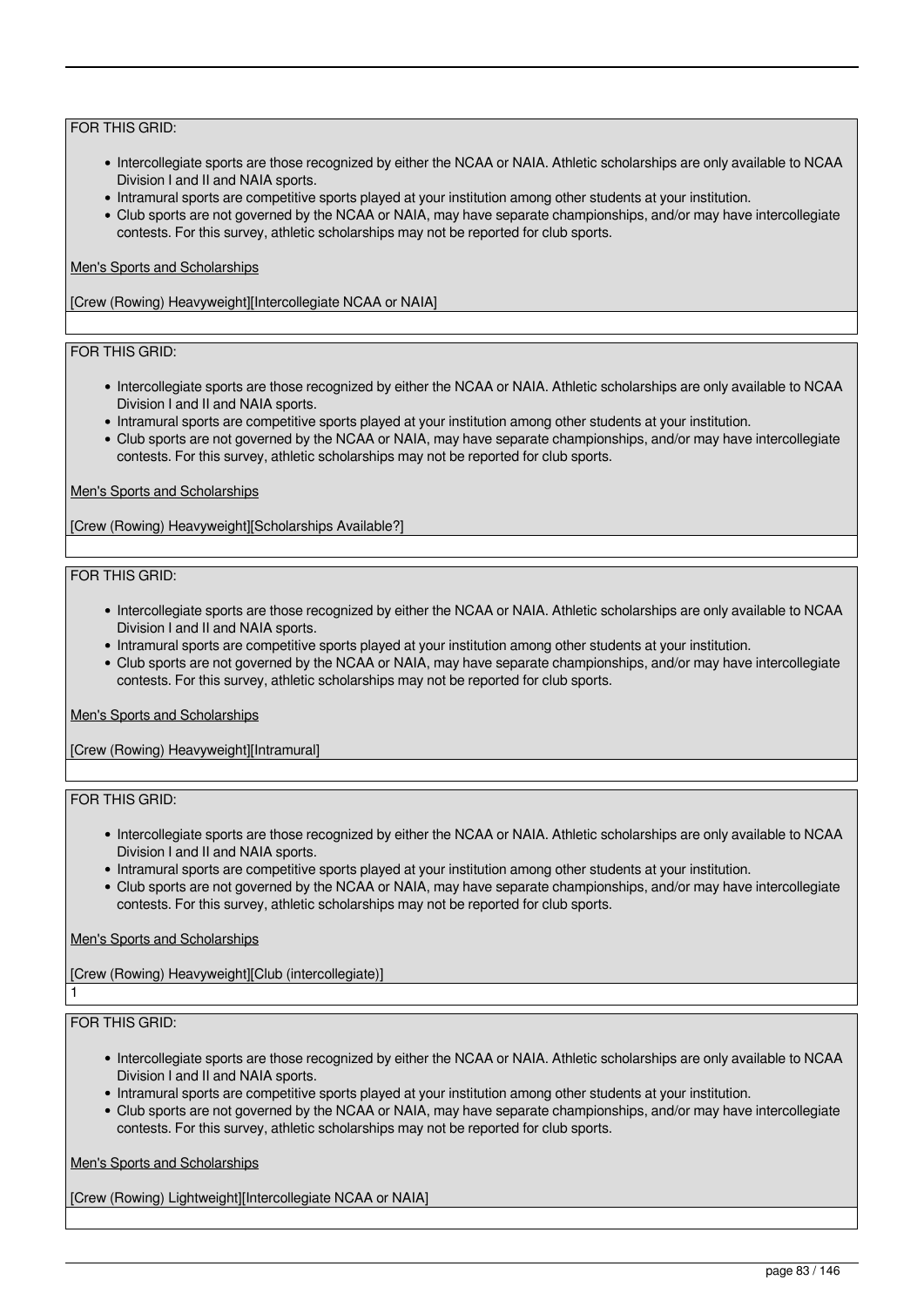- Intercollegiate sports are those recognized by either the NCAA or NAIA. Athletic scholarships are only available to NCAA Division I and II and NAIA sports.
- Intramural sports are competitive sports played at your institution among other students at your institution.
- Club sports are not governed by the NCAA or NAIA, may have separate championships, and/or may have intercollegiate contests. For this survey, athletic scholarships may not be reported for club sports.

### Men's Sports and Scholarships

[Crew (Rowing) Lightweight][Scholarships Available?]

# FOR THIS GRID:

- Intercollegiate sports are those recognized by either the NCAA or NAIA. Athletic scholarships are only available to NCAA Division I and II and NAIA sports.
- Intramural sports are competitive sports played at your institution among other students at your institution.
- Club sports are not governed by the NCAA or NAIA, may have separate championships, and/or may have intercollegiate contests. For this survey, athletic scholarships may not be reported for club sports.

#### Men's Sports and Scholarships

[Crew (Rowing) Lightweight][Intramural]

#### FOR THIS GRID:

- Intercollegiate sports are those recognized by either the NCAA or NAIA. Athletic scholarships are only available to NCAA Division I and II and NAIA sports.
- Intramural sports are competitive sports played at your institution among other students at your institution.
- Club sports are not governed by the NCAA or NAIA, may have separate championships, and/or may have intercollegiate contests. For this survey, athletic scholarships may not be reported for club sports.

# Men's Sports and Scholarships

[Crew (Rowing) Lightweight][Club (intercollegiate)]

# FOR THIS GRID:

1

1

1

- Intercollegiate sports are those recognized by either the NCAA or NAIA. Athletic scholarships are only available to NCAA Division I and II and NAIA sports.
- Intramural sports are competitive sports played at your institution among other students at your institution.
- Club sports are not governed by the NCAA or NAIA, may have separate championships, and/or may have intercollegiate contests. For this survey, athletic scholarships may not be reported for club sports.

# Men's Sports and Scholarships

[Cross-country][Intercollegiate NCAA or NAIA]

# FOR THIS GRID:

- Intercollegiate sports are those recognized by either the NCAA or NAIA. Athletic scholarships are only available to NCAA Division I and II and NAIA sports.
- Intramural sports are competitive sports played at your institution among other students at your institution.
- Club sports are not governed by the NCAA or NAIA, may have separate championships, and/or may have intercollegiate contests. For this survey, athletic scholarships may not be reported for club sports.

Men's Sports and Scholarships

[Cross-country][Scholarships Available?]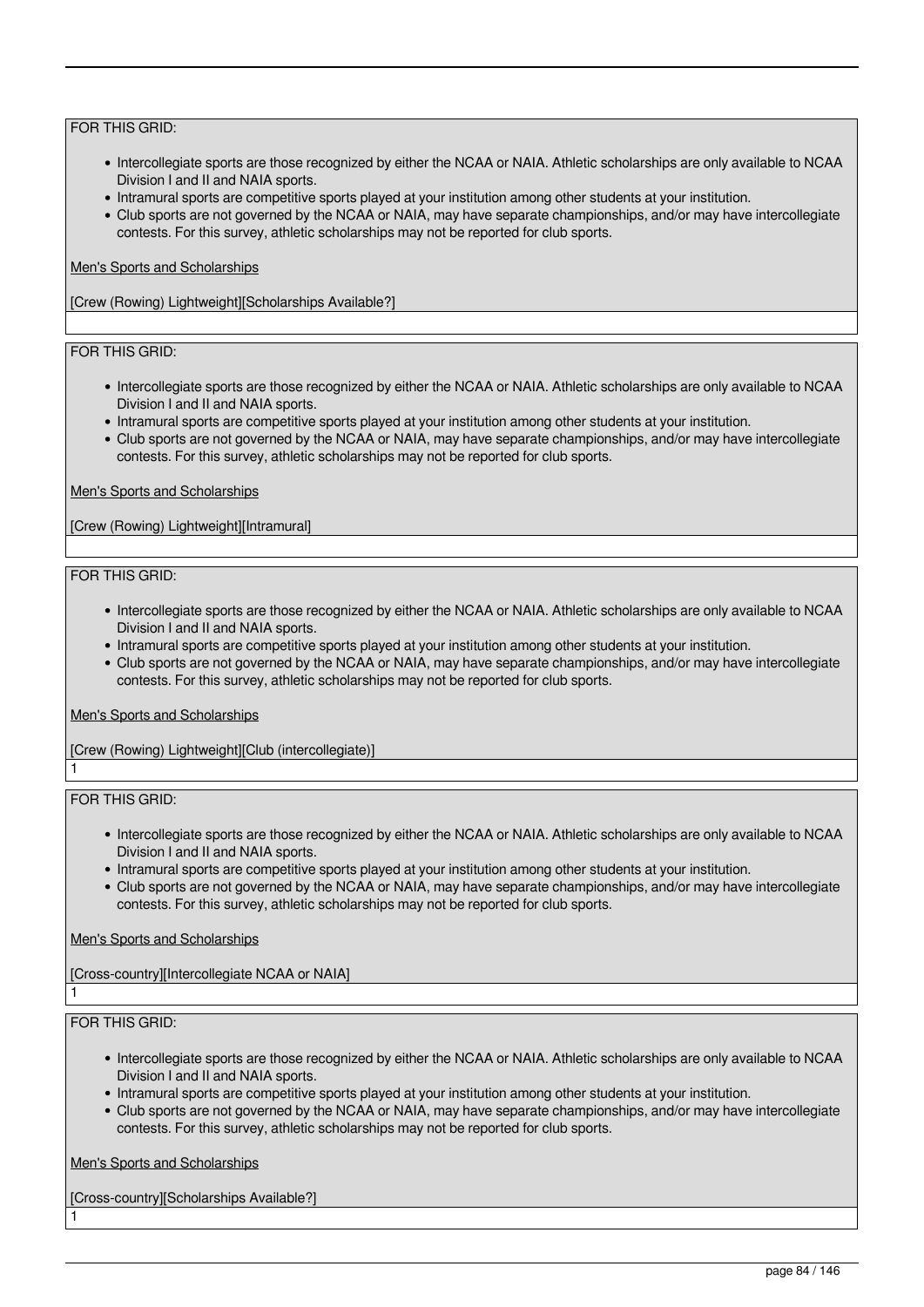- Intercollegiate sports are those recognized by either the NCAA or NAIA. Athletic scholarships are only available to NCAA Division I and II and NAIA sports.
- Intramural sports are competitive sports played at your institution among other students at your institution.
- Club sports are not governed by the NCAA or NAIA, may have separate championships, and/or may have intercollegiate contests. For this survey, athletic scholarships may not be reported for club sports.

### Men's Sports and Scholarships

# [Cross-country][Intramural]

# FOR THIS GRID:

- Intercollegiate sports are those recognized by either the NCAA or NAIA. Athletic scholarships are only available to NCAA Division I and II and NAIA sports.
- Intramural sports are competitive sports played at your institution among other students at your institution.
- Club sports are not governed by the NCAA or NAIA, may have separate championships, and/or may have intercollegiate contests. For this survey, athletic scholarships may not be reported for club sports.

#### Men's Sports and Scholarships

[Cross-country][Club (intercollegiate)]

#### FOR THIS GRID:

1

- Intercollegiate sports are those recognized by either the NCAA or NAIA. Athletic scholarships are only available to NCAA Division I and II and NAIA sports.
- Intramural sports are competitive sports played at your institution among other students at your institution.
- Club sports are not governed by the NCAA or NAIA, may have separate championships, and/or may have intercollegiate contests. For this survey, athletic scholarships may not be reported for club sports.

#### Men's Sports and Scholarships

[Curling][Intercollegiate NCAA or NAIA]

# FOR THIS GRID:

- Intercollegiate sports are those recognized by either the NCAA or NAIA. Athletic scholarships are only available to NCAA Division I and II and NAIA sports.
- Intramural sports are competitive sports played at your institution among other students at your institution.
- Club sports are not governed by the NCAA or NAIA, may have separate championships, and/or may have intercollegiate contests. For this survey, athletic scholarships may not be reported for club sports.

# Men's Sports and Scholarships

[Curling][Scholarships Available?]

# FOR THIS GRID:

- Intercollegiate sports are those recognized by either the NCAA or NAIA. Athletic scholarships are only available to NCAA Division I and II and NAIA sports.
- Intramural sports are competitive sports played at your institution among other students at your institution.
- Club sports are not governed by the NCAA or NAIA, may have separate championships, and/or may have intercollegiate contests. For this survey, athletic scholarships may not be reported for club sports.

Men's Sports and Scholarships

[Curling][Intramural]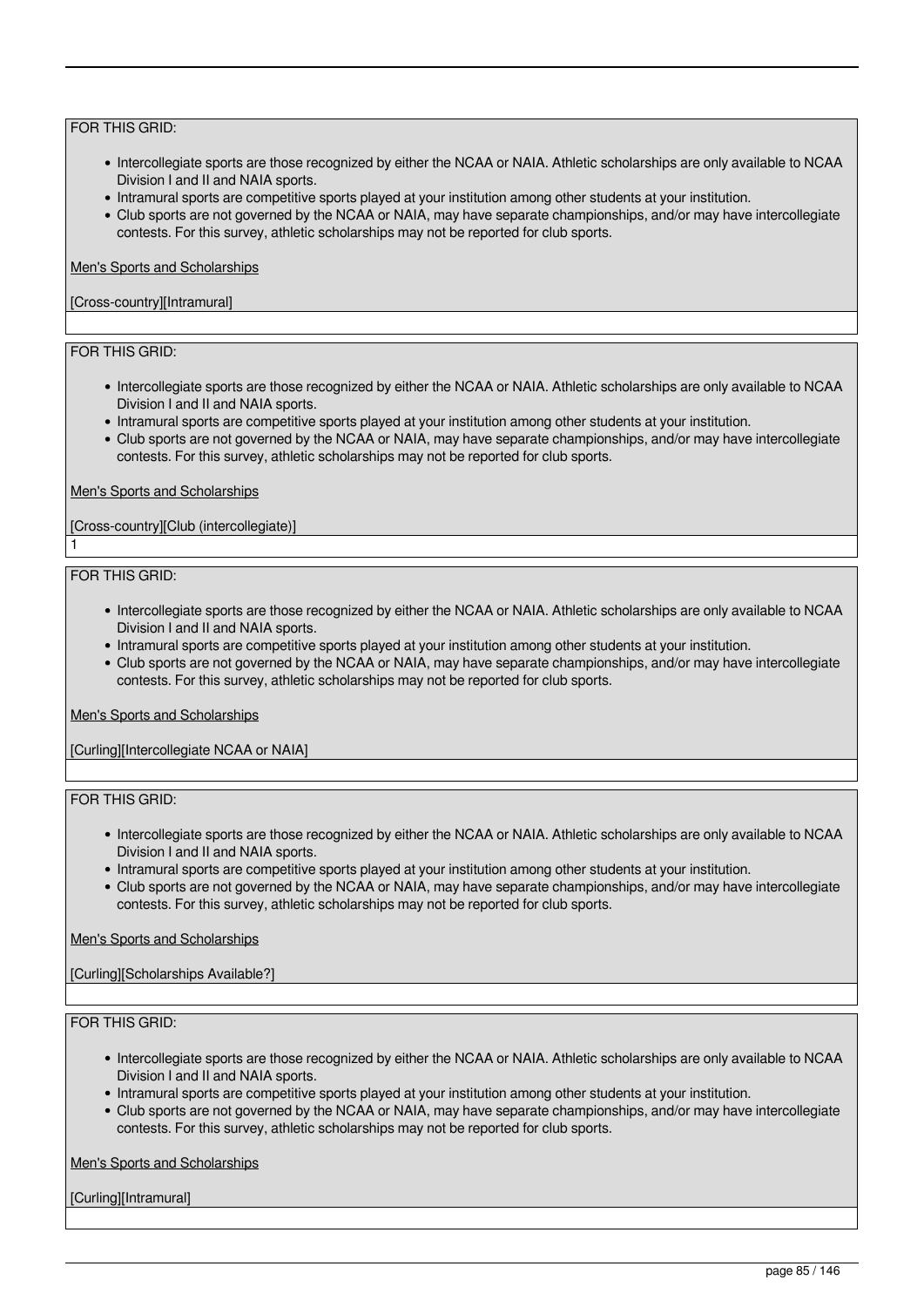- Intercollegiate sports are those recognized by either the NCAA or NAIA. Athletic scholarships are only available to NCAA Division I and II and NAIA sports.
- Intramural sports are competitive sports played at your institution among other students at your institution.
- Club sports are not governed by the NCAA or NAIA, may have separate championships, and/or may have intercollegiate contests. For this survey, athletic scholarships may not be reported for club sports.

#### Men's Sports and Scholarships

### [Curling][Club (intercollegiate)]

# FOR THIS GRID:

- Intercollegiate sports are those recognized by either the NCAA or NAIA. Athletic scholarships are only available to NCAA Division I and II and NAIA sports.
- Intramural sports are competitive sports played at your institution among other students at your institution.
- Club sports are not governed by the NCAA or NAIA, may have separate championships, and/or may have intercollegiate contests. For this survey, athletic scholarships may not be reported for club sports.

#### Men's Sports and Scholarships

[Equestrian][Intercollegiate NCAA or NAIA]

#### FOR THIS GRID:

- Intercollegiate sports are those recognized by either the NCAA or NAIA. Athletic scholarships are only available to NCAA Division I and II and NAIA sports.
- Intramural sports are competitive sports played at your institution among other students at your institution.
- Club sports are not governed by the NCAA or NAIA, may have separate championships, and/or may have intercollegiate contests. For this survey, athletic scholarships may not be reported for club sports.

#### Men's Sports and Scholarships

[Equestrian][Scholarships Available?]

# FOR THIS GRID:

- Intercollegiate sports are those recognized by either the NCAA or NAIA. Athletic scholarships are only available to NCAA Division I and II and NAIA sports.
- Intramural sports are competitive sports played at your institution among other students at your institution.
- Club sports are not governed by the NCAA or NAIA, may have separate championships, and/or may have intercollegiate contests. For this survey, athletic scholarships may not be reported for club sports.

#### Men's Sports and Scholarships

# [Equestrian][Intramural]

# FOR THIS GRID:

1

- Intercollegiate sports are those recognized by either the NCAA or NAIA. Athletic scholarships are only available to NCAA Division I and II and NAIA sports.
- Intramural sports are competitive sports played at your institution among other students at your institution.
- Club sports are not governed by the NCAA or NAIA, may have separate championships, and/or may have intercollegiate contests. For this survey, athletic scholarships may not be reported for club sports.

Men's Sports and Scholarships

[Equestrian][Club (intercollegiate)]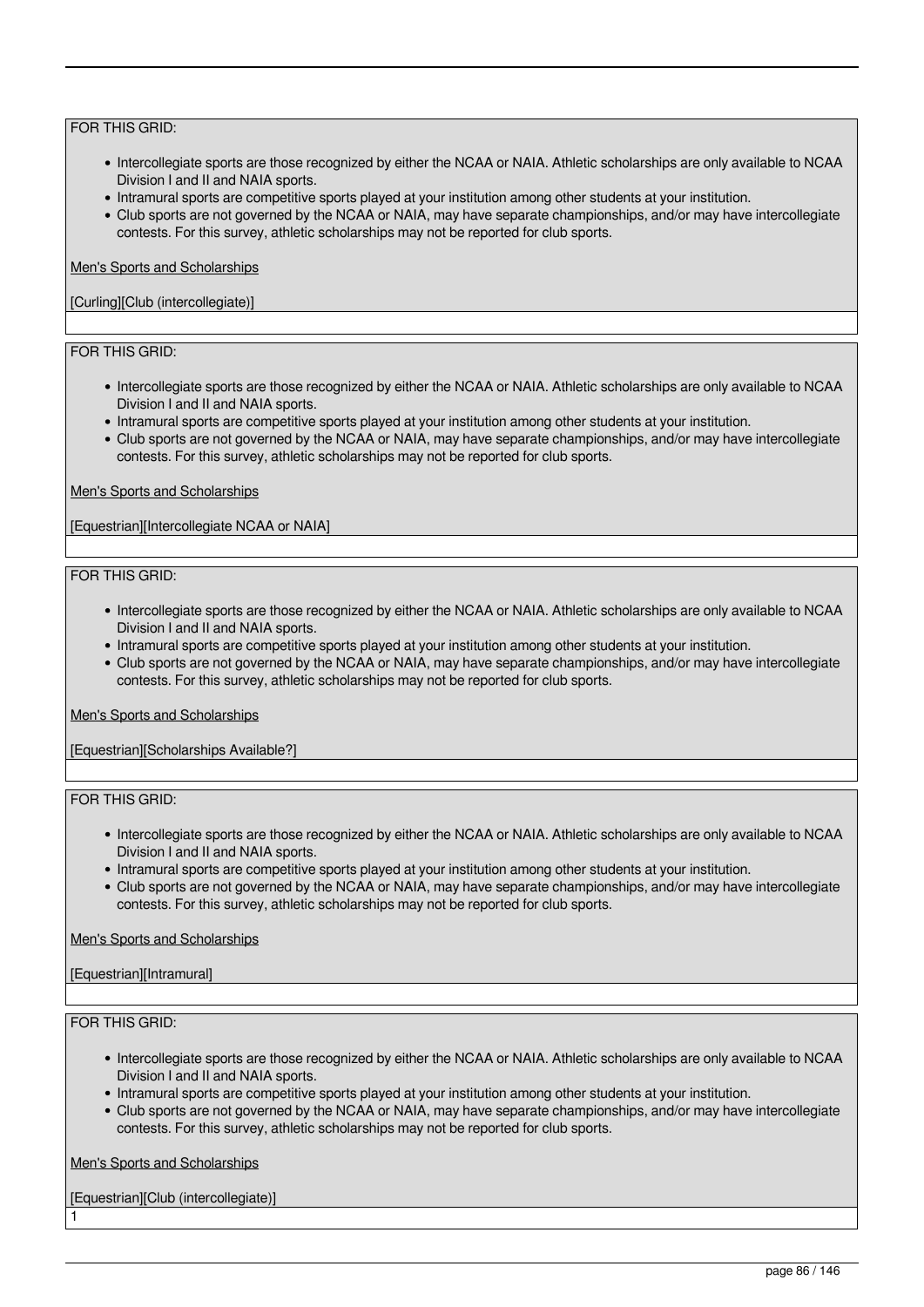- Intercollegiate sports are those recognized by either the NCAA or NAIA. Athletic scholarships are only available to NCAA Division I and II and NAIA sports.
- Intramural sports are competitive sports played at your institution among other students at your institution.
- Club sports are not governed by the NCAA or NAIA, may have separate championships, and/or may have intercollegiate contests. For this survey, athletic scholarships may not be reported for club sports.

### Men's Sports and Scholarships

[Fencing][Intercollegiate NCAA or NAIA]

# FOR THIS GRID:

- Intercollegiate sports are those recognized by either the NCAA or NAIA. Athletic scholarships are only available to NCAA Division I and II and NAIA sports.
- Intramural sports are competitive sports played at your institution among other students at your institution.
- Club sports are not governed by the NCAA or NAIA, may have separate championships, and/or may have intercollegiate contests. For this survey, athletic scholarships may not be reported for club sports.

#### Men's Sports and Scholarships

[Fencing][Scholarships Available?]

#### FOR THIS GRID:

- Intercollegiate sports are those recognized by either the NCAA or NAIA. Athletic scholarships are only available to NCAA Division I and II and NAIA sports.
- Intramural sports are competitive sports played at your institution among other students at your institution.
- Club sports are not governed by the NCAA or NAIA, may have separate championships, and/or may have intercollegiate contests. For this survey, athletic scholarships may not be reported for club sports.

#### Men's Sports and Scholarships

[Fencing][Intramural]

# FOR THIS GRID:

- Intercollegiate sports are those recognized by either the NCAA or NAIA. Athletic scholarships are only available to NCAA Division I and II and NAIA sports.
- Intramural sports are competitive sports played at your institution among other students at your institution.
- Club sports are not governed by the NCAA or NAIA, may have separate championships, and/or may have intercollegiate contests. For this survey, athletic scholarships may not be reported for club sports.

# Men's Sports and Scholarships

# [Fencing][Club (intercollegiate)]

# FOR THIS GRID:

1

- Intercollegiate sports are those recognized by either the NCAA or NAIA. Athletic scholarships are only available to NCAA Division I and II and NAIA sports.
- Intramural sports are competitive sports played at your institution among other students at your institution.
- Club sports are not governed by the NCAA or NAIA, may have separate championships, and/or may have intercollegiate contests. For this survey, athletic scholarships may not be reported for club sports.

# Men's Sports and Scholarships

[Field Hockey][Intercollegiate NCAA or NAIA]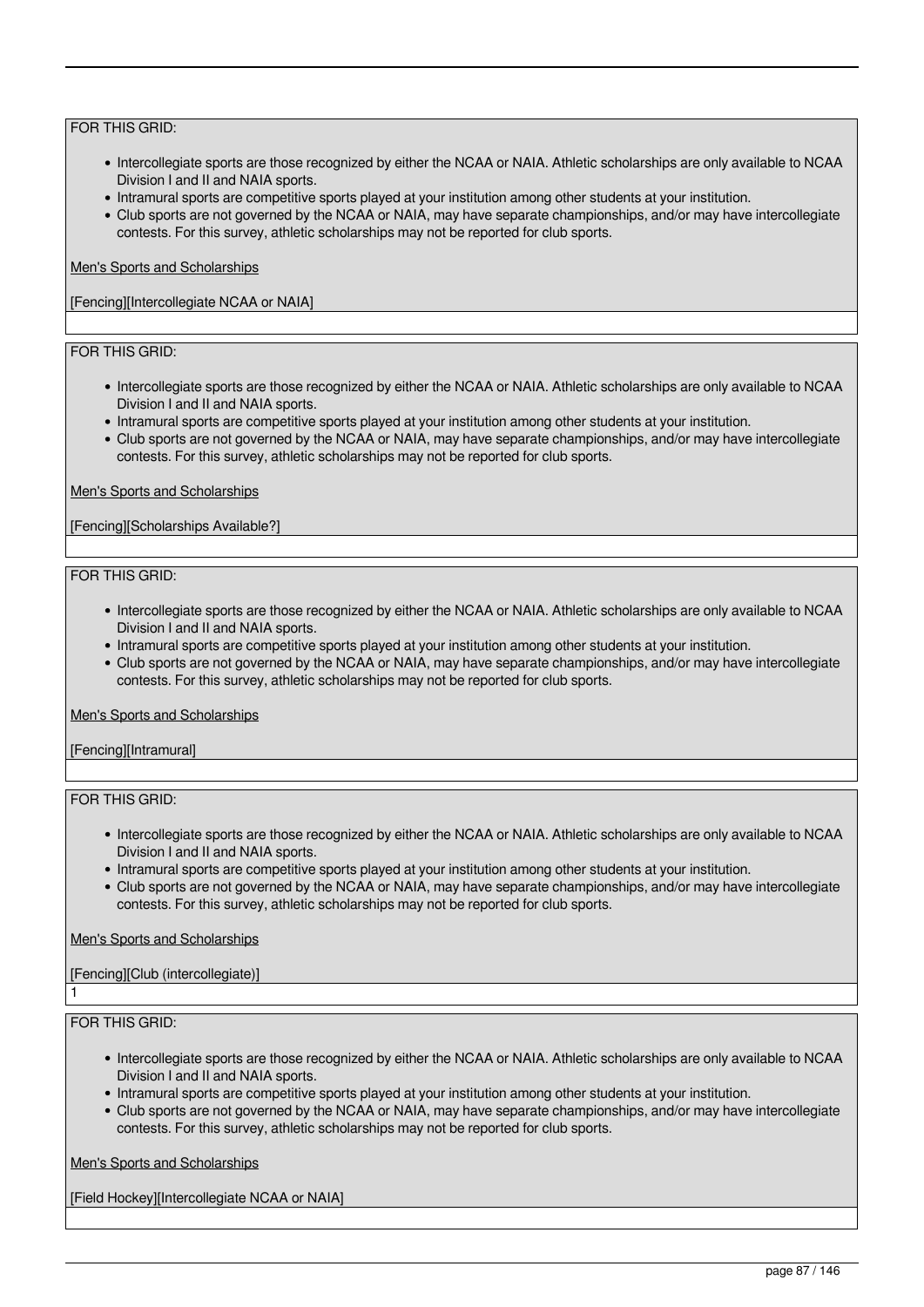- Intercollegiate sports are those recognized by either the NCAA or NAIA. Athletic scholarships are only available to NCAA Division I and II and NAIA sports.
- Intramural sports are competitive sports played at your institution among other students at your institution.
- Club sports are not governed by the NCAA or NAIA, may have separate championships, and/or may have intercollegiate contests. For this survey, athletic scholarships may not be reported for club sports.

### Men's Sports and Scholarships

[Field Hockey][Scholarships Available?]

# FOR THIS GRID:

- Intercollegiate sports are those recognized by either the NCAA or NAIA. Athletic scholarships are only available to NCAA Division I and II and NAIA sports.
- Intramural sports are competitive sports played at your institution among other students at your institution.
- Club sports are not governed by the NCAA or NAIA, may have separate championships, and/or may have intercollegiate contests. For this survey, athletic scholarships may not be reported for club sports.

#### Men's Sports and Scholarships

#### [Field Hockey][Intramural]

#### FOR THIS GRID:

- Intercollegiate sports are those recognized by either the NCAA or NAIA. Athletic scholarships are only available to NCAA Division I and II and NAIA sports.
- Intramural sports are competitive sports played at your institution among other students at your institution.
- Club sports are not governed by the NCAA or NAIA, may have separate championships, and/or may have intercollegiate contests. For this survey, athletic scholarships may not be reported for club sports.

#### Men's Sports and Scholarships

[Field Hockey][Club (intercollegiate)]

# FOR THIS GRID:

- Intercollegiate sports are those recognized by either the NCAA or NAIA. Athletic scholarships are only available to NCAA Division I and II and NAIA sports.
- Intramural sports are competitive sports played at your institution among other students at your institution.
- Club sports are not governed by the NCAA or NAIA, may have separate championships, and/or may have intercollegiate contests. For this survey, athletic scholarships may not be reported for club sports.

# Men's Sports and Scholarships

[Figure Skating][Intercollegiate NCAA or NAIA]

# FOR THIS GRID:

- Intercollegiate sports are those recognized by either the NCAA or NAIA. Athletic scholarships are only available to NCAA Division I and II and NAIA sports.
- Intramural sports are competitive sports played at your institution among other students at your institution.
- Club sports are not governed by the NCAA or NAIA, may have separate championships, and/or may have intercollegiate contests. For this survey, athletic scholarships may not be reported for club sports.

Men's Sports and Scholarships

[Figure Skating][Scholarships Available?]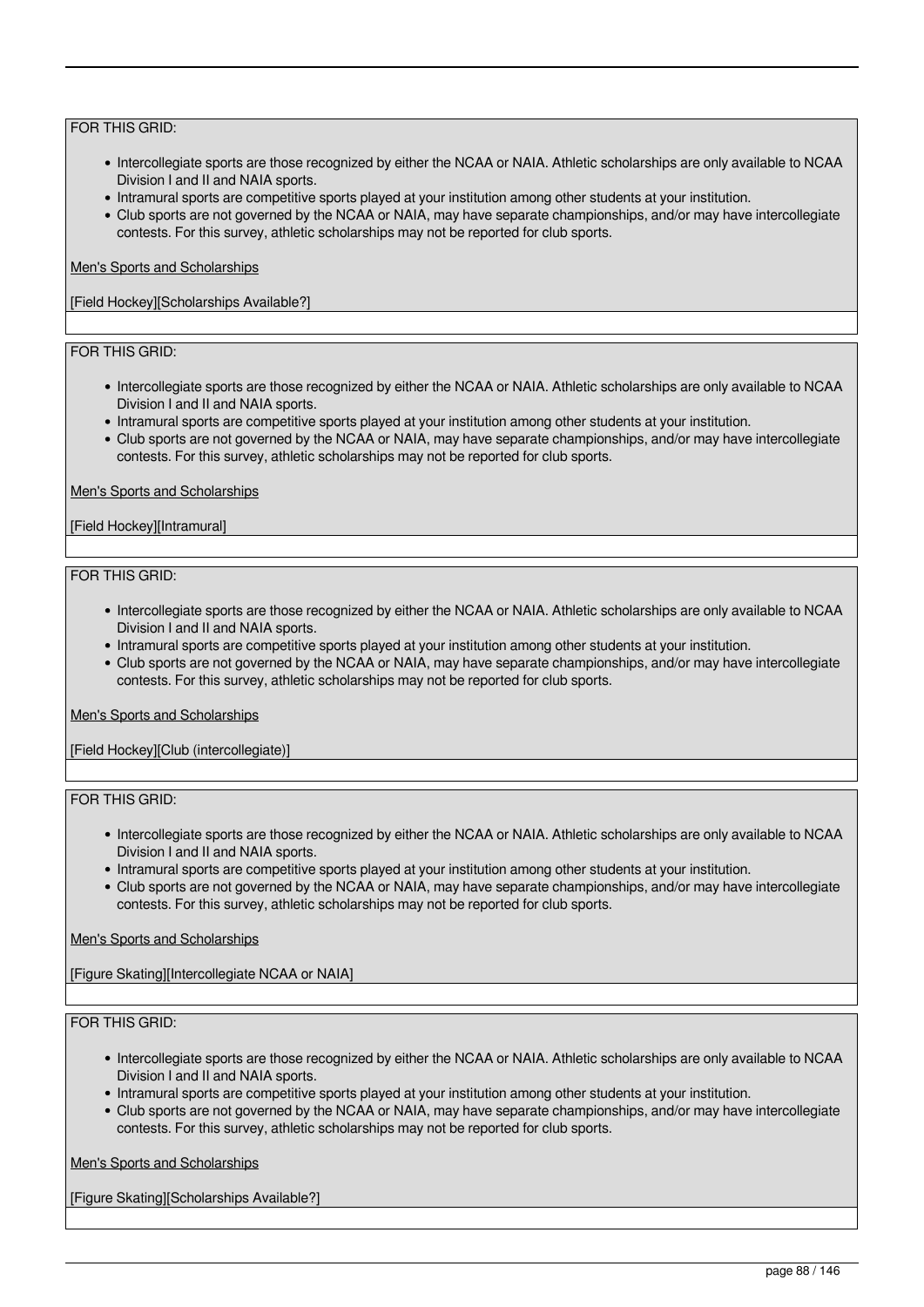- Intercollegiate sports are those recognized by either the NCAA or NAIA. Athletic scholarships are only available to NCAA Division I and II and NAIA sports.
- Intramural sports are competitive sports played at your institution among other students at your institution.
- Club sports are not governed by the NCAA or NAIA, may have separate championships, and/or may have intercollegiate contests. For this survey, athletic scholarships may not be reported for club sports.

#### Men's Sports and Scholarships

# [Figure Skating][Intramural]

# FOR THIS GRID:

- Intercollegiate sports are those recognized by either the NCAA or NAIA. Athletic scholarships are only available to NCAA Division I and II and NAIA sports.
- Intramural sports are competitive sports played at your institution among other students at your institution.
- Club sports are not governed by the NCAA or NAIA, may have separate championships, and/or may have intercollegiate contests. For this survey, athletic scholarships may not be reported for club sports.

#### Men's Sports and Scholarships

[Figure Skating][Club (intercollegiate)]

#### FOR THIS GRID:

- Intercollegiate sports are those recognized by either the NCAA or NAIA. Athletic scholarships are only available to NCAA Division I and II and NAIA sports.
- Intramural sports are competitive sports played at your institution among other students at your institution.
- Club sports are not governed by the NCAA or NAIA, may have separate championships, and/or may have intercollegiate contests. For this survey, athletic scholarships may not be reported for club sports.

#### Men's Sports and Scholarships

# [Football][Intercollegiate NCAA or NAIA]

FOR THIS GRID:

1

1

1

- Intercollegiate sports are those recognized by either the NCAA or NAIA. Athletic scholarships are only available to NCAA Division I and II and NAIA sports.
- Intramural sports are competitive sports played at your institution among other students at your institution.
- Club sports are not governed by the NCAA or NAIA, may have separate championships, and/or may have intercollegiate contests. For this survey, athletic scholarships may not be reported for club sports.

#### Men's Sports and Scholarships

# [Football][Scholarships Available?]

# FOR THIS GRID:

- Intercollegiate sports are those recognized by either the NCAA or NAIA. Athletic scholarships are only available to NCAA Division I and II and NAIA sports.
- Intramural sports are competitive sports played at your institution among other students at your institution.
- Club sports are not governed by the NCAA or NAIA, may have separate championships, and/or may have intercollegiate contests. For this survey, athletic scholarships may not be reported for club sports.

Men's Sports and Scholarships

[Football][Intramural]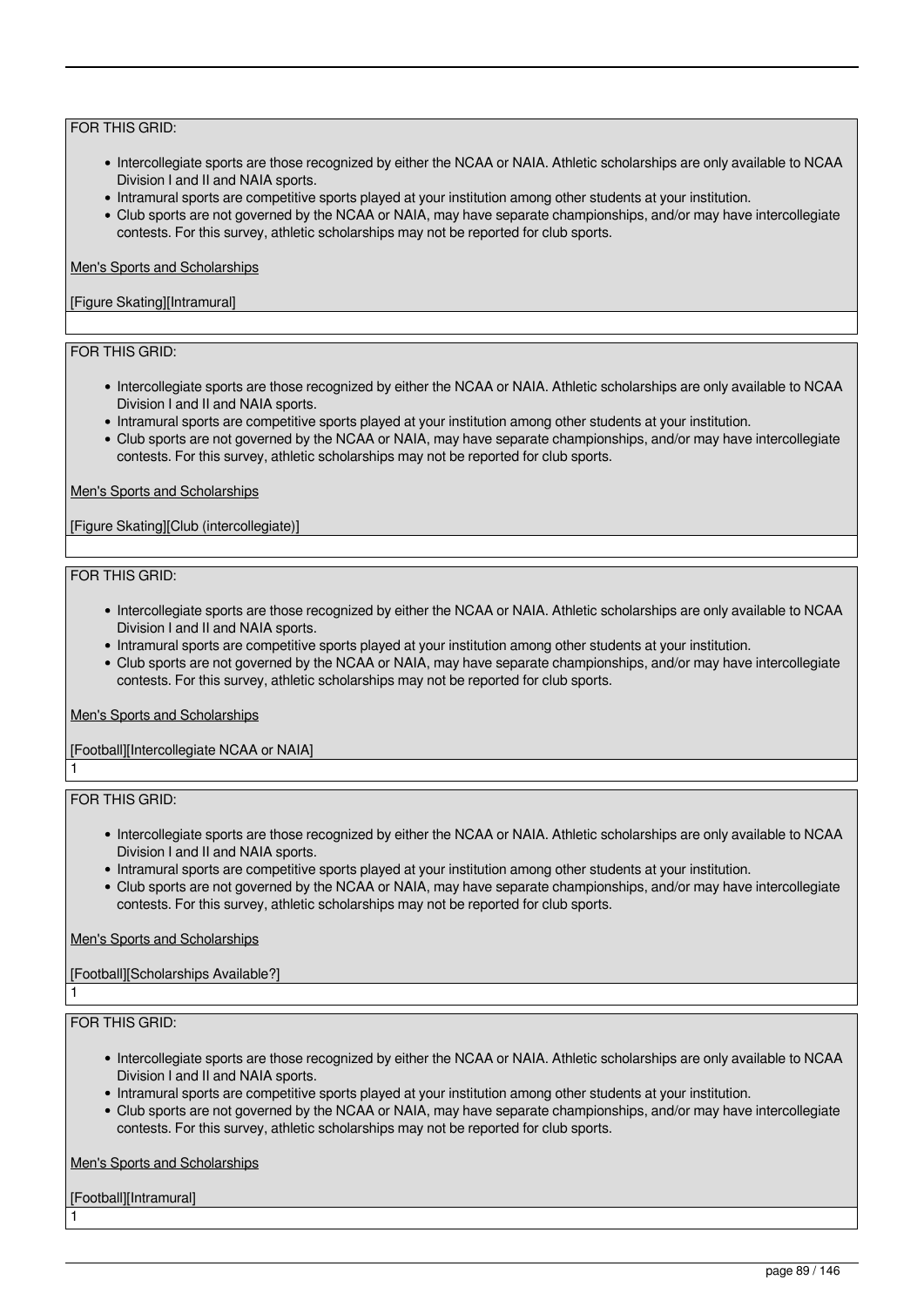- Intercollegiate sports are those recognized by either the NCAA or NAIA. Athletic scholarships are only available to NCAA Division I and II and NAIA sports.
- Intramural sports are competitive sports played at your institution among other students at your institution.
- Club sports are not governed by the NCAA or NAIA, may have separate championships, and/or may have intercollegiate contests. For this survey, athletic scholarships may not be reported for club sports.

#### Men's Sports and Scholarships

### [Football][Club (intercollegiate)]

# FOR THIS GRID:

- Intercollegiate sports are those recognized by either the NCAA or NAIA. Athletic scholarships are only available to NCAA Division I and II and NAIA sports.
- Intramural sports are competitive sports played at your institution among other students at your institution.
- Club sports are not governed by the NCAA or NAIA, may have separate championships, and/or may have intercollegiate contests. For this survey, athletic scholarships may not be reported for club sports.

#### Men's Sports and Scholarships

#### [Golf][Intercollegiate NCAA or NAIA]

#### FOR THIS GRID:

1

1

- Intercollegiate sports are those recognized by either the NCAA or NAIA. Athletic scholarships are only available to NCAA Division I and II and NAIA sports.
- Intramural sports are competitive sports played at your institution among other students at your institution.
- Club sports are not governed by the NCAA or NAIA, may have separate championships, and/or may have intercollegiate contests. For this survey, athletic scholarships may not be reported for club sports.

#### Men's Sports and Scholarships

# [Golf][Scholarships Available?]

# FOR THIS GRID:

- Intercollegiate sports are those recognized by either the NCAA or NAIA. Athletic scholarships are only available to NCAA Division I and II and NAIA sports.
- Intramural sports are competitive sports played at your institution among other students at your institution.
- Club sports are not governed by the NCAA or NAIA, may have separate championships, and/or may have intercollegiate contests. For this survey, athletic scholarships may not be reported for club sports.

# Men's Sports and Scholarships

# [Golf][Intramural]

1

1

# FOR THIS GRID:

- Intercollegiate sports are those recognized by either the NCAA or NAIA. Athletic scholarships are only available to NCAA Division I and II and NAIA sports.
- Intramural sports are competitive sports played at your institution among other students at your institution.
- Club sports are not governed by the NCAA or NAIA, may have separate championships, and/or may have intercollegiate contests. For this survey, athletic scholarships may not be reported for club sports.

Men's Sports and Scholarships

[Golf][Club (intercollegiate)]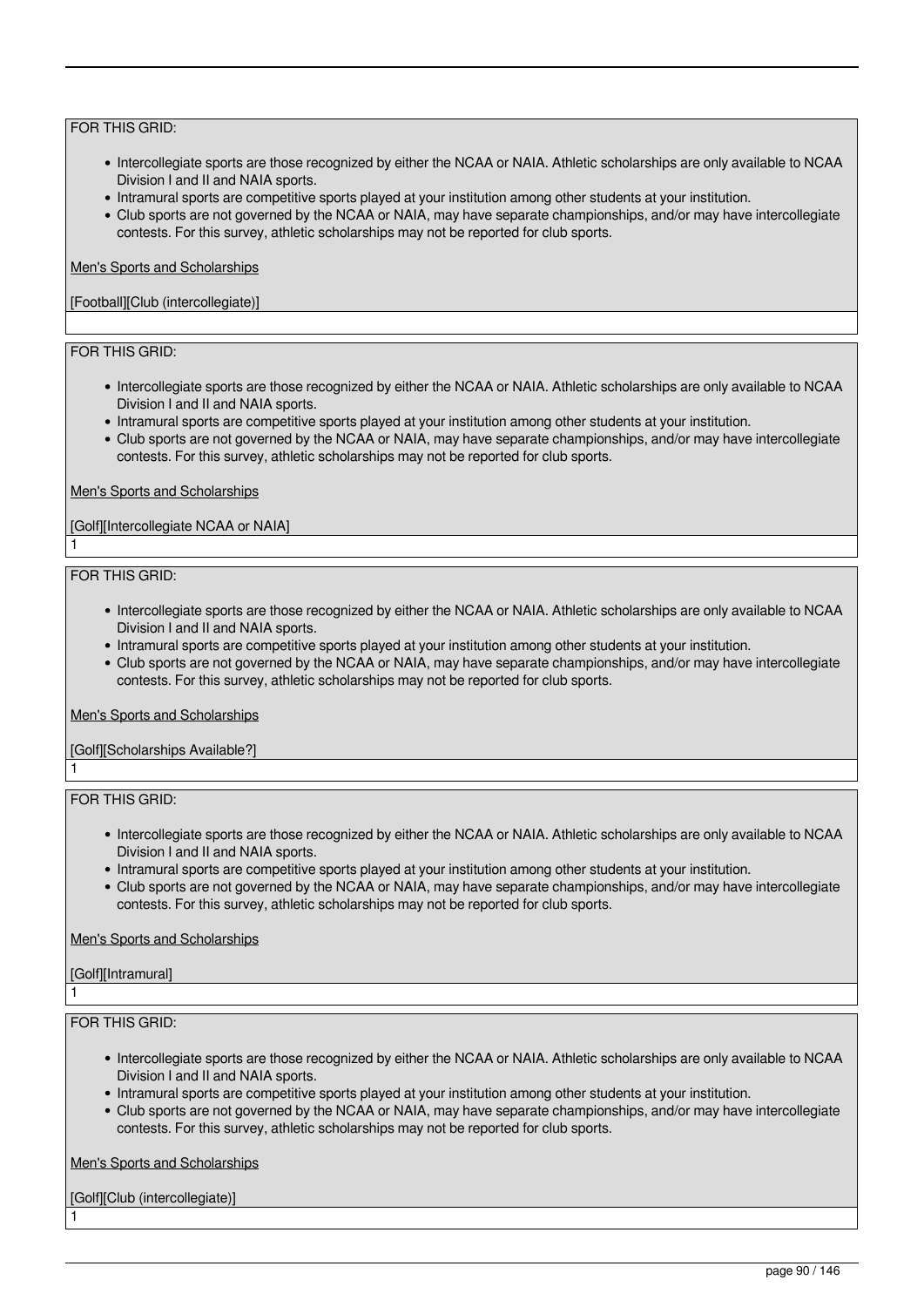- Intercollegiate sports are those recognized by either the NCAA or NAIA. Athletic scholarships are only available to NCAA Division I and II and NAIA sports.
- Intramural sports are competitive sports played at your institution among other students at your institution.
- Club sports are not governed by the NCAA or NAIA, may have separate championships, and/or may have intercollegiate contests. For this survey, athletic scholarships may not be reported for club sports.

# Men's Sports and Scholarships

[Gymnastics][Intercollegiate NCAA or NAIA]

# FOR THIS GRID:

- Intercollegiate sports are those recognized by either the NCAA or NAIA. Athletic scholarships are only available to NCAA Division I and II and NAIA sports.
- Intramural sports are competitive sports played at your institution among other students at your institution.
- Club sports are not governed by the NCAA or NAIA, may have separate championships, and/or may have intercollegiate contests. For this survey, athletic scholarships may not be reported for club sports.

#### Men's Sports and Scholarships

[Gymnastics][Scholarships Available?]

#### FOR THIS GRID:

- Intercollegiate sports are those recognized by either the NCAA or NAIA. Athletic scholarships are only available to NCAA Division I and II and NAIA sports.
- Intramural sports are competitive sports played at your institution among other students at your institution.
- Club sports are not governed by the NCAA or NAIA, may have separate championships, and/or may have intercollegiate contests. For this survey, athletic scholarships may not be reported for club sports.

#### Men's Sports and Scholarships

[Gymnastics][Intramural]

# FOR THIS GRID:

- Intercollegiate sports are those recognized by either the NCAA or NAIA. Athletic scholarships are only available to NCAA Division I and II and NAIA sports.
- Intramural sports are competitive sports played at your institution among other students at your institution.
- Club sports are not governed by the NCAA or NAIA, may have separate championships, and/or may have intercollegiate contests. For this survey, athletic scholarships may not be reported for club sports.

# Men's Sports and Scholarships

# [Gymnastics][Club (intercollegiate)]

# FOR THIS GRID:

1

- Intercollegiate sports are those recognized by either the NCAA or NAIA. Athletic scholarships are only available to NCAA Division I and II and NAIA sports.
- Intramural sports are competitive sports played at your institution among other students at your institution.
- Club sports are not governed by the NCAA or NAIA, may have separate championships, and/or may have intercollegiate contests. For this survey, athletic scholarships may not be reported for club sports.

# Men's Sports and Scholarships

[Ice Hockey][Intercollegiate NCAA or NAIA]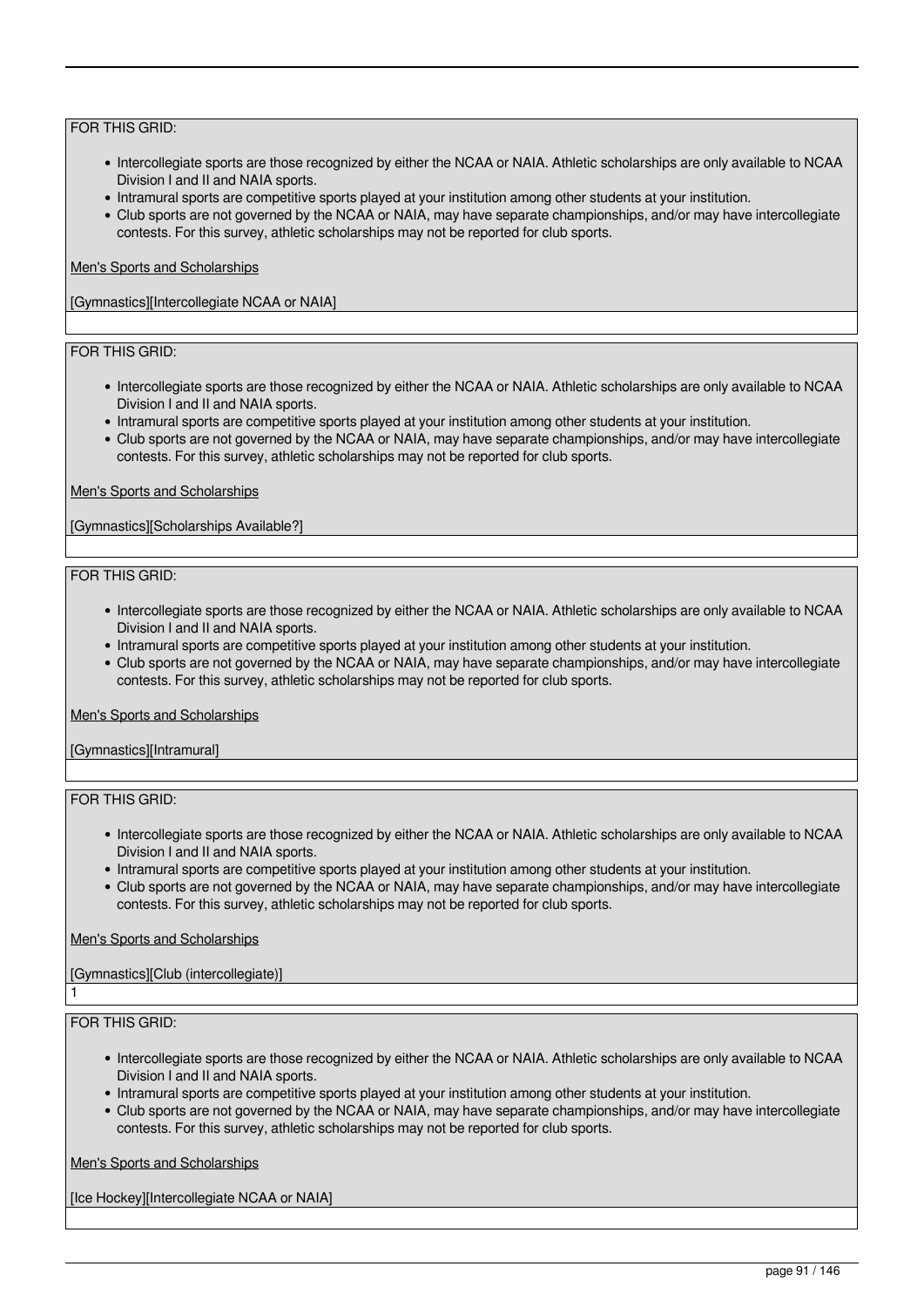- Intercollegiate sports are those recognized by either the NCAA or NAIA. Athletic scholarships are only available to NCAA Division I and II and NAIA sports.
- Intramural sports are competitive sports played at your institution among other students at your institution.
- Club sports are not governed by the NCAA or NAIA, may have separate championships, and/or may have intercollegiate contests. For this survey, athletic scholarships may not be reported for club sports.

### Men's Sports and Scholarships

[Ice Hockey][Scholarships Available?]

# FOR THIS GRID:

- Intercollegiate sports are those recognized by either the NCAA or NAIA. Athletic scholarships are only available to NCAA Division I and II and NAIA sports.
- Intramural sports are competitive sports played at your institution among other students at your institution.
- Club sports are not governed by the NCAA or NAIA, may have separate championships, and/or may have intercollegiate contests. For this survey, athletic scholarships may not be reported for club sports.

### Men's Sports and Scholarships

#### [Ice Hockey][Intramural]

#### FOR THIS GRID:

- Intercollegiate sports are those recognized by either the NCAA or NAIA. Athletic scholarships are only available to NCAA Division I and II and NAIA sports.
- Intramural sports are competitive sports played at your institution among other students at your institution.
- Club sports are not governed by the NCAA or NAIA, may have separate championships, and/or may have intercollegiate contests. For this survey, athletic scholarships may not be reported for club sports.

#### Men's Sports and Scholarships

# [Ice Hockey][Club (intercollegiate)]

# FOR THIS GRID:

1

- Intercollegiate sports are those recognized by either the NCAA or NAIA. Athletic scholarships are only available to NCAA Division I and II and NAIA sports.
- Intramural sports are competitive sports played at your institution among other students at your institution.
- Club sports are not governed by the NCAA or NAIA, may have separate championships, and/or may have intercollegiate contests. For this survey, athletic scholarships may not be reported for club sports.

# Men's Sports and Scholarships

[Lacrosse][Intercollegiate NCAA or NAIA]

# FOR THIS GRID:

- Intercollegiate sports are those recognized by either the NCAA or NAIA. Athletic scholarships are only available to NCAA Division I and II and NAIA sports.
- Intramural sports are competitive sports played at your institution among other students at your institution.
- Club sports are not governed by the NCAA or NAIA, may have separate championships, and/or may have intercollegiate contests. For this survey, athletic scholarships may not be reported for club sports.

# Men's Sports and Scholarships

[Lacrosse][Scholarships Available?]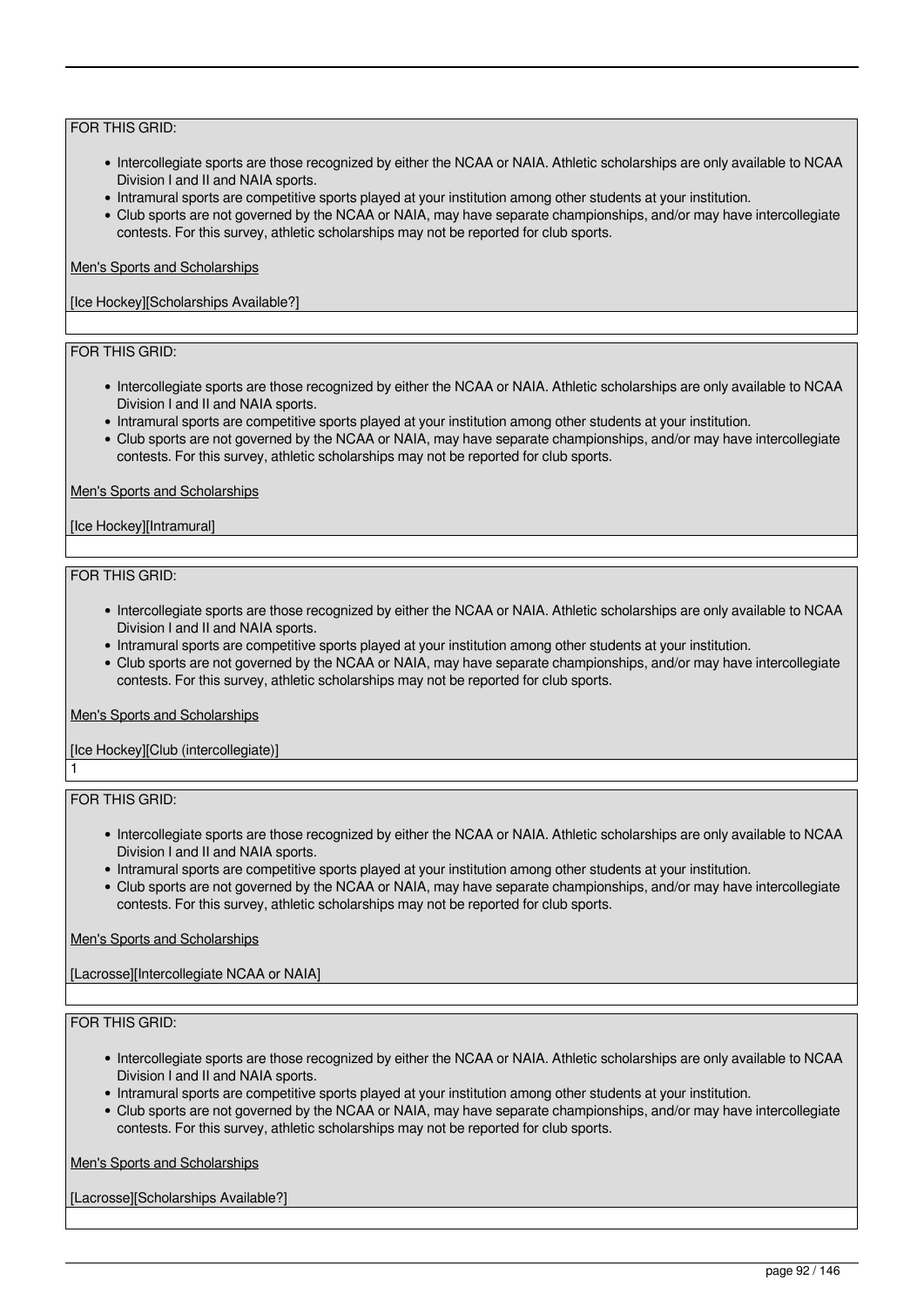- Intercollegiate sports are those recognized by either the NCAA or NAIA. Athletic scholarships are only available to NCAA Division I and II and NAIA sports.
- Intramural sports are competitive sports played at your institution among other students at your institution.
- Club sports are not governed by the NCAA or NAIA, may have separate championships, and/or may have intercollegiate contests. For this survey, athletic scholarships may not be reported for club sports.

# Men's Sports and Scholarships

### [Lacrosse][Intramural]

# FOR THIS GRID:

- Intercollegiate sports are those recognized by either the NCAA or NAIA. Athletic scholarships are only available to NCAA Division I and II and NAIA sports.
- Intramural sports are competitive sports played at your institution among other students at your institution.
- Club sports are not governed by the NCAA or NAIA, may have separate championships, and/or may have intercollegiate contests. For this survey, athletic scholarships may not be reported for club sports.

#### Men's Sports and Scholarships

# [Lacrosse][Club (intercollegiate)]

#### FOR THIS GRID:

1

- Intercollegiate sports are those recognized by either the NCAA or NAIA. Athletic scholarships are only available to NCAA Division I and II and NAIA sports.
- Intramural sports are competitive sports played at your institution among other students at your institution.
- Club sports are not governed by the NCAA or NAIA, may have separate championships, and/or may have intercollegiate contests. For this survey, athletic scholarships may not be reported for club sports.

#### Men's Sports and Scholarships

[Lightweight Football][Intercollegiate NCAA or NAIA]

### FOR THIS GRID:

- Intercollegiate sports are those recognized by either the NCAA or NAIA. Athletic scholarships are only available to NCAA Division I and II and NAIA sports.
- Intramural sports are competitive sports played at your institution among other students at your institution.
- Club sports are not governed by the NCAA or NAIA, may have separate championships, and/or may have intercollegiate contests. For this survey, athletic scholarships may not be reported for club sports.

# Men's Sports and Scholarships

[Lightweight Football][Scholarships Available?]

# FOR THIS GRID:

- Intercollegiate sports are those recognized by either the NCAA or NAIA. Athletic scholarships are only available to NCAA Division I and II and NAIA sports.
- Intramural sports are competitive sports played at your institution among other students at your institution.
- Club sports are not governed by the NCAA or NAIA, may have separate championships, and/or may have intercollegiate contests. For this survey, athletic scholarships may not be reported for club sports.

Men's Sports and Scholarships

[Lightweight Football][Intramural]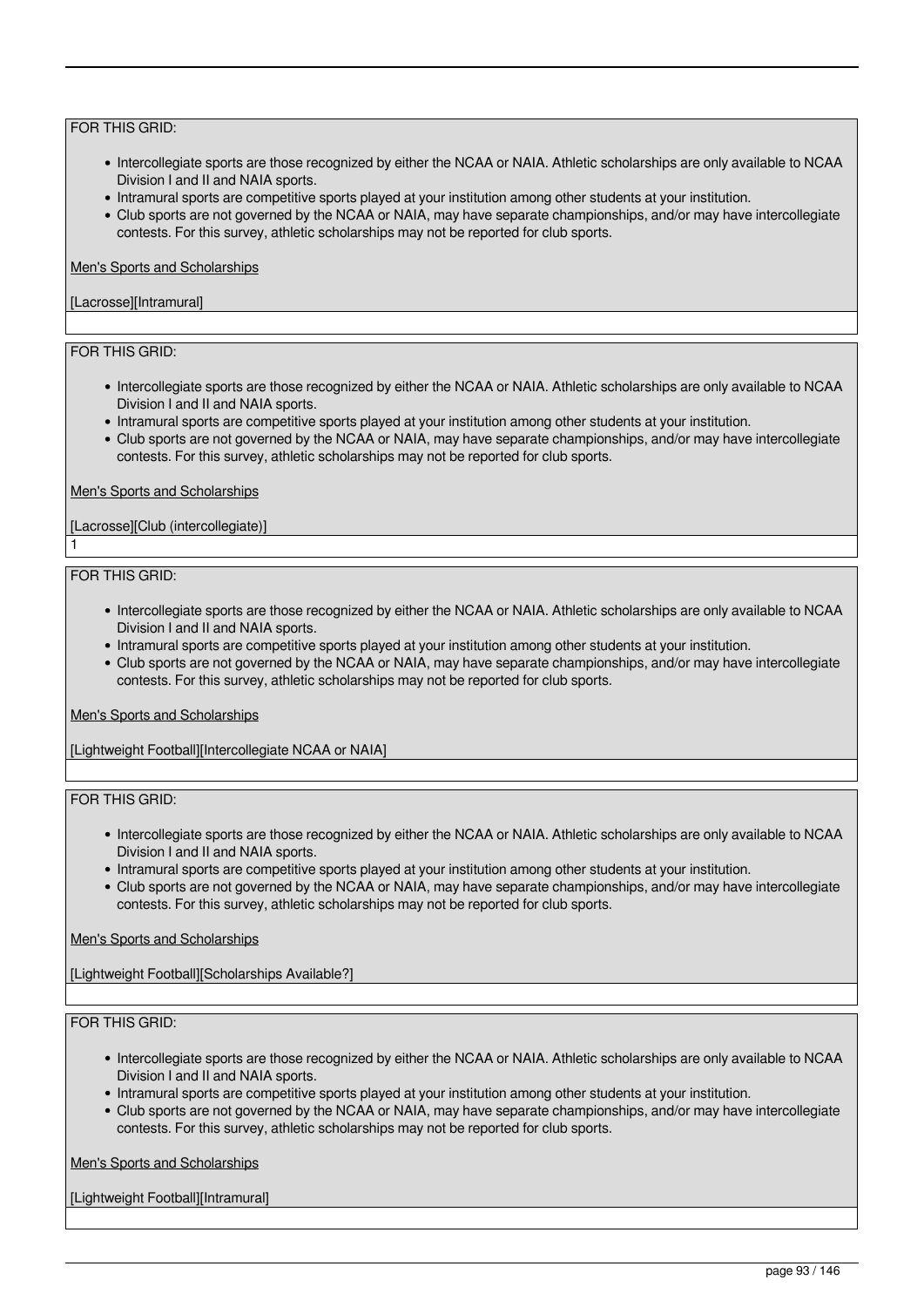- Intercollegiate sports are those recognized by either the NCAA or NAIA. Athletic scholarships are only available to NCAA Division I and II and NAIA sports.
- Intramural sports are competitive sports played at your institution among other students at your institution.
- Club sports are not governed by the NCAA or NAIA, may have separate championships, and/or may have intercollegiate contests. For this survey, athletic scholarships may not be reported for club sports.

### Men's Sports and Scholarships

[Lightweight Football][Club (intercollegiate)]

# FOR THIS GRID:

- Intercollegiate sports are those recognized by either the NCAA or NAIA. Athletic scholarships are only available to NCAA Division I and II and NAIA sports.
- Intramural sports are competitive sports played at your institution among other students at your institution.
- Club sports are not governed by the NCAA or NAIA, may have separate championships, and/or may have intercollegiate contests. For this survey, athletic scholarships may not be reported for club sports.

#### Men's Sports and Scholarships

[Martial Arts][Intercollegiate NCAA or NAIA]

#### FOR THIS GRID:

- Intercollegiate sports are those recognized by either the NCAA or NAIA. Athletic scholarships are only available to NCAA Division I and II and NAIA sports.
- Intramural sports are competitive sports played at your institution among other students at your institution.
- Club sports are not governed by the NCAA or NAIA, may have separate championships, and/or may have intercollegiate contests. For this survey, athletic scholarships may not be reported for club sports.

#### Men's Sports and Scholarships

[Martial Arts][Scholarships Available?]

# FOR THIS GRID:

- Intercollegiate sports are those recognized by either the NCAA or NAIA. Athletic scholarships are only available to NCAA Division I and II and NAIA sports.
- Intramural sports are competitive sports played at your institution among other students at your institution.
- Club sports are not governed by the NCAA or NAIA, may have separate championships, and/or may have intercollegiate contests. For this survey, athletic scholarships may not be reported for club sports.

#### Men's Sports and Scholarships

# [Martial Arts][Intramural]

# FOR THIS GRID:

1

- Intercollegiate sports are those recognized by either the NCAA or NAIA. Athletic scholarships are only available to NCAA Division I and II and NAIA sports.
- Intramural sports are competitive sports played at your institution among other students at your institution.
- Club sports are not governed by the NCAA or NAIA, may have separate championships, and/or may have intercollegiate contests. For this survey, athletic scholarships may not be reported for club sports.

Men's Sports and Scholarships

[Martial Arts][Club (intercollegiate)]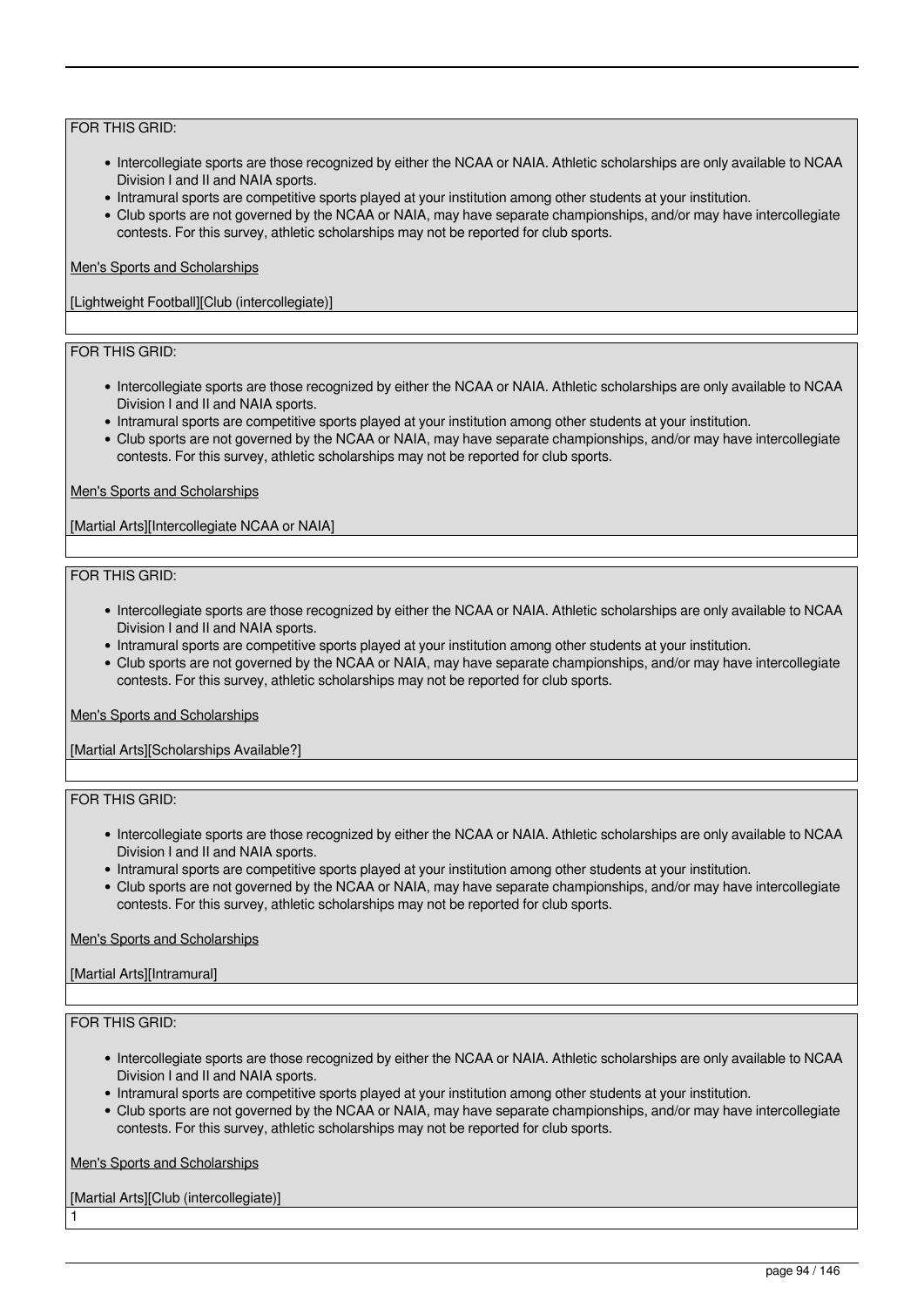- Intercollegiate sports are those recognized by either the NCAA or NAIA. Athletic scholarships are only available to NCAA Division I and II and NAIA sports.
- Intramural sports are competitive sports played at your institution among other students at your institution.
- Club sports are not governed by the NCAA or NAIA, may have separate championships, and/or may have intercollegiate contests. For this survey, athletic scholarships may not be reported for club sports.

### Men's Sports and Scholarships

[Racquetball][Intercollegiate NCAA or NAIA]

# FOR THIS GRID:

- Intercollegiate sports are those recognized by either the NCAA or NAIA. Athletic scholarships are only available to NCAA Division I and II and NAIA sports.
- Intramural sports are competitive sports played at your institution among other students at your institution.
- Club sports are not governed by the NCAA or NAIA, may have separate championships, and/or may have intercollegiate contests. For this survey, athletic scholarships may not be reported for club sports.

#### Men's Sports and Scholarships

[Racquetball][Scholarships Available?]

#### FOR THIS GRID:

- Intercollegiate sports are those recognized by either the NCAA or NAIA. Athletic scholarships are only available to NCAA Division I and II and NAIA sports.
- Intramural sports are competitive sports played at your institution among other students at your institution.
- Club sports are not governed by the NCAA or NAIA, may have separate championships, and/or may have intercollegiate contests. For this survey, athletic scholarships may not be reported for club sports.

#### Men's Sports and Scholarships

[Racquetball][Intramural] 1

# FOR THIS GRID:

- Intercollegiate sports are those recognized by either the NCAA or NAIA. Athletic scholarships are only available to NCAA Division I and II and NAIA sports.
- Intramural sports are competitive sports played at your institution among other students at your institution.
- Club sports are not governed by the NCAA or NAIA, may have separate championships, and/or may have intercollegiate contests. For this survey, athletic scholarships may not be reported for club sports.

# Men's Sports and Scholarships

# [Racquetball][Club (intercollegiate)]

FOR THIS GRID:

1

- Intercollegiate sports are those recognized by either the NCAA or NAIA. Athletic scholarships are only available to NCAA Division I and II and NAIA sports.
- Intramural sports are competitive sports played at your institution among other students at your institution.
- Club sports are not governed by the NCAA or NAIA, may have separate championships, and/or may have intercollegiate contests. For this survey, athletic scholarships may not be reported for club sports.

Men's Sports and Scholarships

[Rifle][Intercollegiate NCAA or NAIA]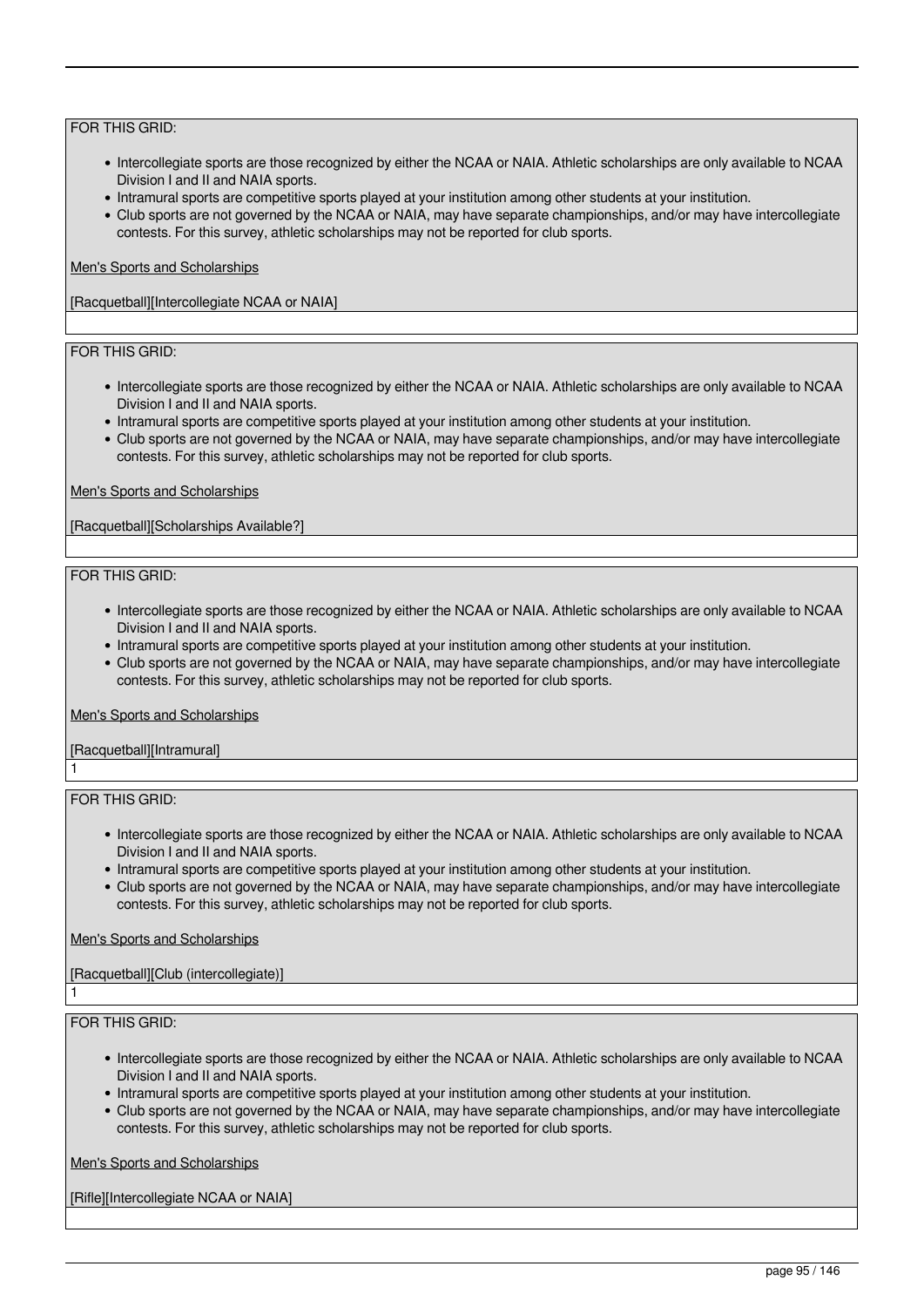- Intercollegiate sports are those recognized by either the NCAA or NAIA. Athletic scholarships are only available to NCAA Division I and II and NAIA sports.
- Intramural sports are competitive sports played at your institution among other students at your institution.
- Club sports are not governed by the NCAA or NAIA, may have separate championships, and/or may have intercollegiate contests. For this survey, athletic scholarships may not be reported for club sports.

#### Men's Sports and Scholarships

### [Rifle][Scholarships Available?]

# FOR THIS GRID:

- Intercollegiate sports are those recognized by either the NCAA or NAIA. Athletic scholarships are only available to NCAA Division I and II and NAIA sports.
- Intramural sports are competitive sports played at your institution among other students at your institution.
- Club sports are not governed by the NCAA or NAIA, may have separate championships, and/or may have intercollegiate contests. For this survey, athletic scholarships may not be reported for club sports.

#### Men's Sports and Scholarships

#### [Rifle][Intramural]

#### FOR THIS GRID:

- Intercollegiate sports are those recognized by either the NCAA or NAIA. Athletic scholarships are only available to NCAA Division I and II and NAIA sports.
- Intramural sports are competitive sports played at your institution among other students at your institution.
- Club sports are not governed by the NCAA or NAIA, may have separate championships, and/or may have intercollegiate contests. For this survey, athletic scholarships may not be reported for club sports.

#### Men's Sports and Scholarships

[Rifle][Club (intercollegiate)]

# FOR THIS GRID:

- Intercollegiate sports are those recognized by either the NCAA or NAIA. Athletic scholarships are only available to NCAA Division I and II and NAIA sports.
- Intramural sports are competitive sports played at your institution among other students at your institution.
- Club sports are not governed by the NCAA or NAIA, may have separate championships, and/or may have intercollegiate contests. For this survey, athletic scholarships may not be reported for club sports.

# Men's Sports and Scholarships

[Rodeo][Intercollegiate NCAA or NAIA]

# FOR THIS GRID:

- Intercollegiate sports are those recognized by either the NCAA or NAIA. Athletic scholarships are only available to NCAA Division I and II and NAIA sports.
- Intramural sports are competitive sports played at your institution among other students at your institution.
- Club sports are not governed by the NCAA or NAIA, may have separate championships, and/or may have intercollegiate contests. For this survey, athletic scholarships may not be reported for club sports.

Men's Sports and Scholarships

[Rodeo][Scholarships Available?]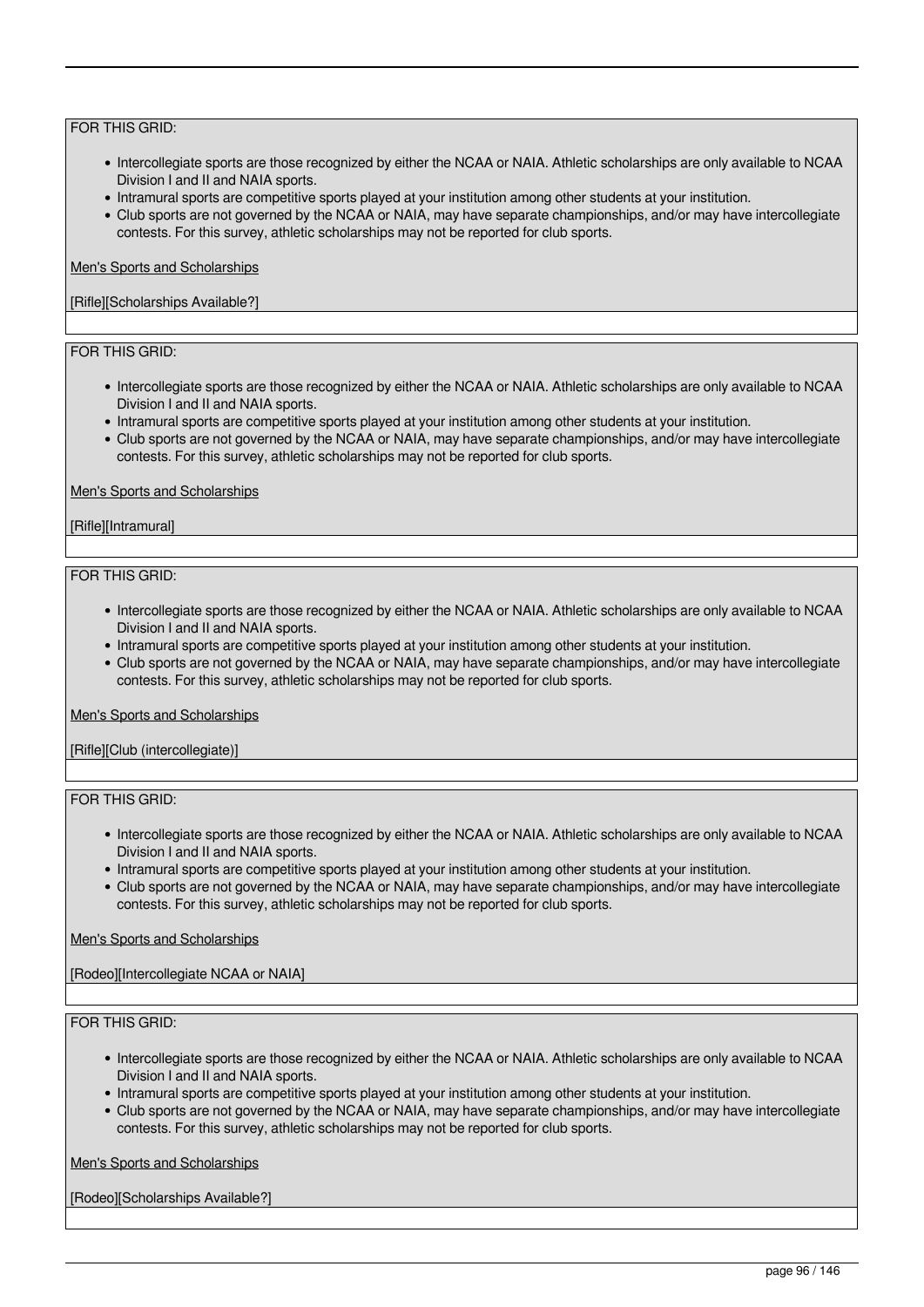- Intercollegiate sports are those recognized by either the NCAA or NAIA. Athletic scholarships are only available to NCAA Division I and II and NAIA sports.
- Intramural sports are competitive sports played at your institution among other students at your institution.
- Club sports are not governed by the NCAA or NAIA, may have separate championships, and/or may have intercollegiate contests. For this survey, athletic scholarships may not be reported for club sports.

# Men's Sports and Scholarships

### [Rodeo][Intramural]

# FOR THIS GRID:

- Intercollegiate sports are those recognized by either the NCAA or NAIA. Athletic scholarships are only available to NCAA Division I and II and NAIA sports.
- Intramural sports are competitive sports played at your institution among other students at your institution.
- Club sports are not governed by the NCAA or NAIA, may have separate championships, and/or may have intercollegiate contests. For this survey, athletic scholarships may not be reported for club sports.

#### Men's Sports and Scholarships

### [Rodeo][Club (intercollegiate)]

#### FOR THIS GRID:

- Intercollegiate sports are those recognized by either the NCAA or NAIA. Athletic scholarships are only available to NCAA Division I and II and NAIA sports.
- Intramural sports are competitive sports played at your institution among other students at your institution.
- Club sports are not governed by the NCAA or NAIA, may have separate championships, and/or may have intercollegiate contests. For this survey, athletic scholarships may not be reported for club sports.

#### Men's Sports and Scholarships

[Rugby][Intercollegiate NCAA or NAIA]

# FOR THIS GRID:

- Intercollegiate sports are those recognized by either the NCAA or NAIA. Athletic scholarships are only available to NCAA Division I and II and NAIA sports.
- Intramural sports are competitive sports played at your institution among other students at your institution.
- Club sports are not governed by the NCAA or NAIA, may have separate championships, and/or may have intercollegiate contests. For this survey, athletic scholarships may not be reported for club sports.

# Men's Sports and Scholarships

# [Rugby][Scholarships Available?]

# FOR THIS GRID:

- Intercollegiate sports are those recognized by either the NCAA or NAIA. Athletic scholarships are only available to NCAA Division I and II and NAIA sports.
- Intramural sports are competitive sports played at your institution among other students at your institution.
- Club sports are not governed by the NCAA or NAIA, may have separate championships, and/or may have intercollegiate contests. For this survey, athletic scholarships may not be reported for club sports.

Men's Sports and Scholarships

[Rugby][Intramural]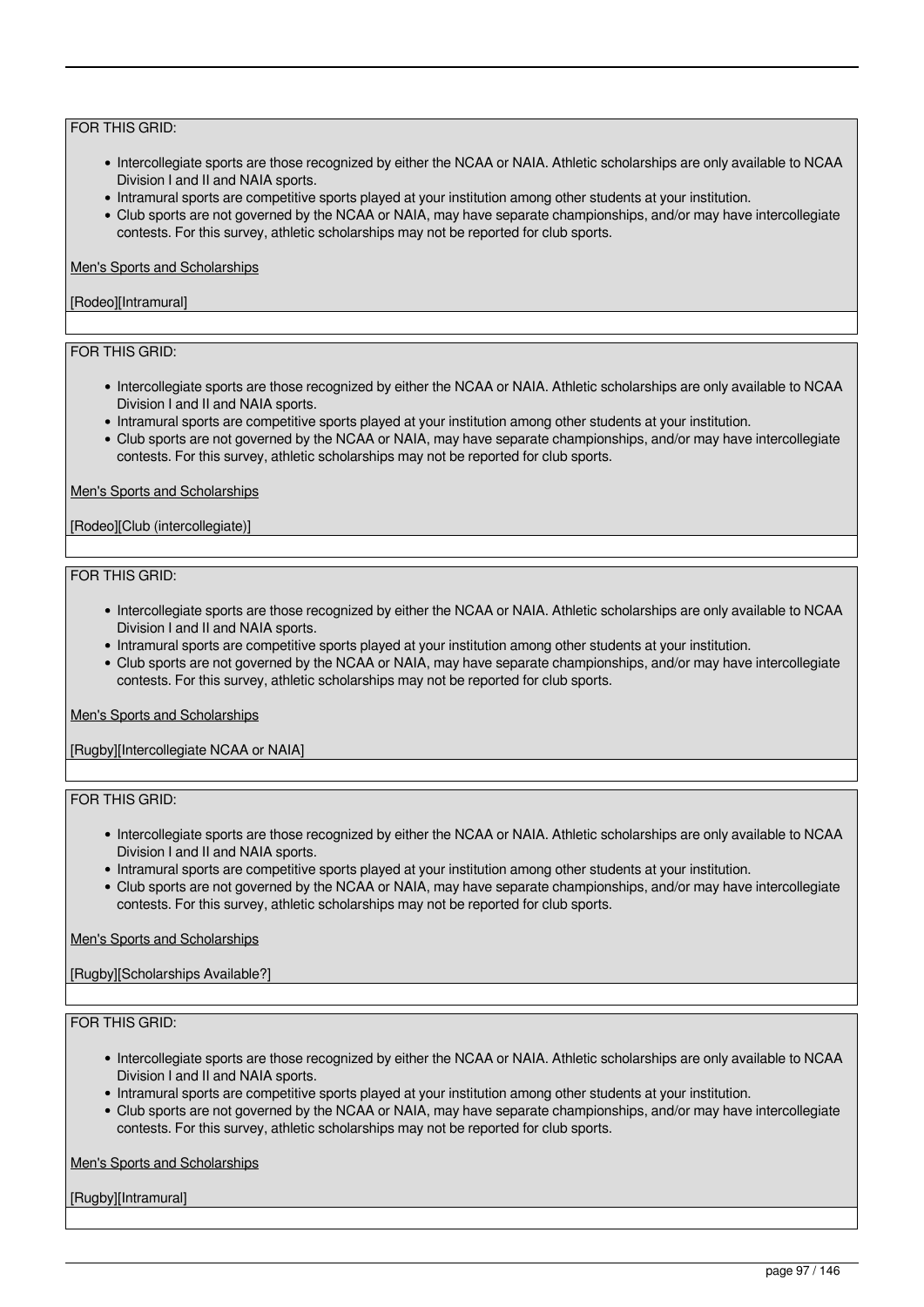- Intercollegiate sports are those recognized by either the NCAA or NAIA. Athletic scholarships are only available to NCAA Division I and II and NAIA sports.
- Intramural sports are competitive sports played at your institution among other students at your institution.
- Club sports are not governed by the NCAA or NAIA, may have separate championships, and/or may have intercollegiate contests. For this survey, athletic scholarships may not be reported for club sports.

#### Men's Sports and Scholarships

# [Rugby][Club (intercollegiate)]

# FOR THIS GRID:

1

- Intercollegiate sports are those recognized by either the NCAA or NAIA. Athletic scholarships are only available to NCAA Division I and II and NAIA sports.
- Intramural sports are competitive sports played at your institution among other students at your institution.
- Club sports are not governed by the NCAA or NAIA, may have separate championships, and/or may have intercollegiate contests. For this survey, athletic scholarships may not be reported for club sports.

#### Men's Sports and Scholarships

[Sailing][Intercollegiate NCAA or NAIA]

#### FOR THIS GRID:

- Intercollegiate sports are those recognized by either the NCAA or NAIA. Athletic scholarships are only available to NCAA Division I and II and NAIA sports.
- Intramural sports are competitive sports played at your institution among other students at your institution.
- Club sports are not governed by the NCAA or NAIA, may have separate championships, and/or may have intercollegiate contests. For this survey, athletic scholarships may not be reported for club sports.

#### Men's Sports and Scholarships

[Sailing][Scholarships Available?]

# FOR THIS GRID:

- Intercollegiate sports are those recognized by either the NCAA or NAIA. Athletic scholarships are only available to NCAA Division I and II and NAIA sports.
- Intramural sports are competitive sports played at your institution among other students at your institution.
- Club sports are not governed by the NCAA or NAIA, may have separate championships, and/or may have intercollegiate contests. For this survey, athletic scholarships may not be reported for club sports.

# Men's Sports and Scholarships

# [Sailing][Intramural]

# FOR THIS GRID:

1

- Intercollegiate sports are those recognized by either the NCAA or NAIA. Athletic scholarships are only available to NCAA Division I and II and NAIA sports.
- Intramural sports are competitive sports played at your institution among other students at your institution.
- Club sports are not governed by the NCAA or NAIA, may have separate championships, and/or may have intercollegiate contests. For this survey, athletic scholarships may not be reported for club sports.

Men's Sports and Scholarships

[Sailing][Club (intercollegiate)]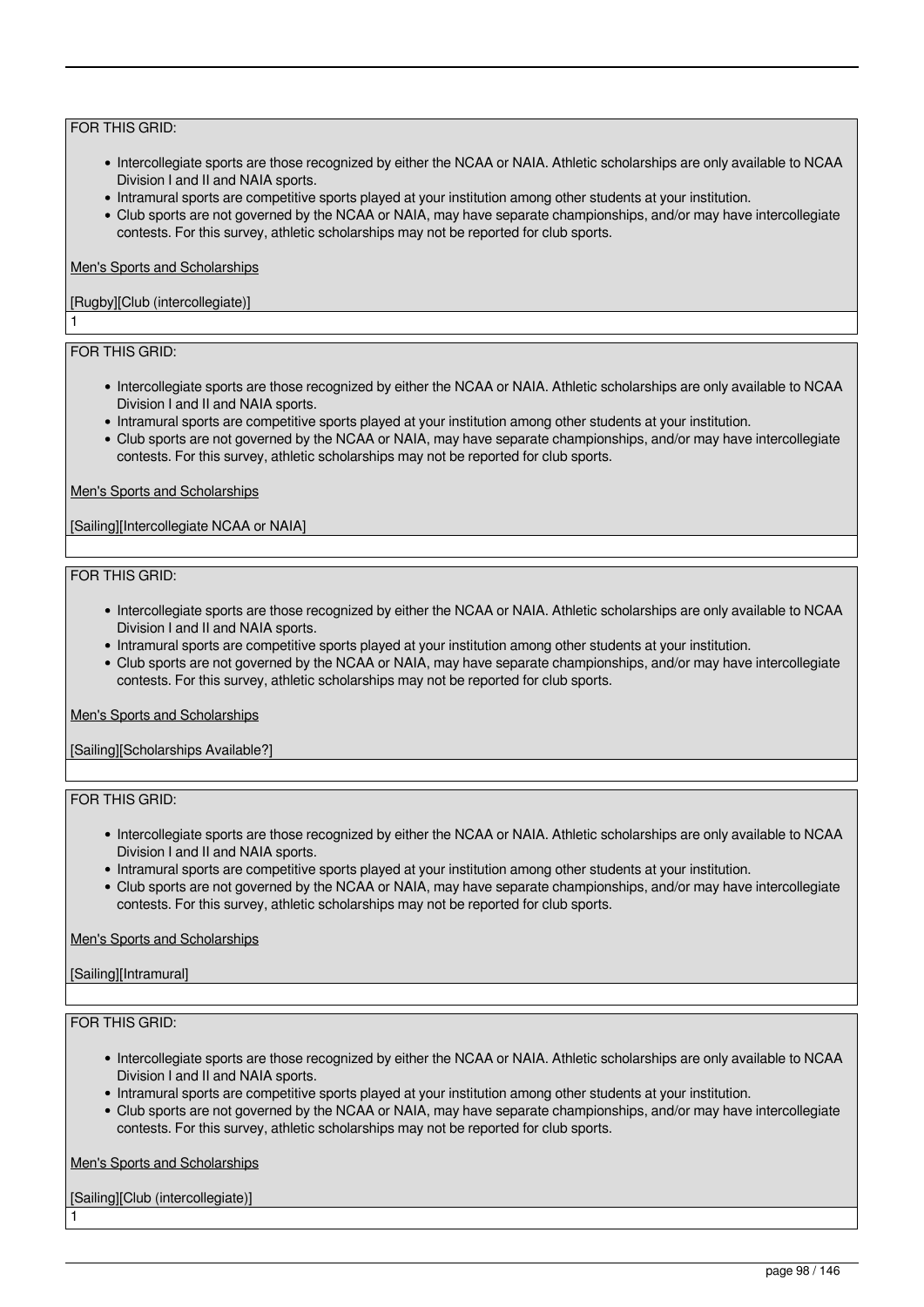- Intercollegiate sports are those recognized by either the NCAA or NAIA. Athletic scholarships are only available to NCAA Division I and II and NAIA sports.
- Intramural sports are competitive sports played at your institution among other students at your institution.
- Club sports are not governed by the NCAA or NAIA, may have separate championships, and/or may have intercollegiate contests. For this survey, athletic scholarships may not be reported for club sports.

### Men's Sports and Scholarships

[Skiing: Alpine][Intercollegiate NCAA or NAIA]

# FOR THIS GRID:

- Intercollegiate sports are those recognized by either the NCAA or NAIA. Athletic scholarships are only available to NCAA Division I and II and NAIA sports.
- Intramural sports are competitive sports played at your institution among other students at your institution.
- Club sports are not governed by the NCAA or NAIA, may have separate championships, and/or may have intercollegiate contests. For this survey, athletic scholarships may not be reported for club sports.

#### Men's Sports and Scholarships

[Skiing: Alpine][Scholarships Available?]

#### FOR THIS GRID:

- Intercollegiate sports are those recognized by either the NCAA or NAIA. Athletic scholarships are only available to NCAA Division I and II and NAIA sports.
- Intramural sports are competitive sports played at your institution among other students at your institution.
- Club sports are not governed by the NCAA or NAIA, may have separate championships, and/or may have intercollegiate contests. For this survey, athletic scholarships may not be reported for club sports.

#### Men's Sports and Scholarships

[Skiing: Alpine][Intramural]

# FOR THIS GRID:

- Intercollegiate sports are those recognized by either the NCAA or NAIA. Athletic scholarships are only available to NCAA Division I and II and NAIA sports.
- Intramural sports are competitive sports played at your institution among other students at your institution.
- Club sports are not governed by the NCAA or NAIA, may have separate championships, and/or may have intercollegiate contests. For this survey, athletic scholarships may not be reported for club sports.

# Men's Sports and Scholarships

[Skiing: Alpine][Club (intercollegiate)]

# FOR THIS GRID:

- Intercollegiate sports are those recognized by either the NCAA or NAIA. Athletic scholarships are only available to NCAA Division I and II and NAIA sports.
- Intramural sports are competitive sports played at your institution among other students at your institution.
- Club sports are not governed by the NCAA or NAIA, may have separate championships, and/or may have intercollegiate contests. For this survey, athletic scholarships may not be reported for club sports.

Men's Sports and Scholarships

[Skiing: Nordic][Intercollegiate NCAA or NAIA]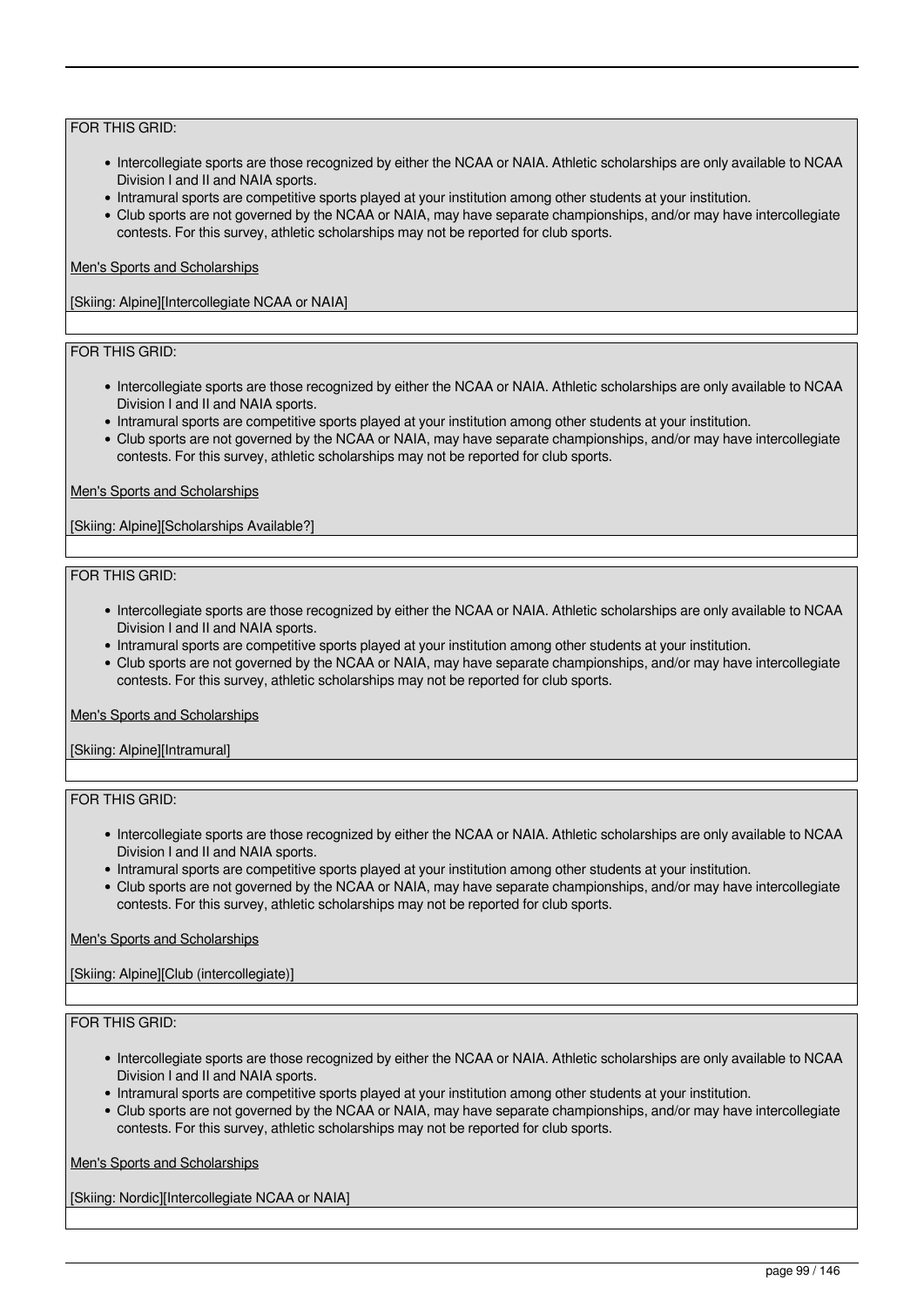- Intercollegiate sports are those recognized by either the NCAA or NAIA. Athletic scholarships are only available to NCAA Division I and II and NAIA sports.
- Intramural sports are competitive sports played at your institution among other students at your institution.
- Club sports are not governed by the NCAA or NAIA, may have separate championships, and/or may have intercollegiate contests. For this survey, athletic scholarships may not be reported for club sports.

### Men's Sports and Scholarships

[Skiing: Nordic][Scholarships Available?]

# FOR THIS GRID:

- Intercollegiate sports are those recognized by either the NCAA or NAIA. Athletic scholarships are only available to NCAA Division I and II and NAIA sports.
- Intramural sports are competitive sports played at your institution among other students at your institution.
- Club sports are not governed by the NCAA or NAIA, may have separate championships, and/or may have intercollegiate contests. For this survey, athletic scholarships may not be reported for club sports.

#### Men's Sports and Scholarships

#### [Skiing: Nordic][Intramural]

#### FOR THIS GRID:

- Intercollegiate sports are those recognized by either the NCAA or NAIA. Athletic scholarships are only available to NCAA Division I and II and NAIA sports.
- Intramural sports are competitive sports played at your institution among other students at your institution.
- Club sports are not governed by the NCAA or NAIA, may have separate championships, and/or may have intercollegiate contests. For this survey, athletic scholarships may not be reported for club sports.

#### Men's Sports and Scholarships

[Skiing: Nordic][Club (intercollegiate)]

# FOR THIS GRID:

- Intercollegiate sports are those recognized by either the NCAA or NAIA. Athletic scholarships are only available to NCAA Division I and II and NAIA sports.
- Intramural sports are competitive sports played at your institution among other students at your institution.
- Club sports are not governed by the NCAA or NAIA, may have separate championships, and/or may have intercollegiate contests. For this survey, athletic scholarships may not be reported for club sports.

# Men's Sports and Scholarships

[Soccer][Intercollegiate NCAA or NAIA]

# FOR THIS GRID:

- Intercollegiate sports are those recognized by either the NCAA or NAIA. Athletic scholarships are only available to NCAA Division I and II and NAIA sports.
- Intramural sports are competitive sports played at your institution among other students at your institution.
- Club sports are not governed by the NCAA or NAIA, may have separate championships, and/or may have intercollegiate contests. For this survey, athletic scholarships may not be reported for club sports.

Men's Sports and Scholarships

[Soccer][Scholarships Available?]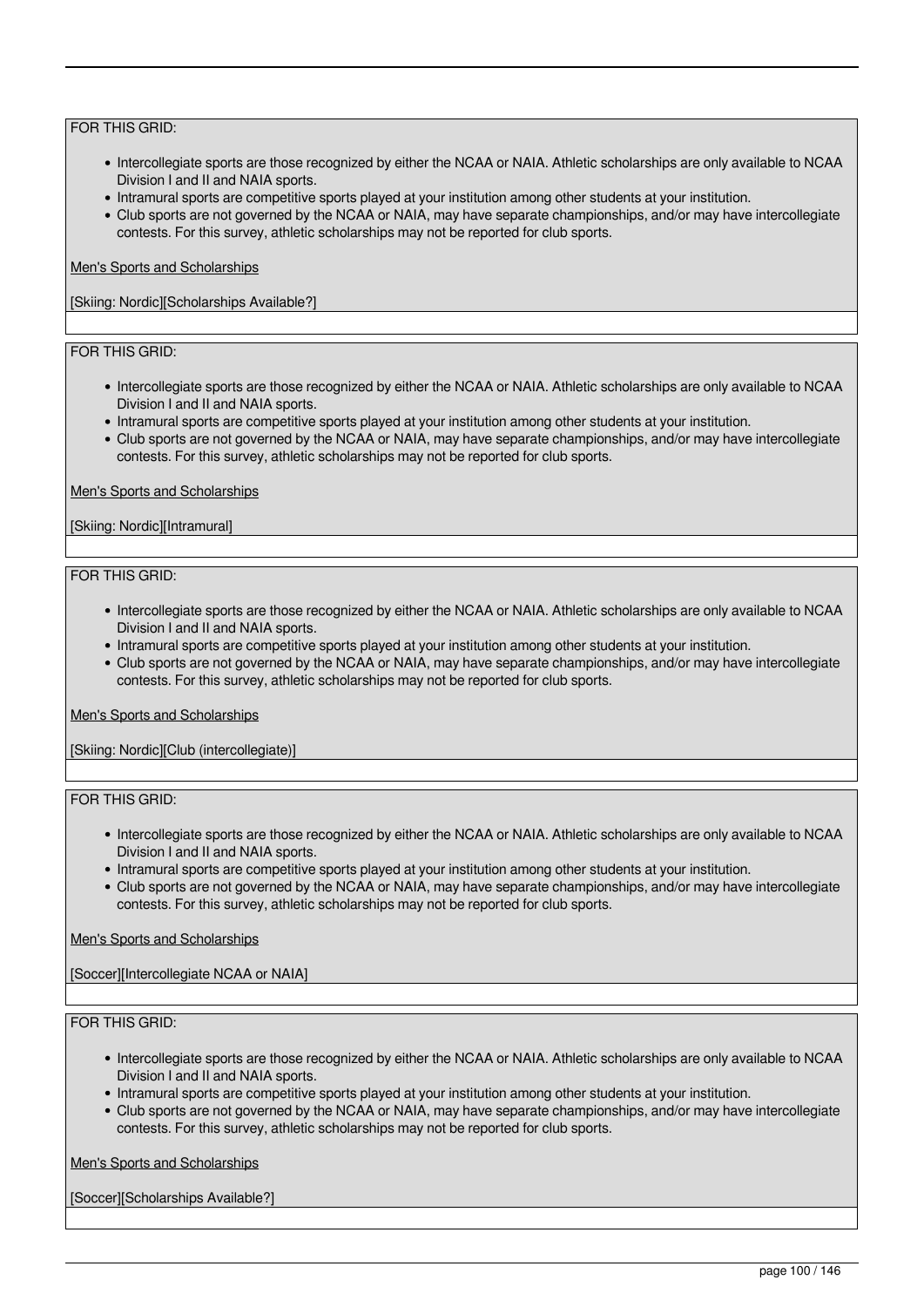- Intercollegiate sports are those recognized by either the NCAA or NAIA. Athletic scholarships are only available to NCAA Division I and II and NAIA sports.
- Intramural sports are competitive sports played at your institution among other students at your institution.
- Club sports are not governed by the NCAA or NAIA, may have separate championships, and/or may have intercollegiate contests. For this survey, athletic scholarships may not be reported for club sports.

#### Men's Sports and Scholarships

# [Soccer][Intramural]

# FOR THIS GRID:

1

1

- Intercollegiate sports are those recognized by either the NCAA or NAIA. Athletic scholarships are only available to NCAA Division I and II and NAIA sports.
- Intramural sports are competitive sports played at your institution among other students at your institution.
- Club sports are not governed by the NCAA or NAIA, may have separate championships, and/or may have intercollegiate contests. For this survey, athletic scholarships may not be reported for club sports.

#### Men's Sports and Scholarships

### [Soccer][Club (intercollegiate)]

#### FOR THIS GRID:

- Intercollegiate sports are those recognized by either the NCAA or NAIA. Athletic scholarships are only available to NCAA Division I and II and NAIA sports.
- Intramural sports are competitive sports played at your institution among other students at your institution.
- Club sports are not governed by the NCAA or NAIA, may have separate championships, and/or may have intercollegiate contests. For this survey, athletic scholarships may not be reported for club sports.

#### Men's Sports and Scholarships

[Softball][Intercollegiate NCAA or NAIA]

# FOR THIS GRID:

- Intercollegiate sports are those recognized by either the NCAA or NAIA. Athletic scholarships are only available to NCAA Division I and II and NAIA sports.
- Intramural sports are competitive sports played at your institution among other students at your institution.
- Club sports are not governed by the NCAA or NAIA, may have separate championships, and/or may have intercollegiate contests. For this survey, athletic scholarships may not be reported for club sports.

# Men's Sports and Scholarships

# [Softball][Scholarships Available?]

# FOR THIS GRID:

- Intercollegiate sports are those recognized by either the NCAA or NAIA. Athletic scholarships are only available to NCAA Division I and II and NAIA sports.
- Intramural sports are competitive sports played at your institution among other students at your institution.
- Club sports are not governed by the NCAA or NAIA, may have separate championships, and/or may have intercollegiate contests. For this survey, athletic scholarships may not be reported for club sports.

Men's Sports and Scholarships

[Softball][Intramural]

1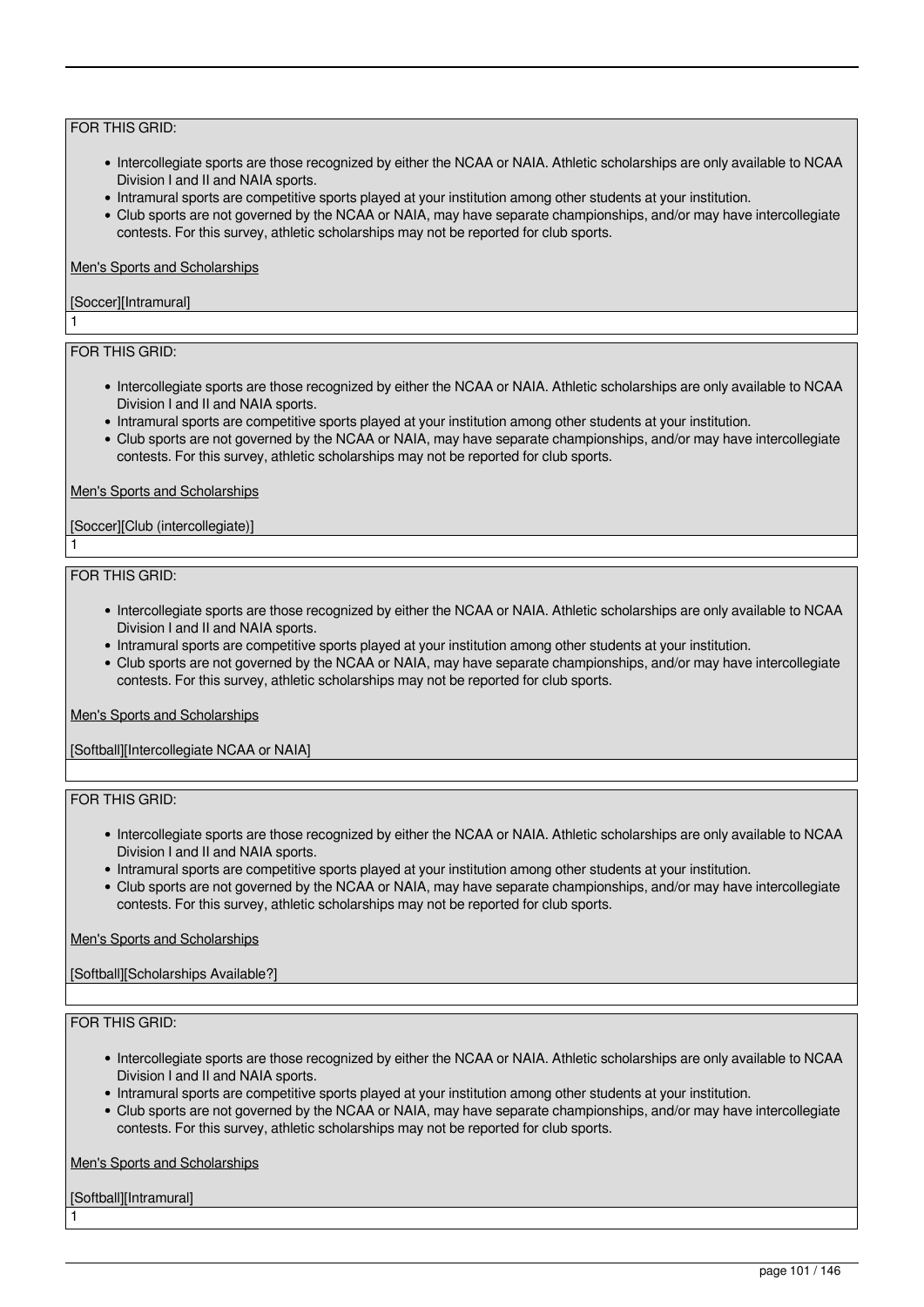- Intercollegiate sports are those recognized by either the NCAA or NAIA. Athletic scholarships are only available to NCAA Division I and II and NAIA sports.
- Intramural sports are competitive sports played at your institution among other students at your institution.
- Club sports are not governed by the NCAA or NAIA, may have separate championships, and/or may have intercollegiate contests. For this survey, athletic scholarships may not be reported for club sports.

#### Men's Sports and Scholarships

### [Softball][Club (intercollegiate)]

# FOR THIS GRID:

- Intercollegiate sports are those recognized by either the NCAA or NAIA. Athletic scholarships are only available to NCAA Division I and II and NAIA sports.
- Intramural sports are competitive sports played at your institution among other students at your institution.
- Club sports are not governed by the NCAA or NAIA, may have separate championships, and/or may have intercollegiate contests. For this survey, athletic scholarships may not be reported for club sports.

#### Men's Sports and Scholarships

[Squash][Intercollegiate NCAA or NAIA]

#### FOR THIS GRID:

- Intercollegiate sports are those recognized by either the NCAA or NAIA. Athletic scholarships are only available to NCAA Division I and II and NAIA sports.
- Intramural sports are competitive sports played at your institution among other students at your institution.
- Club sports are not governed by the NCAA or NAIA, may have separate championships, and/or may have intercollegiate contests. For this survey, athletic scholarships may not be reported for club sports.

#### Men's Sports and Scholarships

[Squash][Scholarships Available?]

# FOR THIS GRID:

- Intercollegiate sports are those recognized by either the NCAA or NAIA. Athletic scholarships are only available to NCAA Division I and II and NAIA sports.
- Intramural sports are competitive sports played at your institution among other students at your institution.
- Club sports are not governed by the NCAA or NAIA, may have separate championships, and/or may have intercollegiate contests. For this survey, athletic scholarships may not be reported for club sports.

# Men's Sports and Scholarships

# [Squash][Intramural]

### FOR THIS GRID:

- Intercollegiate sports are those recognized by either the NCAA or NAIA. Athletic scholarships are only available to NCAA Division I and II and NAIA sports.
- Intramural sports are competitive sports played at your institution among other students at your institution.
- Club sports are not governed by the NCAA or NAIA, may have separate championships, and/or may have intercollegiate contests. For this survey, athletic scholarships may not be reported for club sports.

Men's Sports and Scholarships

[Squash][Club (intercollegiate)]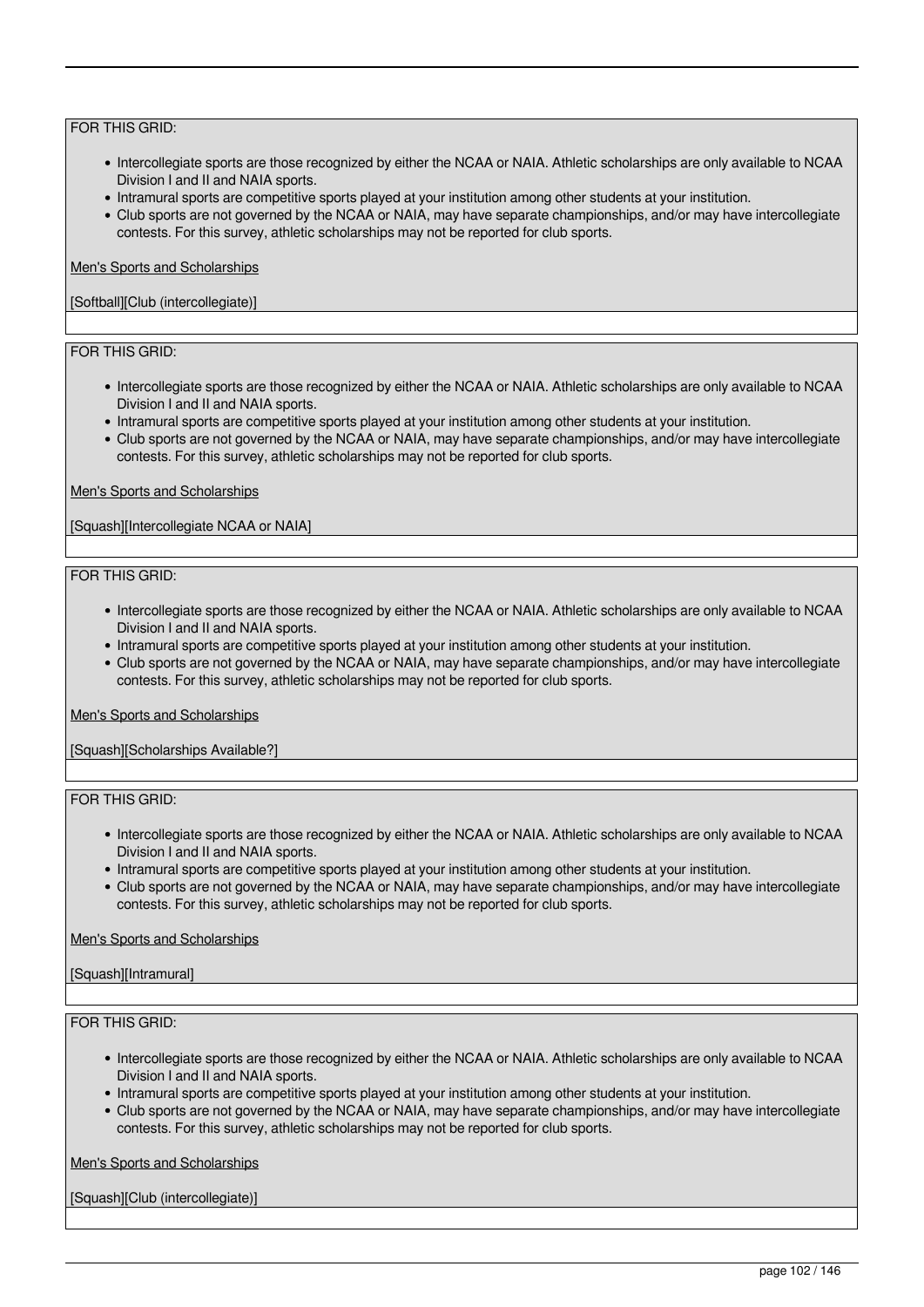- Intercollegiate sports are those recognized by either the NCAA or NAIA. Athletic scholarships are only available to NCAA Division I and II and NAIA sports.
- Intramural sports are competitive sports played at your institution among other students at your institution.
- Club sports are not governed by the NCAA or NAIA, may have separate championships, and/or may have intercollegiate contests. For this survey, athletic scholarships may not be reported for club sports.

# Men's Sports and Scholarships

[Swimming and Diving][Intercollegiate NCAA or NAIA]

# FOR THIS GRID:

1

1

- Intercollegiate sports are those recognized by either the NCAA or NAIA. Athletic scholarships are only available to NCAA Division I and II and NAIA sports.
- Intramural sports are competitive sports played at your institution among other students at your institution.
- Club sports are not governed by the NCAA or NAIA, may have separate championships, and/or may have intercollegiate contests. For this survey, athletic scholarships may not be reported for club sports.

#### Men's Sports and Scholarships

[Swimming and Diving][Scholarships Available?]

#### FOR THIS GRID:

- Intercollegiate sports are those recognized by either the NCAA or NAIA. Athletic scholarships are only available to NCAA Division I and II and NAIA sports.
- Intramural sports are competitive sports played at your institution among other students at your institution.
- Club sports are not governed by the NCAA or NAIA, may have separate championships, and/or may have intercollegiate contests. For this survey, athletic scholarships may not be reported for club sports.

#### Men's Sports and Scholarships

[Swimming and Diving][Intramural]

# FOR THIS GRID:

- Intercollegiate sports are those recognized by either the NCAA or NAIA. Athletic scholarships are only available to NCAA Division I and II and NAIA sports.
- Intramural sports are competitive sports played at your institution among other students at your institution.
- Club sports are not governed by the NCAA or NAIA, may have separate championships, and/or may have intercollegiate contests. For this survey, athletic scholarships may not be reported for club sports.

# Men's Sports and Scholarships

[Swimming and Diving][Club (intercollegiate)]

# FOR THIS GRID:

1

- Intercollegiate sports are those recognized by either the NCAA or NAIA. Athletic scholarships are only available to NCAA Division I and II and NAIA sports.
- Intramural sports are competitive sports played at your institution among other students at your institution.
- Club sports are not governed by the NCAA or NAIA, may have separate championships, and/or may have intercollegiate contests. For this survey, athletic scholarships may not be reported for club sports.

Men's Sports and Scholarships

[Synchronized Swimming][Intercollegiate NCAA or NAIA]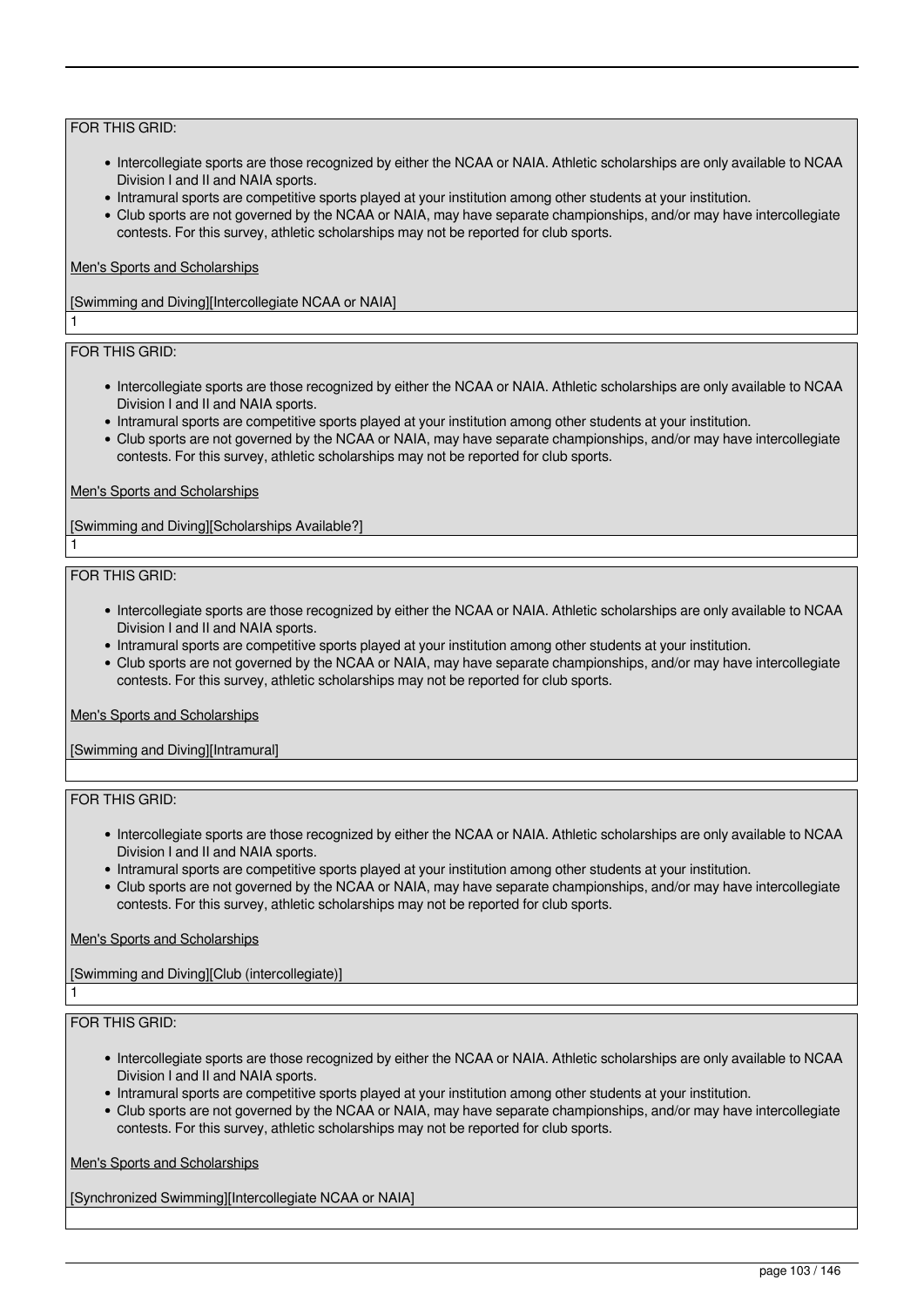- Intercollegiate sports are those recognized by either the NCAA or NAIA. Athletic scholarships are only available to NCAA Division I and II and NAIA sports.
- Intramural sports are competitive sports played at your institution among other students at your institution.
- Club sports are not governed by the NCAA or NAIA, may have separate championships, and/or may have intercollegiate contests. For this survey, athletic scholarships may not be reported for club sports.

### Men's Sports and Scholarships

[Synchronized Swimming][Scholarships Available?]

# FOR THIS GRID:

- Intercollegiate sports are those recognized by either the NCAA or NAIA. Athletic scholarships are only available to NCAA Division I and II and NAIA sports.
- Intramural sports are competitive sports played at your institution among other students at your institution.
- Club sports are not governed by the NCAA or NAIA, may have separate championships, and/or may have intercollegiate contests. For this survey, athletic scholarships may not be reported for club sports.

#### Men's Sports and Scholarships

[Synchronized Swimming][Intramural]

#### FOR THIS GRID:

- Intercollegiate sports are those recognized by either the NCAA or NAIA. Athletic scholarships are only available to NCAA Division I and II and NAIA sports.
- Intramural sports are competitive sports played at your institution among other students at your institution.
- Club sports are not governed by the NCAA or NAIA, may have separate championships, and/or may have intercollegiate contests. For this survey, athletic scholarships may not be reported for club sports.

#### Men's Sports and Scholarships

[Synchronized Swimming][Club (intercollegiate)]

# FOR THIS GRID:

- Intercollegiate sports are those recognized by either the NCAA or NAIA. Athletic scholarships are only available to NCAA Division I and II and NAIA sports.
- Intramural sports are competitive sports played at your institution among other students at your institution.
- Club sports are not governed by the NCAA or NAIA, may have separate championships, and/or may have intercollegiate contests. For this survey, athletic scholarships may not be reported for club sports.

# Men's Sports and Scholarships

[Team Handball][Intercollegiate NCAA or NAIA]

# FOR THIS GRID:

- Intercollegiate sports are those recognized by either the NCAA or NAIA. Athletic scholarships are only available to NCAA Division I and II and NAIA sports.
- Intramural sports are competitive sports played at your institution among other students at your institution.
- Club sports are not governed by the NCAA or NAIA, may have separate championships, and/or may have intercollegiate contests. For this survey, athletic scholarships may not be reported for club sports.

Men's Sports and Scholarships

[Team Handball][Scholarships Available?]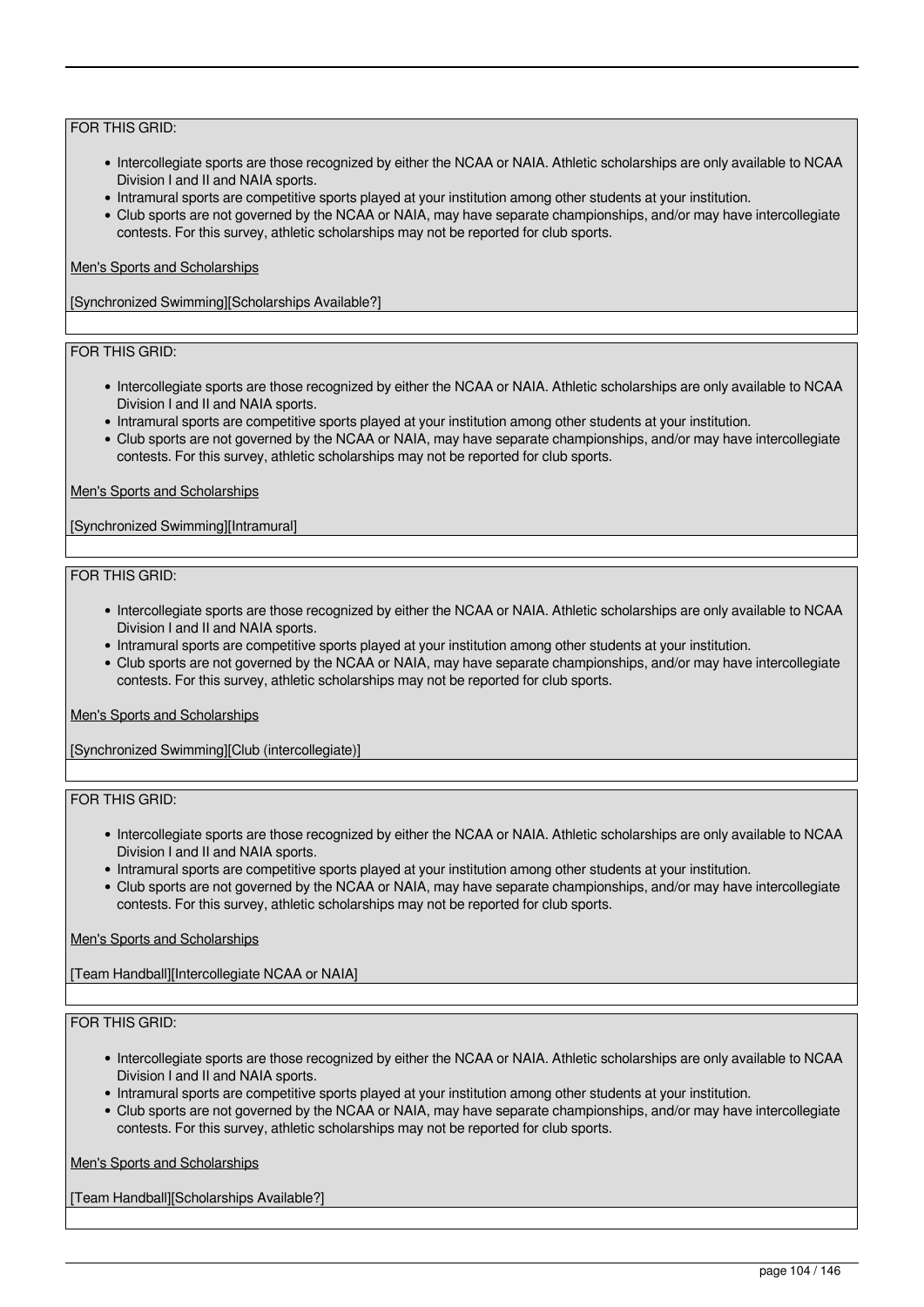- Intercollegiate sports are those recognized by either the NCAA or NAIA. Athletic scholarships are only available to NCAA Division I and II and NAIA sports.
- Intramural sports are competitive sports played at your institution among other students at your institution.
- Club sports are not governed by the NCAA or NAIA, may have separate championships, and/or may have intercollegiate contests. For this survey, athletic scholarships may not be reported for club sports.

#### Men's Sports and Scholarships

### [Team Handball][Intramural]

# FOR THIS GRID:

- Intercollegiate sports are those recognized by either the NCAA or NAIA. Athletic scholarships are only available to NCAA Division I and II and NAIA sports.
- Intramural sports are competitive sports played at your institution among other students at your institution.
- Club sports are not governed by the NCAA or NAIA, may have separate championships, and/or may have intercollegiate contests. For this survey, athletic scholarships may not be reported for club sports.

#### Men's Sports and Scholarships

[Team Handball][Club (intercollegiate)]

#### FOR THIS GRID:

- Intercollegiate sports are those recognized by either the NCAA or NAIA. Athletic scholarships are only available to NCAA Division I and II and NAIA sports.
- Intramural sports are competitive sports played at your institution among other students at your institution.
- Club sports are not governed by the NCAA or NAIA, may have separate championships, and/or may have intercollegiate contests. For this survey, athletic scholarships may not be reported for club sports.

#### Men's Sports and Scholarships

# [Tennis][Intercollegiate NCAA or NAIA]

FOR THIS GRID:

1

1

1

- Intercollegiate sports are those recognized by either the NCAA or NAIA. Athletic scholarships are only available to NCAA Division I and II and NAIA sports.
- Intramural sports are competitive sports played at your institution among other students at your institution.
- Club sports are not governed by the NCAA or NAIA, may have separate championships, and/or may have intercollegiate contests. For this survey, athletic scholarships may not be reported for club sports.

#### Men's Sports and Scholarships

# [Tennis][Scholarships Available?]

# FOR THIS GRID:

- Intercollegiate sports are those recognized by either the NCAA or NAIA. Athletic scholarships are only available to NCAA Division I and II and NAIA sports.
- Intramural sports are competitive sports played at your institution among other students at your institution.
- Club sports are not governed by the NCAA or NAIA, may have separate championships, and/or may have intercollegiate contests. For this survey, athletic scholarships may not be reported for club sports.

Men's Sports and Scholarships

[Tennis][Intramural]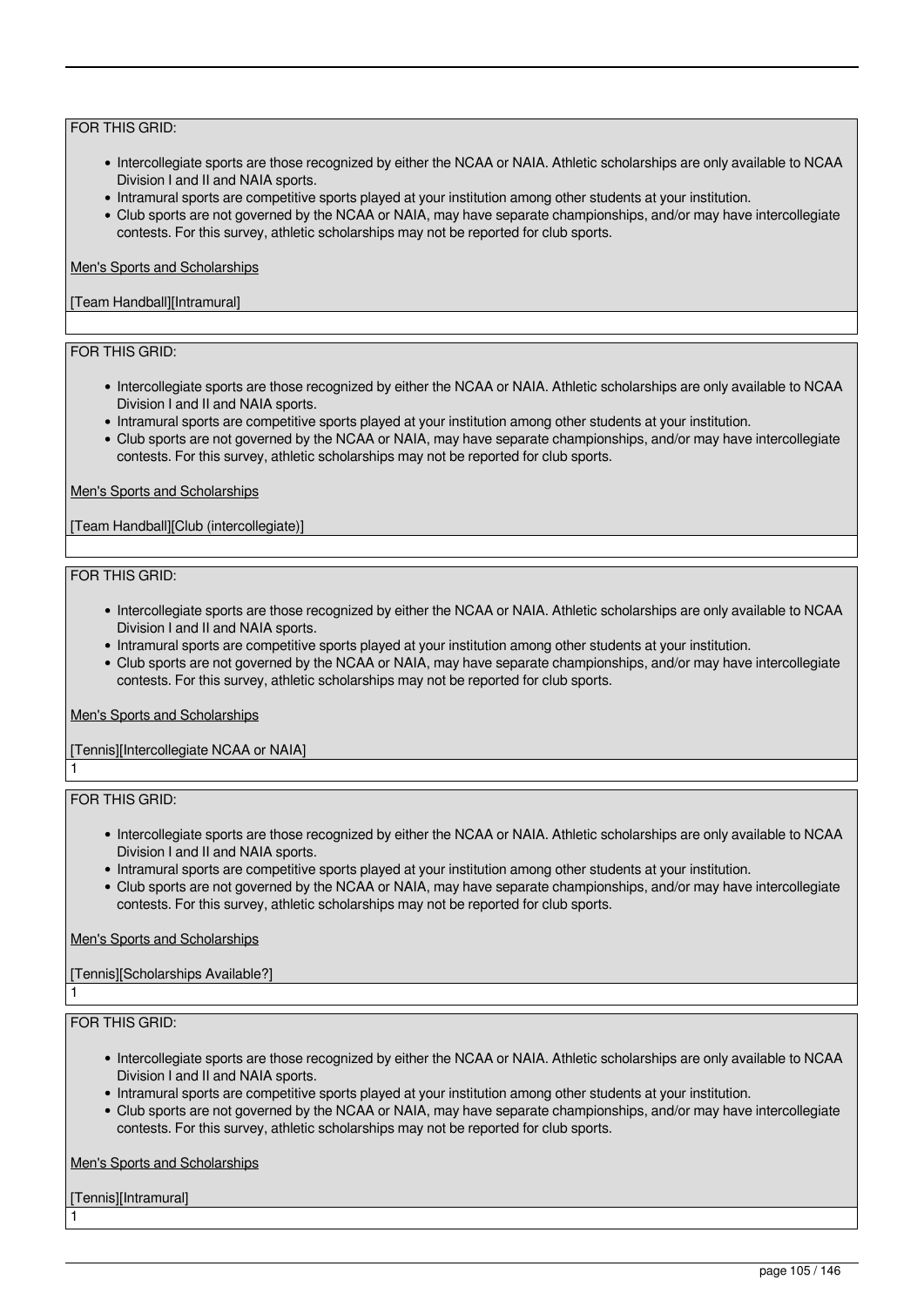- Intercollegiate sports are those recognized by either the NCAA or NAIA. Athletic scholarships are only available to NCAA Division I and II and NAIA sports.
- Intramural sports are competitive sports played at your institution among other students at your institution.
- Club sports are not governed by the NCAA or NAIA, may have separate championships, and/or may have intercollegiate contests. For this survey, athletic scholarships may not be reported for club sports.

#### Men's Sports and Scholarships

# [Tennis][Club (intercollegiate)]

# FOR THIS GRID:

1

1

1

- Intercollegiate sports are those recognized by either the NCAA or NAIA. Athletic scholarships are only available to NCAA Division I and II and NAIA sports.
- Intramural sports are competitive sports played at your institution among other students at your institution.
- Club sports are not governed by the NCAA or NAIA, may have separate championships, and/or may have intercollegiate contests. For this survey, athletic scholarships may not be reported for club sports.

#### Men's Sports and Scholarships

[Track and Field (indoor)][Intercollegiate NCAA or NAIA]

#### FOR THIS GRID:

- Intercollegiate sports are those recognized by either the NCAA or NAIA. Athletic scholarships are only available to NCAA Division I and II and NAIA sports.
- Intramural sports are competitive sports played at your institution among other students at your institution.
- Club sports are not governed by the NCAA or NAIA, may have separate championships, and/or may have intercollegiate contests. For this survey, athletic scholarships may not be reported for club sports.

#### Men's Sports and Scholarships

[Track and Field (indoor)][Scholarships Available?]

# FOR THIS GRID:

- Intercollegiate sports are those recognized by either the NCAA or NAIA. Athletic scholarships are only available to NCAA Division I and II and NAIA sports.
- Intramural sports are competitive sports played at your institution among other students at your institution.
- Club sports are not governed by the NCAA or NAIA, may have separate championships, and/or may have intercollegiate contests. For this survey, athletic scholarships may not be reported for club sports.

# Men's Sports and Scholarships

[Track and Field (indoor)][Intramural]

# FOR THIS GRID:

- Intercollegiate sports are those recognized by either the NCAA or NAIA. Athletic scholarships are only available to NCAA Division I and II and NAIA sports.
- Intramural sports are competitive sports played at your institution among other students at your institution.
- Club sports are not governed by the NCAA or NAIA, may have separate championships, and/or may have intercollegiate contests. For this survey, athletic scholarships may not be reported for club sports.

Men's Sports and Scholarships

[Track and Field (indoor)][Club (intercollegiate)]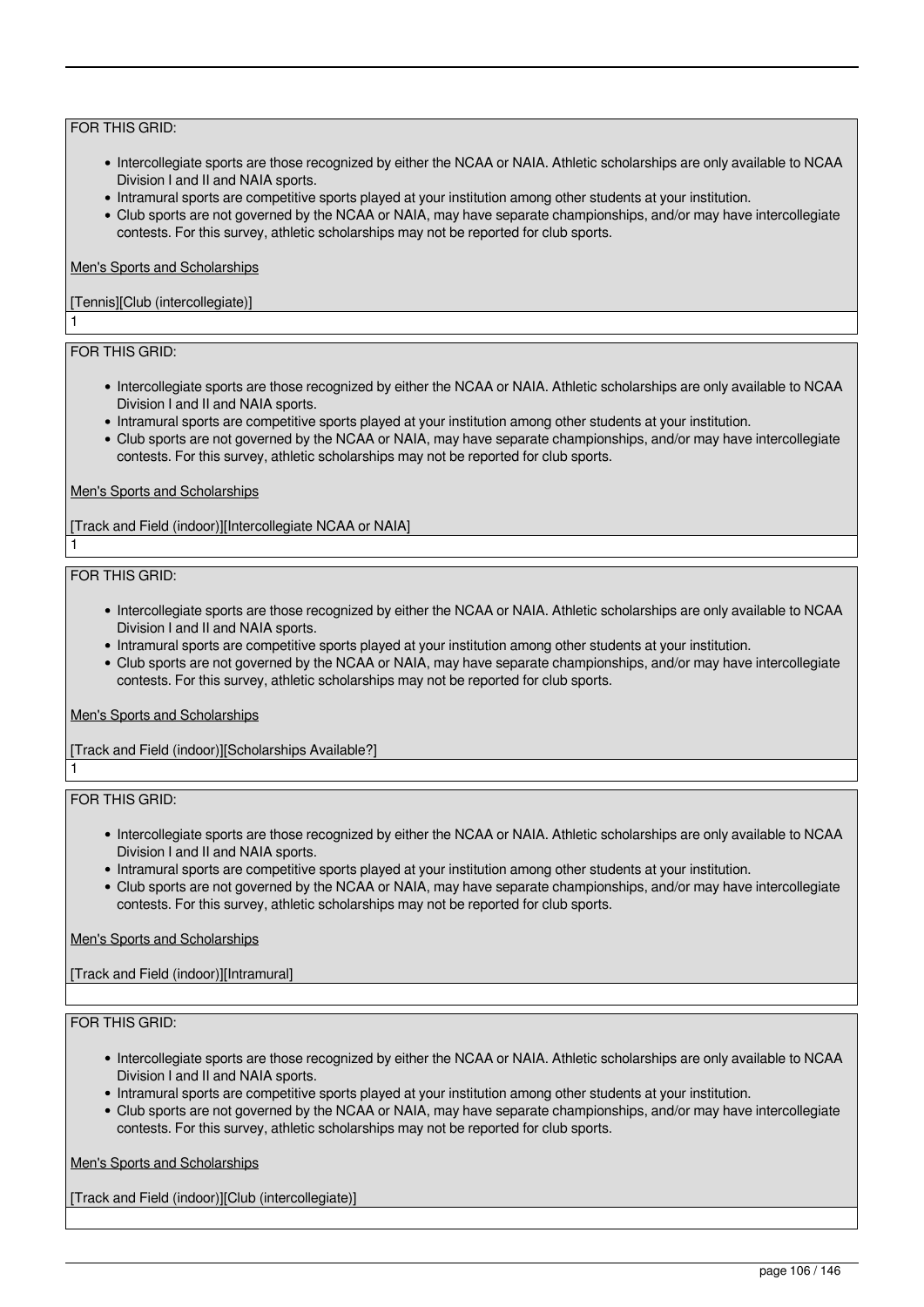- Intercollegiate sports are those recognized by either the NCAA or NAIA. Athletic scholarships are only available to NCAA Division I and II and NAIA sports.
- Intramural sports are competitive sports played at your institution among other students at your institution.
- Club sports are not governed by the NCAA or NAIA, may have separate championships, and/or may have intercollegiate contests. For this survey, athletic scholarships may not be reported for club sports.

### Men's Sports and Scholarships

[Track and Field (outdoor)][Intercollegiate NCAA or NAIA]

# FOR THIS GRID:

1

1

- Intercollegiate sports are those recognized by either the NCAA or NAIA. Athletic scholarships are only available to NCAA Division I and II and NAIA sports.
- Intramural sports are competitive sports played at your institution among other students at your institution.
- Club sports are not governed by the NCAA or NAIA, may have separate championships, and/or may have intercollegiate contests. For this survey, athletic scholarships may not be reported for club sports.

#### Men's Sports and Scholarships

[Track and Field (outdoor)][Scholarships Available?]

#### FOR THIS GRID:

- Intercollegiate sports are those recognized by either the NCAA or NAIA. Athletic scholarships are only available to NCAA Division I and II and NAIA sports.
- Intramural sports are competitive sports played at your institution among other students at your institution.
- Club sports are not governed by the NCAA or NAIA, may have separate championships, and/or may have intercollegiate contests. For this survey, athletic scholarships may not be reported for club sports.

#### Men's Sports and Scholarships

[Track and Field (outdoor)][Intramural]

# FOR THIS GRID:

- Intercollegiate sports are those recognized by either the NCAA or NAIA. Athletic scholarships are only available to NCAA Division I and II and NAIA sports.
- Intramural sports are competitive sports played at your institution among other students at your institution.
- Club sports are not governed by the NCAA or NAIA, may have separate championships, and/or may have intercollegiate contests. For this survey, athletic scholarships may not be reported for club sports.

# Men's Sports and Scholarships

[Track and Field (outdoor)][Club (intercollegiate)]

# FOR THIS GRID:

1

- Intercollegiate sports are those recognized by either the NCAA or NAIA. Athletic scholarships are only available to NCAA Division I and II and NAIA sports.
- Intramural sports are competitive sports played at your institution among other students at your institution.
- Club sports are not governed by the NCAA or NAIA, may have separate championships, and/or may have intercollegiate contests. For this survey, athletic scholarships may not be reported for club sports.

Men's Sports and Scholarships

[Ultimate Frisbee][Intercollegiate NCAA or NAIA]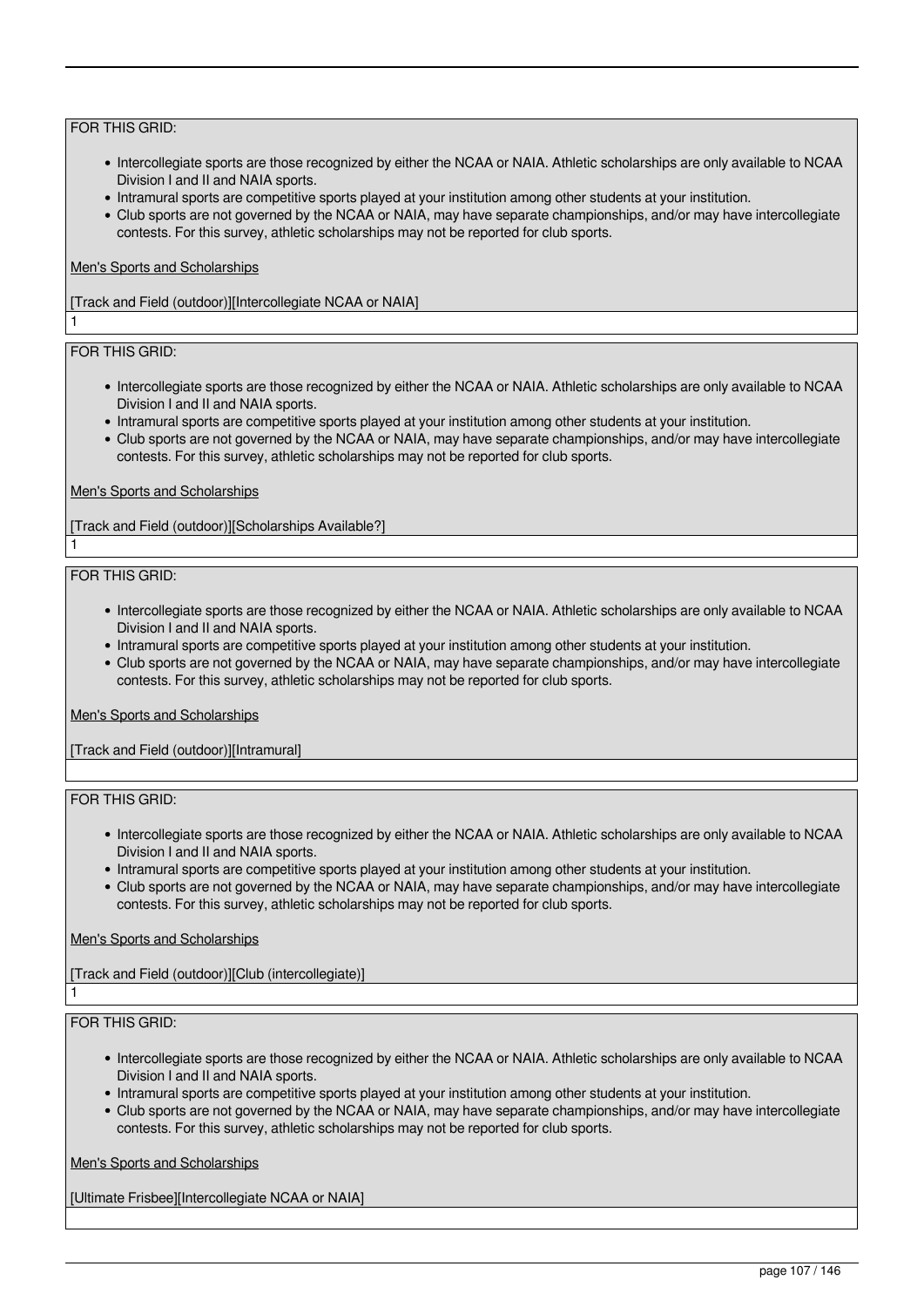- Intercollegiate sports are those recognized by either the NCAA or NAIA. Athletic scholarships are only available to NCAA Division I and II and NAIA sports.
- Intramural sports are competitive sports played at your institution among other students at your institution.
- Club sports are not governed by the NCAA or NAIA, may have separate championships, and/or may have intercollegiate contests. For this survey, athletic scholarships may not be reported for club sports.

### Men's Sports and Scholarships

[Ultimate Frisbee][Scholarships Available?]

# FOR THIS GRID:

- Intercollegiate sports are those recognized by either the NCAA or NAIA. Athletic scholarships are only available to NCAA Division I and II and NAIA sports.
- Intramural sports are competitive sports played at your institution among other students at your institution.
- Club sports are not governed by the NCAA or NAIA, may have separate championships, and/or may have intercollegiate contests. For this survey, athletic scholarships may not be reported for club sports.

#### Men's Sports and Scholarships

### [Ultimate Frisbee][Intramural]

#### FOR THIS GRID:

1

1

- Intercollegiate sports are those recognized by either the NCAA or NAIA. Athletic scholarships are only available to NCAA Division I and II and NAIA sports.
- Intramural sports are competitive sports played at your institution among other students at your institution.
- Club sports are not governed by the NCAA or NAIA, may have separate championships, and/or may have intercollegiate contests. For this survey, athletic scholarships may not be reported for club sports.

#### Men's Sports and Scholarships

# [Ultimate Frisbee][Club (intercollegiate)]

FOR THIS GRID:

- Intercollegiate sports are those recognized by either the NCAA or NAIA. Athletic scholarships are only available to NCAA Division I and II and NAIA sports.
- Intramural sports are competitive sports played at your institution among other students at your institution.
- Club sports are not governed by the NCAA or NAIA, may have separate championships, and/or may have intercollegiate contests. For this survey, athletic scholarships may not be reported for club sports.

# Men's Sports and Scholarships

[Volleyball][Intercollegiate NCAA or NAIA]

# FOR THIS GRID:

- Intercollegiate sports are those recognized by either the NCAA or NAIA. Athletic scholarships are only available to NCAA Division I and II and NAIA sports.
- Intramural sports are competitive sports played at your institution among other students at your institution.
- Club sports are not governed by the NCAA or NAIA, may have separate championships, and/or may have intercollegiate contests. For this survey, athletic scholarships may not be reported for club sports.

Men's Sports and Scholarships

[Volleyball][Scholarships Available?]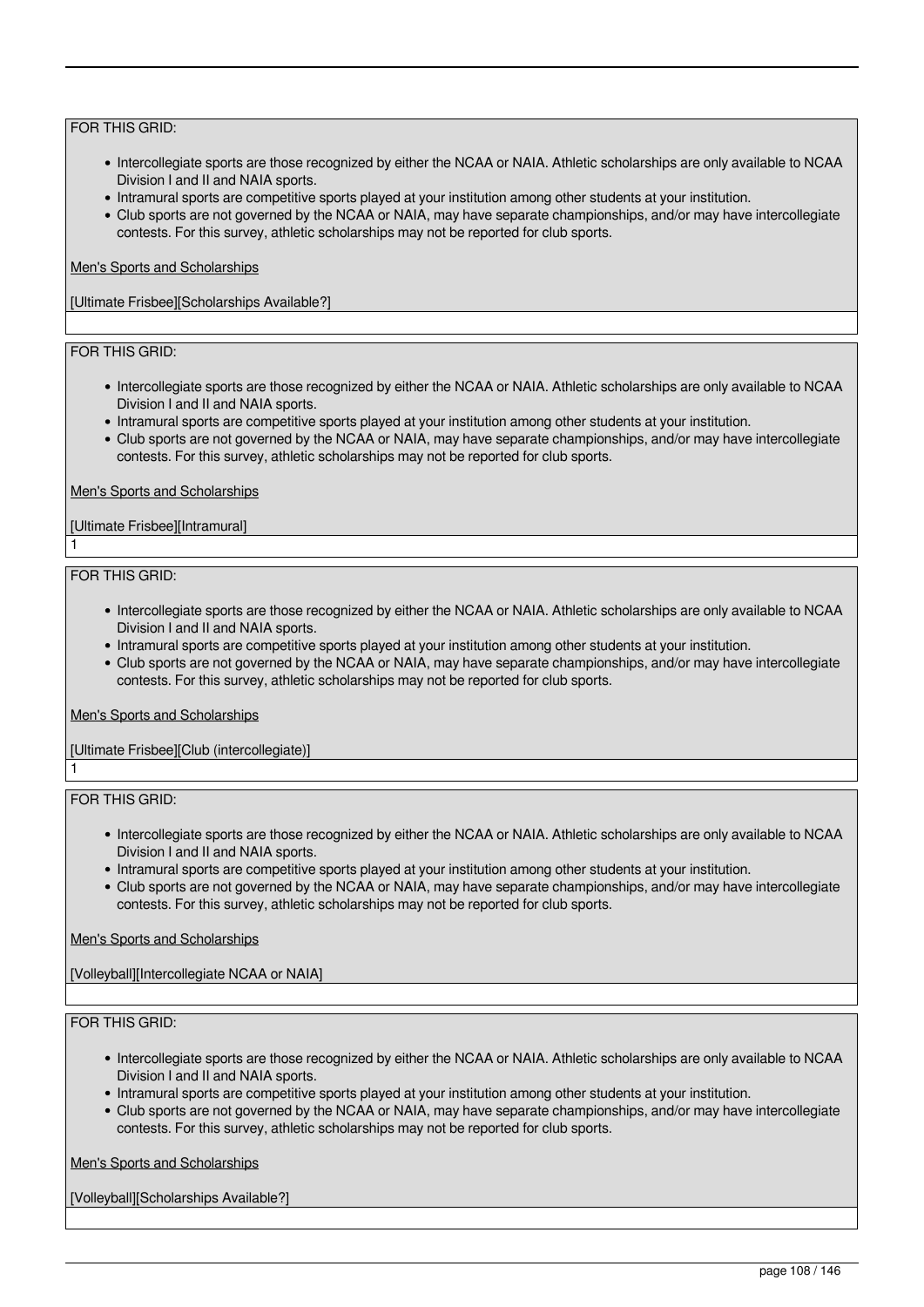## FOR THIS GRID:

- Intercollegiate sports are those recognized by either the NCAA or NAIA. Athletic scholarships are only available to NCAA Division I and II and NAIA sports.
- Intramural sports are competitive sports played at your institution among other students at your institution.
- Club sports are not governed by the NCAA or NAIA, may have separate championships, and/or may have intercollegiate contests. For this survey, athletic scholarships may not be reported for club sports.

### Men's Sports and Scholarships

## [Volleyball][Intramural]

## FOR THIS GRID:

1

1

- Intercollegiate sports are those recognized by either the NCAA or NAIA. Athletic scholarships are only available to NCAA Division I and II and NAIA sports.
- Intramural sports are competitive sports played at your institution among other students at your institution.
- Club sports are not governed by the NCAA or NAIA, may have separate championships, and/or may have intercollegiate contests. For this survey, athletic scholarships may not be reported for club sports.

### Men's Sports and Scholarships

## [Volleyball][Club (intercollegiate)]

### FOR THIS GRID:

- Intercollegiate sports are those recognized by either the NCAA or NAIA. Athletic scholarships are only available to NCAA Division I and II and NAIA sports.
- Intramural sports are competitive sports played at your institution among other students at your institution.
- Club sports are not governed by the NCAA or NAIA, may have separate championships, and/or may have intercollegiate contests. For this survey, athletic scholarships may not be reported for club sports.

#### Men's Sports and Scholarships

[Water Polo][Intercollegiate NCAA or NAIA]

## FOR THIS GRID:

- Intercollegiate sports are those recognized by either the NCAA or NAIA. Athletic scholarships are only available to NCAA Division I and II and NAIA sports.
- Intramural sports are competitive sports played at your institution among other students at your institution.
- Club sports are not governed by the NCAA or NAIA, may have separate championships, and/or may have intercollegiate contests. For this survey, athletic scholarships may not be reported for club sports.

## Men's Sports and Scholarships

[Water Polo][Scholarships Available?]

## FOR THIS GRID:

- Intercollegiate sports are those recognized by either the NCAA or NAIA. Athletic scholarships are only available to NCAA Division I and II and NAIA sports.
- Intramural sports are competitive sports played at your institution among other students at your institution.
- Club sports are not governed by the NCAA or NAIA, may have separate championships, and/or may have intercollegiate contests. For this survey, athletic scholarships may not be reported for club sports.

Men's Sports and Scholarships

[Water Polo][Intramural]

1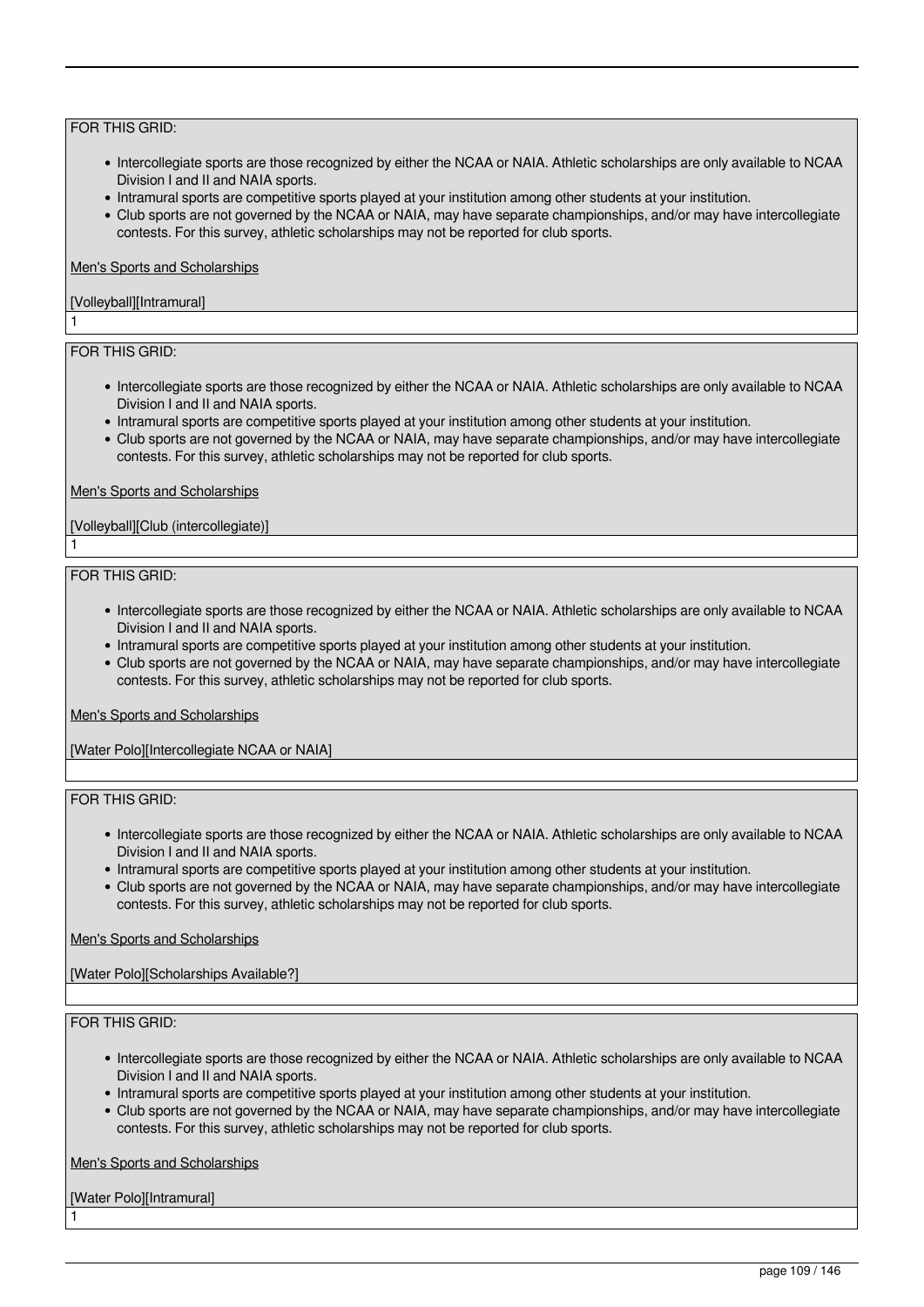## FOR THIS GRID:

- Intercollegiate sports are those recognized by either the NCAA or NAIA. Athletic scholarships are only available to NCAA Division I and II and NAIA sports.
- Intramural sports are competitive sports played at your institution among other students at your institution.
- Club sports are not governed by the NCAA or NAIA, may have separate championships, and/or may have intercollegiate contests. For this survey, athletic scholarships may not be reported for club sports.

### Men's Sports and Scholarships

## [Water Polo][Club (intercollegiate)]

## FOR THIS GRID:

1

- Intercollegiate sports are those recognized by either the NCAA or NAIA. Athletic scholarships are only available to NCAA Division I and II and NAIA sports.
- Intramural sports are competitive sports played at your institution among other students at your institution.
- Club sports are not governed by the NCAA or NAIA, may have separate championships, and/or may have intercollegiate contests. For this survey, athletic scholarships may not be reported for club sports.

### Men's Sports and Scholarships

[Water Skiing][Intercollegiate NCAA or NAIA]

### FOR THIS GRID:

- Intercollegiate sports are those recognized by either the NCAA or NAIA. Athletic scholarships are only available to NCAA Division I and II and NAIA sports.
- Intramural sports are competitive sports played at your institution among other students at your institution.
- Club sports are not governed by the NCAA or NAIA, may have separate championships, and/or may have intercollegiate contests. For this survey, athletic scholarships may not be reported for club sports.

#### Men's Sports and Scholarships

[Water Skiing][Scholarships Available?]

## FOR THIS GRID:

- Intercollegiate sports are those recognized by either the NCAA or NAIA. Athletic scholarships are only available to NCAA Division I and II and NAIA sports.
- Intramural sports are competitive sports played at your institution among other students at your institution.
- Club sports are not governed by the NCAA or NAIA, may have separate championships, and/or may have intercollegiate contests. For this survey, athletic scholarships may not be reported for club sports.

#### Men's Sports and Scholarships

## [Water Skiing][Intramural]

## FOR THIS GRID:

1

- Intercollegiate sports are those recognized by either the NCAA or NAIA. Athletic scholarships are only available to NCAA Division I and II and NAIA sports.
- Intramural sports are competitive sports played at your institution among other students at your institution.
- Club sports are not governed by the NCAA or NAIA, may have separate championships, and/or may have intercollegiate contests. For this survey, athletic scholarships may not be reported for club sports.

## Men's Sports and Scholarships

[Water Skiing][Club (intercollegiate)]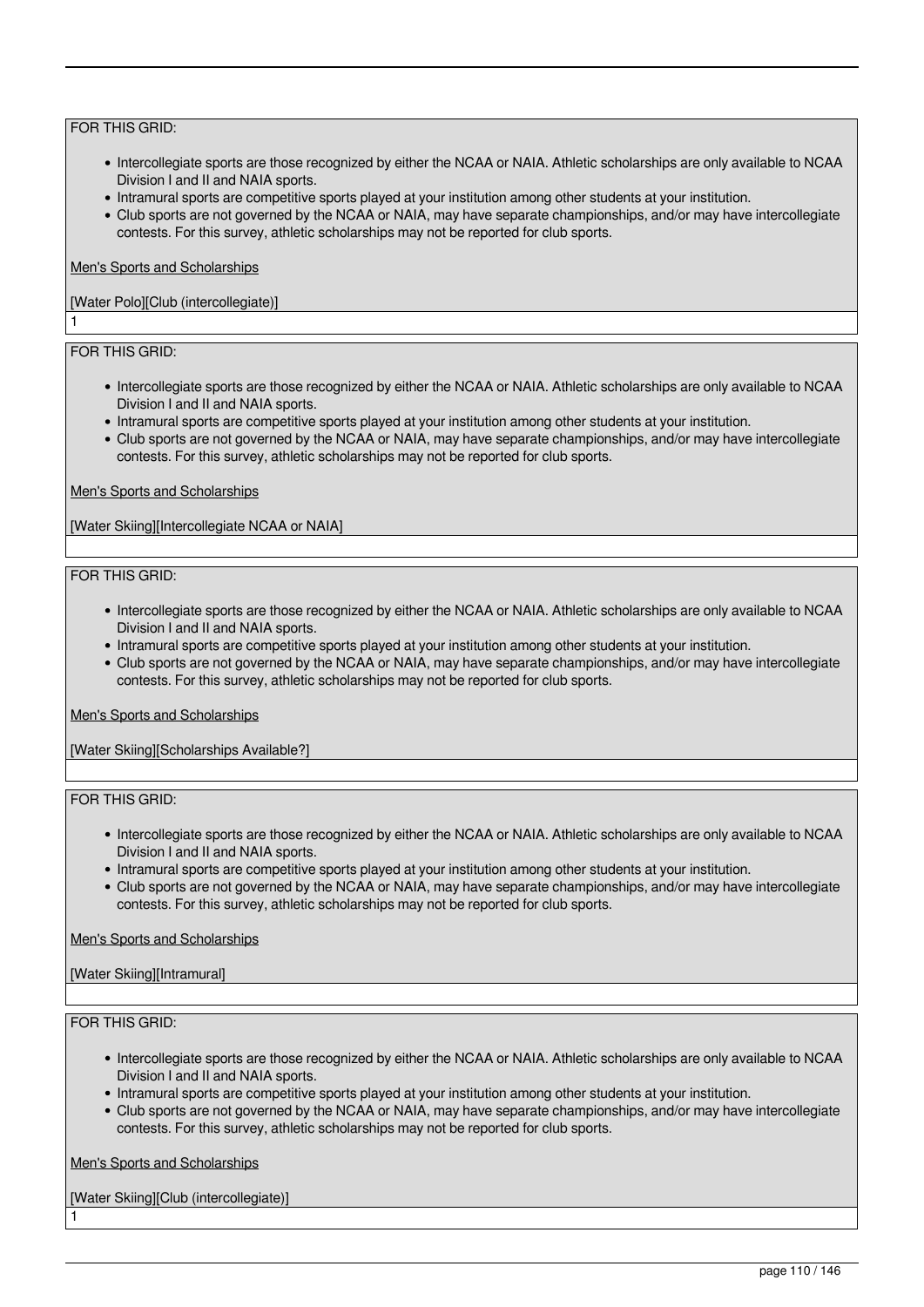## FOR THIS GRID:

- Intercollegiate sports are those recognized by either the NCAA or NAIA. Athletic scholarships are only available to NCAA Division I and II and NAIA sports.
- Intramural sports are competitive sports played at your institution among other students at your institution.
- Club sports are not governed by the NCAA or NAIA, may have separate championships, and/or may have intercollegiate contests. For this survey, athletic scholarships may not be reported for club sports.

## Men's Sports and Scholarships

[Wrestling][Intercollegiate NCAA or NAIA]

## FOR THIS GRID:

- Intercollegiate sports are those recognized by either the NCAA or NAIA. Athletic scholarships are only available to NCAA Division I and II and NAIA sports.
- Intramural sports are competitive sports played at your institution among other students at your institution.
- Club sports are not governed by the NCAA or NAIA, may have separate championships, and/or may have intercollegiate contests. For this survey, athletic scholarships may not be reported for club sports.

### Men's Sports and Scholarships

[Wrestling][Scholarships Available?]

### FOR THIS GRID:

- Intercollegiate sports are those recognized by either the NCAA or NAIA. Athletic scholarships are only available to NCAA Division I and II and NAIA sports.
- Intramural sports are competitive sports played at your institution among other students at your institution.
- Club sports are not governed by the NCAA or NAIA, may have separate championships, and/or may have intercollegiate contests. For this survey, athletic scholarships may not be reported for club sports.

#### Men's Sports and Scholarships

[Wrestling][Intramural]

## FOR THIS GRID:

1

- Intercollegiate sports are those recognized by either the NCAA or NAIA. Athletic scholarships are only available to NCAA Division I and II and NAIA sports.
- Intramural sports are competitive sports played at your institution among other students at your institution.
- Club sports are not governed by the NCAA or NAIA, may have separate championships, and/or may have intercollegiate contests. For this survey, athletic scholarships may not be reported for club sports.

Men's Sports and Scholarships

[Wrestling][Club (intercollegiate)]

Women's Sports and Scholarships [Archery][Intercollegiate NCAA or NAIA]

Women's Sports and Scholarships [Archery][Scholarships Available?]

Women's Sports and Scholarships [Archery][Intramural]

Women's Sports and Scholarships [Archery][Club (intercollegiate)]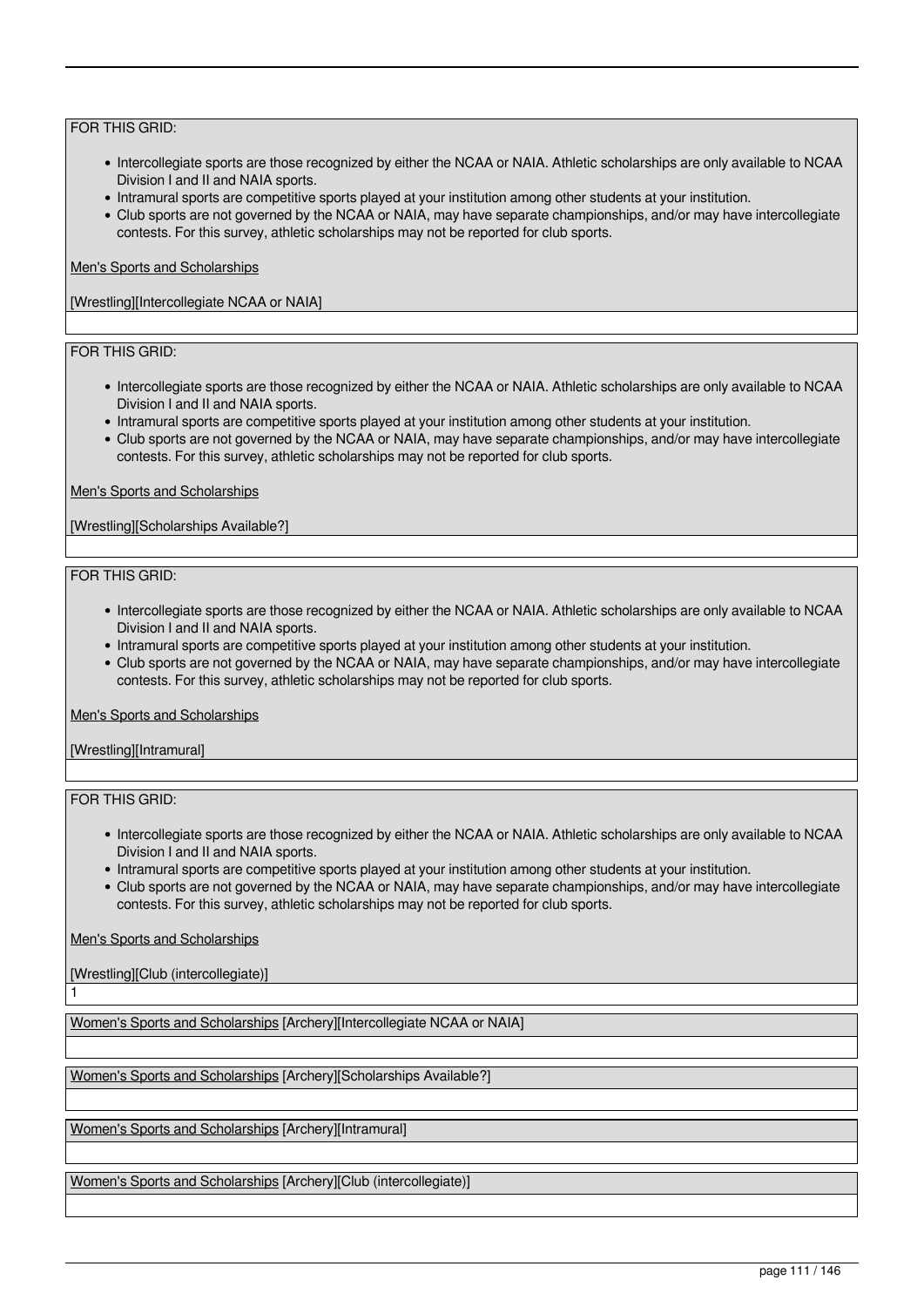Women's Sports and Scholarships [Badminton][Intercollegiate NCAA or NAIA]

Women's Sports and Scholarships [Badminton][Scholarships Available?]

Women's Sports and Scholarships [Badminton][Intramural]

1

1

1

1

1

1

Women's Sports and Scholarships [Badminton][Club (intercollegiate)]

Women's Sports and Scholarships [Baseball][Intercollegiate NCAA or NAIA]

Women's Sports and Scholarships [Baseball][Scholarships Available?]

Women's Sports and Scholarships [Baseball][Intramural]

Women's Sports and Scholarships [Baseball][Club (intercollegiate)]

Women's Sports and Scholarships [Basketball][Intercollegiate NCAA or NAIA]

Women's Sports and Scholarships [Basketball][Scholarships Available?]

Women's Sports and Scholarships [Basketball][Intramural]

Women's Sports and Scholarships [Basketball][Club (intercollegiate)]

Women's Sports and Scholarships [Bowling][Intercollegiate NCAA or NAIA]

Women's Sports and Scholarships [Bowling][Scholarships Available?]

Women's Sports and Scholarships [Bowling][Intramural]

Women's Sports and Scholarships [Bowling][Club (intercollegiate)]

Women's Sports and Scholarships [Cheerleading][Intercollegiate NCAA or NAIA]

Women's Sports and Scholarships [Cheerleading][Scholarships Available?]

Women's Sports and Scholarships [Cheerleading][Intramural]

Women's Sports and Scholarships [Cheerleading][Club (intercollegiate)]

Women's Sports and Scholarships [Crew (Rowing) Heavyweight][Intercollegiate NCAA or NAIA]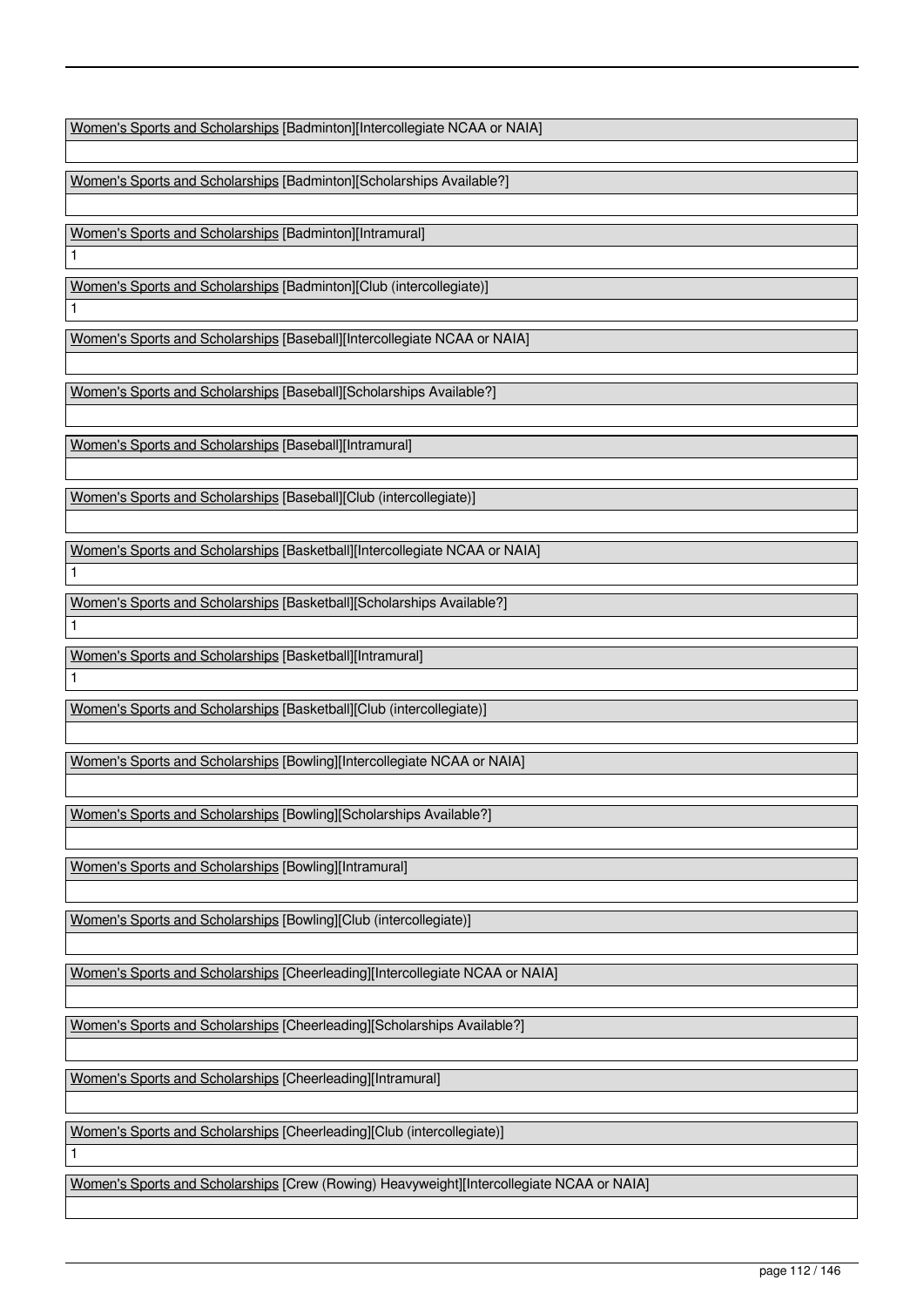Women's Sports and Scholarships [Crew (Rowing) Heavyweight][Scholarships Available?]

Women's Sports and Scholarships [Crew (Rowing) Heavyweight][Intramural]

Women's Sports and Scholarships [Crew (Rowing) Heavyweight][Club (intercollegiate)]

Women's Sports and Scholarships [Crew (Rowing) Lightweight][Intercollegiate NCAA or NAIA]

Women's Sports and Scholarships [Crew (Rowing) Lightweight][Scholarships Available?]

Women's Sports and Scholarships [Crew (Rowing) Lightweight][Intramural]

Women's Sports and Scholarships [Crew (Rowing) Lightweight][Club (intercollegiate)]

Women's Sports and Scholarships [Cross-country][Intercollegiate NCAA or NAIA]

Women's Sports and Scholarships [Cross-country][Scholarships Available?]

Women's Sports and Scholarships [Cross-country][Intramural]

Women's Sports and Scholarships [Cross-country][Club (intercollegiate)]

Women's Sports and Scholarships [Curling][Intercollegiate NCAA or NAIA]

Women's Sports and Scholarships [Curling][Scholarships Available?]

Women's Sports and Scholarships [Curling][Intramural]

Women's Sports and Scholarships [Curling][Club (intercollegiate)]

Women's Sports and Scholarships [Equestrian][Intercollegiate NCAA or NAIA]

1

1

1

1

1

1

1

1

Women's Sports and Scholarships [Equestrian][Scholarships Available?]

Women's Sports and Scholarships [Equestrian][Intramural]

Women's Sports and Scholarships [Equestrian][Club (intercollegiate)]

Women's Sports and Scholarships [Fencing][Intercollegiate NCAA or NAIA]

Women's Sports and Scholarships [Fencing][Scholarships Available?]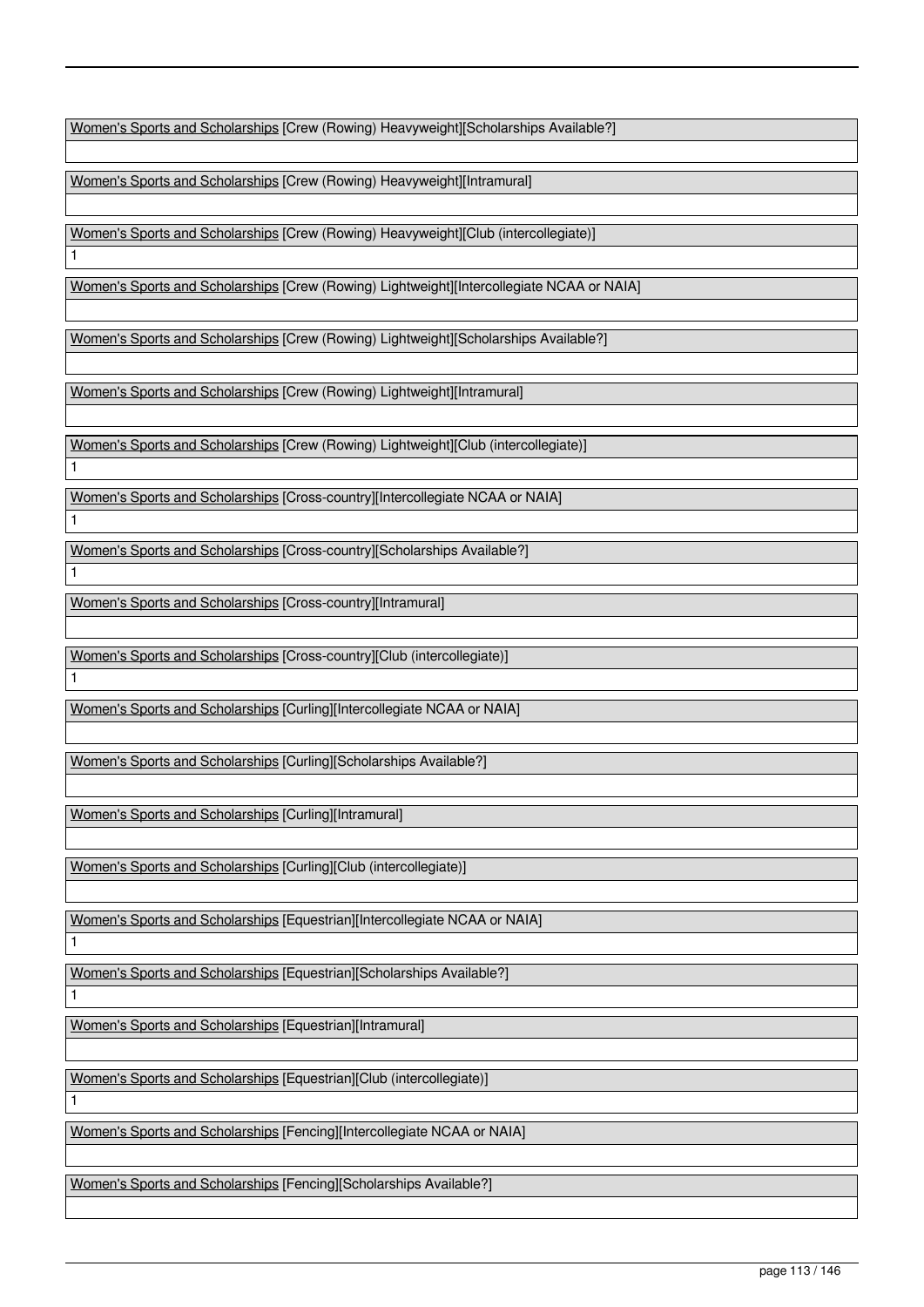Women's Sports and Scholarships [Fencing][Intramural]

1

1

1

1

1

1

Women's Sports and Scholarships [Fencing][Club (intercollegiate)]

Women's Sports and Scholarships [Field Hockey][Intercollegiate NCAA or NAIA]

Women's Sports and Scholarships [Field Hockey][Scholarships Available?]

Women's Sports and Scholarships [Field Hockey][Intramural]

Women's Sports and Scholarships [Field Hockey][Club (intercollegiate)]

Women's Sports and Scholarships [Figure Skating][Intercollegiate NCAA or NAIA]

Women's Sports and Scholarships [Figure Skating][Scholarships Available?]

Women's Sports and Scholarships [Figure Skating][Intramural]

Women's Sports and Scholarships [Figure Skating][Club (intercollegiate)]

Women's Sports and Scholarships [Football][Intercollegiate NCAA or NAIA]

Women's Sports and Scholarships [Football][Scholarships Available?]

Women's Sports and Scholarships [Football][Intramural] 1

Women's Sports and Scholarships [Football][Club (intercollegiate)]

Women's Sports and Scholarships [Golf][Intercollegiate NCAA or NAIA]

Women's Sports and Scholarships [Golf][Scholarships Available?]

Women's Sports and Scholarships [Golf][Intramural]

Women's Sports and Scholarships [Golf][Club (intercollegiate)]

Women's Sports and Scholarships [Gymnastics][Intercollegiate NCAA or NAIA]

Women's Sports and Scholarships [Gymnastics][Scholarships Available?]

Women's Sports and Scholarships [Gymnastics][Intramural]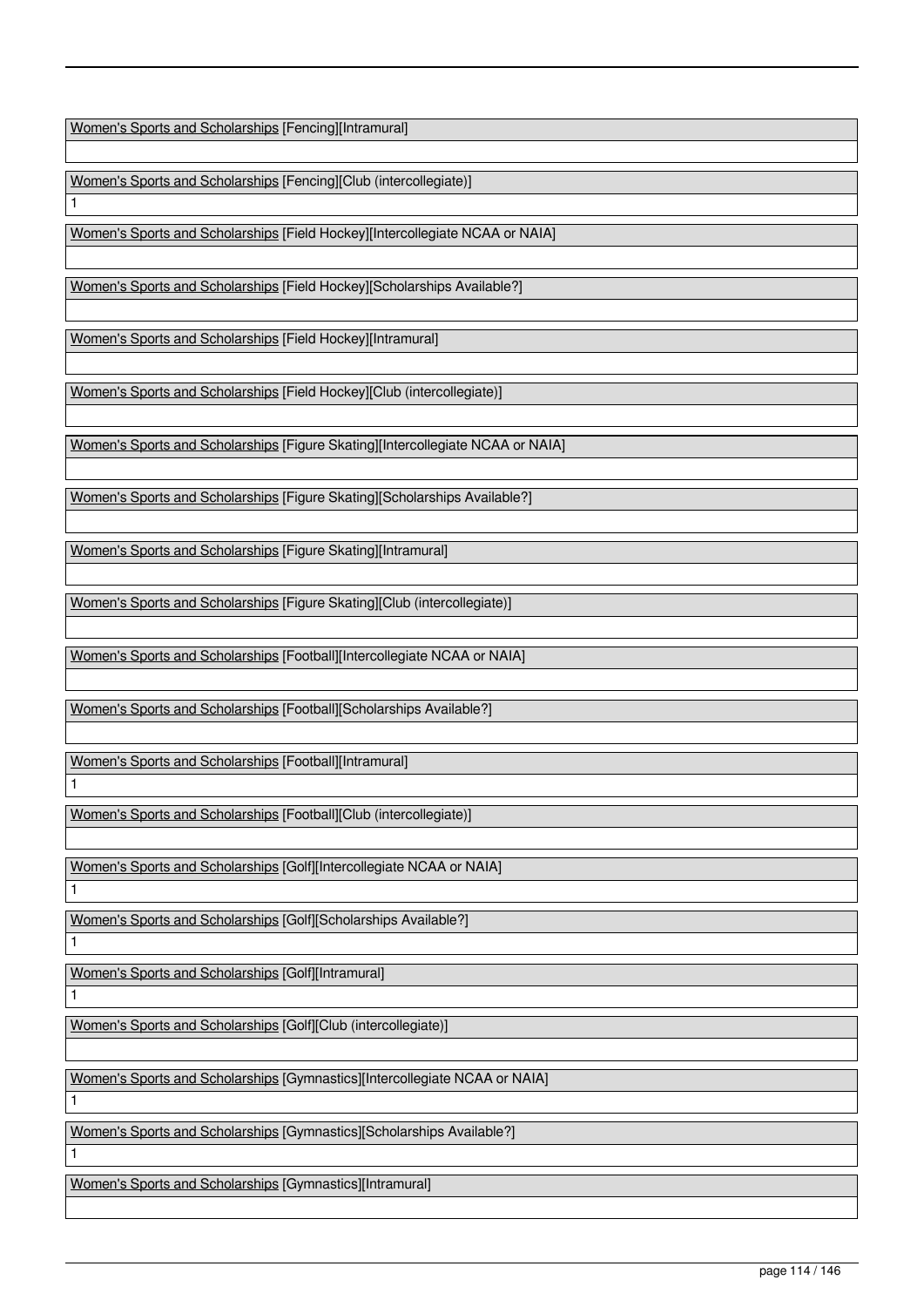Women's Sports and Scholarships [Gymnastics][Club (intercollegiate)]

Women's Sports and Scholarships [Ice Hockey][Intercollegiate NCAA or NAIA]

Women's Sports and Scholarships [Ice Hockey][Scholarships Available?]

Women's Sports and Scholarships [Ice Hockey][Intramural]

1

1

1

1

1

Women's Sports and Scholarships [Ice Hockey][Club (intercollegiate)]

Women's Sports and Scholarships [Lacrosse][Intercollegiate NCAA or NAIA]

Women's Sports and Scholarships [Lacrosse][Scholarships Available?]

Women's Sports and Scholarships [Lacrosse][Intramural]

Women's Sports and Scholarships [Lacrosse][Club (intercollegiate)]

Women's Sports and Scholarships [Lightweight Football][Intercollegiate NCAA or NAIA]

Women's Sports and Scholarships [Lightweight Football][Scholarships Available?]

Women's Sports and Scholarships [Lightweight Football][Intramural]

Women's Sports and Scholarships [Lightweight Football][Club (intercollegiate)]

Women's Sports and Scholarships [Martial Arts][Intercollegiate NCAA or NAIA]

Women's Sports and Scholarships [Martial Arts][Scholarships Available?]

Women's Sports and Scholarships [Martial Arts][Intramural]

Women's Sports and Scholarships [Martial Arts][Club (intercollegiate)]

Women's Sports and Scholarships [Racquetball][Intercollegiate NCAA or NAIA]

Women's Sports and Scholarships [Racquetball][Scholarships Available?]

Women's Sports and Scholarships [Racquetball][Intramural]

Women's Sports and Scholarships [Racquetball][Club (intercollegiate)]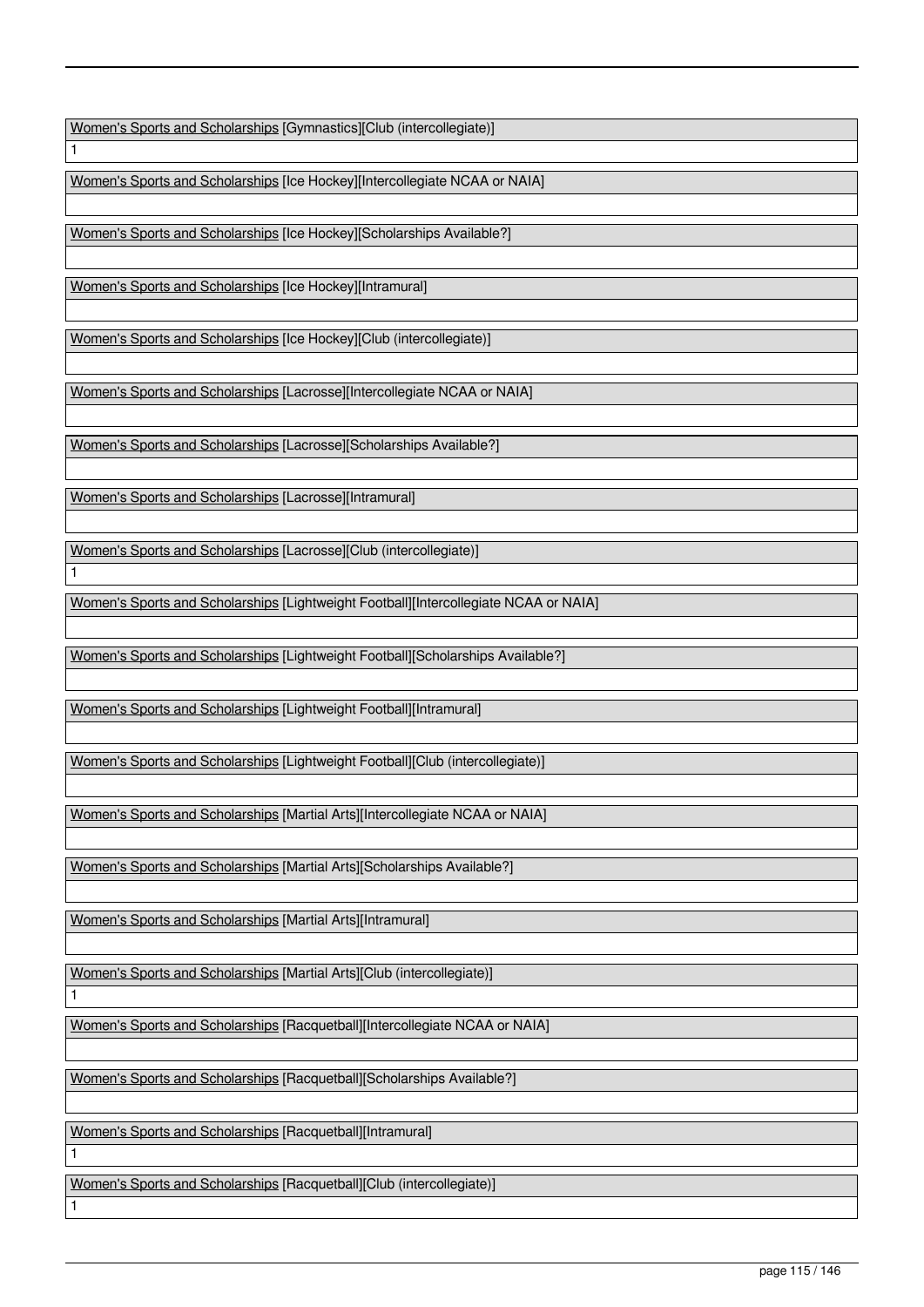Women's Sports and Scholarships [Rifle][Intercollegiate NCAA or NAIA]

Women's Sports and Scholarships [Rifle][Scholarships Available?]

Women's Sports and Scholarships [Rifle][Intramural]

Women's Sports and Scholarships [Rifle][Club (intercollegiate)]

Women's Sports and Scholarships [Rodeo][Intercollegiate NCAA or NAIA]

Women's Sports and Scholarships [Rodeo][Scholarships Available?]

Women's Sports and Scholarships [Rodeo][Intramural]

Women's Sports and Scholarships [Rodeo][Club (intercollegiate)]

Women's Sports and Scholarships [Rugby][Intercollegiate NCAA or NAIA]

Women's Sports and Scholarships [Rugby][Scholarships Available?]

Women's Sports and Scholarships [Rugby][Intramural]

1

1

Women's Sports and Scholarships [Rugby][Club (intercollegiate)]

Women's Sports and Scholarships [Sailing][Intercollegiate NCAA or NAIA]

Women's Sports and Scholarships [Sailing][Scholarships Available?]

Women's Sports and Scholarships [Sailing][Intramural]

Women's Sports and Scholarships [Sailing][Club (intercollegiate)]

Women's Sports and Scholarships [Skiing: Alpine][Intercollegiate NCAA or NAIA]

Women's Sports and Scholarships [Skiing: Alpine][Scholarships Available?]

Women's Sports and Scholarships [Skiing: Alpine][Intramural]

Women's Sports and Scholarships [Skiing: Alpine][Club (intercollegiate)]

Women's Sports and Scholarships [Skiing: Nordic][Intercollegiate NCAA or NAIA]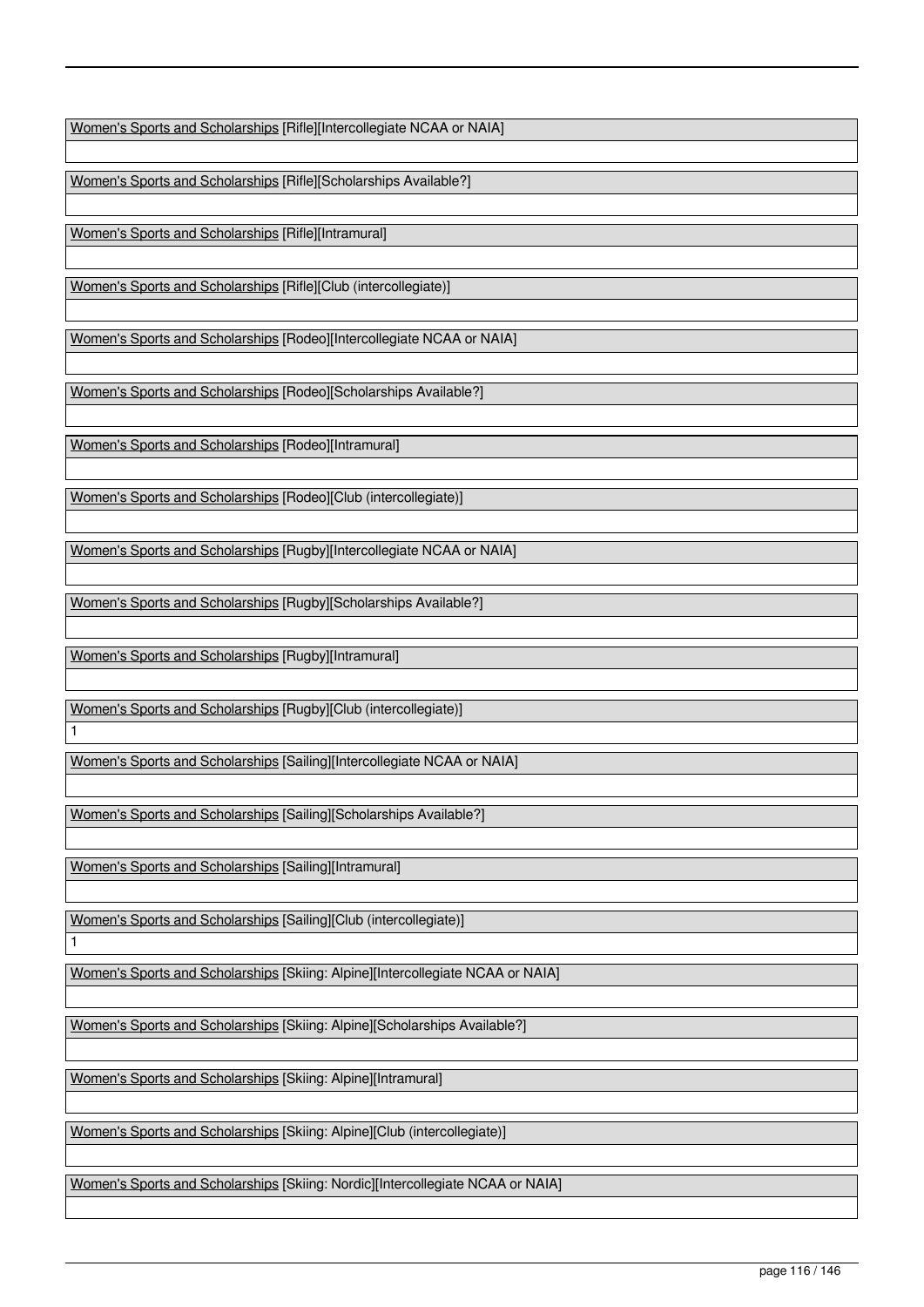Women's Sports and Scholarships [Skiing: Nordic][Scholarships Available?]

Women's Sports and Scholarships [Skiing: Nordic][Intramural]

Women's Sports and Scholarships [Skiing: Nordic][Club (intercollegiate)]

Women's Sports and Scholarships [Soccer][Intercollegiate NCAA or NAIA]

Women's Sports and Scholarships [Soccer][Scholarships Available?]

Women's Sports and Scholarships [Soccer][Intramural]

1

1

1

1

1

1

1

1

1

1

1

Women's Sports and Scholarships [Soccer][Club (intercollegiate)]

Women's Sports and Scholarships [Softball][Intercollegiate NCAA or NAIA]

Women's Sports and Scholarships [Softball][Scholarships Available?]

Women's Sports and Scholarships [Softball][Intramural]

Women's Sports and Scholarships [Softball][Club (intercollegiate)]

Women's Sports and Scholarships [Squash][Intercollegiate NCAA or NAIA]

Women's Sports and Scholarships [Squash][Scholarships Available?]

Women's Sports and Scholarships [Squash][Intramural]

Women's Sports and Scholarships [Squash][Club (intercollegiate)]

Women's Sports and Scholarships [Swimming and Diving][Intercollegiate NCAA or NAIA]

Women's Sports and Scholarships [Swimming and Diving][Scholarships Available?]

Women's Sports and Scholarships [Swimming and Diving][Intramural]

Women's Sports and Scholarships [Swimming and Diving][Club (intercollegiate)]

Women's Sports and Scholarships [Synchronized Swimming][Intercollegiate NCAA or NAIA]

Women's Sports and Scholarships [Synchronized Swimming][Scholarships Available?]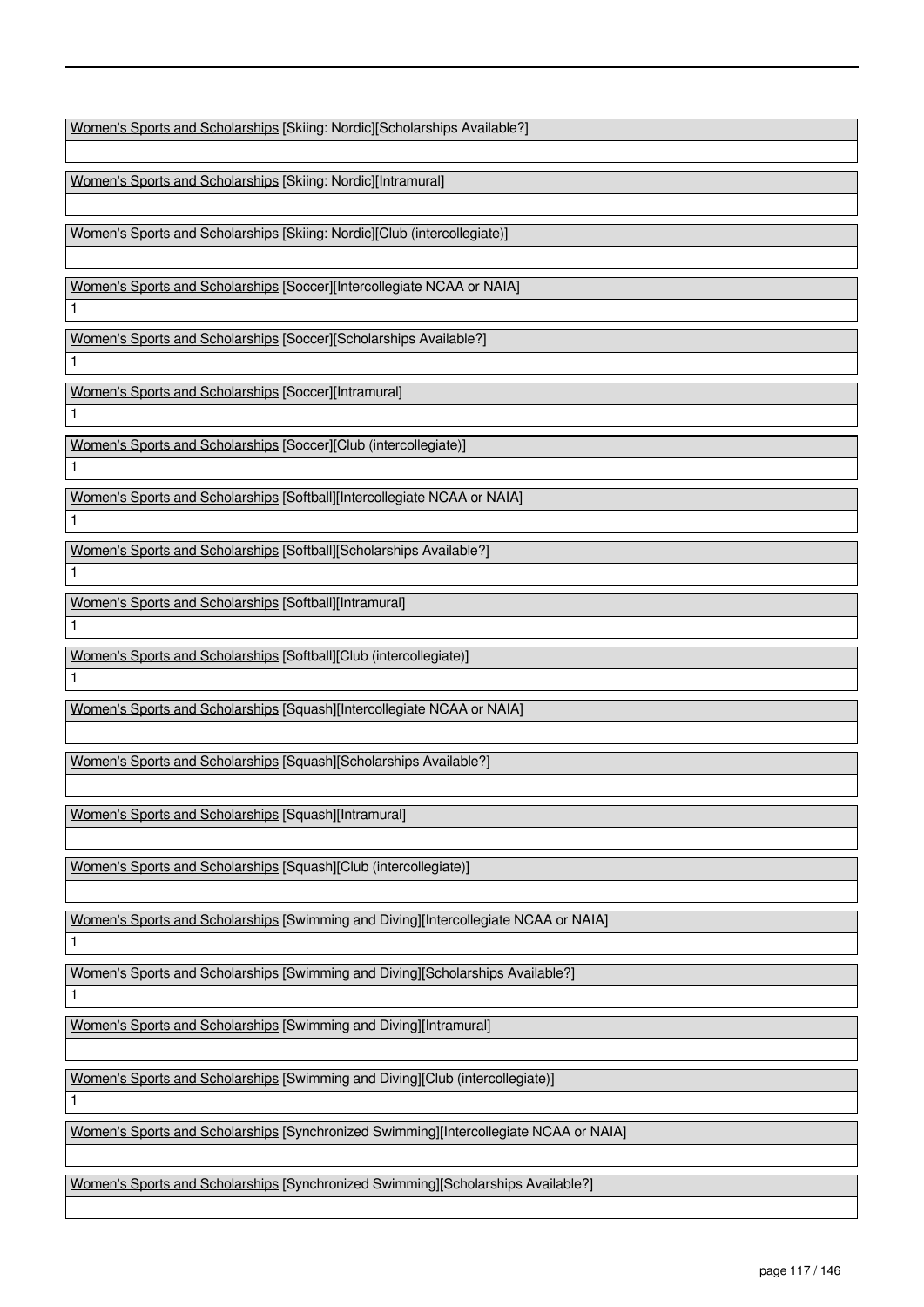Women's Sports and Scholarships [Synchronized Swimming][Intramural]

Women's Sports and Scholarships [Synchronized Swimming][Club (intercollegiate)]

Women's Sports and Scholarships [Team Handball][Intercollegiate NCAA or NAIA]

Women's Sports and Scholarships [Team Handball][Scholarships Available?]

Women's Sports and Scholarships [Team Handball][Intramural]

Women's Sports and Scholarships [Team Handball][Club (intercollegiate)]

Women's Sports and Scholarships [Tennis][Intercollegiate NCAA or NAIA]

Women's Sports and Scholarships [Tennis][Scholarships Available?]

Women's Sports and Scholarships [Tennis][Intramural]

1

1

1

1

1

1

1

1

1

1

Women's Sports and Scholarships [Tennis][Club (intercollegiate)]

Women's Sports and Scholarships [Track and Field (indoor)][Intercollegiate NCAA or NAIA]

Women's Sports and Scholarships [Track and Field (indoor)][Scholarships Available?]

Women's Sports and Scholarships [Track and Field (indoor)][Intramural]

Women's Sports and Scholarships [Track and Field (indoor)][Club (intercollegiate)]

Women's Sports and Scholarships [Track and Field (outdoor)][Intercollegiate NCAA or NAIA]

Women's Sports and Scholarships [Track and Field (outdoor)][Scholarships Available?]

Women's Sports and Scholarships [Track and Field (outdoor)][Intramural]

Women's Sports and Scholarships [Track and Field (outdoor)][Club (intercollegiate)]

Women's Sports and Scholarships [Ultimate Frisbee][Intercollegiate NCAA or NAIA]

Women's Sports and Scholarships [Ultimate Frisbee][Scholarships Available?]

Women's Sports and Scholarships [Ultimate Frisbee][Intramural]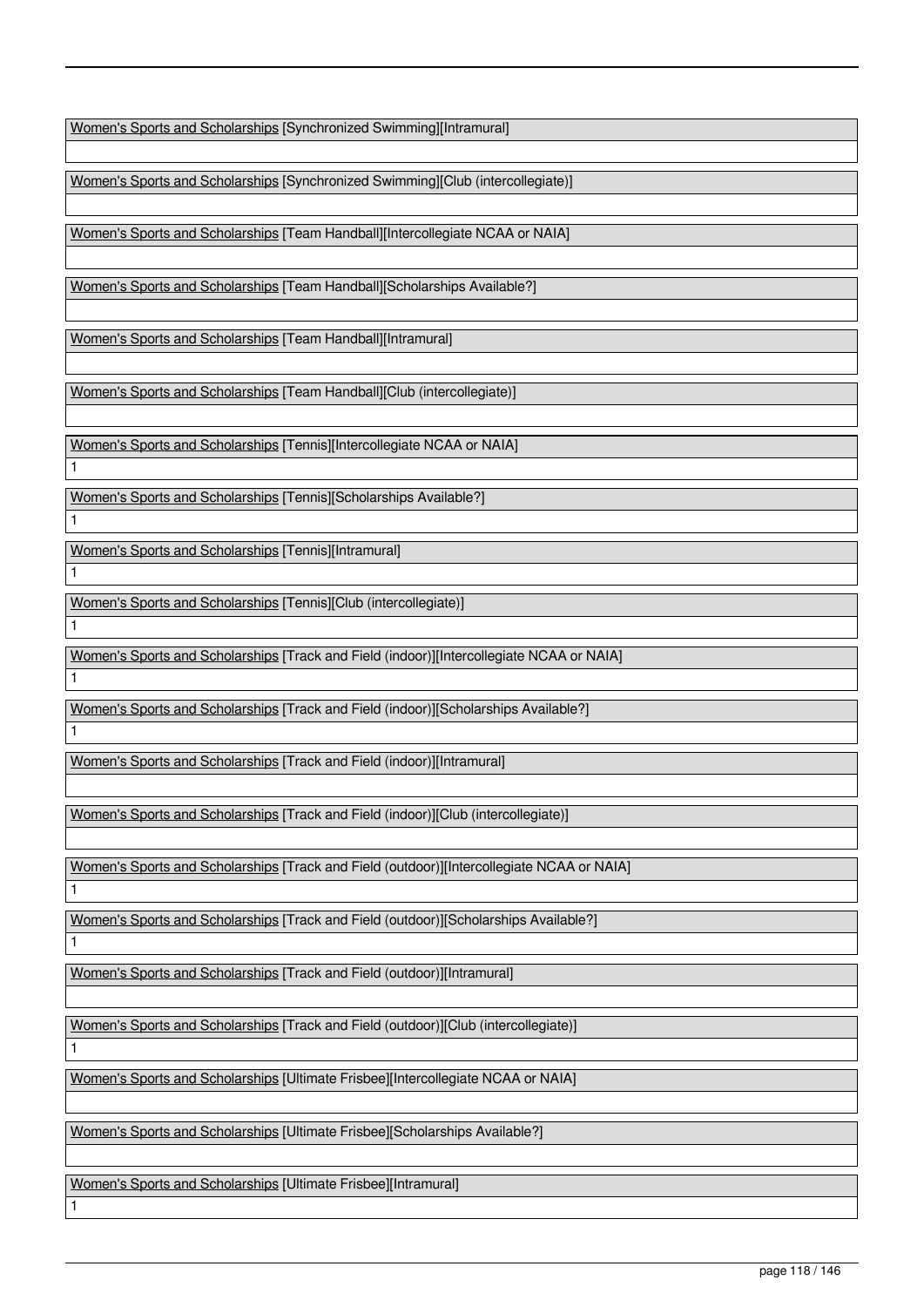Women's Sports and Scholarships [Ultimate Frisbee][Club (intercollegiate)]

Women's Sports and Scholarships [Volleyball][Intercollegiate NCAA or NAIA]

Women's Sports and Scholarships [Volleyball][Scholarships Available?]

Women's Sports and Scholarships [Volleyball][Intramural]

1

1

1

1

1

1

1

1

Women's Sports and Scholarships [Volleyball][Club (intercollegiate)]

Women's Sports and Scholarships [Water Polo][Intercollegiate NCAA or NAIA]

Women's Sports and Scholarships [Water Polo][Scholarships Available?]

Women's Sports and Scholarships [Water Polo][Intramural]

Women's Sports and Scholarships [Water Polo][Club (intercollegiate)]

Women's Sports and Scholarships [Water Skiing][Intercollegiate NCAA or NAIA]

Women's Sports and Scholarships [Water Skiing][Scholarships Available?]

Women's Sports and Scholarships [Water Skiing][Intramural]

Women's Sports and Scholarships [Water Skiing][Club (intercollegiate)]

Women's Sports and Scholarships [Wrestling][Intercollegiate NCAA or NAIA]

Women's Sports and Scholarships [Wrestling][Scholarships Available?]

Women's Sports and Scholarships [Wrestling][Intramural]

Women's Sports and Scholarships [Wrestling][Club (intercollegiate)]

Honor Societies

List names of honor societies:

{"Abeneefoo Kuo Honor Society",AGHON,"Alpha Epsilon Delta","Alpha Kappa Delta","Beta Alpha Psi","Blue Key Honor Society","Dean William Tate Society","Delta Epsilon Iota","Gamma Iota Sigma","Kapa Delta Pi","National Society of Collegiate Scholars","Omicron Delta Kappa","Order of Omega","Phi Beta Kappa","Phi Kappa Phi","Phi Sigma Pi National Co-Ed Honor Fraternity","Pi Alpha Xi","Tau Chapter","Pi Sigma Alpha","Psi Chi Honor Society","Sigma Alpha Lambda","Sigma Delta Pi","Sigma Iota Rho","Sigma Phi Omega",Triota,"Xi Sigma Pi","Alpha Lambda Delta","Eta Sigma Phi","Golden Key International Honour Society","Phi Alpha Theta","Phi Upsilon Omicron","Sigma Lambda Alpha","Tau Sigma","Tate Leadership Scholars Program","Sigma Tau Delta"}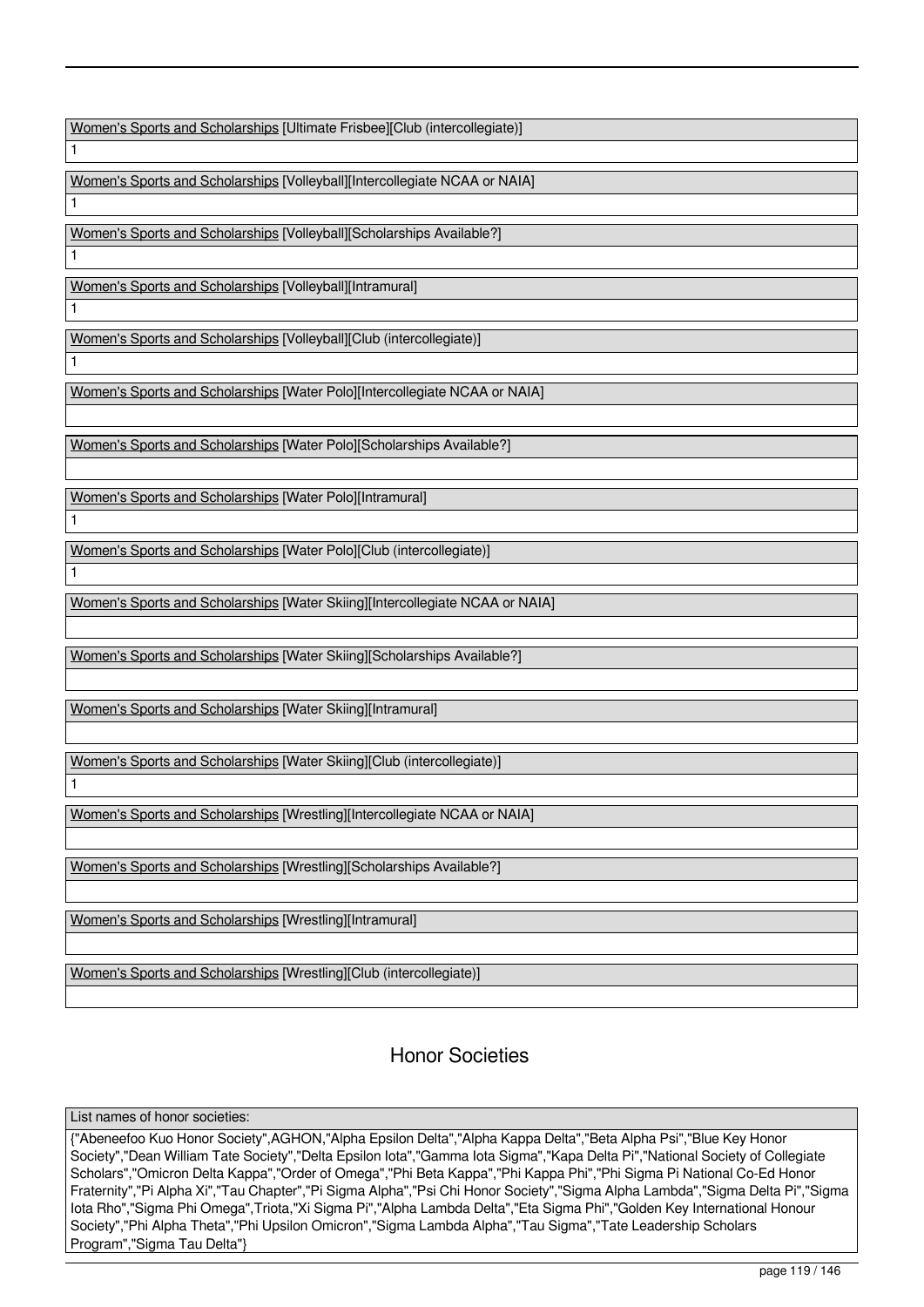# Religious Student Organizations

List names of religious organizations:

{"Adventist Christian Fellowship","Alpha Omega","Bah'ai Association at the University of GA","Baptist Collegiate Ministry","Campus Connection","Chi Alpha Christian Fellowship","Christian Legal Society","Christian Students UGA","Christus Victor Lutheran Church and Student Center","Athens Church Student Organization","CRU/Campus Crusade for Christ","Christian Pharmacists Fellowship International","Episcopal Center @ UGA","Fellowship of Christian Grads - UGA","Georgia Christian Student Center",The,"Greek Intervarsity/USA - UGA Chapter","Hillel at UGA","Chabad Jewish Student Group","Disciples on Campus","Korean Christian Meeting","Jewish Law Student Association","Life on Life Campus Ministries","Chinese Student Christian Fellowship","Muslim Student Association",Navigators,The,"Presbyterian Student Center","Reformed University Fellowship","Ratio Christi","Grace Athens Students","Wesley Foundation","Bethel Campus Fellowship","Catholic Students Association","Higher Learning Christian Club","Coptic Orthodox Student Association","Orthodox Christian Fellowship","J. Reuben Clark Law Society at the University of Georgia","Nichiren Buddhist Association at UGA","Beta Upsilon Chi - Brothers Under Christ","Christian Campus Fellowship","Collegetown Gospel Choir","Collegiate Bible Fellowship","Cooperative Student Fellowship","CURE @ UGA","FIELD @ UGA",HydroLove@UGA,"I Am Enough: Mind",Body,"and Soul","International Justice Mission","Kingdom Proclaimers Association","Pagan Student Association","Peace by Piece UGA","Redeemed Christian Fellowship","Cornerstone Church","Daughters of the Throne","Delight Ministries","Divine Youth Association","Followers of Christ","Latter-day Saints Student Association","S.W.A.T. Ministries","Sigma Alpha Omega","Sikh Student Association","Timothy Campus Ministries",WattyCollege,"Young Life","Youth 4 Christ"}

# Ethnic Student Organizations

## List names of ethnic organizations.

{"African Student Union","AIESEC UGA","Arab Cultural Association","Asian American Student Association","Brazilian Student Association at UGA","Caribbean Student Association","Chinese Language Society","Chinese Student Association","Fillipino Student Association","Cantonese Language & Culture Association","Hispanic Student Association","Indian Cultural Exchange","Indian Student Association","BuildOn at UGA","Korean for Conversation","Persian Student Union","Korean Student Association","Korean Undergraduate Student Association","Nourish International","Russian Club","Students for Latin@ Empowerment","Taiwanese Student Association at UGA","Turkish Student Association","Pakistani Student Association at UGA","Champa & Chameli","Bangladeshi Students Association @ UGA","Black Affairs Council","Black Male Leadership Society","Capoeira Maculele Athens","Chinese Undergraduate Student Association","Georgia Daze Minority Recruitment Program","German Student Organization","ICMA - UGA","Indonesian Student Organization @ UGA","International Business Society","Japanese Student Association @ UGA","Korean Student Organization","Latinos Invested in the Students of Tomorrow","Manna Project International","Minorities in Education","Multiracial Student Organization","National Society of Black Engineers",OdysseyLife,Talwar,"Thai Student Association","Vietnamese Student Association @ UGA",DL\_NO,"Education Abroad Ambassadors","For the Girls","Korean Student Network at UGA","Model African Union","National Council of Negro Women at the University of Georgia","Nepalese Student Association @ UGA","NETwork Against Malaria","Saudi Students Association",Shanti,"Sri Lankan Student Association","Students for RENEW","UNICEF @ UGA","World Ambassadors"}

# Other Student Organizations

List names of other organizations: {https://uga.collegiatelink.net/organizations}

Popular Cultural and Campus Events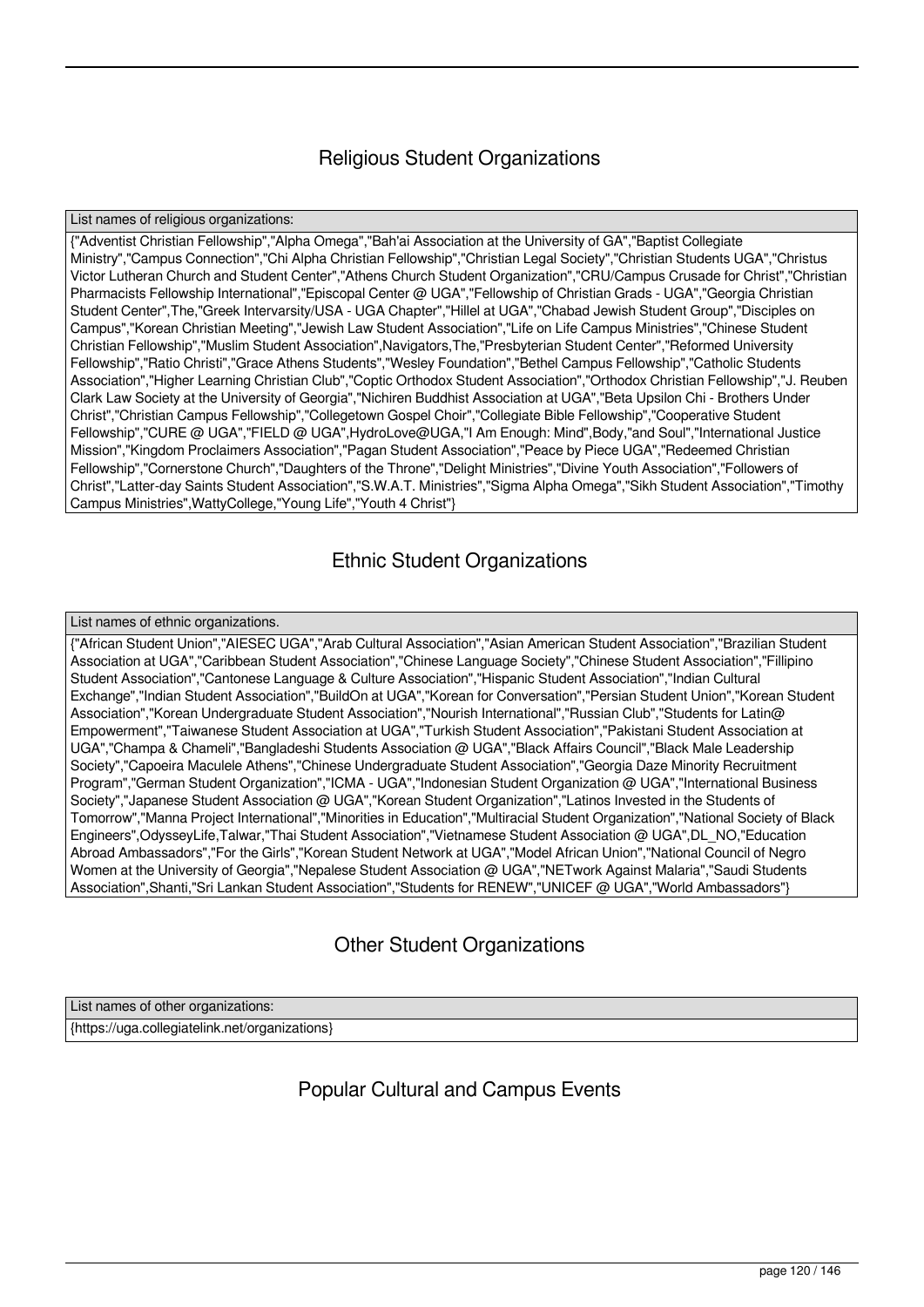## List names of popular campus events:

{"Dance Marathon","Relay for Life","Dawgs After Dark","Martin Luther King Holiday Freedom Breakfast and Day of Service","Performing Arts Center Concerts","Georgia Museum of Art Events","University Theatre","Second Thursday Concert Series","State Botanical Garden Events","International Street Festival","Intercollegiate Athletic Events","Welcome Week Activities","University Union Concerts and Lectures","Thinc. - Entrepreneurial Week @ UGA","Spotlight on the Arts","Mary Frances Early Lecture","Charter Lecture Series","Louise McBee Lecture","Miss UGA Pageant","UGA Homecoming","IMPACT - Alternative Spring Break","Student Alumni Association Events","40 Under 40","Rite of Sankofa","Lunar New Year Celebration","Unity Ball","Nocha Latina","India Night","Thank a Donor Day","Healthy Dawg Fest","D.A.W.G. Days","Dawgs Ditch the Dumpster - Move Out Day","Hunker Down with Housing - Move In Day","International Graduation Ceremony","Dawg Trot 5K","International Coffee Hour","Bulldog 100","Founders Day","Dawg Camp","Return to the Arch"}

## Student Background

Religious preference: Estimated religious preference percentage of fall 2015 enrolled undergraduate students. [Catholic] 5.0000000000

Religious preference: Estimated religious preference percentage of fall 2015 enrolled undergraduate students. [Protestant] 25.0000000000

Religious preference: Estimated religious preference percentage of fall 2015 enrolled undergraduate students. [Jewish] 2.0000000000

Religious preference: Estimated religious preference percentage of fall 2015 enrolled undergraduate students. [Muslim] 3.0000000000

Religious preference: Estimated religious preference percentage of fall 2015 enrolled undergraduate students. [Hindu] 1.0000000000

Religious preference: Estimated religious preference percentage of fall 2015 enrolled undergraduate students. [Buddhist] 1.0000000000

Religious preference: Estimated religious preference percentage of fall 2015 enrolled undergraduate students. [Mormon]

1.0000000000

Religious preference: Estimated religious preference percentage of fall 2015 enrolled undergraduate students. [Claim no religious preference]

19.0000000000

Religious preference: Estimated religious preference percentage of fall 2015 enrolled undergraduate students. [Don't know] 37.0000000000

Religious preference: Estimated religious preference percentage of fall 2015 enrolled undergraduate students. [Institution Religious affiliation: (Question 10)]

0.0000000000

Religious preference: Estimated religious preference percentage of fall 2015 enrolled undergraduate students. [Other (Define Below)]

0.0000000000

Religious preference: Estimated religious preference percentage of fall 2015 enrolled undergraduate students. [All other] 6.0000000000

Overlap schools: List up to five institutions that generally have the biggest overlaps (in terms of number of applicants) with your institution's applicant pool. Please use the alphabetical listing of colleges and universities on the left hand side of the grid. Select up to five institutions, then use the right arrow to move those schools to Overlap column. To remove a school from the right side of the grid, click on its name and hit the left arrow to move them back.

1051,1569,2974,3448,3658

**Housing**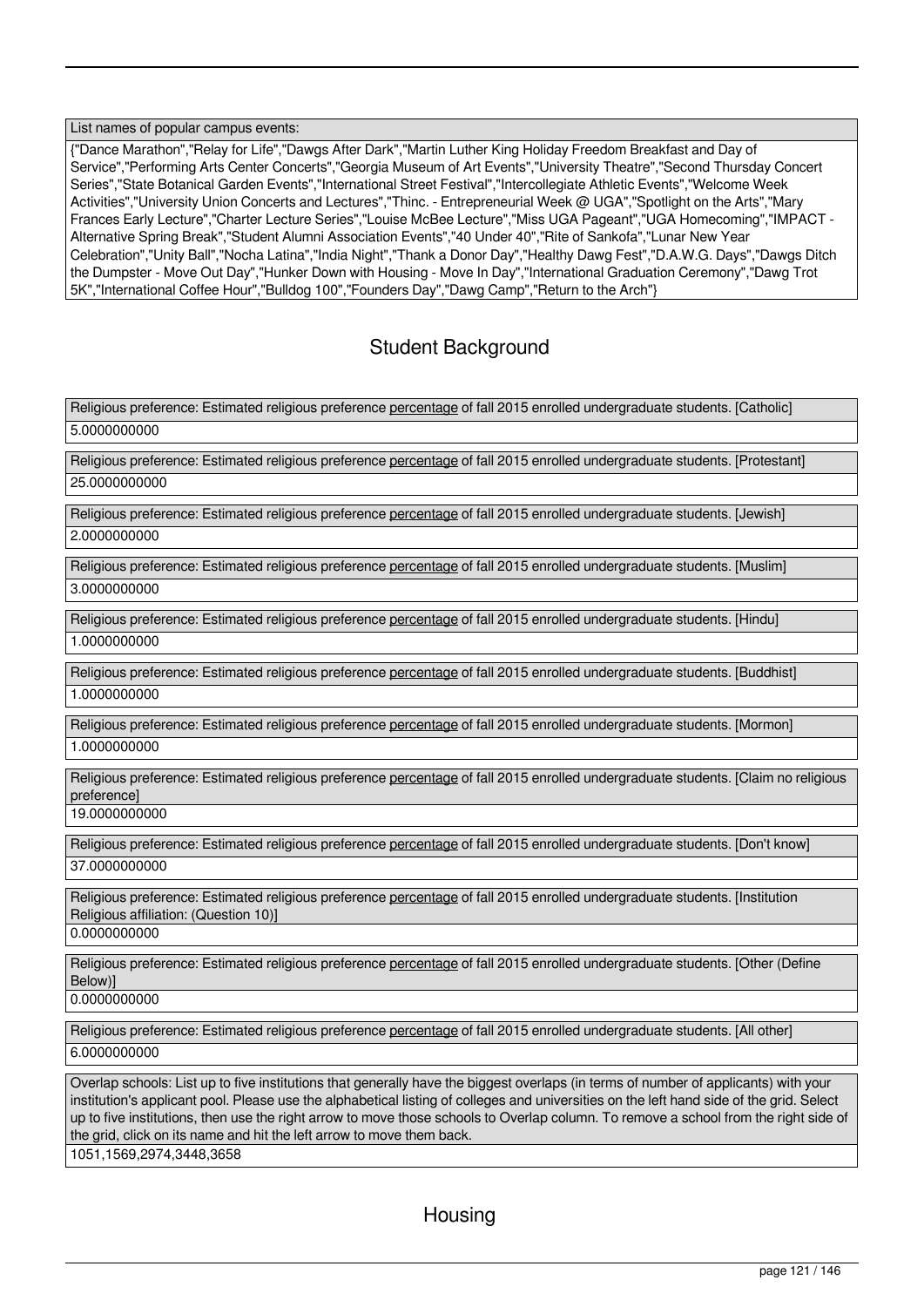Institution offers housing:

Yes [Y]

Check all types of college-owned, -operated, or -affiliated housing available for the 2015-2016 undergraduates at your institution and specify the percentages of students living in each type . Exclude students not living in these housing types from percentages. When calculating percentages, institutional housing should only be counted in one category. Note: Please enter the percents in the 'Percent (%)' questions. [Coed dorms]

Yes [Y]

Check all types of college-owned, -operated, or -affiliated housing available for the 2015-2016 undergraduates at your institution and specify the percentages of students living in each type . Exclude students not living in these housing types from percentages. When calculating percentages, institutional housing should only be counted in one category. Note: Please enter the percents in the 'Percent (%)' questions. [Comment]

52

Check all types of college-owned, -operated, or -affiliated housing available for the 2015-2016 undergraduates at your institution and specify the percentages of students living in each type . Exclude students not living in these housing types from percentages. When calculating percentages, institutional housing should only be counted in one category. Note: Please enter the percents in the 'Percent (%)' questions. [Women's dorms]

Yes [Y]

4

Check all types of college-owned, -operated, or -affiliated housing available for the 2015-2016 undergraduates at your institution and specify the percentages of students living in each type . Exclude students not living in these housing types from percentages. When calculating percentages, institutional housing should only be counted in one category. Note: Please enter the percents in the 'Percent (%)' questions. [Comment]

Check all types of college-owned, -operated, or -affiliated housing available for the 2015-2016 undergraduates at your institution and specify the percentages of students living in each type . Exclude students not living in these housing types from percentages. When calculating percentages, institutional housing should only be counted in one category. Note: Please enter the percents in the 'Percent (%)' questions. [Men's dorms]

Check all types of college-owned, -operated, or -affiliated housing available for the 2015-2016 undergraduates at your institution and specify the percentages of students living in each type . Exclude students not living in these housing types from percentages. When calculating percentages, institutional housing should only be counted in one category. Note: Please enter the percents in the 'Percent (%)' questions. [Comment]

Check all types of college-owned, -operated, or -affiliated housing available for the 2015-2016 undergraduates at your institution and specify the percentages of students living in each type . Exclude students not living in these housing types from percentages. When calculating percentages, institutional housing should only be counted in one category. Note: Please enter the percents in the 'Percent (%)' questions. [Sorority housing]

Yes [Y]

Check all types of college-owned, -operated, or -affiliated housing available for the 2015-2016 undergraduates at your institution and specify the percentages of students living in each type . Exclude students not living in these housing types from percentages. When calculating percentages, institutional housing should only be counted in one category. Note: Please enter the percents in the 'Percent (%)' questions. [Comment]

10

Check all types of college-owned, -operated, or -affiliated housing available for the 2015-2016 undergraduates at your institution and specify the percentages of students living in each type . Exclude students not living in these housing types from percentages. When calculating percentages, institutional housing should only be counted in one category. Note: Please enter the percents in the 'Percent (%)' questions. [Fraternity housing]

Yes [Y]

Check all types of college-owned, -operated, or -affiliated housing available for the 2015-2016 undergraduates at your institution and specify the percentages of students living in each type . Exclude students not living in these housing types from percentages. When calculating percentages, institutional housing should only be counted in one category. Note: Please enter the percents in the 'Percent (%)' questions. [Comment] 6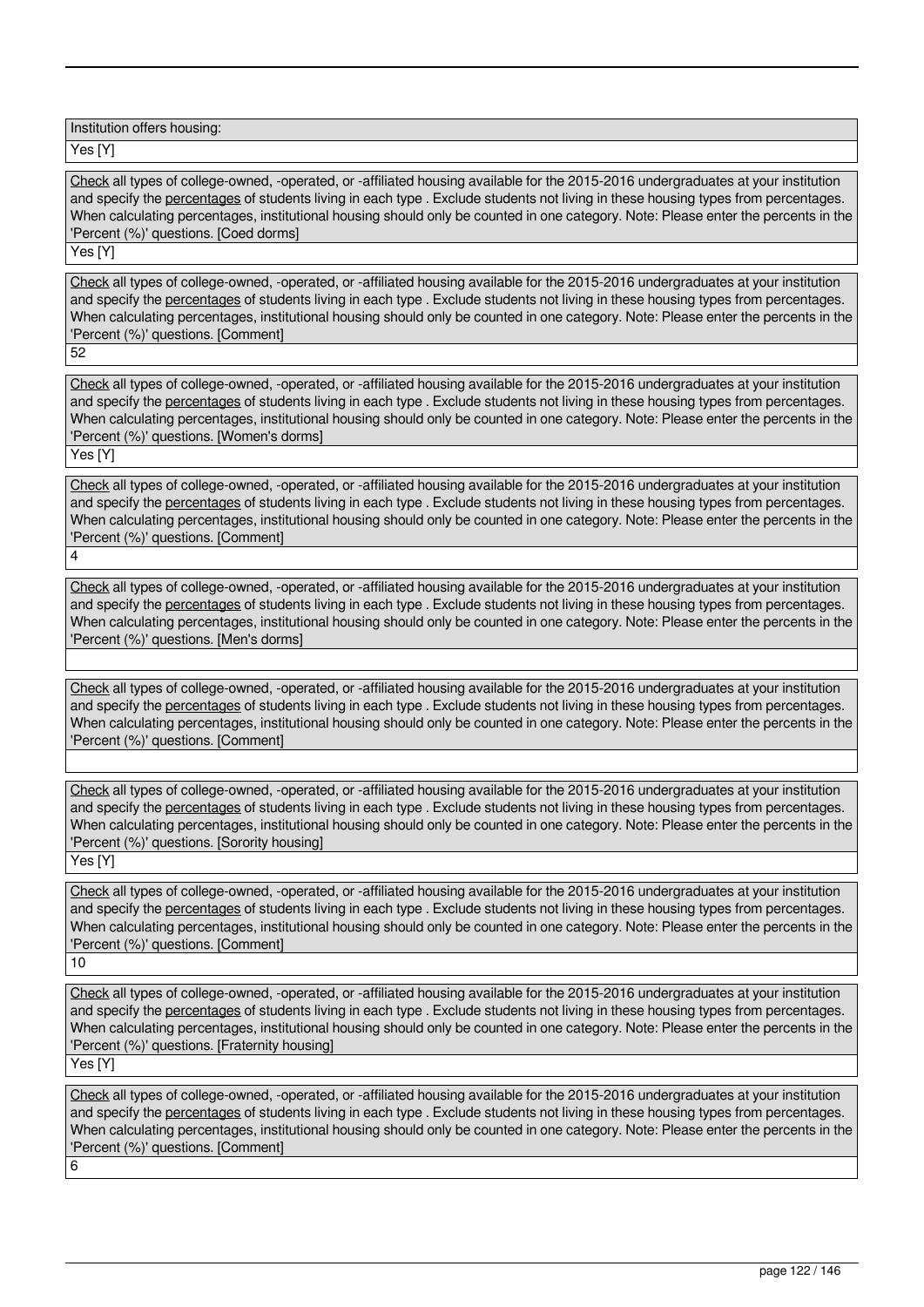Check all types of college-owned, -operated, or -affiliated housing available for the 2015-2016 undergraduates at your institution and specify the percentages of students living in each type . Exclude students not living in these housing types from percentages. When calculating percentages, institutional housing should only be counted in one category. Note: Please enter the percents in the 'Percent (%)' questions. [Apartments for married students]

Yes<sup>[Y]</sup>

2

Check all types of college-owned, -operated, or -affiliated housing available for the 2015-2016 undergraduates at your institution and specify the percentages of students living in each type . Exclude students not living in these housing types from percentages. When calculating percentages, institutional housing should only be counted in one category. Note: Please enter the percents in the 'Percent (%)' questions. [Comment]

Check all types of college-owned, -operated, or -affiliated housing available for the 2015-2016 undergraduates at your institution and specify the percentages of students living in each type . Exclude students not living in these housing types from percentages. When calculating percentages, institutional housing should only be counted in one category. Note: Please enter the percents in the 'Percent (%)' questions. [Apartment for single students] Yes [Y]

Check all types of college-owned, -operated, or -affiliated housing available for the 2015-2016 undergraduates at your institution and specify the percentages of students living in each type . Exclude students not living in these housing types from percentages. When calculating percentages, institutional housing should only be counted in one category. Note: Please enter the percents in the 'Percent (%)' questions. [Comment]

12

Check all types of college-owned, -operated, or -affiliated housing available for the 2015-2016 undergraduates at your institution and specify the percentages of students living in each type . Exclude students not living in these housing types from percentages. When calculating percentages, institutional housing should only be counted in one category. Note: Please enter the percents in the 'Percent (%)' questions. [Special housing for disabled students]

Yes [Y]

1

Check all types of college-owned, -operated, or -affiliated housing available for the 2015-2016 undergraduates at your institution and specify the percentages of students living in each type . Exclude students not living in these housing types from percentages. When calculating percentages, institutional housing should only be counted in one category. Note: Please enter the percents in the 'Percent (%)' questions. [Comment] 2

Check all types of college-owned, -operated, or -affiliated housing available for the 2015-2016 undergraduates at your institution and specify the percentages of students living in each type . Exclude students not living in these housing types from percentages. When calculating percentages, institutional housing should only be counted in one category. Note: Please enter the percents in the 'Percent (%)' questions. [Special housing for international students] Yes [Y]

Check all types of college-owned, -operated, or -affiliated housing available for the 2015-2016 undergraduates at your institution and specify the percentages of students living in each type . Exclude students not living in these housing types from percentages. When calculating percentages, institutional housing should only be counted in one category. Note: Please enter the percents in the 'Percent (%)' questions. [Comment]

Check all types of college-owned, -operated, or -affiliated housing available for the 2015-2016 undergraduates at your institution and specify the percentages of students living in each type . Exclude students not living in these housing types from percentages. When calculating percentages, institutional housing should only be counted in one category. Note: Please enter the percents in the 'Percent (%)' questions. [Cooperative housing]

Check all types of college-owned, -operated, or -affiliated housing available for the 2015-2016 undergraduates at your institution and specify the percentages of students living in each type . Exclude students not living in these housing types from percentages. When calculating percentages, institutional housing should only be counted in one category. Note: Please enter the percents in the 'Percent (%)' questions. [Comment]

Check all types of college-owned, -operated, or -affiliated housing available for the 2015-2016 undergraduates at your institution and specify the percentages of students living in each type . Exclude students not living in these housing types from percentages. When calculating percentages, institutional housing should only be counted in one category. Note: Please enter the percents in the 'Percent (%)' questions. [Theme housing] Yes [Y]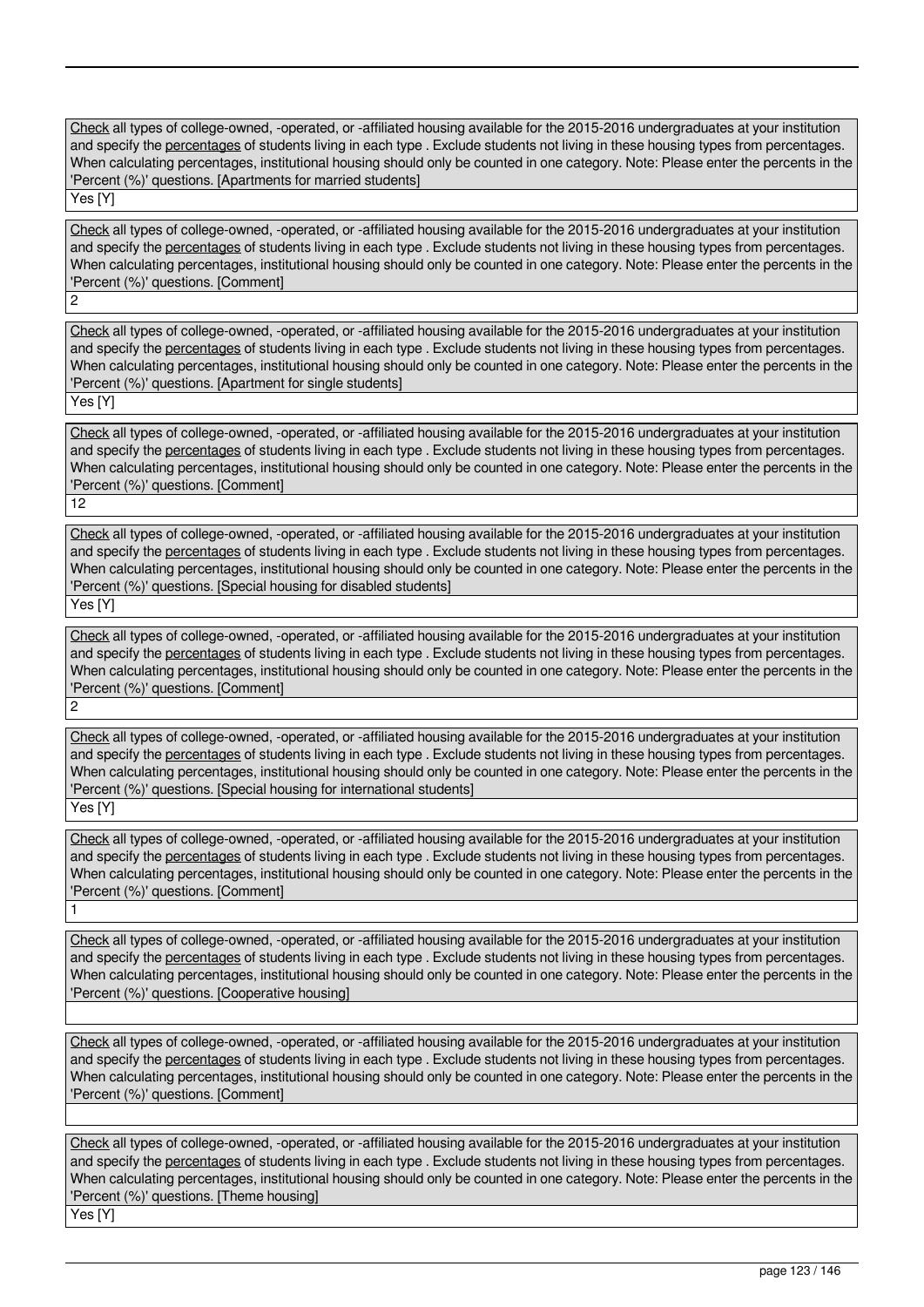Check all types of college-owned, -operated, or -affiliated housing available for the 2015-2016 undergraduates at your institution and specify the percentages of students living in each type . Exclude students not living in these housing types from percentages. When calculating percentages, institutional housing should only be counted in one category. Note: Please enter the percents in the 'Percent (%)' questions. [Comment] 8

Check all types of college-owned, -operated, or -affiliated housing available for the 2015-2016 undergraduates at your institution and specify the percentages of students living in each type . Exclude students not living in these housing types from percentages. When calculating percentages, institutional housing should only be counted in one category. Note: Please enter the percents in the 'Percent (%)' questions. [Wellness housing]

Check all types of college-owned, -operated, or -affiliated housing available for the 2015-2016 undergraduates at your institution and specify the percentages of students living in each type . Exclude students not living in these housing types from percentages. When calculating percentages, institutional housing should only be counted in one category. Note: Please enter the percents in the 'Percent (%)' questions. [Comment]

Check all types of college-owned, -operated, or -affiliated housing available for the 2015-2016 undergraduates at your institution and specify the percentages of students living in each type . Exclude students not living in these housing types from percentages. When calculating percentages, institutional housing should only be counted in one category. Note: Please enter the percents in the 'Percent (%)' questions. [Other housing options]

Yes [Y]

3

Check all types of college-owned, -operated, or -affiliated housing available for the 2015-2016 undergraduates at your institution and specify the percentages of students living in each type . Exclude students not living in these housing types from percentages. When calculating percentages, institutional housing should only be counted in one category. Note: Please enter the percents in the 'Percent (%)' questions. [Comment]

Percentage of college-owned, operated or affiliated housing units that are: [Singles]

4.0000000000

Percentage of college-owned, operated or affiliated housing units that are: [Doubles]

64.0000000000

Percentage of college-owned, operated or affiliated housing units that are: [Triples/Suites]

10.0000000000

Percentage of college-owned, operated or affiliated housing units that are: [Apartments] 22.0000000000

Percentage of college-owned, operated or affiliated housing units that are: [Other] 0.0000000000

How many college-owned, -operated or -affiliated housing buildings does your institution have?

94

Average percentage of students on campus during weekends:

75

Are students required to live in school-owned, -operated, or -affiliated housing? [Freshman year]

Yes [Yes]

Are students required to live in school-owned, -operated, or -affiliated housing? [Sophomore year]

No [No]

Are students required to live in school-owned, -operated, or -affiliated housing? [Junior year]

No [No]

Are students required to live in school-owned, -operated, or -affiliated housing? [Senior year]

No [No]

Campus housing is available for all unmarried students regardless of year:

Yes [Y]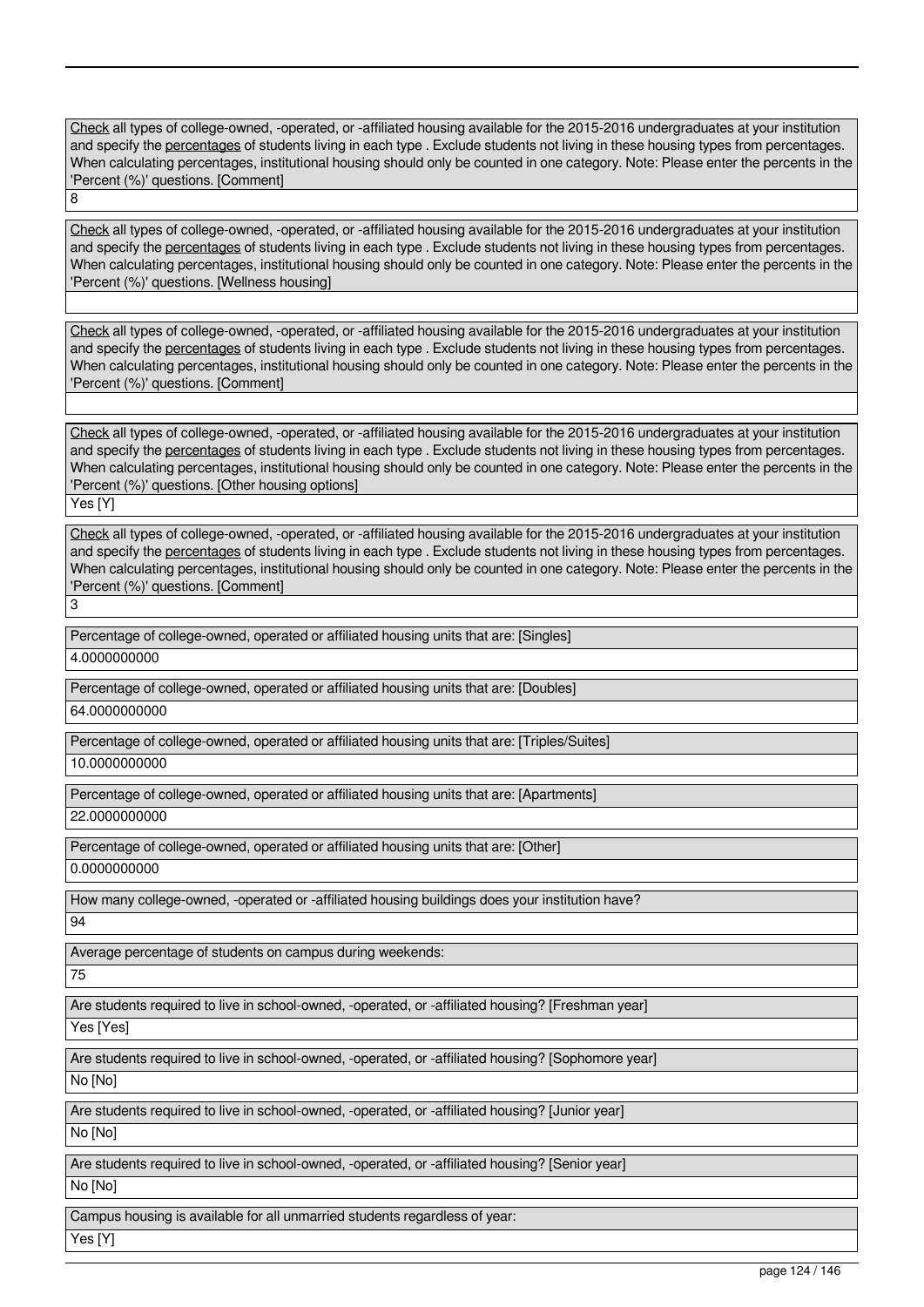School provides assistance in locating off-campus housing if on-campus housing is not available: No [N]

## **Facilities**

Computers/Facilities/Services offered during the **2015-2016** academic year.

If your institution has a webpage that documents hardware and software specifications required or recommended for new undergraduate entrants, please provide the link to that page:

https://confluence.eits.uga.edu/display/HDSH/Computer+Buying+Guide

Computer equipment/network access for student use is provided in: (check all that apply) [Computer Center/Labs]

Yes [Y]

Computer equipment/network access for student use is provided in: (check all that apply) [Residence Halls] Yes [Y]

Computer equipment/network access for student use is provided in: (check all that apply) [Library ]

Yes [Y]

Computer equipment/network access for student use is provided in: (check all that apply) [Student Center ]

Yes [Y]

What percent of college-owned, -operated, or -affiliated housing units (rooms, apartments, houses) are currently set up for high speed internet access?

100

Does the school/university have a wireless network?

Yes [Y]

To what percentage of college-owned, -operated, or -affiliated housing units does the college currently provide free wireless Internet access? Do not count units in which access is only available through communal hot spots instead of in students' personal living spaces:

100

If your institution currently utilizes a learning management system(s) for undergraduate students, which of the following functions can all undergraduate students currently perform using this/these system(s)? (Please check all that apply.) [Access all courses in which they are currently enrolled from a single interface]

Yes [Y]

If your institution currently utilizes a learning management system(s) for undergraduate students, which of the following functions can all undergraduate students currently perform using this/these system(s)? (Please check all that apply.) [Utilize a mobile app for portable display and use]

Yes [Y]

If your institution currently utilizes a learning management system(s) for undergraduate students, which of the following functions can all undergraduate students currently perform using this/these system(s)? (Please check all that apply.) [Grant family members access to account]

If your institution currently utilizes a learning management system(s) for undergraduate students, which of the following functions can all undergraduate students currently perform using this/these system(s)? (Please check all that apply.) [Access official or unofficial transcripts]

Yes<sup>[Y]</sup>

If your institution currently utilizes a learning management system(s) for undergraduate students, which of the following functions can all undergraduate students currently perform using this/these system(s)? (Please check all that apply.) [Determine extent of progress toward achieving degree requirements]

Yes [Y]

If your institution currently utilizes a learning management system(s) for undergraduate students, which of the following functions can all undergraduate students currently perform using this/these system(s)? (Please check all that apply.) [Register for courses] Yes [Y]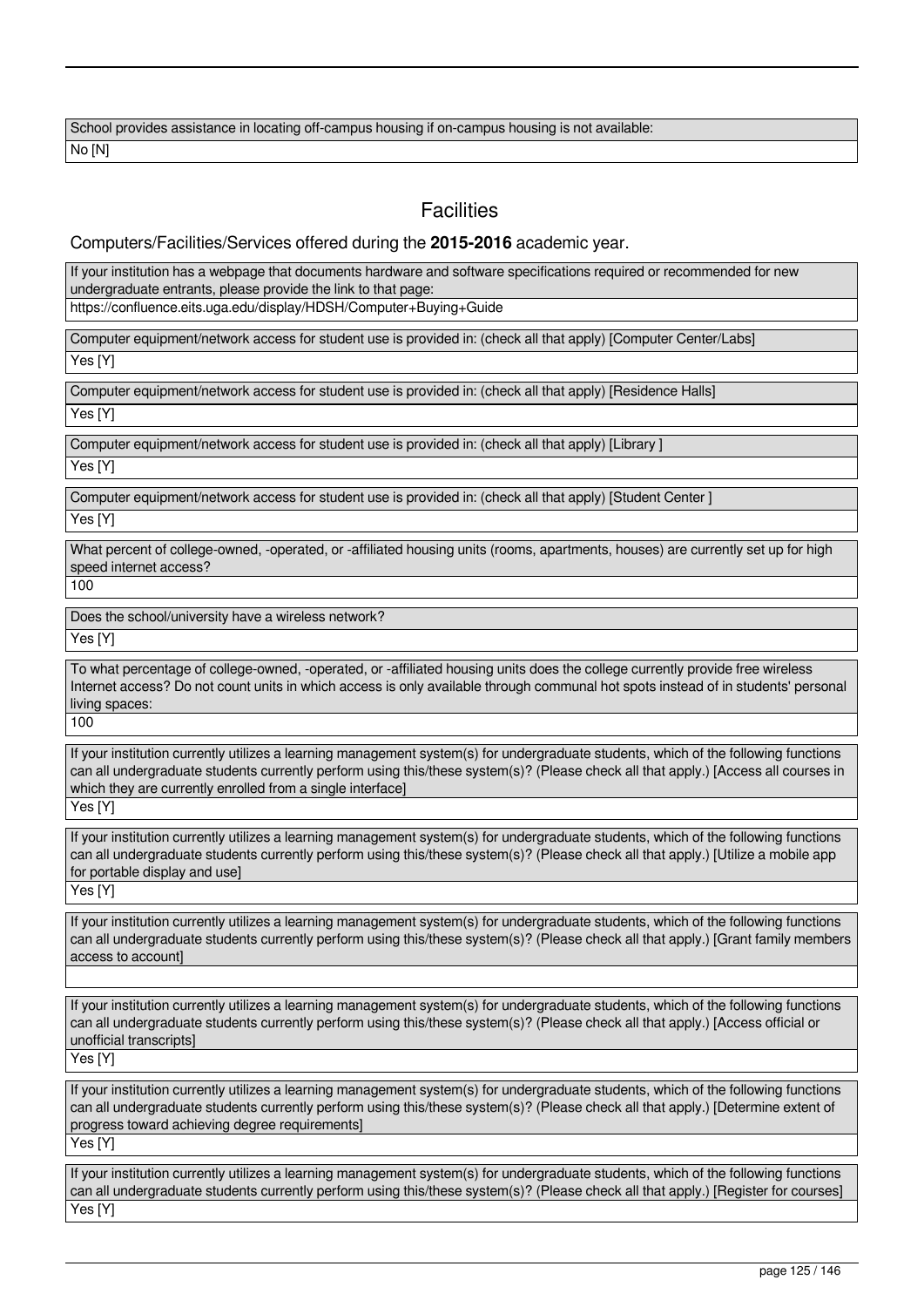If your institution currently utilizes a learning management system(s) for undergraduate students, which of the following functions can all undergraduate students currently perform using this/these system(s)? (Please check all that apply.) [Submit assignments] Yes [Y]

If your institution currently utilizes a learning management system(s) for undergraduate students, which of the following functions can all undergraduate students currently perform using this/these system(s)? (Please check all that apply.) [Submit tuition payments]

Yes [Y]

If your institution currently utilizes a learning management system(s) for undergraduate students, which of the following functions can all undergraduate students currently perform using this/these system(s)? (Please check all that apply.) [Apply for financial aid] Yes [Y]

Which of the following functions can undergraduate students currently perform online? (Please check all that apply.) [Complete and submit course evaluation forms]

Yes [Y]

Which of the following functions can undergraduate students currently perform online? (Please check all that apply.) [Reserve library materials]

Yes [Y]

Which of the following functions can undergraduate students currently perform online? (Please check all that apply.) [Receive instant alerts from campus-wide emergency alert system] Yes [Y]

Which of the following functions can undergraduate students currently perform online? (Please check all that apply.) [Report emergencies to authorities]

Which of the following functions can undergraduate students currently perform online? (Please check all that apply.) [Secure oncampus housing]

Yes [Y]

Which of the following functions can undergraduate students currently perform online? (Please check all that apply.) [Pre-order food or take-out using meal plan credits]

Yes [Y]

Does your institution currently offer any online bachelor's degree programs, including but not limited to degree completion programs? (Definition: An online bachelor's degree program is a program for which all required coursework for program completion is able to be completed via distance education courses that incorporate Internet-based learning technologies. Distance education courses are courses that deliver instruction to students who are separated from the instructor, and support regular and substantive interaction between the students and the instructor synchronously or asynchronously. Note that the requirements for coming to campus for orientation, testing, or academic support services do not exclude a program from being classified as an online bachelor's degree program.)

Yes [Y]

What percentage of your institution's bachelor degree programs are online bachelor's degree programs?

1

Does your institution offer any individual distance education courses that grant credit toward a bachelor's degree? (Definition: Distance education courses are courses that deliver instruction to students who are separated from the instructor, and support regular and substantive interaction between the students and the instructor synchronously or asynchronously. Note that requirements for coming to campus for orientation, testing, or academic support services do not exclude a course from being classified as a distance education course.)

Yes [Y]

School has a library on campus:

Yes [Y]

School is a member of library consortium(s):

Yes [Y]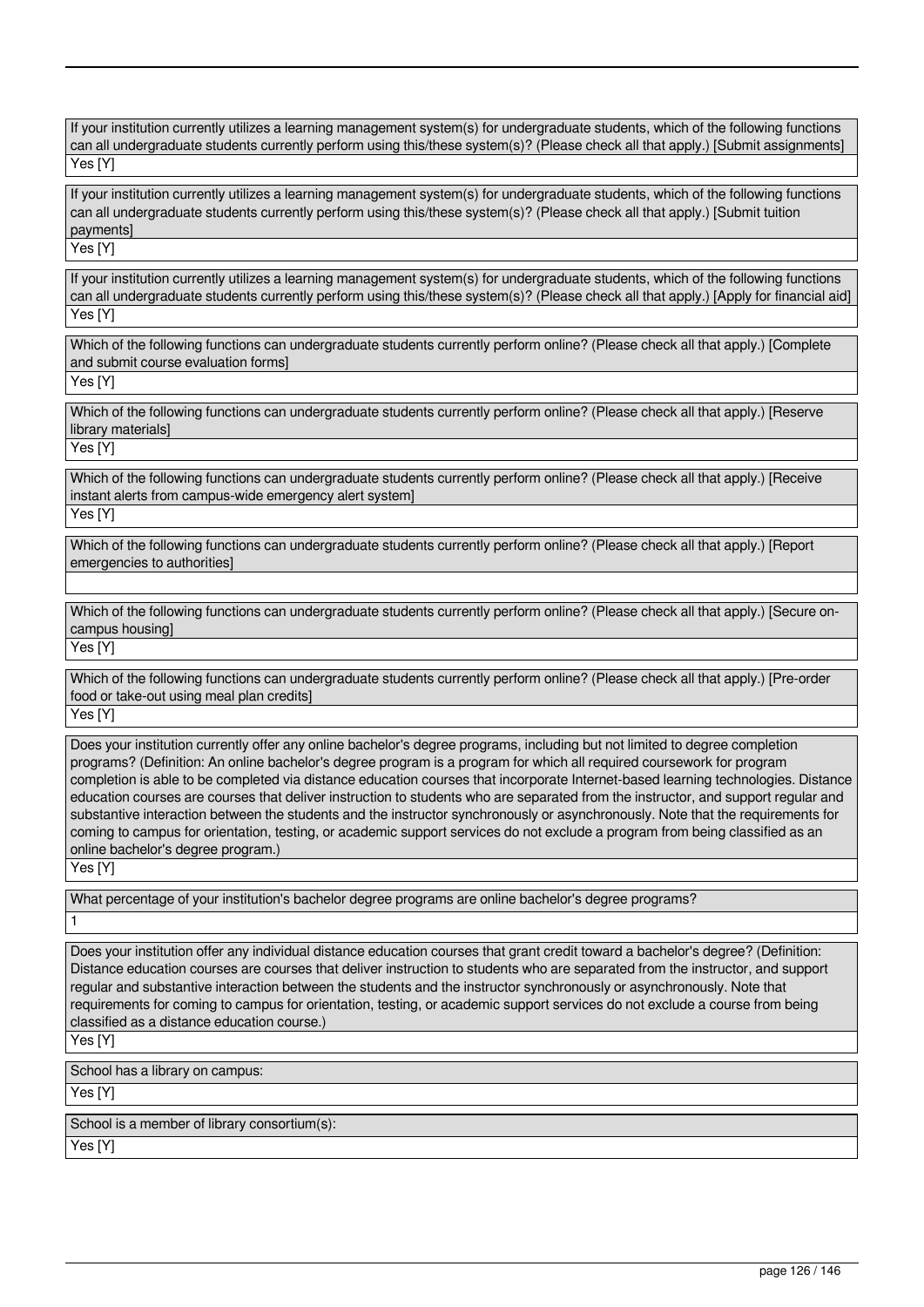List additional library facilities/collections separated by commas and semi-colons as appropriate. Do not include bullets, paragraph breaks, special characters, or other special formatting.

Richard B. Russell Building Special Collections Libraries, which includes Hargrett Rare Book and Manuscript Library (includes the original Confederate Constitution), Walter J. Brown Media Archives and Peabody Awards Collection, and the Richard B. Russell Library for Political Research and Studies; Zell B. Miller Learning Center, Law Library, Science Library, Digital Library of Georgia, Curriculum Materials Library and the Owens Environmental Design Library.

List museums and other special academic buildings/equipment on campus, specifying type separated by commas and semicolons as appropriate. Do not include bullets, paragraph breaks, special characters, or other special formatting.

GA Museum of Art, GA Museum of Nat Hist, Miller Learning Center, Milledge Hall Acad Rrse Cntr, Performing Arts Cntr, Ramsey Cntr,State Botanical Garden, Lake Herrick Forest,Butts-Mehre Heritage Hall,Collegiate Tennis Hall of Fame, Founders Mem. Garden,Complex Carbohydrate Rsrch Cntr, Animal Hlth Rsch Cntr,Russell Special Collections Libraries,Lamar Dodd Sch of Art,Health Sciences Campus,Science Learning Center (2016),Terry College Business Learning Community, Vet Med Learning Cntr.

# **Regulations**

Regulations/rules in effect during the 2015-2016 academic year.

All students may have cars on campus:

Yes [Y]

Number of university-owned or operated parking spaces available for student use:

18900

Percentage of all students who have cars on campus: 35

Alcohol is permitted on campus to students of legal age:

Yes [Y]

# Student Employment

## **Student Employment offered during the 2015-2016 academic year.**

NOTE: Do not include Work-Study in this section.

| Institutional employment is available:                                                        |
|-----------------------------------------------------------------------------------------------|
| Yes [Y]                                                                                       |
| Percentage of full-time undergraduates who work on campus during the 2015-2016 academic year: |
| 14                                                                                            |
| Average amount undergraduates may expect to earn per year from part-time on-campus work:      |
| 4640                                                                                          |
| Part-time off-campus employment opportunities for undergraduates are:                         |
| Good [Good]                                                                                   |
| Freshmen are discouraged from working during first term:                                      |
| No [N]                                                                                        |

# Programs for Learning Disabled Students

**Programs/Services for Learning Disabled Students offered during the 2015-2016 academic year**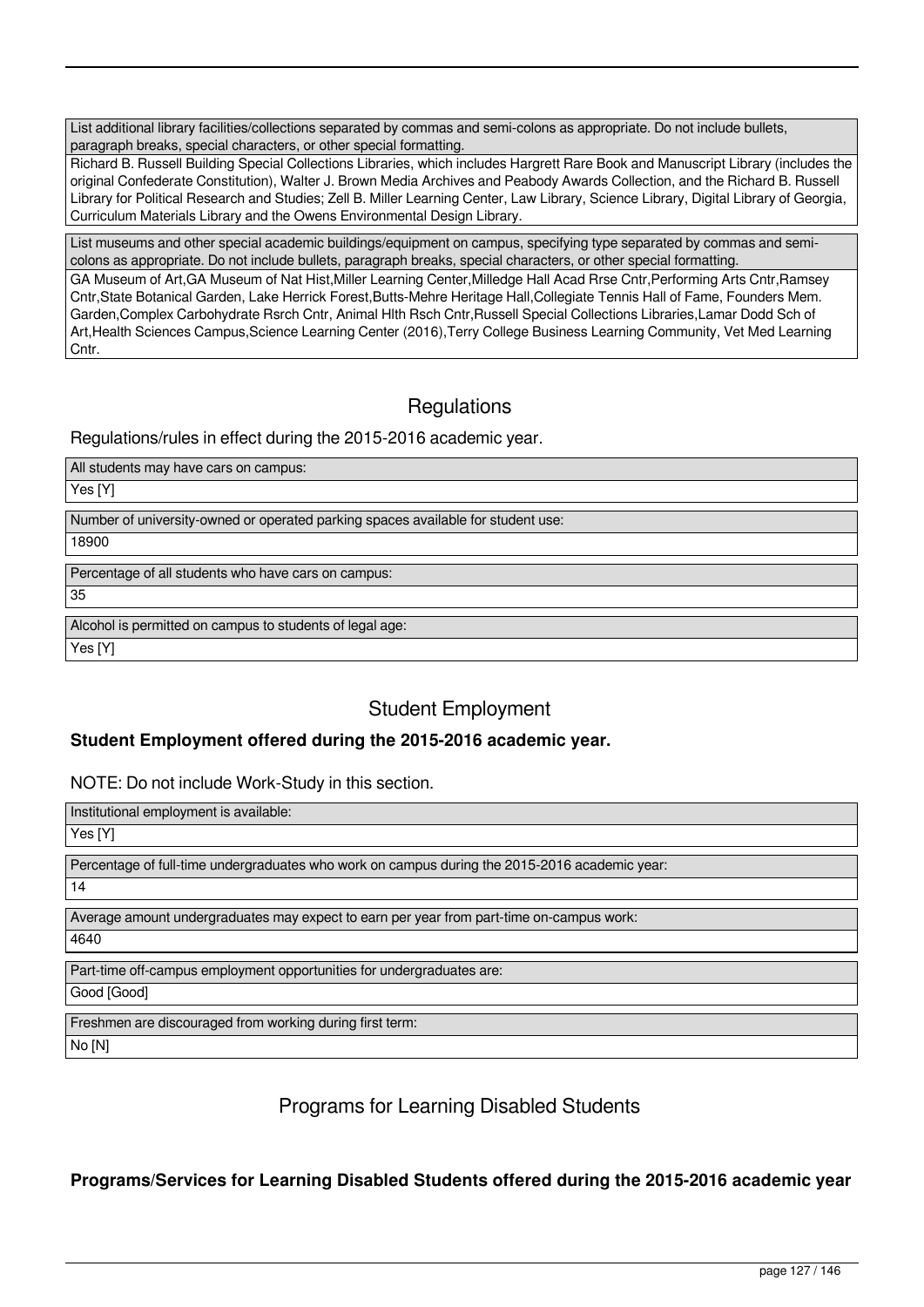Check one type that describes your school's LD Program:

### **Structured/Proactive/Comprehensive program:**

Program has separate admissions process and charges fees. Services go well beyond those that are legally mandated and the student is provided with a more structured environment. Low staff/student ratios. Compulsory student attendance. An advisor/advocate is made available to students.

## **Self-directed/decentralized services:**

There is no separate admissions process and eligibility for services must be established by the provision of disability documentation that meets institutional standards. Services may be coordinated through the Disability Services office and are based on need as specified by the documentation. Other offices throughout the campus may also provide services and some services offered are not mandated by laws. Students' progress is not monitored.

## **Compliance:**

Most of the services and accommodations that are provided to students with learning disabilities are those required by law. This type of program can meet the needs of independent students, aware of their needs and able to develop and coordinate their own support systems.

Self-directed/decentralized services [Self]

Are LD program services available to students that have not self-identified during the application process?

Yes [Y]

LD services are available to students who are (check as many that apply): [Freshmen]

Yes [Y]

LD services are available to students who are (check as many that apply): [Sophomores]

Yes [Y]

LD services are available to students who are (check as many that apply): [Juniors]

Yes [Y]

LD services are available to students who are (check as many that apply): [Seniors]

Yes [Y]

Please select counseling services that are offered to LD students and list how often they meet, per academic year: [Academic:] Yes [Y]

Please select counseling services that are offered to LD students and list how often they meet, per academic year: [Comment] 25

Please select counseling services that are offered to LD students and list how often they meet, per academic year: [Psychological:]

Yes [Y]

Please select counseling services that are offered to LD students and list how often they meet, per academic year: [Comment]

Please select counseling services that are offered to LD students and list how often they meet, per academic year: [Student support groups:]

Please select counseling services that are offered to LD students and list how often they meet, per academic year: [Comment]

Please select counseling services that are offered to LD students and list how often they meet, per academic year: [Vocational:]

Please select counseling services that are offered to LD students and list how often they meet, per academic year: [Comment]

Please select services that are offered to LD students: [Diagnostic Testing Service] Yes [Y]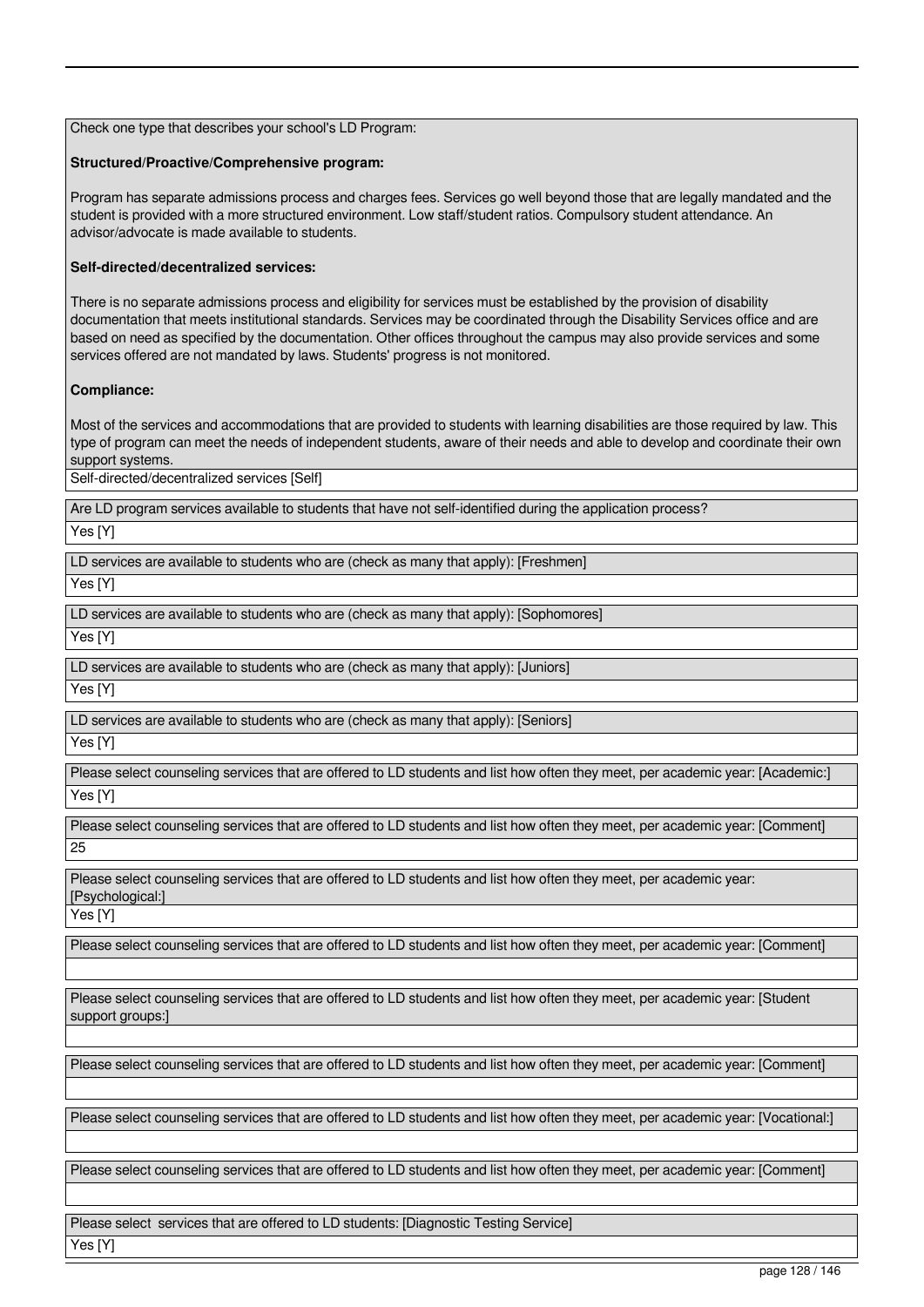Please select services that are offered to LD students: [Early Syllabus]

Please select services that are offered to LD students: [Exam on tape or computer]

Please select services that are offered to LD students: [Extended Time for Tests]

Yes [Y]

Please select services that are offered to LD students: [Learning Center]

Yes [Y]

Please select services that are offered to LD students: [Note-taking Services ]

Yes [Y]

Please select services that are offered to LD students: [Oral Tests]

Please select services that are offered to LD students: [Other Special Classes]

Please select services that are offered to LD students: [Other testing accommodations] Yes [Y]

Please select services that are offered to LD students: [Priority registration] Yes [Y]

Please select services that are offered to LD students: [Priority seating] Yes [Y]

Please select services that are offered to LD students: [Proofreading services]

Please select services that are offered to LD students: [Readers ]

Please select services that are offered to LD students: [Reading Machines]

Please select services that are offered to LD students: [Remedial English]

Please select services that are offered to LD students: [Remedial Math]

Please select services that are offered to LD students: [Remedial Reading ]

Please select services that are offered to LD students: [Special bookstore section]

Please select services that are offered to LD students: [Substitution of courses]

Please select services that are offered to LD students: [Take home exam]

Please select services that are offered to LD students: [Tape Recorders]

Please select services that are offered to LD students: [Texts on tape] Yes [Y]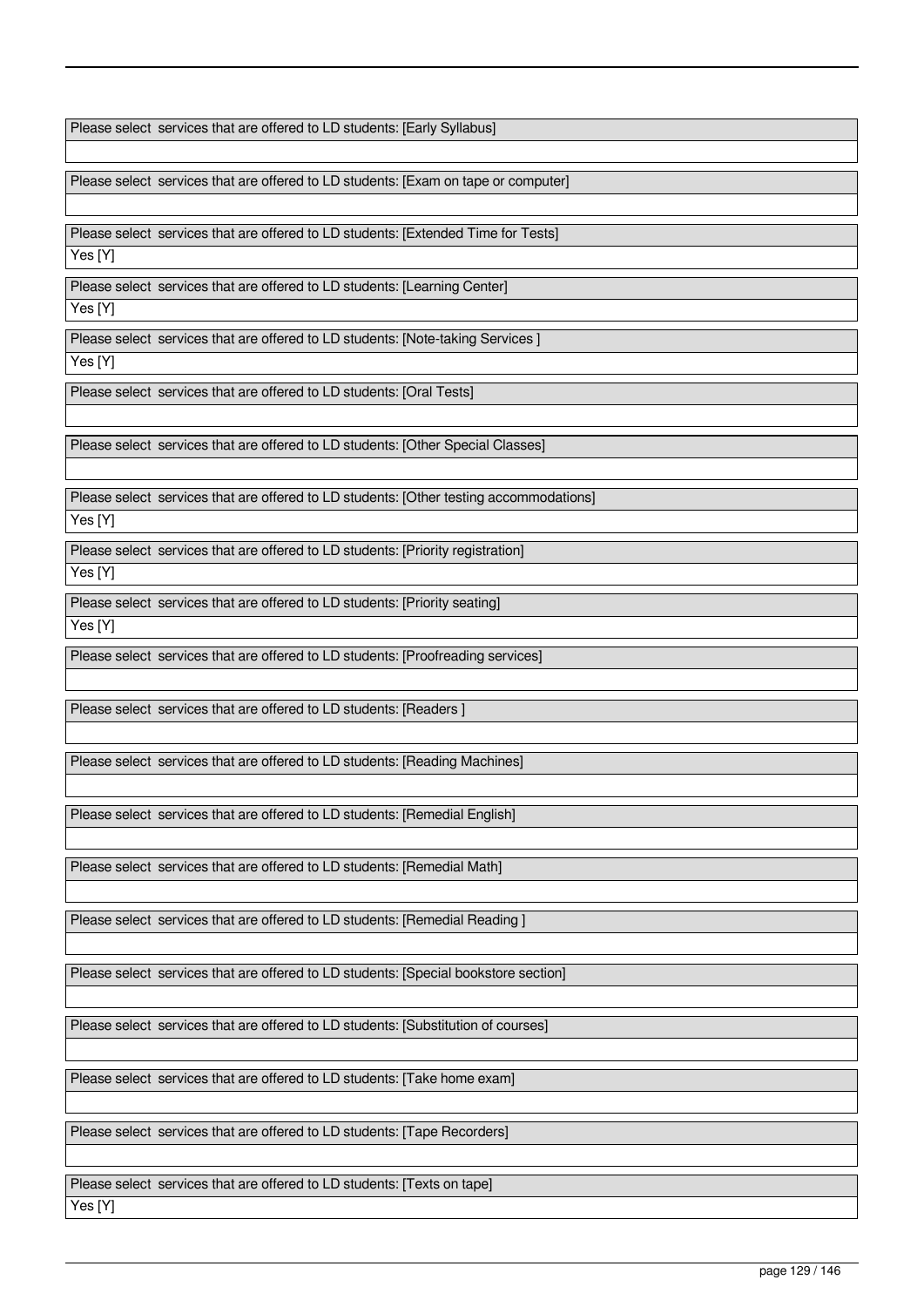Please select services that are offered to LD students: [Tutors]

Yes [Y]

Please select services that are offered to LD students: [Typist/Scribe]

Please select services that are offered to LD students: [Untimed Tests]

Please select services that are offered to LD students: [Videotaped Classes]

Please select services that are offered to LD students: [Waiver of foreign language degree requirement ]

Please select services that are offered to LD students: [Waiver of math degree requirement]

Please select services that are offered to LD students: [Other]

With proper documentation, DRC will assist students in petitioning for class substitution or waiver

Is there an advisor/advocate from the LD program available to students?

Yes [Y]

Is individual tutoring available?

Yes [Y]

1

1

1

1

How often is individual tutoring available?

Weekly [Week]

Other tutorial options that are available to LD students. Check all that are available by setting: [Time management ][Individual] 1

Other tutorial options that are available to LD students. Check all that are available by setting: [Time management ][Group] 1

Other tutorial options that are available to LD students. Check all that are available by setting: [Organizational skills][Individual] 1

Other tutorial options that are available to LD students. Check all that are available by setting: [Organizational skills][Group]

Other tutorial options that are available to LD students. Check all that are available by setting: [Learning Strategies ][Individual] 1

Other tutorial options that are available to LD students. Check all that are available by setting: [Learning Strategies ][Group]

Other tutorial options that are available to LD students. Check all that are available by setting: [Content area ][Individual]

Other tutorial options that are available to LD students. Check all that are available by setting: [Content area ][Group]

Other tutorial options that are available to LD students. Check all that are available by setting: [Writing labs ][Individual]

Other tutorial options that are available to LD students. Check all that are available by setting: [Writing labs ][Group]

Other tutorial options that are available to LD students. Check all that are available by setting: [Math labs ][Individual]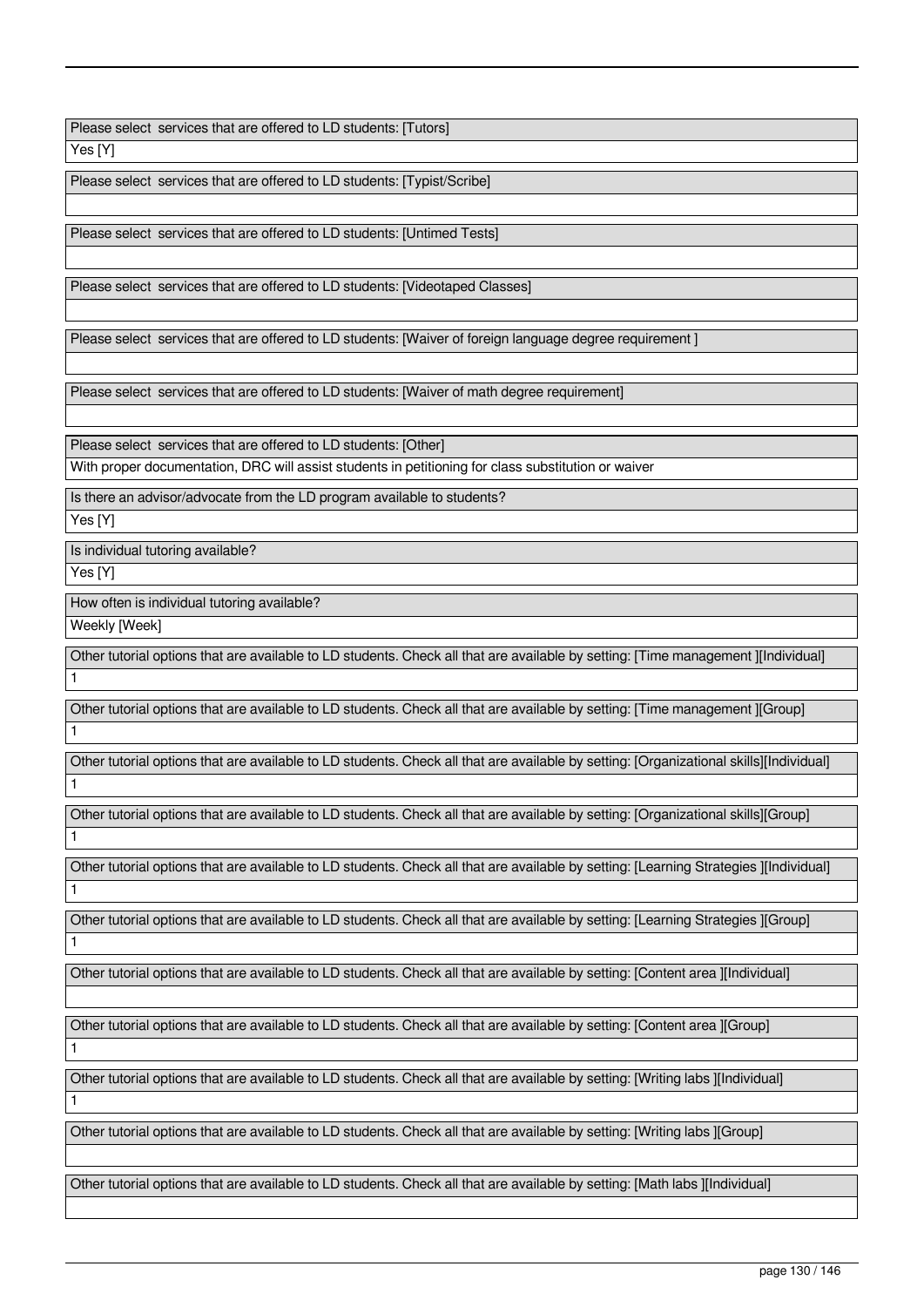| Other tutorial options that are available to LD students. Check all that are available by setting: [Math labs][Group]          |
|--------------------------------------------------------------------------------------------------------------------------------|
| 1                                                                                                                              |
|                                                                                                                                |
| Other tutorial options that are available to LD students. Check all that are available by setting: [Study skills ][Individual] |
| 1                                                                                                                              |
| Other tutorial options that are available to LD students. Check all that are available by setting: [Study skills ][Group]      |
| 1                                                                                                                              |
| Are single rooms available to students with specific disabilities?                                                             |
| Yes [Y]                                                                                                                        |
| URL for LD Program/Unit:                                                                                                       |
| http://www.drc.uga.edu                                                                                                         |
| Person to contact for additional information on LD program: [Name:]                                                            |
| Dr. Peter Bertot                                                                                                               |
| Person to contact for additional information on LD program: [Title:]                                                           |
| Senior Coordinator, Intake                                                                                                     |
| Person to contact for additional information on LD program: [Phone:]                                                           |
| 7065428719                                                                                                                     |
| Person to contact for additional information on LD program: [Email:]                                                           |
| pbertot@uga.edu                                                                                                                |

# International Applicant Info

International Applicant Information for the 2015- 2016 academic year.

Indicate test requirements for undergraduate international applicants whose native language is not English. [TOEFL (Paper)] Consider if submitted [Cons]

Indicate test requirements for undergraduate international applicants whose native language is not English. [TOEFL (Internetbased)]

Require for some [Some]

Indicate test requirements for undergraduate international applicants whose native language is not English. [Michigan Test]

Indicate test requirements for undergraduate international applicants whose native language is not English. [IELTS] Require for some [Some]

Indicate test requirements for undergraduate international applicants whose native language is not English. [SAT]

Consider if submitted [Cons]

Indicate test requirements for undergraduate international applicants whose native language is not English. [SAT Subject]

Indicate test requirements for undergraduate international applicants whose native language is not English. [ACT]

Consider if submitted [Cons]

TOEFL and/or IELTS may be submitted in place of SAT or ACT

No [N]

Minimum Required Test Scores [TOEFL (Paper)]

550.0000000000

Minimum Required Test Scores [TOEFL (Internet-based)] 80.0000000000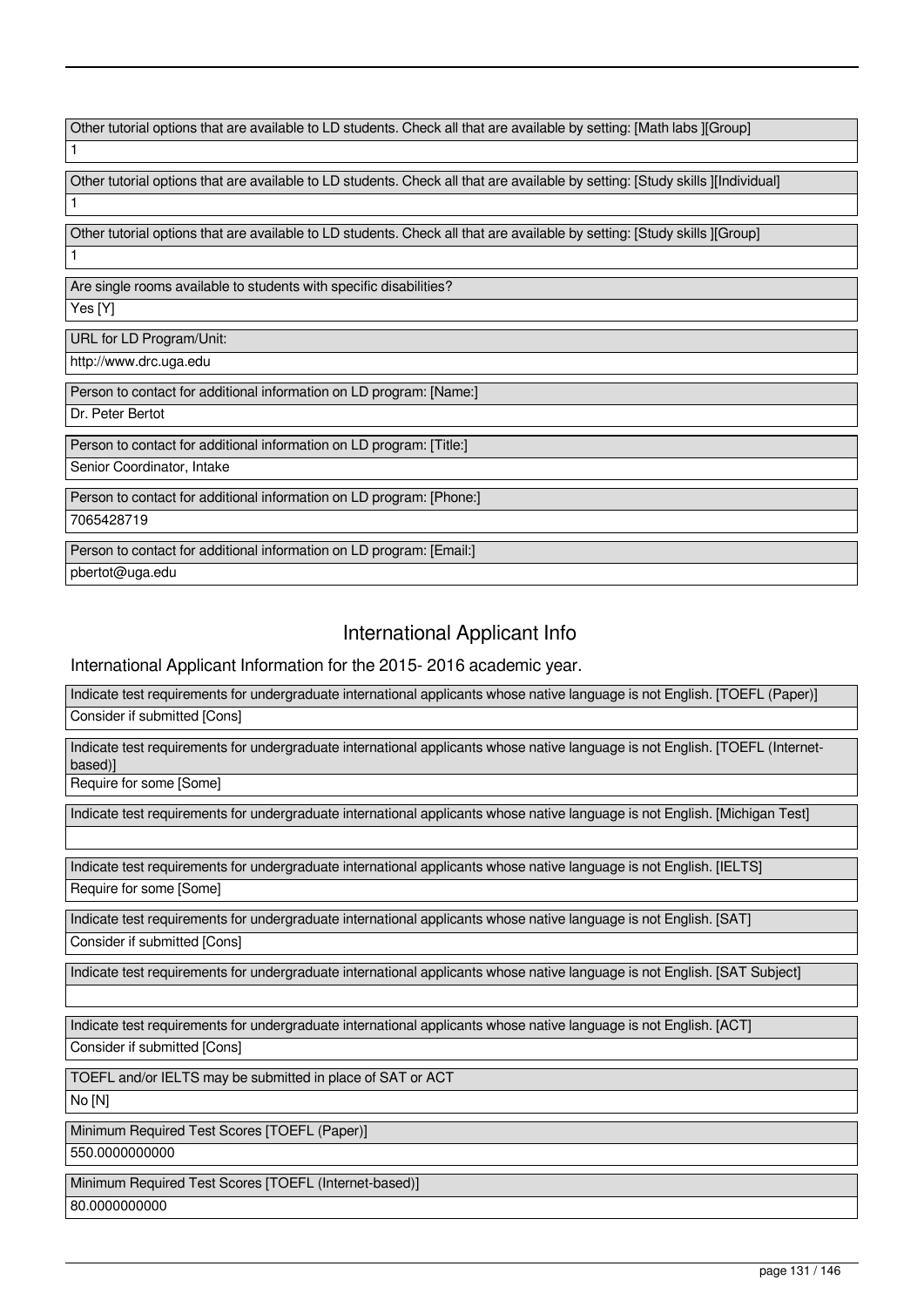Minimum Required Test Scores [Michigan test] Minimum Required Test Scores [IELTS] 6.5000000000 SAT - Minimum Required Test Scores [Critical Reading] 430.0000000000 SAT - Minimum Required Test Scores [Math]

400.0000000000

SAT - Minimum Required Test Scores [Writing]

SAT - Minimum Required Test Scores [Combined]

ACT - Minimum Required Test Scores [English] 17.0000000000

ACT - Minimum Required Test Scores [Math] 17.0000000000

ACT - Minimum Required Test Scores [Writing]

ACT - Minimum Required Test Scores [Combined]

Average score of admitted students: [TOEFL Paper:]

Average score of admitted students: [TOEFL Internet-based:]

Average score of admitted students: [IELTS:]

If SAT/ACT/SAT Subject Tests are required, check correct statement: SAT/ACT/SAT Subject Tests may replace TOEFL/IELTS/Michigan Test [SAT]

Advanced deposit (in addition to tuition/room deposits required of all students) is required of international applicants:

No [N]

Preapplication form is required of international applicants:

No [N]

Separate application form is required of international applicants:

No [N]

Application closing date for international applicants: [Fall ][Enrollment Date]

01/15/2017

Application closing date for international applicants: [Fall ][or Rolling Basis Beginning Date]

Application closing date for international applicants: [Winter][Enrollment Date]

Application closing date for international applicants: [Winter][or Rolling Basis Beginning Date]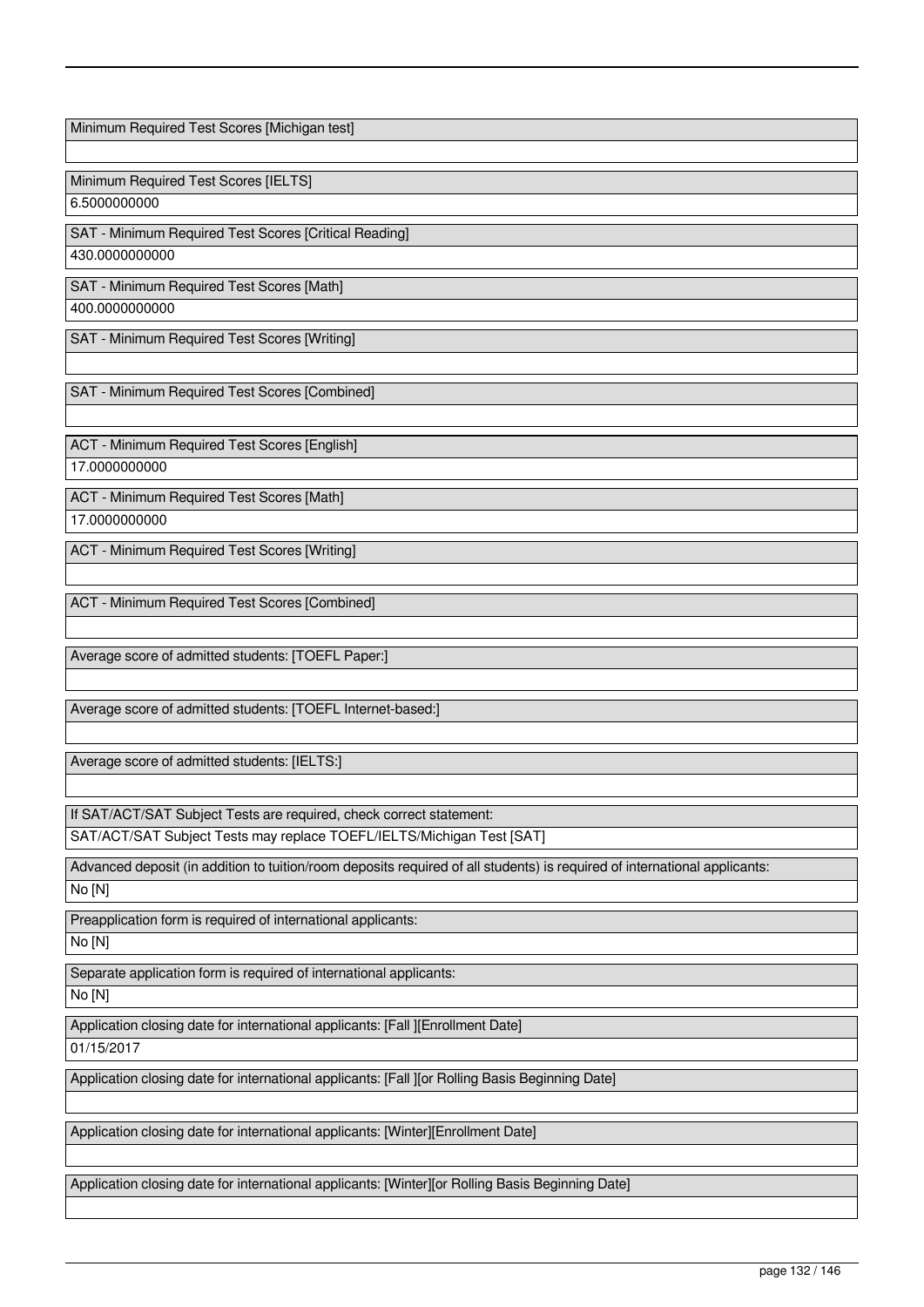Application closing date for international applicants: [Spring][Enrollment Date]

09/01/2016

Application closing date for international applicants: [Spring][or Rolling Basis Beginning Date]

Application closing date for international applicants: [Summer][Enrollment Date]

01/01/2017

Application closing date for international applicants: [Summer][or Rolling Basis Beginning Date]

Provide the number of degree-seeking, first-time, first-year (freshman) nonresident alien students who applied, were admitted, and enrolled in fall 2015. [Applicants]

1007.0000000000

Provide the number of degree-seeking, first-time, first-year (freshman) nonresident alien students who applied, were admitted, and enrolled in fall 2015. [Admitted applicants]

462.0000000000

Provide the number of degree-seeking, first-time, first-year (freshman) nonresident alien students who applied, were admitted, and enrolled in fall 2015. [Enrolled]

89.0000000000

Do you offer conditional admission to international applicants?

No [N]

Are international students eligible to apply for early decision or early action?

Early action only [Ea]

Provide the number of international students who applied for and were accepted under each program for fall 2015: [Early decision][Number of applications from international students]

Provide the number of international students who applied for and were accepted under each program for fall 2015: [Early decision][Number of international students admitted under plan]

Provide the number of international students who applied for and were accepted under each program for fall 2015: [Early action][Number of applications from international students] 134

Provide the number of international students who applied for and were accepted under each program for fall 2015: [Early action][Number of international students admitted under plan] 88

If your institution actively recruits international students, please check all that apply: [Overseas visits to local or international secondary schools]

Yes [Y]

If your institution actively recruits international students, please check all that apply: [Overseas public college fairs]

Yes [Y]

If your institution actively recruits international students, please check all that apply: [Agents]

If your institution actively recruits international students, please check all that apply: [Social media / other Web-based approaches]

Yes [Y]

If your institution actively recruits international students, please check all that apply: [Other]

If your institution conducts off-campus admissions interviews with international students, please check all that apply [Skype or other Web-based video interview]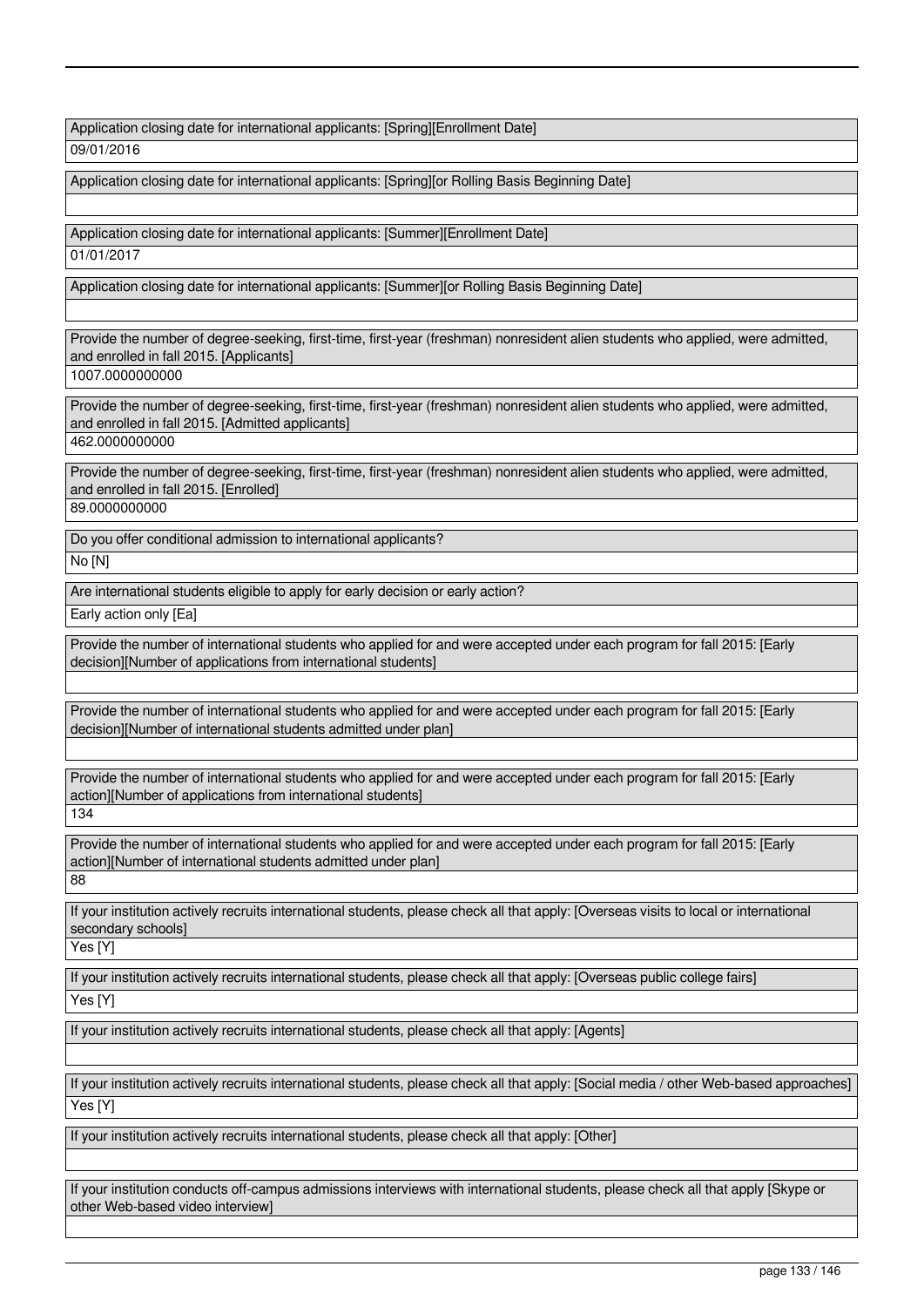If your institution conducts off-campus admissions interviews with international students, please check all that apply [Phone]

If your institution conducts off-campus admissions interviews with international students, please check all that apply [In-country visits]

If your institution conducts off-campus admissions interviews with international students, please check all that apply [In-country alumni interviews]

Number of foreign countries represented by degree-seeking undergraduate nonresident aliens (Fall 2015):

53

List the six countries most represented by degree-seeking undergraduate nonresident aliens during the 2015-2016 academic year, and the percentage of degree-seeking undergraduate nonresident aliens who come from each country: [1.][Countries] China

List the six countries most represented by degree-seeking undergraduate nonresident aliens during the 2015-2016 academic year, and the percentage of degree-seeking undergraduate nonresident aliens who come from each country: [1.][Percent] 46

List the six countries most represented by degree-seeking undergraduate nonresident aliens during the 2015-2016 academic year, and the percentage of degree-seeking undergraduate nonresident aliens who come from each country: [2.][Countries] South Korea

List the six countries most represented by degree-seeking undergraduate nonresident aliens during the 2015-2016 academic year, and the percentage of degree-seeking undergraduate nonresident aliens who come from each country: [2.][Percent] 12

List the six countries most represented by degree-seeking undergraduate nonresident aliens during the 2015-2016 academic year, and the percentage of degree-seeking undergraduate nonresident aliens who come from each country: [3.][Countries] Brazil

List the six countries most represented by degree-seeking undergraduate nonresident aliens during the 2015-2016 academic year, and the percentage of degree-seeking undergraduate nonresident aliens who come from each country: [3.][Percent] 10

List the six countries most represented by degree-seeking undergraduate nonresident aliens during the 2015-2016 academic year, and the percentage of degree-seeking undergraduate nonresident aliens who come from each country: [4.][Countries] India

List the six countries most represented by degree-seeking undergraduate nonresident aliens during the 2015-2016 academic year, and the percentage of degree-seeking undergraduate nonresident aliens who come from each country: [4.][Percent] 6

List the six countries most represented by degree-seeking undergraduate nonresident aliens during the 2015-2016 academic year, and the percentage of degree-seeking undergraduate nonresident aliens who come from each country: [5.][Countries] Japan

List the six countries most represented by degree-seeking undergraduate nonresident aliens during the 2015-2016 academic year, and the percentage of degree-seeking undergraduate nonresident aliens who come from each country: [5.][Percent]  $\overline{2}$ 

List the six countries most represented by degree-seeking undergraduate nonresident aliens during the 2015-2016 academic year, and the percentage of degree-seeking undergraduate nonresident aliens who come from each country: [6.][Countries] Canada

List the six countries most represented by degree-seeking undergraduate nonresident aliens during the 2015-2016 academic year, and the percentage of degree-seeking undergraduate nonresident aliens who come from each country: [6.][Percent] 2

Special services offered for international students: (check all that apply) [English lab]

Special services offered for international students: (check all that apply) [International student center]

Yes [Y]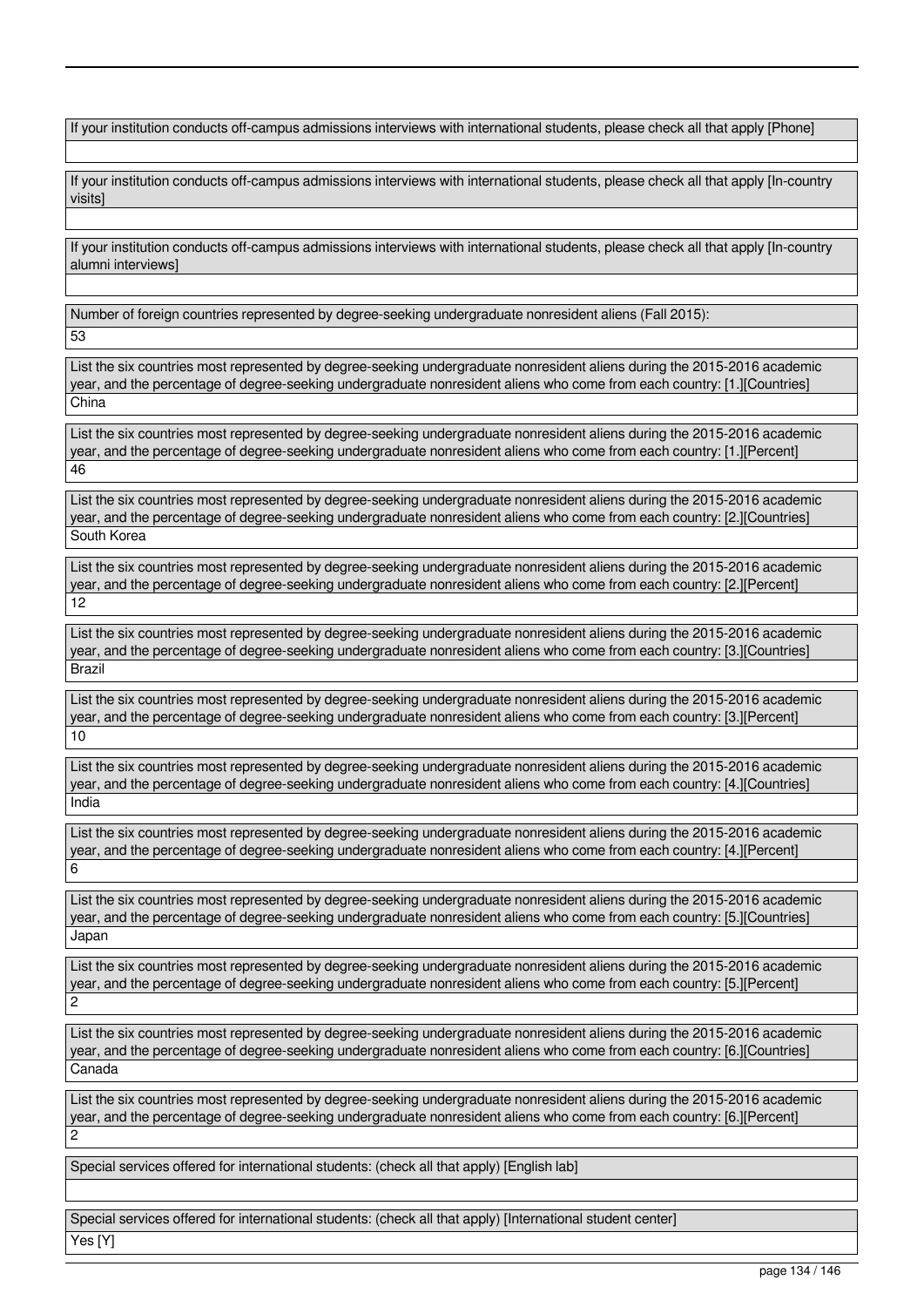Special services offered for international students: (check all that apply) [Special counselors/advisors]

Special services offered for international students: (check all that apply) [ESL program/classes] Yes [Y]

Special services offered for international students: (check all that apply) [Host family program]

Special services offered for international students: (check all that apply) [Housing offered during all school holidays]

Special services offered for international students: (check all that apply) [Dining hall services offered to international students during all school holidays]

Special services offered for international students: (check all that apply) [Special orientation (1-6 days)] Yes [Y]

Special services offered for international students: (check all that apply) [Special orientation (1-2 weeks)]

Special services offered for international students: (check all that apply) [Special orientation (2+ weeks)]

Special services offered for international students: (check all that apply) [Support in local set-up (e.g., bank account, cell phone, etc.)]

Is any portion of the undergraduate admissions website aimed at prospective international students translated into languages other than English?

No [N]

International student contact: [Name:]

Robin Catmur

International student contact: [Title:]

Director, Immigration Services

International student contact: [Phone:]

7065422900

International student contact: [Email:]

rcatmur@uga.edu

International student contact: [URL for additional international applicant information:]

https://www.admissions.uga.edu/prospective-students/international

# Guidance Facilities

Check remedial learning services offered: (check all that apply) [Math] Yes [Y] Check remedial learning services offered: (check all that apply) [Reading] Yes [Y] Check remedial learning services offered: (check all that apply) [Study skills] Yes [Y] Check remedial learning services offered: (check all that apply) [Writing] Yes [Y]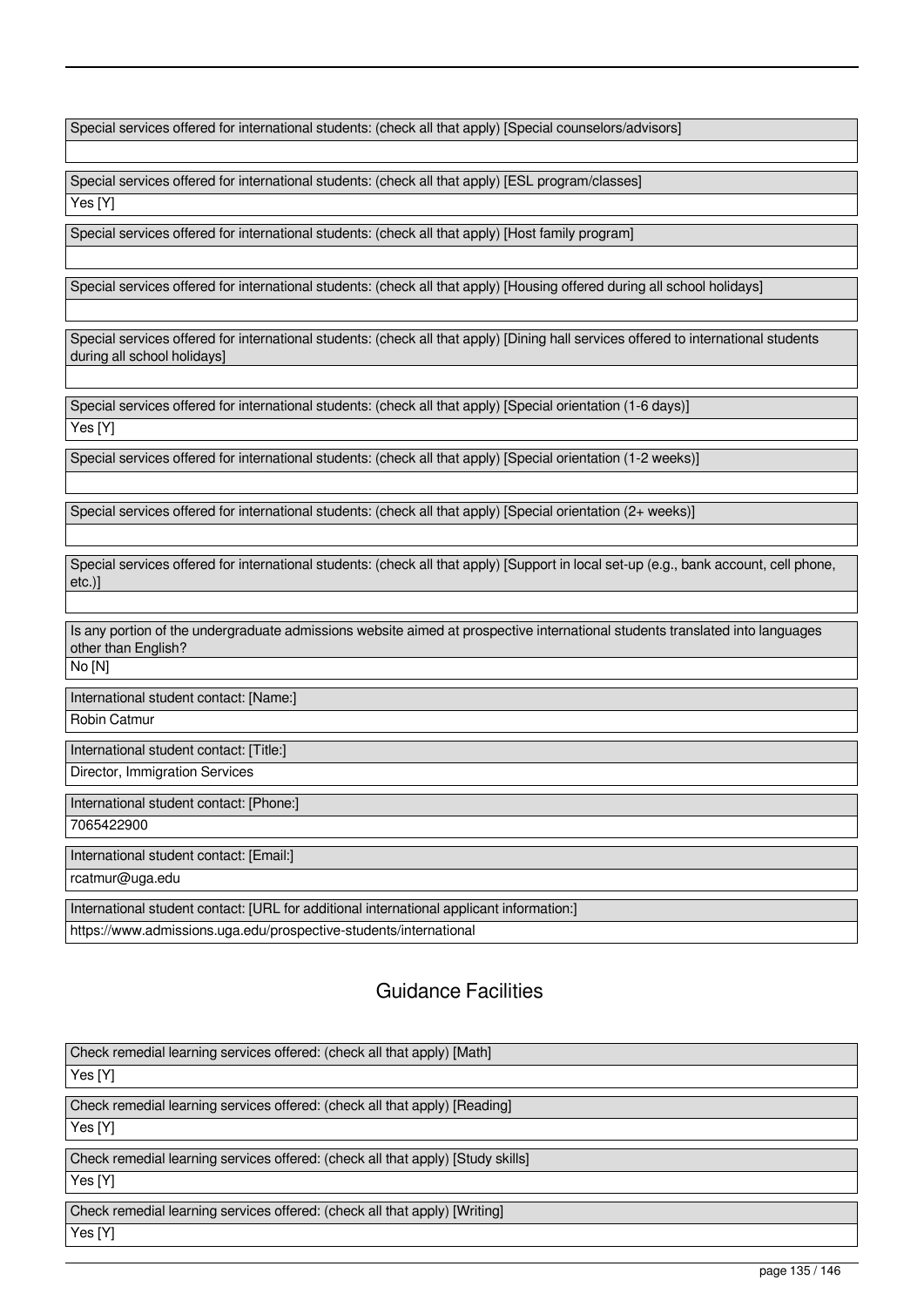| Check additional services offered: (check all that apply) [Day care]                                    |
|---------------------------------------------------------------------------------------------------------|
| Yes [Y]                                                                                                 |
| Check additional services offered: (check all that apply) [Health insurance]                            |
| Yes [Y]                                                                                                 |
| Check additional services offered: (check all that apply) [Health service]                              |
| Yes [Y]                                                                                                 |
| Check additional services offered: (check all that apply) [Nonremedial tutoring]                        |
| Yes [Y]                                                                                                 |
| Check additional services offered: (check all that apply) [Placement service]                           |
| Yes [Y]                                                                                                 |
| Check additional services offered: (check all that apply) [Women's Center]                              |
|                                                                                                         |
| Check counseling services offered: (check all that apply) [Academic]                                    |
| Yes [Y]                                                                                                 |
| Check counseling services offered: (check all that apply) [Birth control]                               |
| Yes [Y]                                                                                                 |
| Check counseling services offered: (check all that apply) [Career]                                      |
| Yes [Y]                                                                                                 |
| Check counseling services offered: (check all that apply) [International students]                      |
|                                                                                                         |
| Check counseling services offered: (check all that apply) [Military]                                    |
| Yes [Y]                                                                                                 |
| Check counseling services offered: (check all that apply) [Minority student]                            |
| Yes [Y]                                                                                                 |
| Check counseling services offered: (check all that apply) [Older student]                               |
| Yes [Y]                                                                                                 |
| Check counseling services offered: (check all that apply) [Personal]                                    |
| Yes [Y]                                                                                                 |
| Check counseling services offered: (check all that apply) [Psychological]                               |
| Yes [Y]                                                                                                 |
| Check counseling services offered: (check all that apply) [Religious]                                   |
| Yes [Y]                                                                                                 |
| Check counseling services offered: (check all that apply) [Veteran student]                             |
| Yes [Y]                                                                                                 |
| Check services available in career placement center: (check all that apply) [Alumni network]            |
| Yes [Y]                                                                                                 |
| Check services available in career placement center: (check all that apply) [Career/job search classes] |
| Yes [Y]                                                                                                 |
| Check services available in career placement center: (check all that apply) [Co-op education]           |
| Yes [Y]                                                                                                 |
| Check services available in career placement center: (check all that apply) [Interest inventory]        |
| Yes [Y]                                                                                                 |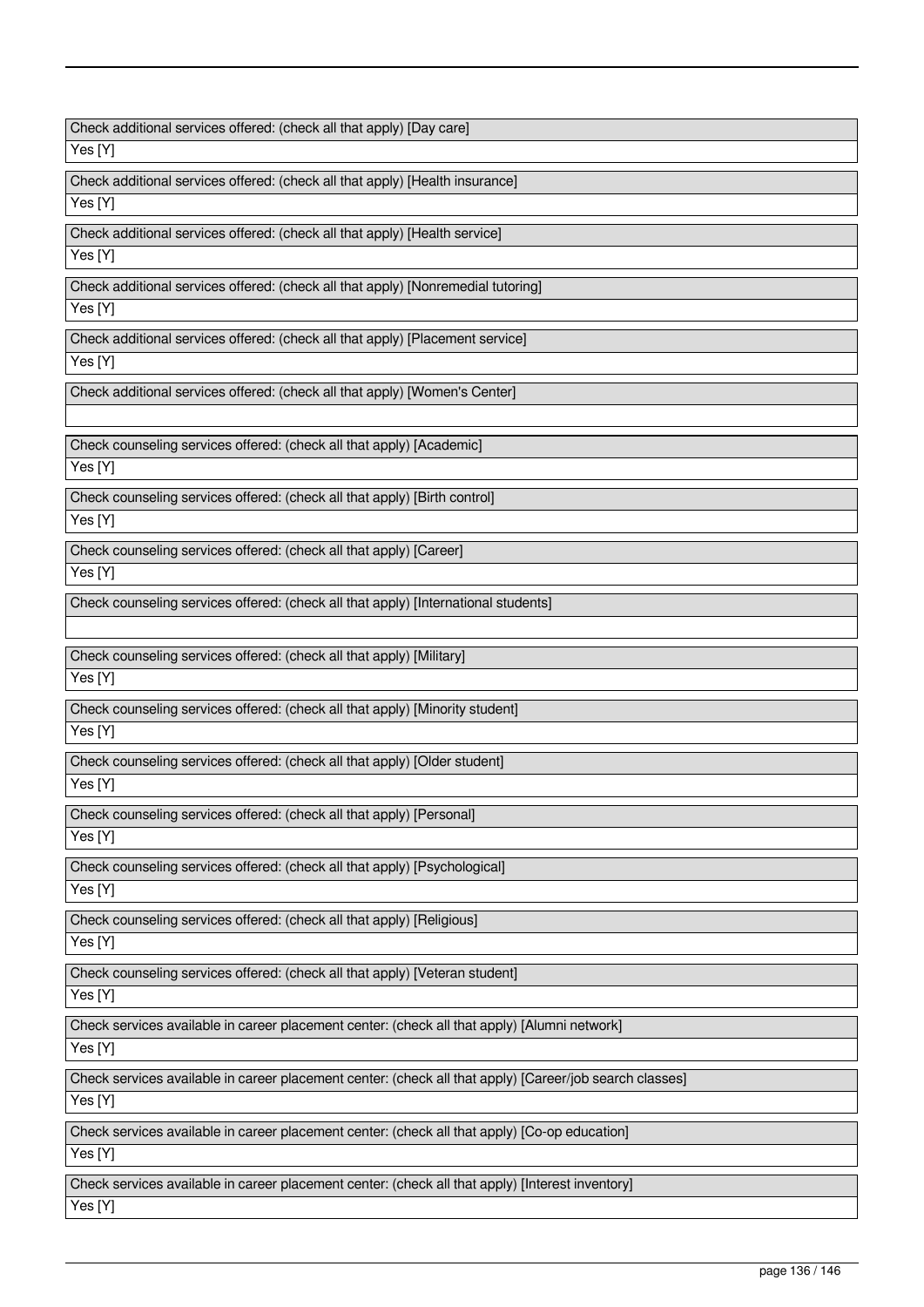| Check services available in career placement center: (check all that apply) [International student internship / job placement<br>assistancel |
|----------------------------------------------------------------------------------------------------------------------------------------------|
| Check services available in career placement center: (check all that apply) [Internships]                                                    |
| Yes [Y]                                                                                                                                      |
|                                                                                                                                              |
| Check services available in career placement center: (check all that apply) [Interview training]<br>Yes [Y]                                  |
|                                                                                                                                              |
| Check services available in career placement center: (check all that apply) [On-campus job interviews]                                       |
| Yes [Y]                                                                                                                                      |
| Check services available in career placement center: (check all that apply) [Resume assistance]                                              |
| Yes [Y]                                                                                                                                      |
| Check special programs offered for physically disabled students: (check all that apply) [Adaptive equipment]                                 |
| Yes [Y]                                                                                                                                      |
| Check special programs offered for physically disabled students: (check all that apply) [Braille services]                                   |
| $\overline{Y}$ es [Y]                                                                                                                        |
| Check special programs offered for physically disabled students: (check all that apply) [Interpreters for hearing-impaired]                  |
| Yes [Y]                                                                                                                                      |
| Check special programs offered for physically disabled students: (check all that apply) [Note-taking services]                               |
| Yes [Y]                                                                                                                                      |
| Check special programs offered for physically disabled students: (check all that apply) [Reader services]                                    |
|                                                                                                                                              |
| Check special programs offered for physically disabled students: (check all that apply) [Special housing]                                    |
| Yes [Y]                                                                                                                                      |
| Check special programs offered for physically disabled students: (check all that apply) [Special transportation]                             |
| Yes [Y]                                                                                                                                      |
| Check special programs offered for physically disabled students: (check all that apply) [Talking books]                                      |
| Yes [Y]                                                                                                                                      |
|                                                                                                                                              |
| Check special programs offered for physically disabled students: (check all that apply) [Tape recorders]                                     |
|                                                                                                                                              |
| Check special programs offered for physically disabled students: (check all that apply) [Tutors]                                             |
| Yes [Y]                                                                                                                                      |
| Check term that best describes accessibility of campus to physically disabled students:                                                      |
| Mostly [Mstly]                                                                                                                               |
| Check campus safety and security services offered: [24-hour emergency telephones]                                                            |
|                                                                                                                                              |
| Check campus safety and security services offered: [24-hour foot and vehicle patrols]                                                        |
| Yes [Y]                                                                                                                                      |
| Check campus safety and security services offered: [Controlled dormitory access (key, security card, etc)]                                   |
| Yes [Y]                                                                                                                                      |
| Check campus safety and security services offered: [Late night transport/escort service]                                                     |
|                                                                                                                                              |
| Check campus safety and security services offered: [Lighted pathways/sidewalks]                                                              |
| Yes [Y]                                                                                                                                      |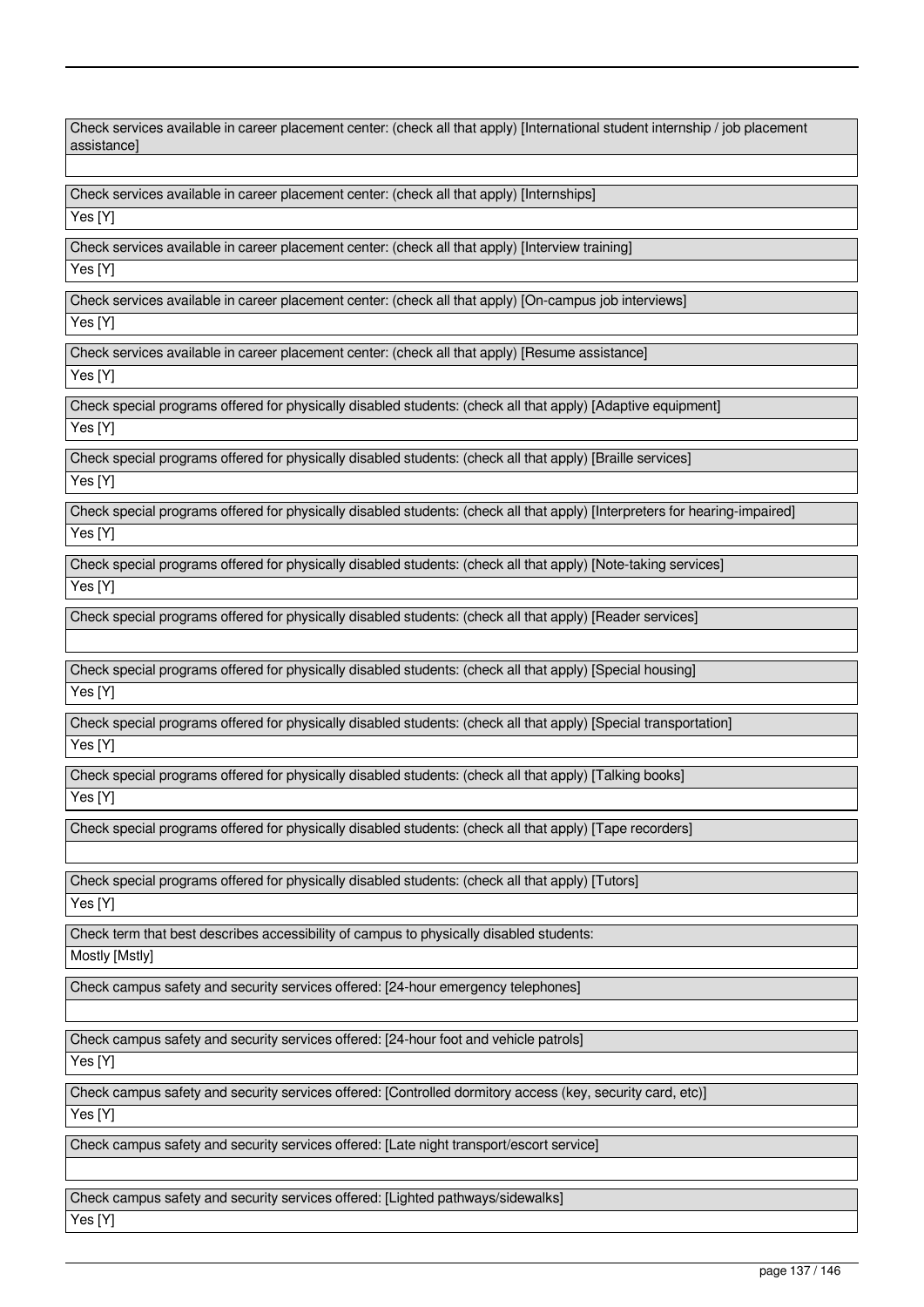Check campus safety and security services offered: [Student patrols]

# Graduate Career Data

## **Note:** The following questions refer to students who graduated from the institution with bachelors degrees.

In what year were these data collected?

2015

Are these data from:

Recent typical graduating class [Grad]

Are these data from: [Comment]

This is for the Class of 2015. Information for one year and five years is not currently available.

Graduates who pursue further graduate school study. Please answer the following questions cumulatively (i.e., the percentage of students who continue within one year should include the percentage of students who continue immediately). [continue immediately:] 22.0000000000

Graduates who pursue further graduate school study. Please answer the following questions cumulatively (i.e., the percentage of students who continue within one year should include the percentage of students who continue immediately). [continue within one year:]

Graduates who pursue further graduate school study. Please answer the following questions cumulatively (i.e., the percentage of students who continue within one year should include the percentage of students who continue immediately). [continue within five years:]

Of all graduates who pursue further study, what percentages pursue further study in the following fields: [Business:] 13.0000000000

Of all graduates who pursue further study, what percentages pursue further study in the following fields: [Law:] 13.0000000000

Of all graduates who pursue further study, what percentages pursue further study in the following fields: [Medicine:] 25.0000000000

Of all graduates who pursue further study, what percentages pursue further study in the following fields: [Dentistry:] 3.0000000000

Of all graduates who pursue further study, what percentages pursue further study in the following fields: [Engineering:] 1.0000000000

Of all graduates who pursue further study, what percentages pursue further study in the following fields: [Theology:]

1.0000000000

Of all graduates who pursue further study, what percentages pursue further study in the following fields: [Education:]

9.0000000000

Of all graduates who pursue further study, what percentages pursue further study in the following fields: [Graduate arts and sciences:]

32.0000000000

Of all graduates who pursue further study, what percentages pursue further study in the following fields: [Veterinary medicine:] 3.0000000000

Please select the graduate schools most commonly attended by your recent graduates

1009,1052,1445,1535,1546,1564,1569,1574,1577,1579,1580,1598,2711,2920,2974,3425,3438,3448,3535,6968

Percentage of graduates who enter job market in field related to major: [within six months of graduation:] 65.0000000000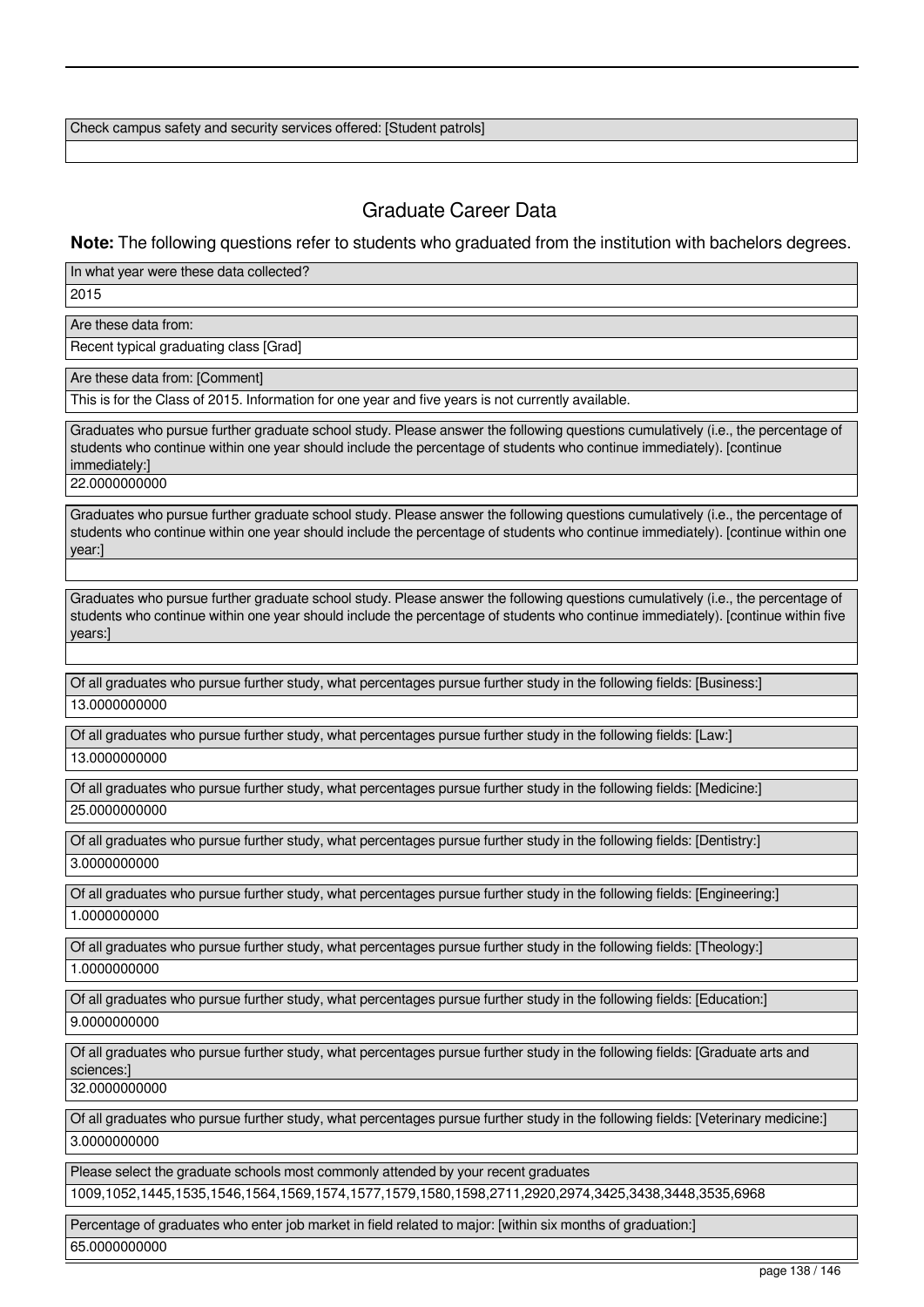Percentage of graduates who enter job market in field related to major: [within one year of graduation:]

Percentage of graduates who enter job market in field related to major: [within two years of graduation:]

List up to three of your institution's most prominent alumni/ae along with their titles or fields of endeavor. Maximum number of allowable characters is 150. [Alumni 1] Daniel P. Amos, Chairman and CEO of AFLAC Inc.

List up to three of your institution's most prominent alumni/ae along with their titles or fields of endeavor. Maximum number of allowable characters is 150. [Alumni 2]

Johnny Isakson, U.S. Senator

List up to three of your institution's most prominent alumni/ae along with their titles or fields of endeavor. Maximum number of allowable characters is 150. [Alumni 3] Natasha Trethewey, U.S. Poet Laureate, 2012

# Firms That Hire Graduates

List names of firms that have hired graduates within the past 5 years.

{Aflac,Altria,"AT & T",Capgemini,"Centers for Disease Control and Prevention",Chick-fil-A,"CVS / Pharmacy",Deloitte,"Ernst and Young","Delta Airlines",Google,"Kimberly-Clark Corporation",KPMG,"Liberty Mutual",Macy's,Apple,"RaceTrac Petroleum",USDA,ESPN,"Emory University",Target,IBM,"State Farm Insurance","The Home Depot","The University of Georgia","Triage Consulting Group","Wells Fargo","Georgia Pacific","Teach for America","Clarke County School District","Gwinnett County School District","Fulton County School District","Rite Aid Pharmacy",Microsoft,"U.S. Army",Walgreens,"Insight Global",Kroger,PricewaterhouseCoopers,Textron,"The Coca-Cola Company",UPS}

## Environment/Transportation

Please report on the 2015-2016 academic year.

| Select the region from which the majority of U.S. students come:                             |
|----------------------------------------------------------------------------------------------|
| South Atlantic (DE, DC, FL, GA, MD, NC, SC, VA, WV) [SA]                                     |
| Percentage of U.S. students who come from most popular region:                               |
| 95                                                                                           |
| Campus size (acres):                                                                         |
| 762                                                                                          |
| Check one:                                                                                   |
| Campus is within one mile of city/town [Less]                                                |
| [City/town where school is located: ]                                                        |
| Athens                                                                                       |
| [Population:]                                                                                |
| 116714                                                                                       |
| [Major city closest to school:]                                                              |
| Atlanta                                                                                      |
| [Population:]                                                                                |
| 5522942                                                                                      |
| [Distance from campus (miles):]                                                              |
| 70                                                                                           |
| [City where nearest international or other major airport used by your students is located: ] |
| Atlanta                                                                                      |
| page 120/146                                                                                 |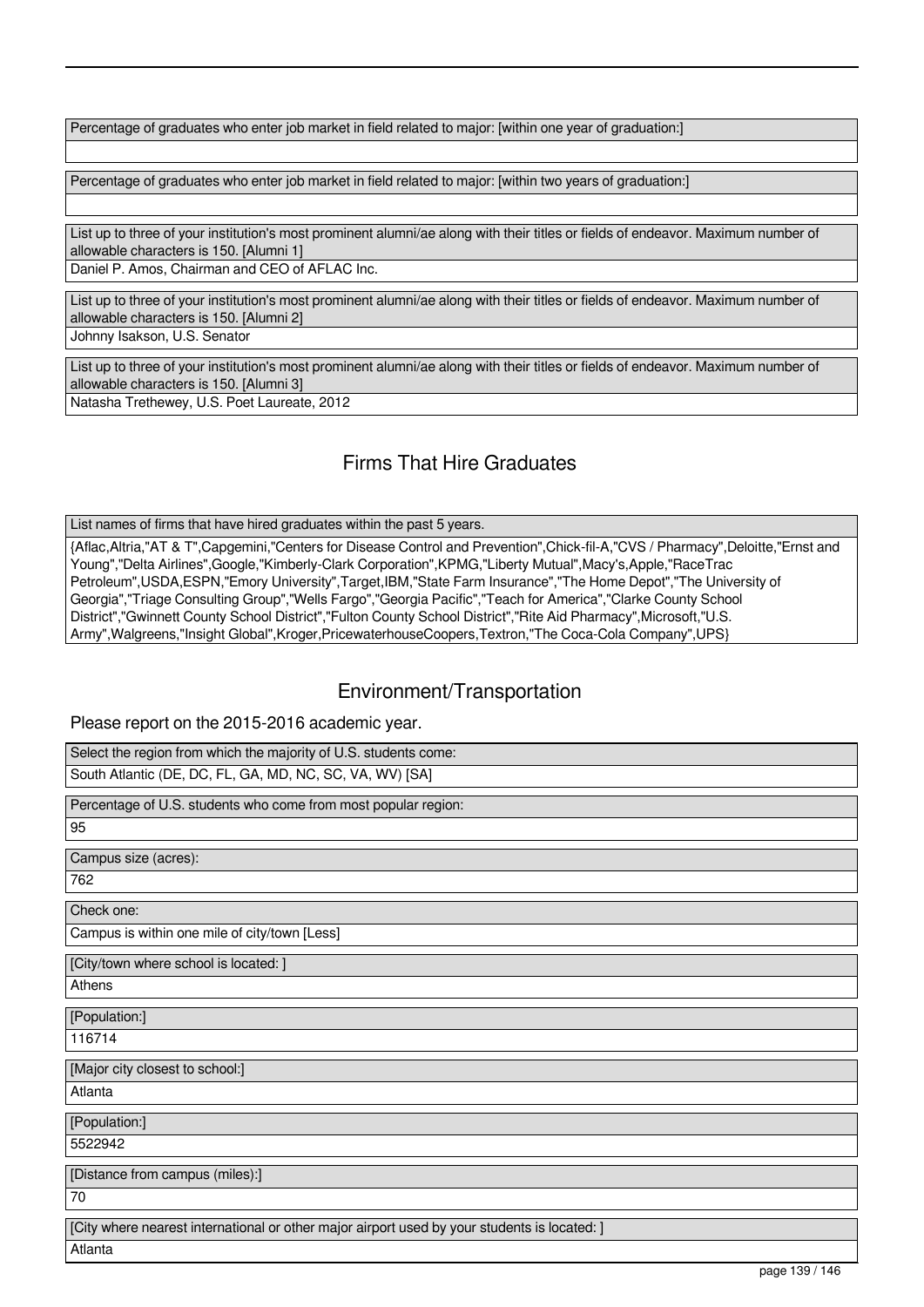[Distance of airport from campus (miles):]

80

[City/town where nearest other airport used by your students is located: ]

**Athens** 

[Distance of airport from campus (miles):]

[City/town where passenger train service (e.g., Amtrak) used by your students is located: ]

Atlanta

[Distance of station from campus (miles):]

75

1

3

[City/town where passenger bus service (e.g., Greyhound, Trailways) used by your students is located: ]

Athens

[Distance of station from campus (miles):]

Public transportation (municipal bus/trolley, subway, commuter rail) serves campus: Yes [Y]

# Social Media

Please provide the main link, if any, for the presence on each of the following sites that your institution identifies as its primary handle:

# [Facebook:] facebook.com/uga.edu [Twitter:] http://twitter.com/#!/universityofga [LinkedIn:] http://www.linkedin.com/groups?mostPopular=&gid=31401 [Google+:]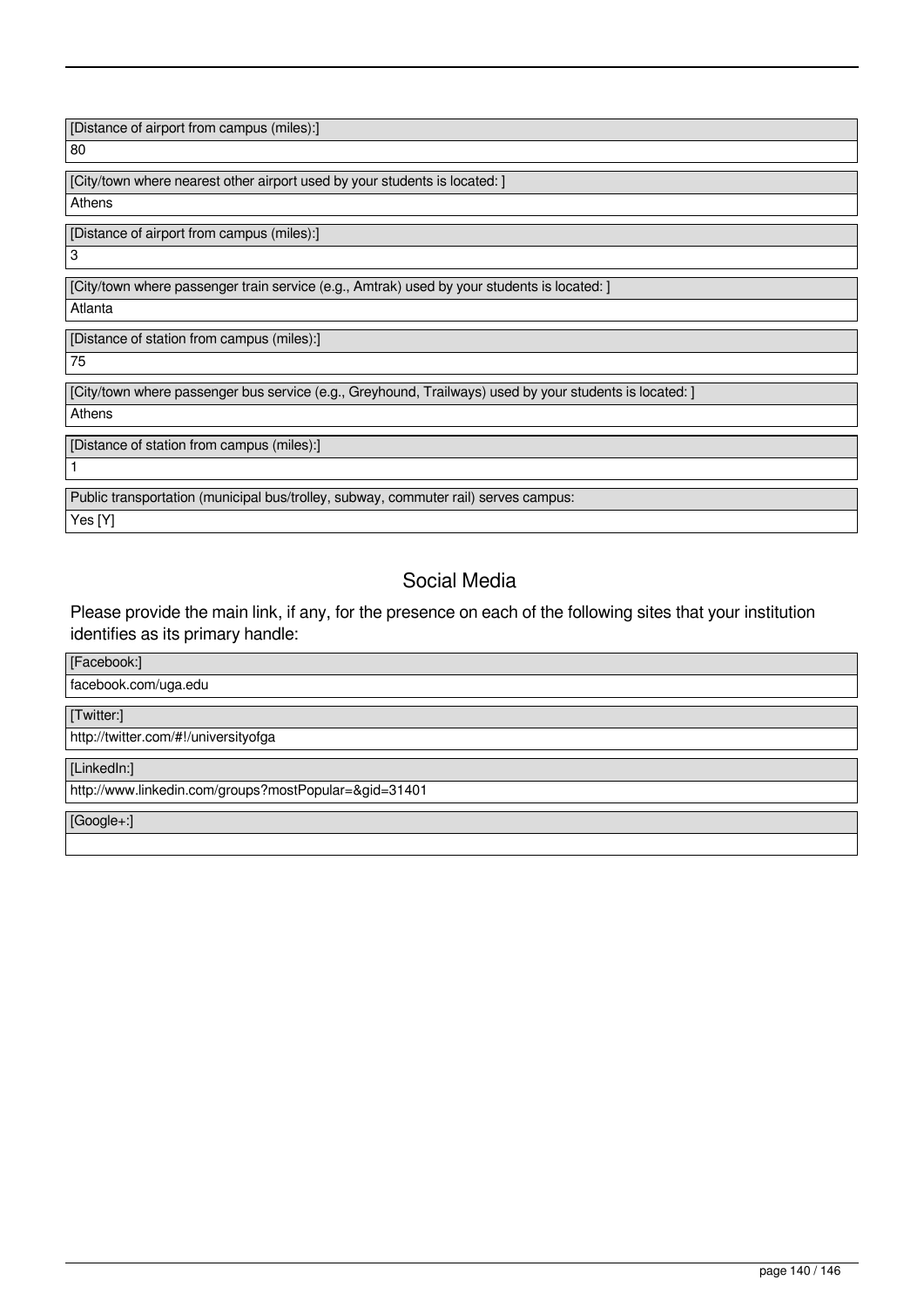## Main Survey Assessment

The following section contains a brief analysis of ranking data your school submitted on this year's Main statistical survey. All flagged data (identified by the red asterisk) must be addressed in order to submit your survey. To acknowledge that the flagged data is in fact correct, please select the confirmation checkbox associated with item in question. Once every flagged assessment item has been either confirmed or corrected, please proceed to the verification section.

**Making Data Changes** – If you notice an incorrect current year value please go back into the survey and correct the data point. The question numbers are listed for your reference. Changing last year's data must be done through your data collector. Please contact them with the updated information and a brief description as to why it needs changing. We will analyze the requested changes on a case by case basis and get back to you.

Below is a list of some terminology you may encounter:

**Large Change** - For the questions(s) indicated, the data submitted for the current year are significantly larger or smaller than the data supplied for the previous year. If the data supplied are correct as entered, please check the box. If the data is incorrect, please go back into the survey and supply new data.

**Missing** - No information has been submitted for this indicator. If the question does not apply to your institution, or if you cannot supply the data requested, please check the box. If you can supply the missing data, please go back into the survey and enter the new data. If you wish to add in missing previous year data, please contact your data collector with that information.

**High Value** - The data submitted are significantly higher than the norm. Please either correct the figure or verify that the data are correct as submitted.

| Last Year:<br>26882                                                                                                    |
|------------------------------------------------------------------------------------------------------------------------|
|                                                                                                                        |
| Last Year:<br>8315                                                                                                     |
|                                                                                                                        |
| Total Enrollment (Undergraduate & Graduate Students) (Questions 32, 36): Current Year:<br>Last Year:<br>36130<br>35197 |
|                                                                                                                        |
| Total Undergraduate Enrollment for Full-Time Males (Questions 29, 33): Current Year:<br>Last Year:<br>11017<br>10706   |
|                                                                                                                        |
| Total Undergraduate Enrollment for Full-Time Females (Questions 29, 33): Current Year:<br>Last Year:<br>14889<br>14665 |
|                                                                                                                        |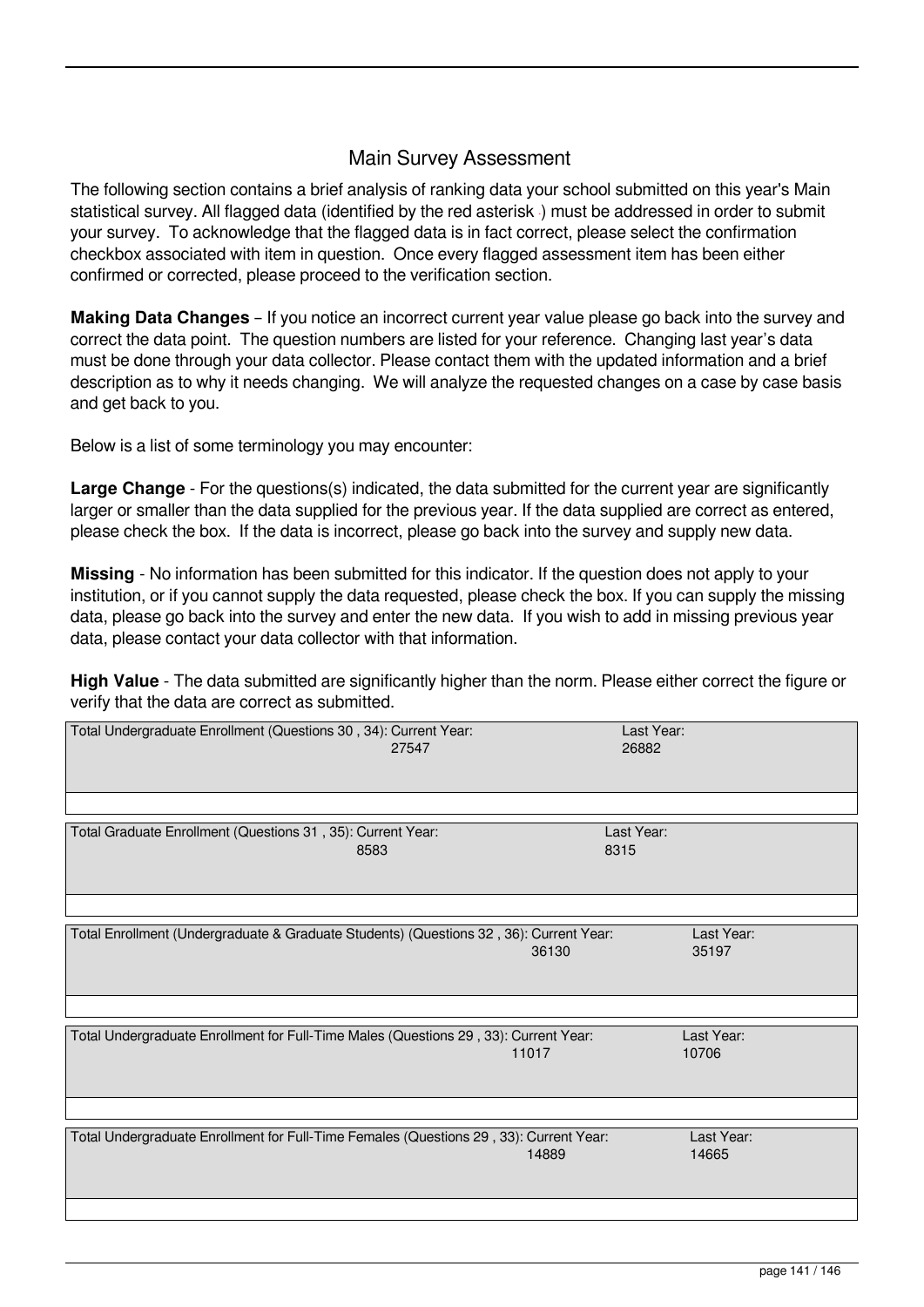| Total Undergraduate Enrollment for Part-Time Males (Questions 29, 33): Current Year:                                                                                     | 847                                                        | Last Year:<br>809           |
|--------------------------------------------------------------------------------------------------------------------------------------------------------------------------|------------------------------------------------------------|-----------------------------|
| Total Undergraduate Enrollment for Part-Time Females (Questions 29, 33): Current Year:                                                                                   | 794                                                        | Last Year:<br>702           |
| Six-Year Graduation Rate (Questions 39, 40): Fall 2009:<br>85.0000000000                                                                                                 | Fall 2008:<br>85.0000000000                                |                             |
| Historical six-year graduation rates (Question 45): Fall 2007:<br>83.0000000000                                                                                          | Fall 2006:<br>82.0000000000                                |                             |
| Freshman Retention Rates (Question 47): Fall 2014:<br>95.0000000000                                                                                                      | Fall 2013:<br>Fall 2012:<br>94.0000000000<br>94.0000000000 | Fall 2011:<br>94.0000000000 |
| Number of applications (Question 49): Current Year:<br>21945                                                                                                             | Last Year:<br>20877                                        |                             |
| Number of acceptances (Question 49): Current Year:<br>11604                                                                                                              | Last Year:<br>11644                                        |                             |
| Acceptance Rate (Question 49): Current Year:<br>52.9                                                                                                                     | Last Year:<br>55.8                                         |                             |
| Total first-time, first-year enrolled, men and women, full- and part-time (Questions 49, last row): Current Year:                                                        | 5274                                                       | Last Year:<br>5261          |
| Percent of first-time, first-year (freshman) degree-seeking students who enrolled in fall 2015 and submitted SAT scores (Question<br>70): Current Year:<br>77.0000000000 | Last Year:<br>83.0000000000                                |                             |
| Percent of first-time, first-year (freshman) degree-seeking students who enrolled in fall 2015 and submitted ACT scores (Question<br>72): Current Year:<br>69.0000000000 | Last Year:<br>65.0000000000                                |                             |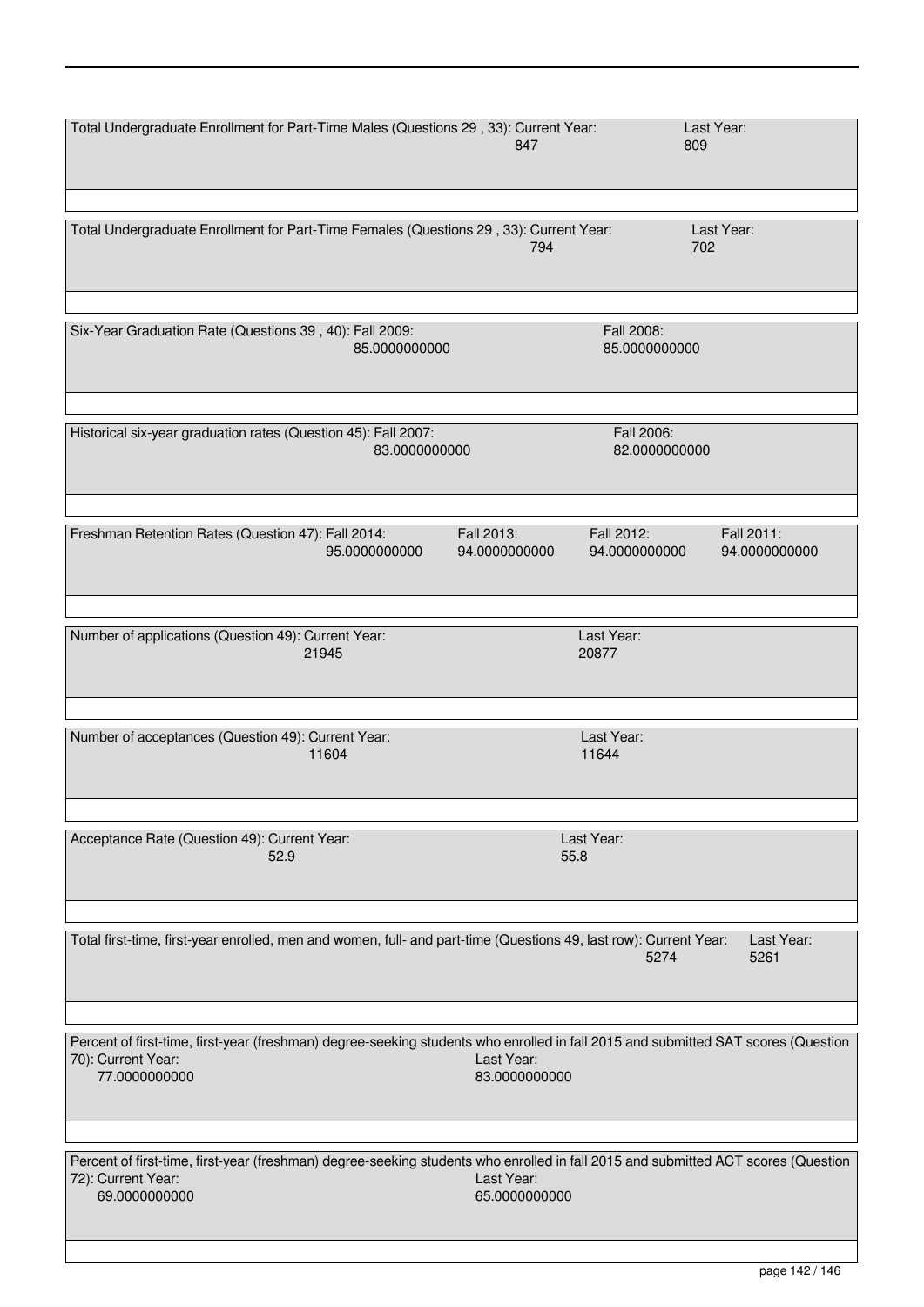| 25th percentile score for the SAT Critical Reading test (Question 73): Current Year:                 |            | Last Year: |
|------------------------------------------------------------------------------------------------------|------------|------------|
|                                                                                                      | 570        | 570        |
|                                                                                                      |            |            |
|                                                                                                      |            |            |
|                                                                                                      |            |            |
|                                                                                                      |            |            |
| 75th percentile score for the SAT Critical Reading test (Question 73): Current Year:                 |            | Last Year: |
|                                                                                                      | 660        | 660        |
|                                                                                                      |            |            |
|                                                                                                      |            |            |
|                                                                                                      |            |            |
|                                                                                                      |            |            |
|                                                                                                      |            |            |
| 25th percentile score for the SAT Math test (Question 73): Current Year:                             |            | Last Year: |
| 580                                                                                                  | 570        |            |
|                                                                                                      |            |            |
|                                                                                                      |            |            |
|                                                                                                      |            |            |
|                                                                                                      |            |            |
| 75th percentile score for the SAT Math test (Question 73): Current Year:                             |            | Last Year: |
| 670                                                                                                  | 670        |            |
|                                                                                                      |            |            |
|                                                                                                      |            |            |
|                                                                                                      |            |            |
|                                                                                                      |            |            |
| 25th percentile score for the ACT composite score (Question 75): Current Year:                       |            | Last Year: |
|                                                                                                      | 26<br>26   |            |
|                                                                                                      |            |            |
|                                                                                                      |            |            |
|                                                                                                      |            |            |
|                                                                                                      |            |            |
|                                                                                                      |            |            |
| 75th percentile score for the ACT composite score (Question 75): Current Year:                       |            | Last Year: |
|                                                                                                      | 31         | 30         |
|                                                                                                      |            |            |
|                                                                                                      |            |            |
|                                                                                                      |            |            |
|                                                                                                      |            |            |
| Average SAT Critical Reading score (Question 79): Current Year:                                      | Last Year: |            |
| 625                                                                                                  | 622        |            |
|                                                                                                      |            |            |
|                                                                                                      |            |            |
|                                                                                                      |            |            |
|                                                                                                      |            |            |
| Average SAT Math score (Question 79): Current Year:                                                  | Last Year: |            |
| 633                                                                                                  | 630        |            |
|                                                                                                      |            |            |
|                                                                                                      |            |            |
|                                                                                                      |            |            |
|                                                                                                      |            |            |
|                                                                                                      |            |            |
| Average ACT composite score (Question 79): Current Year:                                             | Last Year: |            |
| 29                                                                                                   | 29         |            |
|                                                                                                      |            |            |
|                                                                                                      |            |            |
|                                                                                                      |            |            |
|                                                                                                      |            |            |
| High school class standing: Percent of entering students in the top 10% (Question 82): Current Year: |            | Last Year: |
|                                                                                                      | 53         | 52         |
|                                                                                                      |            |            |
|                                                                                                      |            |            |
|                                                                                                      |            |            |
|                                                                                                      |            |            |
| High school class standing: Percent of entering students in the top 25% (Question 82): Current Year: |            | Last Year: |
|                                                                                                      | 93         | 92         |
|                                                                                                      |            |            |
|                                                                                                      |            |            |
|                                                                                                      |            |            |
|                                                                                                      |            |            |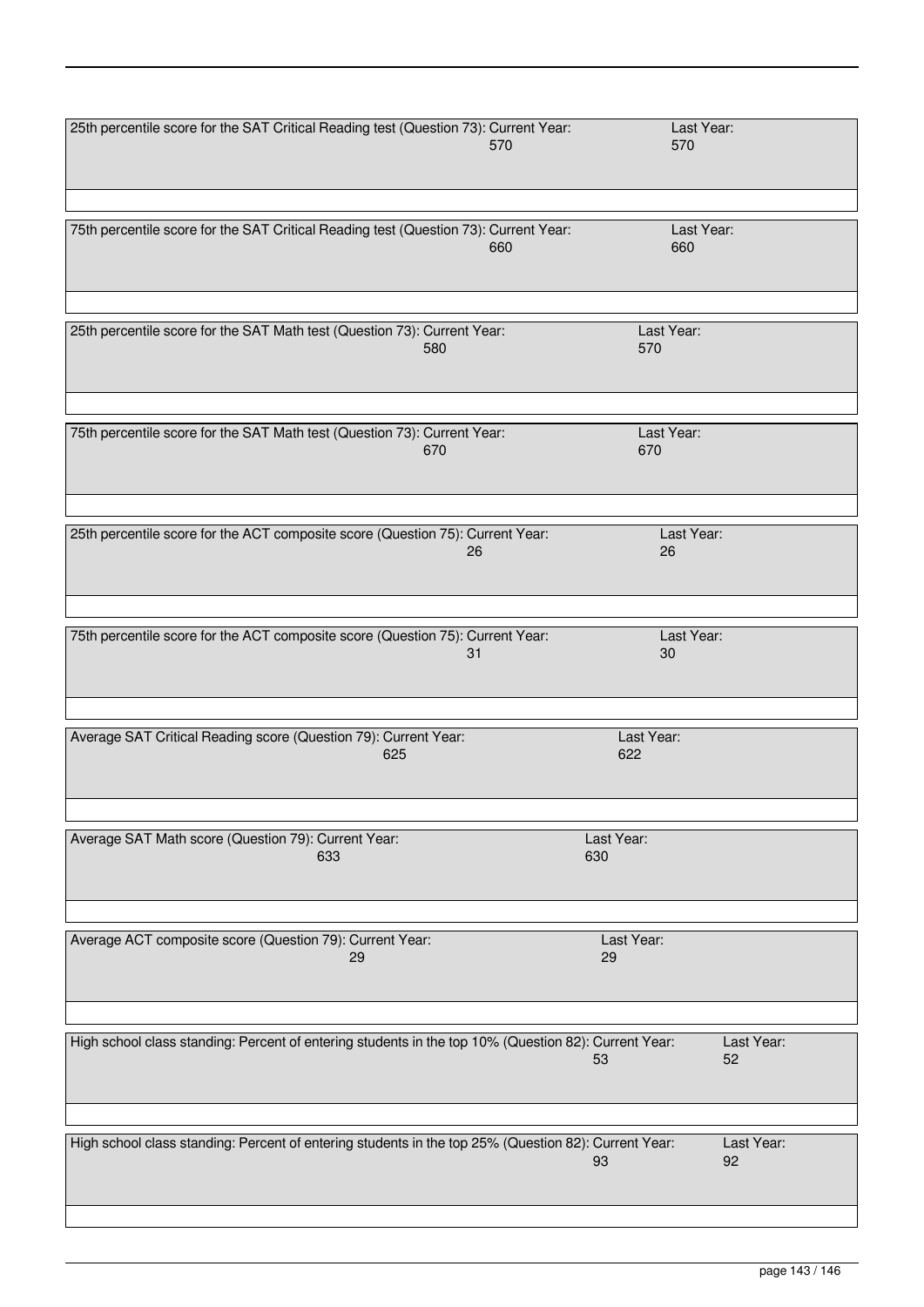| High school class standing: Percent of entering students in the top 50% (Question 82): Current Year:<br>99           | Last Year:<br>99                  |
|----------------------------------------------------------------------------------------------------------------------|-----------------------------------|
|                                                                                                                      |                                   |
| High school class standing: Percent of entering students in the bottom 50% (Question 82): Current Year:              | Last Year:                        |
|                                                                                                                      |                                   |
| High school class standing: Percent submitting (Question 82): Current Year:<br>Last Year:<br>70<br>70                |                                   |
|                                                                                                                      |                                   |
| Available test scores included for all international students (Questions 80, 81): Current Year:<br><b>Yes</b>        | Last Year:<br>Yes                 |
|                                                                                                                      |                                   |
| Available test scores included for all Minority students (Questions 80, 81): Current Year:<br>Yes                    | Last Year:<br>Yes                 |
|                                                                                                                      |                                   |
| Available test scores included for all student athletes (Questions 80, 81): Current Year:<br>Yes                     | Last Year:<br>Yes                 |
|                                                                                                                      |                                   |
| Available test scores included for all legacy students (Questions 80, 81): Current Year:<br>Yes                      | Last Year:<br>Yes                 |
|                                                                                                                      |                                   |
| Available test scores included for all students admitted under special circumstances (Questions 80, 81): Current     | Last Year:<br>Year:<br>Yes<br>Yes |
|                                                                                                                      |                                   |
| Available test scores included for summer 2015 admits that enrolled in fall 2015 (Question 80): Current Year:<br>Yes | Last Year:<br>Yes                 |
|                                                                                                                      |                                   |
| Alumni of record (Question 150): Current Year:<br>Last Year:<br>218243.0000000000<br>213696.0000000000               |                                   |
|                                                                                                                      |                                   |
| Alumni donors (Question 152): Current Year:<br>Last Year:<br>25239.0000000000<br>24048.0000000000                    |                                   |
|                                                                                                                      |                                   |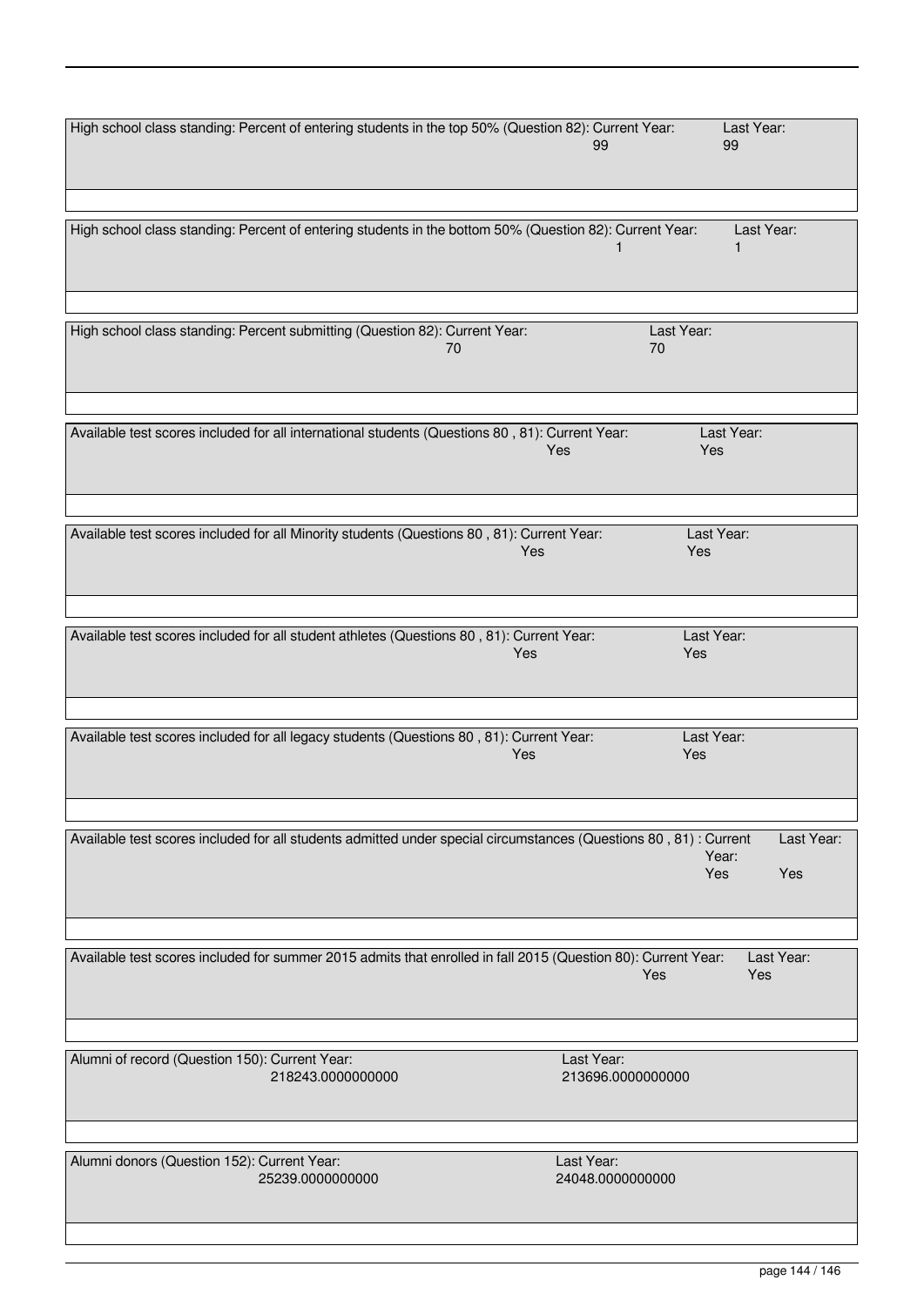| Alumni Giving Rate (Question 152 / Question 150): Current Year:<br>11.6                                                                                                                                                                                                                                                                                                                                                                                         | Last Year:<br>11.3                   |  |
|-----------------------------------------------------------------------------------------------------------------------------------------------------------------------------------------------------------------------------------------------------------------------------------------------------------------------------------------------------------------------------------------------------------------------------------------------------------------|--------------------------------------|--|
| Faculty compensation: total number of 9 and 12 month faculty (Questions 153, 154): Current Year:                                                                                                                                                                                                                                                                                                                                                                | Last Year:<br>1696<br>1698           |  |
| The Faculty compensation: total number of 9 and 12 month faculty you entered for the Current Year represents a large change<br>compared to the value entered for Last Year. Either update the Current Year value, contact your Data Collector to update Last<br>Year's value, or confirm that this is correct. [I confirm that the Current and Last Year's Faculty compensation: total number of 9<br>and 12 month faculty are correct]<br>Yes $[\overline{Y}]$ |                                      |  |
| Total salary and fringe benefits for 9 and 12 month faculty (Questions 153, 154): Current Year:                                                                                                                                                                                                                                                                                                                                                                 | Last Year:<br>231689581<br>220390355 |  |
| The Total salary and fringe benefits for 9 and 12 month faculty you entered for the Current Year represents a large change<br>compared to the value entered for Last Year. Either update the Current Year value, contact your Data Collector to update Last<br>Year's value, or confirm that this is correct. [I confirm that the Current and Last Year's Total salary and fringe benefits for 9 and 12<br>month faculty are correct]<br>Yes [Y]                |                                      |  |
| Average faculty compensation (Questions 153, 154): Current Year:<br>130073                                                                                                                                                                                                                                                                                                                                                                                      | Last Year:<br>123356                 |  |
| Total Instructional Faculty (Full Time) (Questions 155, 156): Current Year:<br>1918                                                                                                                                                                                                                                                                                                                                                                             | Last Year:<br>1908                   |  |
| Total Instructional Faculty (Part Time) (Questions 155, 156): Current Year:<br>319                                                                                                                                                                                                                                                                                                                                                                              | Last Year:<br>309                    |  |
| Total Instructional Faculty (Full Time and Part Time) (Questions 155, 156): Current Year:<br>2237                                                                                                                                                                                                                                                                                                                                                               | Last Year:<br>2217                   |  |
| Total Instructional Full-Time Faculty with Doctorate or Terminal Degree (Questions 155, 156): Current Year:                                                                                                                                                                                                                                                                                                                                                     | Last Year:<br>1786<br>1824           |  |
| Percent of full-time instructional faculty with doctorate or other terminal degree (Questions 155, 156): Current Year: Last Year:                                                                                                                                                                                                                                                                                                                               | 95.1<br>93.6                         |  |